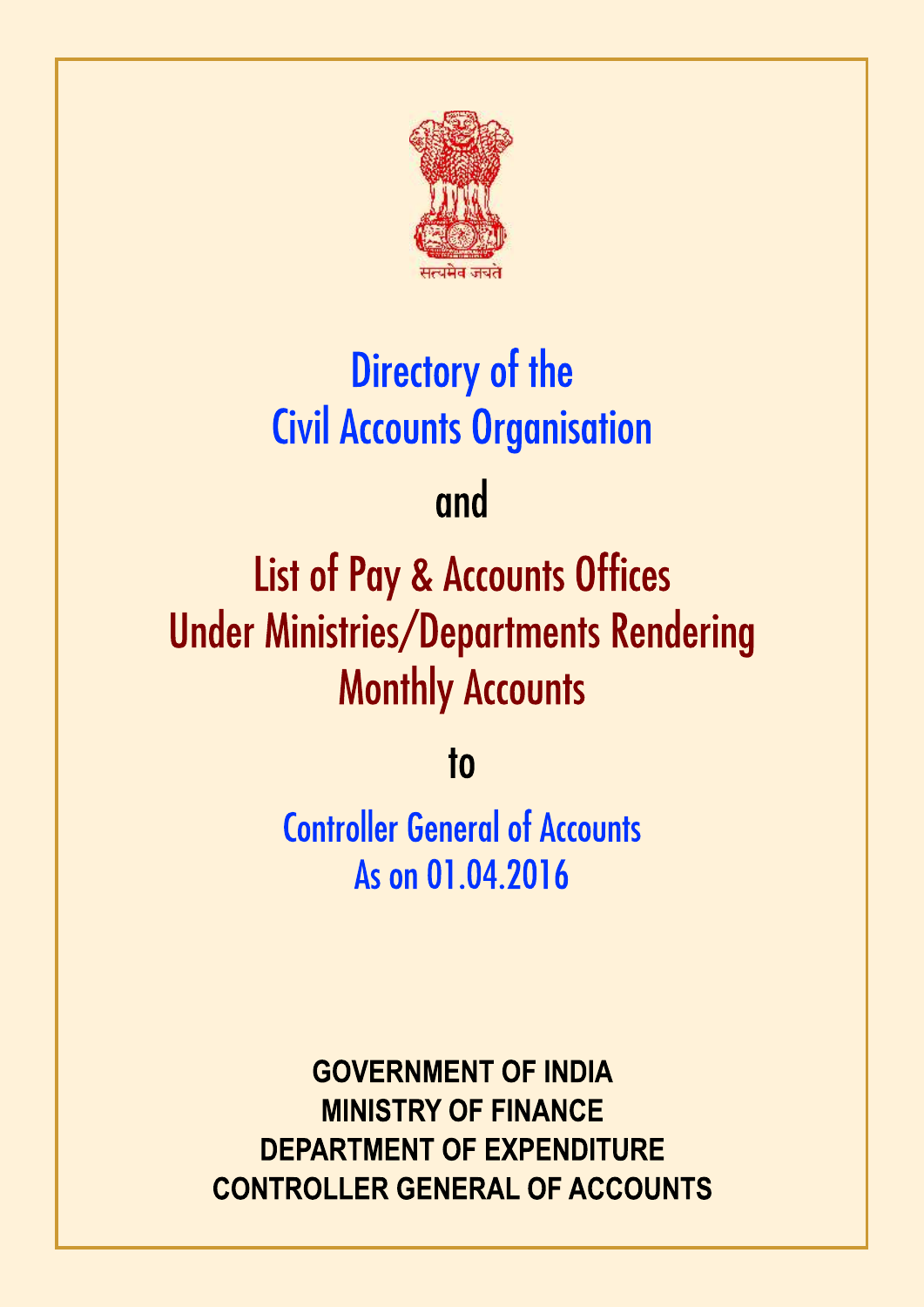

### **Directory of the Civil Accounts Organization and List of Pay and Accounts Offices Under Ministries/Departments**

**OFFICE ADDRESSES & TELEPHONE NOS.**

**CONTROLLER GENERAL OF ACCOUNTS MINISTRY OF FINANCE DEPARTMENT OF EXPENDITURE**  Lok Nayak Bhawan, Khan Market New Delhi - 110511 **Website : www.cga.nic.in**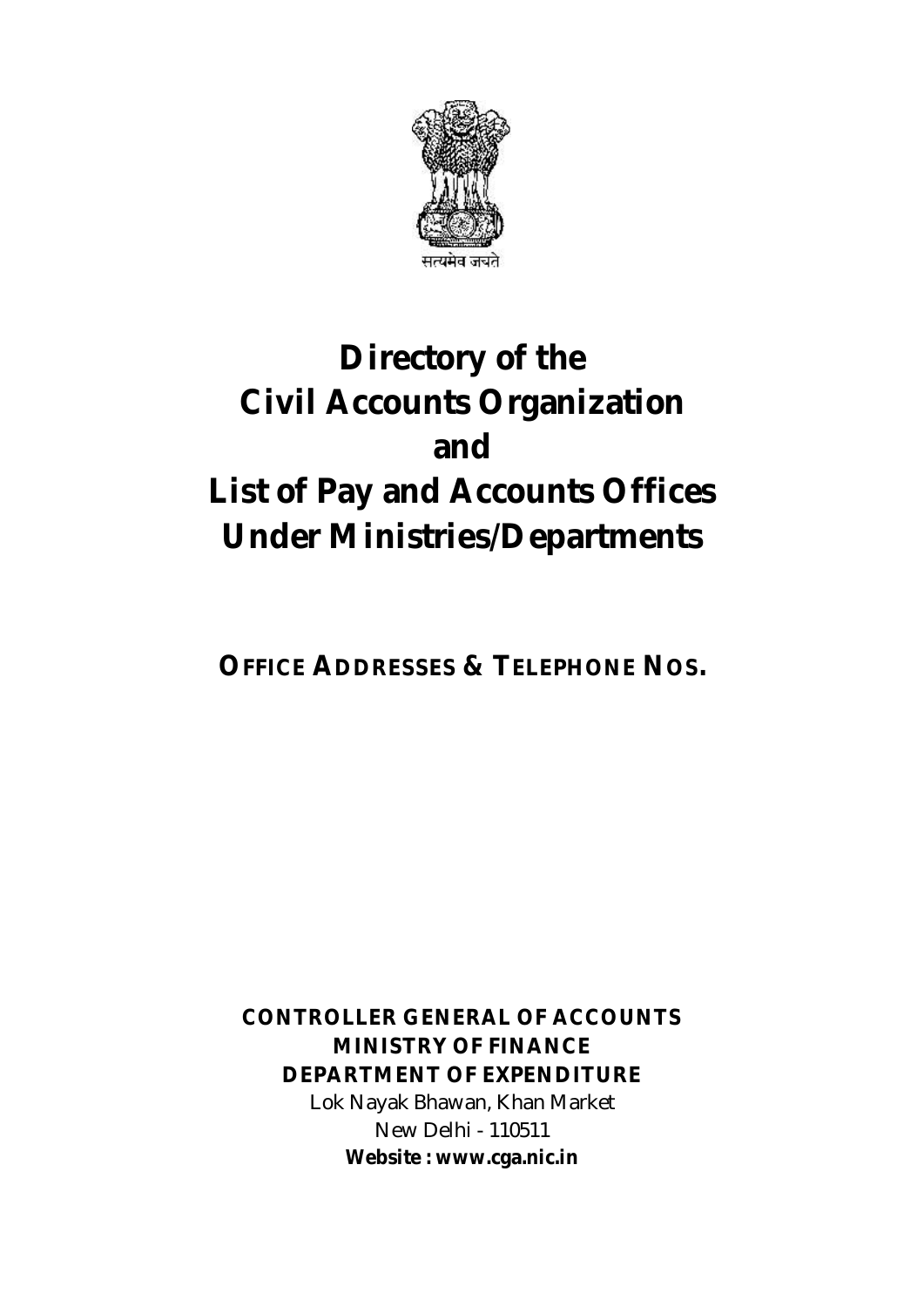*Compiled and Issued by :* **GROUP 'B' SECTION** O/o Controller General of Accounts, New Delhi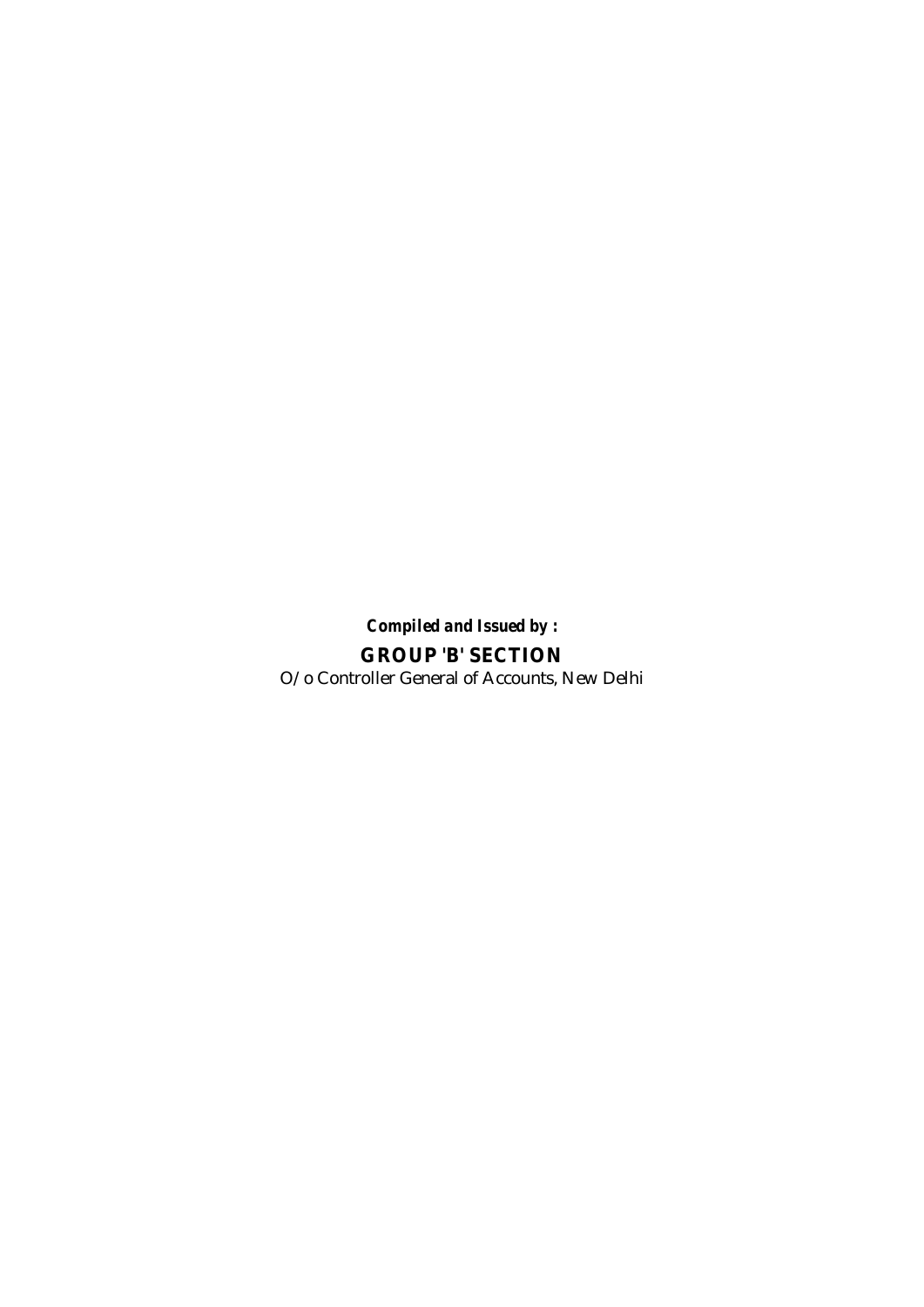

**GOVERNMENT OF INDIA OFFICE OF CONTROLLER GENERAL OF ACCOUNTS MINISTRY OF FINANCE DEPARTMENT OF EXPENDITURE** LOK NAYAK BHAWAN, NEW DELHI-110 511



### **FOREWORD**

*It gives me immense pleasure to release the updated Directory of Civil Accounts Organisation and List of Pay & Accounts Offices/Departments rendering Monthly Accounts to O/o Controller General of Accounts as on 1.4.2016 for use by officers, staff of the Indian Civil Accounts Service and other Governmental agencies. There are 818 Pay & Accounts Offices all over India rendering accounts. The compendium contains useful information of the Pay & Accounts Offices, their banking arrangements and officers presently posted.* 

 $M_{\odot}$ 

New Delhi **(M.J. Joseph)** 27th June, 2016 Controller General of Accounts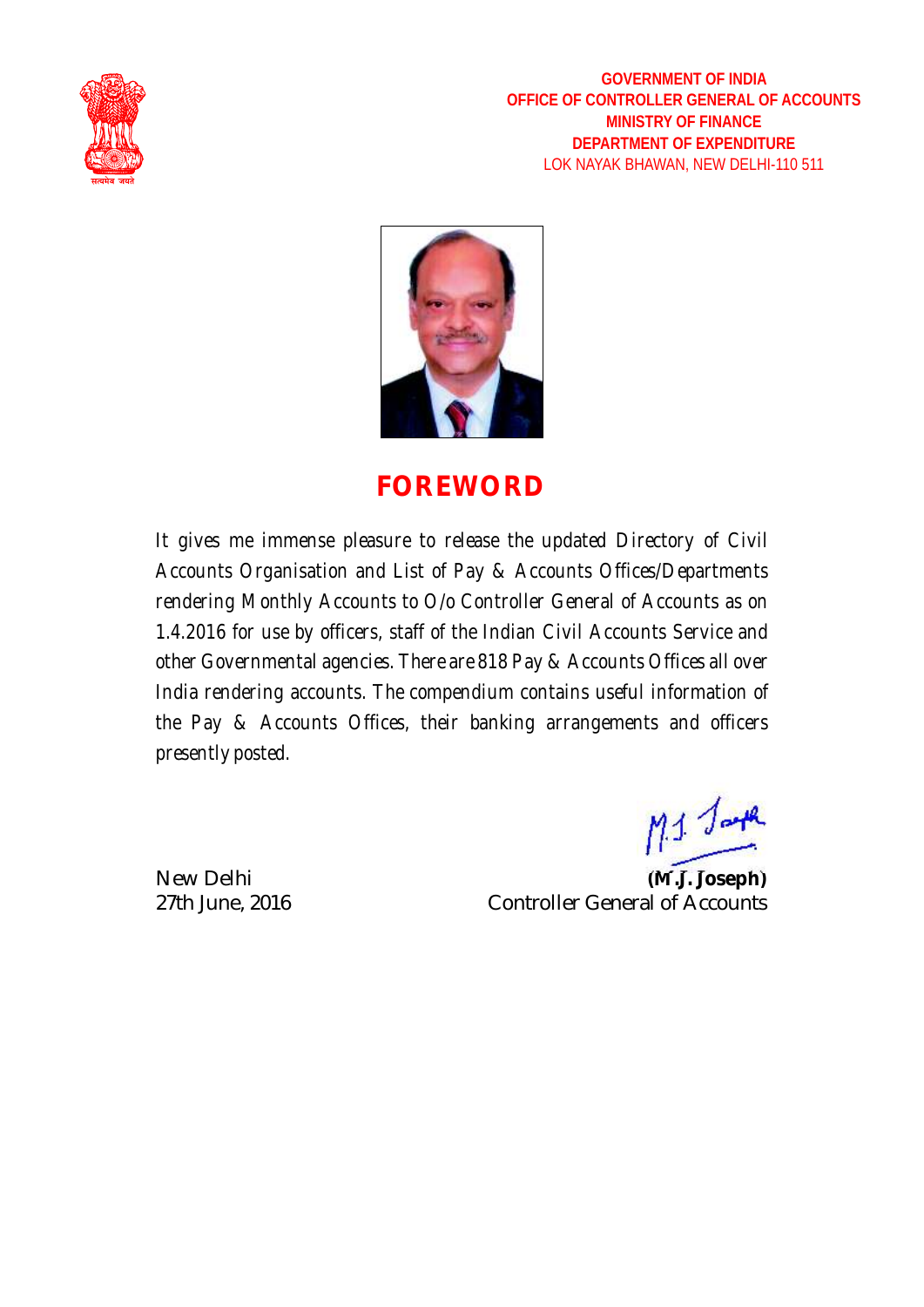#### **CONTENTS**

| S.No           | Name of Ministry/Department/Offices                                                                               | Page No |
|----------------|-------------------------------------------------------------------------------------------------------------------|---------|
| $\mathbf{1}$   | STD Codes of Stations where PAOs are located                                                                      | 1       |
| $\overline{2}$ | <b>Controller General of Accounts Organisation</b>                                                                | 3       |
| 3              | <b>PFMS</b>                                                                                                       | 9       |
| 4              | <b>INGAF</b>                                                                                                      | 12      |
|                | MINISTRY/DEPARTMENT                                                                                               |         |
| 5              | Agriculture & Farmers Welfare                                                                                     | 14      |
| 6              | <b>Atomic Energy</b>                                                                                              | 16      |
| $\tau$         | Chemicals & Fertilizers (Chemicals & Petrochemicals, Fertilizers,<br>Petroleum & Natural Gas and Pharmaceuticals) | 20      |
| 8              | <b>Central Board of Direct Taxes</b>                                                                              | 22      |
| 9              | <b>Central Board of Excise &amp; Customs</b>                                                                      | 30      |
| 10             | <b>Central Pension Accounting Office</b>                                                                          | 42      |
| 11             | <b>Civil Aviation &amp; Tourism</b>                                                                               | 44      |
| 12             | Coal                                                                                                              | 46      |
| 13             | <b>Commerce (Supply Division)</b>                                                                                 | 47      |
| 14             | <b>Commerce &amp; Textiles</b>                                                                                    | 49      |
| 15             | Consumer Affairs, Food & Public Distribution                                                                      | 52      |
| 16             | <b>Controller of Aid Accounts and Audit</b>                                                                       | 55      |
| 17             | Development of North Eastern Region                                                                               | 56      |
| 18             | <b>Earth Sciences</b>                                                                                             | 57      |
| 19             | Environment, Forests & Climate Change                                                                             | 59      |
| 20             | <b>External Affairs</b>                                                                                           | 61      |
| 21             | Finance                                                                                                           | 62      |
| 22             | <b>Food Processing Industries</b>                                                                                 | 67      |
| 23             | Health & Family Welfare                                                                                           | 68      |
| 24             | <b>Home Affairs</b>                                                                                               | 72      |
| 25             | Human Resource Development                                                                                        | 81      |
| 26             | Industry                                                                                                          | 84      |
| 27             | Information & Broadcasting and Prasar Bharati                                                                     | 86      |
| 28             | <b>Communication and Information Technology</b>                                                                   | 91      |
| 29             | Labour and Employment                                                                                             | 93      |
| 30             | Law & Justice, Supreme Court of India and Ministry of Corporate Affairs                                           | 96      |
| 31             | <b>Mines</b>                                                                                                      | 98      |
| 32             | New and Renewable Energy                                                                                          | 100     |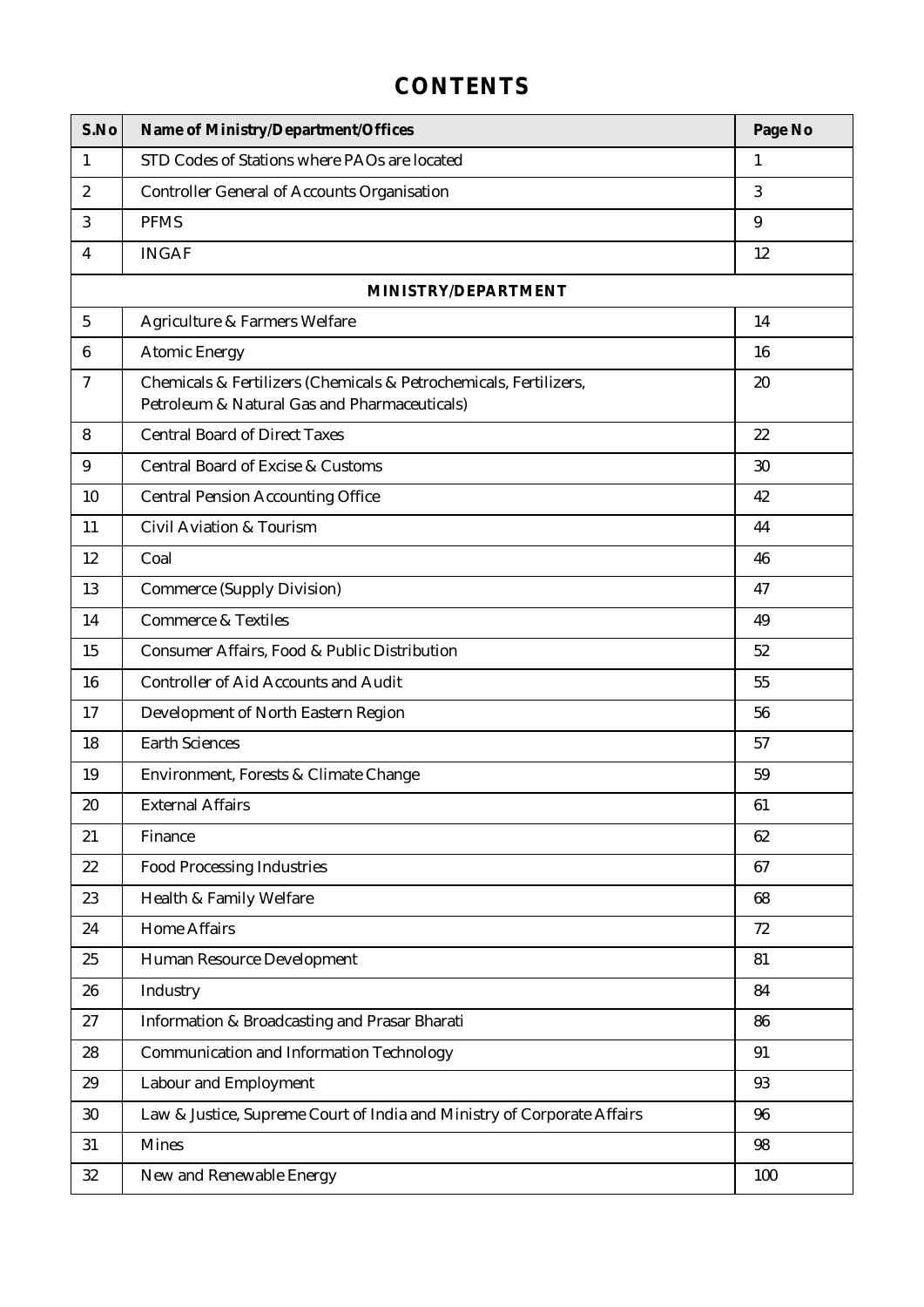| S.No. | Name of Ministry/Department/Offices                                                                                 | Page No |
|-------|---------------------------------------------------------------------------------------------------------------------|---------|
| 33    | Personnel, Public Grievances and Pensions                                                                           | 101     |
| 34    | Planning, Statistics and Programme Implementation                                                                   | 103     |
| 35    | Power                                                                                                               | 105     |
| 36    | Rural Development, Panchayati Raj, Drinking Water &<br>Sanitation and Department of Land Resources                  | 106     |
| 37    | <b>Science &amp; Technology</b>                                                                                     | 108     |
| 38    | Shipping, Road Transport and Highways                                                                               | 110     |
| 39    | Skill Development & Entrepreneurship                                                                                | 113     |
| 40    | Space                                                                                                               | 114     |
| 41    | <b>Steel</b>                                                                                                        | 117     |
| 42    | Urban Development, Housing & Urban Poverty Alleviation                                                              | 118     |
| 43    | Water Resources, River Development and Ganga Rejuvenation                                                           | 124     |
|       | OTHER ACCOUNTS OFFICES RENDERING MONTHLY ACCOUNTS TO CGA                                                            |         |
| 44    | Andaman & Nicobar Islands Administration                                                                            | 126     |
| 45    | Chandigarh Administration                                                                                           | 127     |
| 46    | Dadra & Nagar Haveli                                                                                                | 128     |
| 47    | Daman & Diu                                                                                                         | 129     |
| 48    | Ministry of Defence (Controller General of Defence Accounts)                                                        | 130     |
| 49    | Delhi Administration                                                                                                | 131     |
| 50    | <b>Election Commission</b>                                                                                          | 135     |
| 51    | Lakshadweep                                                                                                         | 136     |
| 52    | Lok Sabha Secretariat                                                                                               | 138     |
| 53    | Pay & Accounts Officers (Audit)                                                                                     | 139     |
| 54    | <b>Department of Posts</b>                                                                                          | 144     |
| 55    | <b>President's Secretariat</b>                                                                                      | 145     |
| 56    | <b>Ministry of Railways</b>                                                                                         | 146     |
| 57    | Rajya Sabha Secretariat                                                                                             | 147     |
| 58    | Department of Telecommunications                                                                                    | 148     |
| 59    | State-wise & Station-wise list of PAO outside Delhi                                                                 | 149     |
| 60    | Details of Cheque / Non-cheque drawing DDOs and Group-wise Sanctioned<br>Strength in various Ministries/Departments | 159     |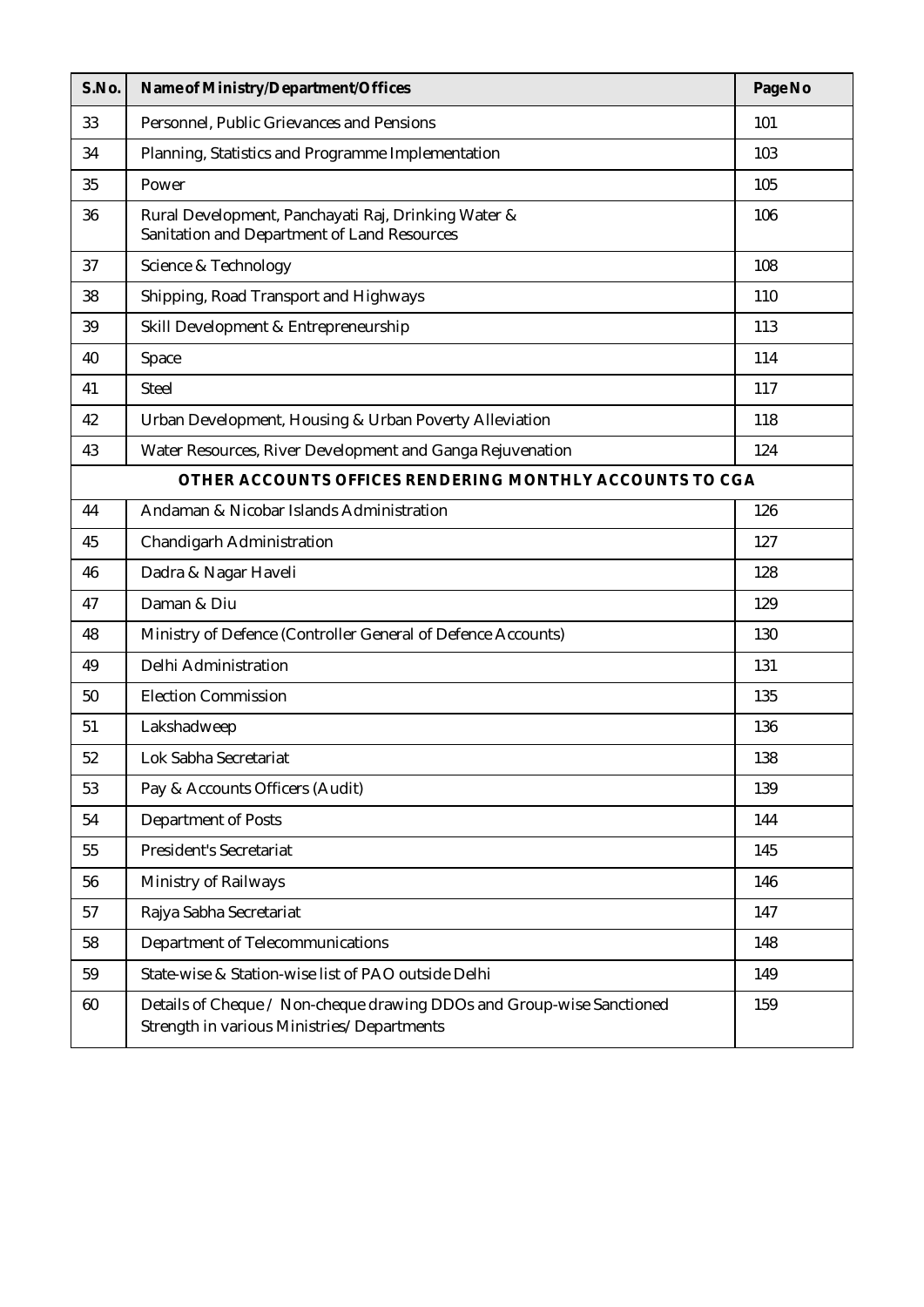#### **STD CODES**

| S.No                    | City                      | Code  | S.No | City                    | Code  |
|-------------------------|---------------------------|-------|------|-------------------------|-------|
| $\mathbf{1}$            | Agra                      | 0562  | 40   | Jammu                   | 0191  |
| $\sqrt{2}$              | Ahmedabad                 | 079   | 41   | Kandla                  | 02836 |
| $\overline{3}$          | Allahabad                 | 0532  | 42   | Kanpur                  | 0512  |
| $\overline{\mathbf{4}}$ | Amritsar                  | 0183  | 43   | Karnal                  | 0184  |
| $\overline{5}$          | Andaman & Nicobar Islands | 03192 | 44   | Kolkata                 | 033   |
|                         | (Port Blair)              |       | 45   | Lakshadweep (kavaratti) | 04896 |
| $\bf 6$                 | Aurangabad                | 02432 | 46   | Lucknow                 | 0522  |
| $\boldsymbol{7}$        | Bangaluru                 | 080   | 47   | Ludhiana                | 0161  |
| $\bf 8$                 | Belgaum                   | 0831  | 48   | Madurai                 | 0452  |
| $\boldsymbol{9}$        | <b>Bhopal</b>             | 0755  | 49   | Mangalore               | 0824  |
| 10                      | Bhavnagar                 | 0278  | 50   | Meerut                  | 0121  |
| 11                      | Bhubaneshwar              | 0674  | 51   | Mumbai                  | 022   |
| 12                      | Bolpur                    | 03463 | 52   | <b>Mysore</b>           | 0821  |
| 13                      | Calicut                   | 0495  | 53   | Nagpur                  | 0712  |
| 14                      | Chandigarh                | 0172  | 54   | <b>Nasik</b>            | 0253  |
| 15                      | Chennai                   | 044   | 55   | Neemuch                 | 07423 |
| 16                      | Coimbatore                | 0422  | 56   | Noida                   | 0120  |
| 17                      | Dadra & Nagar Haveli      | 0260  | 57   | Panaji                  | 0832  |
| 18                      | Daman & Diu               | 02875 | 58   | Patiala                 | 0175  |
| 19                      | Dehradun                  | 0135  | 59   | Patna                   | 0612  |
| 20                      | Delhi                     | 011   | 60   | Puducheri               | 0413  |
| 21                      | Dewas                     | 07272 | 61   | Pune                    | 020   |
| 22                      | Dhanbad                   | 0326  | 62   | Raigarh                 | 07762 |
| 23                      | Dibrugarh                 | 0373  | 63   | Raipur                  | 0771  |
| 24                      | Ernakulam                 | 0484  | 64   | Rajkot                  | 0281  |
| $25\,$                  | Farrakha                  | 03485 | 65   | Ranchi                  | 0651  |
| 26                      | Faridabad                 | 0129  | 66   | Rohtak                  | 01262 |
| 27                      | Ghaziabad                 | 120   | 67   | Salem                   | 0427  |
| $\bf 28$                | Ghazipur                  | 05183 | 68   | Shillong                | 0364  |
| $\boldsymbol{29}$       | Guntur                    | 0863  | 69   | Siliguri                | 0353  |
| $\overline{30}$         | Guwahati                  | 0361  | 70   | <b>Surat</b>            | 0261  |
| 31                      | Gwalior                   | 0751  | 71   | Thane                   | 022   |
| $32\,$                  | Haldia                    | 03224 | 72   | Thiruvananthapuram      | 0471  |
| 33                      | Hoshangabad               | 07574 | 73   | Tiruchirapalli          | 0431  |
| $\overline{34}$         | Hyderabad                 | 040   | 74   | Tirunalveli             | 0462  |
| 35                      | Indore                    | 0731  | 75   | Tirupati                | 08574 |
| $\overline{36}$         | Jaipur                    | 0141  | 76   | Tuticorin               | 0461  |
| $\overline{37}$         | <b>Jallandhar</b>         | 0181  | 77   | Vadodara                | 0265  |
| 38                      | Jamnagar                  | 0288  | 78   | Valsad                  | 02632 |
| 39                      | Jamshedpur                | 0657  | 79   | Vishakhapatnam          | 0891  |
|                         |                           |       |      |                         |       |

| S.No | City                    | Code  |
|------|-------------------------|-------|
| 40   | Jammu                   | 0191  |
| 41   | Kandla                  | 02836 |
| 42   | Kanpur                  | 0512  |
| 43   | Karnal                  | 0184  |
| 44   | Kolkata                 | 033   |
| 45   | Lakshadweep (kavaratti) | 04896 |
| 46   | Lucknow                 | 0522  |
| 47   | Ludhiana                | 0161  |
| 48   | Madurai                 | 0452  |
| 49   | Mangalore               | 0824  |
| 50   | Meerut                  | 0121  |
| 51   | Mumbai                  | 022   |
| 52   | <b>Mysore</b>           | 0821  |
| 53   | Nagpur                  | 0712  |
| 54   | <b>Nasik</b>            | 0253  |
| 55   | Neemuch                 | 07423 |
| 56   | Noida                   | 0120  |
| 57   | Panaji                  | 0832  |
| 58   | Patiala                 | 0175  |
| 59   | Patna                   | 0612  |
| 60   | Puducheri               | 0413  |
| 61   | Pune                    | 020   |
| 62   | Raigarh                 | 07762 |
| 63   | Raipur                  | 0771  |
| 64   | Rajkot                  | 0281  |
| 65   | Ranchi                  | 0651  |
| 66   | Rohtak                  | 01262 |
| 67   | Salem                   | 0427  |
| 68   | Shillong                | 0364  |
| 69   | Siliguri                | 0353  |
| 70   | Surat                   | 0261  |
| 71   | Thane                   | 022   |
| 72   | Thiruvananthapuram      | 0471  |
| 73   | Tiruchirapalli          | 0431  |
| 74   | Tirunalveli             | 0462  |
| 75   | Tirupati                | 08574 |
| 76   | Tuticorin               | 0461  |
| 77   | Vadodara                | 0265  |
| 78   | Valsad                  | 02632 |
| 79   | Vishakhapatnam          | 0891  |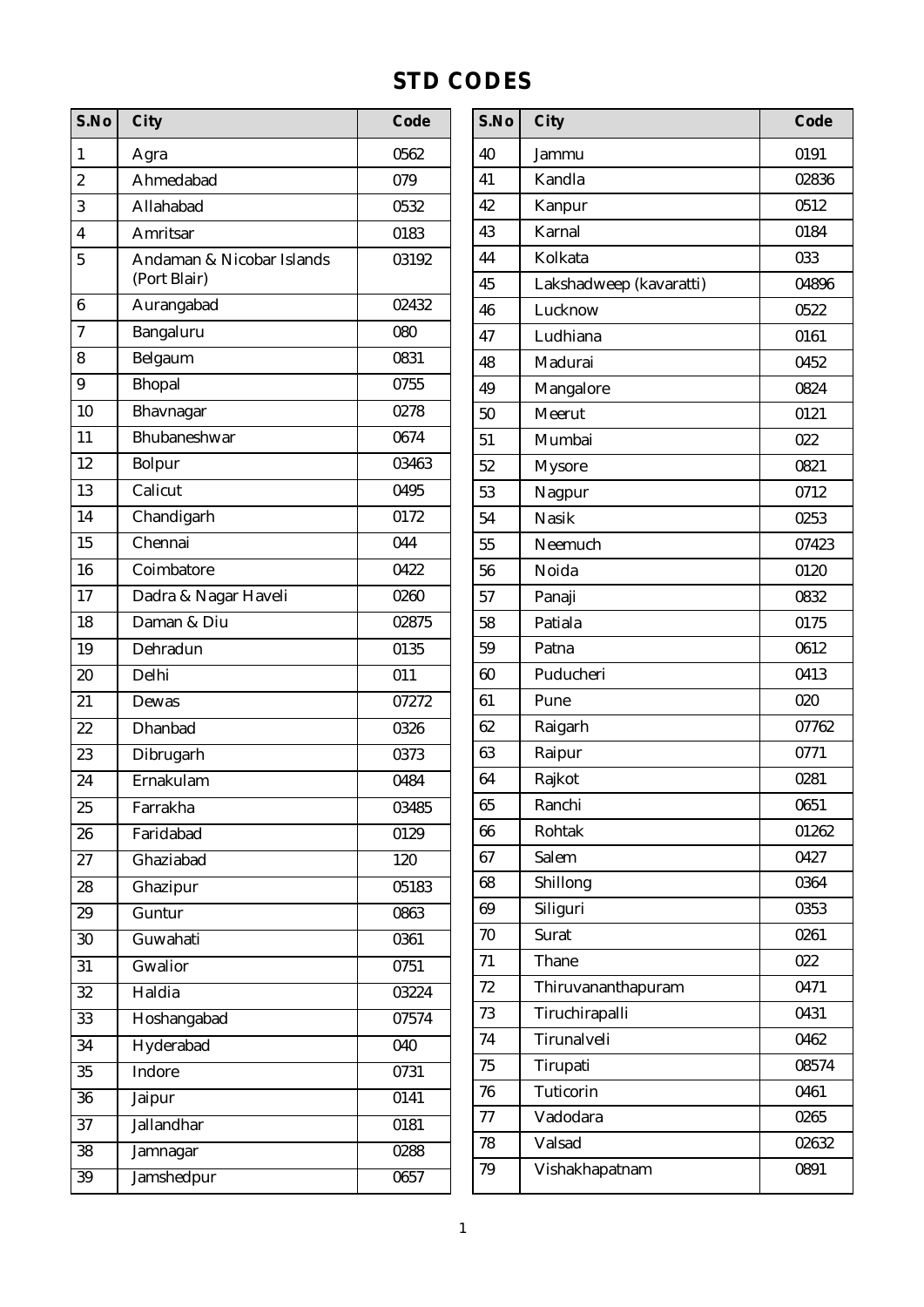#### **OFFICE OF THE CONTROLLER GENERAL OF ACCOUNTS**

|                         | S. No   Name             | Designation | <b>Address</b>                                                                              | Telephone No.                                               |
|-------------------------|--------------------------|-------------|---------------------------------------------------------------------------------------------|-------------------------------------------------------------|
| $\mathbf{1}$            | Sh. M.J. Joseph          | <b>CGA</b>  | Room No. 714, 'C' Wing,<br>7th Floor, Lok Nayak Bhawan,<br>Khan Market,<br>New Delhi-110511 | 011-24617758 (O)<br>011-24622305 (Fax)<br>011-23388342 (R)  |
| $\boldsymbol{2}$        | Sh. G.P. Gupta           | Addl. CGA   | Room No. 718, 'C' Wing,<br>7th Floor, Lok Nayak Bhawan,<br>Khan Market, New Delhi-110511    | 011-24621570 $(O)$<br>011-23382344(Fax)<br>011-22770111 (R) |
| 3                       | Sh. M. Pran Konchady     | Addl. CGA   | Room No. 719, 'C' Wing,<br>7th Floor, Lok Nayak Bhawan,<br>Khan Market, New Delhi-110511    | $011 - 24651591$ (O)<br>011-24690500(Fax)                   |
| $\overline{\mathbf{4}}$ | Dr. Jaideep Kumar Mishra | Jt. CGA     | Room No. 701-A, 'C' Wing,<br>7th Floor, Lok Nayak Bhawan,<br>Khan Market, New Delhi-110511  | 011-24624614 (O)                                            |
| $\overline{5}$          | Mrs. Soma Roy Burman     | Jt. CGA     | Room No. 717 'C' Wing,<br>7th Floor, Lok Nayak Bhawan,<br>Khan Market, New Delhi-110511     | $011 - 24690186$ (O)<br>011-24621780 (Fax)                  |
| $6\phantom{1}$          | Sh. Alok Ranjan          | Jt. CGA     | Room No. 701-B, 'C' Wing,<br>7th Floor, Lok Nayak Bhawan,<br>Khan Market, New Delhi-110511  | 011-24645993(O)<br>011-24610173(Fax)                        |
| $\tau$                  | Mrs. Tripti. P. Ghosh    | Jt. CGA     | Room No. 712 'B' Wing,<br>7th Floor, Lok Nayak Bhawan,<br>Khan Market, New Delhi-110511     | 011-24624613 $(O)$<br>011-24619006(Fax)<br>011-24674196 (R) |
| 8                       | Sh. Bhaskar Verma        | Dy. CGA     | Room No. 809, 'C' Wing,<br>8th Floor, Lok Nayak Bhawan,<br>Khan Market, New Delhi-110511    | $011 - 24622301$ (O)                                        |
| 9                       | Sh. Shailendra Kumar     | Dy. CGA     | Room No. 811, 'C' Wing,<br>8th Floor, Lok Nayak Bhawan,<br>Khan Market, New Delhi-110511    | $011 - 24651562$ (O)<br>011-24651562 (Fax)                  |
| 10                      | Sh. A. K. Bangalia       | Dy. CGA     | Room No .726,'B' Wing,<br>7th Floor, Lok Nayak Bhawan,<br>Khan Market, New Delhi-110511     | $011 - 24622029$ (O)                                        |
| 11                      | Sh. D.D.K.T. Dason       | <b>ACGA</b> | Room No. 705'C' Wing,<br>7th Floor, Lok Nayak Bhawan,<br>Khan Market, New Delhi-110511      | 011-24644348 (O)<br>011-24626639 (Fax)                      |
| 12                      | Ms. Madhu Sharma         | <b>ACGA</b> | Room No. 726A 'C' Wing,<br>8th Floor, Lok Nayak Bhawan,<br>Khan Market, New Delhi-110511    | $011 - 24652125$ (O)                                        |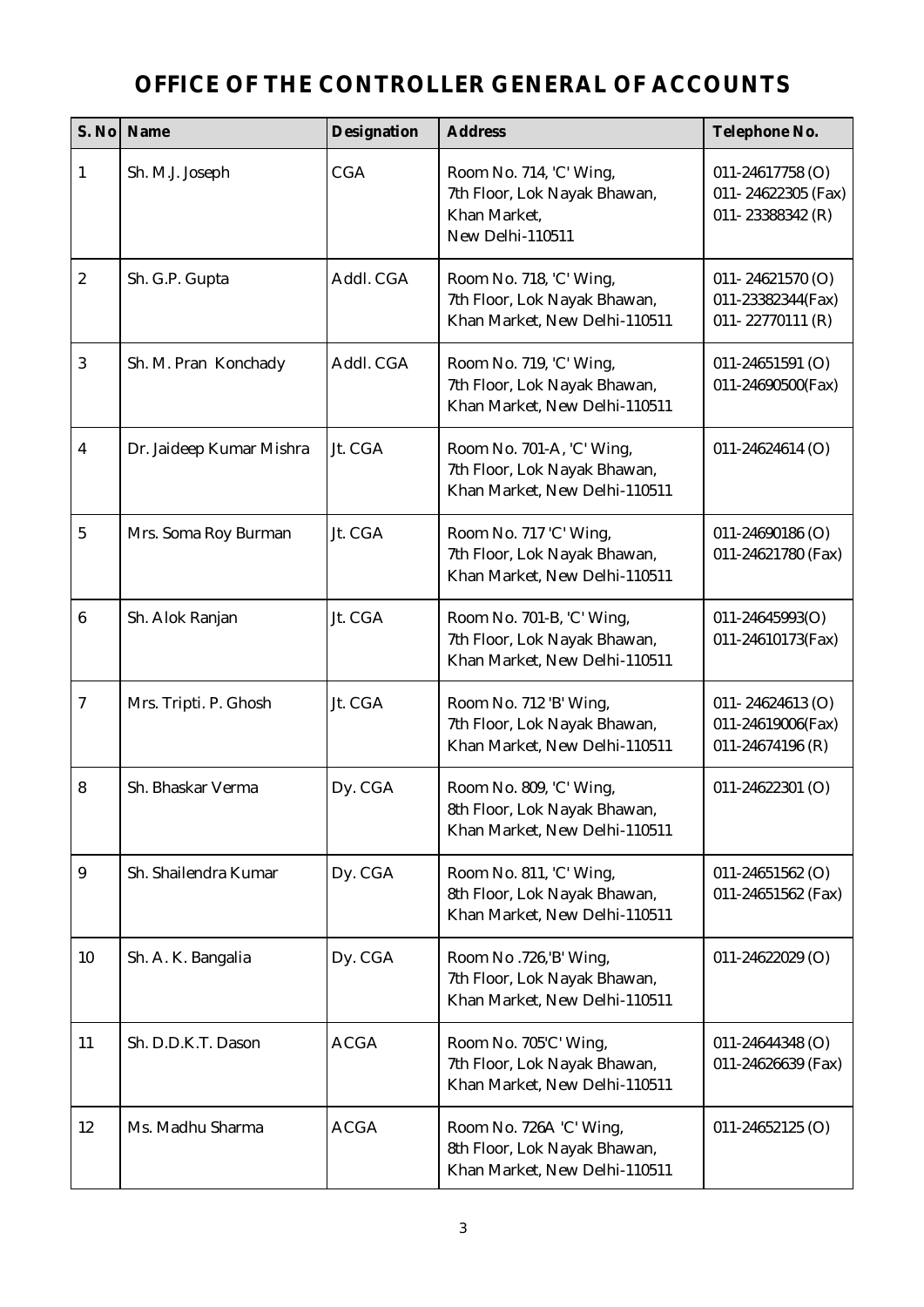| S.No.            | Name                                                                                                                  | Designation                                                               | <b>Address</b>                                                                                             |                                                                                                | Telephone Nos.                                               |
|------------------|-----------------------------------------------------------------------------------------------------------------------|---------------------------------------------------------------------------|------------------------------------------------------------------------------------------------------------|------------------------------------------------------------------------------------------------|--------------------------------------------------------------|
| 13               | Sh. Amit Malhan                                                                                                       | <b>ACA</b>                                                                | Room No. 812'C' Wing,                                                                                      | 8th Floor, Lok Nayak Bhawan,<br>Khan Market, New Delhi-110511                                  | $011 - 24627564$ (O)                                         |
| 14               | Sh. C.A.Baby                                                                                                          | <b>ACA</b>                                                                | Room No. 230, 'B' Wing,<br>Lok Nayak Bhawan,                                                               | Khan Market, New Delhi-110511                                                                  | $011 - 24610126$ (O)                                         |
| 15               | Sh. Vishwa Nath Dwivedi                                                                                               | US,<br>Monitoring<br>Cell                                                 | Room No. 25, 'B' Wing,<br>2nd Floor, Monitoring Cell<br>Lok Nayak Bhawan,<br>Khan Market, New Delhi-110511 |                                                                                                | $011 - 24626829$ (O)<br>011-24620635 (Fax)                   |
|                  |                                                                                                                       | US,<br>e-Monitoring<br>Cell                                               | Room No. 403, 'B' Wing,<br>Lok Nayak Bhawan,                                                               | 4th Floor, Monitoring Cell<br>Khan Market, New Delhi-110511                                    | $011 - 24628094$ (O)                                         |
|                  |                                                                                                                       | Administration & Establishment Section and PAO                            |                                                                                                            |                                                                                                |                                                              |
| S.No.            | Name                                                                                                                  | Designation                                                               | PAO<br>Code No.                                                                                            | <b>Address</b>                                                                                 | Telephone Nos.                                               |
| $\mathbf{1}$     | Sh. Jitender Kumar<br>Sh. Sunil Kumar Sharma<br>Sh. Anil Amar Singh                                                   | Sr. AO<br>Sr. AO<br>AO                                                    | 016001                                                                                                     | Room No. 807,<br>'C' Wing, 8th Floor,<br>Lok Nayak Bhawan,<br>Khan Market,<br>New Delhi-110511 | $011 - 24616507$ (O)<br>011-24610693 (O)<br>011-24621268 (O) |
| $\boldsymbol{2}$ | Sh. M.P. Popli<br>Sh. Yashwant Singh<br>Sh. Narrottam Sharma<br>Sh. Manoj Kumar Jain                                  | AAO (Admn I)<br>AAO (Admn II)<br>AAO (PAO)<br>AAO (Cash)                  |                                                                                                            |                                                                                                | $011 - 24610623$ (O)<br>011-24632344 (O)<br>011-24623251 (O) |
|                  |                                                                                                                       |                                                                           | <b>Monthly Account Section</b>                                                                             |                                                                                                |                                                              |
| $\mathbf{1}$     | Sh. P. A. Manoranjan<br>Sh. V.P. Thomas                                                                               | Sr. AO<br>AO                                                              | Room No.30, 'B' Wing,                                                                                      | 2nd Floor, Lok Nayak Bhawan                                                                    | 011-24610126 (O)<br>011-24616091 (O)                         |
| $\boldsymbol{2}$ | Sh. Ajay Kr Tyagi<br>Sh. M.M. Gera<br>Sh. Rahul Butola<br>Sh. Sumit Sharma<br>Sh. Amitabh Ghai<br>Sh. Subhash Chander | AAO<br><b>AAO</b><br><b>AAO</b><br><b>AAO</b><br><b>AAO</b><br><b>AAO</b> | Room No.31, 'B' Wing,                                                                                      | 2nd Floor, Lok Nayak Bhawan,<br>Khan Market, New Delhi-110511                                  |                                                              |
|                  |                                                                                                                       |                                                                           | TA/Codes/ARC Section                                                                                       |                                                                                                |                                                              |
| $\mathbf{1}$     | Sh. Rajesh Sharma<br>$(TA-I)$                                                                                         | Sr. AO                                                                    | Room No. 710, 'C' Wing,                                                                                    | 7th Floor, Lok Nayak Bhawan,<br>Khan Market, New Delhi-110511                                  | $011 - 24644364(O)$                                          |
| $\boldsymbol{2}$ | Sh. Brijesh Kumar<br>(TA-II/Codes)                                                                                    | Sr. AO                                                                    | Room No. 726, 'B' Wing,<br>Lok Nayak Bhawan,                                                               | Khan Market, New Delhi-110511                                                                  | 011-24698230 (O)                                             |
| $\mathbf{3}$     | Sh. Piyush Garg<br>(Codes)                                                                                            | <b>AAO</b>                                                                | Room No. 31, 'B' Wing,                                                                                     | 2nd Floor, Lok Nayak Bhawan,<br>Khan Market, New Delhi-110511                                  | $011 - 24610126$ (O)<br>$011 - 24616091$ (O)                 |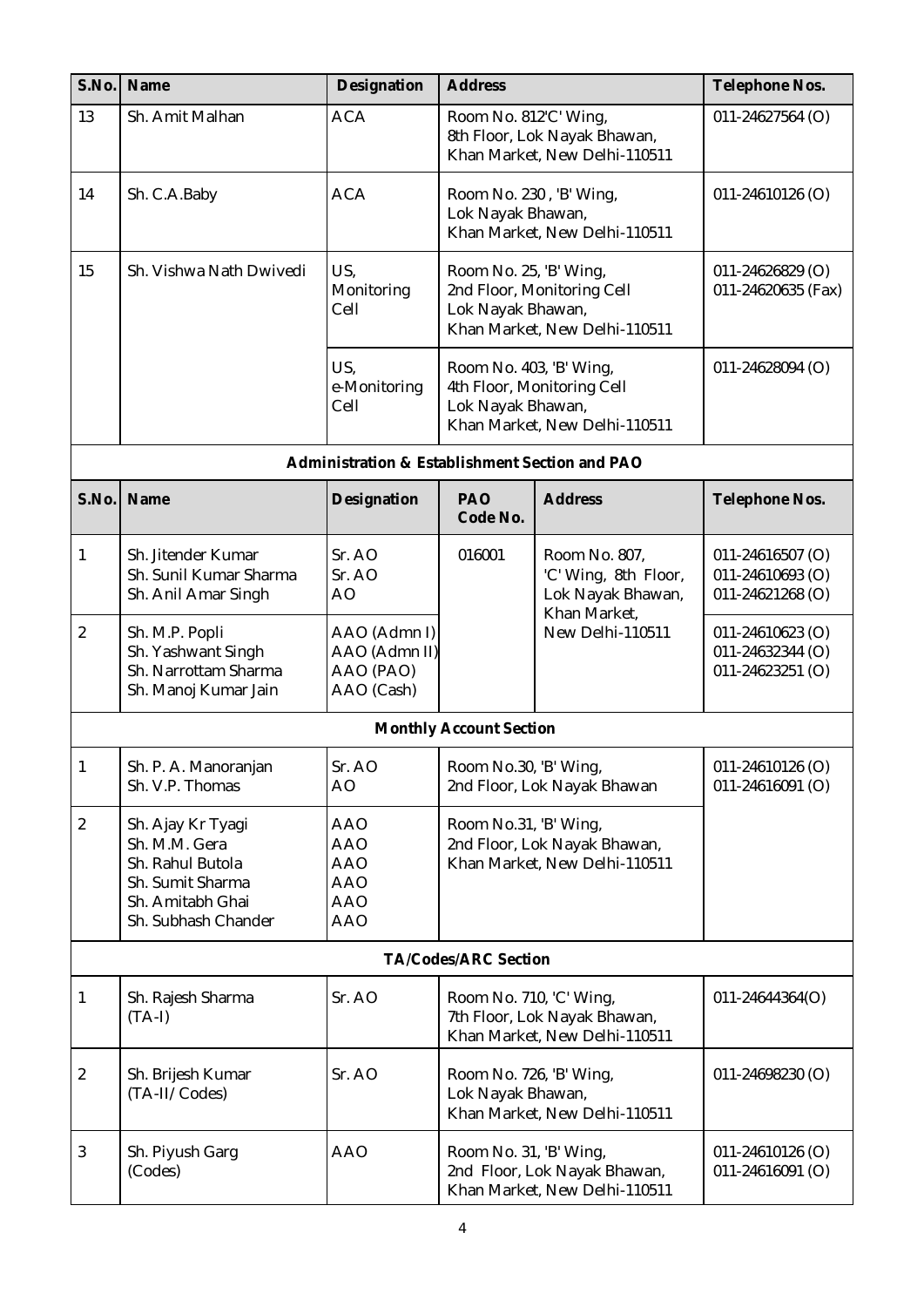| S.No.                   | Name                                                                                                                                 | Designation                                                                      | <b>Address</b>                                                                          | Telephone Nos.                           |
|-------------------------|--------------------------------------------------------------------------------------------------------------------------------------|----------------------------------------------------------------------------------|-----------------------------------------------------------------------------------------|------------------------------------------|
| 4                       | Sh. Ishwaran Singh<br>$(TA-III)$                                                                                                     | <b>AAO</b>                                                                       | Room No. 230, 'B' Wing,<br>Lok Nayak Bhawan,<br>Khan Market, New Delhi-110511           | $011 - 24610126$ (O)                     |
| $\overline{5}$          | Sh. Sudhir Pratap S. Parihar<br>Ms. Sreemati Bhowmik<br>Sh. Subhash Chander<br>Sh. Sanjay Kumar                                      | <b>AAO</b><br><b>AAO</b><br><b>AAO</b><br><b>AAO</b>                             | Room No.706, 'C' Wing,<br>7th Floor, Lok Nayak Bhawan,<br>Khan Market, New Delhi-110511 | $011 - 24626639$ (O)                     |
|                         |                                                                                                                                      |                                                                                  | <b>RBD</b> Section                                                                      |                                          |
| 1                       | Sh. Sunil Kr. Sharma<br>Sh. Sandeep R Pai                                                                                            | Sr. AO<br>Sr. AO                                                                 | Room No.25, 'B' Wing, 2nd Floor,<br>Lok Nayak Bhawan, Khan Market,<br>New Delhi-110511  | $011 - 24649365$ (O)                     |
| $\overline{\mathbf{2}}$ | Sh. Sunil Kumar<br>Sh. Roy Manish Kumar<br>Ms.Renu Anand                                                                             | <b>AAO</b><br><b>AAO</b><br><b>AAO</b>                                           | Room No.24, 'B' Wing, 2nd Floor,<br>Lok Nayak Bhawan, Khan Market,<br>New Delhi-110511  | $011 - 24615984$ (O)                     |
|                         |                                                                                                                                      |                                                                                  | <b>Examination Section</b>                                                              |                                          |
| $\mathbf{1}$            | Sh. Lokesh Raman Sharma                                                                                                              | Sr.AO                                                                            | Room No. 27, 'B' Wing, 2nd Floor,<br>Lok Nayak Bhawan, Khan Market,                     | $011 - 24653162$ (O)                     |
| $\boldsymbol{2}$        | Sh. S. K. Jaiswal<br>Ms. Navodita Sharma                                                                                             | <b>AAO</b><br><b>AAO</b>                                                         | New Delhi-110511                                                                        |                                          |
|                         |                                                                                                                                      |                                                                                  | <b>Appropriation Accounts Section</b>                                                   |                                          |
| 1                       | Sh. Sudhir Dhasmana<br>Smt. G. Sreepriya                                                                                             | SrAO<br>Sr.AO                                                                    | 'B' Wing, 4nd Floor,<br>Lok Nayak Bhawan, Khan Market,<br>New Delhi-110511              | 011-24645819<br>(Telefax)                |
| $\boldsymbol{2}$        | Sh. Naveen Kr Singh<br>Sh. Vijay Kumar<br>Sh. Pawan Grover<br>Sh. Jagdish Chander<br>Sh. Harish Kumar                                | <b>AAO</b><br><b>AAO</b><br><b>AAO</b><br><b>AAO</b><br><b>AAO</b>               |                                                                                         | $011 - 24641067$ (O)<br>011-24692651 (O) |
|                         |                                                                                                                                      |                                                                                  | <b>Internal Audit Division</b>                                                          |                                          |
| 1                       | Sh. Mohan Deep<br>Sh. N.S. Negi<br>Sh. Ranmeet S. Gandiok                                                                            | Sr.AO<br>Sr.AO<br>Sr.AO                                                          | 'B' Wing, 4th Floor,<br>Lok Nayak Bhawan, Khan Market,<br>New Delhi-110511              | $011 - 24627875$ (O)<br>011-24647162 (F) |
| $\boldsymbol{2}$        | Sh. Ajay Kumar Sinha<br>Sh. Deepak Kr. Gautam<br>Sh. H.K. Koul<br>Sh. D.C. Sundriyal<br>Smt. Sharbari Mukherjee<br>Sh. Sanjay Bharti | <b>AAO</b><br><b>AAO</b><br><b>AAO</b><br><b>AAO</b><br><b>AAO</b><br><b>AAO</b> |                                                                                         |                                          |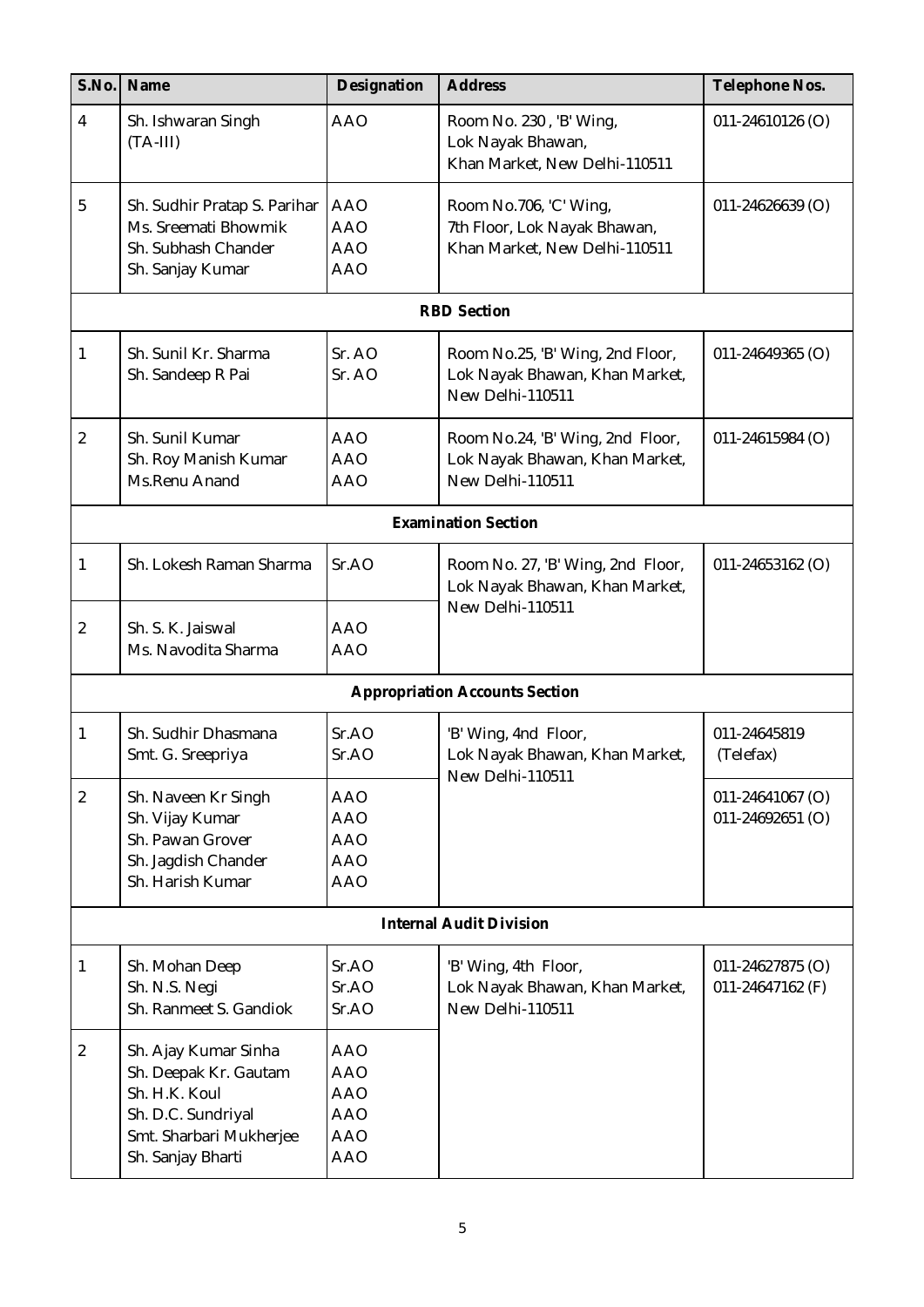|                  | S.No. Name                                                                                                                                        | Designation                                                                                    | <b>Address</b>                                                                           | Telephone Nos.            |  |  |  |  |
|------------------|---------------------------------------------------------------------------------------------------------------------------------------------------|------------------------------------------------------------------------------------------------|------------------------------------------------------------------------------------------|---------------------------|--|--|--|--|
|                  | Gr.'B' & NGE Section                                                                                                                              |                                                                                                |                                                                                          |                           |  |  |  |  |
| $\mathbf{1}$     | Sh. Anuj Avinashi                                                                                                                                 | Sr. AO                                                                                         | Room No. 710, 'C' Wing, 7th Floor,<br>Lok Nayak Bhawan, Khan Market,                     | 011-24644364(O)           |  |  |  |  |
| $\boldsymbol{2}$ | Sh. Chander Prakash                                                                                                                               | A <sub>O</sub>                                                                                 | New Delhi-110511                                                                         |                           |  |  |  |  |
| $\boldsymbol{3}$ | Sh. Tarun Ghorpade<br>Sh. U Sridhar<br>Sh. P. K. Sinha<br>Sh. Jaspal Singh<br>Sh. Rajesh Kr. Sinha<br>Sh. Sanjay Singh                            | <b>AAO</b><br><b>AAO</b><br><b>AAO</b><br><b>AAO</b><br><b>AAO</b><br><b>AAO</b>               | Room No. 706, 'C' Wing, 7th Floor,<br>Lok Nayak Bhawan, Khan Market,<br>New Delhi-110511 | 011-24626639<br>(Telefax) |  |  |  |  |
|                  |                                                                                                                                                   |                                                                                                | <b>Finance Account Section</b>                                                           |                           |  |  |  |  |
| $\mathbf{1}$     | Sh. A.K. Singhal                                                                                                                                  | SrAO                                                                                           | 'B' Wing, 4th Floor,<br>Lok Nayak Bhawan, Khan Market,                                   | $011 - 24698319$ (O)      |  |  |  |  |
| $\boldsymbol{2}$ | Sh. Ram Parvesh Kumar<br>Sh. V.K.Vashisth<br>Sh. M.K.Saxena<br>Ms Rashma Sharma<br>Sh. Om Prakash<br>Sh. Ashok V. Paunikar<br>Sh. Tarun Agnihotri | <b>AAO</b><br><b>AAO</b><br><b>AAO</b><br><b>AAO</b><br><b>AAO</b><br><b>AAO</b><br><b>AAO</b> | New Delhi-110511                                                                         | $011 - 24692651(0)$       |  |  |  |  |
|                  |                                                                                                                                                   |                                                                                                | Gr. 'A' Section                                                                          |                           |  |  |  |  |
| $\mathbf{1}$     | Sh. S. Padmanabhan                                                                                                                                | Sr. AO                                                                                         | Room No.726 'C' Wing,<br>7th Floor, Lok Nayak Bhawan,                                    | $011 - 24645814$ (O)      |  |  |  |  |
| $\boldsymbol{2}$ | Sh. Tapas Kr. Panja<br>Sh. Anil Mishra<br>Sh. Arvind Kr. Bahukhandi                                                                               | <b>AAO</b><br>AAO<br><b>AAO</b>                                                                | Khan Market, New Delhi-110511                                                            |                           |  |  |  |  |
|                  |                                                                                                                                                   |                                                                                                | <b>IT Division</b>                                                                       |                           |  |  |  |  |
| 1.               | Sh. K.V Hamza                                                                                                                                     | Sr.AO                                                                                          | 3rd Floor, Shivaji Stadium<br>Annexe, New Delhi-110 001                                  | 011-23343860<br>Ext-299   |  |  |  |  |
| 2.               | Sh. Pankaj Kochhar                                                                                                                                | Sr.AO                                                                                          |                                                                                          | 011-23343860<br>Ext-298   |  |  |  |  |
| 3.               | Sh. K. Krishan Kumar                                                                                                                              | Sr.AO                                                                                          |                                                                                          | 011-23343860<br>Ext-359   |  |  |  |  |
| 4.               | Smt. Seema                                                                                                                                        | Sr.AO                                                                                          |                                                                                          | 011-23343860<br>Ext-297   |  |  |  |  |
| 5.               | Sh. Dipak Tripathi                                                                                                                                | AO                                                                                             |                                                                                          | 011-23343860<br>Ext-269   |  |  |  |  |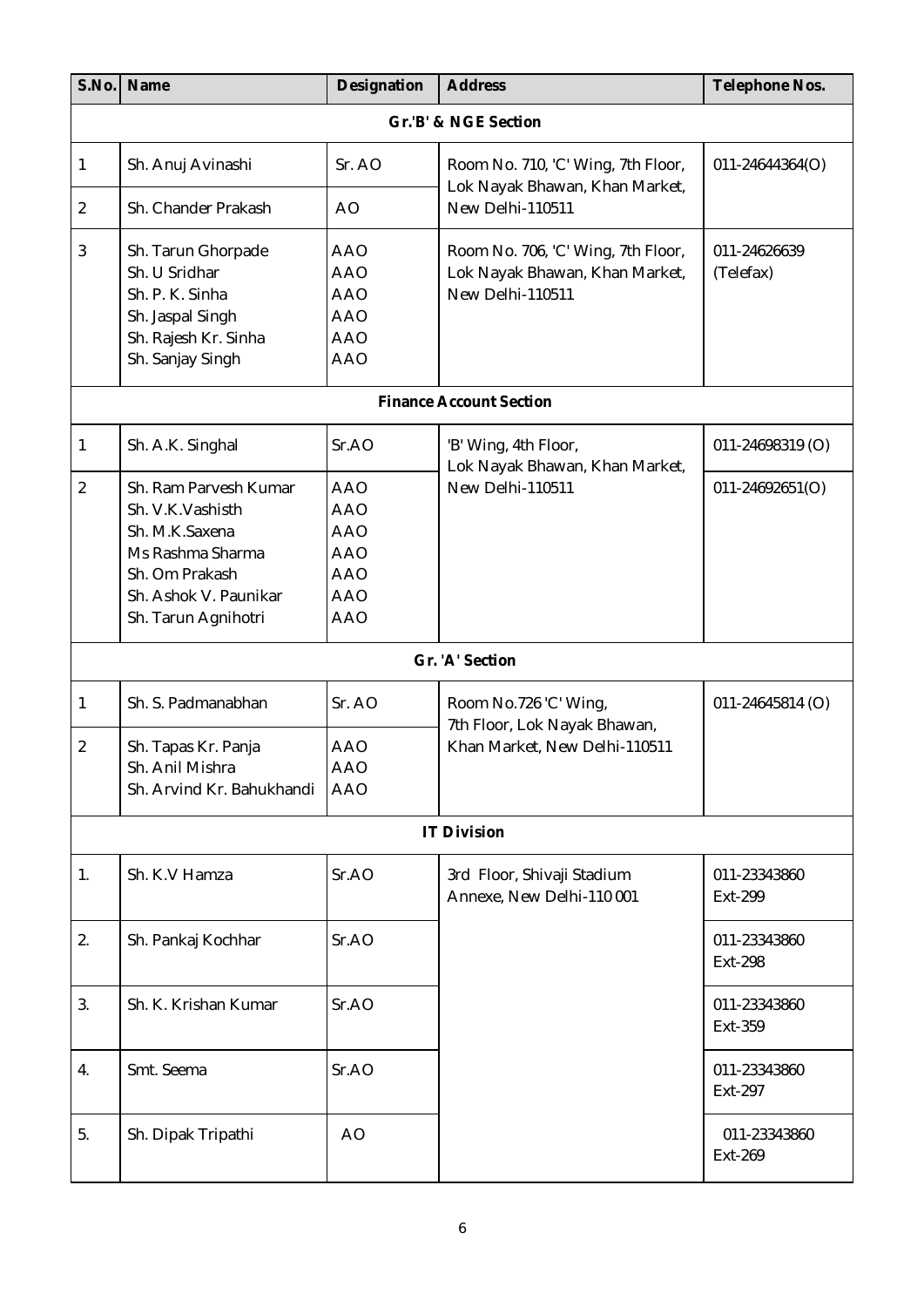| S.No.  | Name                     | Designation | <b>Address</b>                                          | Telephone Nos.                 |
|--------|--------------------------|-------------|---------------------------------------------------------|--------------------------------|
| 6.     | Ms. Mansha Bagai         | <b>AAO</b>  | 3rd Floor, Shivaji Stadium<br>Annexe, New Delhi-110 001 | 011-23343860<br>Ext-236        |
| 7.     | Sh. Mukesh Kumar         | <b>AAO</b>  |                                                         | 011-23343860<br>Ext-351        |
| 8.     | Sh. Prem Kumar           | <b>AAO</b>  |                                                         | 011-23343860<br>Ext-237        |
| 9.     | Sh. Rajiv Kaushik        | <b>AAO</b>  |                                                         | 011-23343860<br>Ext-357        |
| 10.    | Smt. Surekha Kumari      | <b>AAO</b>  |                                                         | 011-23343860<br>Ext-355        |
| 11.    | Smt. Jyoti Nagpal        | <b>AAO</b>  |                                                         | 011-23343860<br>Ext-356        |
| 12.    | Sh. Anil Mahendru        | <b>AAO</b>  |                                                         | 011-23343860<br>Ext-261        |
| 13     | Smt. Sudha K. Sinha      | <b>AAO</b>  |                                                         | 011-23343860<br>Ext-354        |
| 14.    | Smt. Gayatri Devi        | <b>AAO</b>  |                                                         | 011-23343860<br>Ext-268        |
| 15.    | Smt. Vanita Ghai         | <b>AAO</b>  |                                                         | 011-23343860<br>Ext-353        |
| $16\,$ | Sh. Naresh Kumar         | <b>AAO</b>  |                                                         | 011-23343860                   |
| 17.    | Smt. Bharti Tuli         | <b>AAO</b>  |                                                         | 011-23343860<br><b>Ext-358</b> |
| 18     | Sh. Puran Singh          | <b>AAO</b>  |                                                         | 011-23343860<br>Ext-296        |
| 19     | Sh. Barnabas Tiru        | <b>AAO</b>  |                                                         | 011-23343860                   |
| 20.    | Sh. Devender Kumar       | <b>AAO</b>  |                                                         | 011-23343860<br>Ext-349        |
| 21     | Sh. Pardeep Kr. Deshmukh | <b>AAO</b>  |                                                         | 011-23343860<br>Ext-267        |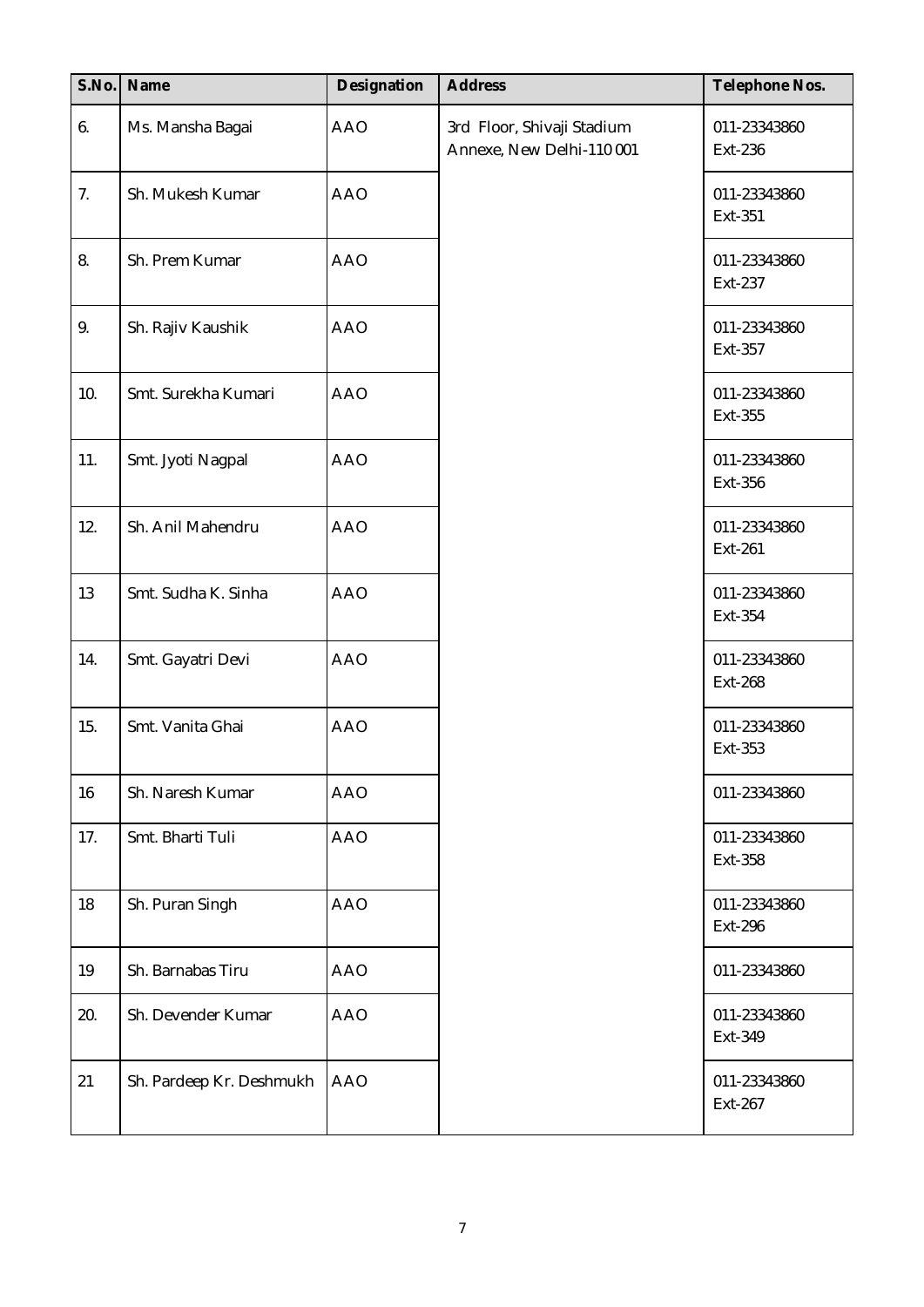| S.No.        | Name                                                    | Designation                        | <b>Address</b>                                                                            | Telephone Nos.                           |  |  |  |
|--------------|---------------------------------------------------------|------------------------------------|-------------------------------------------------------------------------------------------|------------------------------------------|--|--|--|
|              | <b>CDN</b> Section                                      |                                    |                                                                                           |                                          |  |  |  |
| $\mathbf{1}$ | Sh. Vimal Nanda                                         | AO                                 | B' Wing, 4th Floor,<br>Lok Nayak Bhawan,                                                  | 011-24616647<br>(Telefax)                |  |  |  |
| 2.           | Sh. Upendra S. Negi<br>Sh. Amit Pathak                  | <b>AAO</b><br><b>AAO</b>           | Khan Market,<br>New Delhi-110511                                                          |                                          |  |  |  |
|              |                                                         |                                    | Legal Cell                                                                                |                                          |  |  |  |
| $\mathbf{1}$ | Sh. Prem Chand Kansotia                                 | <b>AAO</b>                         | Room. No. 720, 'C' Wing,<br>7th Floor, Lok Nayak Bhawan,<br>Khan Market, New Delhi-110511 | 011-24653987 (O)                         |  |  |  |
|              |                                                         |                                    | <b>Vigilance Section</b>                                                                  |                                          |  |  |  |
| $\mathbf{1}$ | Sh. Vijay Kr Gupta<br>Sh. V Jayaram<br>Sh. Pankaj Kumar | Sr. AO<br>Sr. AO<br>A <sub>O</sub> | 'C' Wing 7th Floor,<br>Lok Nayak Bhawan, Khan Market,<br>New Delhi-110511                 | 011-24623086 (O)                         |  |  |  |
| 2.           | Sh. Satbir Suredia<br>Sh. Baburaj                       | <b>AAO</b><br><b>AAO</b>           |                                                                                           |                                          |  |  |  |
|              |                                                         |                                    | <b>Official Language Section</b>                                                          |                                          |  |  |  |
| $\mathbf{1}$ | Smt. Sarita Kunwar                                      | <b>AD</b>                          | Room No. 223, 'B' Wing,<br>2nd Floor, Lok Nayak Bhawan,<br>Khan Market, New Delhi-110511  | $011 - 24641068$ (O)<br>011-22759620 (R) |  |  |  |
|              |                                                         |                                    | e-Monitoring Cell                                                                         |                                          |  |  |  |
| $\mathbf{1}$ | Sh. Vikram<br>Sh. M.N. Joshi                            | <b>AAO</b><br><b>AAO</b>           | Room No. 401, 'B' Wing,<br>4th Floor, Lok Nayak Bhawan,<br>Khan Market, New Delhi-110511  | 011-24628094                             |  |  |  |
|              |                                                         |                                    | <b>Monitoring Cell</b>                                                                    |                                          |  |  |  |
| $\mathbf{1}$ | Sh. Jitender Singh<br>Sh. Rajeev Kumar Singh            | <b>AAO</b><br><b>AAO</b>           | Room No. 229, 'B' Wing,<br>2nd Floor, Lok Nayak Bhawan,<br>Khan Market, New Delhi-110511  | $011 - 24626829$ (O)                     |  |  |  |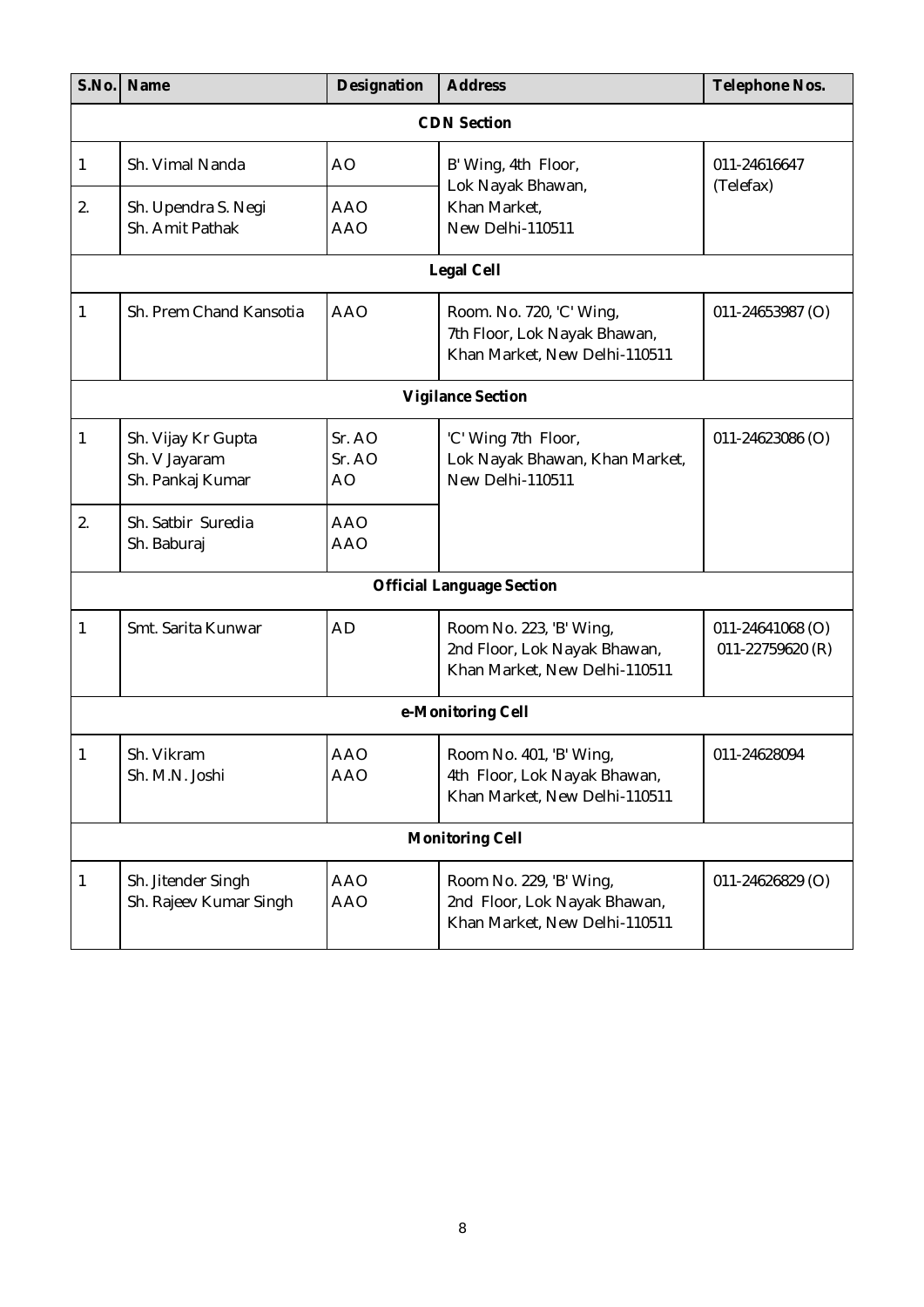| S.No. | Name                    | Designation | <b>Address</b>                                                                     | Telephone Nos.             |
|-------|-------------------------|-------------|------------------------------------------------------------------------------------|----------------------------|
| 1.    | Sh. S. K. Mathur        | Jt. CGA     | Room No. B-403, 4th Floor,<br>Shivaji Stadium Annexe,<br><b>New Delhi-110 001</b>  | 011-23343860<br>304 (Extn) |
| 2.    | Ms. Sofia Dahiya        | Jt. CGA     | Room No. B-404, 4th Floor,<br>Shivaji Stadium Annexe,<br><b>New Delhi-110 001</b>  | 011-23343860<br>303(Extn)  |
| 3.    | Ms. Jaspal Kaur Pradyot | Dy. CGA     | Room No. B-401, 4th Floor,<br>Shivaji Stadium Annexe,<br><b>New Delhi-110 001</b>  | 011-23343860<br>306(Extn)  |
| 4.    | Sh. Raju                | Dy. CGA     | Room No. B-421, 4th Floor,<br>Shivaji Stadium Annexe,<br>New Delhi-110 001         | 011-23343860<br>314(Extn)  |
| 5.    | Ms. Parul Gupta         | Asstt. CGA  | Room No. BR-306, 3rd Floor,<br>Shivaji Stadium Annexe,<br><b>New Delhi-110 001</b> | 011-23343860<br>342(Extn)  |
| 6.    | Sh. Vivekanand          | Asstt. CGA  | Room No. BR-307, 3rd Floor,<br>Shivaji Stadium Annexe,<br>New Delhi-110 001        | 011-23343860<br>339(Extn)  |
| 7.    | Sh. Anupam Raj          | <b>ACA</b>  | Room No. B-407, 4th Floor,<br>Shivaji Stadium Annexe,<br><b>New Delhi-110 001</b>  | 011-23343860<br>317(Extn)  |

| $\mathbf{1}$            | Sh. J. P. Sharma  | Sr. AO             | 3rd Floor, Shivaji Stadium<br>Annexe, New Delhi-110 001 | 011-23343860<br>347(Extn)<br>09868216638(M)    |
|-------------------------|-------------------|--------------------|---------------------------------------------------------|------------------------------------------------|
| $\boldsymbol{2}$        | Sh. Sat Narain    | Sr. AO             | -do-                                                    | 011-23343860<br>$270$ (Extn)<br>09312133123(M) |
| 3                       | Sh. Rajesh Sharma | Sr. A <sub>O</sub> | $-do-$                                                  | 011-23343860<br>$272$ (Extn)<br>09811674328(M) |
| $\overline{\mathbf{4}}$ | Sh. P.C. Bhatt    | Sr. AO             | -do-                                                    | 011-23343860<br>$273$ (Extn)<br>09560500931(M) |
| $\overline{5}$          | Sh. Anil Sachdev  | Sr. AO             | $-do-$                                                  | 011-23343860<br>$300$ (Extn)<br>09818555551(M) |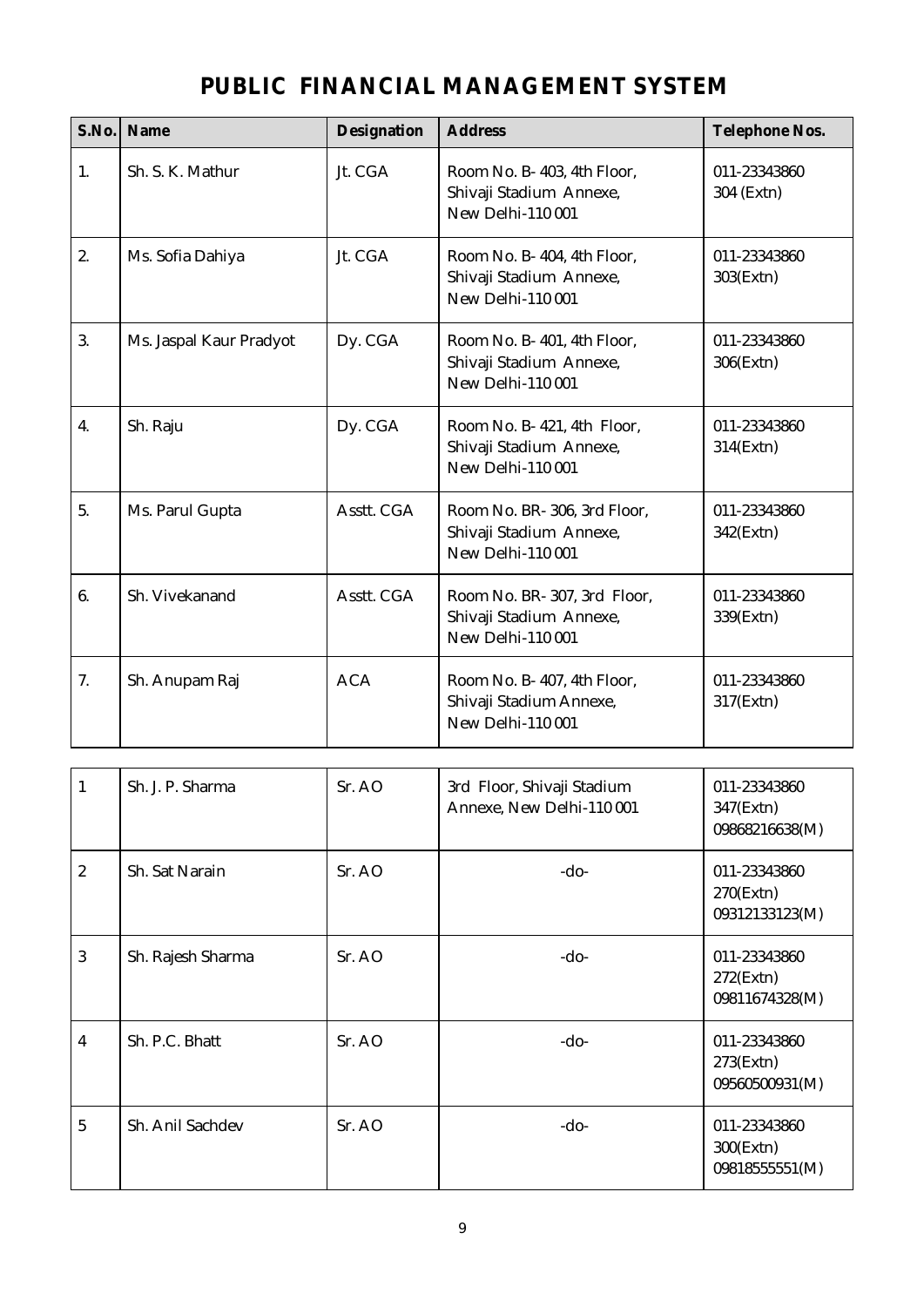| S.No.            | Name                     | Designation | <b>Address</b> | Telephone Nos.                                   |
|------------------|--------------------------|-------------|----------------|--------------------------------------------------|
| $\boldsymbol{6}$ | Ms. Harjeet Kaur         | Sr. AO      | $-do-$         | 011-23343860<br>$266$ (Extn)<br>09868356507(M)   |
| $\overline{7}$   | Ms. Sushma Taneja        | Sr. AO      | $-do-$         | 011-23343860<br>$271$ (Extn)<br>098913032224 (M) |
| 8                | Ms. Sunita Sharma        | Sr. AO      | $-do-$         | 011-23343860<br>$259$ (Extn)<br>09811860977(M)   |
| $\boldsymbol{9}$ | Ms. Niti Rastogi         | Sr. AO      | $-do-$         | 011-23343860<br>$262$ (Extn)<br>09999006256(M)   |
| 10               | Sh. K. Sridharan         | Sr. AO      | $-do-$         | 011-23343860<br>$281$ (Extn)<br>09818287152(M)   |
| 11               | Sh. S. Francis           | Sr. AO      | $-do-$         | 011-23343860<br>$284$ (Extn)<br>09811862853(M)   |
| 12               | Sh. Vishnu Singh         | Sr. AO      | $-do-$         | 011-23343860<br>$280$ (Extn)<br>09654301964(M)   |
| 13               | Sh. T. M. Rajan          | Sr. AO      | $-do-$         | 011-23343860<br>279(Extn)<br>09650252646(M)      |
| 14               | Sh. G. D. Gaur           | Sr. AO      | $-do-$         | 011-23343860<br>$235$ (Extn)<br>09654767892(M)   |
| 15               | Sh. Gopal Singh Rawat    | AO          | -do-           | 011-23343860<br>$282$ (Extn)<br>098683534541(M)  |
| 16               | Sh. Girish Chander Singh | <b>AAO</b>  | $-do-$         | 011-23343860<br>346(Extn)<br>097172963332(M)     |
| 17               | Sh. Arvind Tyagi         | <b>AAO</b>  | $-do-$         | 011-23343860<br>345(Extn)<br>098181327143(M)     |
| 18               | Sh. Sanjib Kumar Mallick | <b>AAO</b>  | $-do-$         | 011-23343860<br>346(Extn)<br>093122295374(M)     |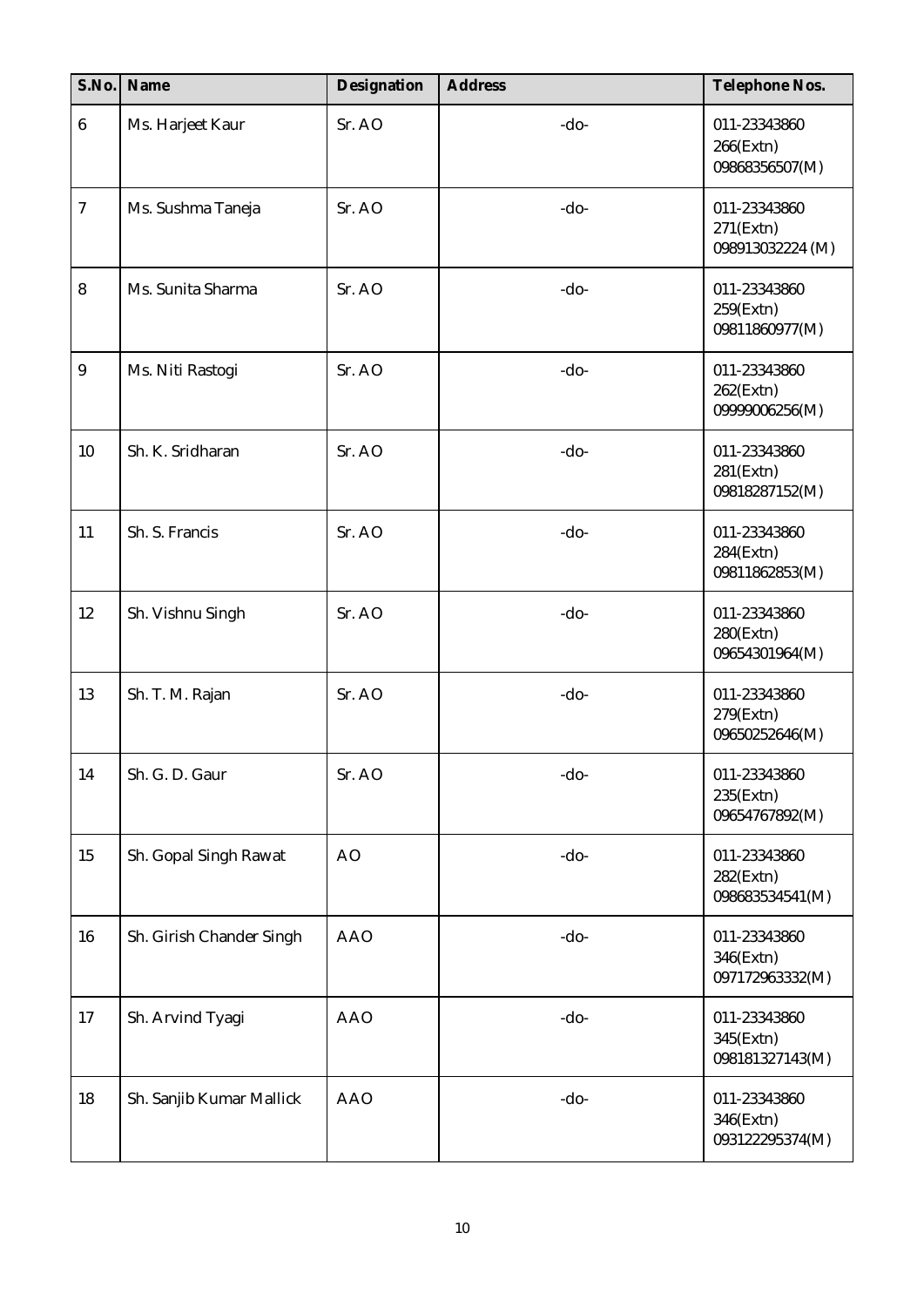| S.No.          | Name                     | Designation | <b>Address</b>                                                                          | Telephone Nos.                                  |
|----------------|--------------------------|-------------|-----------------------------------------------------------------------------------------|-------------------------------------------------|
| 19             | Sh. Dharam Veer          | <b>AAO</b>  | $-do-$                                                                                  | 011-23343860<br>246 (Extn)<br>098991526525 (M)  |
| 20             | Ms. Meena Swaroop        | <b>AAO</b>  | $-do-$                                                                                  | 011-23343860<br>$260$ (Extn)<br>092126383916(M) |
| 21             | Ms. Suman Bala           | <b>AAO</b>  | $-do-$                                                                                  | 011-23343860<br>$263$ (Extn)<br>09654653785(M)  |
|                |                          |             | Govt. Link Cell Nagpur                                                                  |                                                 |
| 1              | Sh. M.R. Gokhe           | SrAO        | Govt. Link Cell, 1st Floor,<br>S. Building, Opp. VCA Ground,                            | 0712-2522460<br>(Telefax)                       |
| $\overline{c}$ | Sh. Mahesh T. Sonkusare  | <b>AAO</b>  | Civil Lines, Nagpur-440001                                                              | 09422818994(M)                                  |
| 3              | Sh. Tarun Kumar Muttreja | OSD (SBI)   | Room No. 28, 'B' Wing, 2th Floor,<br>Lok Nayak Bhawan, Khan Market,<br>New Delhi-110511 | $011 - 24656465$ (O)<br>08130981999(M)          |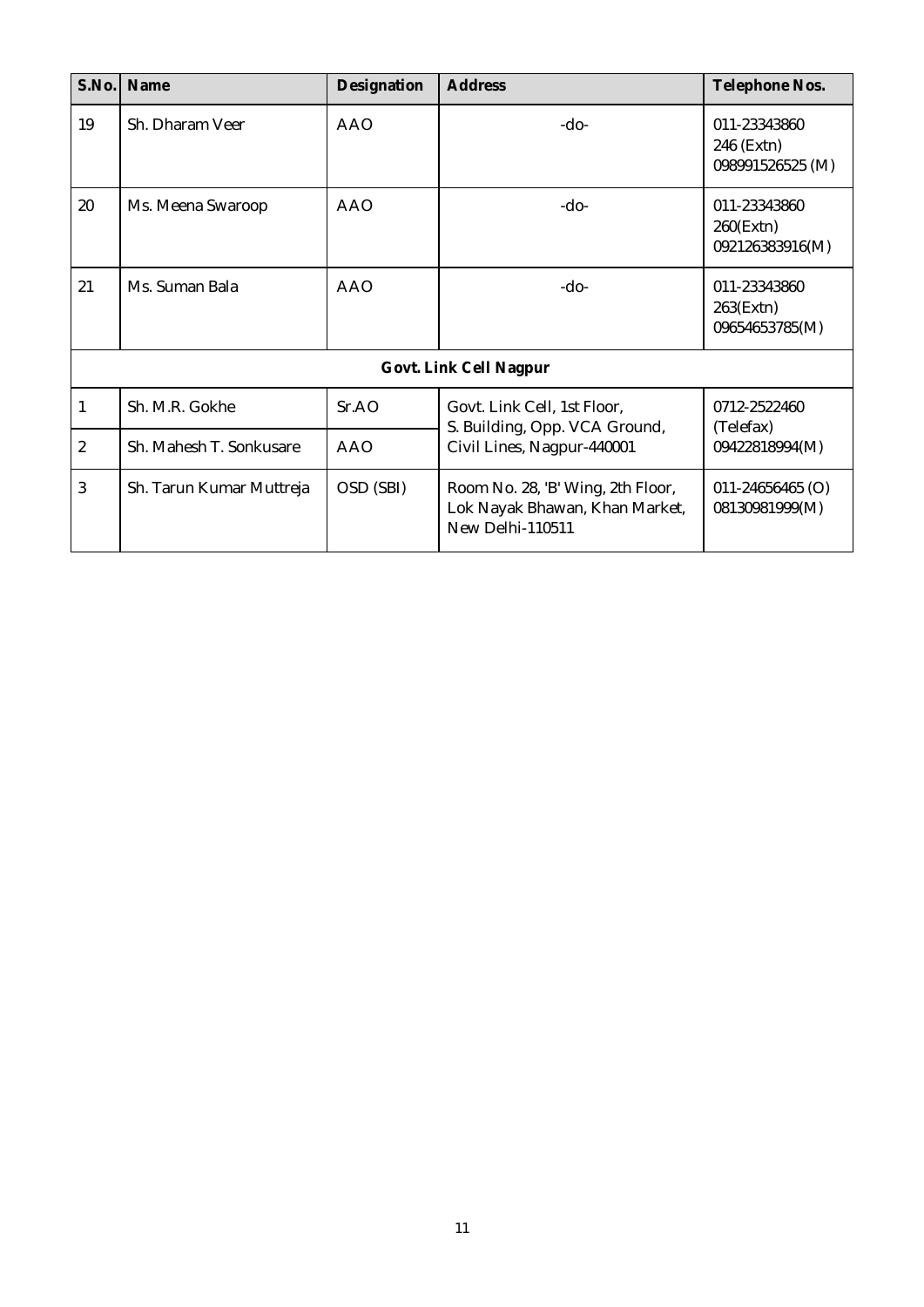#### **INSTITUTE OF GOVERNMENT ACCOUNTS AND FINANCE MINISTRY OF FINANCE DEPARTMENT OF EXPENDITURE** Block -IV, Old JNU Campus, New Delhi - 110067 EPABX Nos. : 011-26104072, 26105713, 26160282 Fax No. : 011-26105378, 011-46203636

| S.No             | Name                   | Designation           | PAO<br>Code No. | <b>Address</b>                                                                          | Telephone Nos.                                               |
|------------------|------------------------|-----------------------|-----------------|-----------------------------------------------------------------------------------------|--------------------------------------------------------------|
| $\mathbf{1}$     | Sh. Deepak Das         | <b>Director</b>       | 016100          | Room No. 007, Block No. IV,<br>Old JNU Campus,<br>New Delhi - 110067<br>09818770540 (M) | 011-26184031 (O)<br>011-26174184 (Fax)<br>011-46203636 (Fax) |
| $\boldsymbol{2}$ | Mrs. Deepika Jain      | <b>Joint Director</b> |                 | Room No. 008, Block No. IV,<br>Old JNU Campus,<br>New Delhi - 110067                    | $011 - 26166254$ (O)<br>011-46203636 (Fax)<br>09810685926(M) |
| 3                | Dr. N. Shravan Kumar   | Dy. Director          |                 | Room No. 004, Block No. IV,<br>Old JNU Campus,<br>New Delhi - 110067                    | $011 - 26181765$ (O)<br>011-46203636 (Fax)<br>09811201787(M) |
| $\overline{4}$   | Sh. Naresh Kumar       | Sr.A.O                |                 | Room No. 002, Block No. IV,<br>Old JNU Campus,<br>New Delhi - 110067                    | $011 - 26175968$ (O)<br>011-46203636 (Fax)<br>09810067442(M) |
| $\overline{5}$   | Sh. Subhashish Deb Roy | <b>AAO</b>            |                 | Room No. 108, Block No. IV,<br>Old JNU Campus,<br>New Delhi - 110067                    | 011-26717233 (O)<br>011-46203636 (Fax)<br>09818094339(M)     |
| $\boldsymbol{6}$ | Sh. R.S. Yaduvanshi    | <b>AAO</b>            |                 | Room No. 001, Block No. IV,<br>Old JNU Campus,<br>New Delhi - 110067                    | 011-26711535 (O)<br>011-46203636 (Fax)<br>09868527849(M)     |
| $\overline{7}$   | Sh. Virender Singh     | <b>AAO</b>            |                 | Room No. 107, Block No. IV,<br>Old JNU Campus,<br>New Delhi - 110067                    | $011 - 26181380$ (O)<br>011-46203636 (Fax)<br>09868981109(M) |
| 8                | Sh. Tarun Kr. Singh    | <b>AAO</b>            |                 | Room No. 006, Block No. IV,<br>Old JNU Campus,<br>New Delhi - 110067                    | $011 - 26102257$ (O)<br>011-46203636 (Fax)<br>09818853907(M) |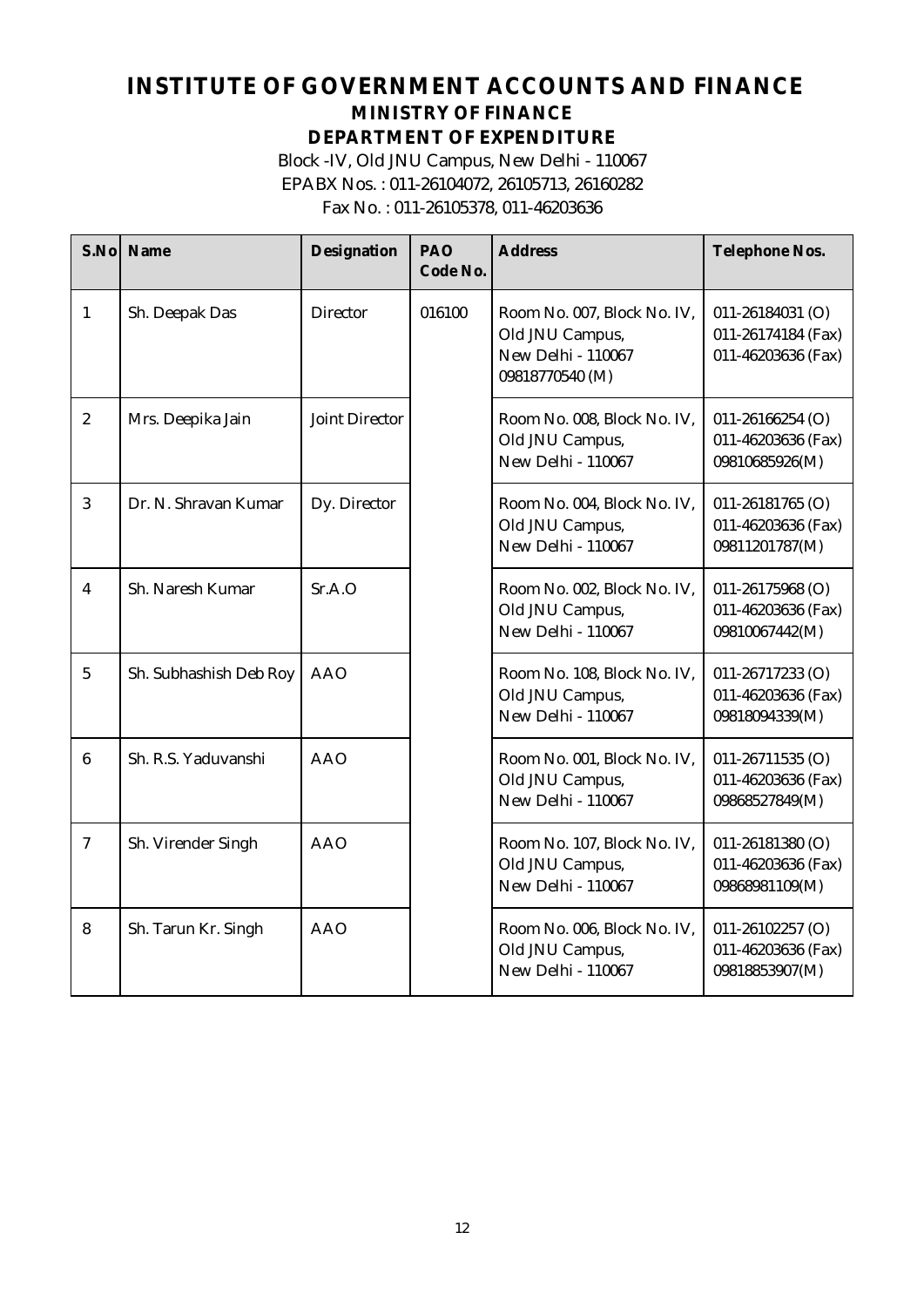#### **REGIONAL TRAINING CENTRES**

|                  | <b>CHENNAI</b>     |                |                                                                                                                 |                                                                                                                                      |  |  |  |
|------------------|--------------------|----------------|-----------------------------------------------------------------------------------------------------------------|--------------------------------------------------------------------------------------------------------------------------------------|--|--|--|
| S.No             | Name               | Designation    | <b>Address</b>                                                                                                  | Telephone Nos.                                                                                                                       |  |  |  |
| $\mathbf{1}$     | Ms. S. Priyanka    | <b>ACA</b>     | A-2, "C" Wing, Ist Floor<br>Rajaji Bhawan, Besant Nagar<br>Chennai - 600 090                                    | 7601882882 (O)<br>044-24900882(O)<br>044-24900883 (fax)<br>9791192304 (M)<br>rtcingafchennai@gmail.com<br>rtc_chennai@rediffmail.com |  |  |  |
| $\boldsymbol{2}$ | Sh. R. Sekar       | A <sub>O</sub> | $-do-$                                                                                                          | 044-24900882(O)<br>044-24900883 (fax)<br>8015720038(M)                                                                               |  |  |  |
| 3                | Sh. N. Venkatraman | AAO            | $-do-$                                                                                                          | 044-24900882(O)<br>044-24900883 (fax)<br>944523774(M)                                                                                |  |  |  |
|                  |                    |                | <b>MUMBAI</b>                                                                                                   |                                                                                                                                      |  |  |  |
| S.No             | Name               | Designation    | <b>Address</b>                                                                                                  | Telephone Nos.                                                                                                                       |  |  |  |
| $\mathbf{1}$     | Sh. D.R. Sutar     | Sr.AO          | RTC, INGAF, 2nd Floor,<br>Exchange Building,<br>Shivsagar Ramgulam Marg,<br>Ballard Estate, Mumbai-400001       | $022 - 22626650(O)$<br>$022 - 22626652(F)$<br>09833153441(M)                                                                         |  |  |  |
|                  |                    |                | <b>KOLKATA</b>                                                                                                  |                                                                                                                                      |  |  |  |
| S.No             | Name               | Designation    | <b>Address</b>                                                                                                  | Telephone Nos.                                                                                                                       |  |  |  |
| 1.               | Sh. K.M.G. Rahaman | Sr. A.O        | RTC, INGAF,<br>15, R.N. Mukherjee Road,<br>3rd Floor, Kolkata-700001                                            | 033-22622720 (O)<br>033-22622721 (Fax)                                                                                               |  |  |  |
| 2.               | Sh. Rajib Ganguly  | <b>AAO</b>     | $-do-$                                                                                                          | 033-22622720 (O)<br>033-22622721 (Fax)                                                                                               |  |  |  |
|                  |                    |                | <b>NER</b>                                                                                                      |                                                                                                                                      |  |  |  |
| S.No             | Name               | Designation    | <b>Address</b>                                                                                                  | Telephone Nos.                                                                                                                       |  |  |  |
| 1.               | Sh. Dinesh Kumar   | <b>AAO</b>     | N-3/4, Block - 'C',<br>All India Service Officer's<br>Residential Complex,<br>Khetla, Aizawl,<br>Mizoram-796001 | 0389-2335633<br>0389-2335633(F)<br>08800847591(M)                                                                                    |  |  |  |
| 2.               | Sh. Raja Dutta     | <b>AAO</b>     | $-do-$                                                                                                          | 0389-2335633<br>0389-2335633(F)<br>09954731856(M)                                                                                    |  |  |  |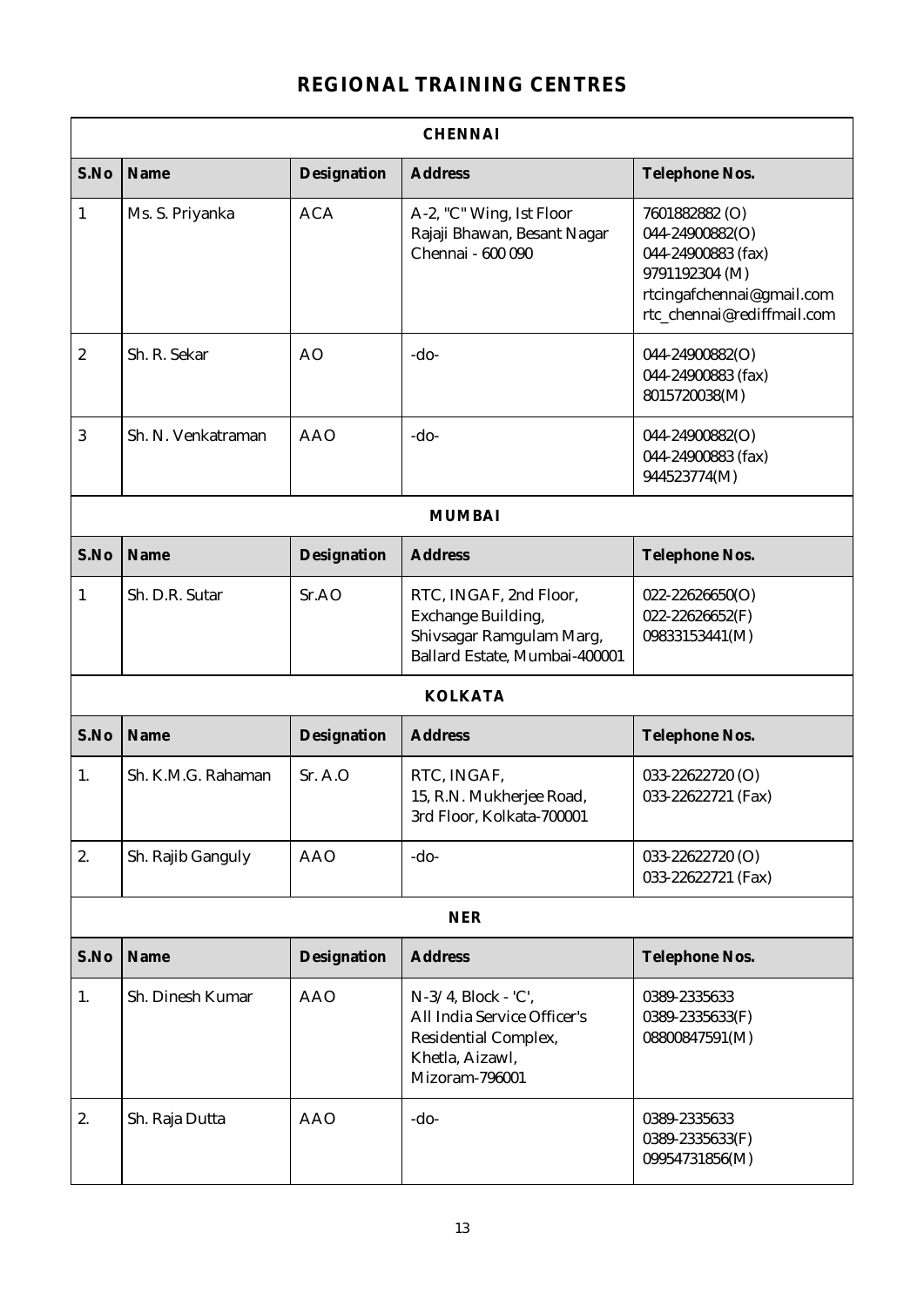#### **MINISTRY OF AGRICULTURE & FARMERS WELFARE**

Name of Department under the Ministry **Name of the PSB** accredited to the Deptt Department of Agriculture & Cooperation State Bank of India Deptt.of Agriculture Research & Education State Bank of India Deptt.of Animal Husbandry, Dairing & Fisheries State Bank of India

| <b>Principal Accounts Office</b>       | Name of the<br><b>Present Incumbent</b> | <b>Address</b>                                                                                                                             | Tele, No.                                                                        |
|----------------------------------------|-----------------------------------------|--------------------------------------------------------------------------------------------------------------------------------------------|----------------------------------------------------------------------------------|
| <b>Chief Controller Accounts</b>       | Sh. S.S. Dubey<br>(Addl. Charge)        | Room No.- $241$ -C,<br>$\left( \frac{1}{2} \right)$<br>Wing Krishi Bhawan,<br>New Delhi-110001.<br>2) 16/A, Akbar Road<br>New Delhi-110011 | 011-23385240<br>$011 - 23384611(F)$<br>09811911110(M)<br>ccaagriculture@yahoo.in |
| <b>Controller of Accounts</b>          | Sh. Taranjit Singh                      | Room No. 287, IInd Fl.,<br>Krishi Bhawan,<br><b>New Delhi-110001</b>                                                                       | 011-23382851<br>011-23386056 (F)<br>09810630277(M)<br>wahaguruji@yahoo.com       |
| <b>Controller of Accounts</b><br>(IAW) | Dr. Dilip Kumar                         | Room No. 131, 16-A,<br>Akbar Road,<br>New Delhi-110011                                                                                     | 011-23389414<br>011-23386056 (F)<br>09810538140(M)<br>drdk0000@yahoo.co.in       |

#### **NAMES & ADDRESSES OF PAY & ACCOUNTS OFFICERS UNDER THE DEPARTMENT**

| Sr.<br>No.     | Name of Office                                       | PAO<br>Code No. | Name of the Present   Address<br>Incumbent |                                                             | Tele No.                                                                           |
|----------------|------------------------------------------------------|-----------------|--------------------------------------------|-------------------------------------------------------------|------------------------------------------------------------------------------------|
| 1              | Principal<br><b>Accounts</b><br>Office,<br>New Delhi |                 | Sh. Sandeep Bawa                           | 16/A, Akbar Road<br>New Delhi-110011.                       | 011-23385721(O)<br>011-23386403 (F)<br>09013827159(M)<br>agricoord@gmail.com       |
| $\overline{2}$ | Pay & Accounts<br>Office (EP-II),<br>New Delhi       | 000743          | Sh. Ashok Kumar                            | 16/A, Akbar Road<br>New Delhi-110011.                       | $011 - 23382291(O)$<br>011-23382291 (F)<br>09312384752(M)<br>paoacctt2nd@gmail.com |
| 3              | Pay & Accounts<br>Office (EP-I),<br>New Delhi        | 000001          | Sh. Harsh Vardhan<br>Sharma                | 35-A, Krishi Bhawan<br>New Delhi                            | $011 - 23389060(O)$<br>011-23381158<br>09582333773(M)<br>paosect1@yahoo.com        |
| $\overline{4}$ | Pay & Accounts<br>Office (Extn),<br>New Delhi        | 000162          | Sh. Rati Ram                               | Room No.-258, F Wing<br>Shastri Bhawan,<br>New Delhi 110001 | 011-23070793 (F)<br>011-23388683(O)<br>09810777549(M)<br>paoextension@gmail.com    |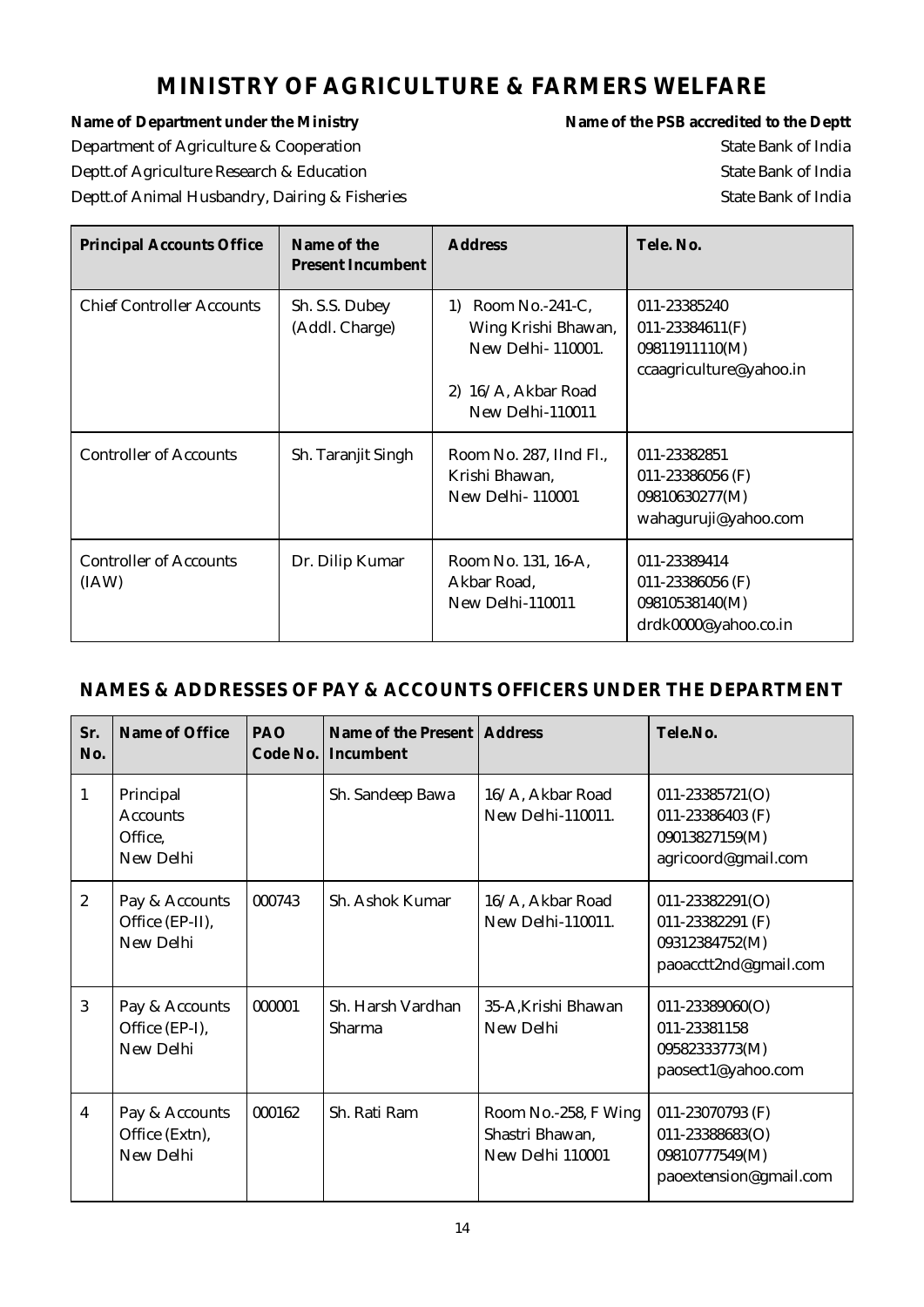| Sr.<br>No.       | Name of Office                               | PAO<br>Code No. | Name of the Present<br>Incumbent | <b>Address</b>                                                                                                 | Tele.No.                                                                              |
|------------------|----------------------------------------------|-----------------|----------------------------------|----------------------------------------------------------------------------------------------------------------|---------------------------------------------------------------------------------------|
| $\overline{5}$   | Pay & Accounts<br>Office (DMS),<br>New Delhi | 000085          | Sh. A.K. Bhasin                  | Room No.26,<br>West Patel Nager,<br>Near Shadipur Dipot,<br>New Delhi-110008                                   | 011-25875572(O)<br>011-25872466 (F)<br>09810432208(M)<br>paodmsdmspao@<br>yahoo.co.in |
| $6\phantom{1}6$  | Pay & Accounts<br>Office (PPM),<br>Faridabad | 000569          | Sh. R.K. Gupta                   | Old CGO, Complex,<br>$N.H.-IV,$<br>Faridabad-121001                                                            | 0129-2415956(O)<br>0129-2020693 (F)<br>09899622445(M)<br>paoppmfbd@gmail.com          |
| $\boldsymbol{7}$ | Pay & Accounts<br>Office,<br>Chennai         | 000365          | Sh. S.C. Jabraj                  | G-1,A-Block,<br>Rajaji Bhawan,<br><b>Besant Nagar,</b><br>Chennai-600090                                       | 044-29913217(O)<br>044-24463248(F)<br>09940413416(M)<br>paotn11@nic.in                |
| 8                | Pay & Accounts<br>Office,<br>Cochin          | 000476          | Sh. I. J. Sunny                  | Fine Art Avenue,<br>Cochin,<br>Ernakulam-682016                                                                | 0484-2366388(O)<br>0484-2384557(F)<br>09495463603(M)<br>paoagrichn@gmail.com          |
| 9                | Pay & Accounts<br>Office,<br>Kolkatta        | 000824          | Sh. Gopal Singh                  | Nijam Palace Campus,<br>234/4, A.J.C. Bose Road,<br>Kolkatta-700020                                            | 033-22873691(O)<br>033-22816224(F)<br>08583988657(M)<br>paosraokolkatta-agri@nic.in   |
| 10               | Pay & Accounts<br>Office (DMI),<br>Nagpur    | 004797          | Sh. M. J. Patil                  | 2nd Floor,<br>N.S. Building,<br>Civil Line.<br>Nagpur-440001                                                   | 0712-2560778(O)<br>0712-2567204(F)<br>09422812223(M)<br>sao.dmi-agri@gov.in           |
| 11               | Pay & Accounts<br>Office,<br>Mumbai          | 000264          | Smt. R.G. Kulkarni               | <b>Indian Mercantile</b><br>Chambres, 2nd Fl.,<br>14 Rajibhai Kamani<br>Marg, Ballard Estate,<br>Mumbai-400038 | 022-22615368(O)<br>022-22651321(F)<br>paomumbai-agri@nic.in                           |
| 12               | Pay & Accounts<br>Office,<br>Mumbai          | 075602          | Sh. Sailash R.                   | Exchange Bldg.<br>Gr. Fl., Sprott Road,<br><b>Ballard Estate,</b><br>Mumbai-400001                             | $022 - 22630540(O)$<br>022-22654195(F)<br>09869472163(M)<br>paomh14@nic.in            |
|                  |                                              |                 | <b>Encadered Post</b>            |                                                                                                                |                                                                                       |
| 1.               | PPQS,<br>Faridabad                           | 200570          | Ms. Manju<br>Bhatnagar           | Directorate of PPQS,<br>Old CGO Complex,<br>$N.H.-IV,$<br>Faridabd-121001                                      | 0129-2476343(O)<br>0129-2412149(F)<br>manjubhatnagar4259@<br>gmail.com                |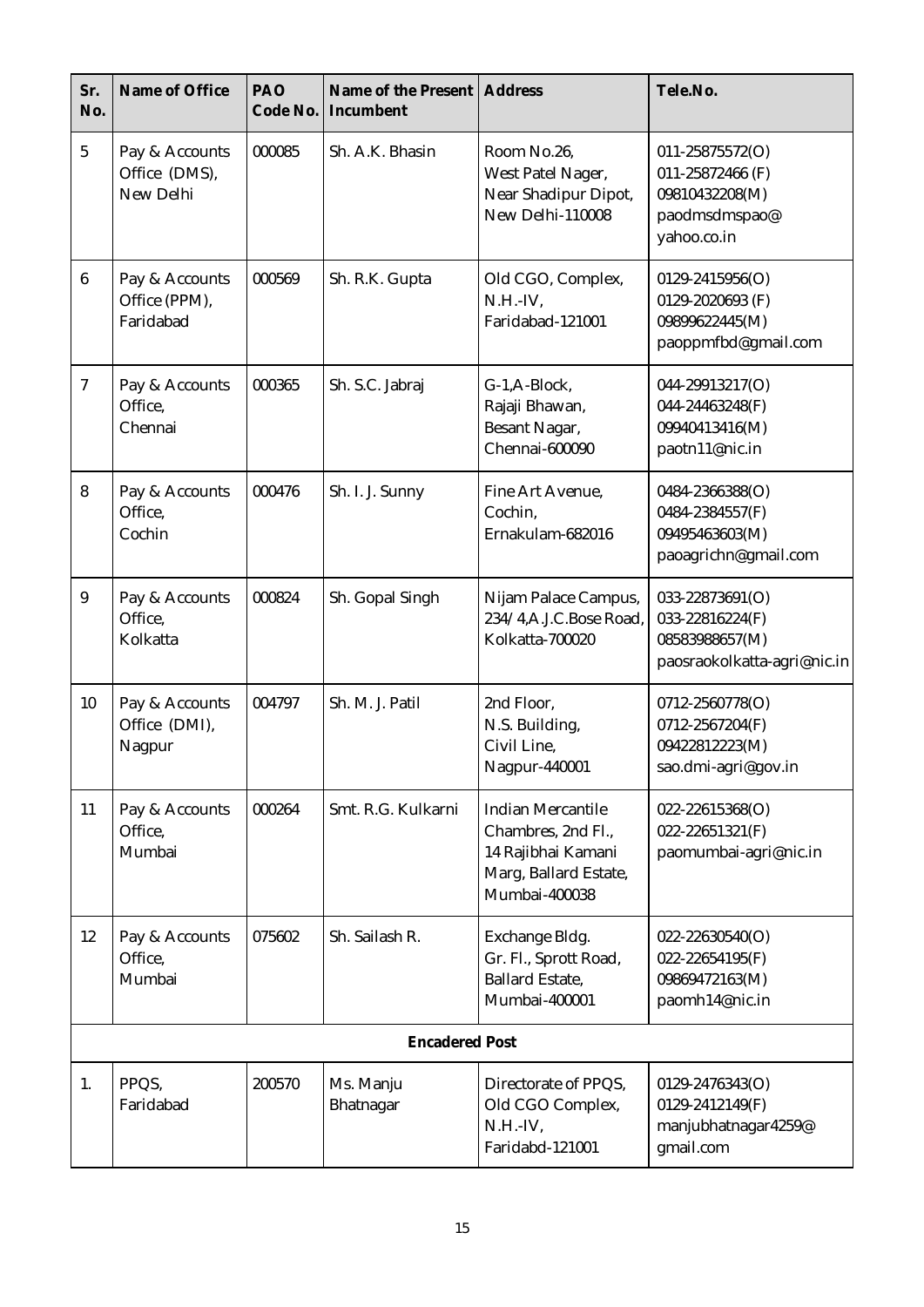#### **MINISTRY/DEPARTMENT OF ATOMIC ENERGY**

Name of Department under the Ministry **Name of the PSB** accredited to the Deptt **Department of Atomic Energy State Bank of India** 

| <b>Principal Accounts Office</b>      | Name of the<br><b>Present Incumbent</b> | <b>Address</b>                                      | Tele. No.                                                                                     |
|---------------------------------------|-----------------------------------------|-----------------------------------------------------|-----------------------------------------------------------------------------------------------|
| <b>Chief Controller of Accounts</b>   | Sh. M. Sridharan                        | Anushakti Bhawan,<br>C.S.M. Marg,<br>Mumbai -400001 | 022-22026042 (O)<br>022-22027535 (F)<br>022-25569467 (R)<br>09968278689 (M)<br>cca@dae.gov.in |
| Joint Controller (F&A)                | Sh. Chetram Singh                       | $-do-$                                              | 022-22027966 $(O)$<br>022-22027966 (F)<br>jcfa@dae.gov.in                                     |
| Dy. Controller of Accounts<br>(Pr.AO) | Sh. A.S. Sasikumar                      | $-do-$                                              | 022-22881993 (O)<br>$022 - 22862526(O)$<br>dcactrl@dae.gov.in                                 |
| Dy. Controller of Accounts<br>(IIW)   | Sh. K.C. Mohandas                       | -do-                                                | $022 - 25486206(O)$<br>022-25518635 (F)<br>iiw@rediffmail.com                                 |
| Dy. Controller of Accounts<br>(HQ)    | Vacant                                  | $-do-$                                              | 022-22862647 (O)<br>dcahq@dae.gov.in                                                          |

#### **NAMES & ADDRESSES OF PAY & ACCOUNTS OFFICERS UNDER THE DEPARTMENT**

| Sr.<br>No.       | Name of Office                                 | <b>PAO</b><br>Code No. | Name of the Present   Address<br>Incumbent |                                                                                                  | Tele.No.                                                      |
|------------------|------------------------------------------------|------------------------|--------------------------------------------|--------------------------------------------------------------------------------------------------|---------------------------------------------------------------|
| $\mathbf{1}$     | Department of<br><b>Atomic Energy</b>          | 046295                 | Smt. Laxmi Ramnath   Anushakti Bhawan,     | C.S.M.Marg,<br>Mumbai-400001.                                                                    | $022 - 22862648(O)$<br>022-22048476(F)<br>pao@dae.gov.in      |
| $\boldsymbol{2}$ | Bhabha Atomic<br>Research Centre,<br>Mumbai    | 045685                 | Sh. D.K. Shinde                            | <b>Bhabha Atomic</b><br><b>Research Centre</b><br>Central Complex,<br>Trombay,<br>Mumbai-400085. | $022 - 25592965$ (O)<br>022-25505151 (F)<br>pao@barc.gov.in   |
| 3                | Directorate of<br>Purchase & Stores.<br>Mumbai | 045453                 | Sh. Ch. Rangaiah                           | Directorate of<br>Purchase & Stores,<br>V.S. Bhawan.<br>Anushakti Nagar,<br>Mumbai- 400094.      | $022 - 25486213$ (O)<br>022-25563239 (F)<br>pao@dpsdae.gov.in |
| $\overline{4}$   | <b>Heavy Water</b><br>Board,<br>Mumbai         | 045067                 | Smt. K. S.<br>Vijayalakshmi                | Heavy Water Board,<br>V.S.Bhawan,<br>Anushakti Nagar,<br>Mumbai- 400094.                         | 022-25487016 (O)<br>022-25579762 (F)<br>pao@mum.hwb.gov.in    |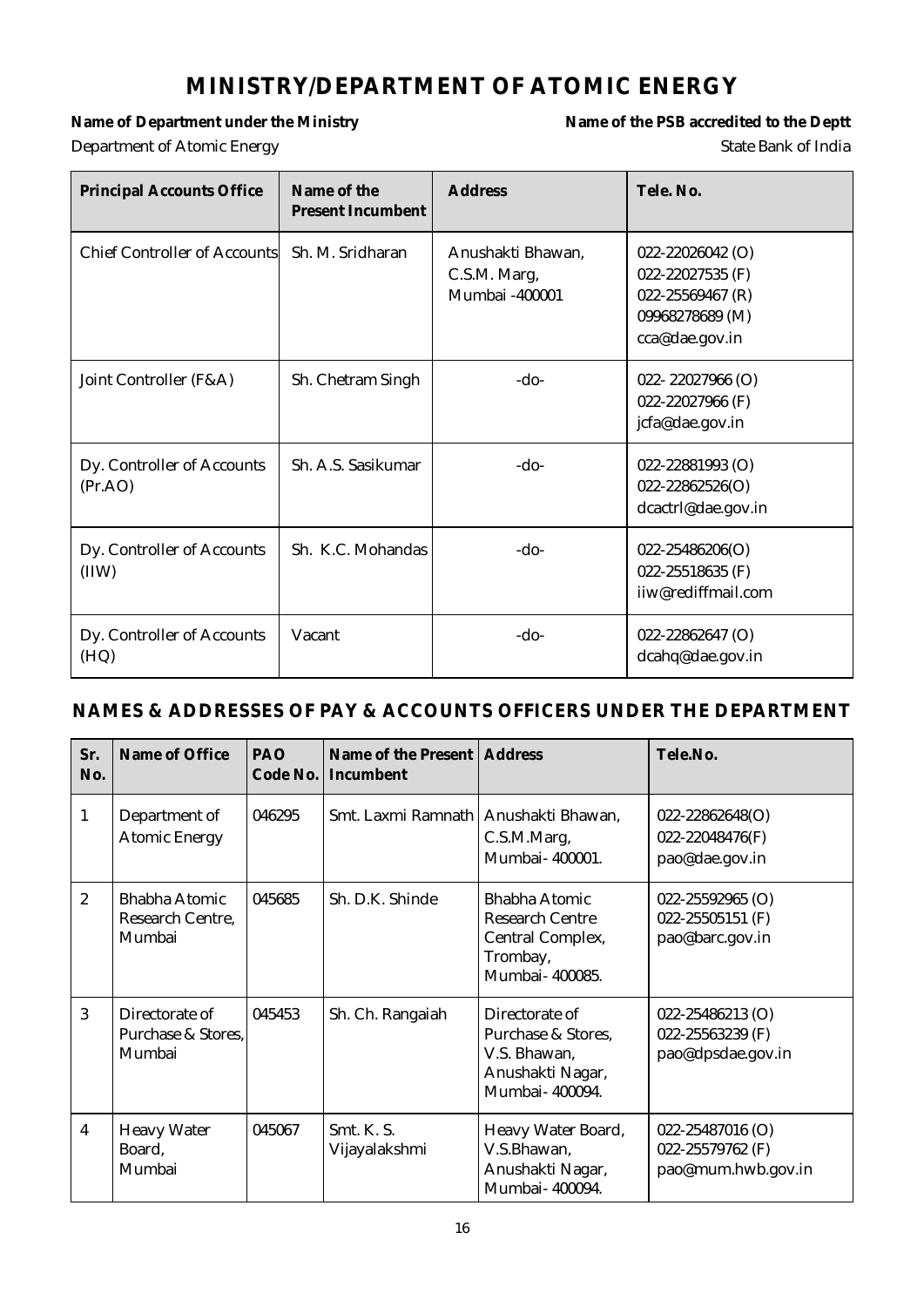| Sr.<br>No.      | Name of Office                                                                        | PAO<br>Code No. | Name of the Present<br>Incumbent | <b>Address</b>                                                                                       | Tele.No.                                                                                          |
|-----------------|---------------------------------------------------------------------------------------|-----------------|----------------------------------|------------------------------------------------------------------------------------------------------|---------------------------------------------------------------------------------------------------|
| $\overline{5}$  | <b>Atomic Minerals</b><br>Directorate for<br>Exploration &<br>Research,<br>Hyderabad. | 046228          | Sh. M. Nageshwar<br>Rao          | <b>AMD Complex</b><br>1-10-153-156,<br>Begumpet,<br>Hyderabad 500 016.                               | 040-27764884 (O)<br>040-27764884 (F)<br>paoamd@rediffmail.com                                     |
| $6\phantom{1}6$ | Nuclear Fuel<br>Complex,<br>Hyderabad.                                                | 046151          | Sh. Zeema Philips                | Nuclear Fuel Complex,<br>PO: ECIL, Moula Ali,<br>Hyderabad- 500 762.                                 | 04027184304 (O)<br>09912596725 (M)<br>pao@nfc.gov.in                                              |
| $\overline{7}$  | <b>Heavy Water</b><br>Plant,<br>Vadodara.                                             | 045144          | Smt. Jayalakshmi<br>Rathod       | Heavy Water Plant,<br>Vadodara,<br>P.O. Fertilizer Nagar,<br>Vadodara - 391750.                      | 0265-2242234 (O)<br>0265-2242037 (F)<br>0265-2760194 (R)<br>09480193192 (M)<br>pao@brd.hwb.gov.in |
| 8               | <b>Heavy Water</b><br>Plant.<br>Talcher.                                              | 045375          | Smt. Sathi S Nair                | Post: Vikrampur,<br>Talcher, Dist: Angul,<br>Orissa.-759 016.                                        | 06760-262382 (O)<br>06760-262387 (F)<br>pao@tal.hwb.gov.in                                        |
| 9               | <b>Heavy Water</b><br>Plant.<br>Kota.                                                 | 045221          | Sh. Girish Chandra               | P.O.Anushakti,<br>Rawatbhata,<br>Via: Kota,<br>Rajasthan - 323303                                    | 01475-242213 (O)<br>01475-242203 (F)<br>dca@kot.hwb.gov.in                                        |
| 10              | <b>Heavy Water</b><br>Plant,<br>Tuticorin.                                            | 045298          | Sh. P Murugan                    | P.O. HWP(T) Colony,<br>Tuticorin,<br>Tamil Nadu - 628007.                                            | 0461-2355563 (O)<br>0461-2355389 (F)<br>pao@tut.hwbdae.org                                        |
| 11              | <b>General Services</b><br>Organisation,<br>Kalpakkam.                                | 046450          | Sh. N.S.<br>Pugazhendhi          | Kalpakkam,<br>Distt. Kanchipuram,<br>Tamil Nadu - 603102.                                            | 044-27481191<br>044 - 27481224 (F)<br>09994584178 (M)<br>paogso@igcar.gov.in                      |
| 12              | Madras Regional<br>Purchase Unit,<br>Chennai                                          | 045531          | Sh. D.<br>Ramasubramanian        | 6th floor,<br>Shastri Bhawan,<br>No.4, Haddows Road,<br>Chennai - 600006.<br><b>Tamil Nadu</b>       | 044-28274152 (O)<br>044-28263025 (F)<br>dcamrpu.tbdae.@nic.in                                     |
| 13              | Raja Ramanna<br>Centre for<br>Advanced<br>Technology,<br>Indore                       | 046380          | Smt. Reeta Ghogale               | Raja Ramanna Centre<br>for Advanced<br>Technology,<br>PO: CAT,<br>Indore-452 013<br>(Madhya Pradesh) | 0731-2488821<br>0731-2488801<br>pao@rrcat.gov.in                                                  |
| 14              | Indira Gandhi<br><b>Centre for Atomic</b><br>Research,<br>Kalpakkam.                  | 045920          | Smt. S. Renganayaki              | Kalpakkam,<br>Distt Kanchipuram,<br>Tamil Nadu- 603102.                                              | 044-27480230 (O)<br>044-27480139 (F)<br>pao@igcar.gov.in                                          |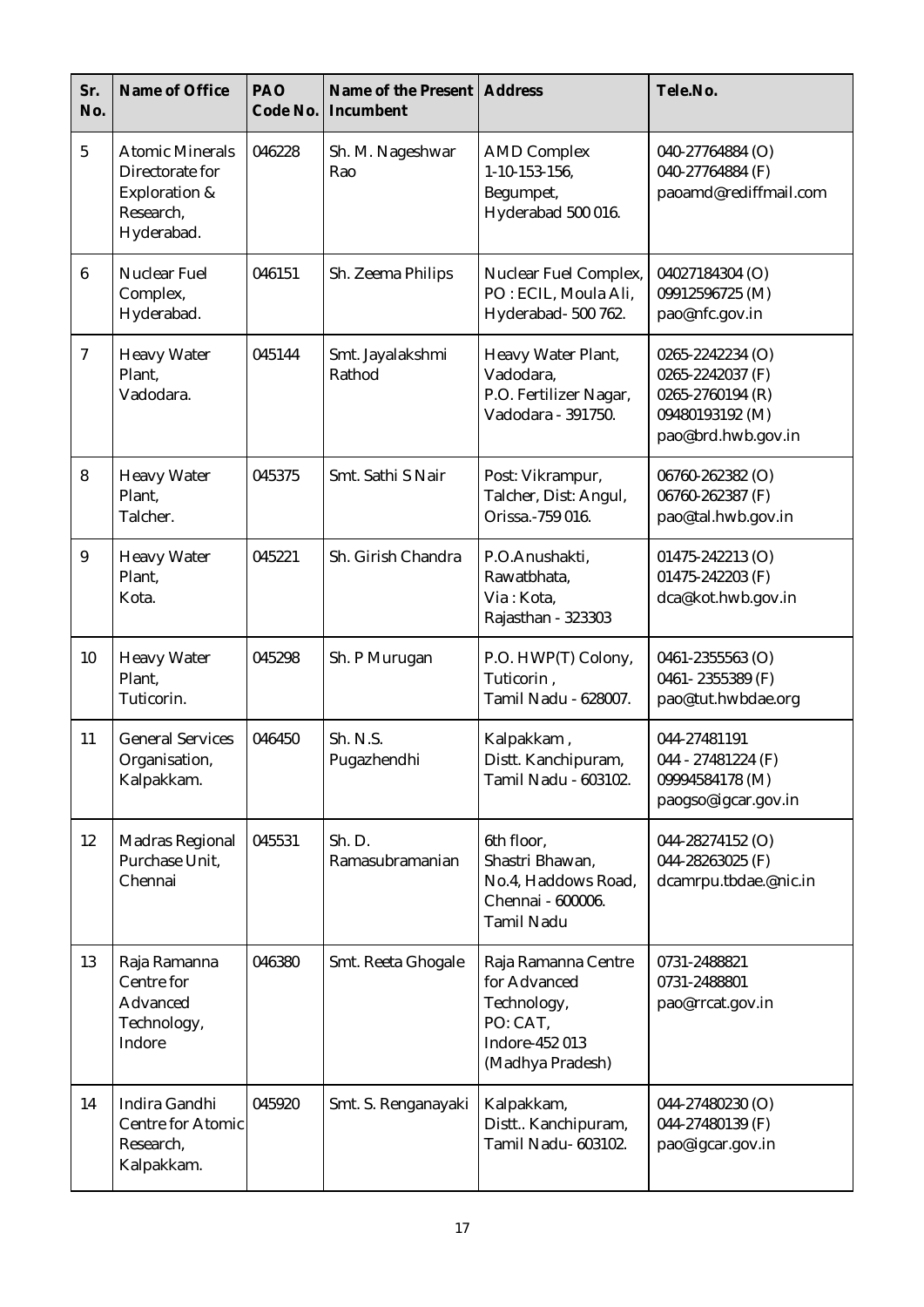| Sr.<br>No. | Name of Office                                                                           | PAO<br>Code No. | Name of the Present   Address<br>Incumbent |                                                                                                      | Tele.No.                                                                               |
|------------|------------------------------------------------------------------------------------------|-----------------|--------------------------------------------|------------------------------------------------------------------------------------------------------|----------------------------------------------------------------------------------------|
| 15         | <b>Heavy Water</b><br>Plant,<br>Manuguru                                                 | 046390          | Sh.V. Vivekandan                           | Heavy Water Plant,<br>Manuguru<br>Gautaminagar Post,<br>Distt. Khammam<br>Aswapuram-507 116<br>(A P) | 08746-225342 (O)<br>08746-224833 (F)<br>dca@man.hwbdae.org                             |
| 16         | <b>BARC</b> Facilities,<br>Kalpakkam.                                                    | 046500          | Sh. S. Ravindran                           | Kalpakkam,<br>Distt. Kanchipuram<br>Tamil Nadu - 603102.                                             | 044-27480128 (O)<br>044-27480237 (Telefax)<br>09444682786 (M)<br>barckpao@igcar.gov.in |
| 17         | Directorate of<br>Construction<br>Services and<br><b>Estate</b><br>Management<br>Mumbai. | 046600          | Smt. Parimala<br>Ganesan                   | V.S. Bhawan,<br>Anushakti Nagar,<br>Mumbai -400094.                                                  | 022-25486341<br>022 25565362 (F)<br>pao@dcsem.gov.in                                   |
| 18         | <b>Board</b> of<br>Radiation<br>& Isotope<br>Technology,<br>Navi Mumbai.                 | 046400          | Smt. U T Khadilkar                         | Sector 20,<br><b>BARC Vashi Complex,</b><br>Opp. APMC Market,<br>Navi Mumbai - 400705.               | 022-27887010 (O)<br>022-27887019 (F)<br>paobrit.2007@rediffmail.com                    |
| 19         | Variable Energy<br><b>Cyclotron Centre,</b><br>Kolkata.                                  | 046550          | Sh. D. Ramakrishnan                        | Variable Energy<br>Cyclotron Centre,<br>1/AF, Bidhan Nagar,<br>Kolkata-700064.                       | 033-23184231 (O)<br>033-23593370 (F)<br>09748722369 (M)<br>pao&veccal.ernet.in         |
| 20         | <b>Atomic Energy</b><br>Regulatory Board,<br>Mumbai.                                     | 046630          | Smt. A.<br>Padmanabhan                     | Niyamak Bhawan,<br>Anushakti Nagar,<br>Mumbai -400094.                                               | 022-25990206 (O)<br>022-26990299 (F)<br>$022 - 25559441(R)$<br>09969983251 (M)         |
| 21         | <b>Power Reactor</b><br><b>Fuel Reprocessing</b><br>Plant (PREFRE),                      | 046650          | Smt. Meera Sawant                          | GSO Complex,<br>Tarapur,<br>Palghar Taluka,<br>Ghivili (PO),<br>Dist. Thane,<br>Maharashtra-401502.  | 02525-293548<br>02525-244981 (F)<br>09869440490 (M)<br>paoprefre@barctara.gov.in       |
| 22         | <b>Rare Materials</b><br>Project<br><b>Mysore</b>                                        | 001738          | Smt. Radhika<br>Saikannan                  | Ratuahally Complex,<br>Mysor, Hunsur Road,<br>P.O. Yelwal,<br>Mysore-571 130.                        | 0821-2406543 (O)<br>0821-2404642 (F)<br>0821-2408733 (R)<br>aomp@rediffmail.com        |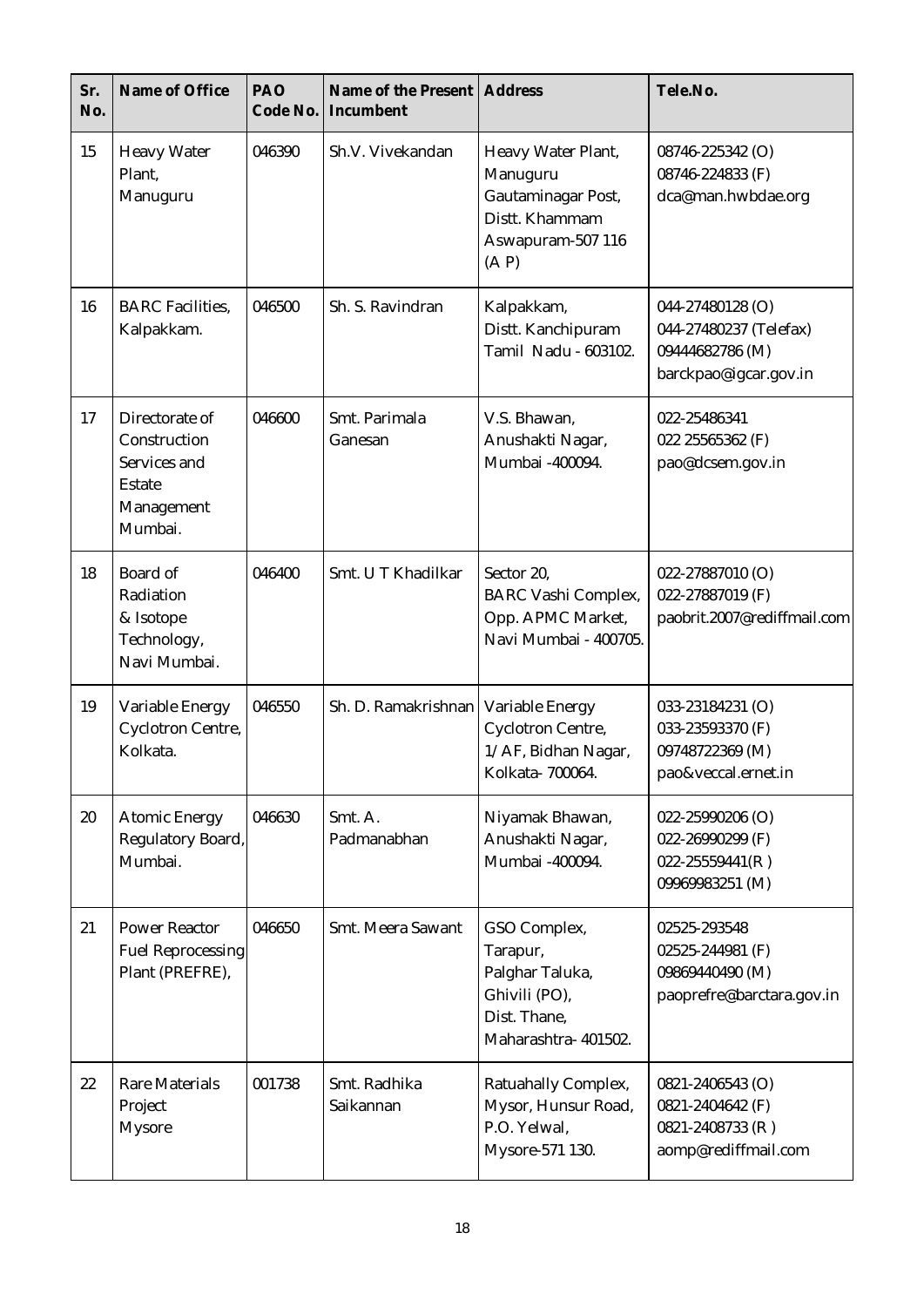| Sr.<br>No. | Name of Office                                             | <b>PAO</b><br>Code No. | Name of the Present   Address<br>Incumbent |                                                                                                                 | Tele.No.                                                            |
|------------|------------------------------------------------------------|------------------------|--------------------------------------------|-----------------------------------------------------------------------------------------------------------------|---------------------------------------------------------------------|
| 23         | Nuclear Recycle<br>Board (NRB),<br>Mumbai                  | 000411                 | Sh. T. Newton                              | NRB Office,<br>Anushakti Nagar<br>Mumbai - 400 094                                                              | $022 - 25597893(O)$<br>022-25509839(F)<br>tnewton@barc.gov.in       |
| 24         | <b>Bhabha Atomic</b><br>Research Centre,<br>Vishakhapatnam | 006109                 | Smt. R<br>Umamaheshwari                    | BARC, Vizag,<br><b>IDA, Block B</b><br>4th Cross Road,<br>Autonagar,<br>Vishakhapatnam 530012<br>Andhra Pradesh | $0891 - 2892229$ (O)<br>0891-2892240 (F)<br>umagoski@rediffmail.com |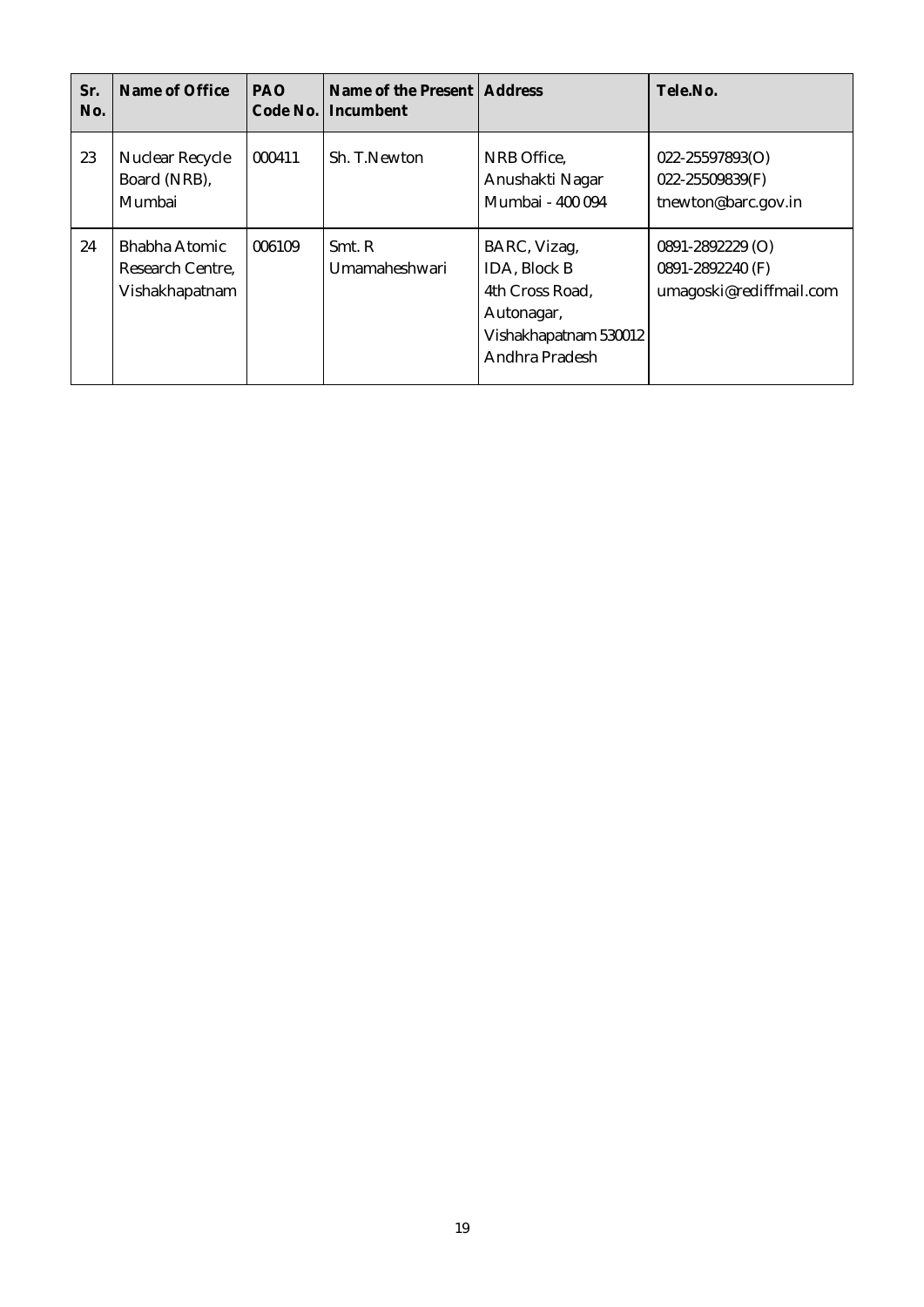#### **MINISTRY OF CHEMICALS & FERTILIZERS**

Name of Department under the Ministry **Name of the PSB** accredited to the Deptt Department of Fertilizers State Bank of Patiala Department of Chemical & Petrochemicals **State Bank of Patiala** Department of Petroleum and Natural Gas State Bank of Patiala Department of Pharmaceuticals and the state Bank of Patiala State Bank of Patiala

| <b>Principal Accounts Office</b>    | Name of the<br><b>Present Incumbent</b> | <b>Address</b>                                                     | Tele, No.                                                                   |
|-------------------------------------|-----------------------------------------|--------------------------------------------------------------------|-----------------------------------------------------------------------------|
| <b>Chief Controller of Accounts</b> | Smt. Bandhula<br>Sagar                  | 7th floor, A-Wing,<br>Janpath Bhawan, Janpath,<br>New Delhi-110001 | $011 - 23323948(O)$<br>011-23731140(F)<br>08447321880(M)<br>cca-mocf@gov.in |
| <b>Controller of Accounts</b>       | <b>Sh. Arvind Kumar</b>                 | 7th floor, A-Wing,<br>Janpath Bhawan, Janpath,<br>New Delhi-110001 | 011-23328252<br>09868783146(M)                                              |

#### **NAMES & ADDRESSES OF PAY & ACCOUNTS OFFICERS UNDER THE DEPARTMENT**

| Sr.<br>No.              | Name of Office                                   | <b>PAO</b><br>Code No. | Name of the Present   Address<br>Incumbent |                                                                       | Tele.No.                                                        |
|-------------------------|--------------------------------------------------|------------------------|--------------------------------------------|-----------------------------------------------------------------------|-----------------------------------------------------------------|
| $\mathbf{1}$            | Pr. AO (Admin),<br>M/oChemicals &<br>Fertilizers | 005942                 | Smt. Asha Joshi                            | 7th Floor, A-Wing,<br>Janpath Bhawan,<br>Janpath,<br>New Delhi-110001 | 011-23310245<br>pao-fert@nic.in                                 |
| $\overline{\mathbf{2}}$ | $-do-$                                           | $-do-$                 | Sh. Vijay Dadu                             | $-do-$                                                                | 011-23323944<br>09868539091(M)<br>Pao-fert@nic.in               |
| 3                       | $-do-$                                           | $-do-$                 | Sh. Subodh Mishra                          | $-do-$                                                                | 011-23323944<br>09289829795(M)<br>subodhmishra137@<br>gmail.com |
|                         |                                                  |                        | <b>Encadered Post</b>                      |                                                                       |                                                                 |
| $\mathbf{1}$            | Director of<br>Accounts,                         | 205948                 | Sh. Eddie Lalrinliana<br>Khawlhring        | 4th floor,<br>Udyog Bhawan,<br>New Delhi-110001                       | 011-23062608<br>09868583730(M)                                  |
| $\boldsymbol{2}$        | Dy. Director of<br><b>Accounts</b>               | $-do-$                 | Sh. Madan Lal                              | 515 A, 5th floor,<br>Udyog Bhawan,<br>New Delhi-110001                | 011-23063771<br>madanlal56@nic.in                               |
| 3                       | <b>Sr. Accounts</b><br>Officer                   | $-do-$                 | Ms. D. Surat Pyari                         | 473 A, 5th floor,<br>Udyog Bhawan,<br>New Delhi-110001                | 09899538178(M)                                                  |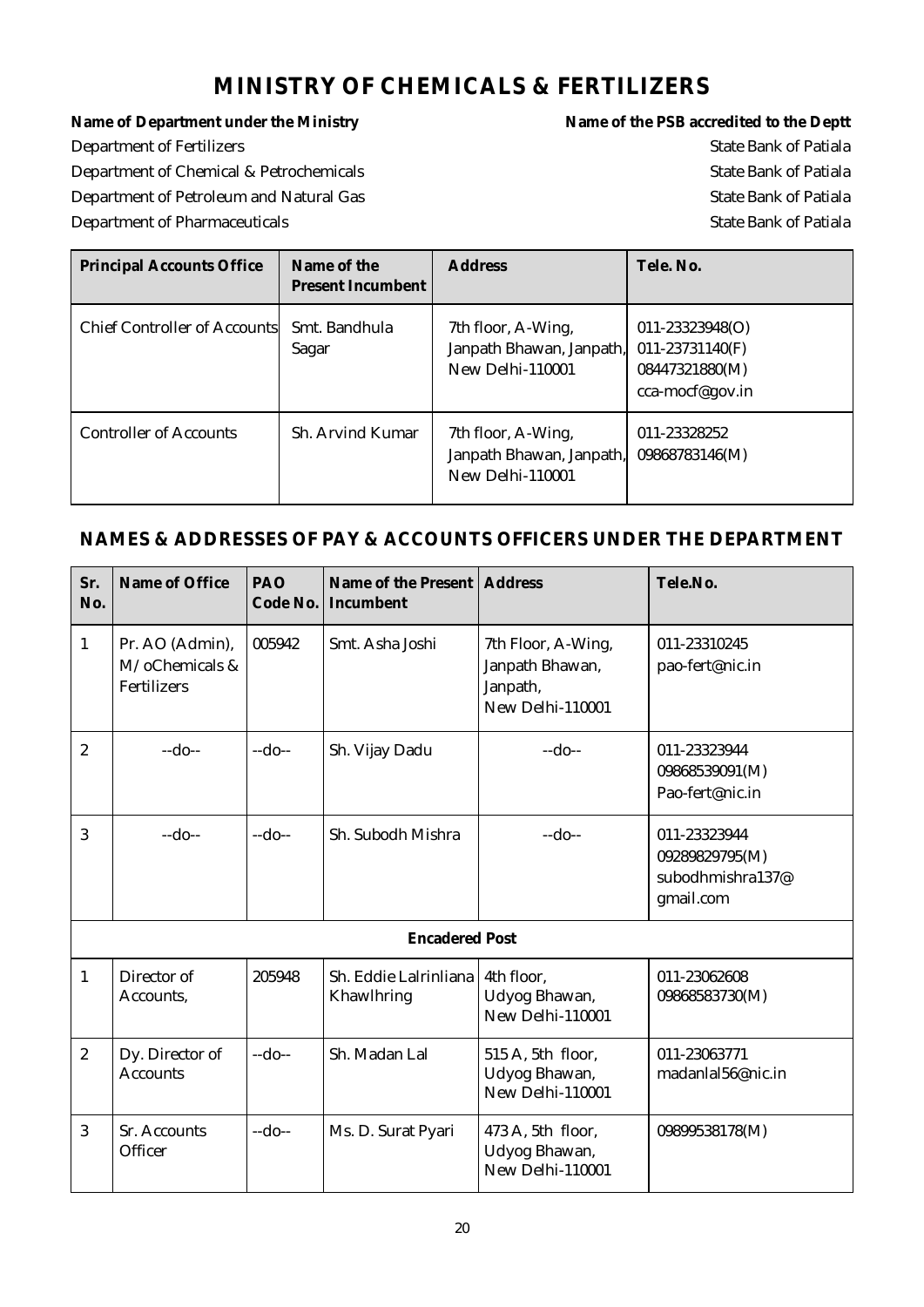| Sr.<br>No.   | Name of Office                       | PAO<br>Code No. | Name of the Present<br>Incumbent        | Address                                                                          | Tele.No.                                              |  |  |
|--------------|--------------------------------------|-----------------|-----------------------------------------|----------------------------------------------------------------------------------|-------------------------------------------------------|--|--|
|              |                                      |                 | Department of Chemical & Petrochemicals |                                                                                  |                                                       |  |  |
| $\mathbf{1}$ | Pr. Cum PAO,<br>New Delhi            | 075691          | Sh. S.C. Kaushik                        | 7th floor, A-Wing,<br>Janpath Bhawan,<br>Janpath,<br>New Delhi-110001            | 011-23715964(O)<br>011-23715964(F)<br>pao-chem@nic.in |  |  |
| 2.           | PAO Bhopal                           | 075800          | Smt. Keya Sarkar                        | Dr. Rajender Prasad<br>Bhawan, Opp. Old<br>Vidhan Sabha,<br><b>Bhopal-462003</b> | 0755-2760717<br>(Telefax)                             |  |  |
|              |                                      |                 | Department of Petroleum and Natural Gas |                                                                                  |                                                       |  |  |
| 1.           | Pr. Cum PAO,<br>New Delhi            | 005865          | Sh. Subhash Chander Room No. 314-A,     | 'B' Wing,<br>Shastri Bhawan,<br>New Delhi                                        | 011-23388894(O)<br>011-23385629(F)<br>pao.png@nic.in  |  |  |
| 2.           | Pr. Cum PAO,<br>New Delhi            | 005865          | Smt. Kalpana Saxena                     | Room No. 314-A,<br>'B' Wing,<br>Shastri Bhawan,<br>New Delhi                     | 011-23388894(O)<br>011-23385629(F)<br>pao.png@nic.in  |  |  |
|              | <b>Department of Pharmaceuticals</b> |                 |                                         |                                                                                  |                                                       |  |  |
| $\mathbf{1}$ | PAO,<br>Janpath Bhawan,<br>New Delhi | 075691          | Sh. R. L. Meena                         | 7th floor, A-Wing,<br>Janpath Bhawan,<br>Janpath,<br>New Delhi-110001            | 011-23329832<br>pao-pharma@nic.in                     |  |  |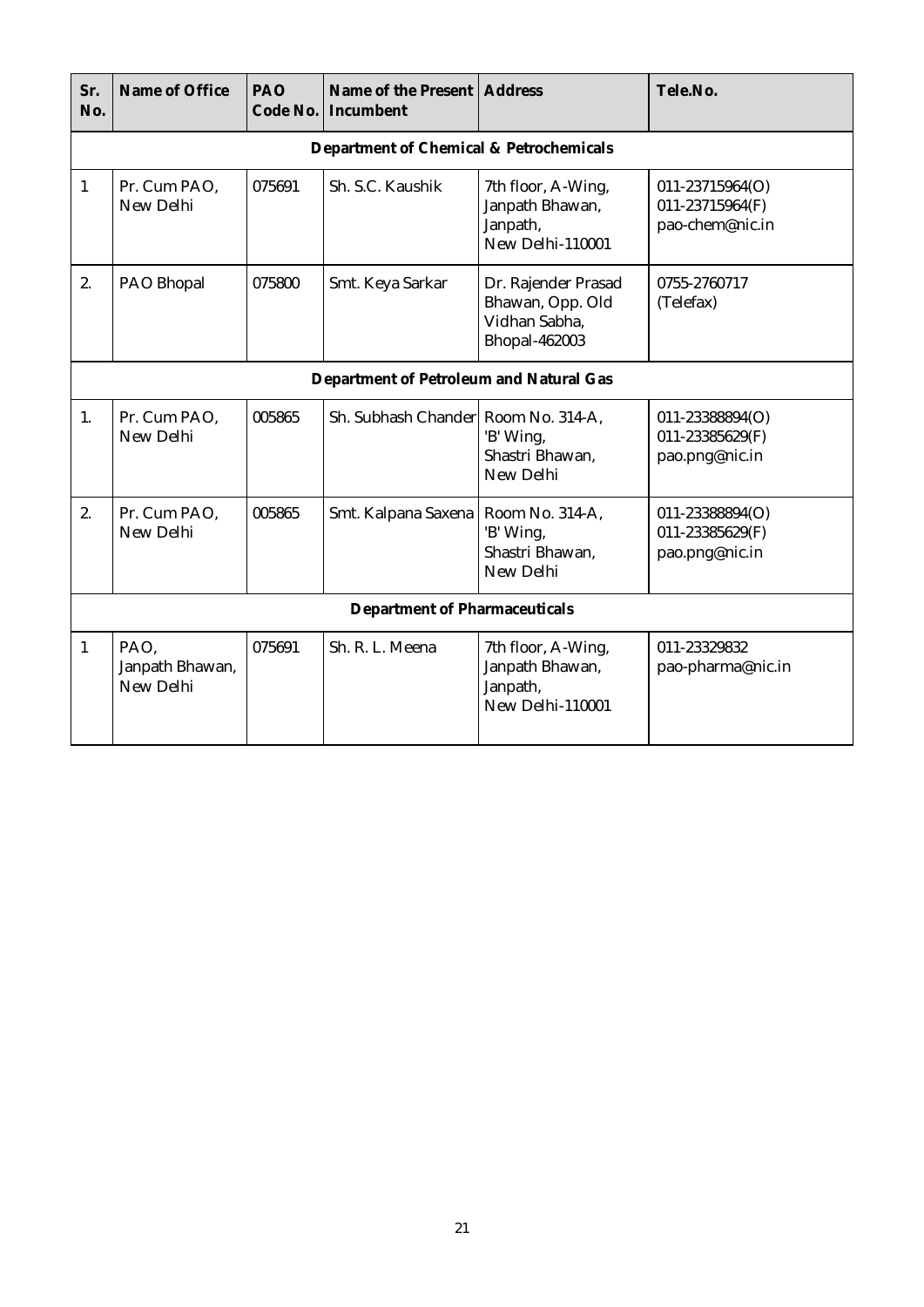#### **MINISTRY OF FINANCE DEPARTMENT OF REVENUE CENTRAL BOARD OF DIRECT TAXES**

Central Board of Direct Taxes State Bank of India

Name of Department under the Ministry **Name of the PSB** accredited to the Deptt

| <b>Principal Accounts Office</b>           | Name of the<br><b>Present Incumbent</b> | <b>Address</b>                                                                             | Tele, No.                                                                                               |
|--------------------------------------------|-----------------------------------------|--------------------------------------------------------------------------------------------|---------------------------------------------------------------------------------------------------------|
| Pr. Chief Controller of<br><b>Accounts</b> | Sh. Anthony<br>Lianzuala                | 9th Floor,<br>Lok Nayak Bhawan,<br>Khan Market,<br>New Delhi - 110003                      | 011-24622788 (O)<br>011-24640970 (F)<br>alianzuala@hotmail.com                                          |
| <b>Chief Controller of Accounts</b>        | Sh. S.S. Sagar                          | 9th Floor,<br>Lok Nayak Bhawan,<br>Khan Market,<br>New Delhi - 110003                      | 011-24694571 (O)<br>011-24367160 (R)<br>011-24623635 (F)<br>09871931140 (M)<br>soorasudarshan@yahoo.com |
| <b>Controller of Accounts</b>              | Sh. Santosh Kumar                       | 9th Floor,<br>Lok Nayak Bhawan,<br>Khan Market,<br><b>New Delhi - 110003</b>               | 011-24651837(O)<br>$011 - 24623635(F)$<br>09968271777(M)<br>santoshicas@gmail.com                       |
| <b>Controller of Accounts,</b><br>Mumbai   | Smt. Rekha Raikar<br>Kumar              | ZAO,<br>Aayakar Bhawan,<br>M.K. Road<br>Mumbai-400020                                      | 022-22003411(O)<br>022-22075460(F)<br>09969298472(M)<br>cacbdtmumbai@gmail.com                          |
| Dy. Controller of Accounts<br>Jaipur       | Ms. Amita Jain                          | New C.R. Building<br>Statue Jaipur Circle,<br>Bhagwan Dass Road,<br>Jaipur-302005          | 0141-2385331 (O)<br>0141-2385229 (F)<br>09530401129(M)<br>sanguine.amita@gmail.com                      |
| Dy. Controller of Accounts<br>Kolkata      | Ms. Laboni Das<br>Dutta                 | 20-B, 4th Floor,<br>Abdul Hamid Street,<br>Kolkata-700069                                  | 033-22104838 (O)<br>033-22483091 (F)<br>09958956909(M)<br>labonidass@yahoo.com                          |
| Dy. Controller of Accounts<br>Bengaluru    | Sh. Manmohan B.R                        | ZAO,<br>Central Board of<br>Direct Taxes,<br>C.R Building 5th Floor,<br>Bengaluru - 560001 | 080-22866727 (O)<br>08022866495 (F)<br>manmohanbr@gmail.com                                             |
| Asstt. Controller of<br>Accounts, Raipur   | Smt. Vimla Nawaria                      | ZAO,<br>101, Reena Apartment,<br>Pachpedi Naka, Raipur                                     | 0711-2331700 (O)<br>0711-2331700 (F)<br>vnawaria313@gmail.com                                           |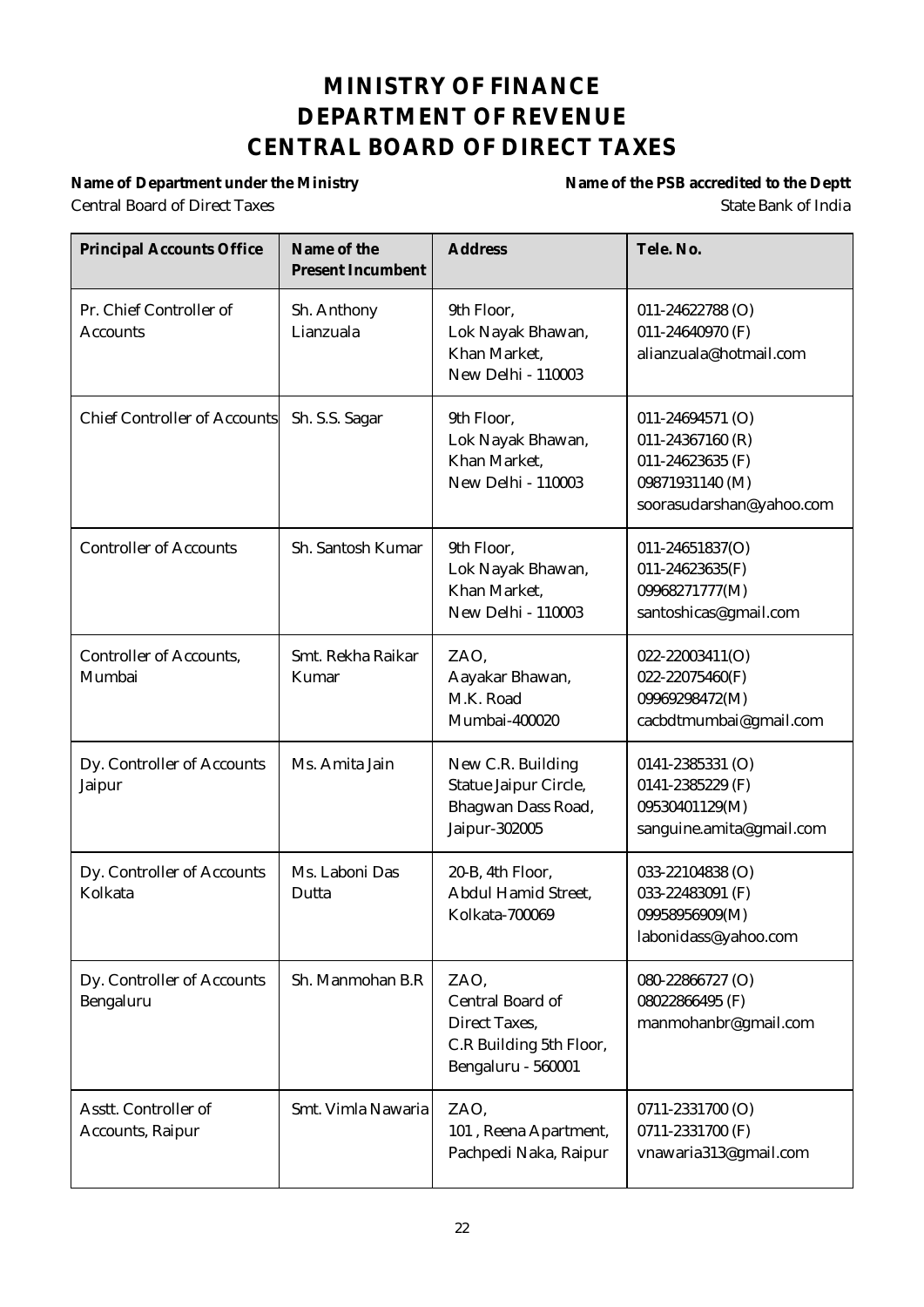| <b>Principal Accounts Office</b>               | Name of the<br><b>Present Incumbent</b> | <b>Address</b>                                                                           | Tele, No.                              |
|------------------------------------------------|-----------------------------------------|------------------------------------------------------------------------------------------|----------------------------------------|
| Asstt. Controller of<br><b>Accounts, Surat</b> | Sh. N.G. Shinde                         | Room No. 515, ZAO,<br>CBDT, Aaykar Bhawan,<br>Near Majura Gate,<br>Surat, Gujarat-395001 | 0261-2878515<br>nitinshine30@yahoo.com |

#### **NAME & ADDRESSES OF PAY & ACCOUNTS OFFICERS UNDER THE DEPARTMENT**

| S.<br>N <sub>o</sub> | Name of the Office                                          | Name of the Present<br>Incumbent                                                                        | <b>Address</b>                                                                                                             | Tele. No.                                                                                     |
|----------------------|-------------------------------------------------------------|---------------------------------------------------------------------------------------------------------|----------------------------------------------------------------------------------------------------------------------------|-----------------------------------------------------------------------------------------------|
| 1.                   | PAO/AAO, Admin<br>(Personnel & Budget),<br>New Delhi        | Sh. Rajiv Gupta, Sr. AO<br>Sh. Vivekanand Kumar, AAO                                                    | O/o Pr. CCA,<br><b>Central Board of Direct Taxes,</b><br>9th Floor, Lok Nayak Bhawan,<br>Khan Market,<br>New Delhi -110003 | $011 - 24622002$ (O)                                                                          |
| 2.                   | PAO/AAO, Admin<br>(Exams, Pay &<br>Promotion),<br>New Delhi | Sh. Ramesh Kumar, Sr.AO<br>Smt. Praveen Sethi, AAO                                                      | $-do-$                                                                                                                     | 011-24615617 (O)                                                                              |
| 3.                   | PAO/AAO,<br>(Establishment- I & II)<br>New Delhi            | Sh. A.K. Sharma, Sr.AO<br>Sh. Hemant Kumar, AAO<br>Sh. Rajkumar Rakesh, AAO<br>Ms. Jyoti Putatunda, AAO | $-do-$                                                                                                                     | 011-24693843 (O)<br>011-24697289(O)<br>011-24604517(O)<br>011-24697289(O)<br>011-24693843 (F) |
| 4.                   | PAO/AAO (Pension<br>Co-Ordination),<br>New Delhi            | Sh. Satyendra Singh, Sr. AO<br>Smt. Kanta Rawat, AAO                                                    | $-do-$                                                                                                                     | 011-24622744 (O)<br>011-24622002<br>011-24622744(O)                                           |
| 5.                   | PAO/AAO<br>(Legal Co-Ordination)<br>New Delhi               | Sh. K.C. Godia, Sr. AO<br>Sh. Tarun Bhardwaj, AAO                                                       | $-do-$                                                                                                                     | 011-24642332 (O)<br>011-24642332 (F)                                                          |
| 6.                   | PAO/AAO<br>(Expr & RBR)<br>New Delhi                        | Ms. Sunita Singh, Sr. AO<br>Sh. Pravesh Kumar Jindal,<br><b>AAO</b><br>Sh. Prabha Shankar, AAO          | $-do-$                                                                                                                     | 011-24616243 (O)<br>011-24604880 (O)                                                          |
| 7.                   | PAO/AAO (eProject)<br>New Delhi                             | Sh. Kuldeepak Sodhi, Sr.AO<br>Sh. Sunil Kumar Mishra, AAO                                               | $-do-$                                                                                                                     | 011-24619867 (O)                                                                              |
| 8.                   | PAO/AAO (FPU)<br>New Delhi                                  | Sh. K.S. Sharma, Sr. AO<br>Sh. Mananjay Kaushik, AAO                                                    | $-do-$                                                                                                                     | 011-24622431                                                                                  |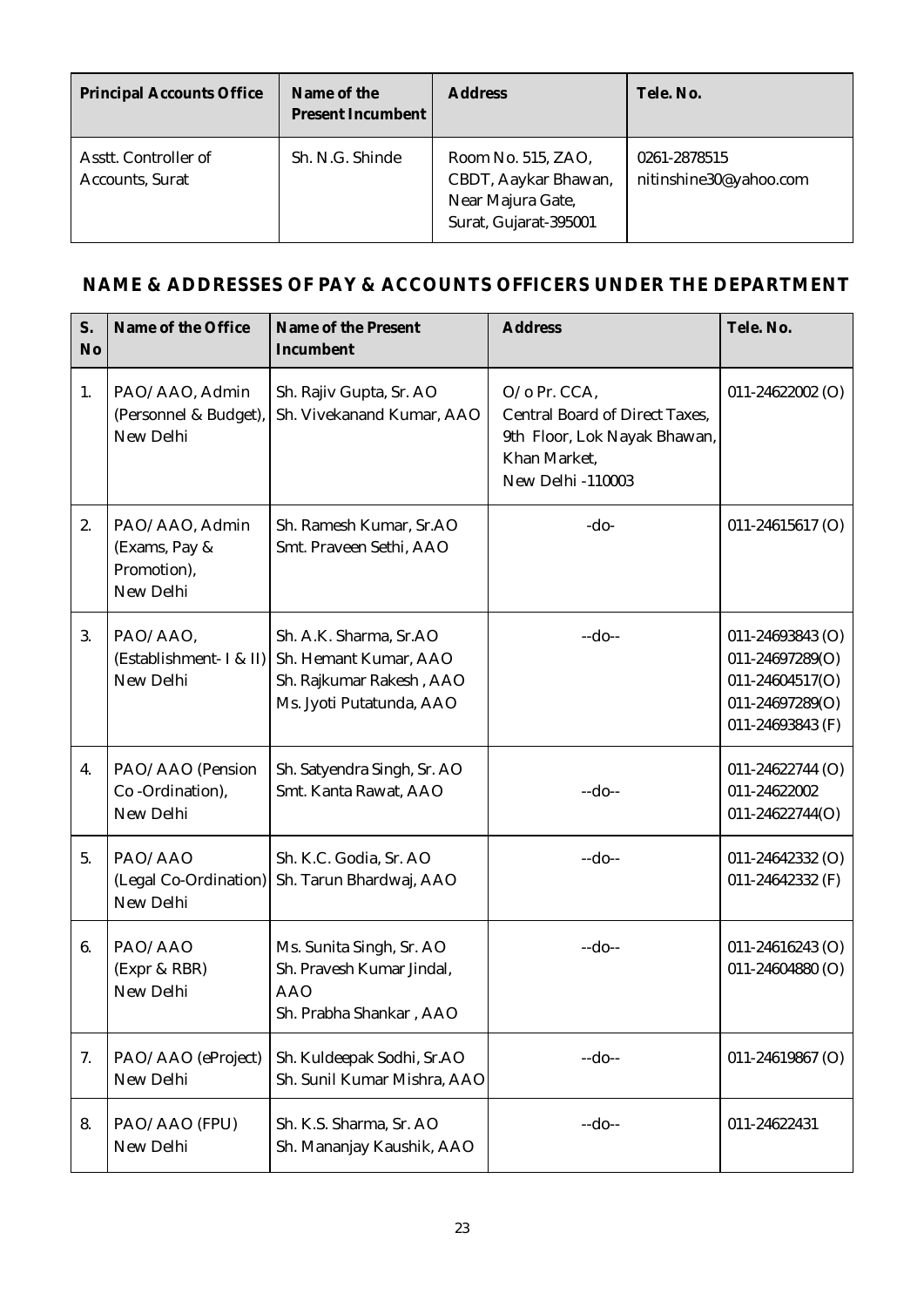| S.<br>No | Name of the Office                         | Name of the Present<br>Incumbent                                                                                                                                                                                                                                                 | <b>Address</b>                                                      | Tele. No.                            |
|----------|--------------------------------------------|----------------------------------------------------------------------------------------------------------------------------------------------------------------------------------------------------------------------------------------------------------------------------------|---------------------------------------------------------------------|--------------------------------------|
| 9.       | PAO (HQ)<br>ITA, New Delhi                 | Sh. B.P. Sharma, Sr. AO<br>Smt. Rekha Rani, Sr. AO<br>Sh.R.L. Sheoren, Sr. AO<br>Sh.D.K. Garg, AO<br>Sh. Om Prakash, AAO<br>Sh. B.D Sati, AAO<br>Sh. C.K. Yadav, AAO<br>Sh. Srikrishan, AAO<br>Smt. Jyotsna Sharma, AAO<br>Sh. Hem Singh Singhal, AAO<br>Sh. Shreeram Vinod, AAO | N Block, Vikas Bhawan,<br>4th Flr, I.P. Estate,<br>New Delhi-110002 | 011-23370753 (O)<br>011-233707543(F) |
| 10.      | PAO/AAO<br>(Receipt Accounts)<br>New Delhi | Sh. Surendar Kumar, Sr. AO<br>Sh. P. Murlidharan, AAO                                                                                                                                                                                                                            | $-do-$                                                              | 011-24621471(O)                      |
| 11.      | PAO/AAO<br>(Computer Cell)<br>New Delhi    | Sh. Attar Singh, Sr. AO<br>Sh. Pravesh Kumar Jindal, AAO                                                                                                                                                                                                                         | $-do-$                                                              | 011-24643955 (O)<br>011-24616243(O)  |
| 12.      | PAO/AAO<br>(RCDN I & II)<br>New Delhi      | Sh. Surender Kumar, Sr. AO<br>Sh. V. Bhanu Prakash, AAO                                                                                                                                                                                                                          | $-do-$                                                              | 011-24651624 (O)                     |
| 13.      | Senior (HL)<br>New Delhi                   | Smt. Seema Nagpal                                                                                                                                                                                                                                                                | $-do-$                                                              | 011-24643955 (O)                     |
| 14       | GM (Canteen)<br>New Delhi                  | Sh. Harnam Singh                                                                                                                                                                                                                                                                 | $-do-$                                                              | 011-24624060 $(O)$                   |

#### **NAME AND ADDRESS OF ZAOS, UNDER CONTROL OF PR. CCA, CBDT**

| Sr.<br>No.       | Name of Office           | <b>PAO</b><br>Code No. | Name of the Present   Address<br>Incumbent |                                                                                  | Tele, No.                                                            |
|------------------|--------------------------|------------------------|--------------------------------------------|----------------------------------------------------------------------------------|----------------------------------------------------------------------|
| 1                | ZAO (CBDT)<br>Agra       | 056815                 | Sh. Pushp Kumar                            | Aayakar Bhawan<br>Sanjaya Palace,<br>Mahatma Gandhi Road,<br>Agra-282002         | $0562 - 2526564$ (O)<br>0562-2526564 (F)<br>zaoagra@yahoo.com        |
| $\boldsymbol{2}$ | ZAO (CBDT)<br>Ahmedabad  | 056017                 | Sh. N.D. Karia                             | Vaspujya Chamber<br>'B' Building; 2nd floor,<br>Ashram Road.<br>Ahmedabad-380014 | $079 - 27543424$ (O)<br>079-27542310 (F)<br>zaoahd@gmail.com         |
| 3                | ZAO (CBDT)<br>Allalhabad | 056658                 | Sh. Niraj Kumar<br>Verma,                  | 2nd Floor<br>Aayakar Bhawan, 38<br>Mahatma Gandhi Marg,<br>Allahabad-211001      | $0532 - 2601189$ (O)<br>0532-2408961 (F)<br>zaoallahabad@yahoo.co.in |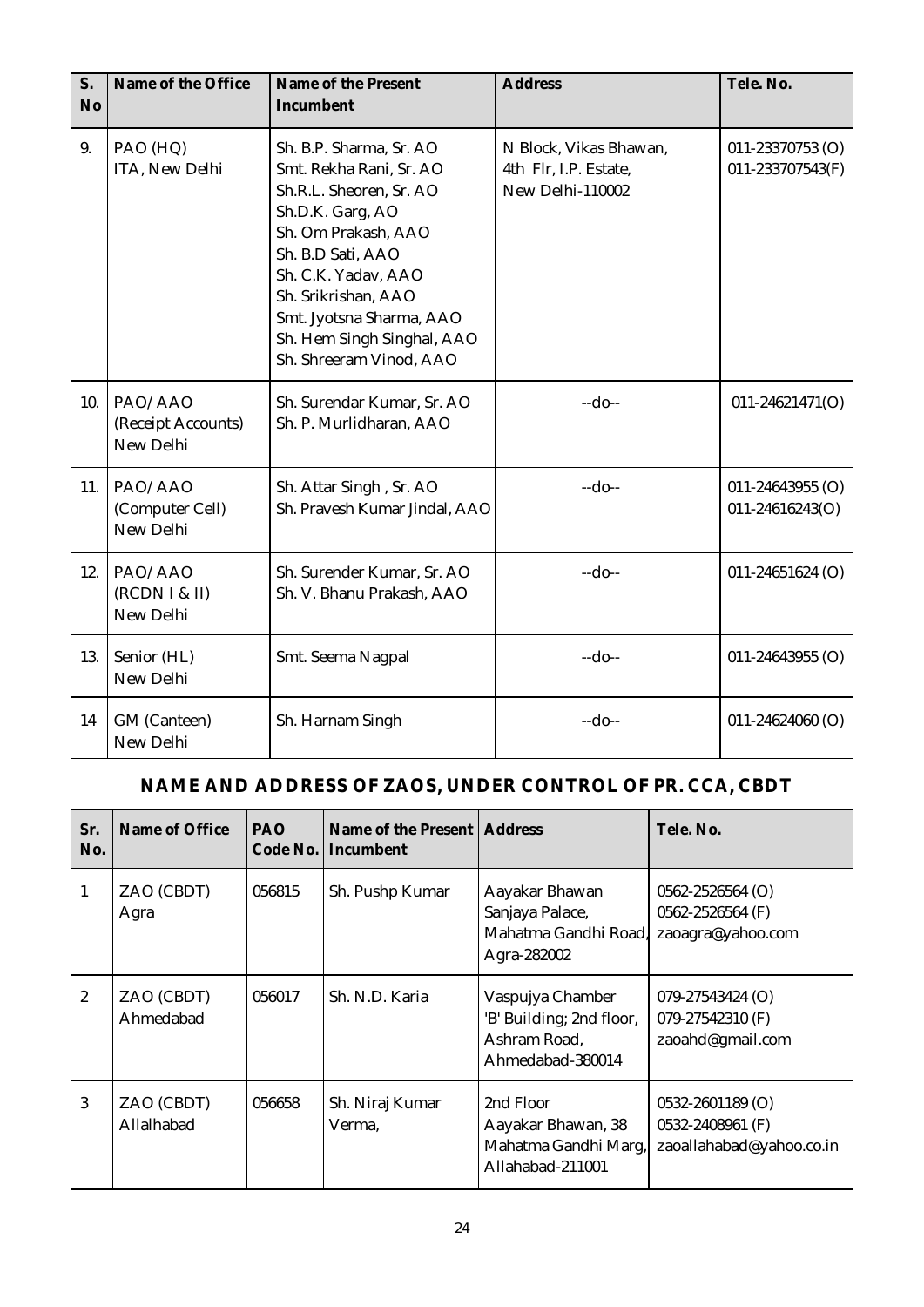| Sr.<br>No.      | Name of Office               | PAO<br>Code No. | Name of the Present   Address<br>Incumbent |                                                                                                     | Tele.No.                                                                             |
|-----------------|------------------------------|-----------------|--------------------------------------------|-----------------------------------------------------------------------------------------------------|--------------------------------------------------------------------------------------|
| $\overline{4}$  | ZAO (CBDT)<br>Amritsar       | 056418          | Sh Maninder Singh                          | 3rd Floor, C.R. Building 0183-22864273 (O)<br>Amritsar-143001                                       | 0183-2506369 (F)<br>zao_asr@yahoo.com                                                |
| $\overline{5}$  | ZAO (CBDT)<br>Bengaluru      | 055542          | Sh. P. Arvindam                            | C/o Commissioner of<br>Income Tax, Karnataka<br>C.R. Building,<br>Queen's Road<br>Bengaluru-560001  | 080-22866495 (O)<br>080-22864273 (F)<br>zaoblore.cbdt@nic.in                         |
| $6\phantom{.}6$ | ZAO (CBDT)<br><b>Bareily</b> | 004163          | Sh. Basant Lal                             | Central Revenue Blg,<br>Rampur Garden,<br>Civil Lines,<br>Kamla Nehru Marg,<br>Bareilly-243001      | 0581-2511360 (O)<br>0581-2511390 (F)                                                 |
| $\tau$          | ZAO (CBDT)<br><b>Baroda</b>  | 004183          | Sh. R. Murli                               | Zonal Accounts Office,<br>CBDT, 202,<br>Yash Kamal Building,<br>Sayajigunj,<br>Baroda-2363226       | 0265-2363226 (O)<br>0265-2362226 (F)                                                 |
| 8               | ZAO (CBDT)<br>Bhagalpur      | 004189          | Sh. Anil Kumar                             | Satyam Complex,<br>2nd floor, Radha Rani<br>Sinha Road, Adampur,<br>Bhagalpur-812001                | 0641-2420351 (O)<br>0641-2420351 (F)                                                 |
| 9               | ZAO (CBDT)<br><b>Bhopal</b>  | 055703          | Sh. A.K. Bhargava                          | 82, Maharana Pratap<br>Nagar, Zone-II,<br>Opp Sangam Talkies,<br><b>Bhopal-462011</b>               | 0755-2553919 (O)<br>0755-2553919 (F)<br>zaobhopal.cbdt@nic.in                        |
| 10              | ZAO (CBDT)<br>Bhubaneswar    | 056180          | Sh. S. S. Panda                            | ZAO, CBDT,<br>Ayakar Bhawan<br>5 Floor, Rajaswa Vihar,<br>Bubaneshwar                               | 0674-2589117 (O)<br>0674-2589117 (F)<br>zaocbdtbbsr@yahoo.co.in                      |
| 11              | ZAO (CBDT)<br>Chandigarh     | 004168          | Sh. Negi Ram                               | C.R. Building,<br>Ground Floor,<br>Slo 73 to 75, Sector 17C,<br>Aaykar Bhawan,<br>Chandigarh 160017 | 0172-2540002 (O)<br>0172-2544533 (F)                                                 |
| 12              | ZAO (CBDT)<br>Chennai        | 057127          | Smt. D. Jayanthi                           | Aayakar Bhawan,<br>New Block,<br>Ground Floor, 121,<br>Nangambakkam High<br>Road, Chennai-600034    | 044-28338396 (O)<br>044-28338393 (F)<br>044-28338396 (F)<br>aochennai.cbdt@yahoo.com |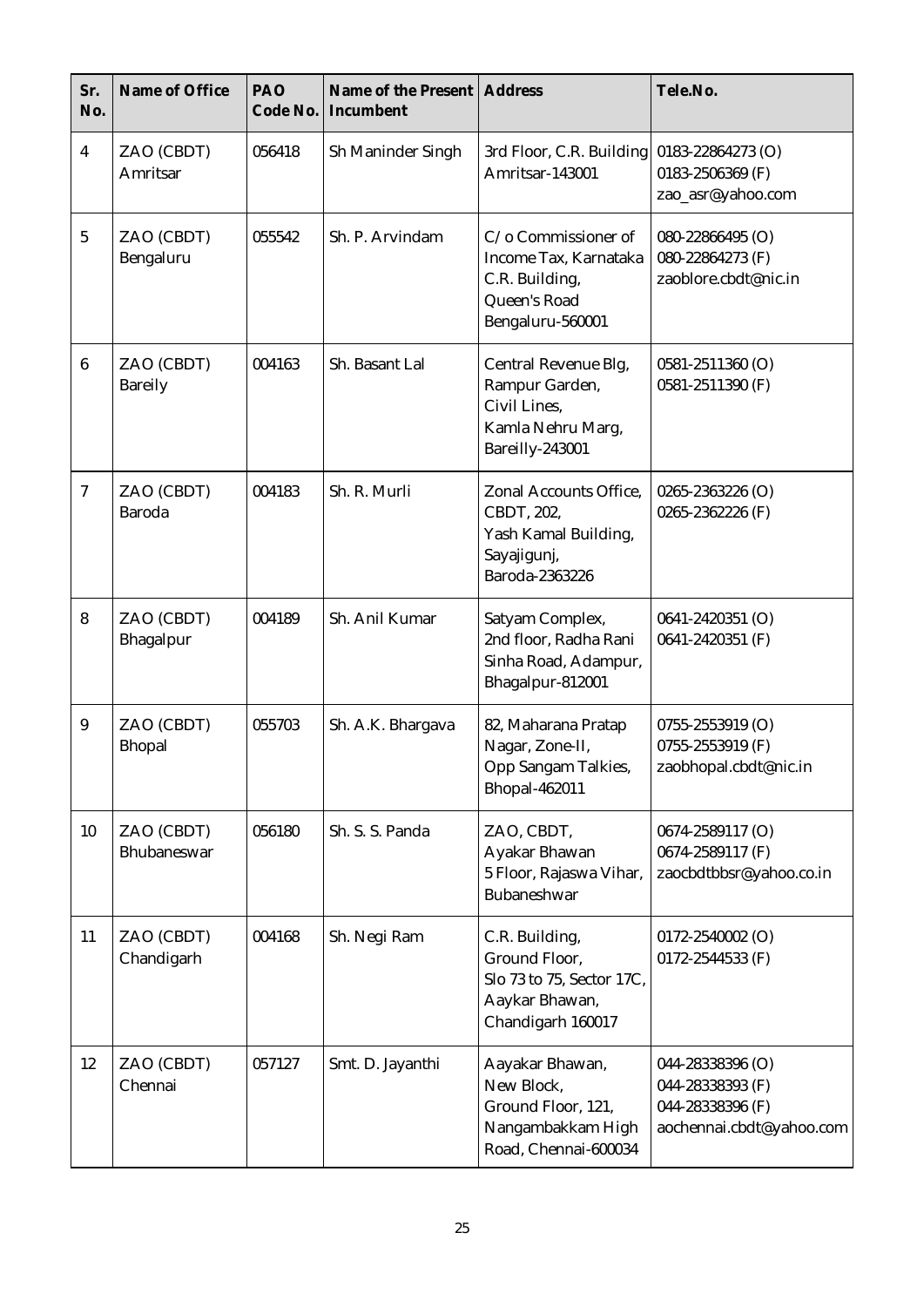| Sr.<br>No. | Name of Office           | PAO<br>Code No. | Name of the Present<br>Incumbent | <b>Address</b>                                                                      | Tele.No.                                                                                 |
|------------|--------------------------|-----------------|----------------------------------|-------------------------------------------------------------------------------------|------------------------------------------------------------------------------------------|
| 13         | ZAO (CBDT)<br>Cochin     | 057208          | Sh. A.P.<br>Parameshwaran        | 3rd Floor,<br>Sanjum Tower,<br>Behind C.R. Building<br>Cochin-682018                | 0484-2395266 (O)<br>0484-2395266 (F)<br>zao_oltas@yahoo.co.in                            |
| 14         | ZAO (CBDT)<br>Coimbatore | 004174          | Smt. Rani<br>Gunasekaran         | Aaykar Bhawan,<br>1st Floor, R.No. - 107,<br>Race Cource Road,<br>Coimbatore-641018 | 0422-2225150 (O)<br>0422-2220316 (F)                                                     |
| 15         | ZAO (CBDT)<br>Dehradun   | 004164          | Sh. R.K. Saxena                  | 13-A, Shubhash Road,<br><b>Income Tax Bhawan</b><br>P.B. NO 86,<br>Dehradun-248001  | 0135-2715333 (O)<br>0135-2714333 (F)                                                     |
| 16         | ZAO (CBDT)<br>Durgapur   | 004187          | Sh. Rupam<br>Charttarjee         | Meav-48, Ambuja<br>Housing Complex,<br>City Centre,<br>Durgapur-713216              | 0343-2549855 (O)<br>0343-2546855 (F)                                                     |
| 17         | ZAO (CBDT)<br>Guwahati   | 004188          | Sh. J.L Chakraborty              | Ayakar Bhawan,<br>Christian Basti,<br>C S Road.<br>Guwahati-781005                  | 0361-2340737 (O)<br>0361-2340737 (F)                                                     |
| 18         | ZAO (CBDT)<br>Hubali     | 004177          | Sh. P. S. Ramananda              | <b>Central Revenue</b><br>Building, Navanagar,<br>Hubli-580025                      | 0836-2211956 (O)<br>0836-2211955 (F)                                                     |
| 19         | ZAO (CBDT)<br>Hyderabad  | 056576          | Sh. Venkata Ramana               | Aayakar Bhawan,<br>5th floor, Bashir Bagh,<br>Hyderabad-500004                      | 040-23236053 (O)<br>040-23236512 (O)<br>zaohyd.cbdt@nic.in                               |
| 20         | ZAO (CBDT)<br>Indore     | 004173          | Smt. Anita Katyal                | Room No 112,<br>Annexe Building,<br>Aaykar Bhawan,<br>Indore - 452001               | 0731-2490436 (O)<br>0731-2493919 (F)                                                     |
| 21         | ZAO (CBDT)<br>Jaipur     | 056099          | Sh. R. N. Bairwa                 | New C.R. Building<br><b>Statue Circle</b><br>Bhagwan Dass Road,<br>Jaipur-302005    | $0141 - 2385331$ (O)<br>0141-2385229 (F)<br>zaojaipur.cbdt@nic.in                        |
| 22         | ZAO (CBDT)<br>Jalandhar  | 056737          | Sh. Parshotam<br>Chand Sharma    | 152, Lajpat Nagar<br>Jalandhar                                                      | $0181 - 2231836$ (O)<br>0181-2442513 (F)<br>0181-2231835 (F)<br>zaojalandhar@yahoo.co.in |
| 23         | ZAO (CBDT)<br>Jalpaiguri | 004307          | Sh. Narayan Sarkar               | Babupara,<br>PO & Distt-Jalpaiguri<br>(W.B.)-735101                                 | 03561-229204 (O)<br>03561-2385229 (F)                                                    |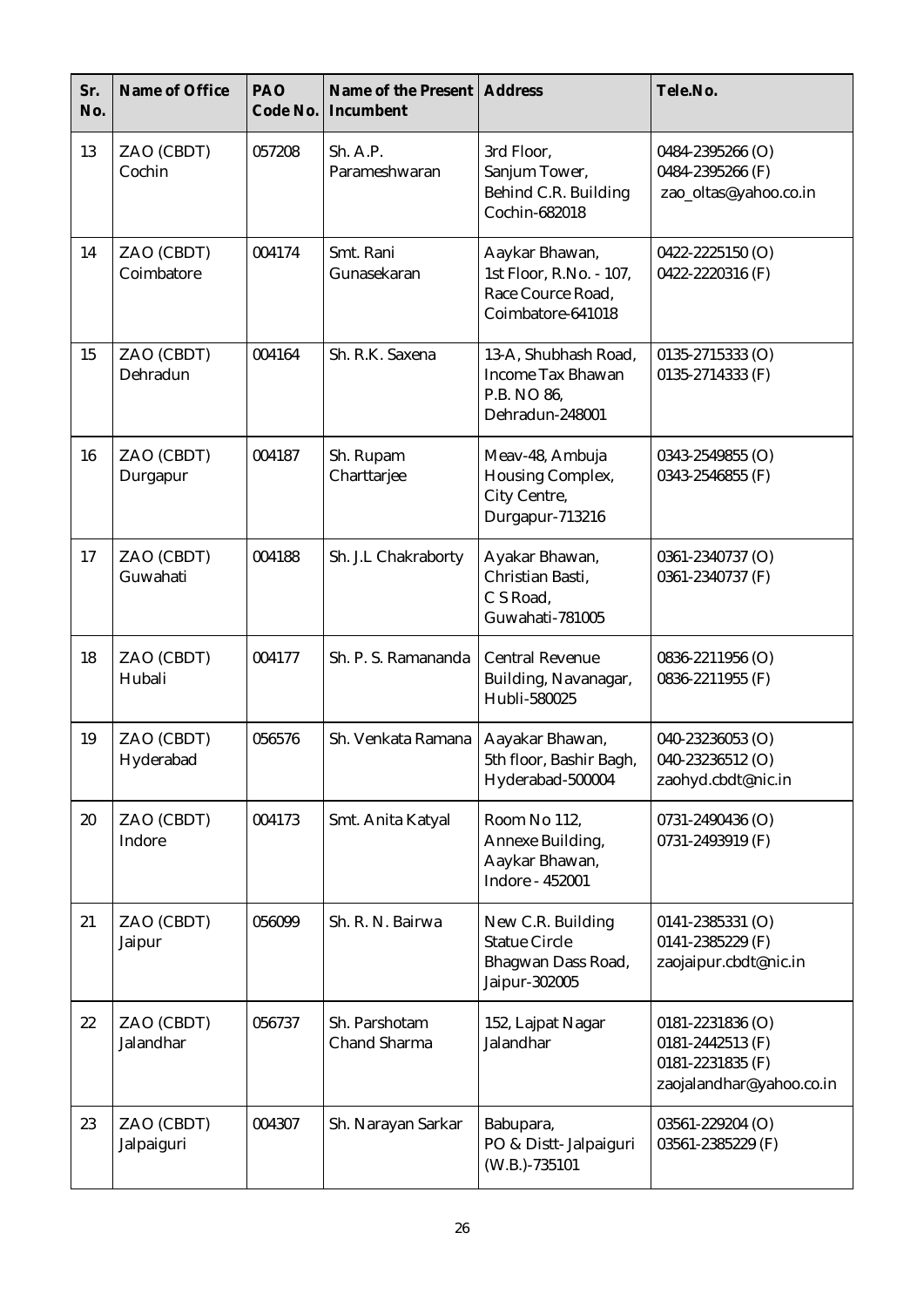| Sr.<br>No. | Name of Office         | PAO<br>Code No. | Name of the Present<br>Incumbent | <b>Address</b>                                                                            | Tele.No.                                                          |
|------------|------------------------|-----------------|----------------------------------|-------------------------------------------------------------------------------------------|-------------------------------------------------------------------|
| 24         | ZAO (CBDT)<br>Jammu    | 004165          | Sh. Pawan Kumar                  | Aayakar Bhawan,<br>3rd Floor, Anphall Road, 0191-2474683 (F)<br>Jammu-180001              | 0191-2474682 (O)                                                  |
| 25         | ZAO (CBDT)<br>Jodhpur  | 004171          | Sh. Tribhuvan Lal<br>Dave        | Plot No-10,<br>Near Hanuwant Garden 0291-2550200 (F)<br>Paota B Road,<br>Jodhpur - 342010 | 0291-2545733 (O)                                                  |
| 26         | ZAO (CBDT)<br>Kanpur   | 055940          | Sh. G.L. Srivastava              | 16/69 Aayakar Bhawan<br>Civil Lines,<br><b>Kanpur-208001</b>                              | 0512-2306224 (O)<br>zaokanpur.cbdt@nic.in                         |
| 27         | ZAO (CBDT)<br>Kolkata  | 056971          | Sh. B. N. Shah                   | 20B, British AB Street,<br>4th Floor,<br>Kolkata-700069                                   | 033-22308511(O)<br>033-22136652 (F)<br>zaocbtkol@yahoo.com        |
| 28         | ZAO (CBDT)<br>Lucknow  | 056260          | Sh. Sunil Kumar                  | 1st Floor,<br>Kunti Radha Bhawan,<br>18, Madan Mohan<br>Malviya Marg,<br>Lucknow-250002   | 0522-2206210 (O)<br>0522-2206209 (F)<br>lko_aao@yahoo.com         |
| 29         | ZAO (CBDT)<br>Ludhiana | 004166          | Sh. Ashok Kumar                  | C.R. Building,<br>Dandi Swami Chowk,<br>Ludhiana-141001                                   | 0161-2445419 (O)<br>0161-2445419 (F)                              |
| 30         | ZAO (CBDT)<br>Madurai  | 004175          | Sh. S. Subramaniam               | Central Revenue Bldg.,<br>B.B. Kulam,<br>Madurai-625002                                   | 0452-2531638 (O)<br>0452-2530182 (F)                              |
| 31         | ZAO (CBDT)<br>Meerut   | 056496          | Sh. R.K Verma                    | ZAO<br>Aayakar Bhawan<br>Bhainsali Ground,<br>Meerut-250002                               | $0121 - 2402010$ (O)<br>0121-2521605 (F)<br>zaomeerut.cbdt@nic.in |
| 32         | ZAO (CBDT)<br>Mumbai   | 057050          | Sh. H.R.Maknojia                 | Aayakar Bhawan,<br>M.K. Road<br>Mumbai-400020                                             | 022-22003411 (O)<br>022-22060799 (F)<br>zaomumbai.cbdt@nic.in     |
| 33         | ZAO (CBDT)<br>N. Delhi | 057288          | Sh. S. K. Nanda                  | N Block, Vikas Bhawan,<br>3rd Flr, I.P. Estate,<br>New Delhi-110002                       | 011-23370358 (O)<br>011-23378930 (F)<br>zaoreceipt@yahoo.co.in    |
| 34         | ZAO (CBDT)<br>Nagpur   | 055862          | Sh. A. Hari Kumar                | 7th Floor,<br>CGO Complex, A-Wing<br>Seminary Hills,<br>Nagpur-440 001                    | 0712-2511018 (O)<br>zaongp.cbdt@nic.in                            |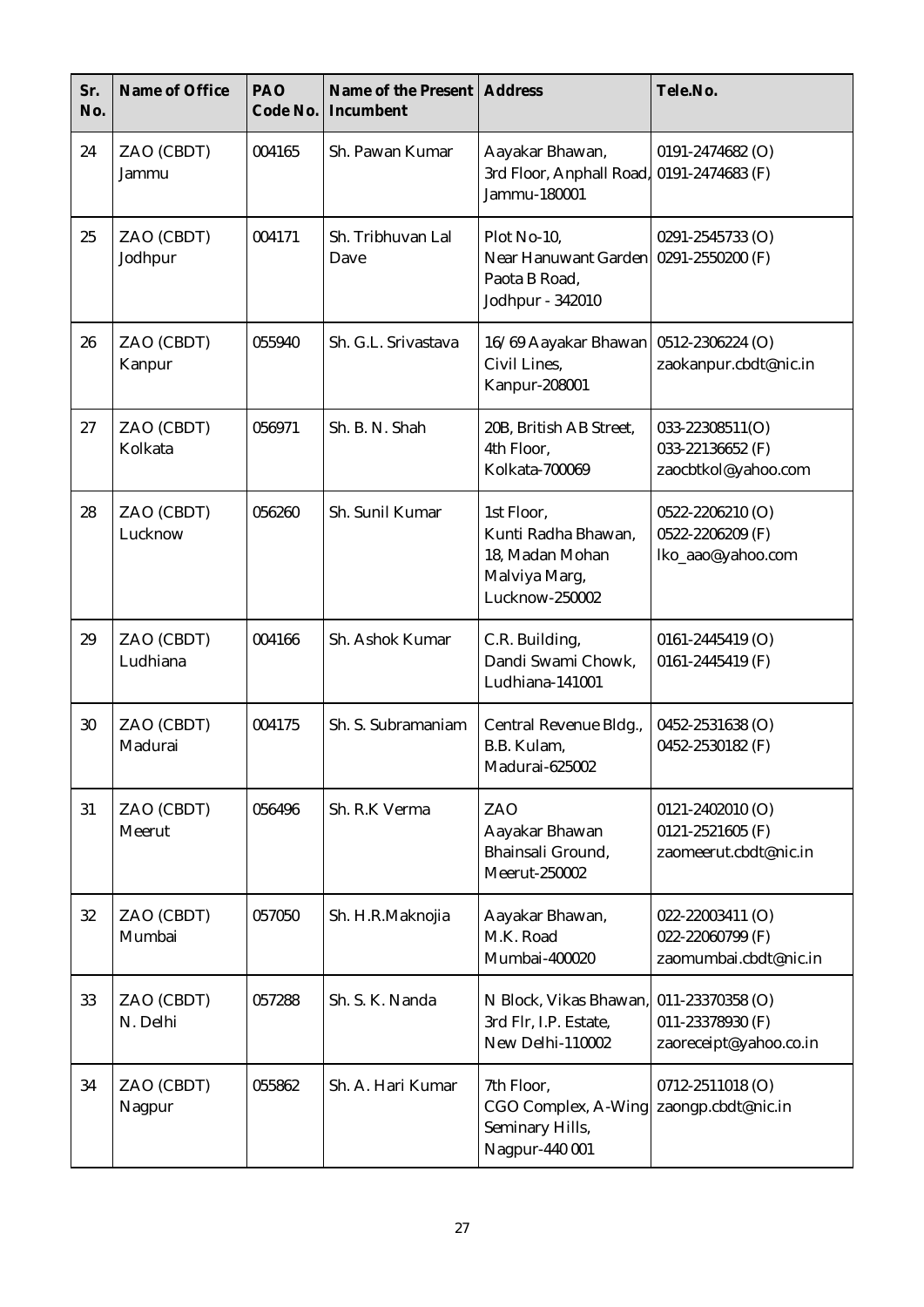| Sr.<br>No. | Name of Office                | PAO<br>Code No. | Name of the Present   Address<br>Incumbent |                                                                                                           | Tele.No.                                                                          |
|------------|-------------------------------|-----------------|--------------------------------------------|-----------------------------------------------------------------------------------------------------------|-----------------------------------------------------------------------------------|
| 35         | ZAO (CBDT)<br><b>Nasik</b>    | 004180          | Sh. R.V. Shah                              | $A-5 & A-6$<br>Income Tax Colony,<br>Behind Citu Bhawan,<br>Khutwad Nagar,<br>Kamathwada,<br>Nasik-422008 | 0253-2730331 (O)<br>0253-2730331 (F)                                              |
| 36         | ZAO (CBDT)<br>Panaji          | 004182          | Sh. K.T.N<br>Ramachandran                  | AyakarBhawan,<br>No-5, EDC Complex,<br>Patto Plaza, Panaji,<br>Goa-403001                                 | 0832-2437066 (O)<br>0832-2437066 (F)                                              |
| 37         | ZAO (CBDT)<br>Panchkula       | 004169          | Sh. R. Pannirselvam                        | Aayakar Bhawan,<br>2nd Floor,<br>Panchkkula-134109<br>(Haryana)                                           | $0172 - 2583235$ (O)<br>0172-2581853 (F)                                          |
| 38         | ZAO (CBDT)<br>Patiala         | 055787          | Smt. S. Vasumathy                          | Aayakar Bhawan<br>(Near Leela Bhawan)<br>Patiala-147001                                                   | 0175-2215196 (O)<br>0175-2215196 (F)<br>zao_ptl@yahoo.com                         |
| 39         | ZAO (CBDT)<br>Patna           | 055623          | Sh. B.C Trivedi                            | 4th Floor, Alankar Place<br>Boring Road,<br>Patna-800001                                                  | 0612-2534446 (O)<br>0612-6452745 (F)<br>zaopatna.cbdt@nic.in                      |
| 40         | ZAO (CBDT)<br>Pune            | 055461          | Sh. S.S. Natu                              | Praptikar Sadan,<br>60/61, Erandwane,<br>Pune-411001                                                      | 020-25447970 (O)<br>020-25447970 (F)<br>zaopune.cbdt@nic.in                       |
| 41         | ZAO (CBDT)<br>Raipur          | 004172          | Smt. Vimla Nawaria,<br><b>ACA</b>          | Civil Lines,<br>Aaykar Bhawan,<br>Raipur-492001 (M.P.)                                                    | 0771-2331700 (O)<br>0771-2331700 (F)                                              |
| 42         | ZAO (CBDT)<br>Rajkot          | 004185          | Sh. Sanjay C. Shah                         | Rajkot, Amrita Estates,<br>2nd Floor, PB No 107,<br>Near Girmar Cinema,<br>Rajkot (Gujarat)-360001        | 0281-2450150 (O)<br>0281-2450150 (F)                                              |
| 43         | ZAO (CBDT)<br>Ranchi          | 004190          | Sh. Amit Kumar<br>Gupta                    | 1st Floor,<br>Bagroy Building,<br>Main Road,<br>Ranchi (Bihar)-834001                                     | 0651-2331213 (O)<br>0651-2332042 (F)                                              |
| 44         | ZAO (CBDT)<br>Rohtak, Harayna | 056892          | Sh. Satyapal Singh                         | 2nd Floor,<br>Aayakar Bhawan,<br>Civil Lines, Rohtak<br>Haryana                                           | 01262-246622 (O)<br>01262-269772 (F)<br>01262-251778 (F)<br>zaorohtak.cbdt@nic.in |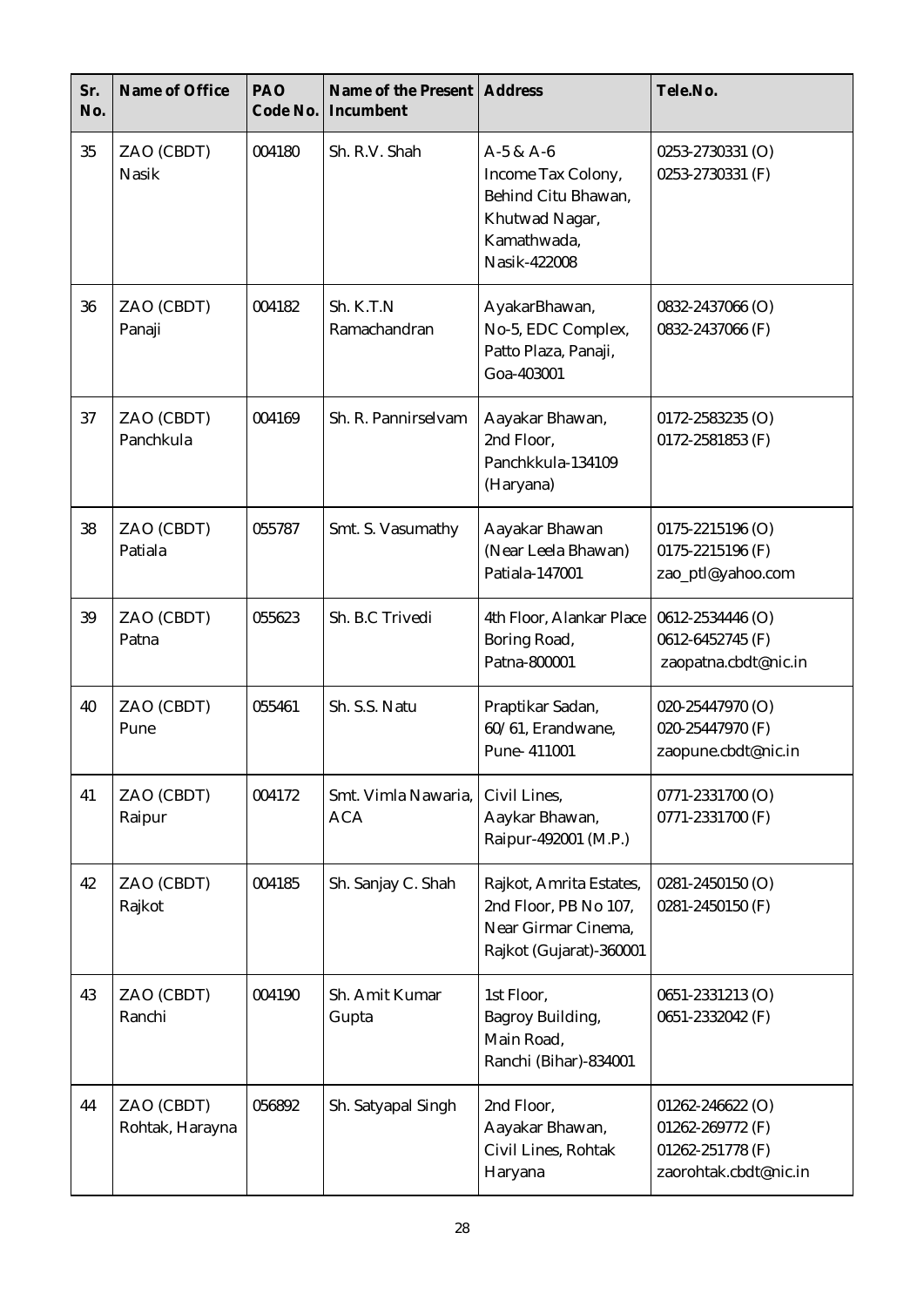| Sr.<br>No. | Name of Office               | PAO<br>Code No. | Name of the Present<br>Incumbent | <b>Address</b>                                                                                                      | Tele.No.                                                        |
|------------|------------------------------|-----------------|----------------------------------|---------------------------------------------------------------------------------------------------------------------|-----------------------------------------------------------------|
| 45         | ZAO (CBDT)<br>Shillong       | 056339          | Sh. Bivash Deb                   | 2nd Floor,<br>Cherrilya Duplex<br>(opp. Post Office)<br>Laitukhrah,<br>Shillong-793003                              | 0364-2224927 (O)<br>0364-2224927 (F)<br>zaoshillong@yahoo.co.in |
| 46         | ZAO (CBDT)<br>Shimla         | 004167          | Sh. Amit Kumar                   | Room No.-201-202,<br><b>Income Tax Guest</b><br>House, Block No. 22,<br>SDA, Complex,<br>Kasumpati<br>Shimla-171009 | $0177 - 2626507(O)$<br>0177-2629508 (F)                         |
| 47         | ZAO (CBDT)<br>Surat          | 004184          | Sh. Manish Kumar                 | Surat, Yatrikhana Bldg,<br>Narperia, Surat-395001                                                                   | $0261 - 2878306(O)$<br>0261-2651204 (F)                         |
| 48         | ZAO (CBDT)<br>Thane          | 004181          | Sh. S.S. Kadakol                 | Quereshi Manson,<br>3rd Floor, Naupada,<br>Thane-400602                                                             | 022-25364636 (F)                                                |
| 49         | ZAO (CBDT)<br>Trichy         | 004176          | Sh. S.Suresh                     | Aayakar Bhawan<br>Williams Road,<br>Cantonment,<br>Tiruchirapalli-620001                                            | 0431-2414302 (O)<br>0431-2461640 (F)<br>0431-2414302 (F)        |
| 50         | ZAO (CBDT)<br>Trivandrum     | 004178          | Sh. A. Abdulla                   | Aayakar Bhawan,<br><b>Income Tax Department</b><br>Kavadiar.<br>P.O. Trivendrum-695005                              | 0471-2439688 (O)<br>0471-2439388 (F)                            |
| 51         | ZAO (CBDT)<br>Udaipur        | 004170          | Sh. Rampal Singh<br>Jhajharia    | 13-B Saheli Marg,<br>Udaipur-313001<br>(Rajasthan)                                                                  | 0294-2429112 (O)<br>0294-2429112 (F)                            |
| 52         | ZAO (CBDT)<br>Vishakhapatnam | 004179          | Sh. Balasubramanian              | D.No. 30-11-8,<br>Lakshmi Street,<br>Opp. Aayakar Bhawan,<br>Dabagardens,<br>Vishakhapatnam-530020<br>(A.P.)        | 0891-2713055(O)<br>0891-2713079(F)                              |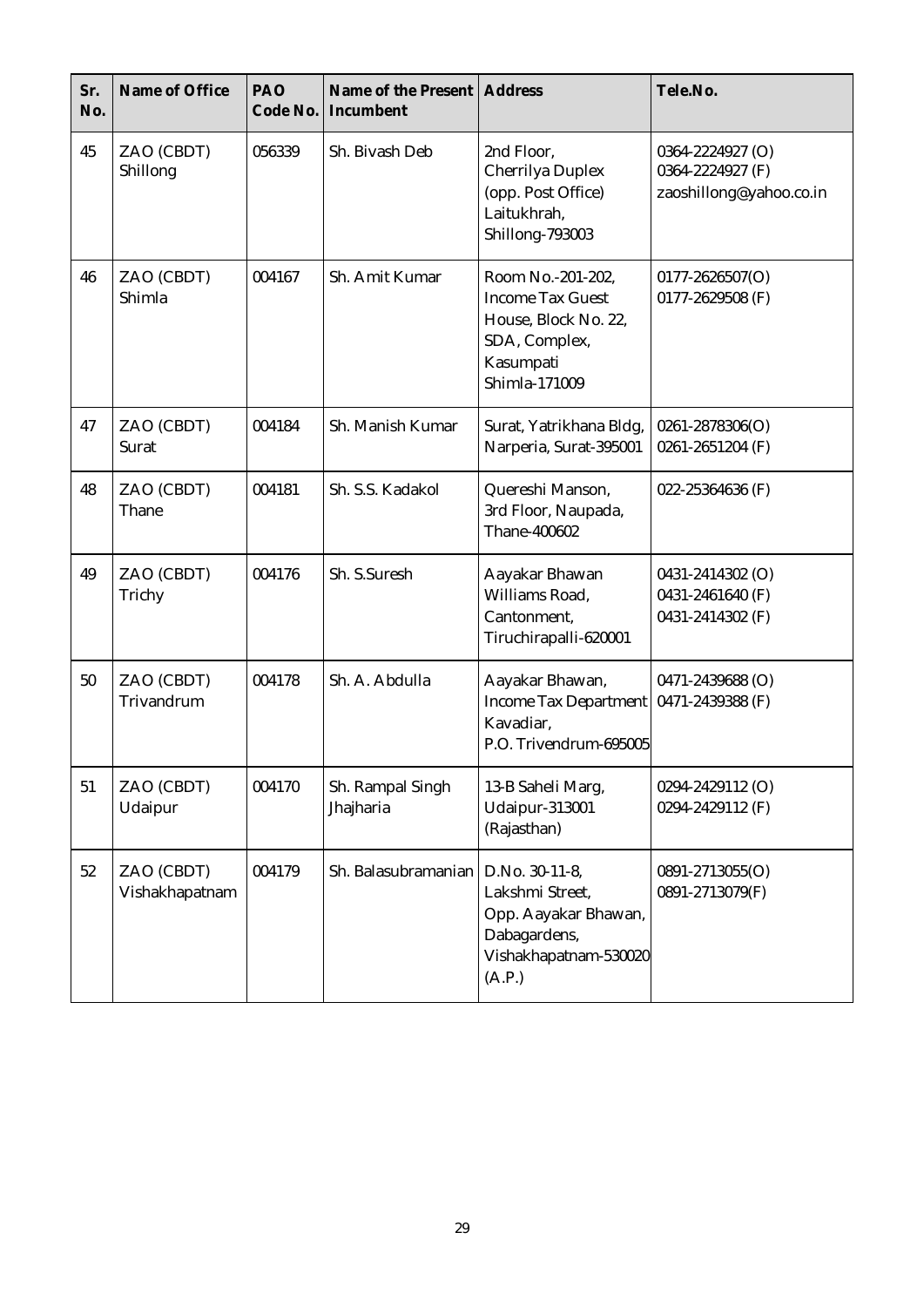#### **MINISTRY OF FINANCE DEPARTMENT OF REVENUE CENTRAL BOARD OF EXCISE & CUSTOMS**

Central Board of Excise & Customs State Bank of India

Name of Department under the Ministry **Name of the PSB** accredited to the Deptt

| <b>Principal Accounts Office</b>                        | Name of the<br><b>Present Incumbent</b> | <b>Address</b>                                                                                                                                                 | Tele. No.                                                                                                            |
|---------------------------------------------------------|-----------------------------------------|----------------------------------------------------------------------------------------------------------------------------------------------------------------|----------------------------------------------------------------------------------------------------------------------|
| Pr. Chief Controller of<br><b>Accounts</b>              | Mrs. Archana Nigam                      | O/o Pr.CCA, CBEC,<br>Room No. 105, B Wing,<br><b>DGACR</b> Building,<br>I.P. Estate,<br>New Delhi-110002                                                       | 011-23702279<br>011-23702423<br>09871853439(M)<br>archana.nigam@nic.in<br>archanaicas1981@gmail.com                  |
| <b>Chief Controller of Accounts</b>                     | Sh. Pradeep Kumar<br>Berwah             | O/o Pr. CCA, CBEC,<br>Room No. 103, B Wing,<br>DGACR Building,<br>I.P. Estate,<br>New Delhi - 110 002                                                          | 011-23702428<br>011-23702423<br>011-23702414<br>09868979996(M)<br>pberwah@nic.in<br>pradeepberwah@yahoo.com          |
| <b>Chief Controller of Accounts</b>                     | Sh. Manoj Sethi                         | O/o Pr.CCA, CBEC,<br>Room No. 107, B Wing,<br><b>DGACR</b> Building,<br>I.P. Estate,<br>New Delhi - 110 002                                                    | 011-23702430<br>011-23702423<br>011-23702414<br>09810697096(M)<br>manoj.sethi@nic.in                                 |
| <b>Controller of Accounts</b>                           | Sh. Alok Kumar<br>Verma                 | O/o Pr. CCA, CBEC,<br>Room No. 108, B Wing,<br>DGACR Building,<br>I.P. Estate,<br>New Delhi - 110 002                                                          | 011-23702480<br>09891794161(M)<br>alok.verma@nic.in                                                                  |
| <b>Controller of Accounts</b><br><b>CBEC, West Zone</b> | Ms. Supriya<br>Devasthali               | O/o Controller of<br>Accounts,<br>9th Floor,<br><b>New Customs House.</b><br><b>Ballard Estate,</b><br>Mumbai - 400 001                                        | 022-22641705<br>022-22757877<br>07738591222(M)<br>supriya.d@nic.in                                                   |
| Dy. Controller of Accounts,<br><b>CBEC, East Zone</b>   | Sh. Deo Kumar                           | Office of Dy. Controller<br>of Accounts,<br><b>Central Board of Excise</b><br>& Customs,<br>M.S. Building (6th floor),<br>15/1 Strand Road,<br>Kolkata-700 001 | 033-22436706<br>033-22435417<br>09431301181(M)<br>09674442279(M)<br>dcacbecezkolkata@gmail.com<br>dca.ez-cbec@gov.in |
| Dy. Controller of Accounts,<br><b>CBEC</b> , South Zone | Sh. K. David Raju                       | Room No. 202, II Floor,<br>CE Annex Building,<br>26/1, UG Salai,<br>Nungamabakkam<br>Chennai - 600 034                                                         | 044-28331044<br>044-28330644<br>044-28331065<br>09490751255(M)<br>dr.davidr_homoe@yahoo.co.in                        |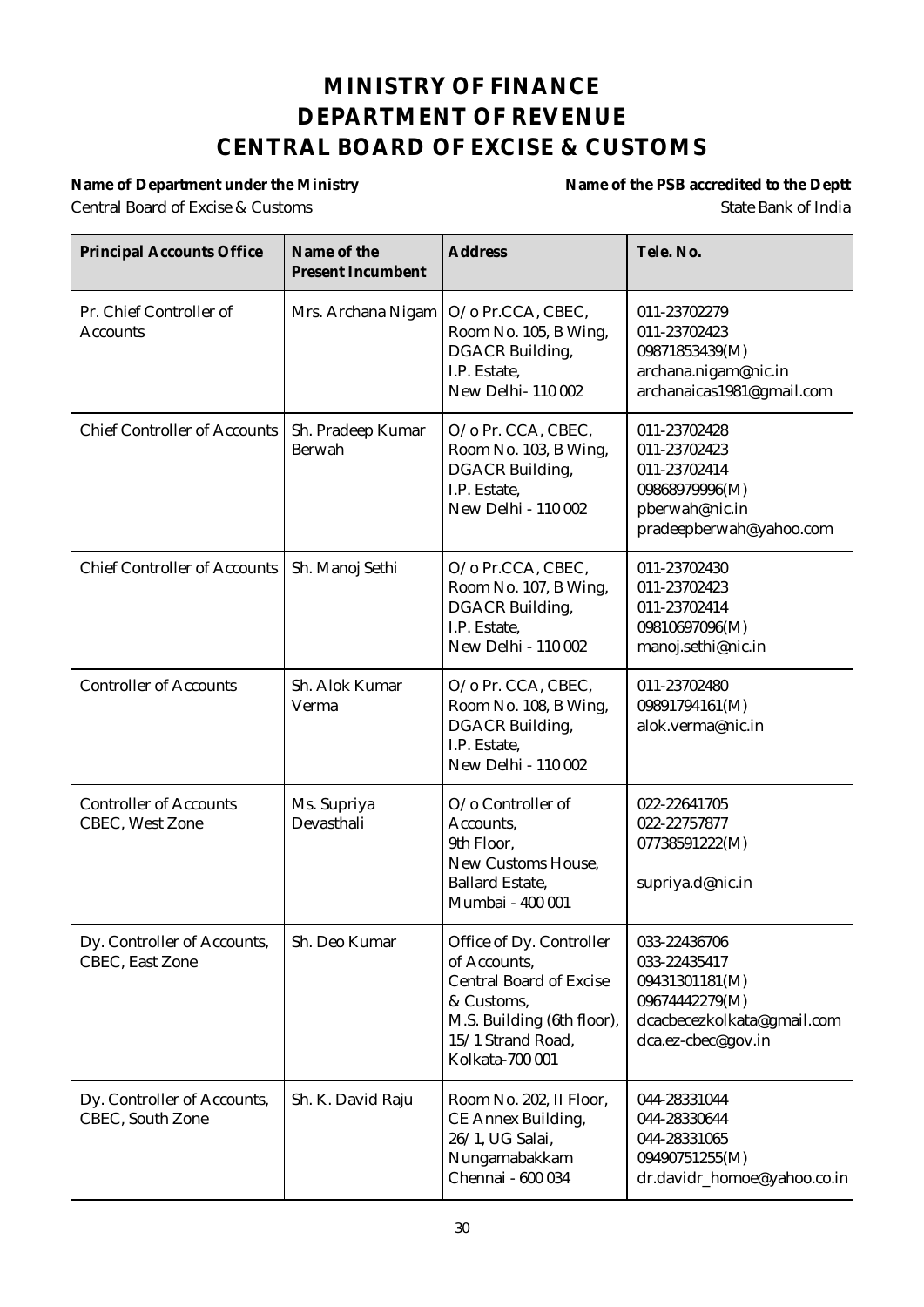| <b>Principal Accounts Office</b>                      | Name of the<br><b>Present Incumbent</b> | <b>Address</b>                                                                                       | Tele, No.                                                                                     |
|-------------------------------------------------------|-----------------------------------------|------------------------------------------------------------------------------------------------------|-----------------------------------------------------------------------------------------------|
| Asstt. Controller of Accounts   Sh. P.K. Battacharjee |                                         | $O$ / $\alpha$ PAO.<br>Navgujarat College Bldg,<br>2nd Floor, Ashram Road,<br>Ahmedabad-380014       | 079-27540228<br>079-27540135<br>079-27540623<br>09824046785(M)<br>pkbhattacharjee64@gmail.com |
| Asstt. Controller of Accounts                         | Sh. Asaram Dalsing<br>Ladwal            | $O/O$ PAO, CBEC,<br>N-5 Town Centre, CIDCO,<br>Aurangabad - 431 003                                  | 0240-2489420<br>0240-2487135<br>09765409441(M)<br>cbecpao_aurangabad@nic.in                   |
| Asstt. Controller of<br>Accounts, OJT                 | Sh. Raut Manish<br>Mahendra             | O/o Pr.CCA, CBEC,<br>Room No. 111, B Wing,<br>DGACR Building,<br>I.P. Estate,<br>New Delhi - 110 002 | 011-23702275<br>09873258606(M)<br>manishrauticas@yahoo.com                                    |

#### **NAME & ADDRESSES OF PAY & ACCOUNTS OFFICERS UNDER THE DEPARTMENT**

| Sr.<br>No.     | Name of Office                                                      | PAO<br>Code No. | Name of the Present   Address<br>Incumbent |                                                                             | Tele.No.                                                                          |
|----------------|---------------------------------------------------------------------|-----------------|--------------------------------------------|-----------------------------------------------------------------------------|-----------------------------------------------------------------------------------|
| $\mathbf{1}$   | Pr. AO<br>(Admn-I, Estt.I<br>& Procurement)                         |                 | Smt. Asha Rani<br>Sharma                   | Room No. 106B,<br>1st Floor, AGCR Bldg.<br>I.P. Estate.<br>New Delhi-110002 | 011-23702311<br>011-23702426<br>09911487771(M)<br>admncbec@gmail.com              |
| $\overline{c}$ | Sr. A. O<br>(Admn.-II, APAR,<br>RTI, Estt.-II &<br>Coordn. Expndr.) |                 | Smt. Saroj Gupta                           | Room No. 106B,<br>1st Floor, AGCR Bldg.<br>I.P. Estate.<br>New Delhi-110002 | 011-23702311<br>011-23702426<br>09350105792(M)<br>expdcoord@gmail.com             |
| 3              | Sr. AO<br>(GST, PFMS &IT)                                           |                 | Smt. Shanta<br>Bhardwaj                    | Room No. 105A,<br>1st Floor, AGCR Bldg.<br>I.P. Estate.<br>New Delhi-110002 | 011-23705341<br>09718795092(M)<br>pccacbec.it@gmail.com                           |
| 4              | Sr. AO (Banking<br>& Revenue<br>Corrdintion)                        |                 | Sh A.K. Bahl                               | Room No. 105A,<br>1st Floor, AGCR Bldg.<br>I.P. Estate,<br>New Delhi-110002 | 011-23702310<br>09871687599(M)<br>revenuecoord@gmail.com<br>cbecbanking@gmail.com |
| $\overline{5}$ | Sr. AO $(A/\text{cs})$                                              |                 | Smt. Meenakshi<br>Chaudhry                 | Room No.105A,<br>1st Floor, AGCR Bldg.<br>I.P. Estate,<br>New Delhi-110002  | 011-23702274<br>09953546968(M)<br>pccacbecflashfigure@<br>gmial.com               |
| 6              | PAO (Hqrs.)                                                         | 050672          | Smt. Nasreen Khan                          | Room No.111A,<br>1st Floor, AGCR Bldg.<br>I.P. Estate.<br>New Delhi-110002  | 011-23702275<br>09958575767(M)<br>paocbec@gmail.com                               |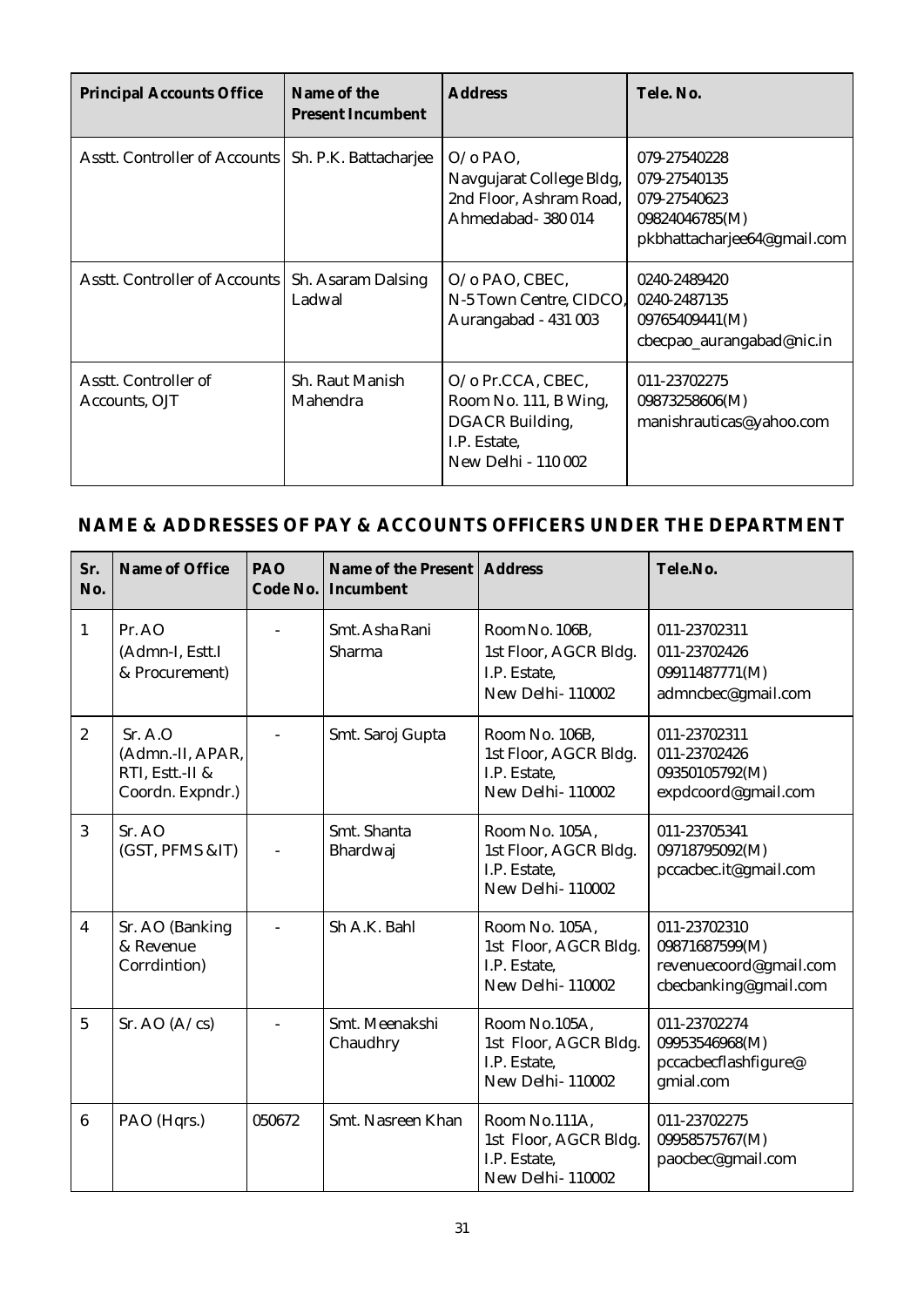| Sr.<br>No.       | Name of Office                            | PAO<br>Code No.        | Name of the Present   Address<br>Incumbent |                                                                                                                   | Tele.No.                                                                                                          |  |  |  |  |
|------------------|-------------------------------------------|------------------------|--------------------------------------------|-------------------------------------------------------------------------------------------------------------------|-------------------------------------------------------------------------------------------------------------------|--|--|--|--|
|                  | <b>Commissionerates of Central Excise</b> |                        |                                            |                                                                                                                   |                                                                                                                   |  |  |  |  |
| $\mathbf{1}$     | PAO,<br>Ahmedabad                         | 050725(E)<br>001662(R) | Sh P.K. Bhattacharjee<br>Sh S J. Soni      | 2nd Floor<br>Navgujarat Collage<br>Building,<br>Ashram Road,<br>Ahmedabad - 380014                                | 079-27545583<br>079-27540623<br>09824046785(M)<br>09558545435(M)<br>paocbecahmedabad@<br>gmail.com                |  |  |  |  |
| $\boldsymbol{2}$ | PAO, Allahabad                            | 050812(E)<br>001621(R) | Sh P B Singh                               | 38, M.G. Marg,<br>Civil Lines, Allahabad<br>(UP)                                                                  | 0532-2408375<br>0532-2407462<br>09936515786(M)<br>paoallahabad@yahoo.co.in                                        |  |  |  |  |
| 3                | PAO,<br>Aurangabad                        | 054180(E)<br>001669(R) | Sh. A.D. Lodwal                            | Room no.108 &109,<br>Central Excise &<br>Customs Bldg,<br>Town Centre, CIDCO,<br>Aurangabad-431003                | 0240-2489420<br>0240-2487135<br>09765409441(M)<br>cbecpao_aurangbd@nic.in                                         |  |  |  |  |
| 4                | PAO, Bengaluru                            | 050896(E)<br>001636(R) | Ms. V. Uma<br>Ms. N. Shailaja              | O/o PAO, CBEC,<br>Ist Floor, C.R. Building<br>Annexe, Queen's Road,<br>Bengaluru-560001                           | 080-22866400<br>080-22863117<br>09901806848(M)<br>09480606453(M)<br>paobanga@excise.nic.in<br>pao-blr-cbec@gov.in |  |  |  |  |
| $\overline{5}$   | PAO,<br>Bhubaneswar                       | 051070(E)<br>001611(R) | Sh. S.K. Das                               | C.R. Building,<br>Rajaswa Vihar,<br>Bhubaneswar - 751 007                                                         | 0674-2589271<br>0674-2589906<br>08763994742(M)<br>paocbecbbsr.od@nic.in                                           |  |  |  |  |
| $6\phantom{.0}$  | PAO, Belgaum                              | 001647(R)              | 054097(E) Sh. A.K. J. Ritti                | Room No. 326,<br>Third Floor,<br>71, Club Road,<br>Belgaum-590001                                                 | 0831-242709<br>09481679352(M)<br>paobelga@nic.in                                                                  |  |  |  |  |
| $\tau$           | PAO, Bhavnagar                            | 050170(E)<br>001659(R) | Sh. Ajay A.Shah                            | Siddhi Sadan,<br>Plot No-6776/B-1,<br>Satyanarayan Road,<br>Waghawadi,<br>Bhavnagar-364001                        | 0278-2511764<br>0278-2517470<br>09409121537(M)<br>ppaocbecbvr@gmail.com                                           |  |  |  |  |
| 8                | PAO, Bhopal                               | 050135(E)<br>001619(R) | Sh. R.K. Dwivedi                           | PAO, CBEC,<br>Block No. 2,<br>Paryavas Bhawan,<br>Arera Hills,<br>Bhopal - 462011                                 | 0755-2573264<br>paocbecbhopal@yahoo.co.in                                                                         |  |  |  |  |
| 9                | PAO, Bolpur                               | 54432(E)<br>01615(R)   | Sh. Haridhan Singha                        | <b>Bolpur</b><br>Commissionerate,<br>Nanoor Chandidas Rd.,<br>P.O. Sian, Bolpur,<br>Distt. Birbhum-731204<br>(WB) | 03463-221563<br>03463-221565<br>08900485565(M)<br>cbecbolpur@gmail.com                                            |  |  |  |  |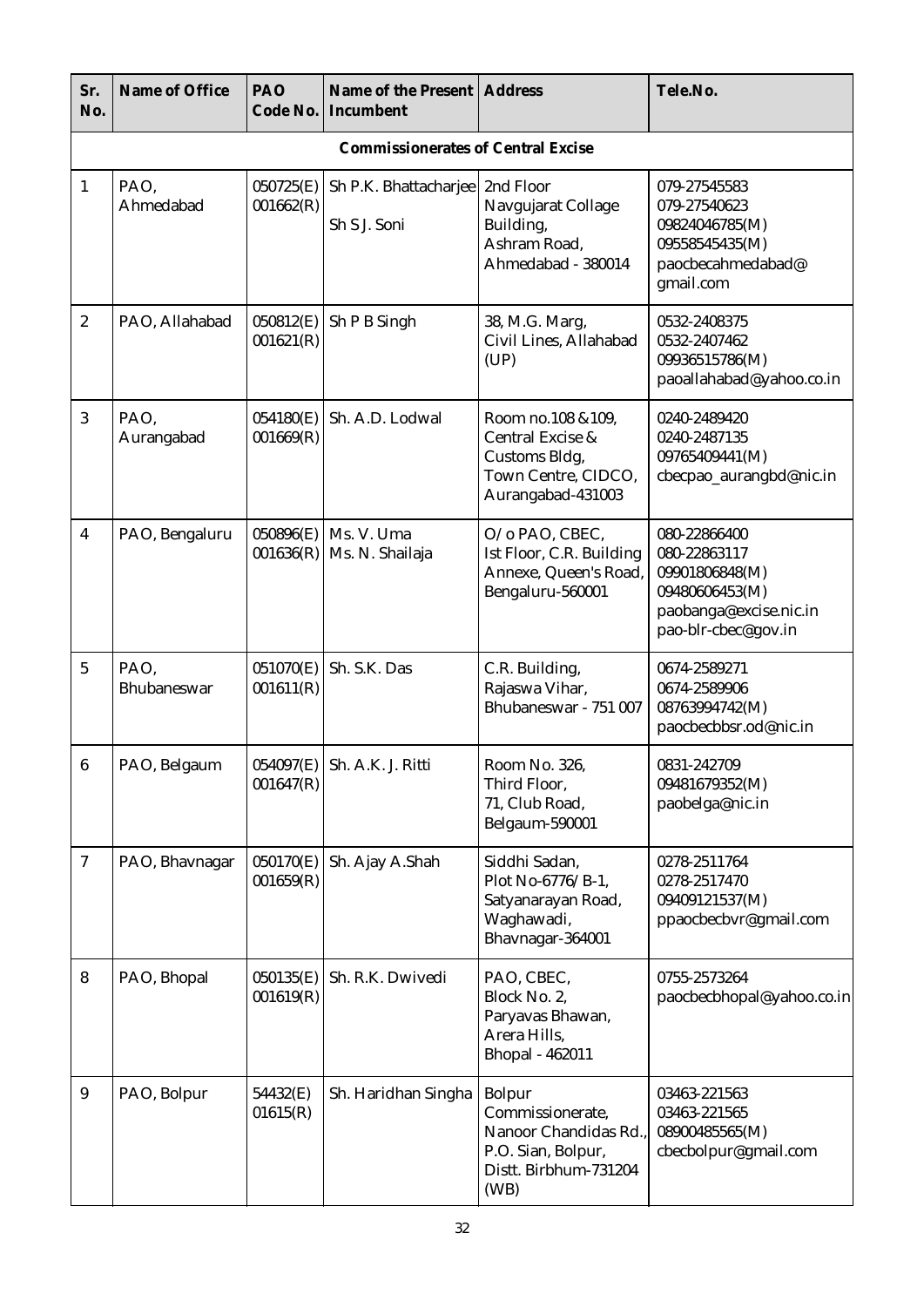| Sr.<br>No. | Name of Office                            | PAO<br>Code No.        | Name of the Present<br>Incumbent     | <b>Address</b>                                                                                              | Tele.No.                                                                                           |
|------------|-------------------------------------------|------------------------|--------------------------------------|-------------------------------------------------------------------------------------------------------------|----------------------------------------------------------------------------------------------------|
| 10         | PAO, Calicut                              | 054750(E)<br>001648(R) | Vacant                               | PAO,<br>Commissionerate of<br>Central Excise &<br>Customs,<br>CR Bldg, Mananchira,<br><b>Calicut-673001</b> | 0495-2727279<br>0495-2727090<br>cbecpao_calicut@nic.in<br>paoceclt@rediffmail.com                  |
| 11         | PAO,<br>Chandigarh I                      | 051323(E)<br>001622(R) | Sh. P.K. Khullar                     | PAO, Central Excise<br>Commissionerate,<br>C.R. Building,<br>6th floor, Sector 17-E,<br>Chandigarh-160017   | 0172-2701970<br>07528989797(M)<br>paochd@rediffmail.com                                            |
| 12         | PAO,<br>Chandigarh-II                     | 051323(E)<br>001634(R) | Sh. Harjeet Singh                    | PAO, Central Excise<br>Commissionerate,<br>C.R. Building,<br>Sector 17-E,<br>Chandigarh-II 160017           | 0172-2701970<br>0172-2784486<br>09988901486(M)<br>paojalandhar@<br>rediffmail.com                  |
| 13         | PAO,<br>CEX, Cochin                       | 051408(E)<br>001637(R) | Sh. U. Unnikrishnan                  | PAO, Central Excise,<br>CR Building,<br>I.S. Press Road,<br>Cochin-682018                                   | 0484-2396018<br>0484-2395920<br>09567846571(M)<br>paochn2006@yahoo.co.in<br>paocbeckochi@gmail.com |
| 14         | PAO, CEX,<br>Chennai                      | 052084(E)<br>001640(R) | Ms. V. Bhubneshwari<br>Smt. B. Radha | IV floor,<br><b>CE Annexe Building,</b><br>26/1, UG Salai,<br>Nungambakkam,<br>Chennai -600 034.            | 044-28331059<br>044-28331062<br>09840075967(M)<br>09840507930(M)<br>cbecpao_chennai@nic.in         |
| 15         | e-PAO,<br>Central Excise,<br>Chennai      | 000582                 | Smt. Ch. L.V.<br>Kalpana             | IV floor,<br><b>CE Annexe Building,</b><br>26/1, UG Salai,<br>Nungambakkam,<br>Chennai -600 034.            | 044-28331049<br>09445601130(M)<br>cbecpao_chennai@nic.in                                           |
| 16         | O/o DCA, SZ<br>(coordination),<br>Chennai | 052084                 | Sh M.<br>Boopalachandran             | <b>III Floor, Central Excise</b><br>Annexe Building,<br>26/1 UG Salai,<br>Nungambakkam,<br>Chennai-600034   | 044-28331035<br>09962834303(M)<br>ccaofficecbec@yahoo.com                                          |
| 17         | PAO,<br>Coimbatore                        | 053929(E)<br>001645(R) | Sh. M. Sundararaj                    | 6/7 ATD Street,<br>Race Course,<br>Coimbatore-641018                                                        | 0422-2220335<br>09751751578(M)<br>paocoimb@excise.nic.in                                           |
| 18         | PAO, Dibrugarh                            | 050205(E)<br>001610(R) | Sh. Sanjib Kumar Esh Milan Nagar,    | PO CR Building,<br>Dist. Dibrugarh,<br>Assam-786003                                                         | 0373-2315209<br>09433863938(M)<br>paocexdib@rediffmail.com                                         |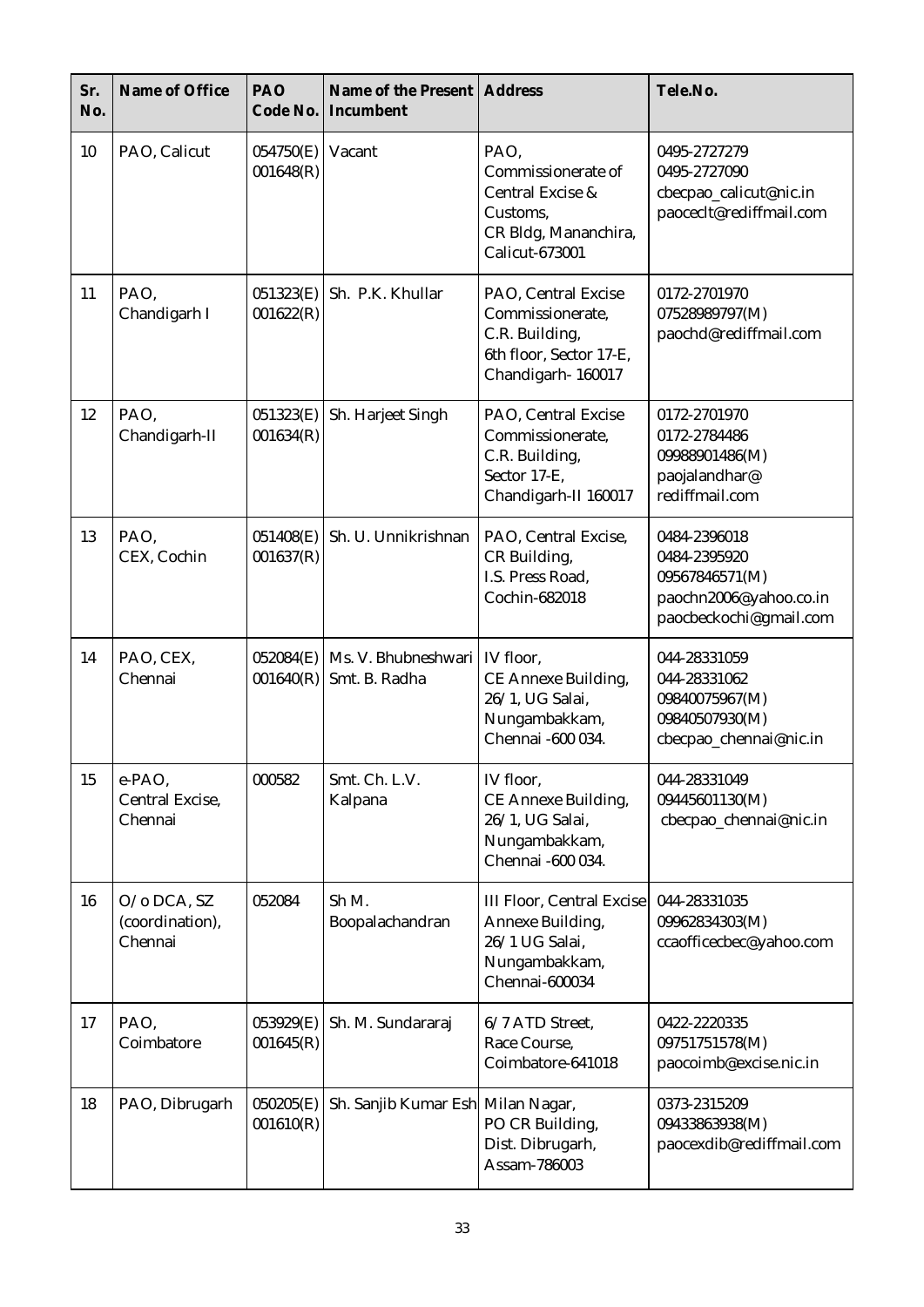| Sr.<br>No. | Name of Office     | PAO<br>Code No.        | Name of the Present<br>Incumbent                  | <b>Address</b>                                                                                                     | Tele.No.                                                                                         |
|------------|--------------------|------------------------|---------------------------------------------------|--------------------------------------------------------------------------------------------------------------------|--------------------------------------------------------------------------------------------------|
| 19         | PAO, Ghaziabad     | 054800(E)<br>001632(R) | Sh. Prahlad Singh                                 | R.No. 20,<br>CGO Complex-I,<br>Hapur Chungi,<br>Ghaziabad-201002                                                   | 0120-2705201<br>09871294129(M)<br>paocbecgzb@yahoo.co.in                                         |
| 20         | PAO, Goa           | 051581(E)<br>001664(R) | Smt. Vijayam S.<br>Menon                          | 5th Floor,<br>EDC Complex,<br>Patto-Panaji, Goa                                                                    | 0832-2437193<br>09920628154(M)<br>pao_cbecgoa@yahoo.co.in                                        |
| 21         | PAO, Guntur        | 051659(E)<br>001638(R) | Sh. C. Sesha Sai                                  | Central Revenue Bldg.,<br>Kannavarithota,<br>Guntur,<br>Andhra Pradesh<br>Pin - 522004                             | 0863-2357807<br>09492713984(M)<br>paoccegnt@yahoo.co.in                                          |
| 22         | PAO, Hyderabad     | 51743(E)<br>001639(R)  | Sh. G. Devender<br>Reddy<br>Sh. D. Vijaya Saradhi | 4th Floor,<br>Kendriya Shulk Bhawan<br>Basheer Bagh,<br>Hyderabad-500004                                           | 040-23242360<br>040-2340120<br>09866177742(M)<br>09441469671(M)<br>paohyder@excise.nic.in        |
| 23         | PAO, Indore        | 051830(E)<br>001624(R) | Ms Shrutika Rajawat                               | Pay & Accounts Office,<br>Central Excise &<br>Customs,<br>Manikbagh Palace,<br>Indore - 452014                     | 0731-2468946<br>09425061695(M)<br>cbecpao_indore@nic.in                                          |
| 24         | PAO, Jaipur        | 051917(E)<br>001625(R) | Sh. Ram Chand<br>Khemani                          | PAO, CBEC,<br>3rd Floor, NCR Bldg.,<br><b>Statue Circle.</b><br>Jaipur-302002<br>(Rajasthan)                       | 0141-2385294<br>09929016068(M)<br>paocbecjaipur@gmail.com                                        |
| 25         | PAO,<br>Jamshedpur | 054876(E)<br>001616(R) | Sh Haridas P. Kaimal Room No. 419,                | 3rd Floor,<br>Central Excise &<br>Service Tax Building,<br>Outer Circle Road,<br>Bistupur,<br>Jamshedpur - 831 001 | 0657-2321385<br>09804065095(M)<br>09445653990(M)<br>paocbecjsr@yahoo.co.in<br>paocbec_jsr@gov.in |
| 26         | PAO, Kanpur        | 052000(E)<br>001626(R) | Sh. R.C. Rathore                                  | <b>Central Excise</b><br>Commissionerate,<br>117/7, Sarvodya Nagar<br>Kanpur                                       | 0512-2219759<br>08172914256(M)                                                                   |
| 27         | PAO, Kolkata I     | 051237                 | Sh Kalyan Kumar<br>Guha<br>Sh Abdul Aziz Khan     | PAO, CBEC, Kol. I, 180,<br>Shantipally Rajdanga<br>Main Road,<br>Kolkata 700107                                    | 033-24417126<br>09836345925(M)<br>09444065367(M)<br>paokolkata1@gmail.com                        |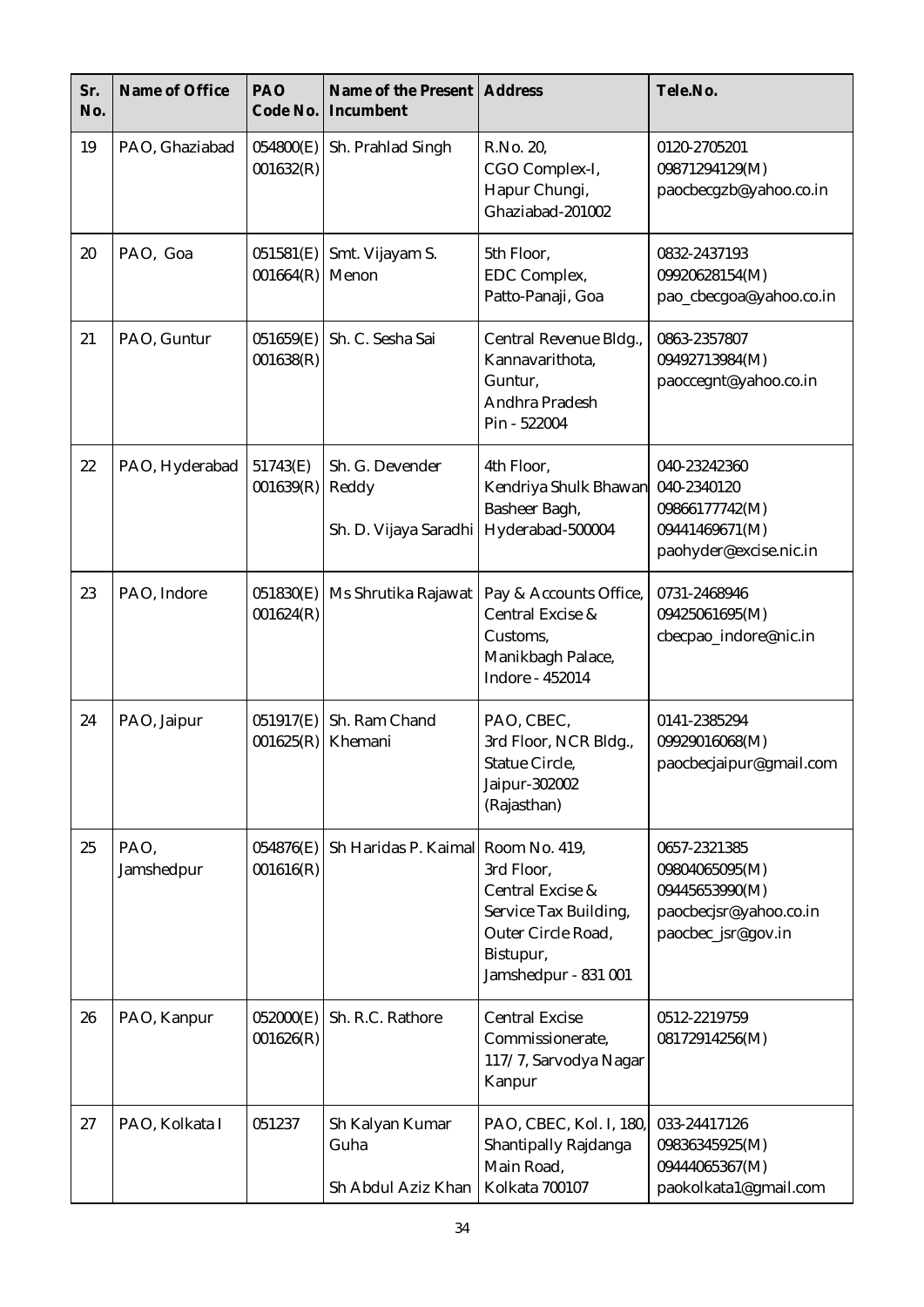| Sr.<br>No. | Name of Office           | PAO<br>Code No.        | Name of the Present   Address<br>Incumbent |                                                                                                                         | Tele.No.                                                                               |
|------------|--------------------------|------------------------|--------------------------------------------|-------------------------------------------------------------------------------------------------------------------------|----------------------------------------------------------------------------------------|
| 28         | PAO, CEX,<br>Kolkata II  | 052679                 | Sh Ashok Kumar Pal                         | PAO, CEX, Kolkata II,<br>15/1, Strand Road,<br>Kolkata-1                                                                | 033-22305462<br>09432270991(M)<br>paocex2@gmail.com<br>pao-cexkol2@gov.in              |
| 29         | PAO, Kolkata III         | 054851                 | Sh. Ashim Kumar<br>Samaddar                | Bamboo Villa,<br>5th Floor, 169,<br>AJC Bose Road,<br>Kolkata                                                           | 033-22847558<br>033-22848198<br>09433515312(M)<br>paocexkol3@gmail.com                 |
| 30         | PAO, Kolkata IV          | 054951                 | Vacant                                     | PAO, Central Excise,<br>Kol. IV, MS Building,<br><b>Ist Floor, Custom House</b><br>15/1, Strand Road,<br>Kolkata-700001 | 033-22314522<br>paocbeckol4@rediffmail.com<br>pao-cexkol4@gov.in                       |
| 31         | PAO, Revenue,<br>Kolkata | 001238                 | Sh. B.K.<br>Bandopadhyay                   | PAO, Revenue,<br>Kolkata, Custom House<br>M.S. Building, Ist Floor,<br>15/1, Strand Road,<br>Kolkata-700001             | 033-22314740<br>033-22104909<br>09432559675(M)<br>paorevenuekolkata@<br>rediffmail.com |
| 32         | PAO, Lucknow             | 054825(E)<br>001633(R) | Sh. Ravindra Kumar<br>Srivastava           | Pay & Accounts Office,<br>CBEC, Ist Floor, Nav<br>Chetna Kendra Bldg.,<br>10, Ashok Marg,<br>Lucknow-226001             | 0522-2233148<br>0522-2288767<br>09415270388(M)<br>paocbeclko04@yahoo.co.in             |
| 33         | PAO, Ludhiana            | 055055(E)<br>001635(R) | Sh. K K Kautish                            | <b>Central Excise House,</b><br>F Block, Rishi Nagar,<br>Ludhiana-141 001                                               | 0161-2300824<br>09417297089(M)<br>paocbecludhiana@gmail.com                            |
| 34         | PAO, Madurai             | 052170(E)<br>001641(R) | Sh. P. Karuppasamy                         | Commissionerate of CE,<br>Bibikulam,<br>Madurai - 625 002                                                               | 0452-2513139<br>0452-532489<br>09444279581(M)<br>paocexmdu@hotmail.com                 |
| 35         | PAO, Mangalore           | 054901(E)<br>001649(R) | Sh. K. Bhagwat<br>Balachandra              | I Floor, Right Wing,<br>C R Building, Attavara,<br>Mangalore - 575 001                                                  | 0824-2459443<br>Paocbecmangalore@<br>yahoo.co.in                                       |
| 36         | PAO, Meerut              | 053844(E)<br>001627(R) | Sh. Chhatar Pal                            | Pay & Accounts Office,<br>CBEC, Opposite CCS<br>University,<br>Mangal Pandey Nagar,<br>Meerut - 250004                  | 0121-2602228<br>09639702336(M)<br>paocbecmeerut@yahoo.com                              |
| 37         | PAO, Mumbai-I            | 051151                 | Sh. O.M. Dave                              | 115, M.K. Road, New<br>Central Excise Bldg.,<br>Churchgate,<br>Mumbai-400020                                            | 022-22060895<br>07208720809(M)<br>cbecpao_mum1@nic.in                                  |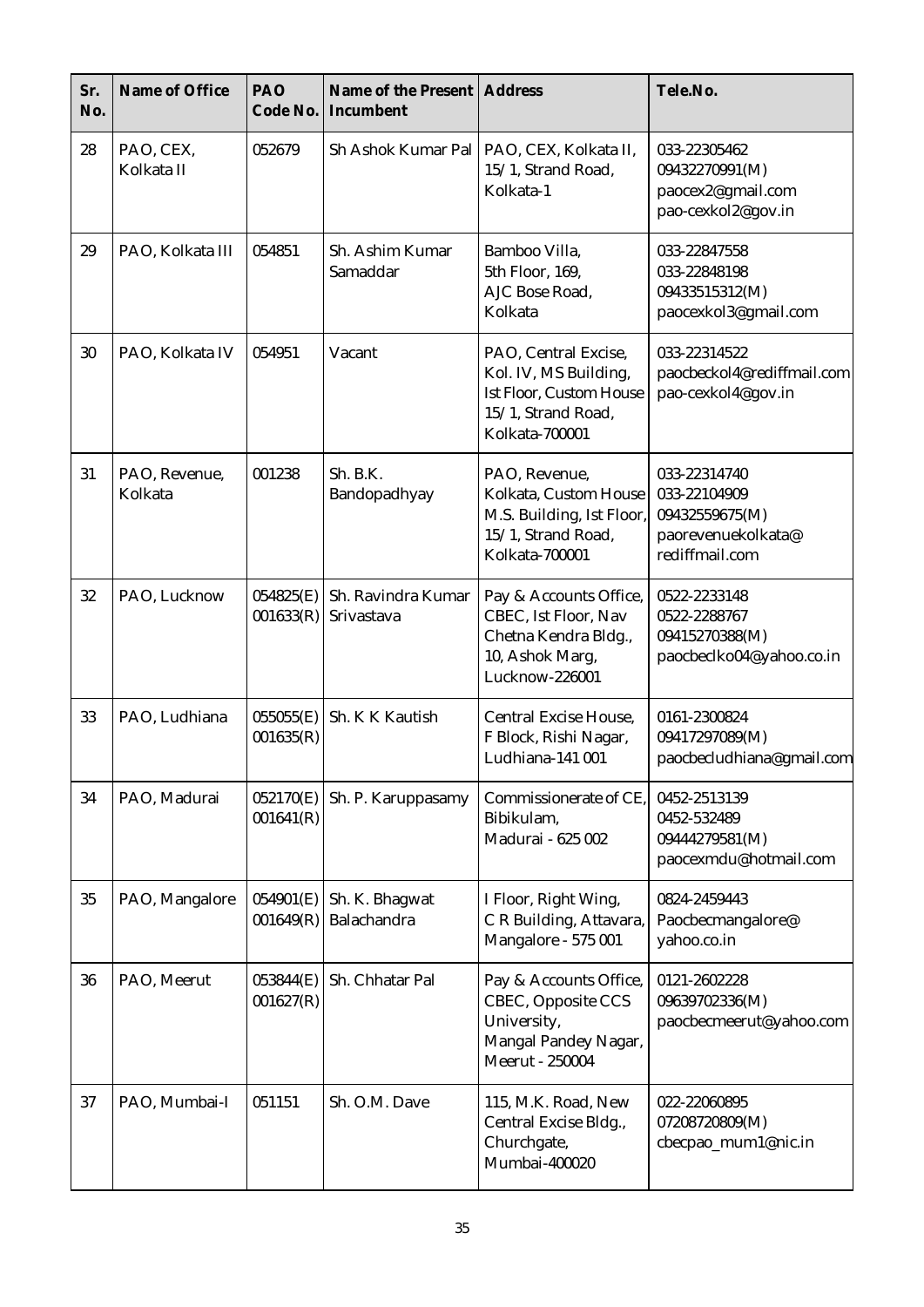| Sr.<br>No. | Name of Office                   | PAO<br>Code No.        | Name of the Present<br>Incumbent | <b>Address</b>                                                                                                                    | Tele.No.                                                                   |
|------------|----------------------------------|------------------------|----------------------------------|-----------------------------------------------------------------------------------------------------------------------------------|----------------------------------------------------------------------------|
| 38         | PAO, Mumbai II                   | 053755                 | Smt. Vijaylaxmi<br>Kailaje       | 7th floor,<br>Piramal Chamber,<br>Jijibhoy Lane, Lalbaug,<br>Parel, Mumbai-400012                                                 | 022-24105217<br>022-24106914<br>cbecpao_mum2@nic.in                        |
| 39         | PAO, Mumbai III                  | 054263                 | Ms. Meena<br>V. Shendre          | PAO, Central Excise<br>Mumbai-III, Ist Floor,<br>Navprabhat Chambers,<br>Ranade Road,<br>Dadar (W),<br>Mumbai-400028              | 022-24305508<br>022-24229398<br>09819049233(M)<br>paocbecm3@rediffmail.com |
| 40         | PAO, Mumbai IV                   | 050005                 | Ms. Shreya<br>Venkitaraman Iyer  | B-91, 5th Floor, New<br><b>Central Excise Building,</b><br>Wagle Industrial Estate,<br>Road No. 16, Thane (W)<br>Pin Code-400604. | 022-25801098<br>022-25824301<br>09820766696(M)<br>cbecmumbai4@gmail.com    |
| 41         | e-PAO,<br>Service Tax,<br>Mumbai | 000581                 | Sh. K. Rangarajan                | 5th Floor,<br>Kendriya Sadan,<br>CBD, Belapur- 400614                                                                             | 022-27564709<br>09892515927(M)<br>cbecepao_mumb@nic.in                     |
| 42         | PAO, Revenue,<br>Mumbai          | 001521                 | Smt. Vijaylaxmi<br>Kailaje       | 7th floor,<br>Piramal Chamber,<br>Jijibhoy Lane, Lalbaug,<br>Parel, Mumbai-12                                                     | 022-24105217<br>022-24106914                                               |
| 43         | PAO, Mysore                      | 055370(E)<br>001656(R) | Sh. N. Vaidyanathan              | S1/S2, Vinaya Marga,<br>Siddhartha Layout,<br>Mysore - 570011                                                                     | 0821-2420726<br>09884084343(M)<br>cbecpao_mysore@nic.in                    |
| 44         | PAO, Nagpur                      | 052257(E)<br>001665(R) | Smt. J. Hemlatha                 | Telenkhedi Road,<br>Civil Lines, Nagpur                                                                                           | 0712-2562260<br>0712-2560482<br>09840263621(M)<br>cbecpao_nagpur@nic.in    |
| 45         | PAO, Nasik                       | 054975(E)<br>001672(R) | Sh. N.R. Bhaviskar               | Plot - 155, Sector - P-34,<br>NH, Jeshtha &<br>Vaishakha, CIDCO,<br>Nashik-422008                                                 | 0253-2594405<br>0253-2594405<br>09422273134(M)<br>paocbecnsk@gmail.com     |
| 46         | PAO, New Delhi                   | 051493(E)<br>001623(R) | Sh K.K. Sharma                   | PAO, Central Excise,<br>Room No. 267,<br>IInd Floor, C.R. Bldg.,<br>New Delhi                                                     | 011-23379906<br>011-22719530<br>09968262866(M)<br>cbecpao_delhi@nic.in     |
|            |                                  |                        | Ms. Neelima                      | PAO, Central Excise,<br>Room No. 265,<br>IInd Floor, C.R. Bldg.,<br>New Delhi                                                     | 011-23370184<br>011-27381513<br>09810468150(M)                             |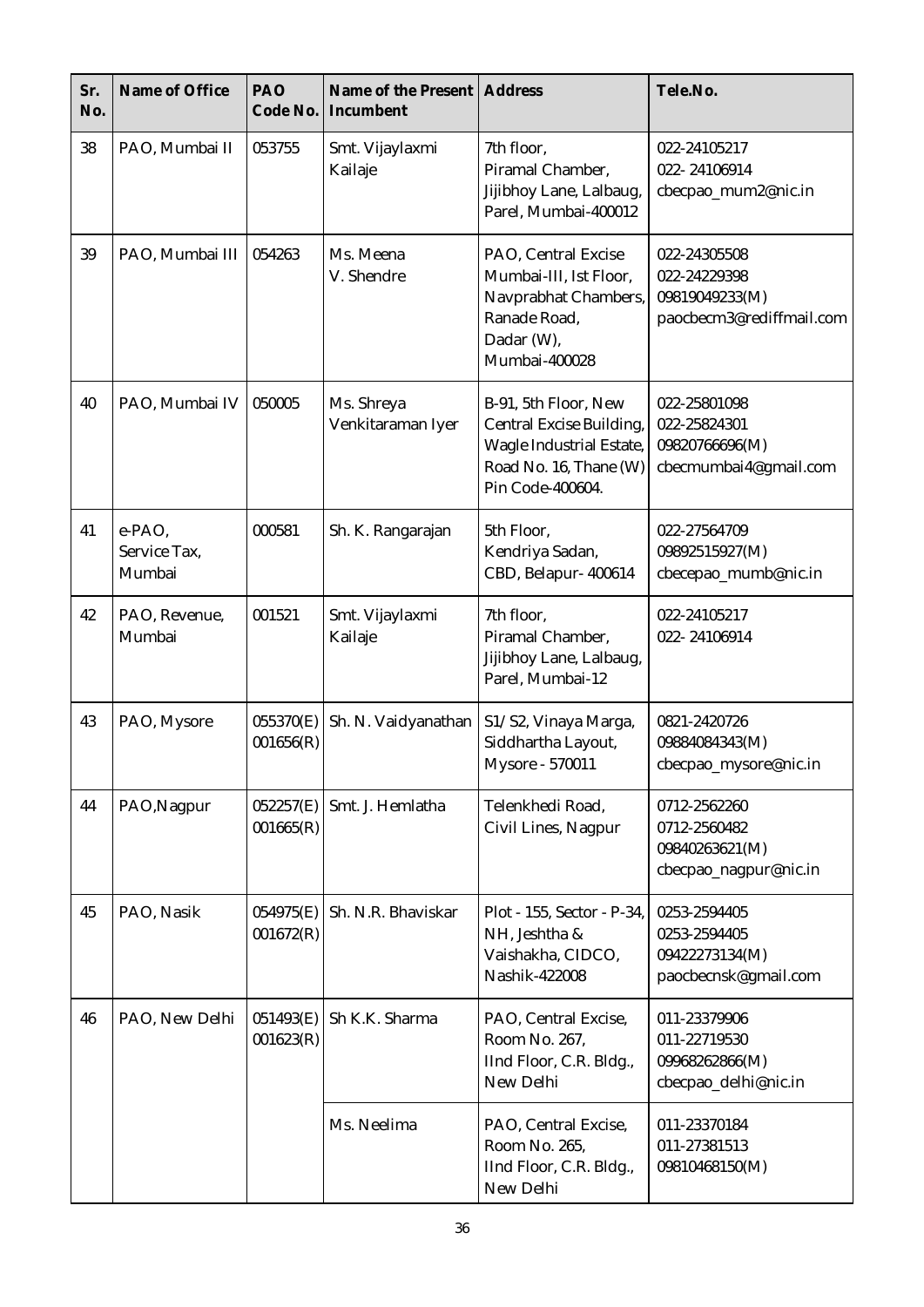| Sr.<br>No. | Name of Office           | PAO<br>Code No.        | Name of the Present<br>Incumbent  | <b>Address</b>                                                                                                                         | Tele.No.                                                                               |
|------------|--------------------------|------------------------|-----------------------------------|----------------------------------------------------------------------------------------------------------------------------------------|----------------------------------------------------------------------------------------|
| 47         | PAO, Noida               | 054725(E)<br>001630(R) | Sh. Madhukar Gupta   Room No. 708 | (Basement), C-56/42,<br>Renu Tower, Sector 62,<br>Noida                                                                                | 0120-2405761<br>0120-2405753<br>09818754679(M)<br>cbecnoida@yahoo.co.in                |
| 48         | PAO, Patna               | 052338(E)<br>001613(R) | Sh Ashok Kumar Pal                | 5th Floor, C R Building,<br>Bir Chand Patel Marg,<br>Patna 800001                                                                      | 0612-2505506<br>0612-2504559<br>0612-2505187<br>09693570980(M)<br>cbecpao_patna@nic.in |
| 49         | PAO, Puducherry          | 055105(E)<br>001651(R) | Sh. R.<br>Alagusubramanian        | PAO.<br>Central Excise and<br>Customs, No. 14,<br>Municipal Street,<br>3rd Floor, Ajeez Nagar,<br>Reddiarpalayam,<br>Puducherry-605010 | 0413-2202054<br>0413-2201388<br>cbecpao_pondchry@nic.in                                |
| 50         | PAO, Pune                | 052425(E)<br>001666(R) | Ms. S.S. Karandikar               | A wing, 2nd Floor,<br><b>ICE</b> House,<br>41-A Sasson Road,<br>Pune-411001                                                            | 020-26051812<br>020-26052846<br>09373938447(M)<br>paopune@yahoo.co.in                  |
| 51         | PAO, Rajkot              | 054347(E)<br>001670(R) | Sh. J.B. Hadiya                   | Room No. 304,<br>Central Excise Bhawan,<br>Race Course,<br>Ring Road,<br>Rajkot-360001                                                 | 0821-2476654<br>0281-2970493<br>09879576451(M)<br>paorajkot2007@<br>rediffmail.com     |
| 52         | PAO, Raigad<br>(Belapur) | 050045                 | Smt. Rekha Agarwal                | 6th Floor,<br>CGO Complex,<br>CBD-Belapur,<br>Navi Mumbai - 400614                                                                     | 022-27561973<br>09322232822(M)<br>paocbecraigad@yahoo.com                              |
| 53         | PAO, Raipur              | 054565(E)<br>001628(R) | Sh. Lala Ram Meena                | Room No. 301,<br>3rd Floor, New Central<br><b>Excise Building,</b><br>Dhamtari Road,<br>Tikrapara,<br>Raipur-492001                    | 0771-2274687<br>0771-2274687<br>paorpr_3500@yahoo.co.in                                |
| 54         | PAO, Ranchi              | 055140(E)<br>001617(R) | Sh. P.K. Anand                    | PAO, Central Excise &<br>Service Tax, 701,<br>Mahabir Tower,<br>Main Road,<br>Ranchi-834001<br>(Jharkhand)                             | 0651-2330506<br>0651-2331075<br>09631665050(M)<br>paocbecranchi@<br>rediffmail.com     |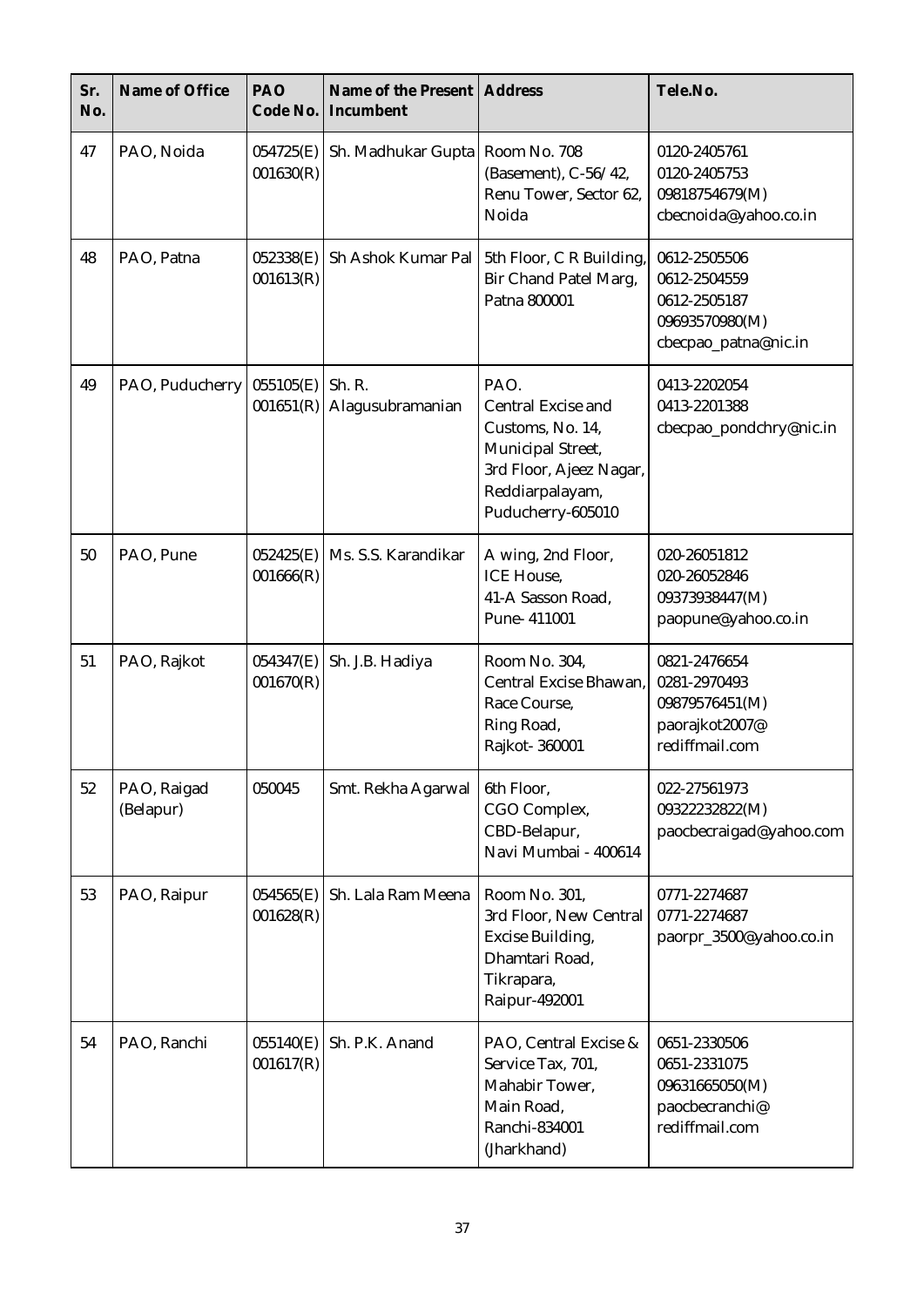| Sr.<br>No. | Name of Office     | PAO<br>Code No.        | Name of the Present<br>Incumbent                              | <b>Address</b>                                                                                              | Tele.No.                                                                                                           |
|------------|--------------------|------------------------|---------------------------------------------------------------|-------------------------------------------------------------------------------------------------------------|--------------------------------------------------------------------------------------------------------------------|
| 55         | PAO, Rohtak        | 054775(E)<br>001631(R) | Sh. Ashok Kumar                                               | PAO, 489/10,<br><b>Bharat Nagar,</b><br>Sheela By Pass,<br>Delhi Road, Rohtak<br>(Haryana)                  | 01262-280327<br>01262-280027<br>09215129605(M)<br>dav_200469@yahoo.co.in                                           |
| 56         | PAO, Salem         | 055340(E)<br>001655(R) | Sh. N.<br>Prasannakumar                                       | PAO,, Central Excise<br>Commissionerate,<br>Anai Medu,<br>Salem - 636 001                                   | 0427-2296730<br>0427-2295915<br>09486978501(M)<br>paosalem_123@yahoo.co.in<br>cbecpao_salem@nic.in                 |
| 57         | PAO, Shillong      | 052512(E)<br>01614(R)  | Sh. K. Chakraborty                                            | MG Road,<br><b>Crescens Building,</b><br>Shillong-793001                                                    | 0364-2224518<br>09436332982(M)<br>paoshill@excise.nic.in                                                           |
| 58         | PAO, Siliguri      | 055185(E)<br>001618(R) | Sh. Manoranjan Das                                            | PAO, CBEC,<br>CR Building, 3rd Floor,<br>H.M. Road, Hakimpara,<br>Siliguri-734001                           | 0353-2525681<br>09862970662(M)<br>09735032806(M)<br>paocentralexcisesiliguri@<br>gmail.com                         |
| 59         | PAO, Surat         | 055210(E)<br>001673(R) | Sh K.G. Mathew<br>(Holding additional<br>charge of PAO Surat) | Old Central Excise<br>Building,<br>Opp. Gandhi Baug,<br>Chowk Bazar,<br>Surat-395001                        | 0261-2462120<br>0261-2465677<br>07600900832(M)<br>paocbecsurat@gmail.com                                           |
| 60         | PAO, Tirunelveli   | 055275(E)<br>001653(R) | Sh. D. Sasidharan                                             | PAO, Central Excise<br>Commissionerate,<br>NGO 'A' Colony,<br>Tractor Road,<br>Tirunelveli-627007           | 0462-2552305<br>0462-2552306<br>09443210009(M)<br>officepaotirunelveli@<br>yahoo.co.in<br>cbecpao_tirunlvli@nic.in |
| 61         | PAO,<br>Trivandrum | 054926(E)<br>001650(R) | Sh. Ninan Varghese<br>CBEC, ICE Bhawan,                       | Pay & Accounts Office,<br>Press Club Road,<br>Trivandrum-69500                                              | 0471-2323737<br>0471-2328181<br>094469667469(M)<br>trivendrum-paocex@nic.in                                        |
| 62         | PAO, Trichy        | 054014(E)<br>001646(R) | Sh. R. Seenivasan                                             | PAO, Commissionerate<br>of Customs and Central<br>Excise, No. 1<br>Williams Road,<br><b>Trichy-620001</b>   | 0431-2410237<br>08903410237(M)<br>cbec_trichy.nic.in<br>pao_trichy@hotmail.com                                     |
| 63         | PAO, Tirupati      | 055240(E)<br>001652(R) | Sh. N.S. Madhuganan                                           | D.No. 8-208,<br>Plot No. 142, 2nd Floor,<br>New Balaji Colony<br>AIR By Pass Road,<br>Tirupati- 517502 (AP) | 0877-2242971<br>09441054514(M)<br>paocbectirupati517502@<br>yahoo.co.in                                            |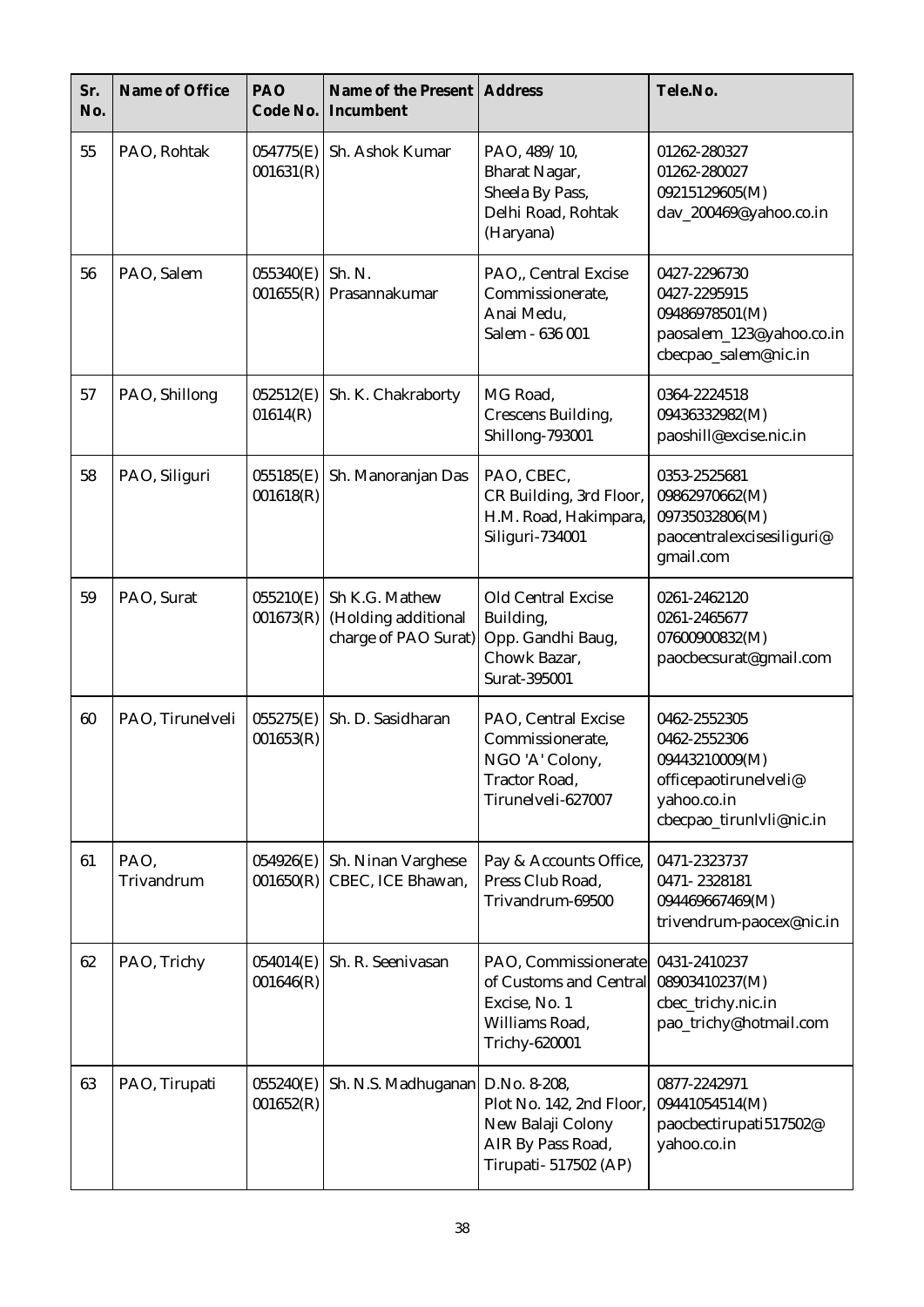| Sr.<br>No. | Name of Office            | PAO<br>Code No.        | Name of the Present<br>Incumbent                 | <b>Address</b>                                                                                          | Tele.No.                                                                          |
|------------|---------------------------|------------------------|--------------------------------------------------|---------------------------------------------------------------------------------------------------------|-----------------------------------------------------------------------------------|
| 64         | PAO, Vadodara             | 001663(R)              | Sh. K.G. Matthew                                 | PAO, CBEC,<br>3rd Floor, CEX Building,<br>Race Course Circle,<br>Vadodara-390007                        | 0265 2331615<br>0265 2331007<br>07600900832(M)<br>brdpao@hotmail.com              |
| 65         | PAO, Vapi                 | 055405(E)<br>001674(R) | Sh. A.K.P. Sahijwani                             | 1st Floor,<br>Adarshdham Building,<br>Vapi Daman Road,<br>Vapi-396191                                   | 0260-2461943<br>09420904833(M)<br>paocbecvapi@yahoo.com                           |
| 66         | PAO,<br>Vishakhapatnam    | 053084(E)<br>001644(R) | Sh. C.V. Jogarao                                 | Central Excise &<br>Customs,<br>Ground Floor,<br>Customs House,<br>Port Area,<br>Vishakhapatnam -530035 | 0891-2736969<br>0891-2568547<br>09492783782(M)<br>paovizag@excise.nic.in          |
|            |                           |                        | <b>Commissionerates of Customs</b>               |                                                                                                         |                                                                                   |
| 67         | PAO, Customs,<br>Amritsar | 050240(E)<br>001620(R) | Sh. Jagtar Singh                                 | Customs House,<br>The Mall,<br>Amritsar - 143 001                                                       | 0183-2507419<br>0183-2508970<br>pao.asr-customs@gov.in<br>paocustomsasr@gmail.com |
| 68         | PAO, Customs,<br>Cochin   | 052853(E)<br>001642(R) | Sh. C.Narayan Kutty                              | PAO, Customs House,<br>Willington Island,<br>Cochin-682 009                                             | 0484-2668450<br>09495773667(M)<br>paocustomscochin@<br>yahoo.co.in                |
| 69         | PAO, Customs,<br>Chennai  |                        | $052930(E)$ Ms. Shanti<br>$001643(R)$ Ramanathan | PAO (Customs),<br>Custom House,<br>3rd Floor, Annexe Bldg.<br>No. 60, Rajaji Salai,<br>Chennai-600001   | 044-25221593<br>09884589640(M)<br>paocuschen@yahoo.com                            |
| 70         | PAO, Customs,<br>Kandla   | 053007(E)<br>001668(R) | Sh S.K. Limaye                                   | Room No. 314,<br>3rd Floor, Nirman Bldg.<br>Kandla-370210                                               | 02836-270466<br>02836-270126<br>09409229098(M)<br>paokandla@rediffmail.com        |
| 71         | PAO,<br>Customs (Prev)    | 050275(E)<br>001660(R) | Sh. R.R. Parmar                                  | Customs (Preventive),<br>Jamnagar<br>Milestone, 6th Floor,<br>Bedi Bunder Road,<br>Jamnagar-361002      | 0288-2663234<br>09974009103(M)<br>cus.jam@gmail.com                               |
| 72         | PAO (Customs),<br>Kolkata | 001660(R)              | Sh. Basudev<br>Chattopadhyay                     | Customs<br>Commissionerate,<br>15/1, Strand Road,<br>Kolkata-700001                                     | 033-22133596<br>033-21307280<br>09836772369(M)<br>paocustkolkata@gmail.com        |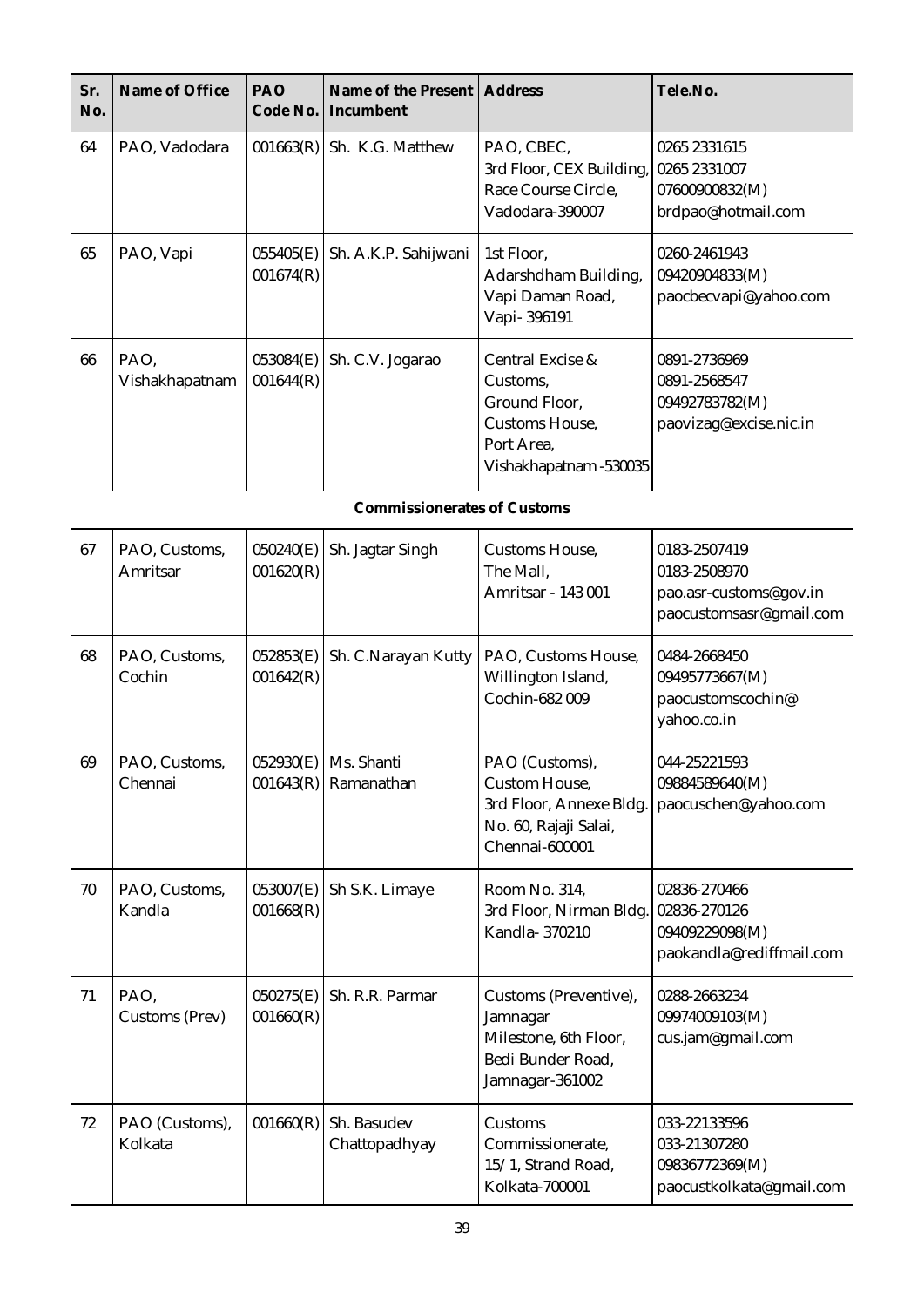| Sr.<br>No. | Name of Office                                                                             | PAO<br>Code No.                     | Name of the Present<br>Incumbent                 | <b>Address</b>                                                                                                                  | Tele.No.                                                                                                                               |
|------------|--------------------------------------------------------------------------------------------|-------------------------------------|--------------------------------------------------|---------------------------------------------------------------------------------------------------------------------------------|----------------------------------------------------------------------------------------------------------------------------------------|
| 73         | PAO (Customs),<br>Mumbai                                                                   | 052598(E)<br>001667(R)              | Sh. L.P.Dudhe<br>Smt. S. Thomas<br>Sh. A.M. Raja | 9th Floor,<br>New Customs House,<br><b>Balard Estate,</b><br>Mumbai-400001                                                      | 022-22757874<br>022-22757872<br>022-22611490(f)<br>08655465145(M)<br>09869478214(M)<br>09322287476(M)<br>paocustomsmumbai@<br>yahoo.in |
| 74         | PAO Customs (P)<br>Mumbai                                                                  | 050090<br>001658(R)                 | Sh. C. K. Kulkarni                               | 12th Floor,<br>New Customs House,<br><b>Balard Estate,</b><br>Mumbai-400001                                                     | 022-22625747<br>09821738268(M)<br>prevmum@yahoo.co.in                                                                                  |
| 75         | PAO (Jawahar<br>Customs House),<br>Nhava Sheva                                             | 054515(E)<br>001671(R)              | Sh. Nagesh A.<br>Mendon                          | JCH, Customs A-203,<br>A-204, Jawahar Nehru<br><b>Customs House,</b><br><b>JNPT</b> Road,<br>Nhava Sheva,<br>Navi Mumbai 400707 | 022-27241258,<br>022-27244721<br>022-27241258(f)<br>09869349613(M)<br>cbecpaocust_nvashva@nic.in                                       |
| 76         | PAO, Customs<br>New Delhi<br>e-PAO,<br>New Delhi                                           | 054700(E)<br>001629(R)<br>003262(R) | Mrs. Ranjit Kaur<br>Sodhi                        | PAO,<br>Commissionerate of<br>Customs,<br>New Customs House,<br>Near IGI Airport,<br>New Delhi-110037                           | 011-25655346<br>25655347<br>011-25652502<br>09811674328(M)<br>paocnd@nic.in<br>rkdoshi12@yahoo.co.in                                   |
| 77         | PAO, Customs,<br>Tuticorin                                                                 | 055310(E)<br>001654(R)              | Sh. V. Subramani                                 | Room No. 210,<br>New Port,<br>Custom House,<br>Tuticorin - 628004<br>Tamilnadu                                                  | 461-2353533(O)<br>0461-2353504<br>09843155955(M)<br>paocusttn@yahoo.co.in                                                              |
|            |                                                                                            |                                     | <b>DIRECTORATES</b>                              |                                                                                                                                 |                                                                                                                                        |
| 78         | PAO (Directorate<br>General of<br>Inspection,<br>Central Excise &<br>Customs)<br>New Delhi | 053161                              | Ms. Sushma Jain                                  | PAO (DGPM)<br>Room No. 508,<br>5th Floor,<br>Drum Shape Building,<br>IP Estate,<br>New Delhi-110 002                            | 011-23378913<br>23378883<br>09953419506(M)<br>dgiccepao@yahoo.com                                                                      |
| 79         | PAO (Directorate<br>of Data<br>Management,<br>Customs &<br>Central Excise),<br>New Delhi   | 053245                              | Ms. Sushma Jain                                  | A-Wing, Room No. 325,<br>3rd Floor,<br>Pushpa Bhawan,<br>Pushpa Vihar,<br>New Delhi - 110014                                    | 09953419506(M)<br>dgiccepao@yahoo.com                                                                                                  |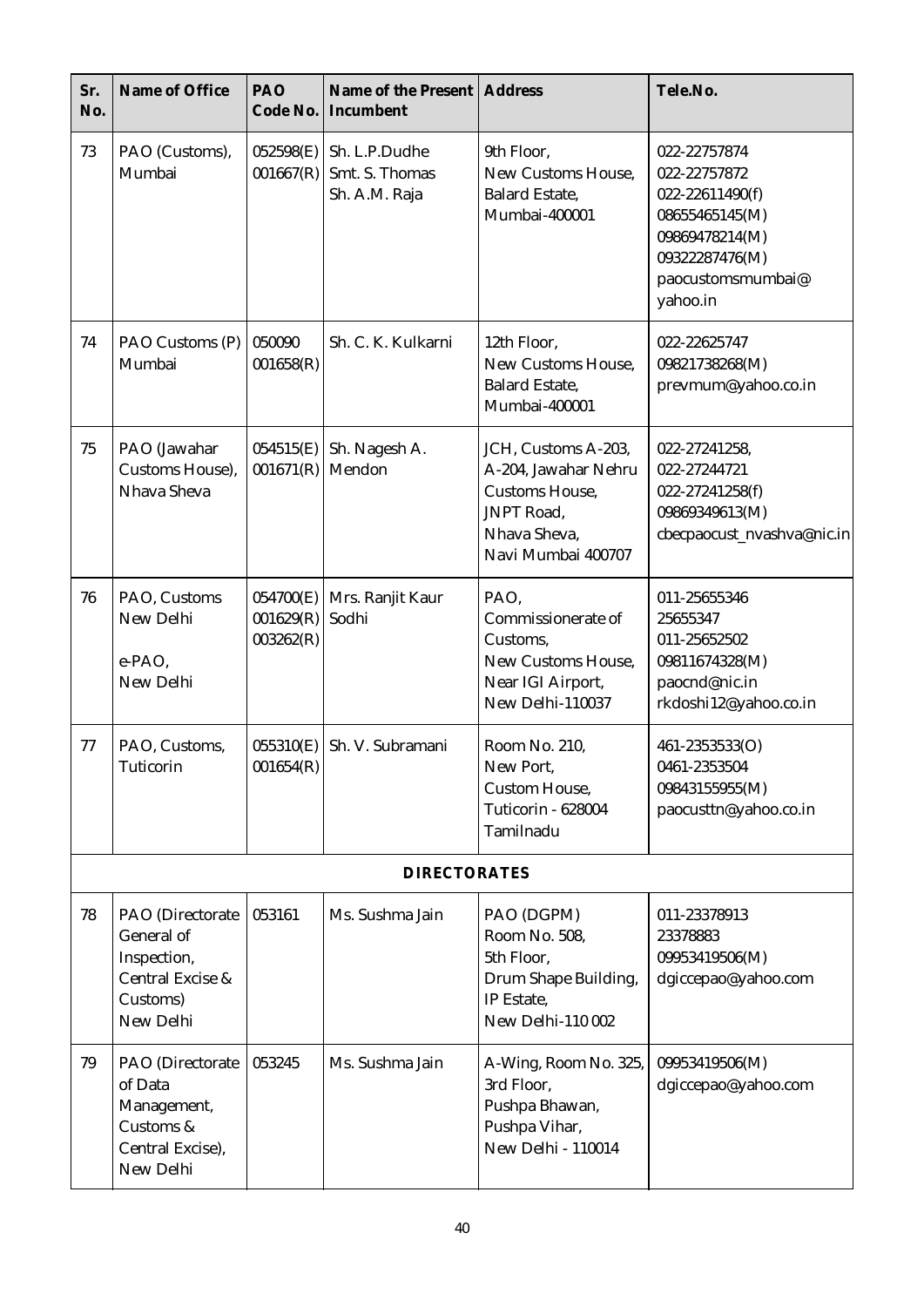| Sr.<br>No. | Name of Office                                              | PAO<br>Code No. | Name of the Present   Address<br>Incumbent |                                                                                                     | Tele.No.                                                                                                      |
|------------|-------------------------------------------------------------|-----------------|--------------------------------------------|-----------------------------------------------------------------------------------------------------|---------------------------------------------------------------------------------------------------------------|
|            |                                                             |                 | <b>INTERNAL AUDIT WING</b>                 |                                                                                                     |                                                                                                               |
| 80         | $O$ /o DCA.<br>EZ, Kolkata                                  |                 | Sh Aurobindo<br>Mondal                     | M.S. Building,<br><b>Custom House.</b><br>9th Floor, 15/1,<br><b>Strand Road,</b><br>Kolkata-700001 | 033-22436706<br>033-22435417<br>09748718661(M)<br>dcacbecezkolkata@<br>gmail.com                              |
| 81         | O/o DCA, SZ,<br>Chennai                                     | 052084          | Sh V. Sampath                              | 3rd floor,<br>CE Annexe Building,<br>26/1, UG Salai,<br>Nungambakkam,<br>Chennai -600 034.          | 044-28331035<br>044-28331084<br>09445264792(M)<br>ccaofficecbec@yahoo.co.in<br>iawcbecszchennai@<br>yahoo.com |
| 82         | AO (Internal<br>Audit) (HQ),<br>North Zone,<br>New Delhi.   |                 | Sh. Sanjay<br>Choudhary<br>Sh D.K. Saini   | PAO, Central Excise,<br>Room No. 267,<br>IInd Floor,<br>C.R. Building,<br>New Delhi                 | 011-23378170<br>09999969028(M)<br>09350105792(M)                                                              |
| 83         | A <sub>O</sub><br>(Internal Audit),<br>West Zone.<br>Mumbai | 052598          | Sh Suresh George                           | 9th Floor.<br>New Customs House.<br><b>Balard Estate,</b><br>Mumbai-400001                          | 022-22757873<br>09892687206(M)<br>paocustomsmumbai@<br>yahoo.in                                               |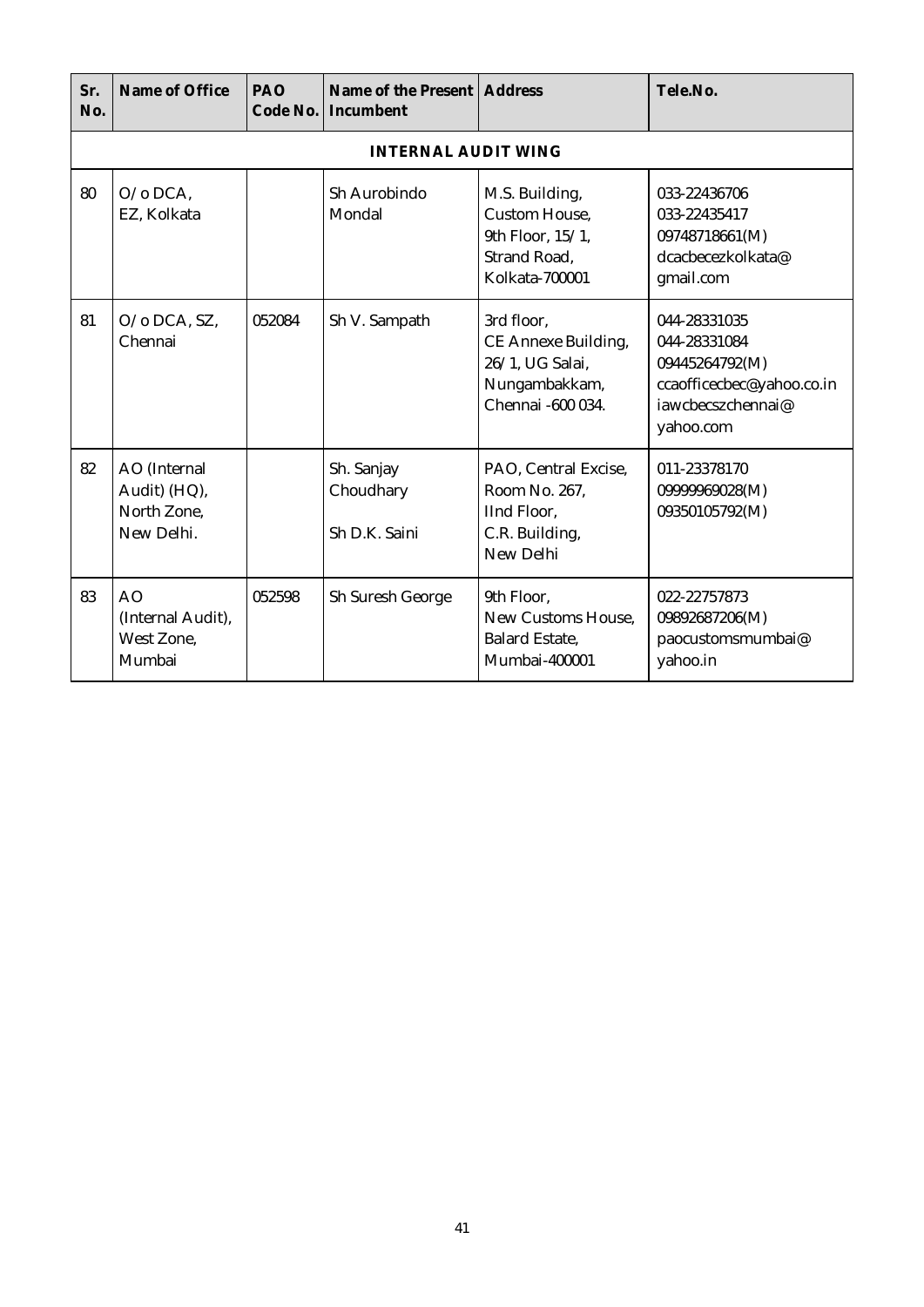# **MINISTRY OF FINANCE CENTRAL PENSION ACCOUNTING OFFICE**

# **Central Pension Accounting Office** Punjab National Bank

# Name of Department under the Ministry **Name of the PSB** accredited to the Deptt

| <b>Principal Accounts Office</b>  | Name of the<br><b>Present Incumbent</b> | <b>Address</b>                                                                                     | Tele. No.                                                                                              |
|-----------------------------------|-----------------------------------------|----------------------------------------------------------------------------------------------------|--------------------------------------------------------------------------------------------------------|
| <b>Chief Controller (Pension)</b> | Sh. Sanjai Singh                        | <b>Central Pension Accounting</b><br>Office, Trikoot-2,<br>Bhikaji Cama Place,<br>New Delhi-110066 | $011 - 26169406(O)$<br>$011 - 26174864(O)$<br>011-26715108(F)<br>09810904114(M)<br>sanjai.singh@nic.in |
| <b>Controller of Accounts</b>     | Sh. Subhash Chandra                     | <b>Central Pension Accounting</b><br>Office, Trikoot-2,<br>Bhikaji Cama Place,<br>New Delhi-110066 | $011 - 26174809(O)$<br>$011 - 26167326$ (F)<br>09873384814(M)<br>s.patel@nic.in                        |
| Dy. Controller of Accounts        | Sh. Abhe Singh                          | <b>Central Pension Accounting</b><br>Office, Trikoot-2,<br>Bhikaji Cama Place,<br>New Delhi-110066 | $011 - 26103704(O)$<br>09873858812(M)<br>abhesingh58@gmail.com                                         |

| Sr.<br>No.     | Name of Office                       | PAO<br>Code No. | Name of the Present   Address<br>Incumbent |                                   | Tele.No.                              |
|----------------|--------------------------------------|-----------------|--------------------------------------------|-----------------------------------|---------------------------------------|
| $\mathbf{1}$   | <b>Central Pension</b><br>Accounting | 075305          | Ms. Meenu Gupta                            | Trikoot-2,<br>Bhikaji Cama Place, | 011-26181081                          |
| $\overline{2}$ | Office                               | 075305          | Sh. Vimal Kumar<br>Sharma                  | New Delhi-110066                  | 011-26177071<br>011-26174613          |
| 3              |                                      | $-do-$          | Sh. Mahender Singh<br>Jain                 |                                   | 011-26166844                          |
| 4              |                                      | $-do-$          | Sh. Anil Kumar                             |                                   | 011-26166759                          |
| 5              |                                      | $-do-$          | Sh. Vijay Singh                            |                                   | 011-26166758<br>aaorc-tec-cpao@gov.in |
| 6              |                                      | $-do-$          | Sh. R.K. Jain                              |                                   | 011-26103075<br>srao-cpao@gov.in      |
| 7              |                                      | $-do-$          | Sh. Trilok Nath<br>Nagpal                  |                                   | 011-26103075                          |
| 8              |                                      | $-do-$          | Sh. J. Raghuraman                          |                                   | 011-26103075<br>j.raghuraman@gov.in   |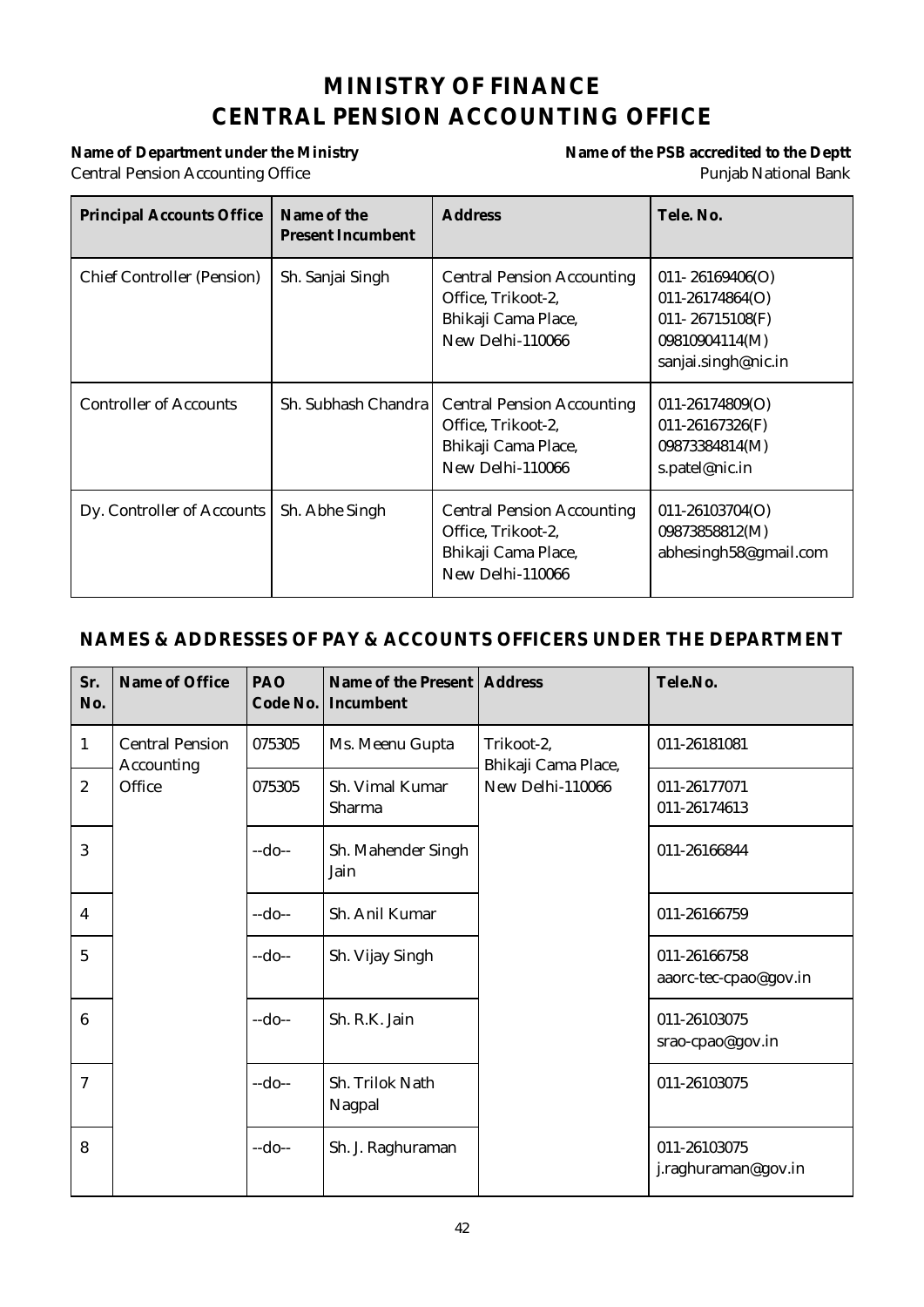| Sr.<br>No.      | Name of Office                              | PAO<br>Code No. | Name of the Present<br>Incumbent | <b>Address</b>                                        | Tele.No.                                 |
|-----------------|---------------------------------------------|-----------------|----------------------------------|-------------------------------------------------------|------------------------------------------|
| $9\phantom{.0}$ | <b>Central Pension</b><br><b>Accounting</b> | 075305          | Sh. Naresh Kumar<br>Gupta        | Trikoot-2,<br>Bhikaji Cama Place,<br>New Delhi-110066 | 011-26103075                             |
| 10              | Office                                      | $-do-$          | Sh. Ashok Kumar                  |                                                       | 011-26103075                             |
| 11              |                                             | $-do-$          | Sh. Attar Singh<br>Sheoran       |                                                       | 011-26162078                             |
| 12              |                                             | $-do-$          | Smt. Chanchal Rani               |                                                       | 011-26162078                             |
| 13              |                                             | $-do-$          | Ms. Veena Mehta                  |                                                       | 011-26162078                             |
| 14              |                                             | $-do-$          | Ms. Jyoti Mahani                 |                                                       | 011-26162078                             |
| 15              |                                             | $-do-$          | Sh. Ashok Kumar                  |                                                       | 011-26162074<br>ashok.k66@gov.in         |
| 16              |                                             | $-do-$          | Sh. Chander Bhan<br>Prasad       |                                                       | 011-26162074<br>cb.prasad@gov.in         |
| 17              |                                             | $-do-$          | Ms. R. Srilatha                  |                                                       | 011-26162074                             |
| 18              |                                             | $-do-$          | Ms. Anita Arora                  |                                                       | 011-26162075<br>anita.a@gov.in           |
| 19              |                                             | $-do-$          | Sh. Suresh Kuttichira            |                                                       | 011-26162075<br>suresh.kuttichira@gov.in |
| 20              |                                             | $-do-$          | Sh. Manoj Kr.<br>Sharma          |                                                       | 011-26162075<br>manojkr.sharma@gov.in    |
| 21              |                                             | $-do-$          | Ms. Rajni Dhawan                 |                                                       | 011-26715110                             |
| 22              |                                             | $-do-$          | Sh. Umesh Kr.<br>Saxena          |                                                       | 011-26162083                             |
| 23              |                                             | $-do-$          | Ms. Krishna Sharma               |                                                       | 011-26178990<br>krishna.sharma@gov.in    |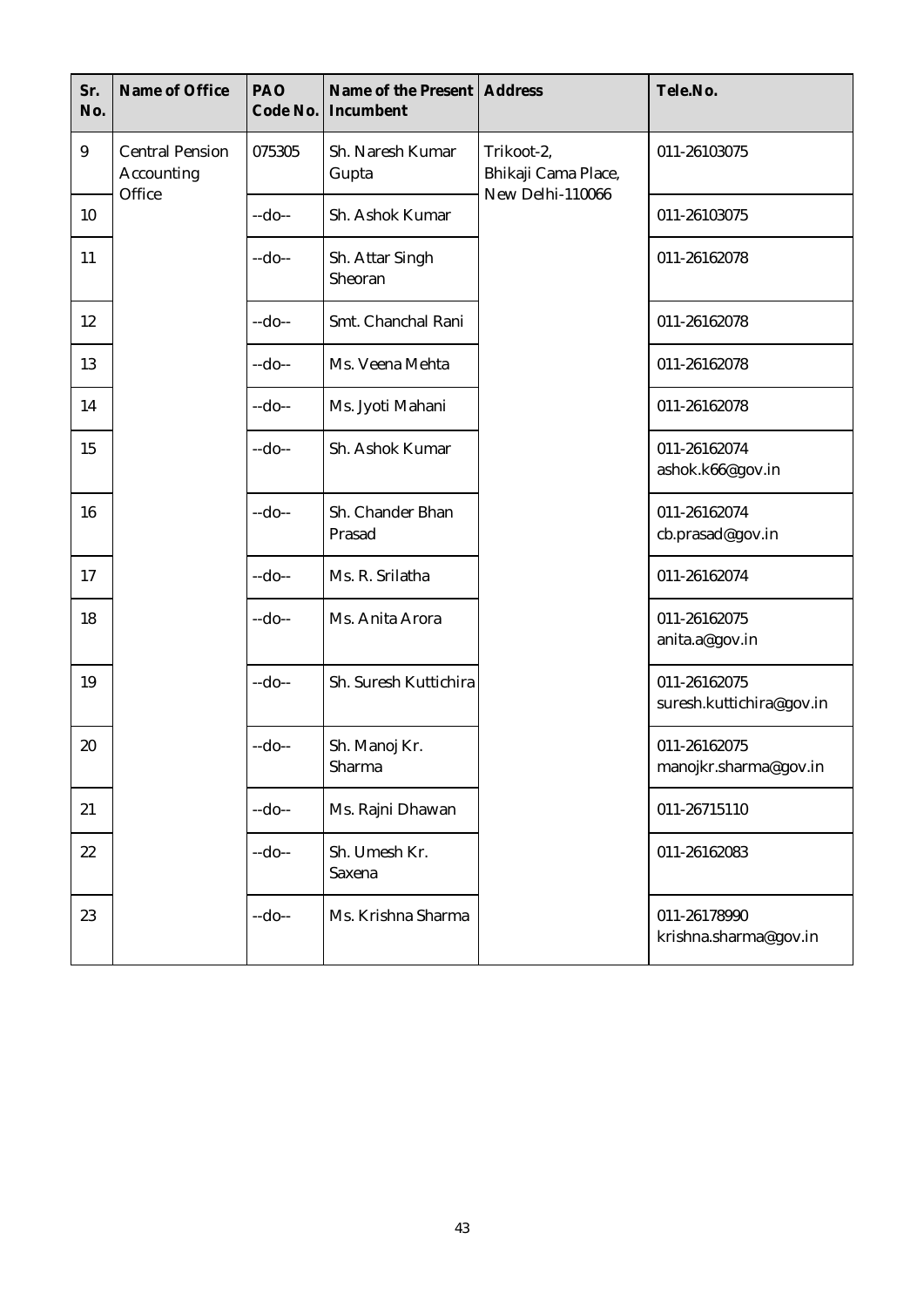# **MINISTRY OF CIVIL AVIATION AND TOURISM**

Name of Department under the Ministry **Name of the PSB** accredited to the Deptt Ministry of Civil Aviation **ICICI** Bank Ministry of Tourism Punjab National Bank

| <b>Principal Accounts Office</b>        | Name of the<br><b>Present Incumbent</b> | <b>Address</b>                                                                                                              | Tele, No.                                                                   |
|-----------------------------------------|-----------------------------------------|-----------------------------------------------------------------------------------------------------------------------------|-----------------------------------------------------------------------------|
| <b>Chief Financial Controller</b>       | Smt. Suman Bala                         | Room No. 169, B-Block,<br>Rajiv Gandhi Bhawan,<br>New Delhi-110003                                                          | 011-24629552<br>011-24621708<br>09717972094(M)<br>cfc.moca@gov.in           |
| Asstt. Controller of<br><b>Accounts</b> | Sh. S.S. Rawat                          | Room No. 174, B Block,<br>Rajiv Gandhi Bhawan,<br>New Delhi-110003                                                          | 011-24610691<br>011-24621708<br>09868527986(M)<br>ssrawat.moca@gov.in       |
| Asstt. Controller of<br><b>Accounts</b> | Sh. R.C.Sharma                          | Pr. Accounts Office, M/o<br>Civil Aviation & Tourism.<br>Double Storey Building,<br>Safdarjung Airport, New<br>Delhi-110003 | 011-24654986<br>011-24654984<br>09811736586(M)<br>sudharamesh1982@yahoo.com |

| Sr.<br>No.       | Name of Office                  | PAO<br>Code No. | Name of the Present<br>Incumbent | <b>Address</b>                                                               | Tele. No.                                                                                          |
|------------------|---------------------------------|-----------------|----------------------------------|------------------------------------------------------------------------------|----------------------------------------------------------------------------------------------------|
| 1                | Pr. AO (Admin),<br>New Delhi    | 040842          | Sh. D.K.Saini                    | Double Storey<br>Building,<br>Safdarjung Airport,<br><b>New Delhi-110003</b> | 011-24654981<br>011-24654984(F)<br>09810305219(M)<br>dk.saini@gov.in                               |
| $\boldsymbol{2}$ | Pr. AO (Accounts),<br>New Delhi | 040842          | Sh. D.S. Yadav                   | Double Storey<br>Building,<br>Safdarjung Airport,<br><b>New Delhi-110003</b> | 011-24654982<br>$011 - 24604212(F)$<br>08447691929(M)<br>davender.y@gov.in                         |
| 3                | Pr. AO (IAW),<br>New Delhi      | 040842          | Sh. R.C. Sharma                  | Double Storey<br>Building,<br>Safdarjung Airport,<br>New Delhi-110003        | 011-24654986<br>011-24620239<br>011-24654984(F)<br>09811736586(M)<br>sudharamesh1982@<br>yahoo.com |
| 4                | PAO (DGCA),<br>New Delhi        | 041056          | Sh. D.K. Saini                   | Double Storey<br>Building,<br>Safdarjung Airport,<br><b>New Delhi-110003</b> | 011-24653010<br>$011 - 24654984(F)$<br>09810305219(M)<br>dk.saini@gov.in                           |
| $\overline{5}$   | PAO (Sectt.),<br>New Delhi      | 040866          | Sh. S.S. Rawat                   | Room No. 174,<br><b>B</b> Block.<br>Rajiv Gandhi Bhawan,<br>New Delhi-110003 | 011-24610691<br>011-24621708(F)<br>09968248209(M)<br>ssrawat.moca@gov.in                           |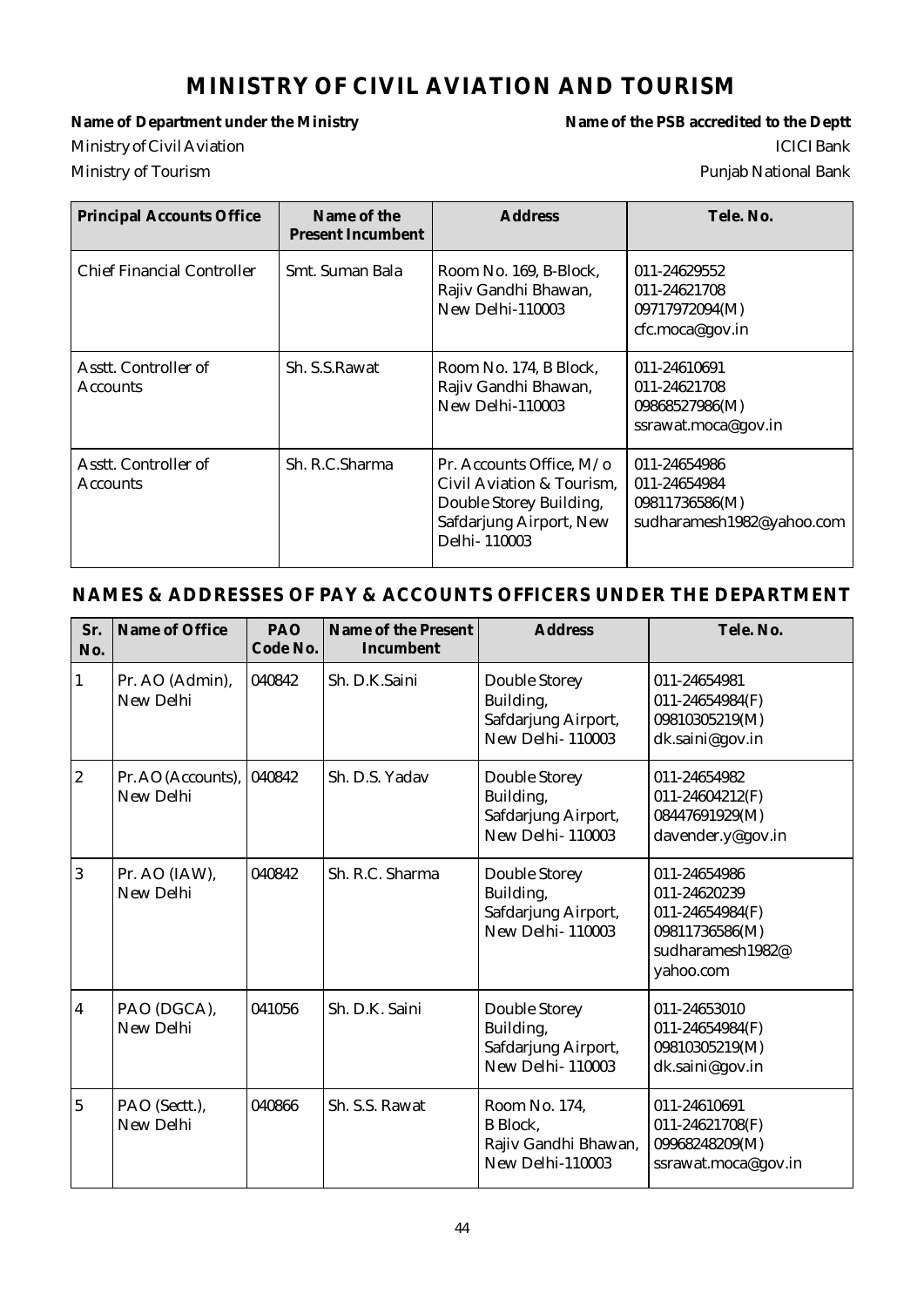| Sr.<br>No.       | Name of Office               | PAO<br>Code No. | Name of the Present<br>Incumbent | <b>Address</b>                                                                                                                                                             | Tele. No.                                                                     |
|------------------|------------------------------|-----------------|----------------------------------|----------------------------------------------------------------------------------------------------------------------------------------------------------------------------|-------------------------------------------------------------------------------|
| $\boldsymbol{6}$ | PAO (Tourism),<br>New Delhi  | 040951          | Sh. S.S. Sharma                  | C-1, Hutments,<br>Dalhousie Road,<br>M/o Tourism.<br>New Delhi-110001                                                                                                      | 011-23015907<br>011-23015528(F)<br>09868527986(M)<br>paot_040951@yahoo.com    |
| 7                | RPAO (DGCA),<br>Chennai      | 041386          | Sh. S. Sainathan                 | M/o Civil Aviation,<br>Meenabakkam Airport,<br>Chennai-600027                                                                                                              | 044-22342293<br>044-22342293 (F)<br>09941572373(M)<br>s.sainathan23@gmail.com |
| $\overline{8}$   | RPAO (DGCA),<br>Kolkata      | 041490          | Sh. A.P.<br>Mukhopadhyay         | RCC & RCA Building,<br>N.S.C. B.I. Airport,<br>Kolkata-52                                                                                                                  | 033-65335381<br>033-25130124 (F)<br>09804357128(M)<br>rpaocadkol@gmail.com    |
| $\overline{9}$   | RPAO (DGCA),<br>Mumbai       | 041255          | Sh. A.S. Venkateswar             | Terminal 2,<br>Departure Level,<br><b>Next of CISF Control</b><br>Room,<br>Chatarpati Shivaji<br><b>International Airport</b><br>(Sahar), Andheri (East),<br>Mumbai-400099 | 022-26828595<br>022-26828595 (F)<br>07588718838(M)<br>cadrpao@rediffmail.com  |
| 10               | Attached with<br><b>PFMS</b> |                 | Sh. A. Viswanathan               | PFMS, 3rd floor,<br>Shivaji Stadium,<br>New Delhi                                                                                                                          | 011-32319434<br>09810891101(M)<br>viswanath.moca@gov.in                       |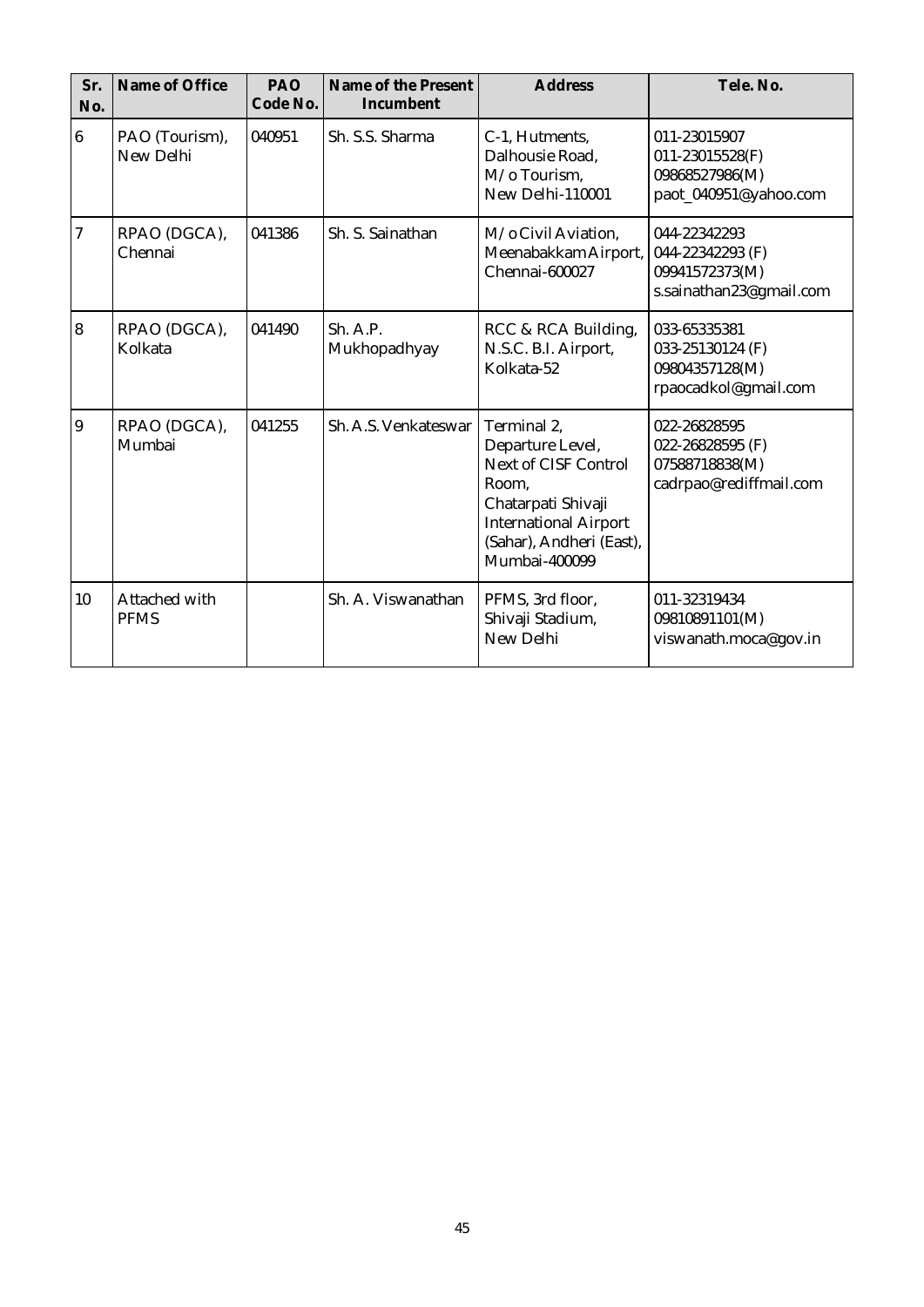# **MINISTRY OF COAL**

Name of Department under the Ministry **Name of the PSB** accredited to the Deptt Ministry of Coal United Bank of India

| <b>Principal Accounts Office</b>        | Name of the<br><b>Present Incumbent</b> | <b>Address</b>                                                               | Tele. No.                                                                             |
|-----------------------------------------|-----------------------------------------|------------------------------------------------------------------------------|---------------------------------------------------------------------------------------|
| <b>Controller of Accounts</b>           | Sh. Anil Srivastava                     | Room No. 241, A-Wing,<br>2nd Floor, Shastri Bhawan,<br>New Delhi-110001      | $011 - 23386644(O)$<br>$011 - 23382264(F)$<br>09868631342(M)<br>camowr41@gmail.com    |
| Deputy Controller of<br><b>Accounts</b> | Sh. Hari Prakash                        | Trikoot-II Complex,<br>3rd floor,<br>Bhikaji Cama Place,<br>New Delhi-110066 | $011 - 26183680$ (O)<br>$011 - 26183597(F)$<br>09818570176(M)<br>paocoal011@gmail.com |

| Sr.<br>No.     | Name of Office                 | <b>PAO</b><br>Code No. | Name of the Present<br>Incumbent | <b>Address</b>                                                                              | Tele. No.                                                                                   |
|----------------|--------------------------------|------------------------|----------------------------------|---------------------------------------------------------------------------------------------|---------------------------------------------------------------------------------------------|
|                | Pr.AO (Coal)<br>New Delhi      | 014910                 | Smt. Padmini S. Nair             | Trikoot-II Complex,<br>3rd floor.<br>Bhikaji Cama Place,<br>R.K. Puram,<br>New Delhi-110066 | $011 - 26173812$ (O)<br>$011 - 26183478$ (O)<br>$011 - 26183597(F)$<br>paocoal011@gmail.com |
| $\overline{2}$ | PAO (Sectt.),<br>New Delhi     | 014775                 | Sh. K. C. Bhambhu                |                                                                                             | $011 - 26174673(O)$<br>$011 - 26183597(F)$<br>paocoal011@gmail.com                          |
| $\overline{3}$ | RPAO (Coal),<br><b>Dhanbad</b> | 014859                 | Vacant                           | Kalyan Bhawan,<br>P.O. Jagjivan Nagar,<br>Dhanbad-826003                                    | 0326-2202754(Telefax)                                                                       |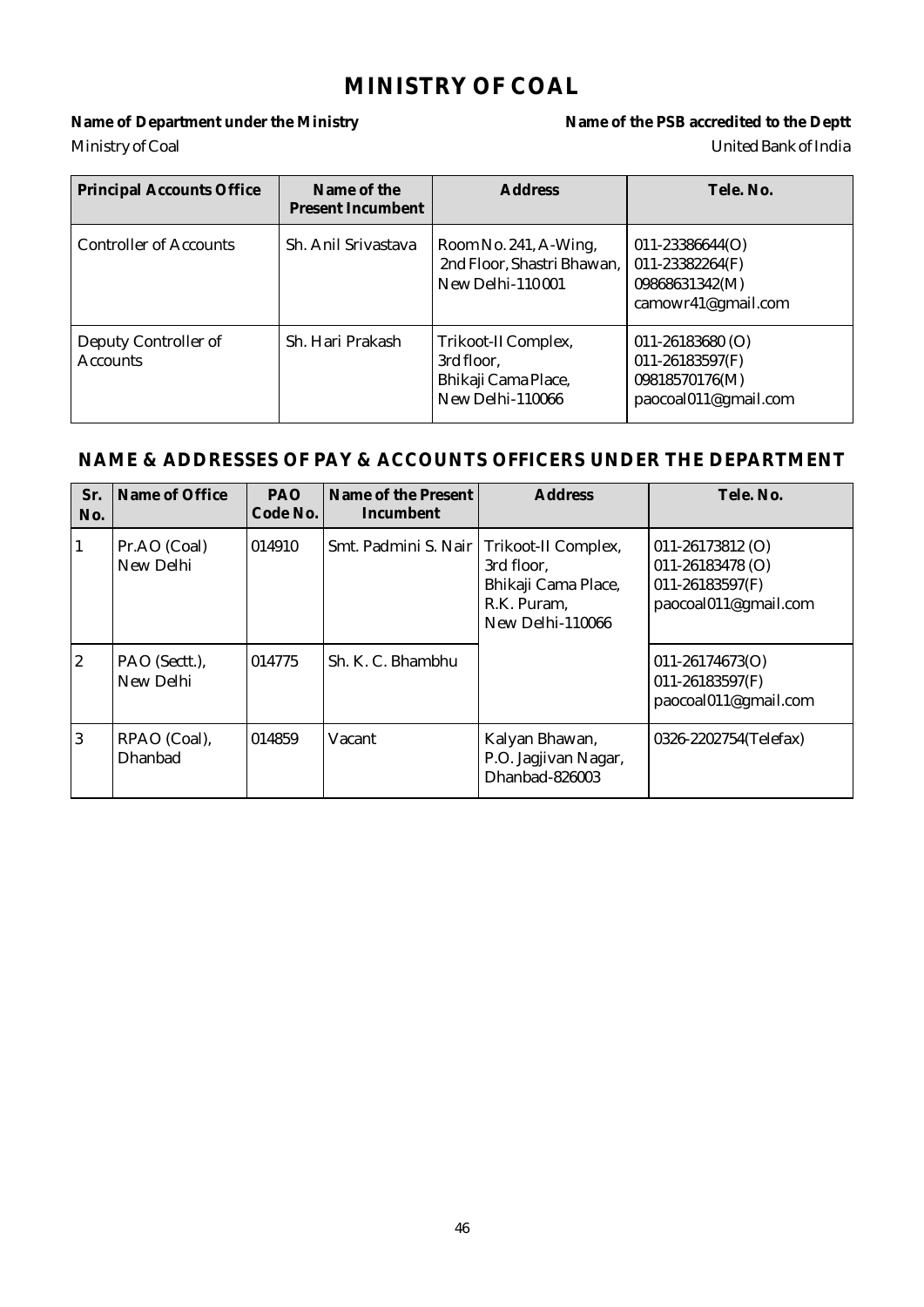# **DEPARTMENT OF COMMERCE (SUPPLY DIVISION)**

Name of Department under the Ministry **Name of the PSB** accredited to the Deptt Department of Commerce (Supply Division) State Bank of India

| <b>Principal Accounts Office</b>                   | Name of the<br><b>Present Incumbent</b> | <b>Address</b>                                                                                                               | Tele, No.                                                                                  |
|----------------------------------------------------|-----------------------------------------|------------------------------------------------------------------------------------------------------------------------------|--------------------------------------------------------------------------------------------|
| Chief Controller of Accounts 1                     | Dr. D. N. Pathak                        | 16-A, Akbar Road<br>Hutments Annex,<br>New Delhi - 110 011                                                                   | $011 - 23385110(O)$<br>$011 - 23384957(F)$<br>09810728354(M)<br>deena_n_pathak@hotmail.com |
| Asstt. Controller of Accounts   Sh. Harsha A. H.   |                                         | Shasthri Bhawan,<br>5th Floor, No. 26<br>Haddows Road,<br>Chennai - 600 006.                                                 | $044 - 28271860(O)$<br>044-28211841(F)<br>08744867899(M)<br>dcasychn.tn@nic.in             |
| Asstt. Controller of Accounts   Sh. P. C. Shirsath |                                         | Exchange Building,<br>1st Floor.<br>Sir Shivsagar Ramgulam<br>Marg, Sprott Road,<br><b>Ballard Estate,</b><br>Mumbai-400 001 | $022 - 22612306(O)$<br>$022 - 22612306(F)$<br>09920074390(M)<br>dcasupmum@rediffmail.com   |

| Sr.<br>No.   | Name of Office        | PAO<br>Code No. | Name of the Present<br>Incumbent | <b>Address</b>                                             | Tele. No.                                                                                |
|--------------|-----------------------|-----------------|----------------------------------|------------------------------------------------------------|------------------------------------------------------------------------------------------|
| $\mathbf{1}$ | PAO (Supply)<br>Delhi | 38363           | Sh. Chander Singh<br>Rawat       | 16-A, Akbar Road<br>Hutments Annex,<br>New Delhi - 110 011 | 011-23073988(O)<br>011-23384957(F)<br>09868526611(M)<br>rchandersingh@yahoo.com          |
|              |                       |                 | Sh. Rajesh Pant                  |                                                            | 011-23387587(O)<br>011-23384957(F)<br>09899833039(M)<br>rpant1965@yahoo.com              |
|              |                       |                 | Sh. S. K. Arya                   |                                                            | 011-23384822(O)<br>011-23384957(F)<br>09868512147(M)<br>arya75@gmail.com                 |
|              |                       |                 | Smt. Rajnish Mittal              |                                                            | 011-23073988(O)<br>011-23384957(F)<br>09999461241(M)<br>rmittal126@gmail.com             |
|              |                       |                 | Smt. Satwant Kaur                |                                                            | 011-23073988(O)<br>011-23384957(F)<br>09810463237(M)<br>skaur_manveen@<br>rediffmail.com |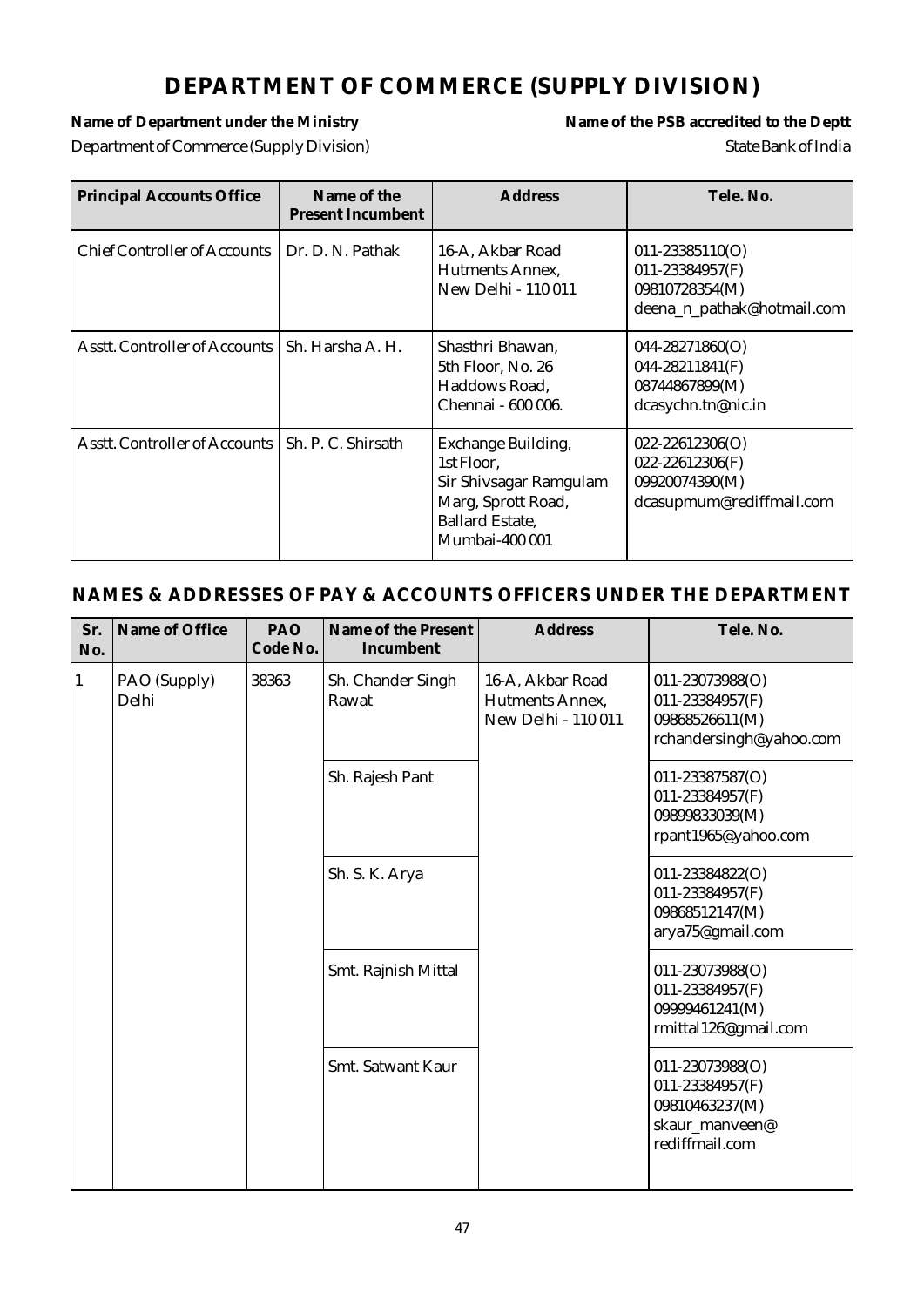| Sr.<br>No.       | Name of Office          | PAO<br>Code No. | Name of the Present<br>Incumbent | <b>Address</b>                                                                                                               | Tele. No.                                                                                    |
|------------------|-------------------------|-----------------|----------------------------------|------------------------------------------------------------------------------------------------------------------------------|----------------------------------------------------------------------------------------------|
|                  | PAO (Supply)<br>Delhi   | 38363           | Sh. M. L. Meena                  | 16-A, Akbar Road<br>Hutments Annex.<br>New Delhi - 110 011                                                                   | 011-23386112(O)<br>011-23384957(F)<br>09414789436(M)<br>mlmeena.alwar@gmail.com              |
|                  |                         |                 | Sh. R. K. Meena                  |                                                                                                                              | 011-23384821(O)<br>011-23384957(F)<br>09013814908(M)<br>jharwalrk@gmail.com                  |
| $\boldsymbol{2}$ | PAO (Supply)<br>Mumbai  | 38531           | Sh. Dinesh Shetty K.             | Exchange Building,<br>1st Floor, Sir<br>Shivsagar Ramgulam<br>Marg, Sprott Road,<br><b>Ballard Estate,</b><br>Mumbai-400 001 | 022-22634689(O)<br>022-22612306(F)<br>09969426627(M)<br>dcasupmum@<br>rediffmail.com         |
|                  |                         |                 | Smt. Ramani John                 |                                                                                                                              | $022 - 22634689(O)$<br>$022 - 22612306(F)$<br>09869416550(M)<br>dcasupmum@<br>rediffmail.com |
|                  |                         |                 | Smt. Shobhana S.<br>Menon        |                                                                                                                              | 022-22634689(O)<br>022-22612306(F)<br>09819975787(M)<br>dcasupmum@<br>rediffmail.com         |
| 3                | PAO (Supply)<br>Chennai | 38614           | Sh. N. C. Jayakumar              | Shasthri Bhawan,<br>5th Floor, No. 26<br>Haddows Road,<br>Chennai - 600 006.                                                 | 044-28277135(O)<br>044-28211841(F)<br>09444917058(M)<br>dcasychn.tn@nic.in                   |
| 4                | PAO (Supply)<br>Kolkata | 38447           | Smt. B. Geetha                   | 15, R. N. Mukherjee<br>Road Kolkata - 700 001                                                                                | 033-22484116(O)<br>033-22485127(F)<br>09830441851(M)<br>gith086@gmail.com                    |
|                  |                         |                 | Sh. T. K. Ray                    |                                                                                                                              | 033-22484115(O)<br>033-22485127(F)<br>09433692993(M)                                         |
|                  |                         |                 | Sh. S. K. Pyne                   |                                                                                                                              | 033-22486804 (O)<br>033-22485127(F)<br>09830565403(M)<br>pyne67@rediff.com                   |
|                  |                         |                 | Sh. Pradip Kumar De              |                                                                                                                              | 033-22486804(O)<br>033-22485127(F)<br>08902707935(M)<br>depradip100@gmail.com                |
|                  |                         |                 | Sh. Gian Chand                   |                                                                                                                              | 033-22485127(F)<br>09891924571(M)<br>gcnogia24571@yahoo.co.in                                |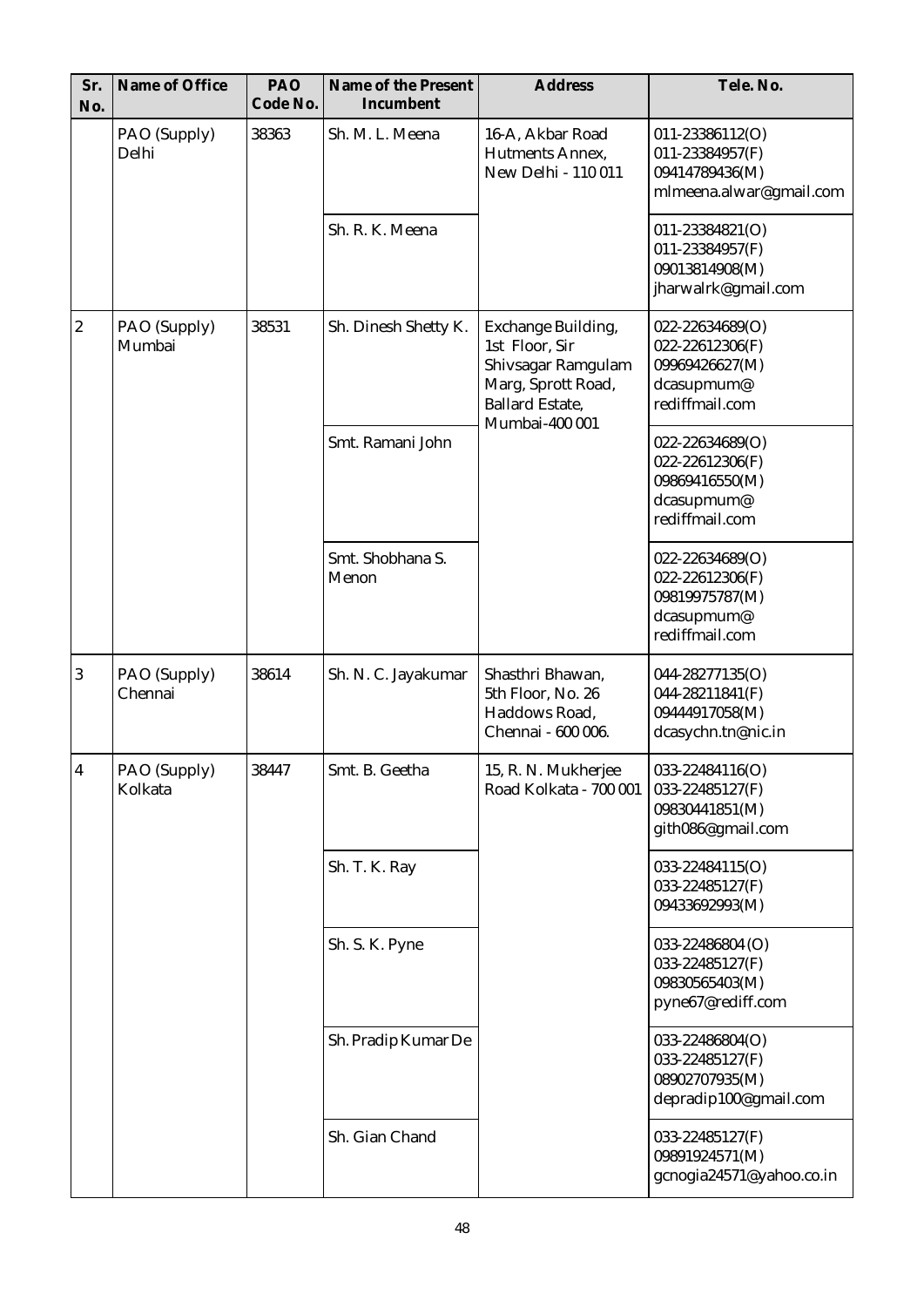### **MINISTRY OF COMMERCE & TEXTILES**

Department of Commerce Central Bank of India Department of Textiles Central Bank of India

Name of Department under the Ministry **Name of the PSB** accredited to the Deptt

| <b>Principal Accounts Office</b>        | Name of the<br><b>Present Incumbent</b> | <b>Address</b>                                                | Tele. No.                                                                                     |
|-----------------------------------------|-----------------------------------------|---------------------------------------------------------------|-----------------------------------------------------------------------------------------------|
| Chief Controller of<br>Accounts         | Smt. Neelam S.<br>Kumar                 | Room No. 532-A,<br>Udyog Bhawan,<br><b>New Delhi - 110011</b> | $011 - 23061622$ (o)<br>011-23062203 $(F)$<br>09810212975 (M)<br>neelamskumar@hotmail.com     |
| <b>Controller of Accounts</b>           | Sh. Abhijit Roy                         | Room No. 534,<br>Udyog Bhawan,<br><b>New Delhi - 110011</b>   | $011 - 23062610$ (O)<br>011-23063964 (F)<br>09999504033 (M)<br>abhijiticas2000@rediffmail.com |
| Dy. Controller of Accounts              | Vacant                                  | Room No. 527,<br>Udyog Bhawan,<br>New Delhi - 110011          | $011 - 23061775$ (O)<br>011-23061094 (F)                                                      |
| Asstt. Controller of<br><b>Accounts</b> | Vacant                                  | Room No. 500,<br>Udyog Bhawan,<br><b>New Delhi - 110011</b>   | $011 - 23061035$ (O)<br>011-23061035 (F)                                                      |

| Sr.<br>No.     | Name of Office                          | <b>PAO</b><br>Code No. | Name of the Present<br>Incumbent | <b>Address</b>                                                                               | Tele, No.                                                         |
|----------------|-----------------------------------------|------------------------|----------------------------------|----------------------------------------------------------------------------------------------|-------------------------------------------------------------------|
| 1              | Pr. AO<br>(Admn/BBA),<br>New Delhi      | 007906                 | Sh. P. K. Gupta                  | Room No. 530,<br>Udyog Bhawan,<br>New Delhi - 110011                                         | $011 - 23063662$ (O)<br>011-23063662 (F)<br>moc-praobba@nic.in    |
| $\overline{2}$ | <b>CPAO</b><br>(Commerce),<br>New Delhi | 006953                 | Sh. Prafful Dabral               | Room No. 529,<br>Udyog Bhawan,<br>New Delhi - 11                                             | 011-23063965 (O)<br>Moc-cpaocom@nic.in                            |
| $\overline{3}$ | CPAO (DGFT),<br>New Delhi               | 007032                 | Sh. Ajay Kumar                   | Room No. 532,<br>Udyog Bhawan,<br><b>New Delhi - 110011</b>                                  | $011 - 23062333$ (O)<br>011-23063663 (F)<br>Moc-cpaodgft@nic.in   |
| 4              | PAO<br>(Commerce),<br>Mumbai            | 007202                 | Sh. M. K.<br>Vidhyadharan        | Old CGO Building,<br>3rd Floor,<br>Prathistha Bhawan,<br>101, M. K. Road,<br>Mumbai - 400020 | 022-22056369 (O)<br>022-22056369(F)<br>rpaocommumbai@nic.in       |
| $\overline{5}$ | PAO<br>(Commerce),<br>Kolkata           | 007115                 | Sh. Alok Datta                   | 1, Council House Street,<br>Kolkata - 700001                                                 | 033-22486457 (O)<br>033-22486457 (F)<br>rpaocomkol@rediffmail.com |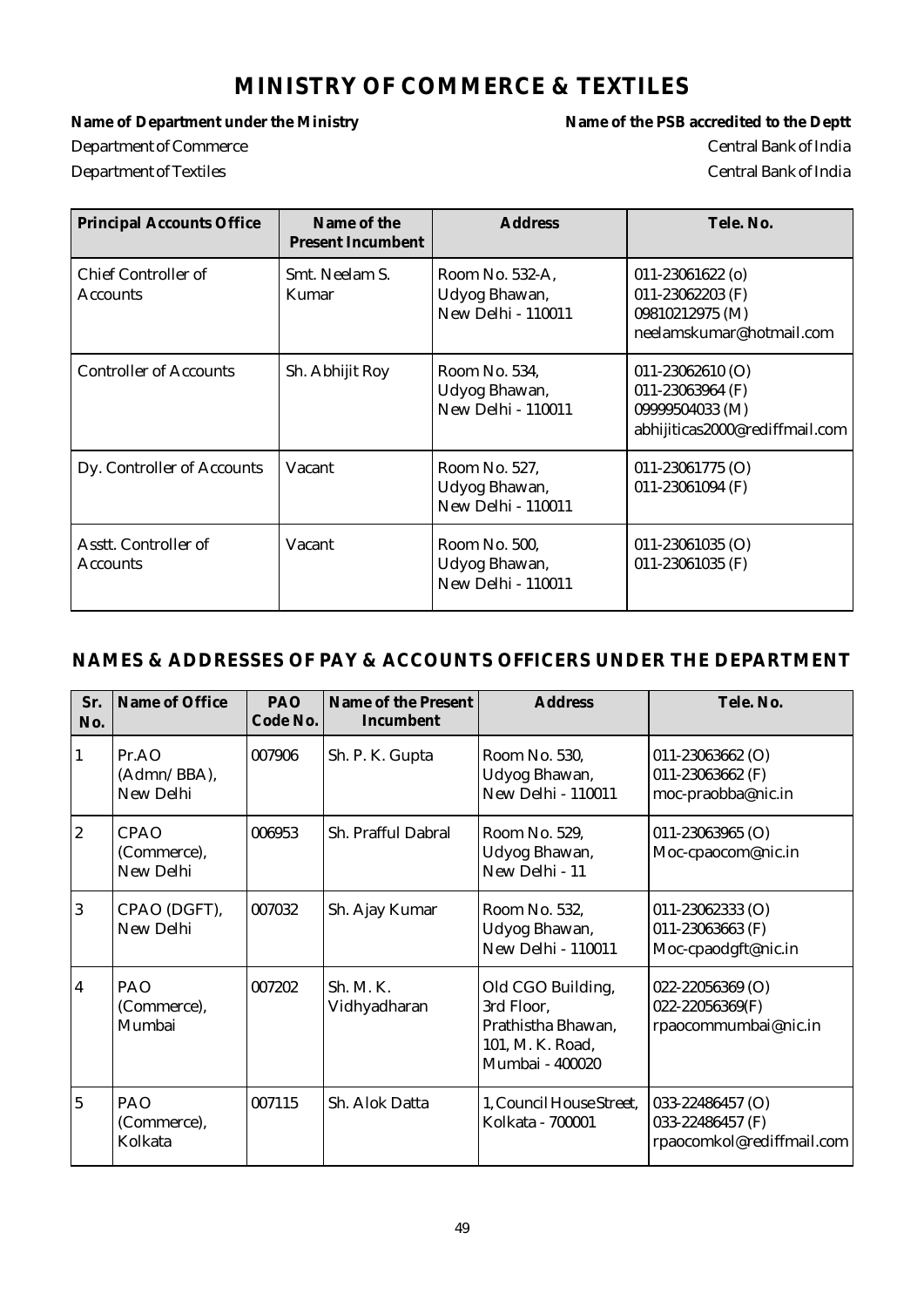| Sr.<br>No.       | Name of Office                                | PAO<br>Code No. | Name of the Present<br>Incumbent | <b>Address</b>                                                                                 | Tele. No.                                                        |
|------------------|-----------------------------------------------|-----------------|----------------------------------|------------------------------------------------------------------------------------------------|------------------------------------------------------------------|
| $\bf 6$          | PAO<br>(Commerce),<br>Chennai                 | 007290          | Sh. G. Sundaram                  | 5th Floor,<br>Shastri Bhawan Annexe,<br>26, Haddows Road,<br>Nungambakkam,<br>Chennai - 600006 | 044-28220275 (O)<br>044-28220275 (F)<br>rpao_com_mds@yahoo.co.in |
| $\boldsymbol{7}$ | CPAO (Textiles),<br>New Delhi                 | 007815          | Sh. Girish Kumar                 | Room No.535,<br>Udyog Bhawan,<br><b>New Delhi - 110011</b>                                     | $011 - 23061410$ (O)<br>011-23061410 (F)<br>moc-cpaotex@nic.in   |
| $\bf{8}$         | <b>CPAO</b><br>(DC-Handicrafts),<br>New Delhi | 007468          | Sh. N. S. Rawat                  | West Block No. 7,<br>Wing- 3, R. K. Puram,<br><b>New Delhi - 110066</b>                        | $011 - 26106693$ (O)<br>011-26715322 (F)<br>moc-cpaodch@nic.in   |
| $\overline{9}$   | PAO (Textiles),<br>Mumbai                     | 007638          | Ms. Rita H. Bagwan               | Old CGO Building,<br>3rd Floor,<br>Prathistha Bhawan,<br>101, M. K. Road,<br>Mumbai - 400020   | 022-22092339 (O)<br>022-22092339 (F)<br>paotextmum@yahoo.co.in   |
| 10               | PAO (Textiles),<br>Kolkata                    | 007377          | Sh. Debasis Roy                  | 1, Council House Street,<br><b>Kolkata-700001</b>                                              | 033-22307592 (O)<br>033-22307592 (F)<br>rpaotexkol@gmail.com     |
| 11               | PAO (Textiles),<br>Chennai                    | 007726          | Smt. V. Vasantha<br>Mullai       | 5th Floor, Shastri<br>Bhawan Annexe,<br>26, Haddows Road,<br>Nungambakkam,<br>Chennai - 600006 | 044-28220265 (O)<br>044-28220265 (F)<br>paotextchennai@yahoo.com |
| 12               | IAW, Commerce,<br>New Delhi                   |                 | Sh. Parveen Kumar                | Room No.500,<br>Udyog Bhawan,<br>New Delhi - 110011                                            | $011 - 23061035$ (O)<br>011-23061035 (F)<br>moc-cpaopaoia@nic.in |
| 13               | IAW, Textiles,<br>New Delhi                   |                 | Sh. Rajesh Kr. Saxena            | $-do-$                                                                                         | $-do-$                                                           |
| 14               | IAW, Textiles,<br>Mumbai                      |                 | Sh. B. S. Patil                  | Old CGO Building,<br>3rd Floor,<br>Prathistha Bhawan,<br>101, M. K. Road,<br>Mumbai - 400020   | 022-22092339 (O)<br>022-22092339 (F)                             |
| 15               | IAW, Textiles,<br>Kolkata                     |                 | Sh. Dipankar<br>Bhattacharjee    | 1, Council House<br>Street, Kolkata - 700001                                                   | 033-22307592 (O)<br>033-22307592 (F)                             |
| 16               | IAW, Textiles,<br>Chennai                     |                 | Sh. S. Venkatesh V.<br>Aiyar     | 5th Floor, Shastri<br>Bhawan Annexe,<br>26, Haddows Road,<br>Nungambakkam,<br>Chennai - 600006 | 044-28220265 (O)<br>044-28220265 (F)                             |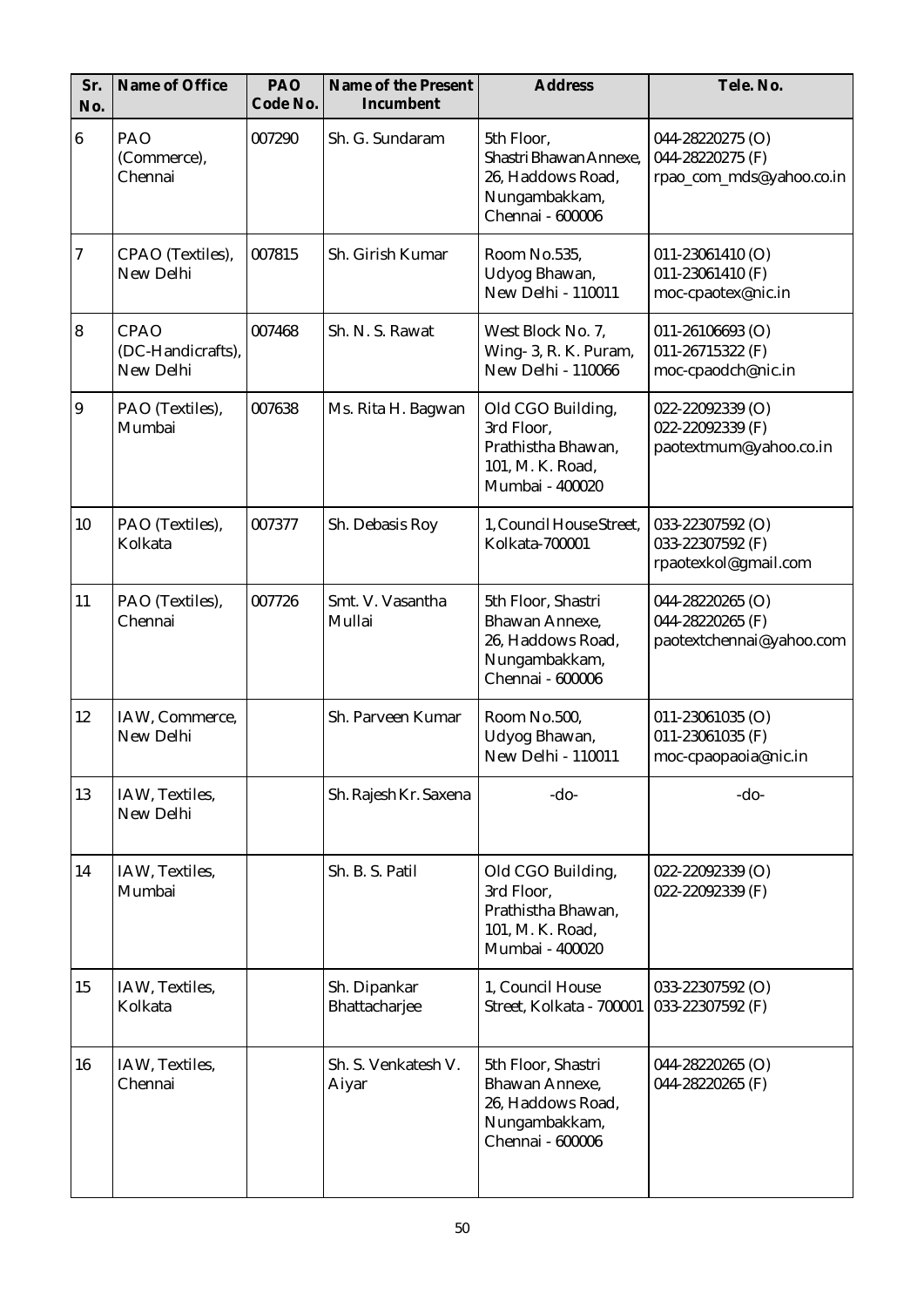#### **Encadered Posts (PAOs/SrAOs)**

| S.<br>No                | Name of the Office                                                  | Name of the Present<br>Incumbent | <b>Address</b>                                                                                                                                  | Tele. No.                                                                                      |
|-------------------------|---------------------------------------------------------------------|----------------------------------|-------------------------------------------------------------------------------------------------------------------------------------------------|------------------------------------------------------------------------------------------------|
| $\mathbf{1}$            | Budget &<br><b>Accounts Section,</b><br>D/o Commerce<br>(New Delhi) | Sh. S. S. Rana                   | Room No. 349,<br>Udyog Bhawan,<br>New Delhi - 110011                                                                                            | 011-23063287 (O)<br>011-23063287 (F)<br>ssrana.1959@nic.in                                     |
| $\overline{c}$          | DC (Handloom),<br>New Delhi                                         | Sh. S. A. Banerjee               | Room No. 525,<br>Udyog Bhawan,<br>New Delhi - 110011                                                                                            | $011-23061115$ (O)<br>011-23062429 (F)<br>sudhir.banerjee@nic.in                               |
| $\boldsymbol{3}$        | NSEZ (Noida)                                                        | Sh. DharamVir                    | $O$ /o DC,<br>Noida Special Economic Zone,<br>M/o Commerce & Industry,<br>Noida Dabri Road, Phase-II,<br>Noida - 201305 Uttar Pradesh           | 0120-2567270(O)<br>0120-2567273(O)<br>0120-2567276(F)<br>0120-2562314 (F)<br>sr.ao@nsez.gov.in |
| 4                       | <b>KSEZ</b><br>(Gandhidham)                                         | Sh. Laxmi Kant Meena             | O/o DC, Kandla Special<br>Economic Zone,<br>M/o Commerce & Industry,<br>Admn Bldg,<br>Gandhidham (Kutch) - 370230                               | 02836-253711 (O)<br>02836-252250(F)<br>02836-252194 (F)<br>zonaldckandla@<br>gmai.com          |
| $\overline{5}$          | MEPZ (Chennai)                                                      | Sh. K. M. Ganesh Babu            | $O$ /o DC,<br>MEPZ Special Economic Zone,<br>M/o Commerce & Industry,<br>Admn Bldg, GST Road,<br>Tambaram, Chennai - 45                         | 044-22628319 (O)<br>044-22628218 (F)<br>pao@mepz.gov.in                                        |
| 6                       | <b>VSEZ</b><br>(Vishakhapatnam)                                     | Sh. K. S. S. V. Narsimhan        | O/o DC, VSEZ,<br>M/o Commerce & Industry,<br>Admn Bldg, Duvvada,<br>Vishakhapatnam - 49                                                         | 0891-2753312 (O)<br>0891-2753312 (F)                                                           |
| 7                       | SEEPZ (Mumbai)                                                      | Smt. Pushplata R. Varade         | SEEPZ Special Economic Zone,<br>M/o Commerce & Industry,<br>Santa Cruz, Andheri (East),<br>Mumbai - 400096                                      | 022-28291388 (O)<br>022-28291385(F)<br>022-28291754 (F)                                        |
| $\overline{\mathbf{8}}$ | FSEZ (Falta)                                                        | Sh. Mrinal Kanti Mondal          | O/o DC, FSEZ (Falta),<br>M/o Commerce & Industry,<br>2nd MSO Building, 4th Floor,<br>Nizam Palace,<br>234/4, AJC Bose Road,<br>Kolkata - 700020 | 033-22872263(O)<br>033-22874092 (O)<br>033-22873362 (F)<br>accounts.fsez@nic.in                |
| $\overline{9}$          | CSEZ (Cochin)                                                       | Sh. N. M. Basheer                | O/o DC, CSEZ, M/o<br>Commerce & Industry,<br>Admn Bldg, Kakkanand,<br>Cochin - 682037                                                           | 0484-2413111 (O)<br>0484-2413074 (F)<br>09446484328 (M)<br>paosez@gmail.com                    |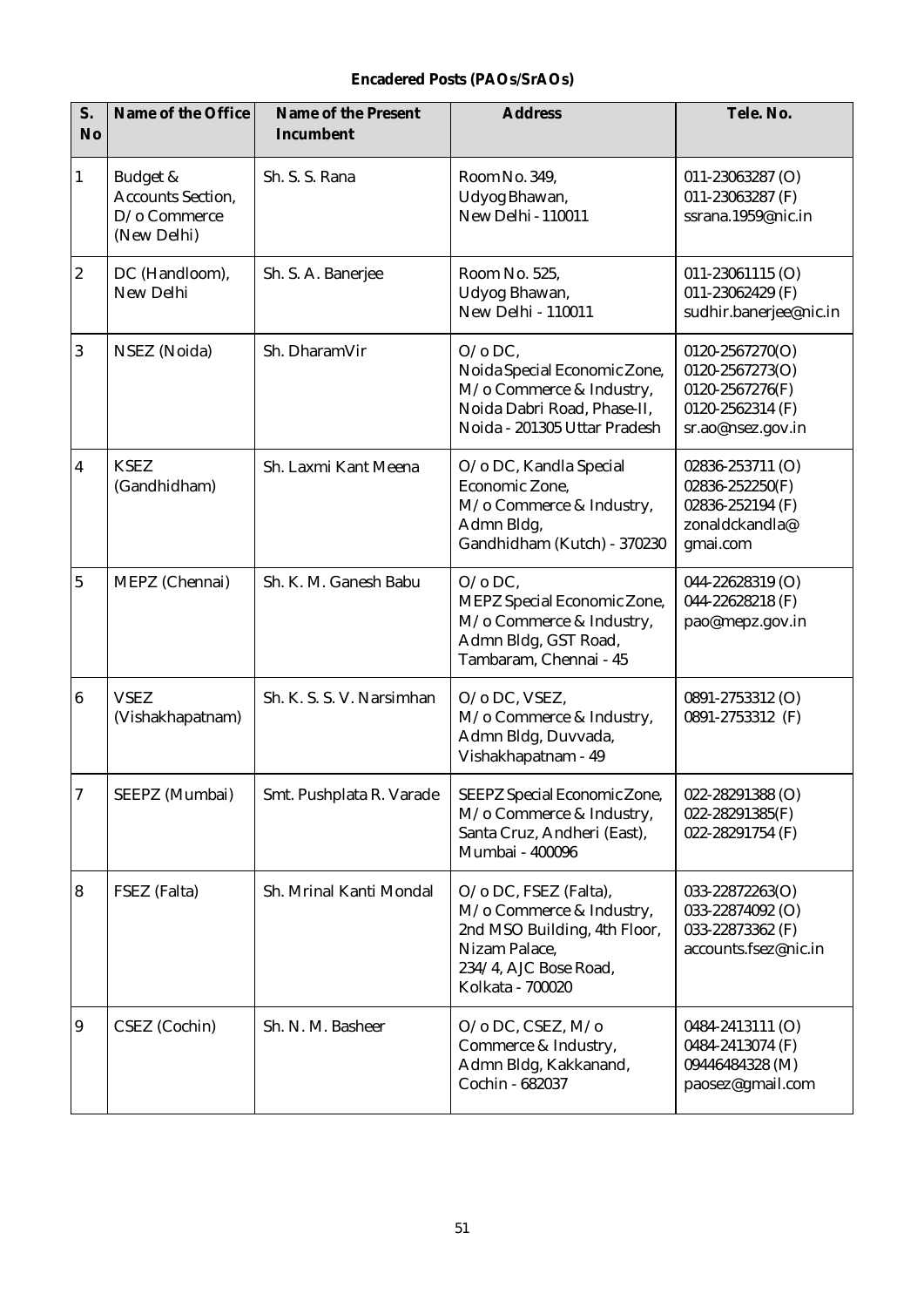# **MINISTRY OF CONSUMER AFFAIRS, FOOD & PUBLIC DISTRIBUTION**

Name of Department under the Ministry **Name of the PSB** accredited to the Deptt Department of Public Distribution and the control of Public Distribution Reserve Bank of India Department of Consumer Affairs Central Bank of India Department of Food

| <b>Principal Accounts Office</b>       | Name of the<br><b>Present Incumbent</b> | Address                                                                                                    | Tele. No.                                                                     |
|----------------------------------------|-----------------------------------------|------------------------------------------------------------------------------------------------------------|-------------------------------------------------------------------------------|
| Chief Controller of<br><b>Accounts</b> | Ms. Bharati Das                         | Room No. 280.<br>Krishi Bhawan,<br>New Delhi-110001                                                        | $011 - 23782609$ (O)<br>011-23073348 (F)<br>09810766728 (M)<br>cca.fpd@nic.in |
| <b>Controller of Accounts</b>          | Sh. D.K. Sibal                          | Room No. 29, 4th floor,<br>Jeevan Deep Building,<br><b>Parliament Street,</b><br><b>New Delhi - 110001</b> | $011 - 23745404$ (O)<br>011-23745403 (F)                                      |

| Sr.<br>No.       | Name of Office                                                              | PAO<br>Code No. | Name of the Present<br>Incumbent | <b>Address</b>                                                                       | Tele. No.                                                                            |
|------------------|-----------------------------------------------------------------------------|-----------------|----------------------------------|--------------------------------------------------------------------------------------|--------------------------------------------------------------------------------------|
| $\mathbf{1}$     | Pr. AO<br>(Consumer Affairs,<br>Food & Public<br>Distribution)<br>New Delhi |                 | Sh. Vivek Kandpal                | 4th Floor,<br>Jeevan Deep Building,<br>Parliament Street,<br>New Delhi-110001        | 011-23745407 (O)<br>011-23346309 (F)<br>09810186340 (M)<br>vivek.kandpal@nic.in      |
| 2.               | PAO<br>(Food & Public<br>Distribution),<br>New Delhi                        | 003433          | Sh. Rakesh Kala                  | 4th Floor,<br>Jeevan Deep Building,<br><b>Parliament Street,</b><br>New Delhi-110001 | 011-23745407 (O)<br>011-23745405 (F)<br>09810565824 (M)<br>rakeshkala02@yahoo.co.in  |
| 3                | PAO, Food<br>New Delhi<br>(Pension & Fund),<br>New Delhi                    | 003433          | Ms. Sudha Rani                   | 4th Floor,<br>Jeevan Deep Building,<br>Parliament Street,<br>New Delhi-110001        | 011-23745409 (O)<br>011-23346309 (F)<br>09811729250 (M)<br>aasaar@gmail.com          |
| $\boldsymbol{4}$ | PAO Consumer<br>Affairs, New<br>Delhi                                       | 071504          | Sh. Alkesh Kumar                 | 12-A, Jam Nagar House<br>New Delhi-110011                                            | 011-23385740(Telefax)<br>09891857404 (M)<br>alkeshkapoor@<br>rediffmail.com          |
| $\overline{5}$   | PAO.<br><b>Consumer Affairs,</b><br>New Delhi                               | 071504          | Sh. Manmohan<br>Singh            | 4th Floor,<br>Jeevan Deep Building,<br><b>Parliament Street,</b><br>New Delhi-110001 | $011 - 23745406$ (O)<br>011-23745405 (F)<br>09818723728 (M)<br>singhmm24@yahoo.co.in |
| $\overline{6}$   | PAO Consumer<br>Affairs,<br>New Delhi                                       | 071504          | Smt. Jyoti Kapoor                | At NIFM Training                                                                     | 09810442852 (M)                                                                      |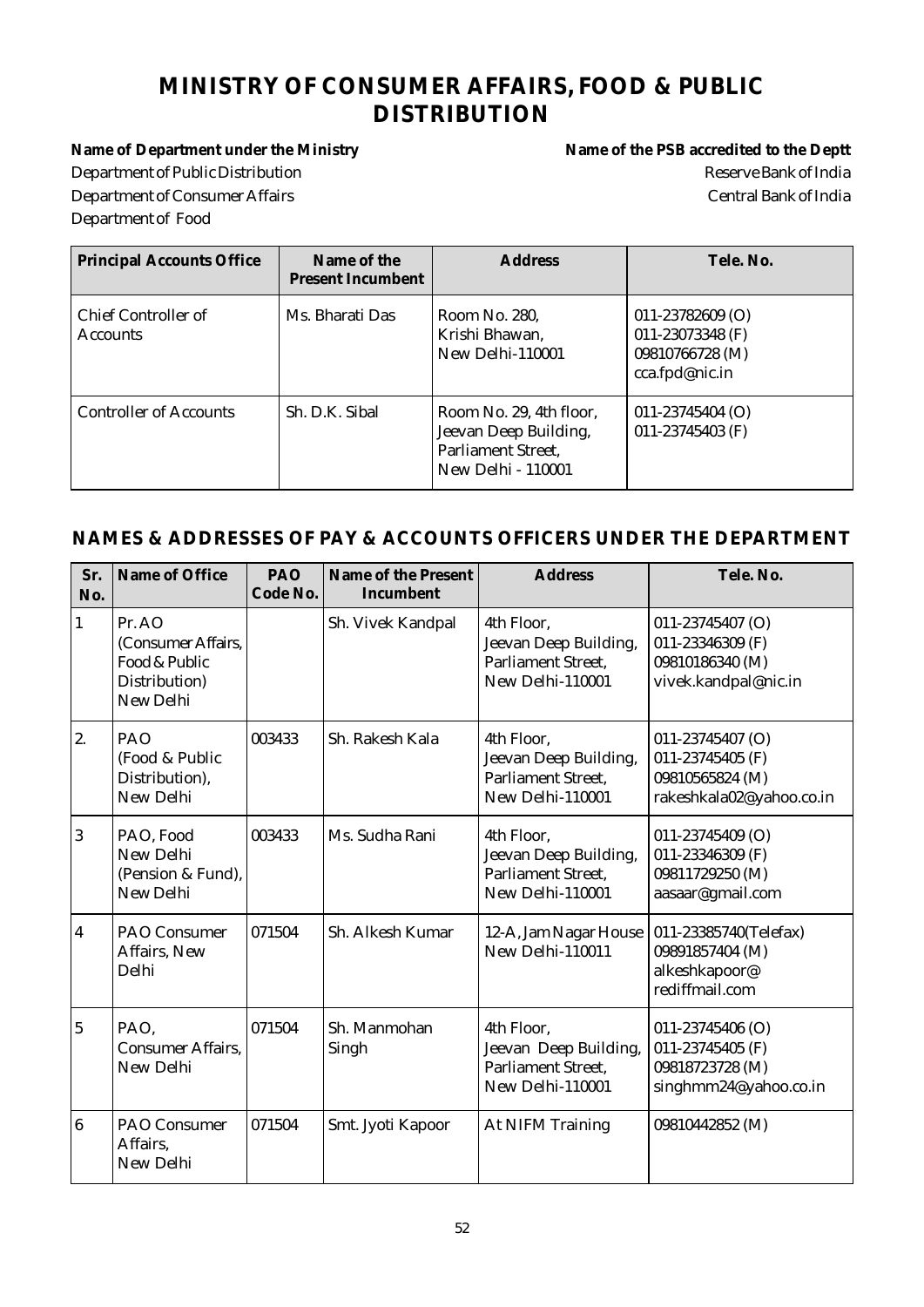| Sr.<br>No.       | Name of Office                                     | PAO<br>Code No. | Name of the Present<br>Incumbent | <b>Address</b>                                                                                           | Tele. No.                                                                 |
|------------------|----------------------------------------------------|-----------------|----------------------------------|----------------------------------------------------------------------------------------------------------|---------------------------------------------------------------------------|
| $\boldsymbol{7}$ | PAO (Food &<br>Public<br>Distribution),<br>Mumbai  | 003521          | Ms. Vasudha<br>Kamath            | Exchange Building,<br>Sir Shiv Sagar,<br>Ramgulam Marg,<br><b>Ballard Estate,</b><br>Mumbai-400001       | 022-22611339(Telefax)<br>09619240097 (M)<br>paofoodmumbai@<br>yahoo.co.in |
| $\bf{8}$         | PAO (Food &<br>Public<br>Distribution),<br>Kolkata | 003603          | Sh. Dipak Thakur<br>Chakraborty  | 5, Esplanade East,<br>3rd Floor,<br>Kolkata-700069                                                       | 033-22485951 (Telefax)<br>09433812434 (M)<br>paofdkol@gmail.com           |
| $\overline{9}$   | PAO (Food &<br>Public<br>distribution),<br>Chennai | 003687          | Sh. L. Gopinath                  | 3rd Floor, 26 Haddows<br>Road Shastri Bhawan,<br>Chennai-600006                                          | 044-28276730 (Telefax)<br>09487220862 (M)<br>paofpdch@yahoo.co.in         |
| 10               | PAO (Consumer<br>Affairs),<br>Kolkata              | 003710          | Sh. S. Ghosh<br>Chowdhury        | 15, 4th Floor, R.N.<br>Mukherjee Road,<br>Kolkatta-700001                                                | 033-22438574 (Telefax)<br>08902364548 (M)<br>bchakra2007@rediffmail.com   |
|                  |                                                    |                 | Sh. Revi K.                      | 15, 4th Floor, R. N.<br>Mukherjee Road,<br>Kolkatta-700001                                               | 033-22622623 (O)<br>09830110248 (M)                                       |
| 11               | PAO (Consumer<br>Affairs),<br>Chennai              | 003850          | Sh. R. Navaneetha<br>Krishnan    | 5th Floor, B Wing,<br>26 Haddows Road,<br>Shastri Bhawan,<br>Chennai- 600006                             | 044-28237280 (Telefax)<br>09486573361 (M)<br>paocachn@yahoo.co.in         |
| 12               | PAO (Consumer<br>Affairs),<br>Mumbai               | 003810          | Ms. Nayna J. Kaku                | Exchange Building,<br><b>Sir Shiv Sagar</b><br>Ramgulam Marg,<br><b>Ballard Estate,</b><br>Mumbai-400001 | 022-22671048 (Telefax)<br>09820743160 (M)<br>paoca_mum@yahoo.com          |
|                  |                                                    |                 | <b>Encadered posts</b>           |                                                                                                          |                                                                           |
| Sr.<br>No.       | Name of Office                                     | PAO<br>Code No. | Name of the Present<br>Incumbent | <b>Address</b>                                                                                           | Tele. No.                                                                 |
| 1                | Sr. AO<br>(SPF Section)<br>Directorate of<br>Sugar |                 | Ms. Pratibha Jain                | R.No. 279, Krishi<br>Bhawan,<br>New Delhi                                                                | 011-2331517 (Telefax)<br>09810222614 (M)<br>pratibhajain164@gmail.com     |
| $\boldsymbol{2}$ | Sr. AO (Budget)<br><b>Consumer Affairs</b>         |                 | Sh. A.K. Verma                   | R.No 566,<br>Krishi Bhawan,<br>New Delhi                                                                 | 011-23389084 (O)<br>09910777099 (M)                                       |
| 3                | Sr. AO (Budget)<br>Food & PD                       |                 | Sh. Tapan Kumar<br>Das           | R.No 257, Krishi<br>Bhawan,<br>New Delhi                                                                 | $011 - 23388646$ (O)<br>09871143080 (M)<br>t.das@nic.in                   |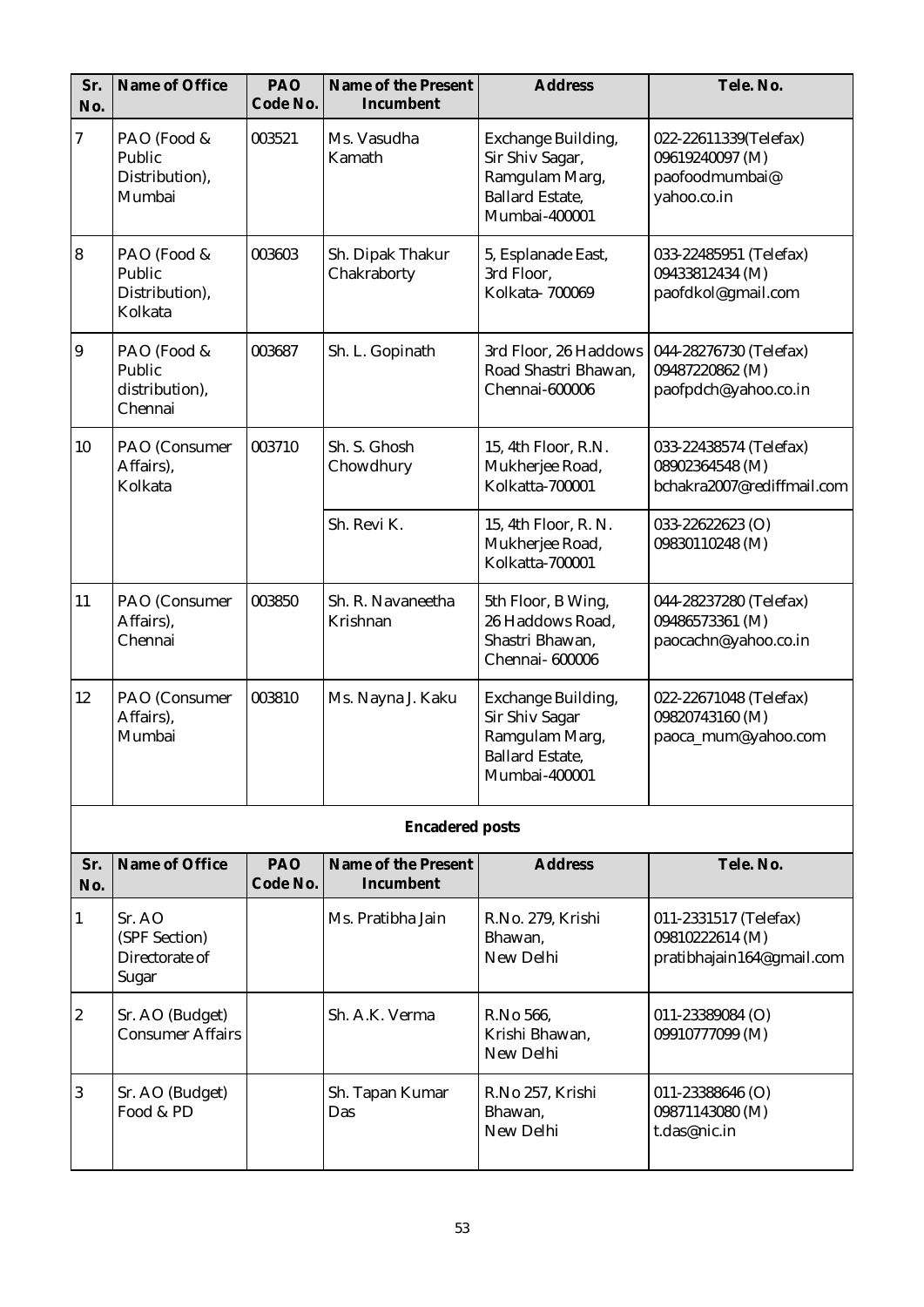| Sr.<br>No. | Name of Office                         | <b>PAO</b><br>Code No. | Name of the Present<br>Incumbent | <b>Address</b>                                          | Tele. No.                                                                              |
|------------|----------------------------------------|------------------------|----------------------------------|---------------------------------------------------------|----------------------------------------------------------------------------------------|
| 4          | Sr. AO (SRA<br>Division)               |                        | Sh. M.C. Verma                   | SRA Division, R.No<br>488, Krishi Bhawan,<br>New Delhi  | $011 - 23385609$ (O)<br>0910264409 (M)<br>maheshcverma@nic.in                          |
| 5          | National Sugar<br>Institute,<br>Kanpur | 003433                 | Sh. Inderjeet Singh              | <b>National Sugar</b><br>Institute<br>Kalyanpur, Kanpur | $0512 - 2570273(O)$<br>0512-2570247 (Fax)<br>09415431813 (M)<br>aaonsikanpur@gmail.com |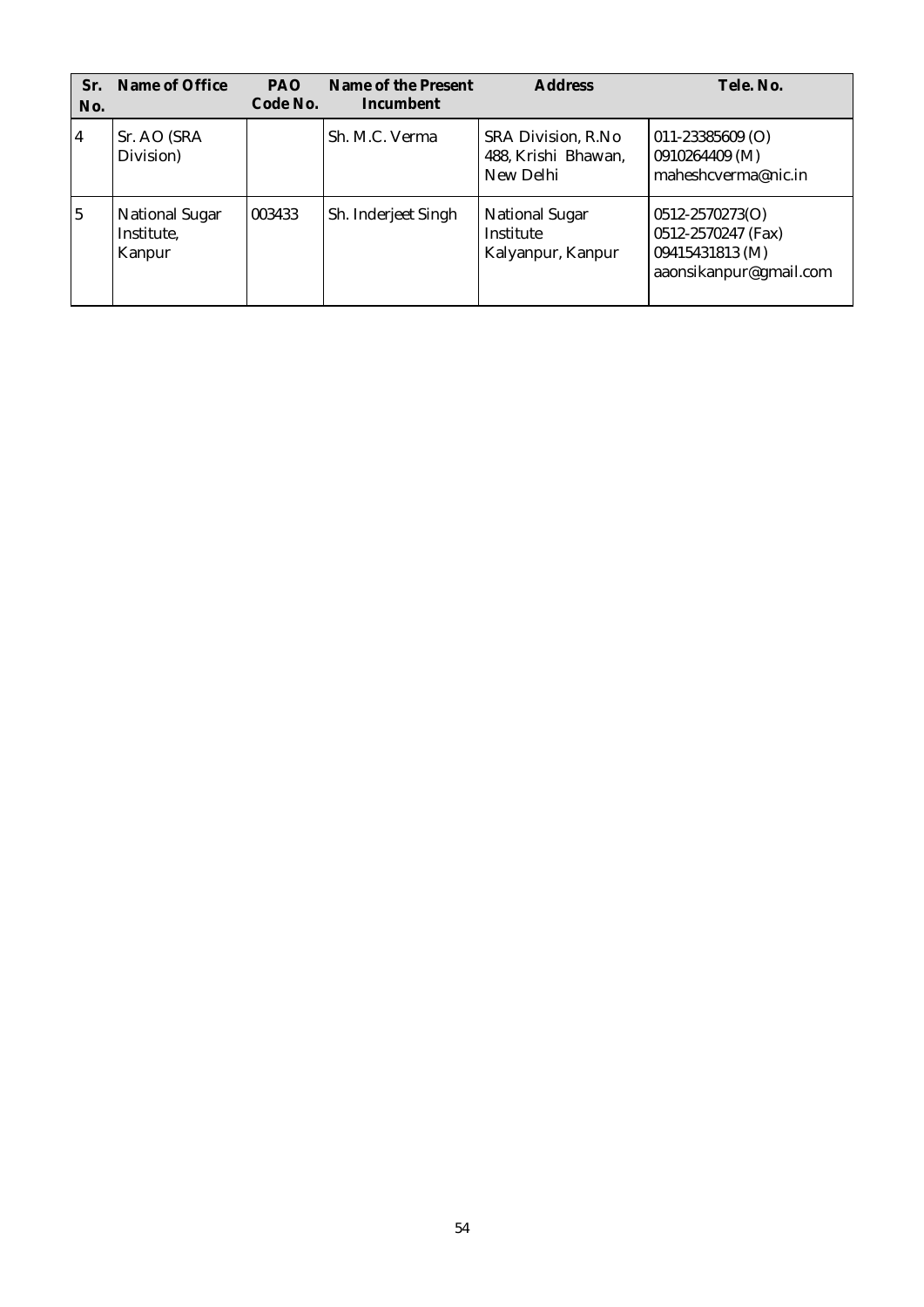# **MINISTRY OF FINANCE CONTROLLER OF AID ACCOUNTS AND AUDIT**

Aid Accounts & Audit Division State Bank of India Deptt. of Economic Affairs, Ministry of Finance Reserve Bank of India

Name of Department under the Ministry **Name of the PSB** accredited to the Deptt

| <b>Principal Accounts Office</b>        | Name of the<br><b>Present Incumbent</b> | <b>Address</b>                                                     | Tele. No.                                |
|-----------------------------------------|-----------------------------------------|--------------------------------------------------------------------|------------------------------------------|
| Controller of Aid Accounts<br>and Audit | Sh S. G. Dastidar                       | 5th Floor, B-Wing,<br>Janpath Bhawan, Janpath,<br>New Delhi-110001 | $011 - 23712130$ (O)<br>011-23722134 (F) |
| Dy. C.A.A. & $A$                        | Sh. R.K. Sharma                         | $-do-$                                                             | $011 - 23315627$ (O)                     |
| Dy. C.A.A. & $A$                        | Sh. Neelakantan R                       | $-do-$                                                             | $011 - 23458507(O)$                      |
| Dy. C.A.A. & $A$                        | Sh. J.P. Singh                          | $-do-$                                                             | $011 - 23458505(O)$                      |

| Sr.<br>No.              | Name of Office                                 | PAO<br>Code No. | Name of the Present<br>Incumbent | <b>Address</b>                                                       | Tele. No.                                    |
|-------------------------|------------------------------------------------|-----------------|----------------------------------|----------------------------------------------------------------------|----------------------------------------------|
| $\mathbf{1}$            | PAO<br>(Aid, Accounts &<br>Audit)<br>New Delhi | 018790          | Smt. Satvinder Kaur<br>Sah       | 3rd Floor, 'B' Wing<br>Janpath Bhawan,<br>New Delhi - 110001         | $011 - 23458533$ (O)                         |
| $\overline{2}$          | Controller of Aid,<br>Accounts and<br>Audit    |                 | Sh. Malvir Singh                 | 5th Floor, 'B' Wing,<br>Janpath Bhawan,<br><b>New Delhi - 110001</b> | $011 - 23458512$ (O)<br>singh.malvir@nic.in  |
| 3                       | $-do-$                                         |                 | Sh. Anand Singh                  | $-do-$                                                               | 011-23458518 (O)<br>anand.singh63@nic.in     |
| $\overline{\mathbf{4}}$ | $-do-$                                         |                 | Sh. Harish Singh<br>Negi         | $-do-$                                                               | 011-23458522 (O)<br>harish.negi@nic.in       |
| $\overline{5}$          | $-do-$                                         |                 | Sh. Rajeev Chandra               | $-do-$                                                               | 011-23458526 (O)<br>rajeev.chandra@nic.in    |
| $\boldsymbol{6}$        | $-do-$                                         |                 | Sh. Deepak Kumar                 | $-do-$                                                               | $011 - 23458515(O)$<br>deepak.kumar66@nic.in |
| $\overline{7}$          | $-do-$                                         |                 | Sh. G.N.Singh                    | Zonal Jt. DGFT,<br>New CGO Building,<br>New Marine line,<br>Mumbai   | 022-22017716 (O)                             |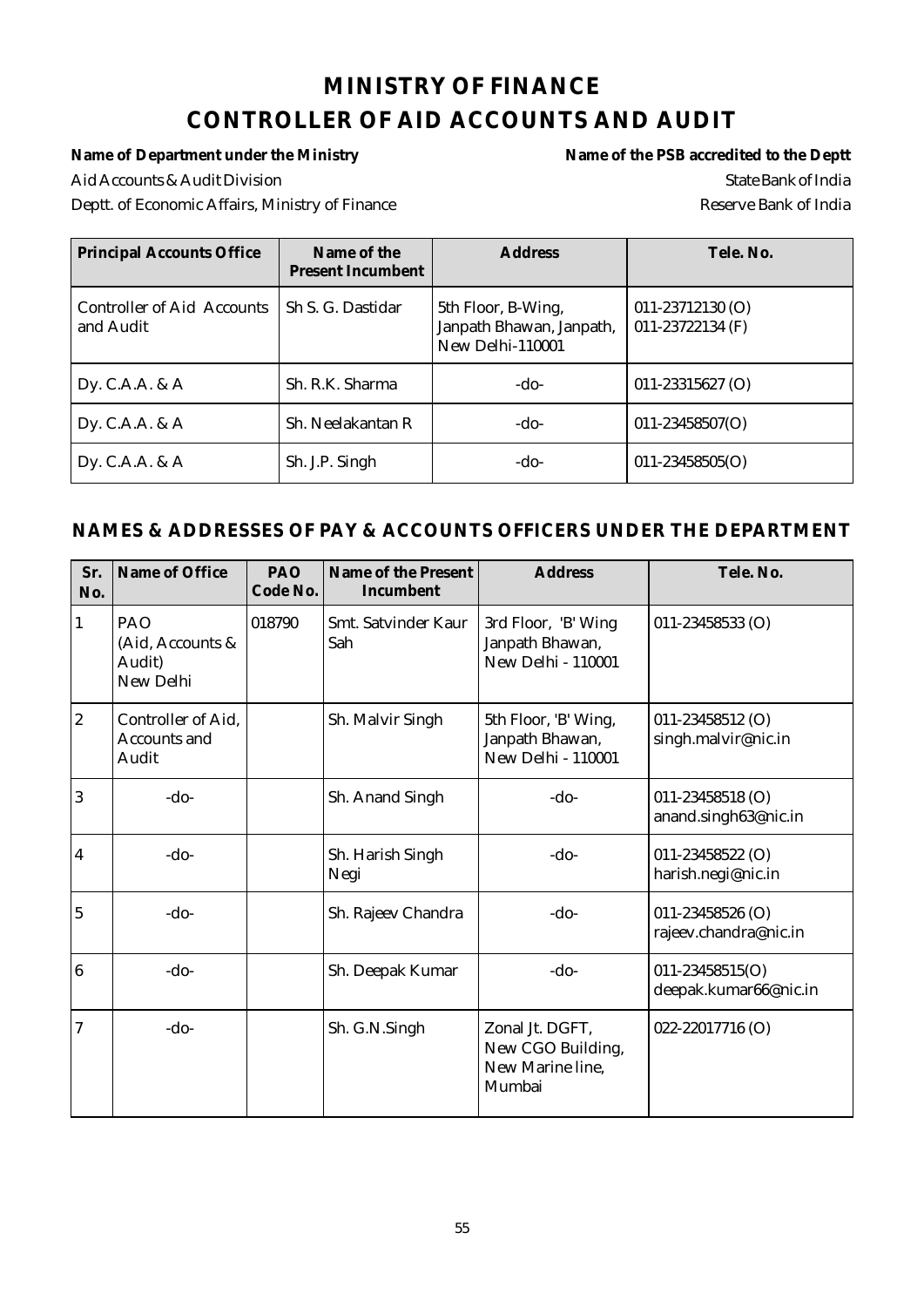# **MINISTRY OF DEVELOPMENT OF NORTH EASTERN REGION**

#### Name of Department under the Ministry **Name of the PSB** accredited to the Deptt Department of Principal Cum PAO DoNER State Bank of India

| <b>Principal Accounts Office</b>       | Name of the<br>Present Incumbent | <b>Address</b>                                                    | Tele. No.                                                      |
|----------------------------------------|----------------------------------|-------------------------------------------------------------------|----------------------------------------------------------------|
| Chief Controller of<br><b>Accounts</b> | Sh. Shyam S. Dubey               | 112, B Wing,<br>Nirman Bhawan,<br>Maulana Azad Road,<br>New Delhi | $011 - 23061440(O)$<br>$011 - 23062303(F)$<br>s.s.dubey@nic.in |
| <b>Controller of Accounts</b>          | Sh. Y.K. Meena                   | 237, A Wing,<br>Nirman Bhawan,<br>Maulana Azad Road,<br>New Delhi | 011-23061443<br>011-23063119<br>$ca$ -mud@nic.in               |
| Dy. Controller of Accounts             | Smt. Richa Pandey                | 314-B, Nirman Bhawan,<br>Maulana Azad Road,<br>New Delhi          | 011-23062808<br>$011 - 23061555$ (F)<br>richap8114@yahoo.com   |

| Sr.<br>No.     | Name of Office                          | <b>PAO</b><br>Code No. | Name of the Present<br>Incumbent | <b>Address</b>                                                       | Tele. No.                                                      |
|----------------|-----------------------------------------|------------------------|----------------------------------|----------------------------------------------------------------------|----------------------------------------------------------------|
| 1              | Principal cum<br>PAO DoNER<br>New Delhi | 03240                  | Sh. Anil Gupta                   | E Block, 5th floor,<br>GPO Complex,<br>New Delhi                     | $011 - 24605706(O)$<br>011-24605732(F)<br>ao-ppao-doner@nic.in |
|                |                                         |                        | Sh. Rajan Kanojia                |                                                                      | $011 - 24605707(O)$<br>011-24605732(F)<br>ao-ppao-doner@nic.in |
| $\overline{2}$ | PAO, NEC,<br><b>Shillong</b>            | 03683                  | Vacant                           | PAO.<br>North Eastern Council,<br>Non-Grim Hills,<br>Shillong-793003 | 0364-2522893<br>tatasky.bhatt@<br>rediffmail.com               |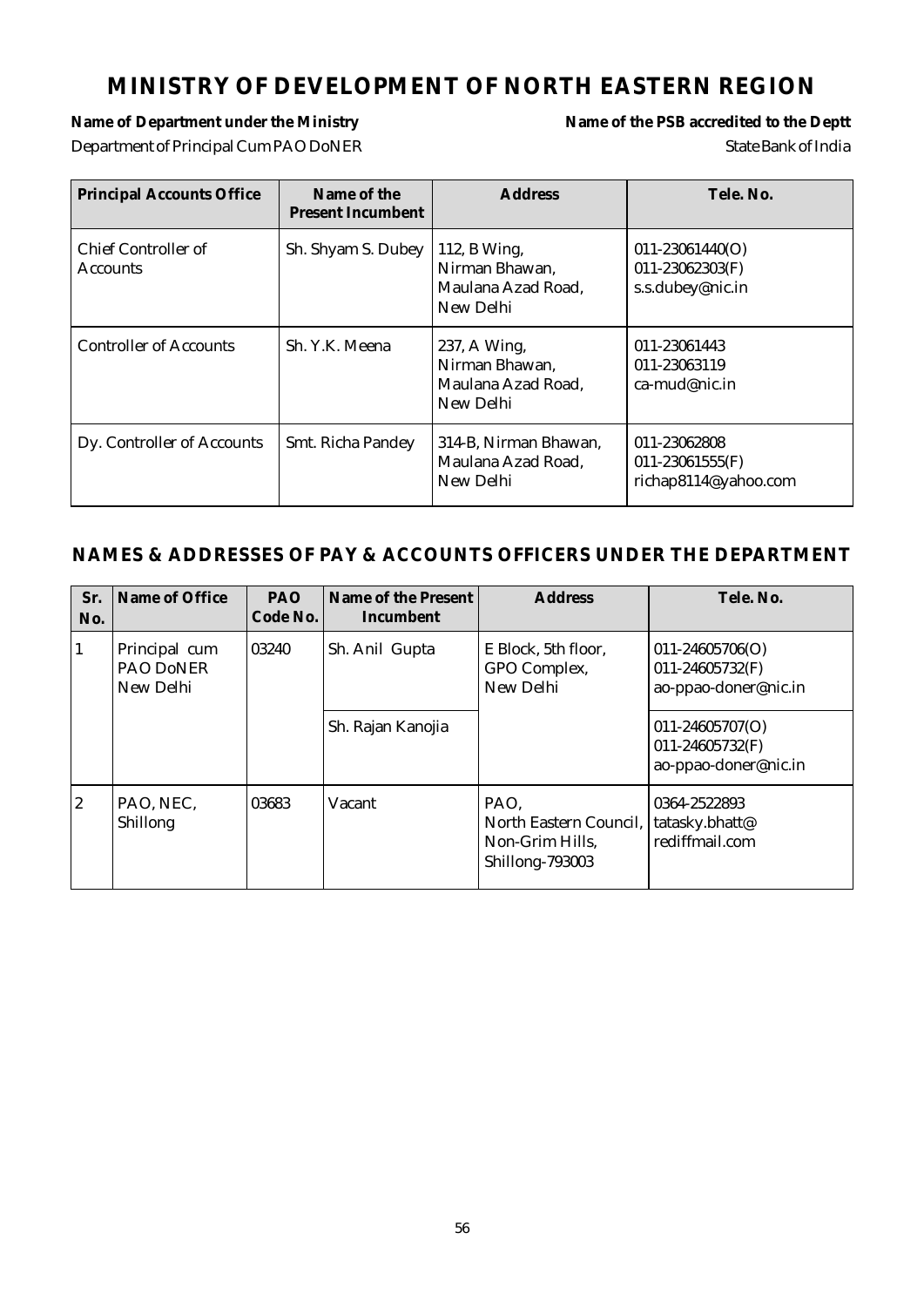# **MINISTRY OF EARTH SCIENCES**

#### Name of Department under the Ministry **Name of the PSB** accredited to the Deptt Indian Meteorological Department and State Bank of India

| <b>Principal Accounts Office</b>        | Name of the<br><b>Present Incumbent</b> | <b>Address</b>                                                     | Tele. No.                                                                             |
|-----------------------------------------|-----------------------------------------|--------------------------------------------------------------------|---------------------------------------------------------------------------------------|
| <b>Controller of Accounts</b>           | Sh. Eddie. L.<br>Khawlhring             | Room No. 307,<br>Prithvi Bhawan<br>Lodhi Road,<br>New Delhi-110003 | $011 - 24669755(O)$<br>$011 - 24669754(F)$<br>07289929875(M)<br>$ca$ -moes@ nic.in    |
| Asstt. Controller of<br><b>Accounts</b> | Sh. Praveen Kumar                       | Room No. 306,<br>Prithyi Bhawan<br>Lodhi Road,<br>New Delhi-110003 | $011 - 24669560(O)$<br>$011 - 24669754(F)$<br>09910424405(M)<br>pkmahajan20@yahoo.com |

| Sr.<br>No.               | Name of Office                                                 | PAO<br>Code No. | Name of the Present<br>Incumbent | <b>Address</b>                                                          | Tele. No.                                                                       |
|--------------------------|----------------------------------------------------------------|-----------------|----------------------------------|-------------------------------------------------------------------------|---------------------------------------------------------------------------------|
| $\mathbf{1}$             | Principal<br><b>Accounts Office</b><br>(Admn),<br>New Delhi    | 081             | Sh. R.M. Singh                   | A-20, Old Building<br>Mausam Bhawan,<br>Lodhi Road, New<br>Delhi-110003 | 011-24642151<br>011-24642152<br>prao_moes@yahoo.com                             |
| $\overline{2}$           | Principal<br><b>Accounts Office</b><br>(Control),<br>New Delhi | 081             | Sh. Ranbir Singh                 | Room No. 304,<br>Prithvi Bhawan,<br>Lodhi Road,<br>New Delhi-110003     | 011-24669745<br>011-24669749 (F)<br>praomoescontrol@<br>gmail.com               |
| 3                        | PAO (Sectt.),<br>New Delhi                                     | 075211          | Sh. G.P. Singhal                 | Room No. 505,<br>Prithvi Bhawan,<br>Lodhi Road,<br>New Delhi-110003     | 011-24669694<br>paosectt@yahoo.com                                              |
| 4                        | PAO, IMD,<br>New Delhi                                         | 000110          | Sh. Ashok Kumar                  | A-13, Old Building,<br>Mausam Bhawan,<br>New Delhi-110003               | $011 - 2469058$ (O)<br>011-24690583 (F)<br>09654813448(M)<br>paoimdnd@yahoo.com |
| $\overline{\mathbf{5}}$  | PAO, IMD,<br>Chennai                                           | 000112          | Sh. Y. Aloysius                  | 50, College Road,<br>Chennai-600006                                     | 044-28279358<br>044-28251768<br>paoimdchennai@yahoo.com                         |
| $\boldsymbol{6}$         | PAO, IMD,<br>Kolkata                                           | 000111          | Vacant                           | 4, Duel Avenue,<br>Alipore,<br>Kolkata-700027                           | 033-24489497<br>033-24793227<br>paoimd@rediffmail.com                           |
| $\overline{\mathcal{U}}$ | PAO, IMD,<br>Pune                                              | 000113          | Sh. S. Balaji Mohan              | IMD Campus,<br>Shivaji Nagar,<br>Pune-411005                            | 020-25535549(telefax)<br>09423531921(M)<br>paoimdpune_moes@nic.in               |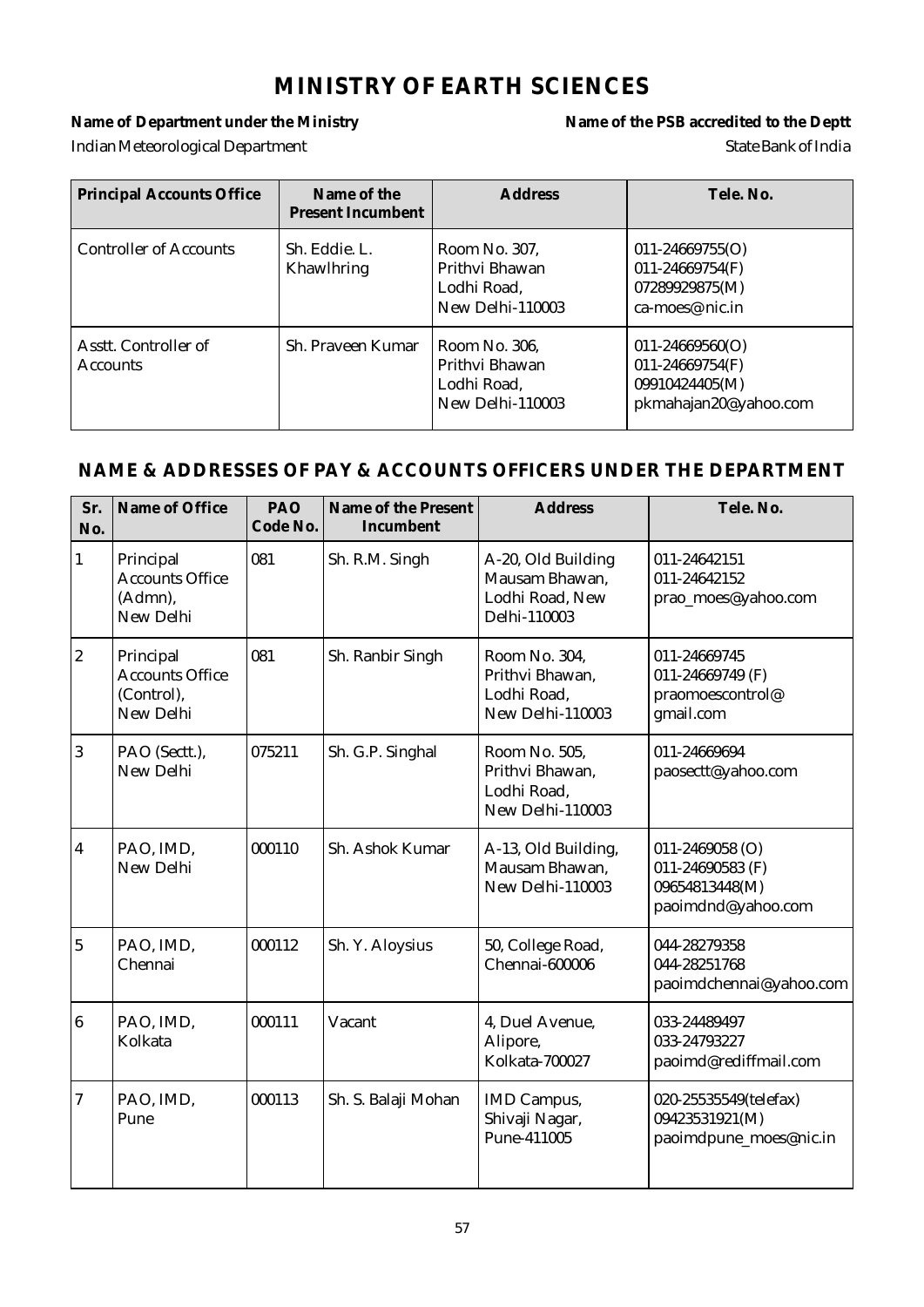|                  | <b>Encadered Post</b>                                                                             |                 |                                  |                                                                                      |                                                                     |  |  |
|------------------|---------------------------------------------------------------------------------------------------|-----------------|----------------------------------|--------------------------------------------------------------------------------------|---------------------------------------------------------------------|--|--|
| Sr.<br>No.       | Name of Office                                                                                    | PAO<br>Code No. | Name of the Present<br>Incumbent | <b>Address</b>                                                                       | Tele, No.                                                           |  |  |
| $\mathbf{1}$     | <b>National Centre</b><br>for Medium<br><b>Range Weather</b><br>Forecasting<br>(NCMRWF),<br>Noida | $\overline{a}$  | Ms. Geeta Gulati                 | A-50, Sector-62,<br>Noida-201309 (U.P.)                                              | 0120-2403911(O)<br>044-22460276<br>044-22460657<br>aao@icmam.gov.in |  |  |
| $\boldsymbol{2}$ | Integrated<br>Coastal and<br><b>Marine Area</b><br>Management<br>(ICMAM),<br>Chennai              |                 | Sh. Stanley Prem<br>Kumar        | NIOT Campus,<br>Velachery-Tambaram<br>Main Road,<br>Pallikaranai,<br>Chennai-600 100 | 044-22460276<br>044-22460657<br>aao@icmam.gov.in                    |  |  |
| 3                | Integrated<br>Coastal and<br><b>Marine Area</b><br>Management<br>(ICMAM),<br>Chennai              |                 | Sh. S. Sridhar                   | NIOT Campus,<br>Velachery-Tambaram<br>Main Road,<br>Pallikaranai,<br>Chennai-600 100 | 0484-24228528<br>0484-2421888 (Fax)<br>aocmlrechn-moes@nic.in       |  |  |
| 4.               | Centre for Marine 07511<br><b>Living Resources</b><br>& Ecology<br>(CMLRE)<br>Kochi               |                 | Smt. Sobhana S. Nair             | Block-C, 6th floor,<br>Kendriya Bhawan,<br>Kakkanad,<br>Kochi-682037                 |                                                                     |  |  |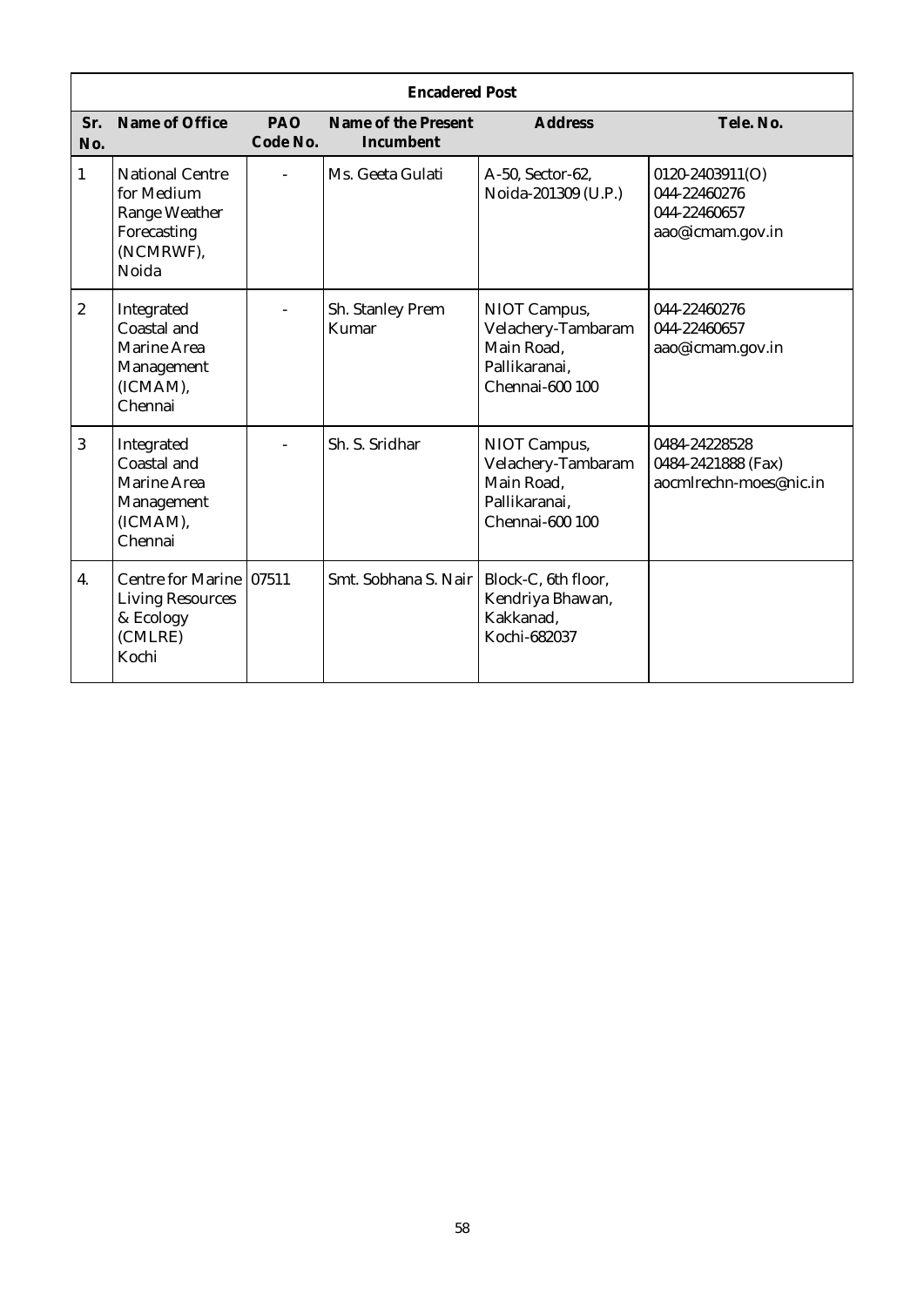# **MINISTRY OF ENVIRONMENT, FORESTS AND CLIMATE CHANGE**

#### Name of Department under the Ministry **Name of the PSB** accredited to the Deptt

# Ministry of Environment & Forests Union Bank of India

| Principal Accounts Office              | Name of the<br><b>Present Incumbent</b> | <b>Address</b>                                                                                   | Tele. No.                                                                   |
|----------------------------------------|-----------------------------------------|--------------------------------------------------------------------------------------------------|-----------------------------------------------------------------------------|
| Chief Controller of<br><b>Accounts</b> | Sh. Sanjay Pandey                       | 7th Floor, Jal Wing,<br>Indira Paryavaran Bhawan,<br>Jor Bagh Road,<br><b>New Delhi - 110003</b> | $011 - 24695438(O)$<br>011-24695437(F)<br>09818857887(M)<br>s_pandey@nic.in |

| Sr.<br>No.       | Name of Office                         | PAO<br>Code No. | Name of the Present<br>Incumbent | <b>Address</b>                                                                                      | Tele. No.                                                                         |
|------------------|----------------------------------------|-----------------|----------------------------------|-----------------------------------------------------------------------------------------------------|-----------------------------------------------------------------------------------|
| $\vert$ 1        | Pr. AO<br>New Delhi                    | 075126          | Smt. Anita Bhandari              | 7th Floor, Jal Wing,<br>Indira Paryavaran<br>Bhawan,<br>Jor Bagh Road,<br>New Delhi - 110003        | $011 - 24695436(O)$<br>011-24695437(F)<br>09810022563(M)<br>anita.bhandari@gov.in |
| $\overline{2}$   | Pay & Accounts<br>Office,<br>New Delhi | 075126          | Sh. K. B. Chahal                 | $-do-$                                                                                              | 011-24695434(O)<br>011-24695437(F)<br>09999128648(M)<br>chahal.kb@gov.in          |
| $\mathbf{3}$     | Pay & Accounts<br>Office,<br>New Delhi | 075126          | Sh. Sandeep Kumar<br><b>Bose</b> | $-do-$                                                                                              | 011-24695433(O)<br>011-24695437(F)<br>09213227590(M)<br>sk.bose31@gov.in          |
| $\boldsymbol{4}$ | Pay & Accounts<br>Office.<br>New Delhi | 075126          | Sh. Rajiv Goyal                  | $-do-$                                                                                              | 011-24695435(O)<br>011-24695437(F)<br>09818004547(M)<br>goyal.rajiv69@gmail.com   |
| $\bf 5$          | PAO (BSI/ZSI)<br>Kolkata               | 075020          | Sh. D. C. Das                    | 234/4, A. J. C. Bose<br>Road, Nizm Palace,<br>2nd M.S.O. Building,<br>17th Floor,<br>Kolkata-700020 | 033-22810578(O)<br>033-22871239(F)<br>09433011929(M)<br>dulalc.das@gov.in         |
|                  |                                        |                 | Encadered Post (SrAOs/PAOs)      |                                                                                                     |                                                                                   |
| $\mathbf{1}$     | NRCD,<br>New Delhi                     | 075126          | Smt. Sukesh<br>Aggarwal          | 1st Floor, NRCD,<br>Paryavaran Bhawan,<br>CGO Complex,<br>Lodhi Road,<br>New Delhi-110003           | 011-24367145(O)<br>011-24362206 (F)<br>011-24361559/121                           |
| $\boldsymbol{2}$ | NAEB,<br>New Delhi                     | 075126          | Sh. Rajan M                      | 8th floor,<br>Parayavaran Bhawan,<br>CGO Complex,<br>Lodhi Road,<br>New Delhi-110003                | 011-24695238(O)<br>011-24361773(F)<br>09868285870(M)<br>rajanm0461@yahoo.com      |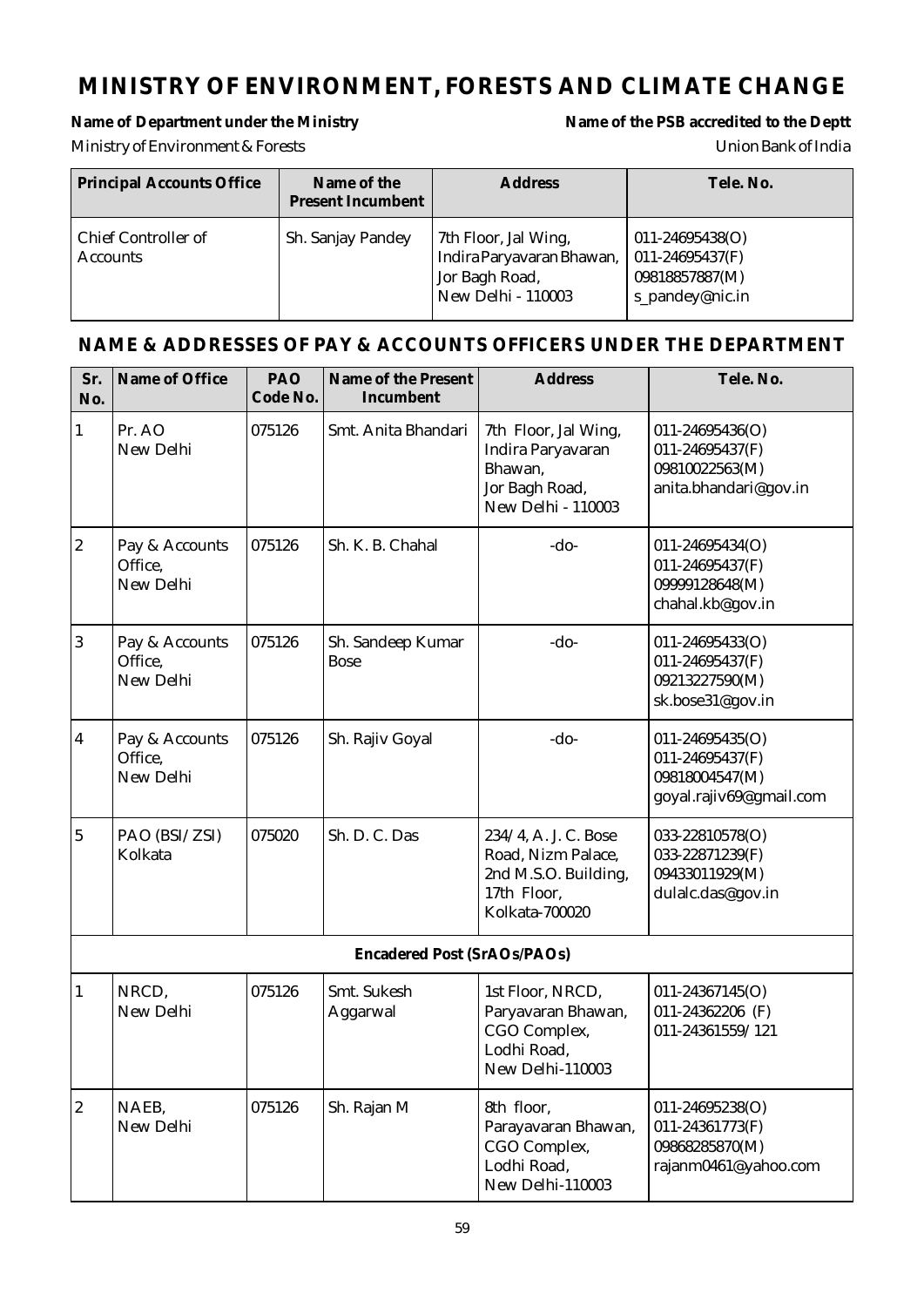| Sr.<br>No.      | Name of Office                                   | PAO.<br>Code No. | Name of the Present<br>Incumbent | <b>Address</b>                                                                                       | Tele, No.                                                                                                      |
|-----------------|--------------------------------------------------|------------------|----------------------------------|------------------------------------------------------------------------------------------------------|----------------------------------------------------------------------------------------------------------------|
| $\vert 3 \vert$ | Budget &<br>Accounts,<br>New Delhi               | 075126           | Sh. V. K. Sharma                 | 3rd Floor, Agni Wing,<br>Indira Paryavaran<br>Bhawan,<br>Jor Bagh Road,<br><b>New Delhi - 110003</b> | $011 - 24695238(O)$<br>011-24695238(F)<br>09999314634(M)<br>vinay.ks@gov.in                                    |
| 4               | NMNH,<br>New Delhi                               | 075126           | Sh. Sagar Singh                  | 4th floor,<br>Old CBI Bldg,<br>CGO Complex,<br>Lodhi Road,<br>New Delhi-110003                       | 09871466300 (M)<br>sssagar51@gmail.com                                                                         |
| 5               | Civil Construction 1075126<br>Unit.<br>New Delhi |                  | Sh. Kedar Nath                   | 7th Floor, CCU,<br>Paryavaran Bhawan,<br>CGO Complex,<br>Lodhi Road, New<br>Delhi-110003             | 011-24363288/732 $(O)$<br>011-24361669/729<br>$011 - 24360643(F)$<br>09013586731(M)<br>foccumef@rediffmail.com |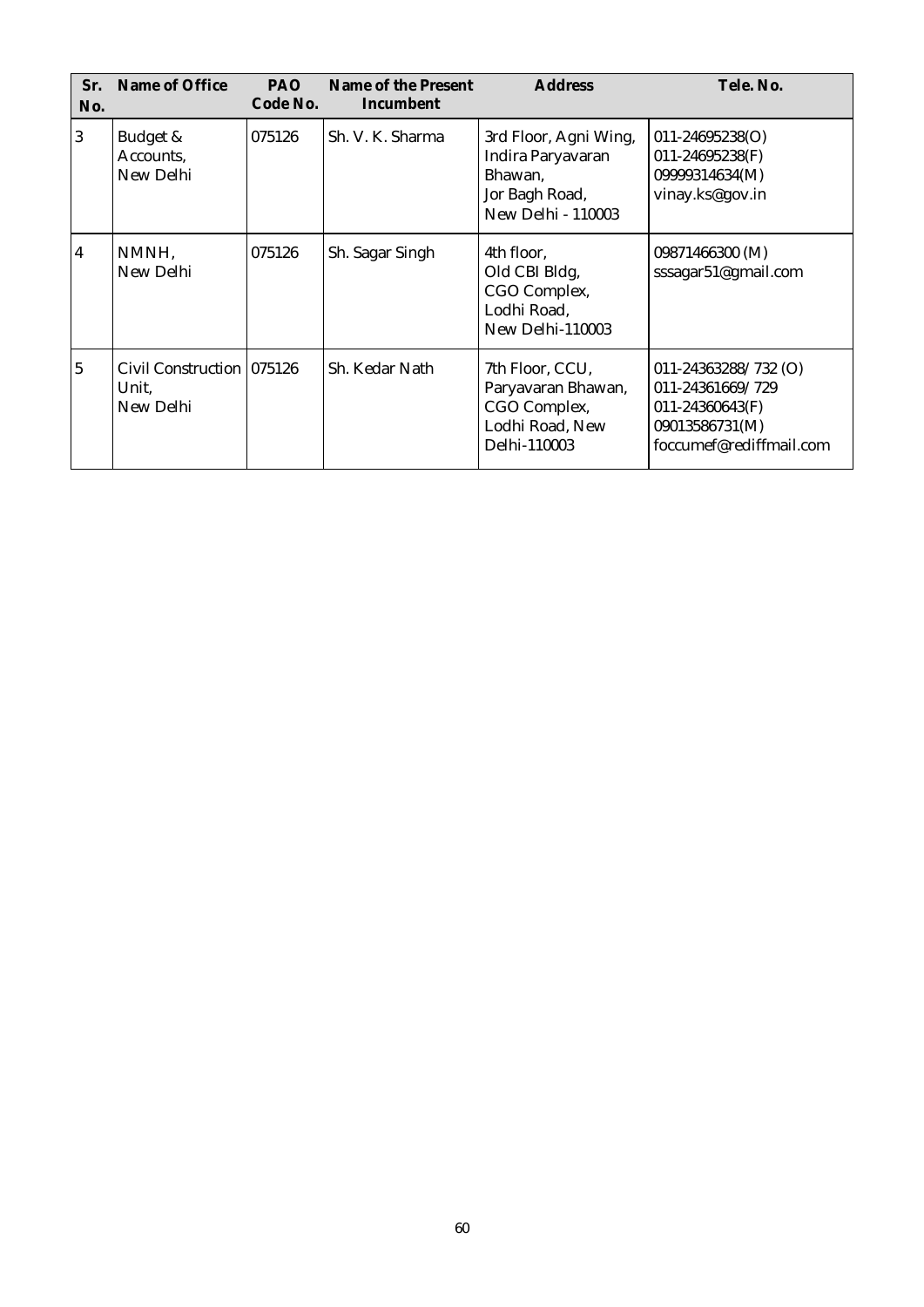# **MINISTRY OF EXTERNAL AFFAIRS**

Name of Department under the Ministry **Name of the PSB** accredited to the Deptt Ministry of External Affairs and the State Bank of India/Reserve Bank of India

| <b>Principal Accounts Office</b>           | Name of the<br><b>Present Incumbent</b> | <b>Address</b>                                                                                           | Tele. No.                                                     |
|--------------------------------------------|-----------------------------------------|----------------------------------------------------------------------------------------------------------|---------------------------------------------------------------|
| Pr. Chief Controller of<br><b>Accounts</b> | Mrs. Sujata Prasad                      | Room No. 2067, 2nd Floor,<br>Wing 'A' 23-D,<br>Jawaharlal Nehru Bhawan,<br>Janapath,<br>New Delhi-110001 | $011-49015160(O)$<br>011-49015161 $(F)$                       |
| <b>Controller of Accounts</b>              | Smt. Anjana<br>Vashishtha               | Room No. 2065, 2nd Floor,<br>Wing 'A' 23-D,<br>Jawaharlal Nehru Bhawan,<br>Janapath,<br>New Delhi-110001 | $011-49015172(O)$<br>011-49015163 $(F)$<br>sraoprc@mea.gov.in |

| Sr.<br>No.              | Name of Office                            | PAO<br>Code No. | Name of the Present<br>Incumbent | <b>Address</b>                                                                                              | Tele. No.                          |
|-------------------------|-------------------------------------------|-----------------|----------------------------------|-------------------------------------------------------------------------------------------------------------|------------------------------------|
| 1                       | Pr.AO, (External<br>Affairs) New<br>Delhi | 073544          | Sh. Y. K. Sharma                 | Room No. 2067,<br>2nd Floor,<br>Wing 'A' 23-D,<br>Jawaharlal Nehru<br>Bhawan, Janapath,<br>New Delhi-110001 | 011-49015168<br>sraoprc@mea.gov.in |
| $\boldsymbol{2}$        |                                           |                 | Sh. Anil Yadav                   | $-do-$                                                                                                      | 011-49015164<br>sraoprc@mea.gov.in |
| 3                       |                                           |                 | Smt. Veena Gupta                 | $-do-$                                                                                                      | 011-49016703<br>sraoprc@mea.gov.in |
| $\overline{\mathbf{4}}$ |                                           |                 | Smt. Sunita Chopra               | $-do-$                                                                                                      | 011-49015167<br>sraoprc@mea.gov.in |
| $\overline{5}$          |                                           |                 | Sh. R. Prabhakar                 | -do-                                                                                                        | 011-49015165<br>sraoprc@mea.gov.in |
| $\boldsymbol{6}$        |                                           |                 | Sh. N. K. Mehta                  | $-do-$                                                                                                      | 011-49015166<br>sraoprc@mea.gov.in |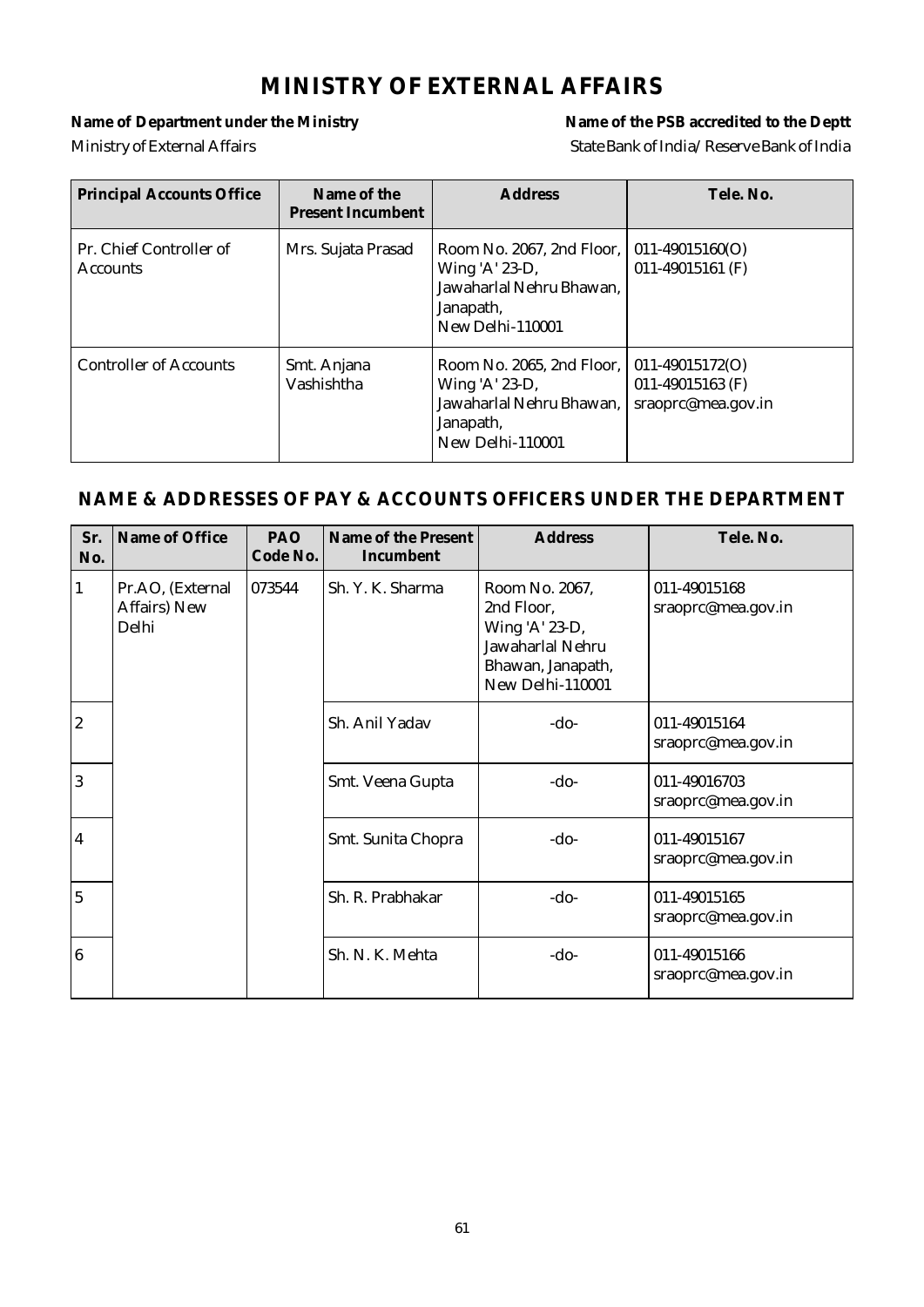### **MINISTRY OF FINANCE**

Name of Department under the Ministry **Name of the PSB** accredited to the Deptt Department of Economic Affairs and the state Bank of India State Bank of India Department of Expenditure State Bank of India Department of Revenue Allahabad Bank Department of Investment & Public Asset Management State Bank of India

| <b>Principal Accounts Office</b>    | Name of the<br><b>Present Incumbent</b> | <b>Address</b>                                                          | Tele, No.                                                                                        |
|-------------------------------------|-----------------------------------------|-------------------------------------------------------------------------|--------------------------------------------------------------------------------------------------|
| <b>Chief Controller of Accounts</b> | Sh. Sanjeev<br>Shrivastava              | Room No. 240-B,<br>North Block,<br>New Delhi-110001                     | $011 - 23092523(O)$<br>$011 - 23092101(F)$<br>09560034846(M)<br>san5460@gmail.com                |
| <b>Controller of Accounts</b>       | Sh. N.M.Jha                             | Room No. 168-A<br>North Block,<br>New Delhi-110001                      | $011 - 23092326(O)$<br>$011 - 23092326(F)$<br>09818601720(M)<br>njha@gov.in<br>nmjha@hotmail.com |
| <b>Controller of Accounts</b>       | Sh. Hemant Jain                         | AGCW&M Bldg<br>4th Floor, "E" Wing,<br>I.P. Estate,<br>New Delhi 110002 | $011 - 23702336(O)$<br>011-23702336(F)<br>09810565029(M)<br>hemjain@hotmail.com                  |
| Dy. Controller of Accounts          | Sh. Samsher Ali                         | Church Road Hutments,<br>Church Road,<br>New Delhi-110001               | $011 - 23094066$ (O)<br>011-23094603(F)<br>09540029788(M)<br>samsherali87@gmail.com              |
| <b>Asstt.Controller of Accounts</b> | Sh. Kaushlesh<br>Kumar                  | AGCW&M Bldg<br>4th Floor, "E" Wing,<br>I.P. Estate,<br>New Delhi 110002 | 011-23702337(O)<br>011-23702336(F)<br>09650830819(M)<br>kaushlesh_gupta@yahoo.com                |

#### **NAME & ADDRESSES OF PAY & ACCOUNTS OFFICERS UNDER THE DEPARTMENT DEPARTMENT OF ECONOMIC AFFAIRS**

| Sr.<br>No.     | Name of Office                    | <b>PAO</b><br>Code No. | Name of the Present<br>Incumbent | <b>Address</b>                                    | Tele, No.                                                                                           |
|----------------|-----------------------------------|------------------------|----------------------------------|---------------------------------------------------|-----------------------------------------------------------------------------------------------------|
| 1              | Pr.AO/Admn                        |                        | Ms. Indu Negi                    | Room No. 67-A<br>North Block,<br>New Delhi 110001 | $011 - 23092245(O)$<br>011-23092117(F)<br>09818909622(M)                                            |
| $\overline{2}$ | PAO (Sectt),<br>DEA,<br>New Delhi | 1016977                | Sh. Bal Ram Jain                 | Room No. 265- A<br>North Block,<br>New Delhi      | $011 - 23092188(O)$<br>011-23092233(O)<br>$011 - 23092101(F)$<br>09868106569(M)<br>deapaomof@nic.in |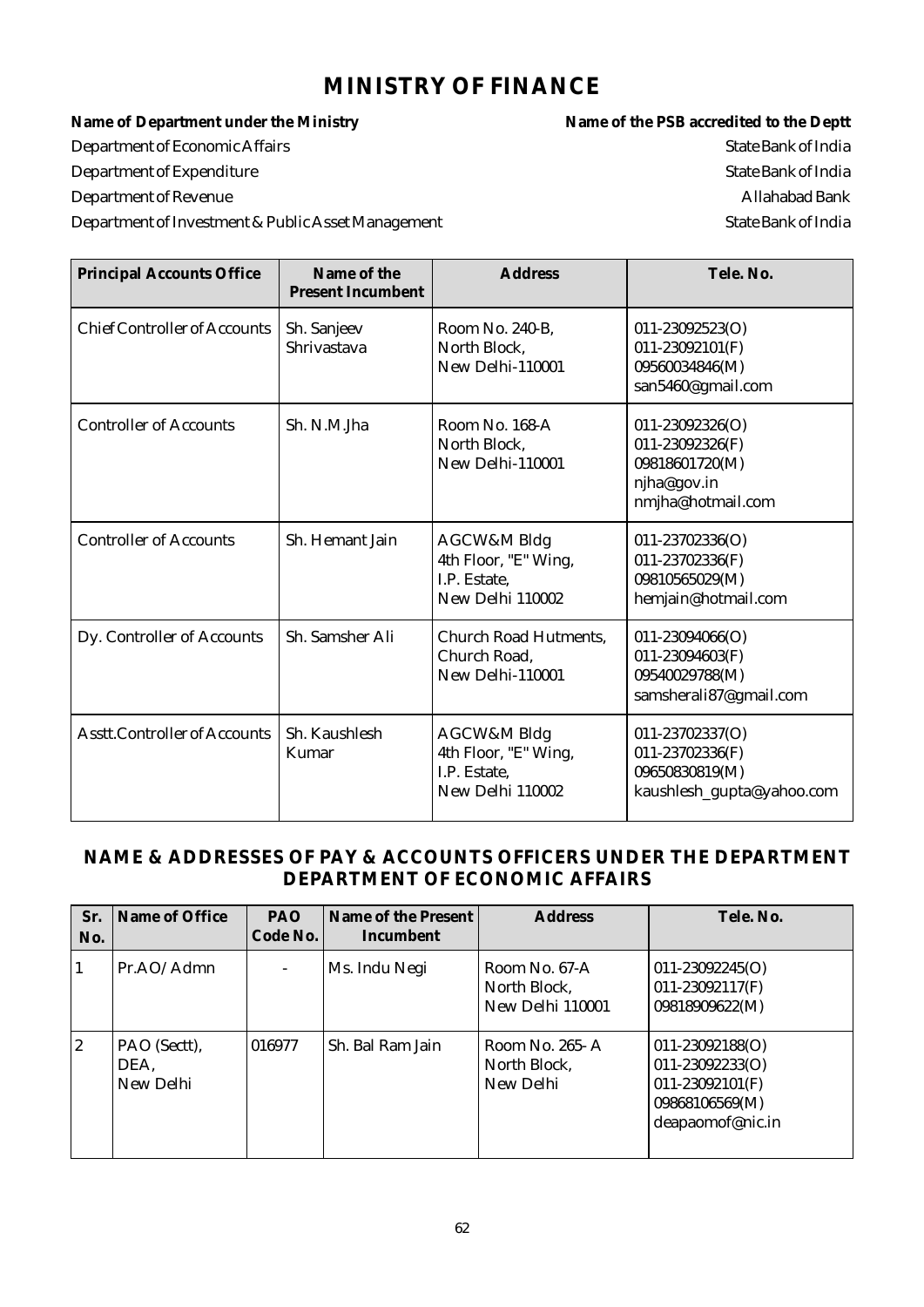| Sr.<br>No.              | Name of Office                                              | PAO<br>Code No. | Name of the Present<br>Incumbent  | <b>Address</b>                                                                          | Tele. No.                                                                                                                                                                   |
|-------------------------|-------------------------------------------------------------|-----------------|-----------------------------------|-----------------------------------------------------------------------------------------|-----------------------------------------------------------------------------------------------------------------------------------------------------------------------------|
| $\mathbf{3}$            | PAO (Banking)<br>DEA,<br>New Delhi                          | 017057          | Sh. A.K.Jain                      | 1st Floor,<br><b>AGCR Building,</b><br>I.P.Estate,<br>New Delhi                         | 011-23702342(O)<br>011-23702367(O)<br>011-23702336(F)<br>011-23702332(F)<br>09818771611(M)<br>bkgpaomof@nic.in                                                              |
| $\boldsymbol{4}$        | PAO (Estt). DEA                                             | 017057          | Sh. J.L.Dua                       | 4th Floor,<br>AGCW&M Building,<br>I.P. Estate, New Delhi                                | 011-23702341(O)<br>011-23702339(F)<br>09999917365(M)                                                                                                                        |
| $\overline{5}$          | PAO, IDA<br>(Account, Claims<br>& Rupee Loan)<br><b>DEA</b> | 017709          | Sh. B. S. Choudhary               | 1st Floor,<br><b>AGCR Building,</b><br>I.P. Estate<br>New Delhi                         | $011 - 23702286(O)$<br>011-23702427(F)<br>09818207059(M)<br>accountspaomof@nic.in<br>rupeeloan@rediffmail.com                                                               |
| $\bf 6$                 | Pr.AO(A/cs)                                                 |                 | Sh. Som Pal                       | 4th Floor<br>AGCW&M Building,<br>I.P. Estate, New Delhi                                 | 011-23702340(O)<br>011-23702340(F)<br>09818207059(M)                                                                                                                        |
| $\boldsymbol{7}$        | PAO (NSO)<br>Nagpur                                         | 017136          | Sh. A. K. Borkar                  | <b>New Sectt Building</b><br>2nd Floor, Civil Lines,<br>Nagpur-440001                   | 0712-2544192(O)<br>0712-2564395(F)<br>09403594287(M)<br>paonsonagpur@<br>rediffmail.com                                                                                     |
| $\overline{\mathbf{8}}$ | PAO (I.G.Mint)<br>Kolkata                                   | 017242          | Sh. Ravindra Nath<br>Mukhopadhyay | India Govt. Mint<br>Alipore,<br>Kolkata-53                                              | 033-24017025(O)<br>033-24010553(F)<br>09836805614(M)<br>igmkolkata@rediffmail.com                                                                                           |
| $\overline{9}$          | PAO (I.G.Mint)<br>Hyderabad                                 | 017320          | Vacant                            | India Govt. Mint,<br>I.D.A Phase II.<br>Cherlapally, R.R Distt,<br>Hyderabad, AP 500051 | 040-27261731(O)<br>$040 - 27260239(F)$<br>paoigmhyd@gmail.com                                                                                                               |
| 10                      | PAO (I.G.Mint)<br>Mumbai                                    | 017398          | Sh. C. Harsha<br>Vardhan Prasad   | India Govt. Mint<br><b>Saheed Bagat Singh</b><br>Marg,<br>Mumbai-400023                 | 022-22670048(O)<br>$022 - 22661450(F)$<br>07709004362(M)<br>igmmumbaipaomof@nic.in<br>paoigmint@rediffmail.com                                                              |
| 11                      | PAO (ISP),<br>Nasik Road                                    | 017476          | Sh. S. N. Nale                    | I.S.P,<br>Nasik Road 422101                                                             | 0253-2464137(O)<br>0253-2462718(F)<br>09422708836(M)<br>ispnasikpaomof@nic.in                                                                                               |
| 12                      | PAO (CNP),<br>Nasik Road                                    | 017859          | Sh.G.M.R.Maske                    | C.N.P,<br>Nasik Road-422101                                                             | 0253-2462290 (O) Extn.-5047<br>Extn. - 5049<br>0253-2463730-36<br>0253-2464100 (F)<br>09423542981(M)<br>08421621217(M)<br>pao017859@rediffmail.com<br>cnpnasikpaomof@nic.in |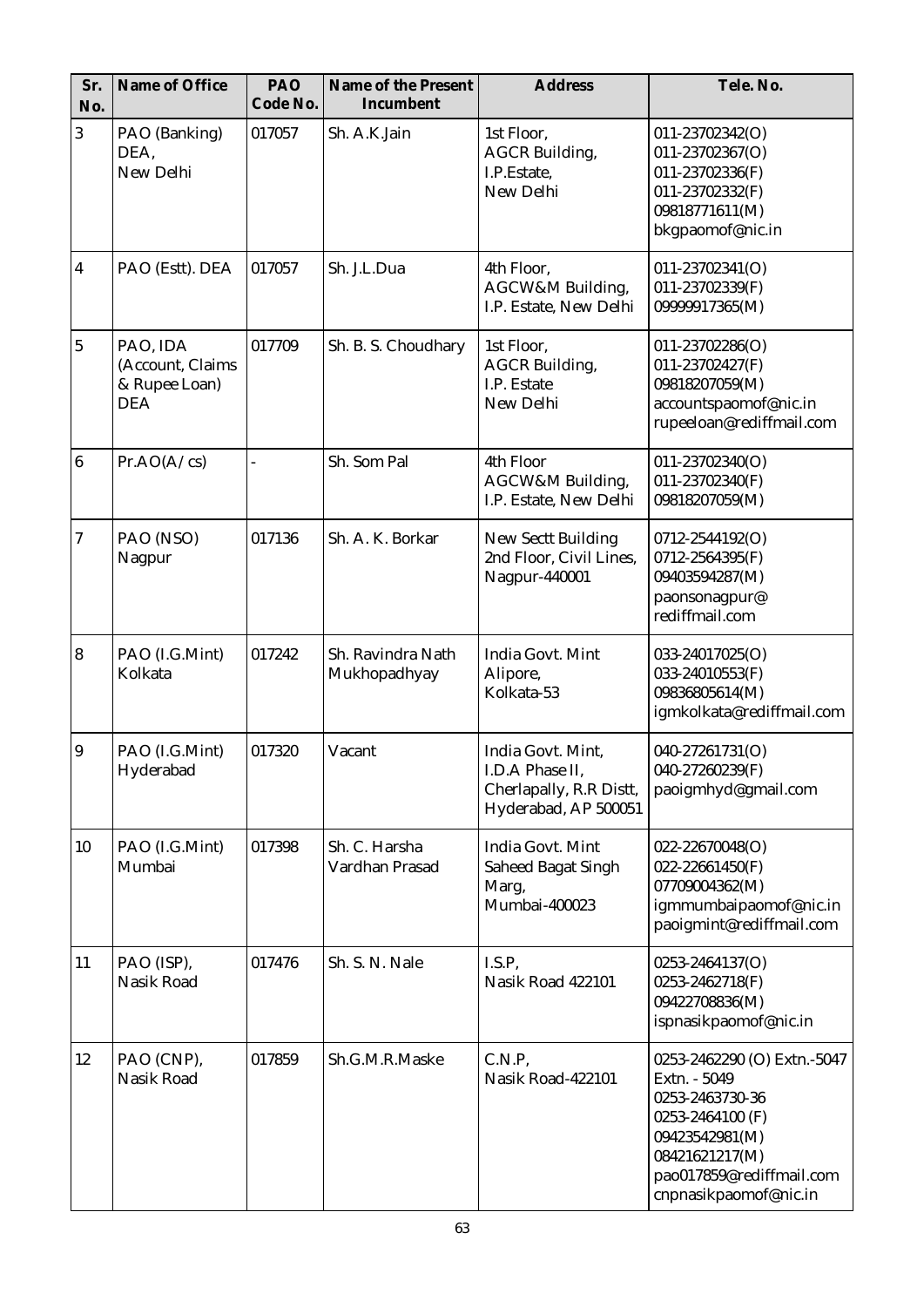| Sr.<br>No. | Name of Office                          | PAO<br>Code No. | Name of the Present<br>Incumbent | <b>Address</b>                                                                 | Tele. No.                                                                                                 |
|------------|-----------------------------------------|-----------------|----------------------------------|--------------------------------------------------------------------------------|-----------------------------------------------------------------------------------------------------------|
| 13         | PAO (SPM)<br>Hoshangabad                | 017632          | Vacant                           | S.P.M<br>Hoshangabad-461005<br>(M.P)                                           | 07574-255535 (Telefax)<br>$07574 - 279551(O)$<br>07574-255170(F)<br>paospm@rediffmail.com                 |
| 14         | PAO (BNP)<br>Dewas<br>Madhya Pradesh    | 017555          | Sh. G.Srinivas                   | <b>Bank Note Press</b><br>Dewas-455001                                         | 07272-255061 (O)<br>07272-255111 (F)<br>09912236771(M)<br>bnpdewaspao-mof@nic.in                          |
| 15         | PAO (SPP),<br>Hyderabad                 | 017784          | Ms. P.K.Vijay<br>Lakshmi         | <b>Security Paper Press</b><br>Mint Compound,<br>Saifabad,<br>Hyderabad-500004 | 040-23456689(O)<br>040-23456687 (F)<br>09490314449(M)<br>spphyderabadpao-<br>mof@nic.in                   |
| 16         | PAO (I.G.M),<br>Noida                   | 017940          | Sh. Ravinder Kumar               | India Govt. Mint<br>D-2, Sector-1,<br>Noida-201301                             | 0120-2522479(O)<br>0120-2537609 (F)<br>09873635431(M)<br>paonoida@rediffmail.com<br>igmnoidapaomof@nic.in |
| 17         | PAO(CAA&A)                              | 018790          | Ms. Satvinder Shah<br>Kaur       | O/o CAA&A,<br>Janpath Bhawan,<br>New Delhi                                     | 011-23712112(O)<br>011-23722134(F)<br>09711106254(M)<br>rhah.satvinder67@nic.in                           |
| 18         | PAO/Internal<br>Audit                   |                 | Sh. R. K. Bhatt                  | 4th Floor AGCW&M<br>Building, I.P. Estate,<br>New Delhi                        | 011-23702289(O)<br>011-23702340(F)<br>09560262929(M)<br>rk.bhatt64@gmail.com                              |
|            |                                         |                 | Sh. D. K. Chahal                 | -do-                                                                           | 011-23702289(O)<br>011-23702340(F)<br>09899189634(M)                                                      |
|            |                                         |                 | Sh. Mahendra Singh               | $-do-$                                                                         | 011-23702289(O)<br>011-23702340(F)<br>09711869668(M)<br>mahendra57singh@gmail.com                         |
| 19         | PAO/Banks &<br>Financial<br>Institution |                 | Sh. R.K. Dhar                    | <b>RFA Barracks</b><br><b>Church Road</b><br>Hutment, New Delhi                | 011-23094120(O)<br>011-23094603(F)<br>09810404674(M)<br>ravikrdhar@gmail.com                              |
|            |                                         |                 | Ms. Santosh Badhan               | -do-                                                                           | 011-23094120(O)<br>011-23093647(F)<br>09810925724(M)<br>sant2cool@yahoo.co.in                             |
|            |                                         |                 | Sh. Ram Swaroop<br>Suman         | $-do-$                                                                         | 011-23094120(O)<br>011-23093647(F)<br>09899390686(M)                                                      |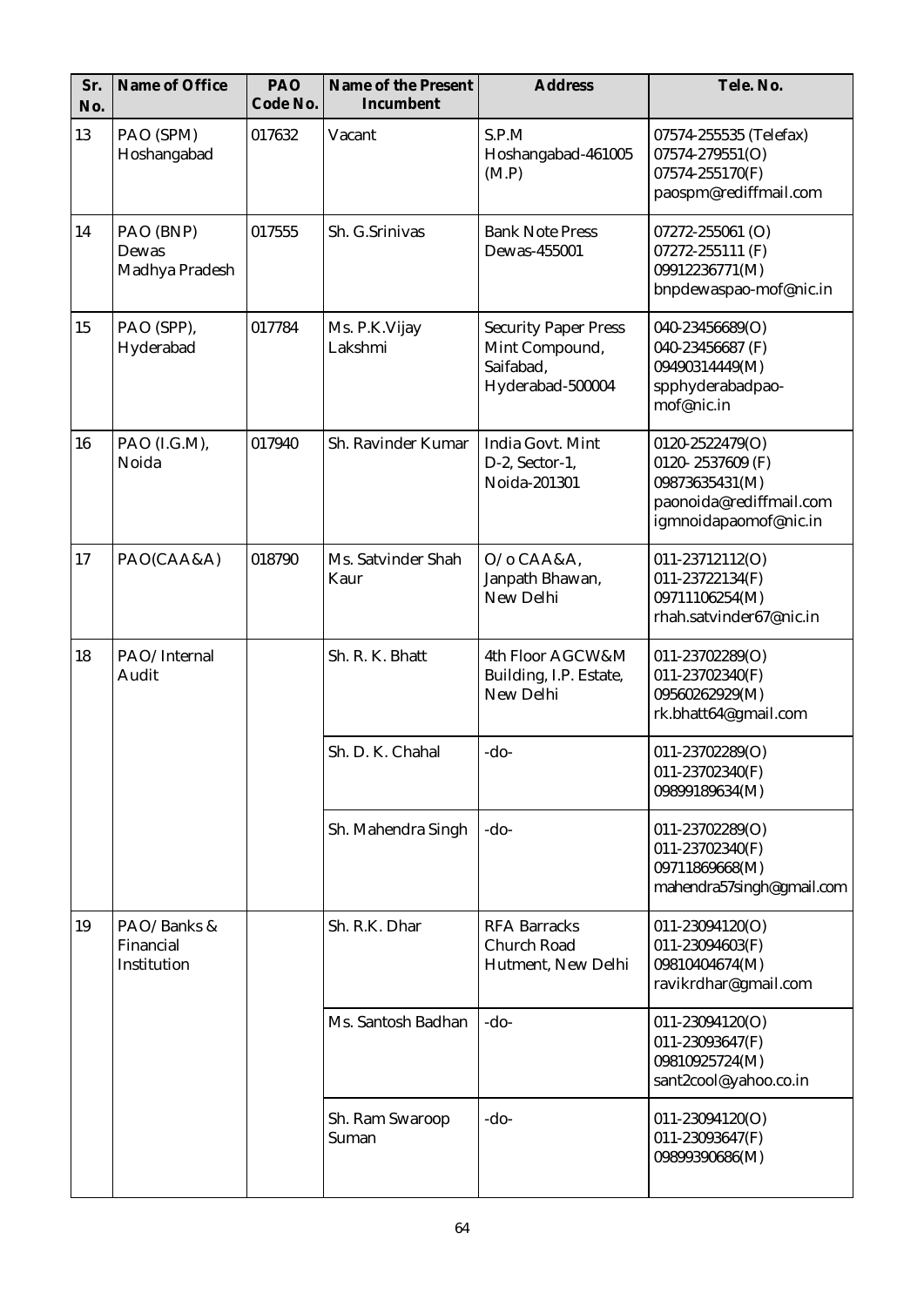| Sr.<br>No.       | Name of Office                                           | PAO<br>Code No. | Name of the Present<br>Incumbent   | <b>Address</b>                                                 | Tele. No.                                                                                                                   |
|------------------|----------------------------------------------------------|-----------------|------------------------------------|----------------------------------------------------------------|-----------------------------------------------------------------------------------------------------------------------------|
|                  |                                                          |                 | <b>Department of Revenue</b>       |                                                                |                                                                                                                             |
| 1                | PAO, Revenue                                             | 019795          | Sh. S.N.M. Shyaman                 | <b>RFA Barracks Church</b><br><b>Road Hutment New</b><br>Delhi | 011-23092042(O)<br>011-23094380(O)<br>011-23093647(F)<br>09868280286(M)<br>revenuepaomof@nic.in                             |
|                  |                                                          |                 | Sh. Rajesh Valecha                 |                                                                | 011-23092042(O)<br>011-23094380(O)<br>011-23093647(F)<br>09968283703(M)                                                     |
| $\boldsymbol{2}$ | PAO Central<br><b>Bureau</b> of<br>Narcotics.<br>Gwalior | 053401          | Sh. C.M. Arya                      | 19, The Mall Road,<br>Morar, CBN,<br>Gwalior, (MP)             | $0751 - 2462670(O)$<br>0751-2462670(F)<br>09893557239(M)<br>paogwalior@rediffmail.com<br>cbngwaliorpaomof@nic.in            |
| 3                | PAO Govt.<br>Opium &<br>Alkaloid Work,<br>Neemuch        | 053586          | Sh. Vijay Kumar                    | Govt. Opium<br>&Alkaloid Works,<br>Neemuch MP,<br>Pin 458441   | 07423-223405(O)<br>07423-220647(F)<br>08447691929(M)<br>goawneemuchpaomof@<br>nic.in                                        |
| 4                | PAO Govt,<br>Opium &<br>Alkaloid Works,<br>Ghazipur      | 053509          | Sh. Nand Kishore<br>Rawat          | Govt, Opium &<br><b>Alkaloid Works</b><br>Ghazipur U.P-233001  | 0548-2220601(O)<br>0548-2221768(F)<br>09721401904(M)<br>paogzp@rediffmail.com                                               |
|                  |                                                          |                 | <b>Department of Disinvestment</b> |                                                                |                                                                                                                             |
| $\mathbf{1}$     | PAO,<br>Disinvestment                                    | 026801          | Sh. Balram Jain                    | Room No.235-A<br>North Block,<br>New Delhi                     | 011-23095732(O)<br>$011 - 23092286(O)$<br>$011 - 23092101(F)$<br>011-23094554(F)<br>09868106569(M)<br>dispaomof@nic.in      |
|                  |                                                          |                 | Department of Expenditure          |                                                                |                                                                                                                             |
| 1                | PAO (Expd)                                               | 015954          | Ms. Pankaj Passi                   | Room No. 235-A<br>North Block,<br>New Delhi                    | 011-23095732(O)<br>$011 - 23092286(O)$<br>$011 - 23092101(F)$<br>011-23094554(F)<br>09873191454(M)<br>pankaj.passi@yahoo.in |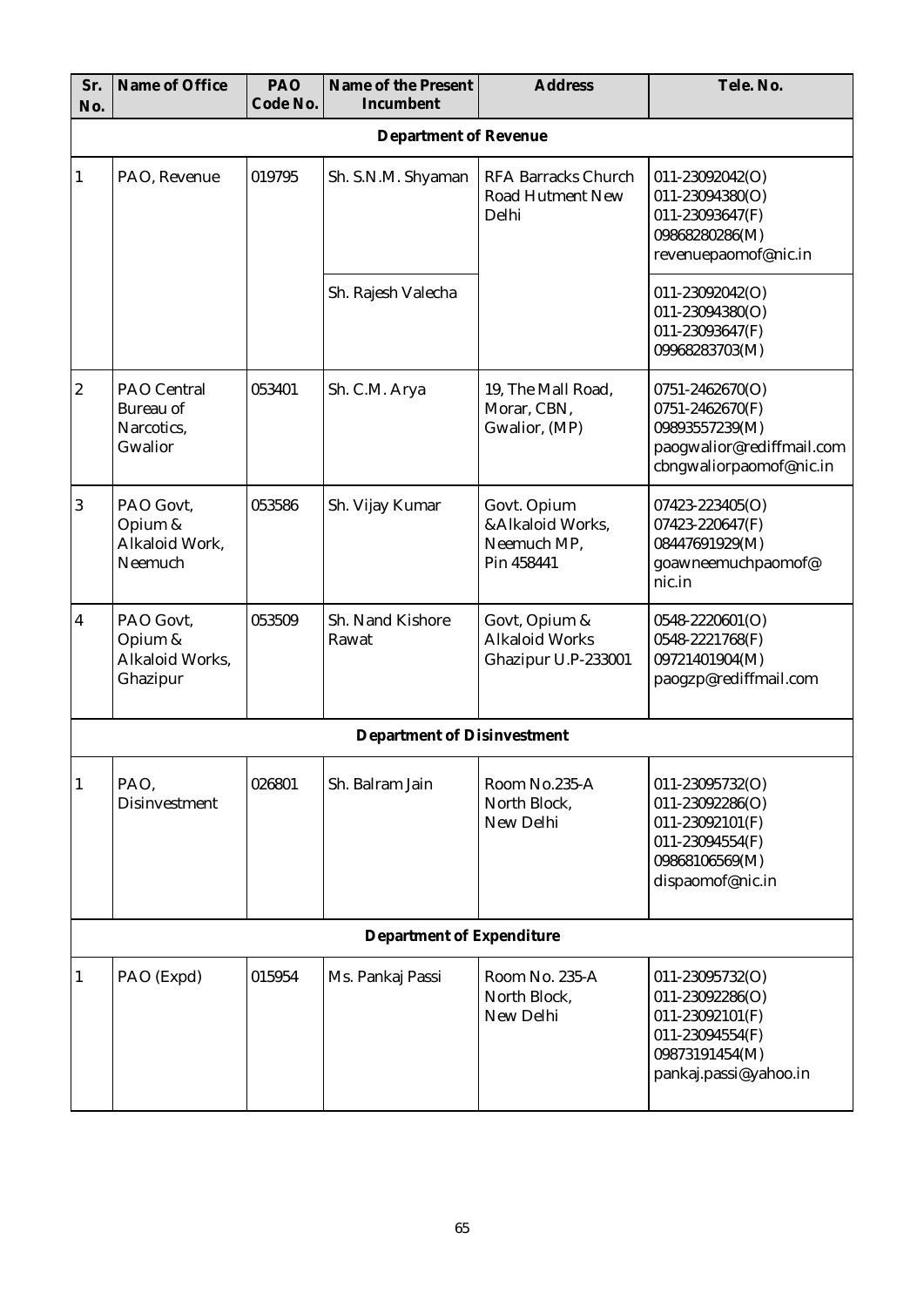|                  | <b>Encadered Posts</b>                                      |                 |                                  |                                                            |                                                                                            |  |
|------------------|-------------------------------------------------------------|-----------------|----------------------------------|------------------------------------------------------------|--------------------------------------------------------------------------------------------|--|
| Sr.<br>No.       | Name of Office                                              | PAO<br>Code No. | Name of the Present<br>Incumbent | <b>Address</b>                                             | Tele. No.                                                                                  |  |
| 1                | <b>Budget Division</b><br>DEA,<br>M/o Finance,<br>New Delhi |                 | Sh. Birender Singh               | R.NO 239-A,<br>North Block<br><b>New Delhi-110001</b>      | $011 - 23095254(O)$<br>011-23095174(F)<br>09899390686(M)<br>birendersrawat@<br>yahoo.co.in |  |
| $\boldsymbol{2}$ |                                                             |                 | Sh. Pavan Kumar                  | Room No. 239-A<br>North Block,<br><b>New Delhi -110001</b> | $011 - 23095210(O)$<br>011-23095174(F)<br>09868952780(M)                                   |  |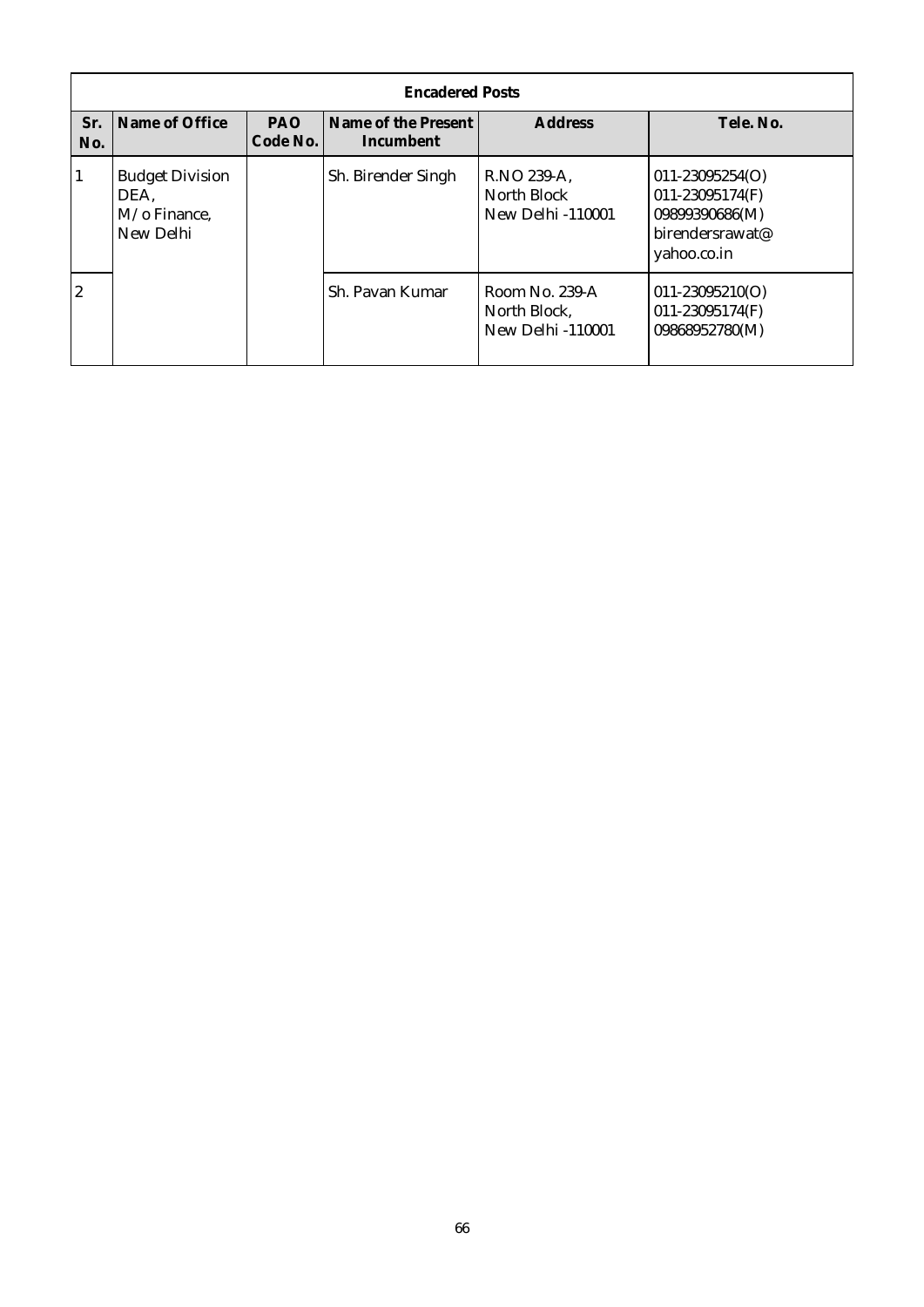### **MINISTRY OF FOOD PROCESSING INDUSTRIES**

# Ministry of Food Processing Industries Central Bank of India

# Name of Department under the Ministry **Name of the PSB** accredited to the Deptt

| <b>Principal Accounts Office</b>       | Name of the<br><b>Present Incumbent</b> | <b>Address</b>                                                    | Tele, No.                                                                            |
|----------------------------------------|-----------------------------------------|-------------------------------------------------------------------|--------------------------------------------------------------------------------------|
| Chief Controller of<br><b>Accounts</b> | Sh. Shyam S. Dubey                      | Room No. 241,<br>Krishi Bhawan,<br>Rafi Marg,<br>New Delhi-110001 | $011 - 23385240$ (O)<br>011-23384611 (F)<br>0981191110 (M)<br>shyamdubey@hotmail.com |
| <b>Controller of Accounts</b>          | Sh. Dilip Kumar                         | 16-A, Akbar Road,<br>Hutmens Annexe<br>New Delhi-110011           | 011-23389414<br>011-23386056 (F)<br>09810538140(M)<br>drdk0000@yahoo.co.in           |

| Sr.<br>No.            | Name of Office                                     | <b>PAO</b><br>Code No. | Name of the Present<br>Incumbent | <b>Address</b>                                                | Tele, No.                                                      |
|-----------------------|----------------------------------------------------|------------------------|----------------------------------|---------------------------------------------------------------|----------------------------------------------------------------|
| $\mathbf{1}$          | Pr. AO-cum-PAO<br>(FPI)                            | 1075501                | Sh. Rakesh Mathur                | 16-A Akbar Road<br>Hutments Annexe.<br>New Delhi-110011       | $011 - 23386753$ (O)<br>$011 - 23386753$ (F)<br>sao-fpi@nic.in |
| <b>Encadered Post</b> |                                                    |                        |                                  |                                                               |                                                                |
| $\mathbf{1}$          | $M/\sigma$ Food<br>Processing<br><b>Industries</b> | 275502                 | Sh. A.K. Rawat                   | Panchsheel Bhawan,<br>August Kranti Marg,<br>New Delhi-110049 | $011 - 26406551$ (O)<br>$011 - 26493228$ (F)                   |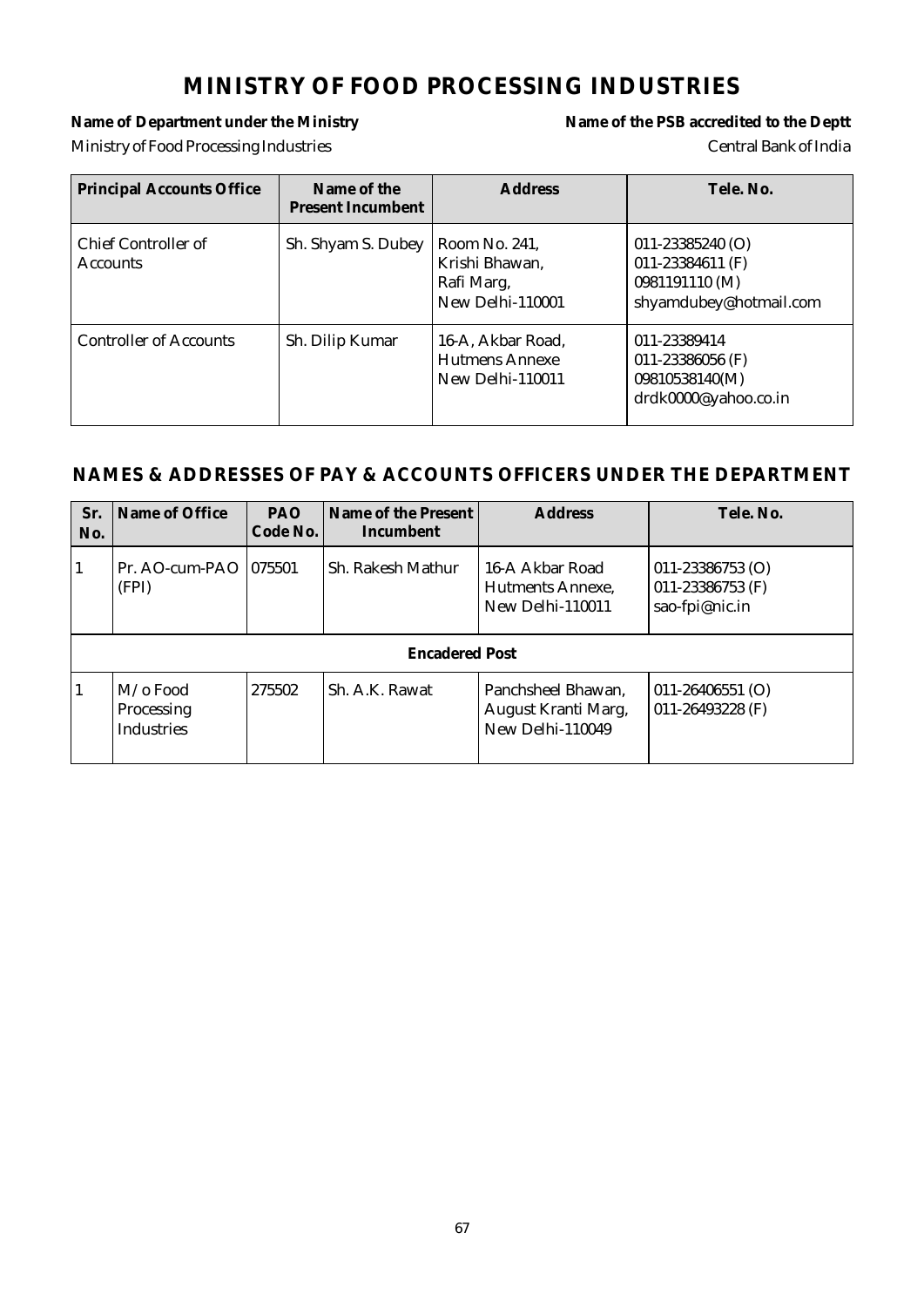# **MINISTRY OF HEALTH & FAMILY WELFARE**

**Department of Health** Bank of Baroda

Name of Department under the Ministry **Name of the PSB** accredited to the Deptt Department of Family Welfare **Bank of Bank of Bank of Bank** of Bank of Bank of Bank of Bank of Bank of Bank of Bank of Bank of Bank of Bank of Bank of Bank of Bank of Bank of Bank of Bank of Bank of Bank of Bank of Bank of

| <b>Principal Accounts Office</b>           | Name of the<br><b>Present Incumbent</b> | <b>Address</b>                                         | Tele. No.                                                                    |
|--------------------------------------------|-----------------------------------------|--------------------------------------------------------|------------------------------------------------------------------------------|
| Chief Controller of<br><b>Accounts</b>     | Ms. Bharati Das                         | Room No. 147-A wing,<br>Nirman Bhawan,<br>New Delhi-11 | $011 - 23061126(O)$<br>011-23063259(F)<br>09810766728(M)<br>cca-mohfw@nic.in |
| Deputy Controller of<br><b>Accounts</b>    | Sh. Harpreet Singh                      | Room No. 411-D wing,<br>Nirman Bhawan,<br>New Delhi-11 | $011 - 23061205(O)$<br>$011 - 23062567(F)$<br>07087000011(M)                 |
| Deputy Controller of<br><b>Accounts</b>    | Sh. Neeraj Kulhari                      | Room No. 454-A wing,<br>Nirman Bhawan,<br>New Delhi-11 | $011 - 23062723(O)$<br>$011 - 23062567(F)$<br>07838279037(M)                 |
| Assistant Controller of<br><b>Accounts</b> | Dr. Ranjeeta                            | Room No. 744-A wing,<br>Nirman Bhawan,<br>New Delhi-11 | $011 - 23063258(O)$<br>09971245712(M)<br>ranjeeta.83@gov.in                  |

| Sr.<br>No.       | Name of Office                              | PAO<br>Code No. | Name of the Present<br>Incumbent                   | <b>Address</b>                                   | Tele. No.                                                                                        |
|------------------|---------------------------------------------|-----------------|----------------------------------------------------|--------------------------------------------------|--------------------------------------------------------------------------------------------------|
| $\mathbf{1}$     | Pr. AO, New<br>Delhi                        | 020810          | Sh. Prem Ballabh<br>Smt. Indu Kukrety              | Room No.313-D,<br>Nirman Bhawan,<br>New Delhi-11 | 09899293975(M)<br>09911218862(M)<br>011-23061432/3360(O)<br>011-23061835(F)<br>cca1-mohfw@gov.in |
| $\boldsymbol{2}$ | (Compilation/<br>CDN),<br>New Delhi         | $-do-$          | Sh. K. C. Gautam                                   | Room No.554-A,<br>Nirman Bhawan,<br>New Delhi-11 | 011-23063785/3039(O)<br>011-23061192(F)<br>09818197250(M)<br>praocomp-mhfw@nic.in                |
| 3                | <b>Internal Audit</b><br>Wing,<br>New Delhi | $-do-$          | Sh. U.C. Sharma<br>Sh. Jagdeep<br>Sh. Sushil Tikku | RoomNo.501-A.<br>Nirman Bhawan,<br>New Delhi-11  | 09312460748(M)<br>08950707967(M)<br>09868102664(M)<br>011-23063725(O<br>011-23063062(F)          |
| $\boldsymbol{4}$ | <b>Accounts Officer</b><br>(Cash)           | $-do-$          | Smt. Kamlesh<br>Kaushik                            | Room No.429-C<br>Nirman Bhawan,<br>New Delhi-11  | 011-23063627(O)<br>09990635448(M)<br>kamlesh.kaushik64@gov.in                                    |
| $\overline{5}$   | A.O.RCH Deptt.<br>Of Family<br>Welfare      | $-do-$          | Sh. Vijay Pathak                                   | Room No.107-A,<br>Nirman Bhawan,<br>New Delhi-11 | $011 - 23062159(O)$<br>09871974568(M)                                                            |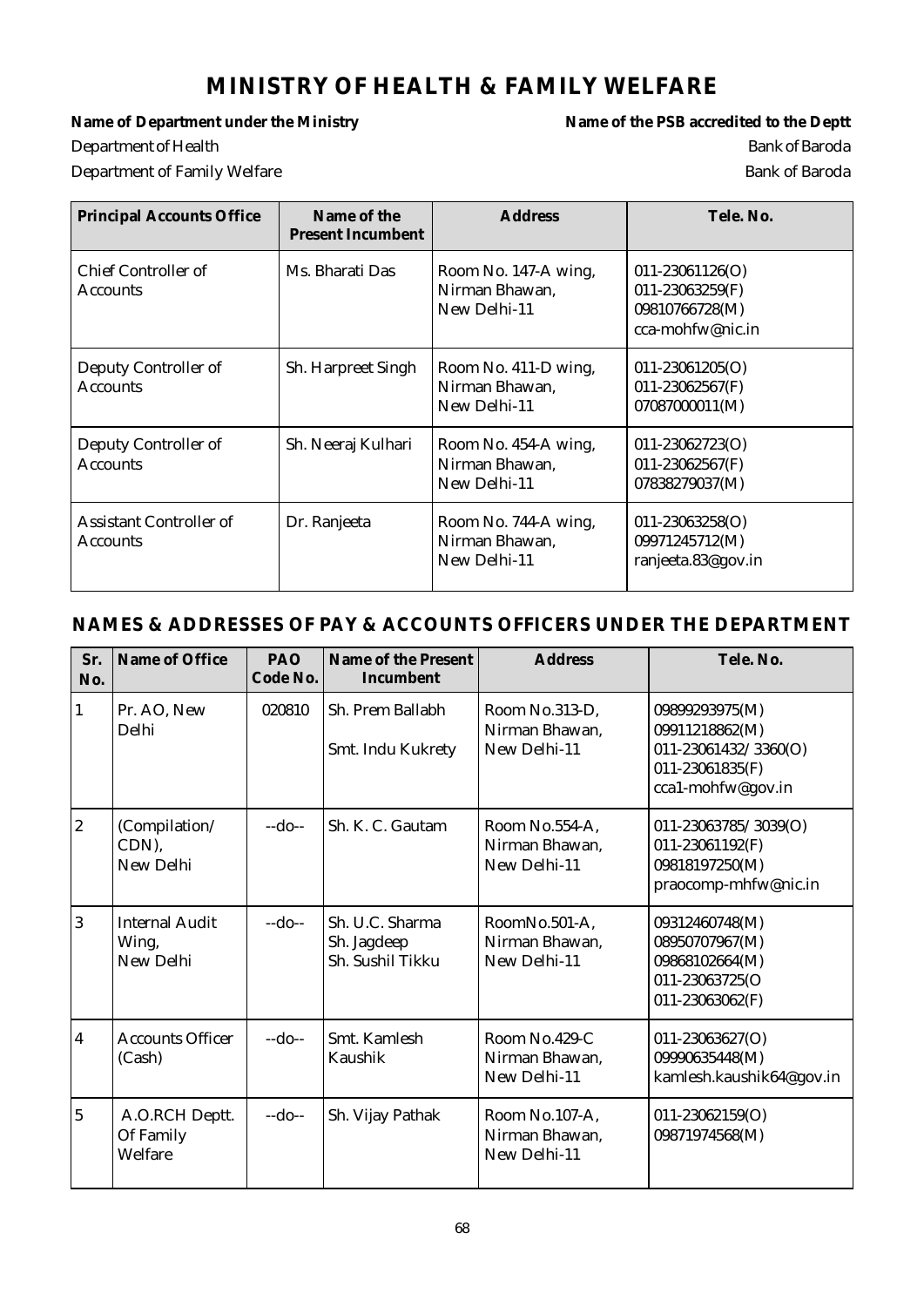| Sr.<br>No.     | Name of Office                                        | PAO<br>Code No. | Name of the Present<br>Incumbent    | <b>Address</b>                                                                            | Tele. No.                                                                                      |
|----------------|-------------------------------------------------------|-----------------|-------------------------------------|-------------------------------------------------------------------------------------------|------------------------------------------------------------------------------------------------|
| $6\phantom{.}$ | <b>National Health</b><br>Mission (NHM),<br>New Delhi |                 | Sh. Vinod Kumar                     | Room No. 509-D,<br>Nirman Bhawan,<br>New Delhi-11                                         | $011 - 23062391(O)$<br>09811639544(M)                                                          |
| 7              | PAO (Sectt.),<br>New Delhi                            | 020866          | Smt. Maya Rawat                     | Room No.440/A<br>Nirman Bhawan,<br>New Delhi-11                                           | 011-23061494/2608(O)<br>011-23061494(F)<br>9891251092(M)<br>paosectt-mhfw@nic.in               |
| $\bf{8}$       | PAO (DGHS),<br>New Delhi                              | 020946          | Smt. Amrit Kaur<br>Sanga            | Room No.744-A,<br>Nirman Bhawan,<br>New Delhi-11                                          | 011-23062355/2580(O)<br>09818878107(M)<br>paodghs-mhfw@nic.in                                  |
| 9              | PAO (RMLH),<br>New Delhi                              | 021642          | Smt. Manpreet Kaur<br><b>Bhatia</b> | Deptt., RML Hospital,<br>New Delhi-01                                                     | 011-23360377(O)<br>011-23404230(F)<br>09810392626(M)                                           |
| 10             | PAO (LHMC),<br>New Delhi                              | 021721          | Sh. Y. P. Singh                     | Lady Hardinge<br><b>Medical College</b><br>Hospital,<br>Opp. Shivaji Stadium,<br>NewDelhi | 011-23743391(O)<br>011-23363938(O)<br>011-23363728(F)<br>0999669528 (M)<br>paolhmc-mhfw@nic.in |
| 11             | PAO (CGHS),<br>New Delhi                              | 021029          | Sh. S. K. Gupta                     | New Rajinder Nagar,<br><b>CGHS Dispensary</b><br>Building,<br>New Delhi                   | 011-28743396(O)<br>011-28742040(F)<br>09868266095(M)<br>paocghs-mhfw@nic.in                    |
| 12             | PAO (SJH),<br>New Delhi                               | 021108          | Sh. Satish Kumar                    | Dharamshala Building,<br>2nd floor,<br>Safdarjang Hospital<br>New Delhi-23                | 011-26886732(O)<br>011-24122755(F)<br>09818223771(M)<br>paosjh-mhfw@nic.in                     |
| 13             | PAO (NICD),<br>New Delhi                              | 021186          | Sh. P. K. Mehrotra                  | 22, Shyam Nath Marg,<br>Delhi-54                                                          | $011 - 23928408(O)$<br>011-23956109(F)<br>09810683057(M)<br>paonicd-mhfw@nic.in                |
| 14             | PAO (GMSD),<br>Mumbai                                 | 021277          | Smt. Philomena<br><b>Thomas</b>     | G.M.S.D. Compound<br>Near City Centre,<br>Mumbai Central,<br>Mumbai                       | 022-23090902(O)<br>022-23082091<br>022-23086198(F)<br>09923438247(M)                           |
| 15             | IAP, Mumbai                                           | 221298          | Smt. Lekha Nair                     | G.M.S.D. Compound,<br>Near City Centre,<br>Mumbai Central,<br>Mumbai                      | 022-23090902(O)<br>022-23086191(F)<br>09833747692(M)                                           |
| 16             | PAO, Kolkata                                          | 021371          | Sh. B. N. Saha                      | 15/1 Chowringhee<br>Square,<br>Kolkata-700069                                             | 033-22486038(O)<br>033-22485622(F)<br>9830582429(M)                                            |
| 17             | IAP, Kolkata                                          | 221397          | (Vacant)                            | 15/1 Chowringhee<br>Square,<br>Kolkata-69                                                 | 033-22486038(O)<br>033-22485622(F)                                                             |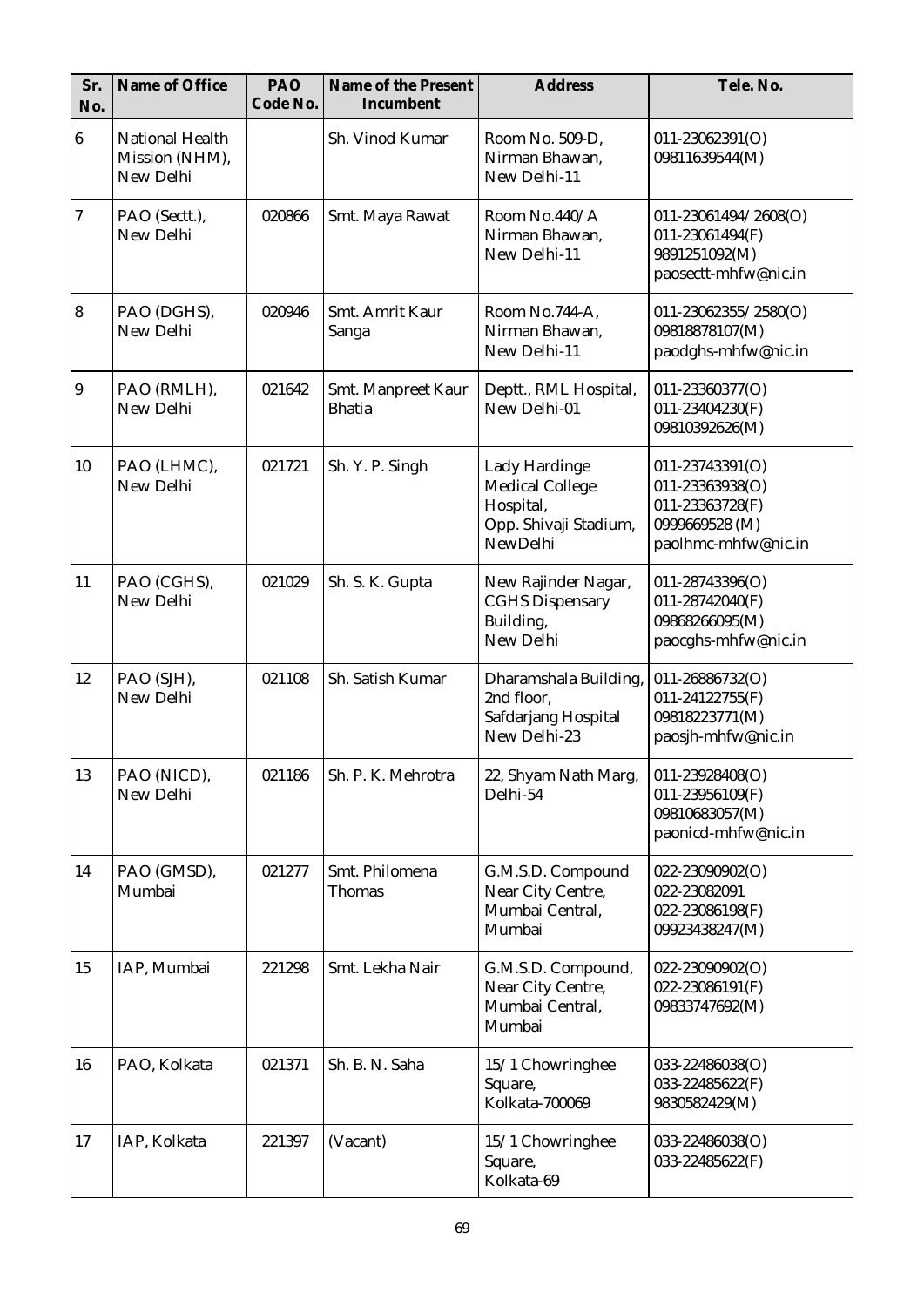| Sr.<br>No.              | Name of Office            | PAO<br>Code No. | Name of the Present<br>Incumbent | <b>Address</b>                                                                     | Tele. No.                                                                      |
|-------------------------|---------------------------|-----------------|----------------------------------|------------------------------------------------------------------------------------|--------------------------------------------------------------------------------|
| 18                      | PAO, Chennai              | 021545          | Sh. K. Manickam                  | C-2-CWing, 1st Floor,<br>Rajaji Bhawan,<br><b>Besant Nagar,</b><br>Chennai-90      | 044-24917009(O)<br>044-24463448(O)<br>09840596415(M)<br>paochennai-mhfw@nic.in |
| 19                      | PAO, Puducherry           | 021968          | Sh. S. Chandramouli              | <b>JIPMER Campus,</b><br>Dhanvantari Nagar<br>Puducherry-605006                    | 0413-2272815(O)<br>0413-2276633(F)<br>09442212397(M)<br>paopondi-mhfw@nic.in   |
| 20                      | IAP, Bengaluru            | 26203           | Sh. S. Kannabiran                | NTI Campus,<br>8 Bellary Road,<br>Banglore-560003                                  | 080-23445910(O)<br>080-23445910(O)<br>09483020593(M)                           |
| 21                      | IAP, Chandigarh           |                 | Sh. K. V. Kaushik                | Kendriya Sadan,<br>4thFloor,<br>Central Wing,<br>Sector-9, A,<br>Chandigarh-160022 | $0172 - 2741816(O)$<br>0172-2742544(O)                                         |
|                         |                           |                 | <b>Encadered Post</b>            |                                                                                    |                                                                                |
| $\mathbf{1}$            | A.O. (NVBDCP)<br>Delhi    | 221188          | Sh. Sanjay Magoo                 | 22, Shyamnath Road<br>Delhi - 110 054                                              | $011 - 23967780(O)$<br>011-23956109/120(O)<br>nvbdcp-mohfw@nic.in              |
| $\boldsymbol{2}$        | A.O. (GMSD),<br>Mumbai    | 221297          | Ms. Sujata Nair                  | GMSD Compound,<br>Byculla,<br>Mumbai Central,<br>Mumbai- 400008                    | 022-23082091(O)                                                                |
| $\vert 3 \vert$         | A.O. (GMSD),<br>Delhi     | 220956          | Sh. G.P.Sharma                   | <b>Behind Qutab Hotel</b><br>Mehrauli Road,<br>New Delhi                           | 011-40631399(O)<br>011-46064184(O)<br>011-41024369(F)                          |
| $\boldsymbol{4}$        | A.O. (GMSD),<br>Guwahati  | 221403          | Sh. Irungbam S.<br>Singh         | AK, Azad Road,<br>Gopinath Nagar,<br>Guwahati-781016                               | 0361-2492712(O)<br>0361-2492697(O)                                             |
| $\bf 5$                 | A.O. (GMSD),<br>Hyderabad | 121562          | Smt. P. Rajni                    | <b>ESI Hospital Campus</b><br>Sanjiva Reddy Nagar<br>Hyderabad                     | 040-23706430(O)<br>040-23702355(F)                                             |
| $\boldsymbol{6}$        | A.O. (GMSD),<br>Karnal    | 120950          | Sh. H. S. Sandhu                 | <b>GMSD Karnal, Post</b><br>BoxNo.8, G.T.Road,<br><b>Karnal-132001</b>             | 0814-224437(O)                                                                 |
| 7                       | A.O. (GMSD),<br>Kolkata   | 221382          | Sh. Sitla Prasad Roy             | O/o the Asstt. Director<br>General (M.S.) 9,<br>Clyde Row, Kolkata.                | 033-22233593(O)<br>033-22220409(O)                                             |
| $\overline{\mathbf{8}}$ | A.O.(GMSD),<br>Chennai    | 221550          | Sh. E.T. Chandra<br><b>Moses</b> | 37, Naval Hospital<br>Road, Perian,<br>Chennai-600003                              | 044-25610621(O)<br>044-25611459(O)                                             |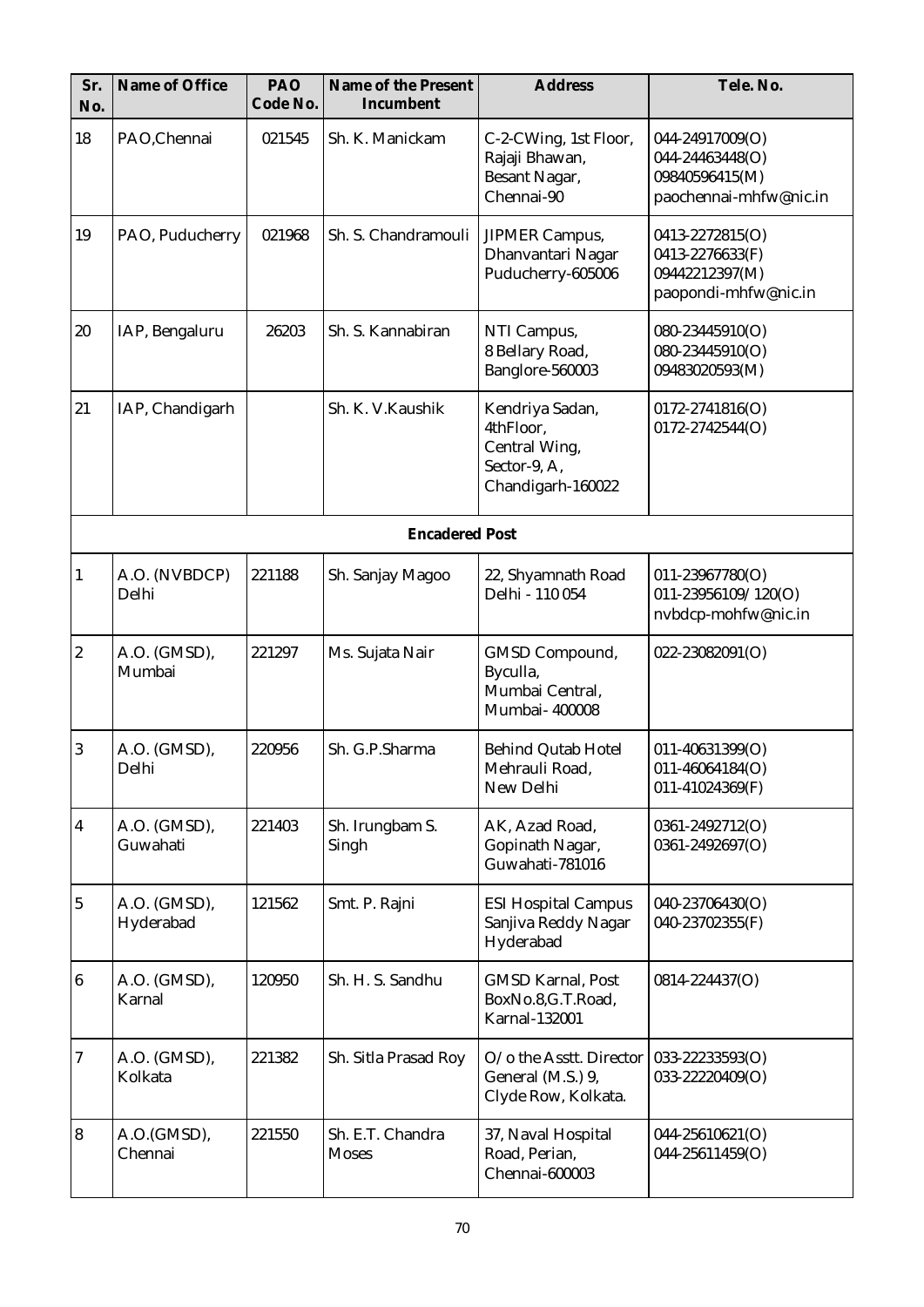| Sr.<br>No.     | Name of Office            | PAO<br>Code No. | Name of the Present<br>Incumbent                         | <b>Address</b>                                                                          | Tele. No.                                                                 |
|----------------|---------------------------|-----------------|----------------------------------------------------------|-----------------------------------------------------------------------------------------|---------------------------------------------------------------------------|
| $\overline{9}$ | A.O.(CRI),<br>Kasauli     | 121195          | Sh. Vijay Kashyap                                        | Director, Central<br>Research Institute,<br>Kasauli, Dist. Solan,<br>Himachal Pradesh   | $01792 - 2049 / 16 / 35(0)$<br>01792-273381(O)<br>director@cpri.hp.nic.in |
| 10             | NACO, New<br>Delhi        |                 | Sh. Y. P. Singh<br>Sh. G. P. Sharma<br>Smt. Meena Khanna | 6th Floor.<br><b>Finance Wing</b><br>Chander Lok Building,<br>36, Janpath,<br>New Delhi | $011 - 43616655(O)$<br>011-43509999(O)                                    |
| 11             | DDO, (LHMC)<br>New Delhi  |                 | Sh. Mukesh Kumar                                         | <b>LHMC</b> and SK<br>Hospital<br>New Delhi                                             | $011 - 23408112(O)$<br>011-23363938(O)<br>011-23363728(F)                 |
| 12             | DDO, (KSCH)<br>New Delhi  |                 | Sh. Rakesh Kumar                                         | Kalavati Sharan<br>Hospital<br>New Delhi                                                | $011 - 23408516(O)$<br>011-23344162/69(O)                                 |
| 13             | DDO (RML)<br>New Delhi    |                 | Sh. Parbinder Singh                                      | Dr. RML Hospital<br>New Delhi                                                           | 011-23369250/5525(O)<br>09811928986(M)                                    |
| 14             | PGIMER (RML)<br>New Delhi |                 | Sh. Sanjeev Kumar<br><b>Bhatia</b>                       | Dr. RML Hospital<br>New Delhi                                                           | 011-23404750(O)                                                           |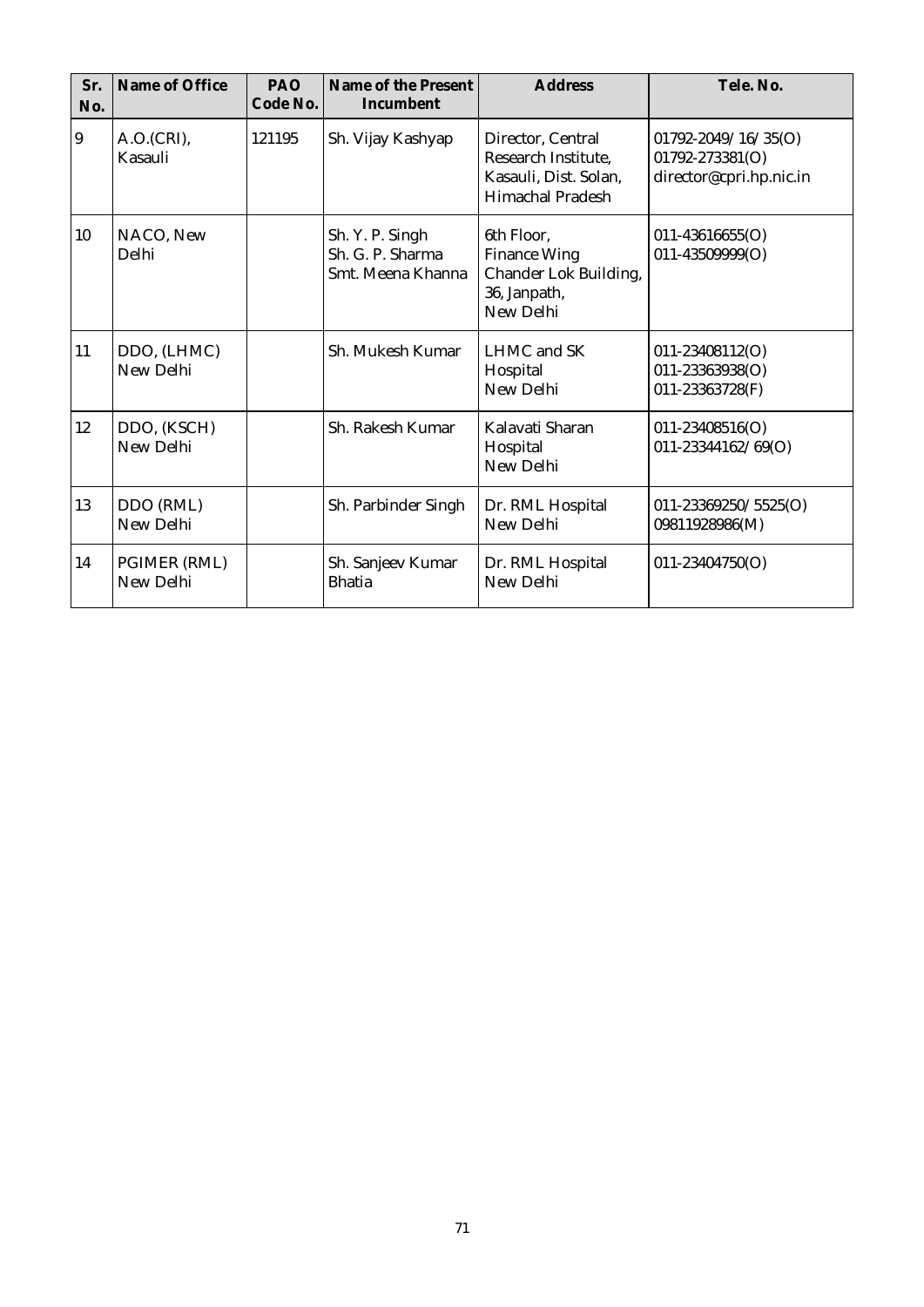# **MINISTRY OF HOME AFFAIRS**

Name of Department under the Ministry **Name of the PSB** accredited to the Deptt Department of Home State Bank of India Department of Official Language State Bank of India Inter State Council State Bank of India Department of Internal Security and the state Bank of India Department of States State Bank of India

Department of Jammu & Kashmir State Bank of India Department of Border Management State Bank of India

| <b>Principal Accounts Office</b>           | Name of the<br><b>Present Incumbent</b> | <b>Address</b>                                                                                        | Tele. No.                                                                                                                    |
|--------------------------------------------|-----------------------------------------|-------------------------------------------------------------------------------------------------------|------------------------------------------------------------------------------------------------------------------------------|
| Pr. Chief Controller of<br><b>Accounts</b> | Sh. M. Pran<br>Konchady                 | Room No, 127-D,<br>North Block,<br>New Delhi - 01                                                     | $011 - 23093016(O)$<br>$011 - 23093293$ (O)<br>011-23092381 (F)<br>09582175322(M)<br>mkonchady@nic.in<br>praoadmn-mha@gov.in |
| Chief Controller of<br><b>Accounts</b>     | Sh. Rajesh Kumar                        | Room No, 127-D,<br>North Block,<br>New Delhi - 01                                                     | 011-23092592 (O)<br>011-23092592 (F)<br>09811208528(M)<br>r_kumar@nic.in                                                     |
| <b>Controller of Accounts</b>              | Sh. N.K.Mishra                          | Room No,125-C<br>North Block,<br>New Delhi - 01                                                       | $011 - 23092268$ (O)<br>011-23092381 (F)<br>09810609081(M)<br>nk.mishra@nic.in                                               |
| <b>Controller of Accounts</b>              | Dr. Gautam<br>Talukdar                  | PAO, CISF, E Block,<br>5th Floor, GPO Complex,<br><b>INA, New Delhi</b>                               | 011-24605701 (O)<br>011-24605721 (F)<br>09810498310(M)<br>ampang@rediffmail.com                                              |
| <b>Controller of Accounts</b>              | Sh. Neeraj Kumar<br>Sharma              | PAD, BSF, 2nd Floor,<br>Pushpa Bhawan,<br>Madangir, New Delhi                                         | 011-29054974 (O)<br>011-29054974 (F)<br>09650376005(M)<br>neerajs.icas@gov.in                                                |
| <b>Controller of Accounts</b>              | Sh. Vanlaldina<br>Fanai                 | PAO, AR, Old DGAR,<br>Complex, Nongrimmaw,<br>Laitumkharh, Shillong,<br>Meghalaya-793011              | 0364-2536692 (O)<br>0364-2536681 (F)<br>09436304463(M)<br>vfanai@gmail.com                                                   |
| Dy. Controller of Account                  | Sh. Sankar Sardar                       | M.S.O. Bhawan,<br>CGO Complex,<br>Lomo Block-D, 2nd Floor,<br>Sec-1, Salt Lake City<br>Kolkata-700064 | 033-23210921 (O)<br>033-23582546 (F)<br>08902498818(M)<br>sardarsankar@rediffmail.com                                        |
| Dy. Controller of Accounts                 | Sh. Kapil Dev<br>Meena                  | PAO (NDMA),<br>NDMA Bhawan,<br>A-1 Safdarjung Enclave,<br>New Delhi-29                                | 011-26701724 (O)<br>011-26701723 (F)<br>09013431432(M)<br>kapilmeena99@gmail.com                                             |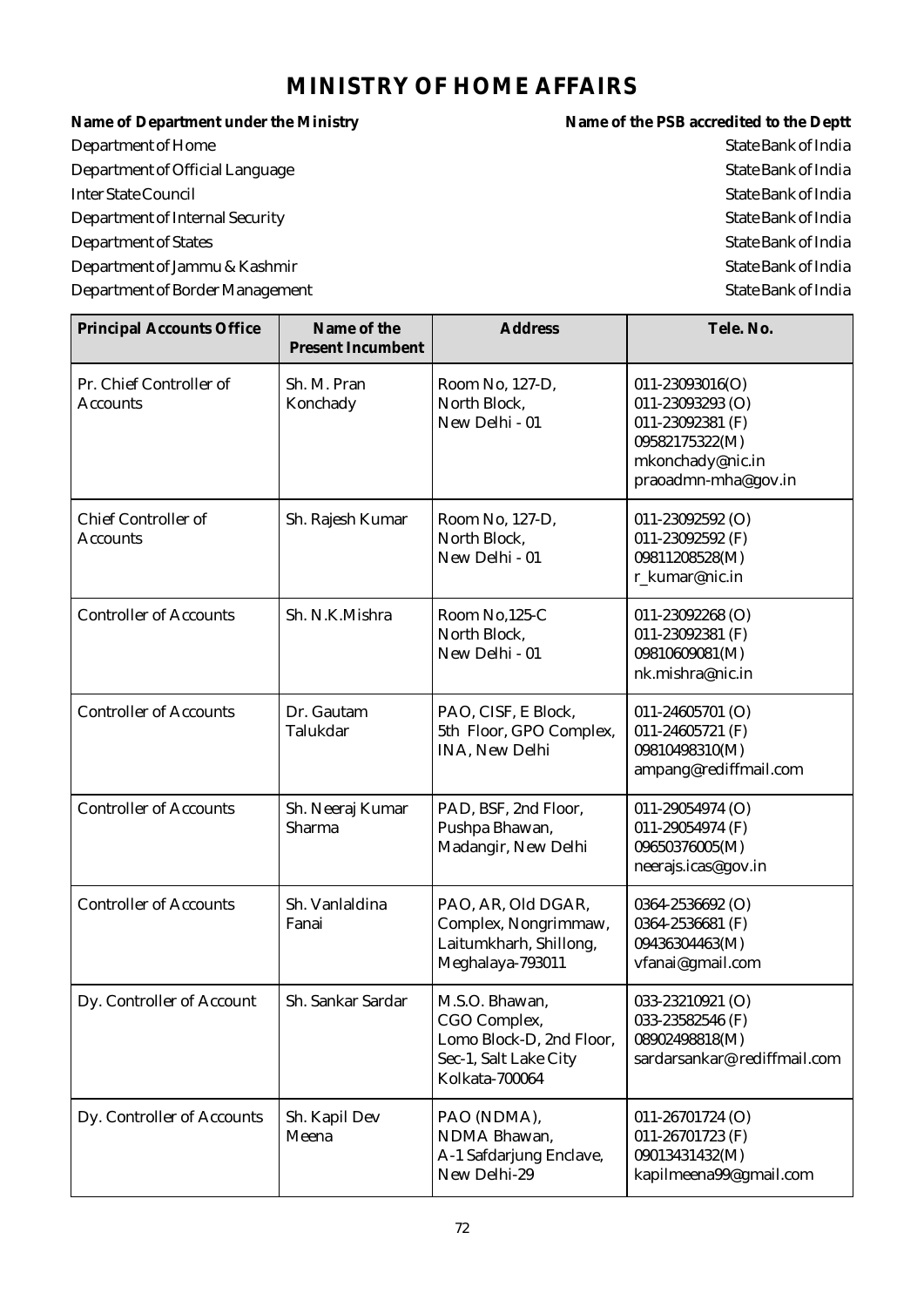| <b>Principal Accounts Office</b>     | Name of the<br><b>Present Incumbent</b> | <b>Address</b>                                                                           | Tele. No.                                                                                |
|--------------------------------------|-----------------------------------------|------------------------------------------------------------------------------------------|------------------------------------------------------------------------------------------|
| Dy. Controller of Accounts           | Sh. Q Kharkungar                        | PAO, AR, Old DGAR,<br>Complex, Nongrimmaw,<br>Laitumkharh, Shillong,<br>Meghalaya-793011 | 0364-2501429 (O)<br>0364-2501429 (F)<br>09436163762(M)                                   |
| Dy. Controller of Accounts           | Sh. S. P.<br>Bhattacharjee              | RPAO (IB)<br>DGAR. Complex,<br>Shillong                                                  | 0364-25222893 (O)<br>0364-25222893 (F)<br>09436332978(M)<br>tatasky.bhatt@rediffmail.com |
| Dy. Controller of Accounts           | Sh. A.K.Mishra                          | Directorate of Accounts,<br>UT of Dadra & Nagar<br>Haveli, MHA, Silvassa                 | 0260-2630118 (O)<br>0260-2630118 (F)<br>09898224197(M)<br>amishra1982@yahoo.com          |
| AFA                                  | Sh. Mohan Chand                         | NSG, HQR. Near<br>Domestic Airport,<br>Meharamnagar, Palam,<br>New Delhi-110037          | 011-25663271 (O)<br>09999499688(M)<br>chandmohan1@gmail.com                              |
| <b>Asstt. Controller of Accounts</b> | Sh. Ashok Garg                          | U.T. of Lakshadeep<br>Kavaratti                                                          | 0489-62691 (O)<br>09447191458<br>paokavaratti@gmail.com                                  |
| Asstt. Controller of Accounts        | Sh. S.K.Kardam                          | PAD, BSF,<br>2nd Floor.<br>Pushpa Bhawan,<br>Madangir,<br>New Delhi                      | 011-29054002 (O)<br>011-29054974 (F)<br>09013061876(M)<br>skkardam1960@gmail.com         |

| Sr.<br>No. | Name of Office                 | PAO.<br>Code No. | Name of the Present<br>Incumbent | <b>Address</b>                               | Tele, No.                                                                                                         |
|------------|--------------------------------|------------------|----------------------------------|----------------------------------------------|-------------------------------------------------------------------------------------------------------------------|
| 1          | Pr.AO (Admn)                   | 022710           | Sh. Madan Lal                    | C-1 Hutments<br>Dalhousie Road,<br>New Delhi | $011 - 23792550$ (O)<br>011-23792552 (Fax)<br>09868958242(M)<br>praoadmn-mha@mha.gov.in<br>madanlaljee3@gmail.com |
| 2.         | Pr.AO (Accounts),<br>New Delhi | 022730           | Sh. Robin Jain                   | C-1 Hutments<br>Dalhousie Road,<br>New Delhi | $011-23012720$ (O)<br>011-23016148 (Fax)<br>09868276485(M)<br>sraondma@mha.gov.in<br>jain-robin@hotmail.com       |
|            |                                |                  | Sh. A.K. Bhatnagar               |                                              | $011-23010997$ (O)<br>011-23016148 (Fax)<br>09871830712(M)<br>loanmha@gmail.com<br>arunbhatnagar@hotmail.com      |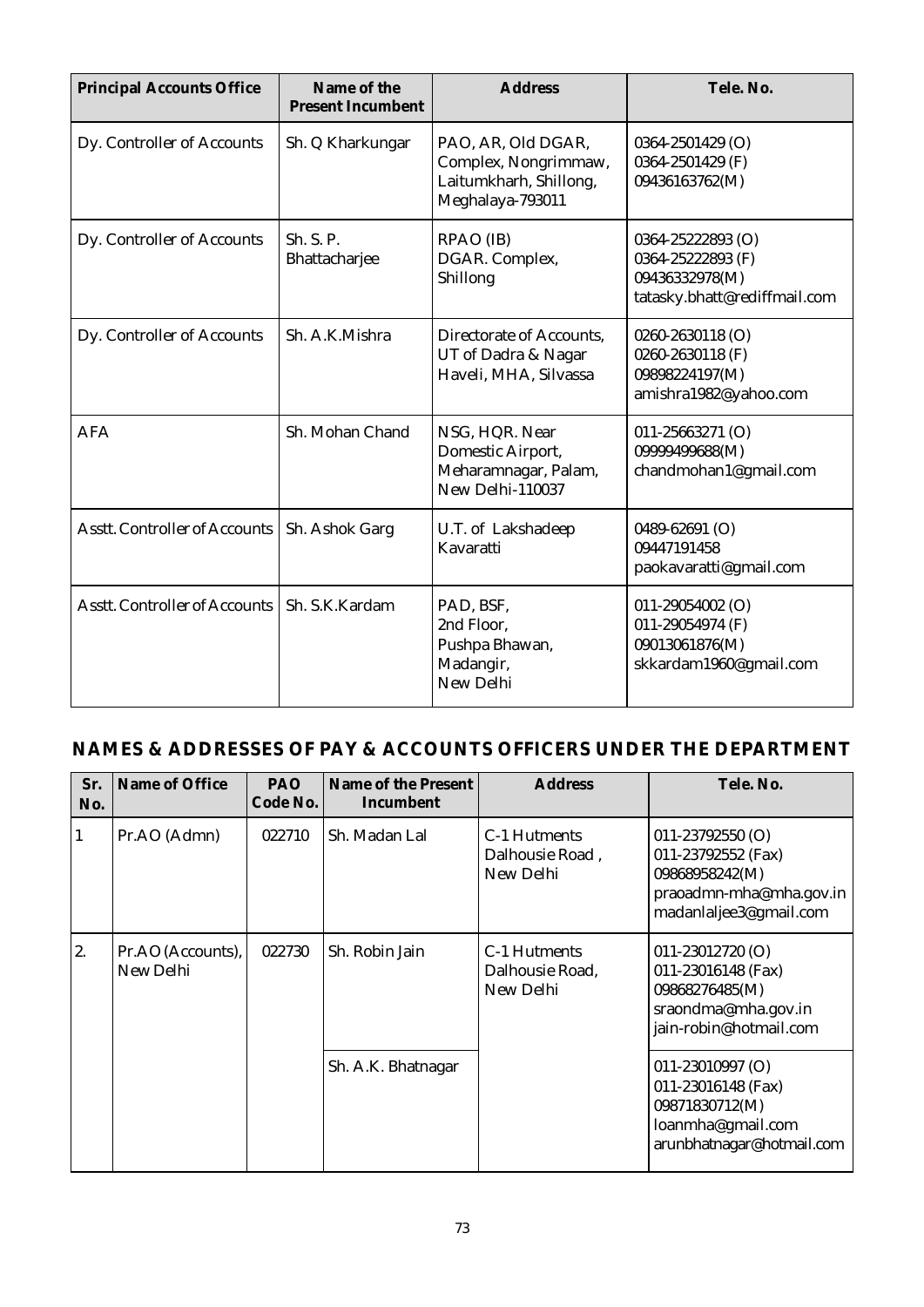| Sr.<br>No.              | Name of Office           | PAO<br>Code No. | Name of the Present<br>Incumbent               | <b>Address</b>                                                                       | Tele. No.                                                                        |
|-------------------------|--------------------------|-----------------|------------------------------------------------|--------------------------------------------------------------------------------------|----------------------------------------------------------------------------------|
| 3.                      | PAO (Sectt) New<br>Delhi | 027744          | Sh. Anirban Sen                                | PAO(Sectt), MHA,<br>2/10 Jamnagar House<br>New Delhi-11                              | 011-23070635 (Tele/Fax)<br>09811525670(M)<br>cgasen@gmail.com                    |
|                         |                          |                 | Sh. Tej Singh                                  |                                                                                      | 011-23070635 (Tele/Fax)<br>09818672399(M)<br>tejsingh6321@yahoo.co.in            |
| $\overline{\mathbf{4}}$ | IAW(HQ) New<br>Delhi     |                 | Sh. Jagdish Chander                            | IAW(HQ), MHA,<br>4th Floor, 'B' Wing,<br>Lok Nayak Bhawan,<br>Khan Market,           | 011-24647759 (Tele/Fax)<br>09289055688(M)<br>iawhqmha@gmail.com                  |
|                         |                          |                 | Sh. Vikas Kr Sharma                            | Delhi-110003                                                                         | 08010342489(M)                                                                   |
| 5.                      | PAO (P & M)<br>New Delhi | 024650          | Sh. Rakesh Kumar<br>Mittal                     | PAO(P&M), MHA,<br>2/10, Jamnagar House,<br>New Delhi-11                              | 011-23381954 (O)<br>011-23384201 (Fax)<br>paopandmnd@gmail.com                   |
| 6.                      | PAO (NIA),<br>New Delhi  | 001807          | Sh. Pritam Sharma                              | 7th Floor,<br>NDCC-II Building,<br>Jai Singh Road,<br>New Delhi-01                   | 011-23438227 (O)<br>011-23438232, 35(Fax)<br>09013625932(M)<br>paonia-mha@nic.in |
| 7.                      | PAO (DPH)<br>New Delhi   | 004009          | (additional charge<br>by Sr.AO (PAO<br>Census) | PAO (DPH),<br>Kashmir Block,<br>Vikas Bhawan,<br>IP Estate, New Delhi-23             | 011-23379381(O)<br>011-23379387 (Fax)<br>paodph-mha@nic.in                       |
| 8.                      | PAO(CISF)<br>New Delhi   | 023283          | Sh. Sunil Narang                               | PAO(CISF), MHA,<br>E-Block, 5th Floor,<br>GPO Complex INA,<br>Delhi-23               | $011 - 24605805$ (O)<br>09810483487(M)<br>sunil.narang1@gmail.com                |
|                         |                          |                 | Sh. Vijay Kumar<br><b>Bhatia</b>               |                                                                                      | $011 - 24605806(O)$<br>09811594592(M)<br>vkbhatiaaa@gmail.com                    |
|                         |                          |                 | Smt. L Vidhya                                  |                                                                                      | 011-24605803(O)<br>09444688318(M)<br>vidhyakanthan1992@gmail.<br>com             |
|                         |                          |                 | Smt. KavitaNangia                              |                                                                                      | 011-24605804(O)<br>09968096887(M)<br>aopaocisf-mha@nic.in                        |
| 9.                      | PAO(Census)<br>New Delhi | 022984          | Sh. P.K Sharma                                 | PAO(Census), MHA,<br>1st Floor, E-Wing,<br>AGCW & M Bldg.,<br>IP Estate, New Delhi-2 | 011-23702477 (O)<br>011-23702474 (F)<br>saopaocensus-<br>mha@mha.gov.in          |
| 10.                     | PAO(IB)<br>New Delhi     | 022878          | Sh. Mahesh Kr. Jhamb<br>Smt. K Rastogi         | PAO(IB), MHA,<br><b>AGCR</b> Building,                                               | 011-23702331(Telefax)<br>aaopaoib-mha@mha.gov.in                                 |
|                         |                          |                 | Sh. Dharmendra Kr.<br>Ms. Sushma Tayal         | 4th Floor, IP Estate,<br>ITO, New Delhi-110002                                       | 011-23702371(Telefax)<br>aaopaoib-mha@mha.gov.in                                 |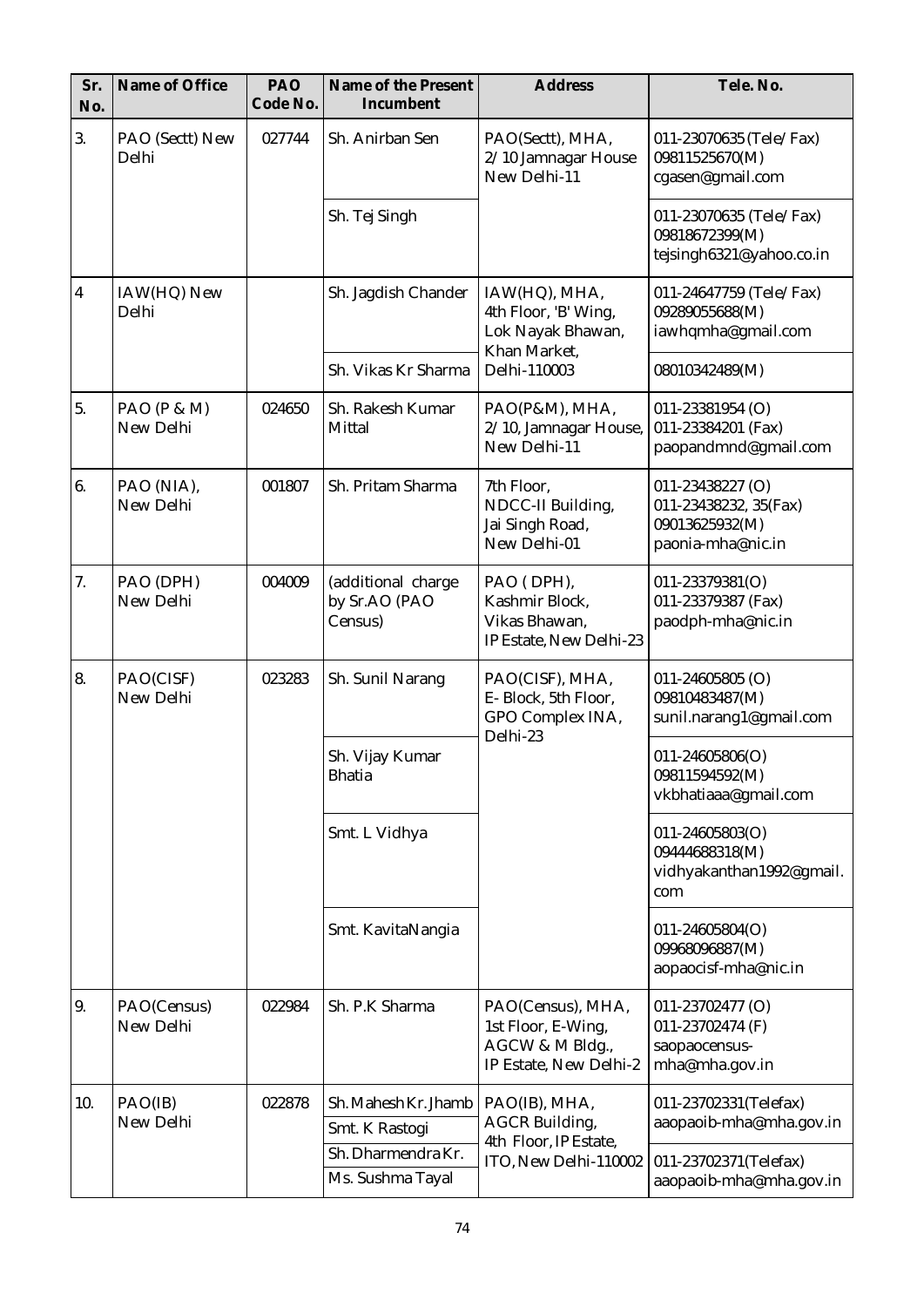| Sr.<br>No. | Name of Office             | PAO<br>Code No. | Name of the Present<br>Incumbent | <b>Address</b>                                                                   | Tele. No.                                                                                   |
|------------|----------------------------|-----------------|----------------------------------|----------------------------------------------------------------------------------|---------------------------------------------------------------------------------------------|
| 11.        | PAO (NATGRID)<br>New Delhi | 003266          | Ms. Rita Sharma                  | PAO (NATGRID),<br>1st Floor, Shivaji<br>Stadium Annexe-I,<br>New Delhi-110001    | $011 - 23444211$ (O)<br>$011 - 23444280 - 81(F)$<br>09868389221(M)<br>pao.natgrid@nic.in    |
| 12.        | PAO(NDMA)<br>New Delhi     | 001818          | Sh. Pratap Dev                   | Bld, 2nd Floor,<br>Barakhamba Road,<br>New Delhi-1                               | 011-26701724(O)<br>011-26701729/723 (F)<br>09899271461(M)<br>sraondma@mha.gov.in            |
| 13.        | PAO(NSG)<br>New Delhi      | 024450          | Sh. Anil Kumar<br>Sood           | PAO(NDMA),<br>NDMA Bhawan,<br>A-1 Safdarjung Enclave,<br>New Delhi-29            | 011-25663274 (O)<br>011-25671347 (F)<br>09871095612(M)<br>paonsgmha@gmail.com               |
| 14.        | PAO(DCPW),<br>New Delhi    | 023093          | Sh. Bhagat Singh                 | PAO(NSG), MHA,<br>Meharam Nagar,<br>Near Domestic Airport,<br>Palam New Delhi-37 | $011 - 24368680$ (O)<br>011-24360520 (F)<br>09910618128(M)<br>saopaodcpw-mha@<br>mha.gov.in |
|            |                            |                 | Smt. Sunita Kumari               | PAO (DCPW),<br>MHA, Block-9,<br>CGO Complex,<br>Lodhi Road,<br>New Delhi-110003  | $011 - 24369917$ (O)<br>08447634342(M)<br>sonat2304@gmail.com                               |
| 15.        | PAO (SSB)<br>New Delhi     | 025301          | Sh. Dinesh Sharma                | PAO (SSB), MHA,<br>Level-6, East Block-IX<br>R.K. Puram,<br>New Delhi-110066     | $011 - 26191795$ (O)<br>011-26190845 (F)<br>09811720672(M)                                  |
|            |                            |                 | Smt. Ram Dulari                  |                                                                                  | $011 - 26191646(O)$<br>$011 - 26190845(F)$<br>09911444579(M)                                |
|            |                            |                 | Sh. Arun Kumar                   |                                                                                  | 011-26191794(O)<br>011-26190845 (F)<br>09560617574(M)                                       |
|            |                            |                 | Sh. Rajeev Bhargava              |                                                                                  | $011 - 26191793$ (O)<br>011-26190845 (F)<br>09873823006(M)                                  |
| 16.        | PAO(CRPF)<br>New Delhi     | 002178          | Sh. B. Purkayastha               | PAO(CRPF), MHA,<br>Mahabir Nagar,<br>Outer Ring Road,<br>New Delhi-110013        | 011-28331762 (O)<br>011-28332363 (F)<br>09891477179(M)<br>joyma.bidhayak@gmail.com          |
|            |                            | 002178          | Sh. Ashok Pal                    |                                                                                  | 08802273435(M)                                                                              |
|            |                            | 023903          | Sh. D.K Kaushik                  |                                                                                  | 09896459957(M)                                                                              |
|            |                            | 023903          | Smt. Chanderkanta                |                                                                                  | 09868099448(M)<br>chanderkanta@<br>rediffmail.com                                           |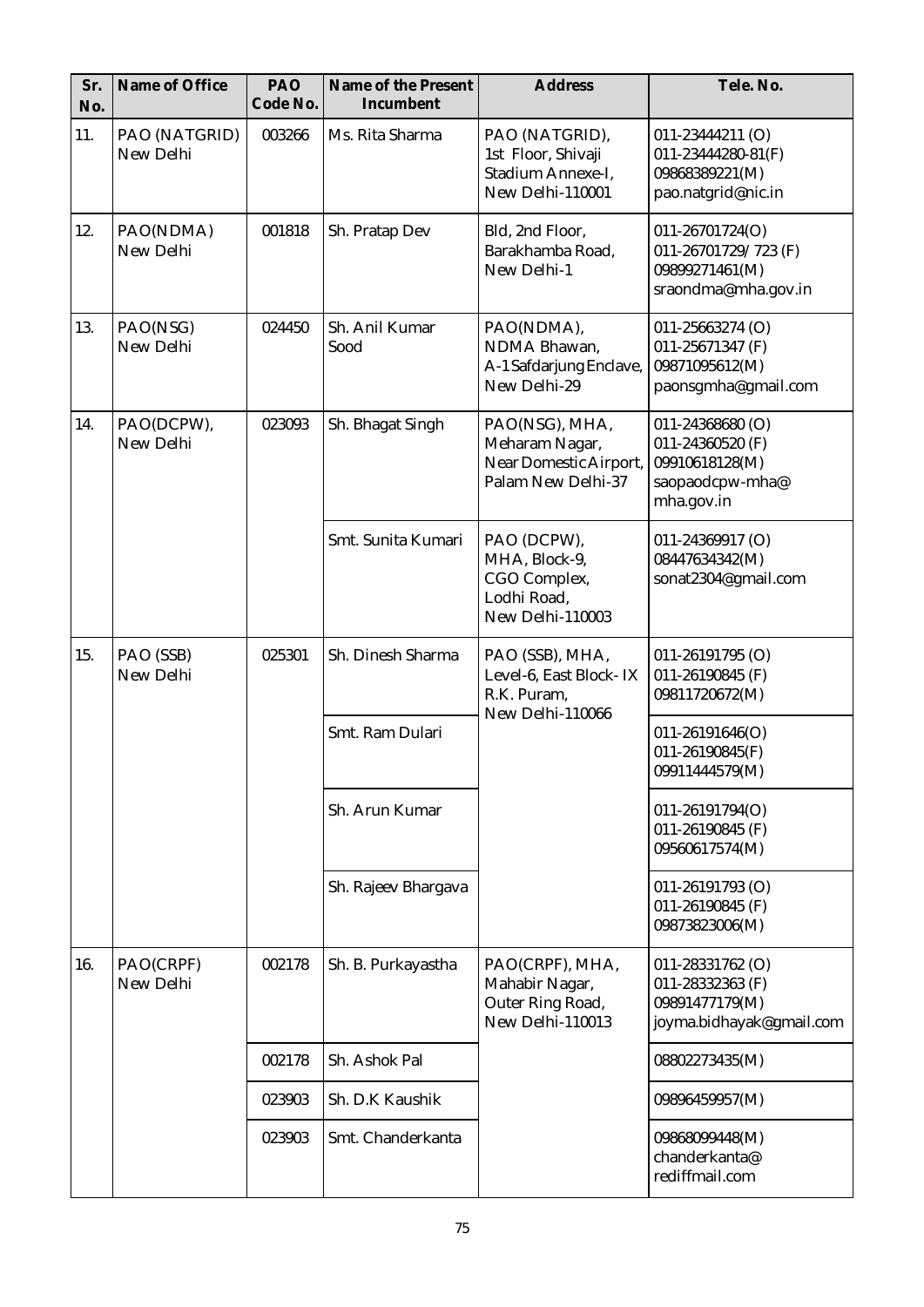| Sr.<br>No. | Name of Office         | PAO<br>Code No. | Name of the Present<br>Incumbent | <b>Address</b>                                                            | Tele. No.                                                       |                                                                                 |
|------------|------------------------|-----------------|----------------------------------|---------------------------------------------------------------------------|-----------------------------------------------------------------|---------------------------------------------------------------------------------|
|            | PAO(CRPF)<br>New Delhi | 023903          | Sh. Pawan Kumar<br>Chawla        | PAO(CRPF), MHA,<br>Mahabir Nagar,<br>Outer Ring Road,<br>New Delhi-110013 | 09818534133(M)<br>pawanchawla_68@<br>yahoo.com                  |                                                                                 |
|            |                        | 023903          | Sh. Bansi Dhar                   |                                                                           | 09868209440(M)<br>bansidhar2612@gmail.com                       |                                                                                 |
|            |                        | 023903          | Sh. Laxman Ram<br>Kumar          |                                                                           | 09868256218(M)<br>rklaxman8761@yahoo.in                         |                                                                                 |
|            |                        | 023903          | Smt. Charanjit Kaur<br>Chopra    |                                                                           | 09899516826(M)                                                  |                                                                                 |
|            |                        | 023903          | Sh. Khutti Ram<br>Meena          |                                                                           | 09013202064(M)<br>krmeena1964@gmail.com                         |                                                                                 |
|            |                        | 023903          | Sh. Harish Chander               |                                                                           | 09416072119(M)                                                  |                                                                                 |
|            |                        | 023903          | Sh. Sunil Kumar<br>Saini         |                                                                           | 011-28331762 (O)<br>011-28332363 (F)<br>s_k_saini2000@yahoo.com |                                                                                 |
|            |                        | 002179          | Sh. Chander Mohan                |                                                                           | 09416451277(M)<br>cmsh1966@yahoo.com                            |                                                                                 |
|            |                        | 002179          | Sh. Virender Kumar<br>Arora      |                                                                           | 09868283324(M)<br>aroravirender@yahoo.com                       |                                                                                 |
|            |                        | 023903          | Sh. Virender Kumar               |                                                                           | 0891477179(M)<br>virendra.CPSMS@gmail.com                       |                                                                                 |
|            |                        |                 | Sh. G.Ramanathan                 | IAP-1, CRPF, Avadi,<br>Chennai                                            | 08015408073(M)                                                  |                                                                                 |
|            |                        |                 |                                  | Sh. S.P. Gupta                                                            | IAP-1, CRPF, Delhi                                              | $011 - 26189120$ (O)<br>09968111099(M)<br>09990020687(M)<br>spgupta57@gmail.com |
|            |                        |                 | Sh. Ashish Jain                  | IAP-1, CRPF, Ajmer,<br>Rajasthan                                          | 09414707842(M)                                                  |                                                                                 |
|            |                        |                 | Smt.Pragya Joshi                 | IAP-IV, CRPF, MHA,<br>Hallomajra,<br>Chandigarh                           | 09873815289(M)                                                  |                                                                                 |
|            |                        |                 | Sh. Bhagwan Deen                 | IAP-V, CRPF, MHA,<br>Allahabad, UP                                        | 08726698824(M)                                                  |                                                                                 |
|            |                        |                 | Sh. Paritosh Das                 | IAP-VI, CRPF, MHA,<br>Guwahati                                            | 09864018914(M)                                                  |                                                                                 |
|            |                        |                 | Smt. Vinita Vohra                | IAP, CRPF, MHA,<br>Lucknow                                                | 09818462679(M)<br>vohravinita73@gmail.com                       |                                                                                 |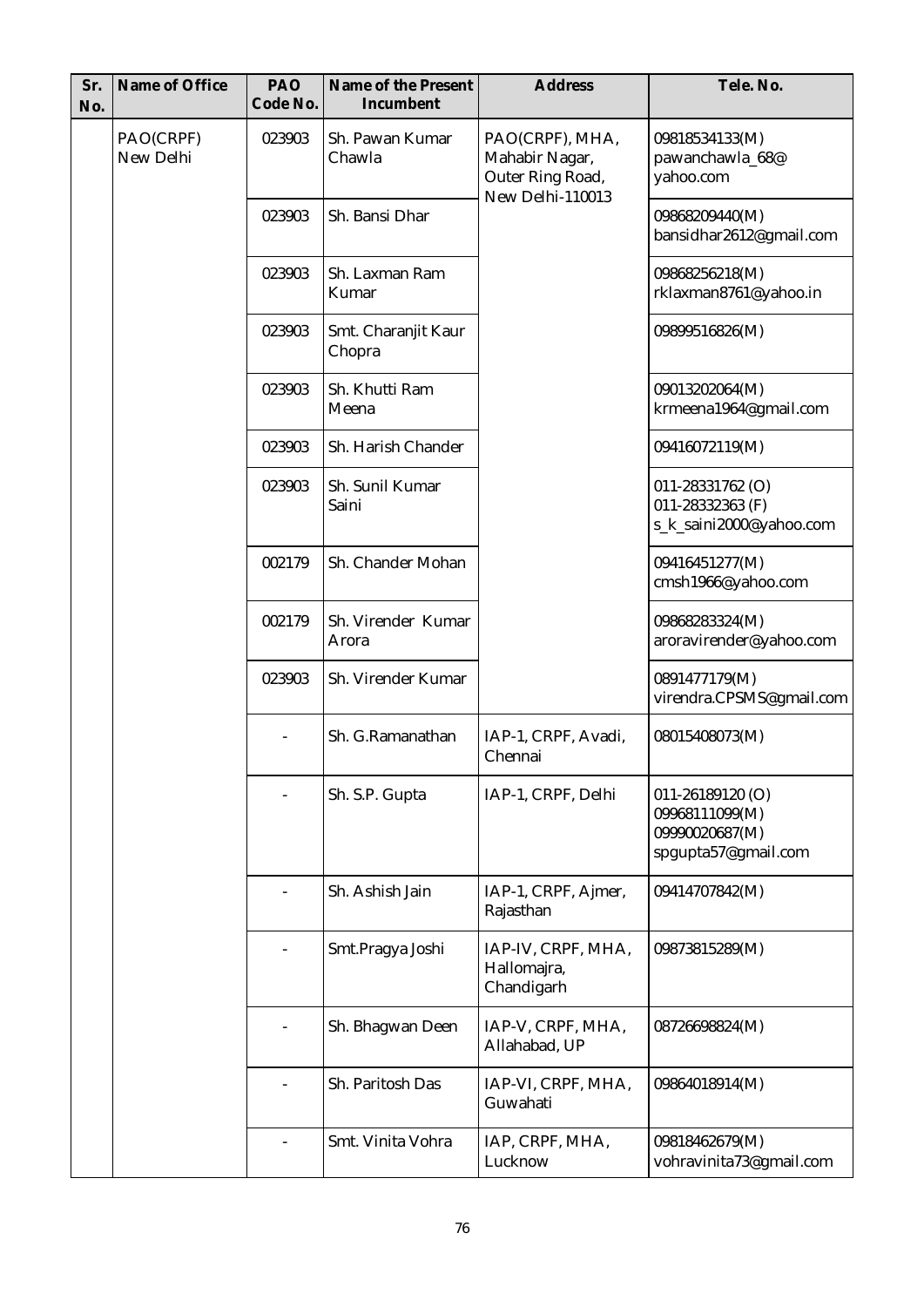| Sr.<br>No. | Name of Office         | PAO<br>Code No.            | Name of the Present<br>Incumbent | <b>Address</b>                                                | Tele. No.                                                                                      |                                      |
|------------|------------------------|----------------------------|----------------------------------|---------------------------------------------------------------|------------------------------------------------------------------------------------------------|--------------------------------------|
| 17         | PAO(ITBP)<br>New Delhi | 023184                     | Sh. Praveen Kumar                | PAO(ITBP), MHA,<br>Block No.2,<br>CGO, Complex<br>Lodhi Road, | 011-24367753<br>09868781132(M)<br>praveen_juneja@yahoo.com                                     |                                      |
|            |                        |                            | Sh. Harish Kumar<br>Choudhary    | New Delhi-110003                                              | $011 - 24362180(O)$<br>011-24362408(F)<br>09810120914(M)<br>harishchowdhry@yahoo.com           |                                      |
|            |                        |                            | Sh. Jagdish Prasad               |                                                               | 011-24362176 (O)<br>011-24362408(F)<br>09990848715(M)<br>jagdishprasadsharma1951@<br>gmail.com |                                      |
| 18.        | PAD (BSF)<br>New Delhi | 002186                     | Sh. Ved Bhushan<br>Sharma        | PAD(BSF),<br>MHA C-Wing<br>2nd Floor<br>Pushpa Bhawan         | 011-29955719 (O)<br>011-29052520 (F)<br>09868444236(M)<br>pad02186@bsf.nic.in                  |                                      |
|            |                        |                            | Ms. K.K Sehgal                   | Madangiri,<br>New Delhi-62                                    | 011-29968913 (O)<br>011-29052520 (F)<br>09312048033(M)                                         |                                      |
|            |                        | 002185<br>024055<br>002183 | Sh. Vijay Kumar<br>Khurana       |                                                               | 011-29968912 (O)<br>011-29052520 (F)<br>09868106813(M)<br>padwest@bsf.nic.in                   |                                      |
|            |                        |                            | Sh. R.B. Prajapati               |                                                               | 011-29968912 (O)<br>011-29052520 (F)                                                           |                                      |
|            |                        |                            | Sh. Surendra Kumar<br>Sharma     |                                                               | $011 - 26058717$ (O)<br>011-29052520 (F)<br>09971807324(M)<br>pad024055@bsf.nic.in             |                                      |
|            |                        |                            | Smt. Neena Bose                  |                                                               |                                                                                                | 011-29052520 $(F)$<br>09868101783(M) |
|            |                        |                            | Sh. Anthony Kujur                |                                                               | 011-26058717 (O)<br>011-29052520 (F)<br>09971478012(M)<br>pad02183@gnic.in                     |                                      |
|            |                        |                            | Sh. Saibal Saha                  |                                                               | 09871761256(M)<br>sahasaibal65@gmail.com                                                       |                                      |
|            |                        |                            | Sh. Subhash<br>Chander           |                                                               | 08130336440(M)<br>ssolanky2004@yahoo.co.in                                                     |                                      |
|            |                        |                            | Sh. R.K. Khurana                 |                                                               | 011-29968912 (O)<br>011-29052520 (F)<br>09868258620(M)<br>pad02184@bsf.nic.in                  |                                      |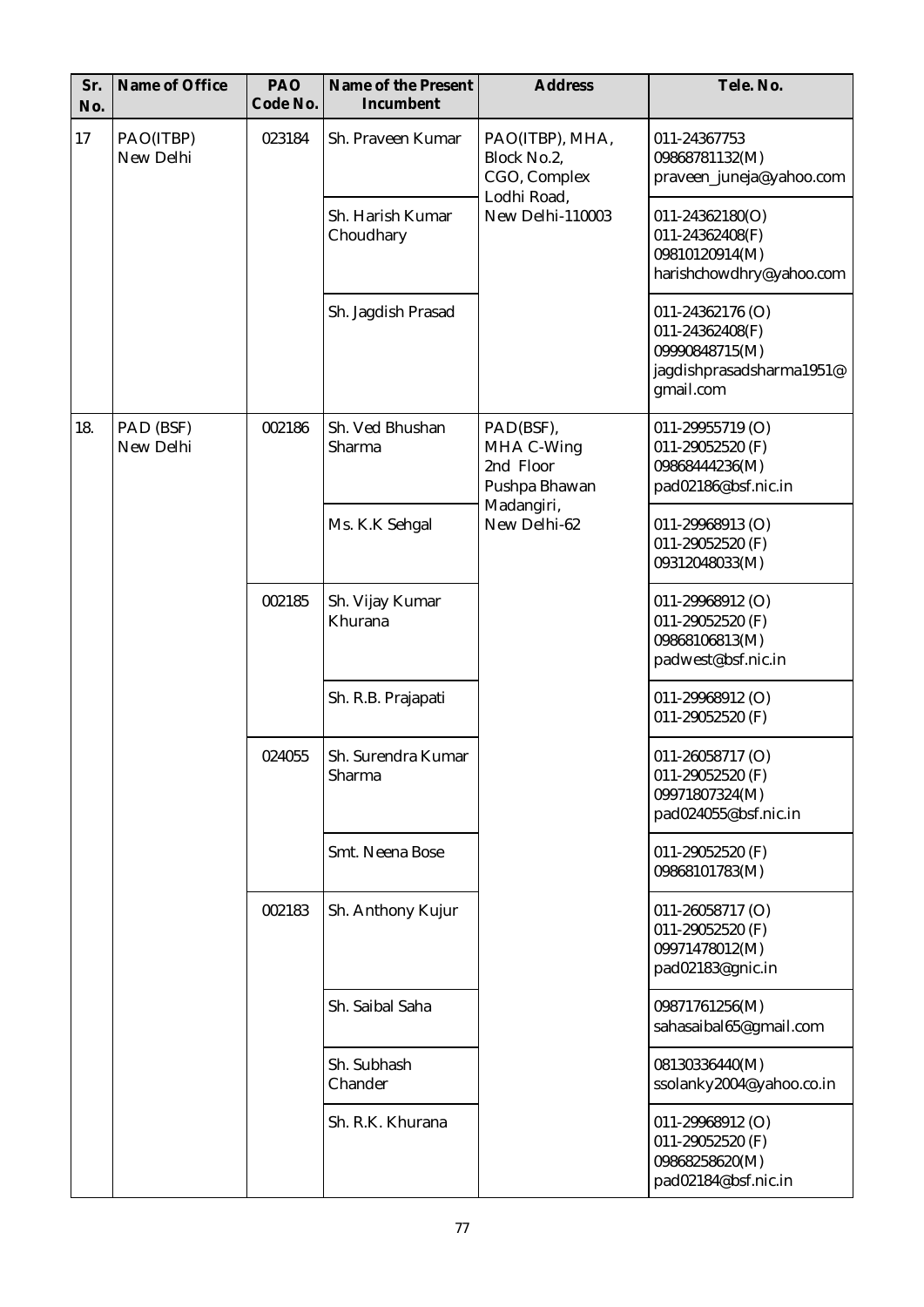| Sr.<br>No. | Name of Office          | PAO<br>Code No. | Name of the Present<br>Incumbent | <b>Address</b>                                                                                                                   | Tele. No.                                                                                                               |
|------------|-------------------------|-----------------|----------------------------------|----------------------------------------------------------------------------------------------------------------------------------|-------------------------------------------------------------------------------------------------------------------------|
| 19.        | PAO (LPAI)<br>New Delhi | 005430          | Sh.Anoop Kumar<br>Gupta          | PAO (LAPI),<br>2nd Floor<br>Lok Nayak Bhawan<br>Khan Market,<br>New Delhi                                                        | $011 - 24648806$ (O)<br>011-24602319 (F)<br>09899179649(M)<br>paolpaimha@gmail.com                                      |
| 20.        | RPAO(ITBP)<br>Dehradun  | 001760          | Sh. Fayazuddin                   | RPAO(ITBP), MHA,<br><b>ITBP</b> Campus,<br>Seemadwar<br>Dehradun (UK)                                                            | 0135-2760587 (Telefax)<br>09457750104(M)<br>rpaoitbphomeddn@<br>gmail.com<br>faizfarzan1960@gmail.com                   |
| 21.        | ZPAO(SSB)<br>Lucknow    | 024886          | Sh. Byas Tiwari                  | ZPAO(SSB), MHA<br>$B-1/25$ ,<br>Sector-J, Aliganj,<br>Lucknow-226024 (UP)                                                        | 0522-2745977 (O)<br>0522-2745498<br>0522-27457712 (F)<br>09452291997(M)<br>saozpaossbup-mha@nic.in<br>zpaolko@gmail.com |
| 22.        | RPAO(CRPF)<br>Raipur    | 001757          | Sh. S.W Deoghare                 | S-18, 1st Floor,<br>Rajiv Nagar,<br>Raipur (C.G.O),<br>Pin-492007                                                                | 0771-4268806 (O)<br>08888817982(M)<br>rpaocrpf@gmail.com                                                                |
| 23.        | RPAO(CISF)<br>Chennai   | 023801          | Smt. Ponmala Selvin              | 'D' Wing Rajaji<br>Bhawan, 3rd Floor,<br><b>Block, Besant Nagar</b><br>Chennai-600090                                            | 044-24917709,<br>044-24460205 (O)<br>044-24463396 (F)<br>0944908659(M)<br>rpaoadmin.tnchn@nic.in                        |
|            |                         |                 | Smt. Mariamma<br>Joseph          |                                                                                                                                  | 09444026795(M)<br>rpaopension.tnchn@nic.in                                                                              |
|            |                         |                 | Sh. E. Soundra<br>Pandian (IAP)  |                                                                                                                                  | 09445391413(M)<br>iap4mhachennai@gmail.com                                                                              |
| 24.        | RPAO(NSG)<br>Hyderabad  | 001762          | Ms. J Indira                     | Room No.120-123,<br>Kendriya Sadan,<br>Sulthan Bazar,<br>Hyderabad-500095                                                        | 040-24654037 (Telefax)<br>09490413356(M)<br>rpaonsghyd@yahoo.com                                                        |
| 25         | RPAO(CRPF)<br>Hyderabad | 01758           | Ms. Girija Raghavan              | 3rd Floor, Srinivasa,<br>Nilayam,<br>H.No. 8-2-684/3/55,<br>Banjara Green Colony,<br>Road No. 12,<br>Banjara Hills,<br>Hyderabad | 040-23384091 (Tele fax)<br>09704701880(M)<br>rpaocrpfhyd@gov.in                                                         |
| 26.        | RPAO(CRPF)<br>Patna     | 003709          | Sh. R. S Ram                     | CRPF Complex,<br>Asiyana Digha Road,<br>Patna-25                                                                                 | 0612-2580646 (O)<br>0612-2584660 (F)<br>09149404453(M)<br>rpaocrpfpatna800025@<br>gmail.com                             |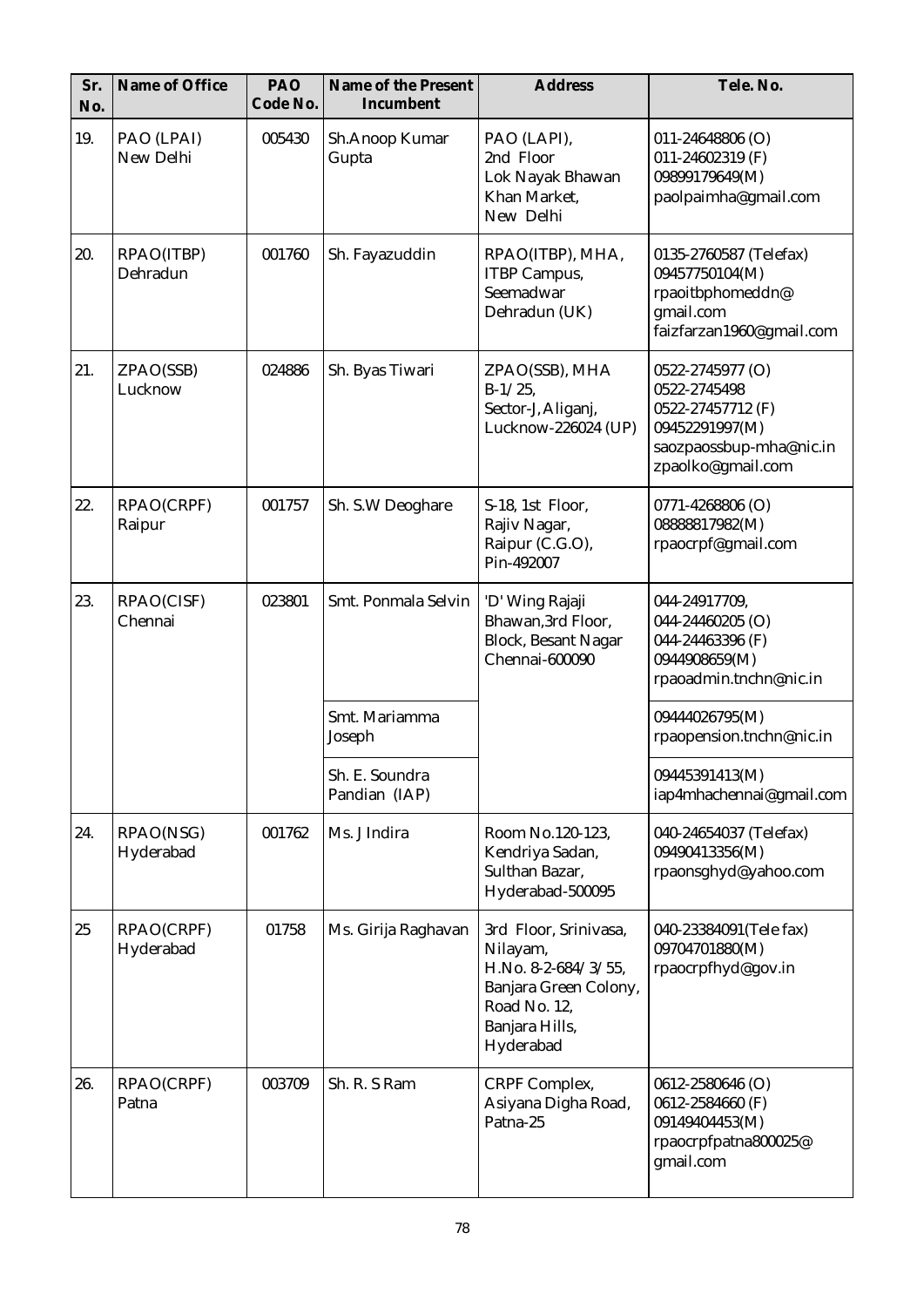| Sr.<br>No. | Name of Office                | PAO<br>Code No. | Name of the Present<br>Incumbent | <b>Address</b>                                                                                     | Tele. No.                                                                                        |
|------------|-------------------------------|-----------------|----------------------------------|----------------------------------------------------------------------------------------------------|--------------------------------------------------------------------------------------------------|
| 27         | RPAO(ITBP)<br>Patna           | 004945          | Vacant                           | Udyan Vihar,<br>Lane No.15,<br>Srikrishna Puram,<br>RPS More, Patna<br>Bihar-801503                | 06115-234129 (Telefax)<br>09934792343(M)<br>rpoitbppatna@<br>rediffmail.com                      |
| 28.        | ZPAO(SSB) Patna               | 024876          | Sh. D. N Jha                     | 208, AutilyaNagar,<br>P.O-B.V.College,<br>Sheikhpura Bazar<br>Patna Bihar-800014                   | 0612-2220374(O)<br>0612-2226954 (F)<br>09973910737(M)<br>zpaossbpat@yahoo.co.in                  |
| 29.        | RPAO(CISF)<br>Kolkata         | 023608          | Sh. Tapas<br>Chakraborty         | 3rd MSO, Building,<br>DF Block 2nd Floor,<br>Sector-1, Salt Lake City<br>Kolkata -00064            | 033-23580297 (Telefax)<br>09830847320(M)<br>tapas_200@yahoo.in<br>t.chakraborty64@gov.in         |
| 30.        | RPAO(NSG)<br>Kolkata          | 001761          | Sh. Ranjan Dutta                 | 3rd MSO, Building,<br>CGO Complex,<br>D - Wing Block - DF<br>3rd Floor Sector-1<br>Kolkata-        | 033-23345668 (O)<br>033-23345664 (F)<br>09474000365(M)<br>rpaonsgkol@gmail.com                   |
| 31         | RPAO(CRPF)<br>Kolkata         | 001756          | Smt. Dipashree<br>Choudhary      | 3rd MSO, Building,<br>CGO Complex,<br>D - Wing Block - DF<br>3rd Floor, Sector-1<br>Kol-64         | 033-23345641(O)<br>033-23345640(F)<br>08017001890(M)<br>rpaocrpfkol@gmail.com                    |
| 32.        | RPAO(CISF)<br>Ranchi          | 23704           | Sh. Kesar Lal                    | Regional Pay &<br>Accounts Office, CISF,<br>MHA, A.G. Office<br>Complex, Doranda,<br>Ranchi-834002 | 0651-2411537 (Telefax)<br>rpaoranchi-jhr@nic.in<br>rpaoranchi1976@gmail.com                      |
| 33.        | RPAO (IB)<br>Shillong         | 023408          | Sh. R.J. Bhattacharjee           | RPAO (IB) DGAR<br>Complex, Shillong                                                                | 0364-2536689<br>09436304605(M)<br>rpaoibshg-mha@nic.in                                           |
| 34         | RPAO (AR)<br>Shillong         | 023498          | Sh.Utpal Deb                     | Old DGRA Complex,<br>Nongrimmaw,<br>Laitumkharh, Shillong                                          | 0364-2536807 (O)<br>09436701628(M)<br>paoar023498@gmail.com                                      |
| 35         | <b>RPAO (BSF)</b><br>Shillong | 001754          | Sh. Tiberius Shabong             | High Wind Building,<br>Near Laitumkharh,<br>Main Road<br>Shillong-793003                           | 0364-2210321 (O)<br>rpao.bsf-meg@nic.in                                                          |
| 36         | RPAO (ITBP)<br>Shillong       | 001759          | Sh. Monojit<br>Bhattacharjee     | Hing Wind Building,<br>Laitumkhrah,<br>Shillong-793003                                             | 0364-2505457 (Telefax)<br>rpao.itbp-meg@nic.in                                                   |
| 37         | ZPAO (SSB)<br>Guwahati        | 003237          | Sh. Chaman Lal<br>Bagri          | Nikita Complex,<br>H/No.345, Khanapara,<br>Guwahati, Pin -781022                                   | 0361-2369892 (O)<br>0361-2363208,<br>0361-2361054 (F)<br>09401574916(M)<br>bagrichaman@gmail.com |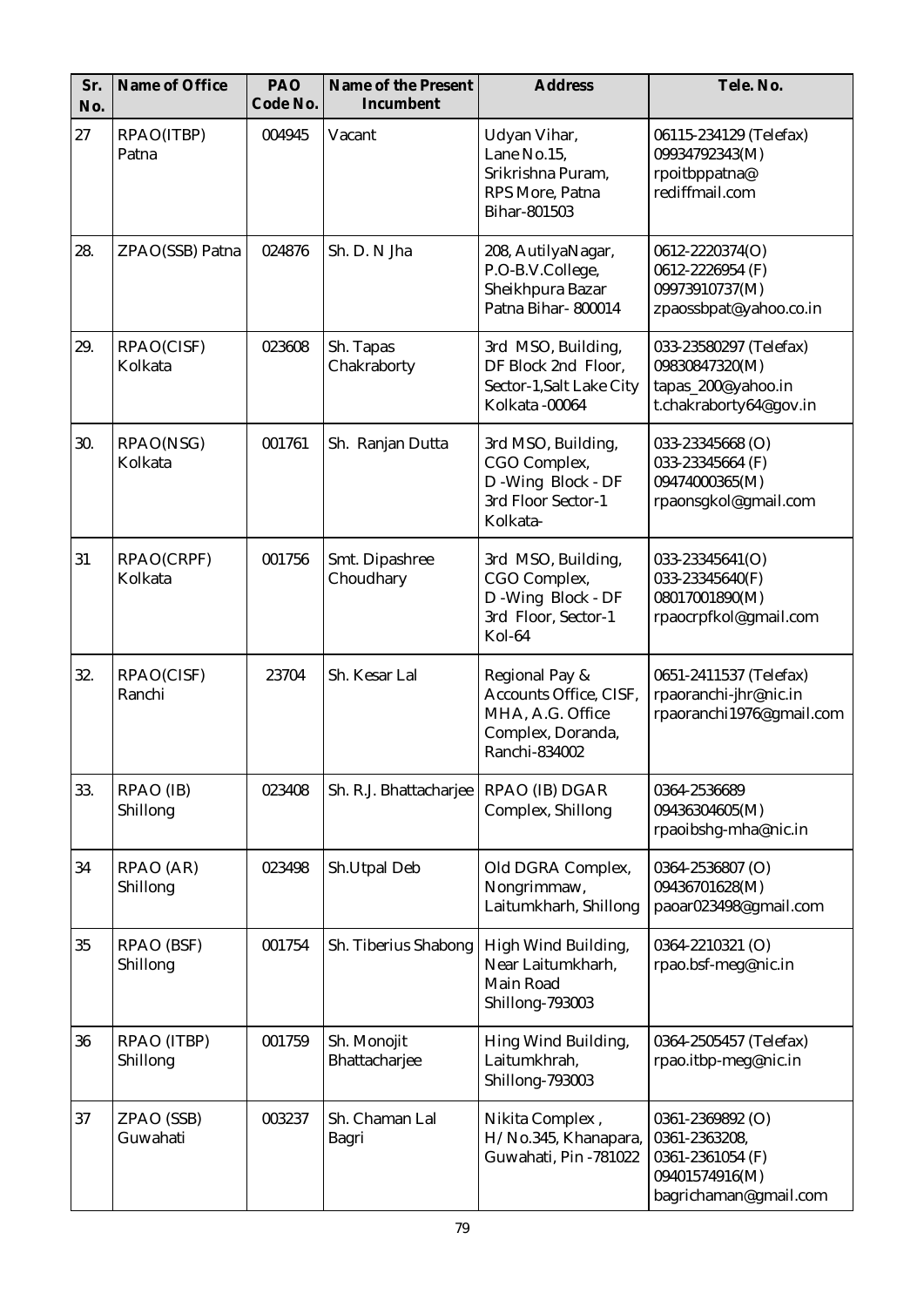| Sr.<br>No.       | Name of Office             | PAO<br>Code No. | Name of the Present<br>Incumbent | <b>Address</b>                                                                                                                         | Tele. No.                                                                                                 |
|------------------|----------------------------|-----------------|----------------------------------|----------------------------------------------------------------------------------------------------------------------------------------|-----------------------------------------------------------------------------------------------------------|
| 38               | RPAO (CRPF),<br>Jammu      | 001755          | Sh. Ajay Kumar<br>Verma          | CRPF Campus,<br>Bantanlab, Jammu,<br>J&K-181123                                                                                        | 0191-2592703 (O)<br>09971982696(M)<br>rpaocrpfjmu-mha@nic.in                                              |
| 39               | <b>RPAO (BSF)</b><br>Jammu | 001753          | Sh. G. K. Narendrudu             | Paloura Camp,<br>Jammu-181124 ,Jammu<br>& Kashmir                                                                                      | 0191-2582488(O)<br>0191-2582488 (F)<br>08493035160(M)<br>rpaobsfjammu@gmail.com<br>gknarendrudu@yahoo.com |
| 40               | PAO(CISF) Navi<br>Mumbai   | 005060          | Sh. A. D. Padnekar               | Sector-35 Khargar<br>Talora Navi Mumbai                                                                                                | 022-27762015 (O)<br>022-27762015 (F)<br>09869268410(M)<br>rpao.mum@cisf.gov.in                            |
|                  |                            |                 | <b>Encadered Post</b>            |                                                                                                                                        |                                                                                                           |
| $\mathbf{1}$     | <b>NATGRID</b>             | 003266          | Smt. Sumitra<br>Kumari Goganio   | PAO (NATGRID),<br>1st Floor,<br>Shivaji Stadium<br>Annexe-I.<br>New Delhi-110001<br>Bld, 2nd Floor,<br>Barakhamba Road,<br>New Delhi-1 | $011 - 23444233$ (O)<br>011-23444280-81 (Fax)<br>09810730736(M)<br>sksmitra30@gmail.com                   |
| $\boldsymbol{2}$ | <b>NDRF</b>                |                 | Sh. Ranbir Singh<br>Chahal       | Directorate General,<br>NDRF, B-Block,<br>9th Floor,<br>Paryavaran Bhawan,<br>CGO Complex,<br>Lodhi Road,<br>New Delhi-03              | $011 - 24363264$ (O)<br>011-24363261 (F)<br>09968441277(M)                                                |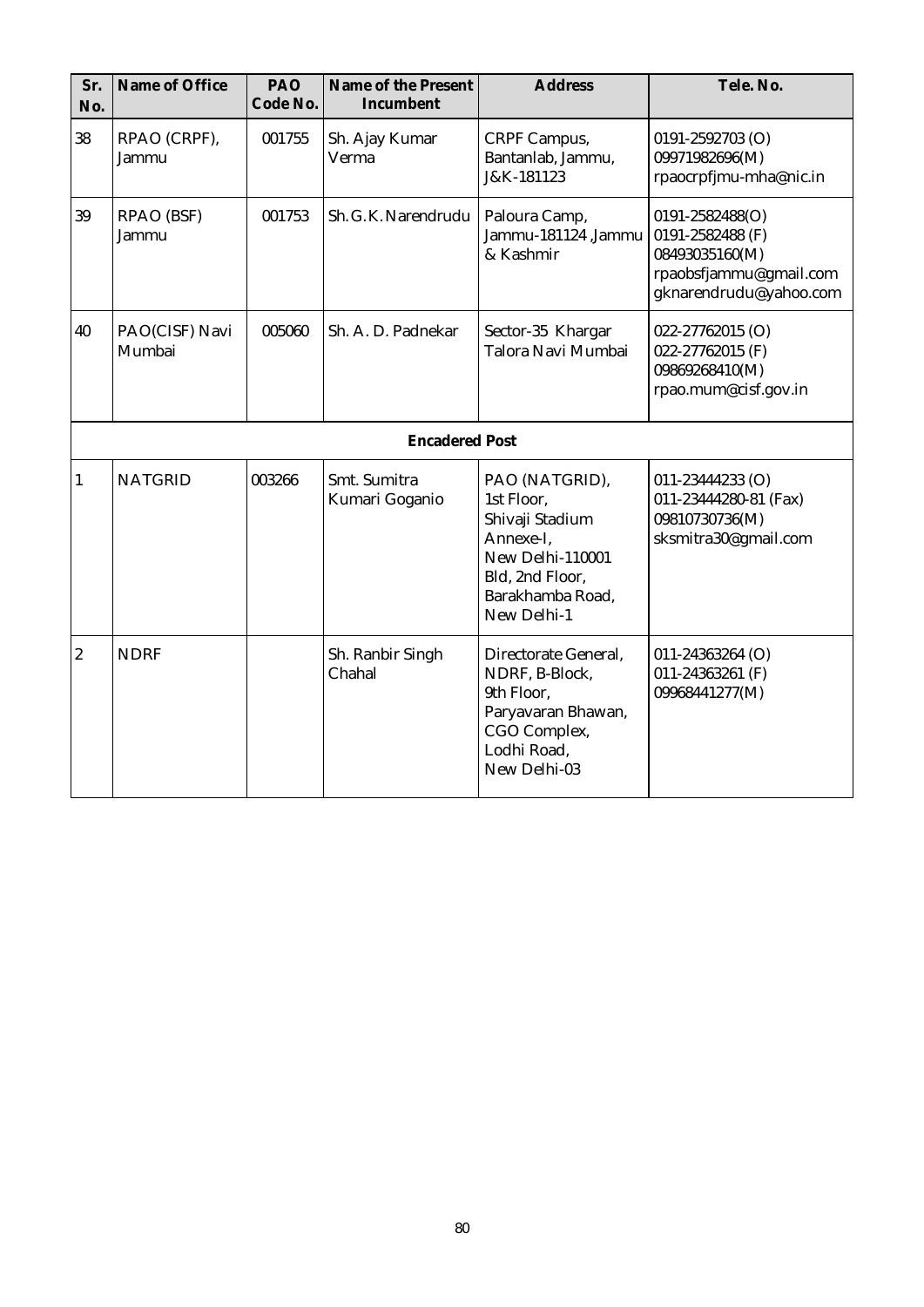# **MINISTRY OF HUMAN RESOURCE DEVELOPMENT**

Name of Department under the Ministry **Name of the PSB** accredited to the Deptt Department of Higher Education, School Education & Literacy Canara Bank Ministry of Culture Canara Bank Ministry of Women & Child Development State Bank of Patiala Ministry of Youth Affairs & Sports Canara Bank Ministry of Tribal Affairs **State Bank of Patiala** Ministry of Minority Affairs **State Bank of Patiala** Ministry of Disability Affairs **State Bank of Patiala** Ministry of Social Justice State Bank of Patiala

| <b>Principal Accounts Office</b>                 | Name of the<br><b>Present Incumbent</b> | <b>Address</b>                                                                         | Tele. No.                                                                         |
|--------------------------------------------------|-----------------------------------------|----------------------------------------------------------------------------------------|-----------------------------------------------------------------------------------|
| Principal Chief Controller of<br><b>Accounts</b> | Vacant                                  | Room No. 403, 'C' Wing,<br>Shastri bhawan.<br>New Delhi-110001                         | $011 - 23380591(O)$<br>011-23380593(F)<br>cca.edu@nic.in                          |
| <b>Chief Controller of</b><br>Accounts           | Ms. N. Sumati                           | Room No. 515, C-Wing,<br>$M$ /o HRD.<br>Shastri Bhawan,<br>New Delhi-110001            | 011-23382697(O)<br>011-23383463(F)<br>09811208279(M)<br>nsumati@nic.in            |
| <b>Controller of Accounts</b>                    | Sh. Binod Kumar<br>Agrawal              | Room no. 527, C-Wing,<br>$M$ /o HRD.<br>Shastri Bhawan,<br>New Delhi-110001            | $011 - 23381269(O)$<br>011-23073337(F)<br>09899298400(M)<br>bk.agrawal@nic.in     |
| <b>Controller of Accounts</b>                    | Ms. Jenny Kiloung                       | Room no. 530A, C-Wing,<br>$M$ /o HRD.<br>Shastri Bhawan,<br>New Delhi-110001           | $011 - 23387360(O)$<br>09868072171(M)<br>jkiloung@nic.in                          |
| Dy. Controller of Accounts                       | Ms. D. Amutha                           | Principal Accounts Office,<br>D-Wing, M/o HRD,<br>Shastri Bhawan,<br>New Delhi-110001  | 011-23074467(O)<br>011-23073210(F)<br>08939125771(M)<br>amutha1965@rediffmail.com |
| Asstt. Controller of<br><b>Accounts</b>          | Sh. Mritunjay Saini                     | <b>Internal Audit Wing,</b><br>D-Wing, M/o HRD,<br>Shastri Bhawan,<br>New Delhi-110001 | 011-23070938(O)<br>011-23073210(F)<br>09024172675(M)<br>sainibmns@gmail.com       |

| Sr.<br>No. | Name of Office                                | <b>PAO</b><br>Code No.   | Name of the Present<br>Incumbent | <b>Address</b>                                                 | Tele. No.                              |
|------------|-----------------------------------------------|--------------------------|----------------------------------|----------------------------------------------------------------|----------------------------------------|
| 1.         | Pr.AO (HRD),<br>New Delhi                     | $\overline{\phantom{a}}$ | Sh. Jacob George                 | Ground Floor, 'D'<br>Wing, Shastri Bhawan,<br>New Delhi-110001 | $011 - 23070351(0)$<br> 09818681145(M) |
| 2.         | PAO (Youth<br>affairs & Sports),<br>New Delhi | 010648                   | Sh. Mukesh Kumar                 | Ground Floor, 'D'<br>Wing, Shastri Bhawan,<br>New Delhi-110001 | 011-23384695/<br>$ 011 - 23074046(0) $ |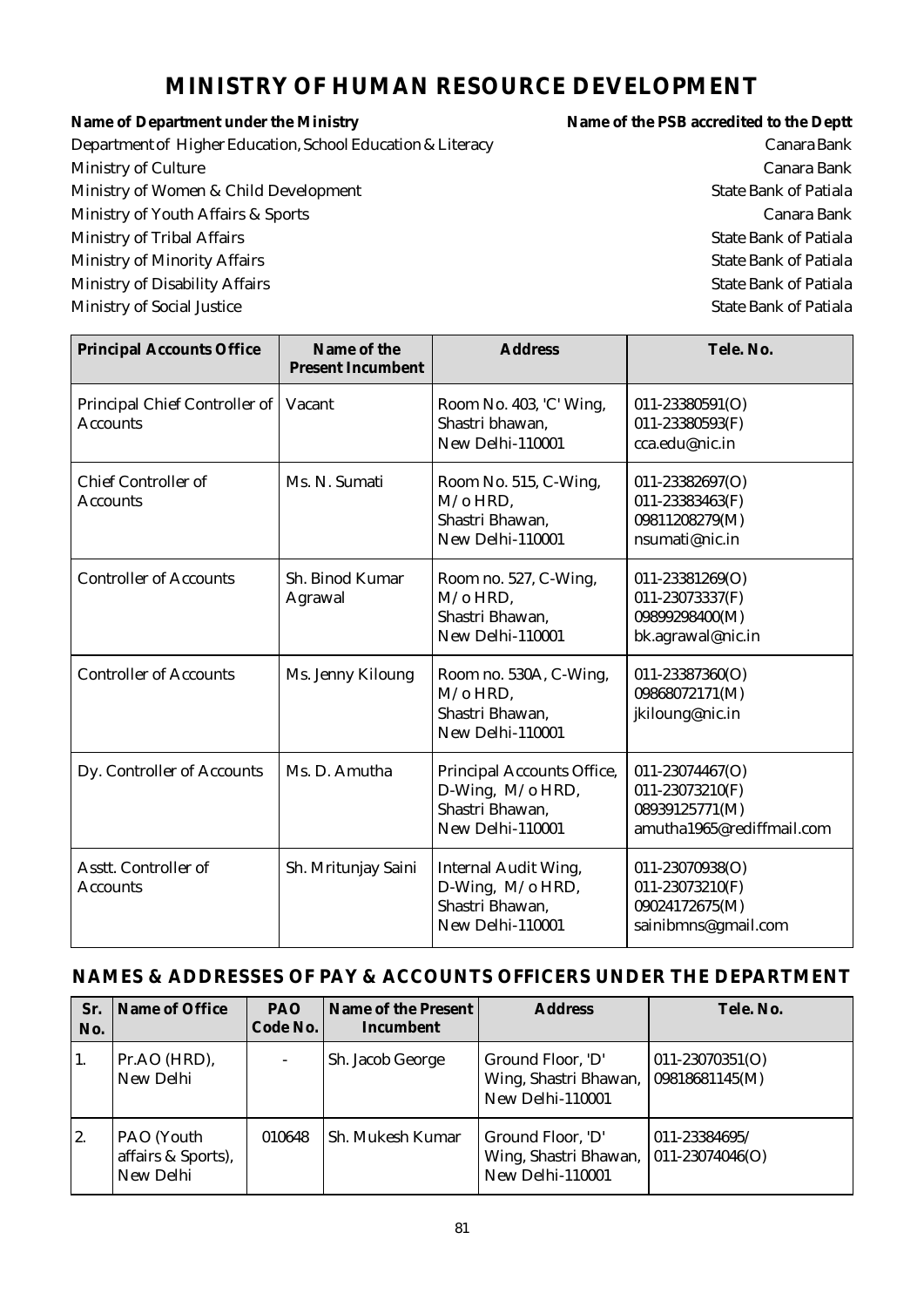| Sr.<br>No. | Name of Office                                                 | PAO<br>Code No. | Name of the Present<br>Incumbent | <b>Address</b>                                                                 | Tele. No.                                                                                                      |
|------------|----------------------------------------------------------------|-----------------|----------------------------------|--------------------------------------------------------------------------------|----------------------------------------------------------------------------------------------------------------|
| 3.         | PAO,<br>Higher Education,<br>New Delhi                         | 011751          | Sh. Sanjeev Dhawan               | Ground Floor, 'D'<br>Wing, Shastri Bhawan,<br>New Delhi-110001                 | 011-23381346(O)<br>09717854699(M)<br>paohe.edu@nic.in                                                          |
| 4.         | PAO, Social<br>Justice &<br>Empowerment                        | 012435          | Sh. P.K. Giri                    | Room No. 623 A,<br>Shastri Bhawan,<br>New Delhi-110001                         | $011 - 23073246(O)$<br>011-23073173(F)<br>09868442244(M)<br>pao-msje@nic.in<br>paosje@gmail.com                |
| 5.         | PAO School<br><b>Education &amp;</b><br>Literacy,<br>New Delhi | 011700          | Smt. Raj Rani Ahuja              | Ground Floor, 'D'<br>Wing, Shastri Bhawan,<br><b>New Delhi-110001</b>          | 011-23073181/489(O)<br>09868212214(M)<br>paosel.edu@nic.in                                                     |
| 6.         | PAO (Internal<br>Audit)                                        |                 | Sh. A.P. Yadav                   | Ground Floor, 'D' Wing,<br>Shastri Bhawan, New<br>Delhi-110001                 | 011-23070938(O)<br>09968000009 (M)<br>iawofhrd@gmail.com                                                       |
| 7.         | PAO (Culture)<br>New Delhi                                     | 011120          | Sh. Madan Lal                    | <b>National Archive</b><br>Annexe (2nd Floor),<br>Janpath, New Delhi           | 011-23073667<br>$011 - 23389540(O)$<br>011-23074359(F)<br>09811800468(M)<br>pao-culture@nic.in                 |
| 8.         | PAO (GIA Unit),<br>M/o Culture                                 |                 | Sh. Umrao Singh                  | <b>National Archive</b><br>Annexe (2nd Floor),<br>Janpath,<br>New Delhi-110001 | 011-23074105(O)<br>09868107938(M)                                                                              |
| 9.         | PAO<br>(Archaeological<br>Survey of India),<br>New Delhi       | 011210          | Sh. Chander Pal                  | Janpath,<br>New Delhi-110001                                                   | $011 - 23017122 / (O)$<br>011-23792353(O/F)<br>09971235282(M)<br>paodel.asi@gmail.com<br>paoasi-culture@nic.in |
| 10.        | AO U.C. Cell,<br>$M$ /0 HRD                                    |                 | Ms. Sujata Sagar                 | Room No. 403, C Wing,<br>Shastri Bhawan,<br>New Delhi-110001                   | 011-23385745(O)<br>09871414036(M)                                                                              |
| 11.        | AO/DDO<br>Grant-in-Aid<br>$M$ /o $HRD$                         |                 | Ms. Sujata Sagar                 | Room No. 403, C Wing,<br>Shastri Bhawan,<br>New Delhi-110001                   | $011 - 23385745(O)$<br>09868107938(M)                                                                          |
| 12.        | PAO (WCD) New<br>Delhi                                         | 011450          | Sh. P.S. Jhangra                 | Room No. 244, A Wing,<br>Shastri Bhawan,<br>New Delhi-110001                   | 011-23389012(O)<br>011-23073771(F)<br>09811486137(M)<br>pao-wcd@nic.in<br>paowcdnewdelhi@<br>gmail.com         |
| 13.        | PAO Tribal<br><b>Affairs</b>                                   | 015200          | Sh. G.C. Mudgal                  | Room No. 420,<br>Shastri Bhawan,<br>New Delhi-110001                           | 011-23386942( $O/F$ )<br>09811891008(M)<br>pao-tribal@nic.in                                                   |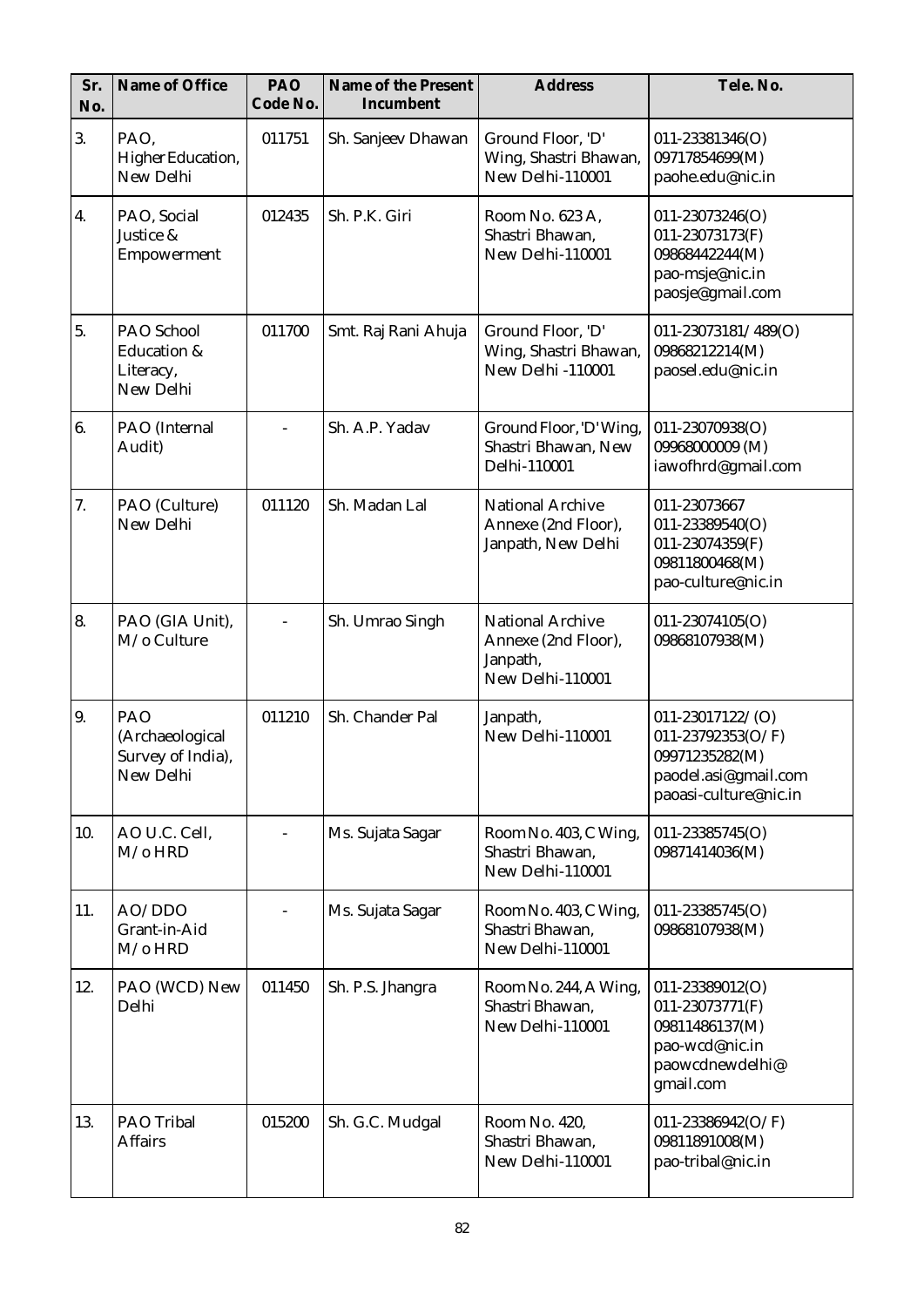| Sr.<br>No. | Name of Office                                           | PAO<br>Code No. | Name of the Present<br>Incumbent | <b>Address</b>                                                                                       | Tele. No.                                                                                         |
|------------|----------------------------------------------------------|-----------------|----------------------------------|------------------------------------------------------------------------------------------------------|---------------------------------------------------------------------------------------------------|
| 14.        | <b>PAO Minority</b><br><b>Affairs</b>                    | 092001          | Sh. Harjinder Singh<br>Virdi     | 11th Floor Room No.<br>1123, Wing 4B<br>Pariyavaran Bhawan,<br>New Delhi                             | 011-24368512(O)<br>09868732262(M)<br>paomma@yahoo.co.in<br>paomma@nic.in                          |
| 15.        | <b>PAO Disability</b><br><b>Affairs</b>                  | $\overline{a}$  | Sh. M.C. Khulbe                  | Roon No.-515,<br>5th Floor<br>Paryavaran Bhawan,<br>CGO Complex,<br>Lodhi Road<br>New Delhi - 110003 | 011-24365026(O)<br>09818803323(M)<br>Pao-detwd@gov.in                                             |
| 16.        | PAO<br>(Archaeological<br>Survey of India),<br>Hyderabad | 011309          | Sh. K. Krishna Kumar             | 802, 8th Floor,<br>CGO Towers.<br>Kavadiguda,<br>Hyderabad - 500 080                                 | 040-27535130(O)<br>040-27535145(F)<br>09491774514(M)<br>paoasihyd@yahoo.co.in                     |
| 17.        | PAO (Culture)<br>Kolkata                                 | 011397          | Sh. Dibyendu Biswas              | 15, R.N. Mukherjee<br>Road, 3rd Floor,<br>Kolkata - 700001                                           | 033-22305984(O)<br>033-22624810(O)<br>033-22305984(F)<br>09433018491(M)<br>pao_cul@rediffmail.com |
| 18.        | PAO (WCD)<br>Kolkata                                     | 011601          | Sh. Keshab Chandra<br>Pal        | 4th Floor 8,<br>Esplande East,<br>Kolkata - 700069                                                   | 033-22486841(O)<br>033-22485346(F)<br>033-22623783(F)<br>paowcdkol@yahoo.com                      |
| 19.        | PAO (WCD)<br>Chennai                                     | 011676          | Smt. G. Jayanathi                | Shastri Bhawan,<br>3rd Floor, 26,<br>Haddows Road,<br>Chennai - 600006                               | 044-28233182(O/F)<br>09884489057(M)<br>paowcdchennai@<br>yahoo.co.in                              |
| 20.        | PAO (WCD)<br>Mumbai                                      | 011525          | Smt. Prabha<br>Namdeo Lende      | <b>Exchange Building</b><br>Sri SSRG Marg,<br><b>Ballard Estate,</b><br>Mumbai - 400001              | 022-22678113(O)<br>09892971003 (M)<br>paowcdmum@yahoo.co.in                                       |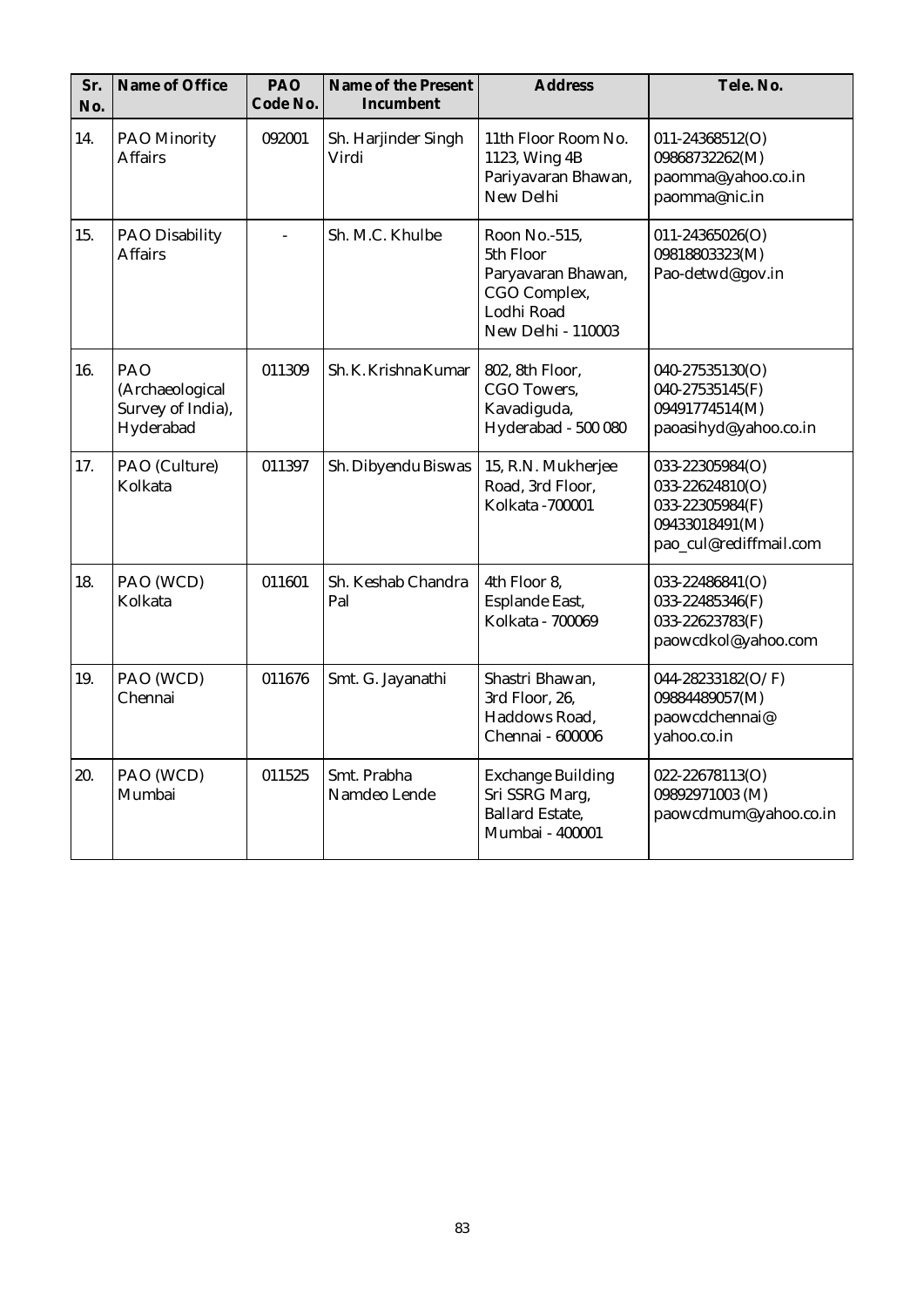# **MINISTRY OF INDUSTRY**

Department of IPP Central Bank of India Department of HI/PE/Disinvestments State Bank of India

Name of Department under the Ministry **Name of the PSB** accredited to the Deptt Department of MSME & ARI State Bank of India

| <b>Principal Accounts Office</b>              | Name of the<br><b>Present Incumbent</b> | <b>Address</b>                                                                                 | Tele. No.                                                                             |
|-----------------------------------------------|-----------------------------------------|------------------------------------------------------------------------------------------------|---------------------------------------------------------------------------------------|
| <b>Chief Controller of</b><br><b>Accounts</b> | Sh. Siya Sharan                         | Room No.172, 1st Floor,<br>Udyog Bhawan,<br><b>New Delhi - 110011</b>                          | 011-23062049(O)<br>011-23063576(F)<br>09818807451(M)<br>ssharan@nic.in                |
| <b>Controller of Accounts</b>                 | Sh. Sandeep T.Uke                       | Room No.517,<br>Udyog Bhawan,<br><b>New Delhi - 110011</b>                                     | $011 - 23063580(O)$<br>$011 - 23061615(F)$<br>08585908683(M)<br>st.uke@nic.in         |
| <b>Controller of Accounts</b>                 | Sh. Sahab Singh                         | Room No.556,<br>Udyog Bhawan,<br><b>New Delhi - 110011</b>                                     | $011 - 23062969(O)$<br>$011 - 23061615$ (F)<br>09711694105(M)<br>sahib.singh56@nic.in |
| <b>Dy.Controller of Accounts</b>              | Sh. Bhole Amit<br>Gunvant               | Room No.519,<br>Udyog Bhawan,<br>New Delhi - 110011                                            | 011-23061084(O)<br>$011 - 23061615$ (F)<br>08287433789(M)<br>amit.bhole@gov.in        |
| Asstt. Controller of<br><b>Accounts</b>       | Sh.D.P.S.Yadav                          | Room 603,<br>Nirman Bhawan,<br>New Delhi-110011                                                | 011-23062442(O)<br>08099579022(M)<br>paond-msme@nic.in                                |
| Asstt. Controller of<br><b>Accounts</b>       | Ms. S.A.Narayankar                      | PAO (PDTM),<br><b>Baudhik Sampada</b><br>Bhawan, 5th floor,<br>SMD Road, Antop Hill,<br>Mumbai | 022-24157455(O)<br>022-24157455(F)<br>09869390010(M)<br>paopdtmipo@nic.in             |

| Sr.<br>No.    | Name of Office | <b>PAO</b><br>Code No. | Name of the Present<br>Incumbent | <b>Address</b>                           | Tele. No.                                                                                         |
|---------------|----------------|------------------------|----------------------------------|------------------------------------------|---------------------------------------------------------------------------------------------------|
| 1.            | Pr.AO (Admn)   | 025402                 | Smt. O. Geetha<br>Lakshmi Nayar  | 517-D, Udyog Bhawan,<br>New Delhi-110011 | $ 011 - 23061088(O) $<br>$011 - 23061615$ (F)<br>09871540661(M)<br>praoind@yahoo.co.in            |
| <sup>2.</sup> | Pr.AO (Comp)   | 025403                 | Smt. Manju Dua                   | 555-C, Udyog Bhawan,<br>New Delhi-110011 | $ 011-23061084(O) $<br>$011 - 23062903(F)$<br>09910292406(M)<br>compilationindustry@<br>gmail.com |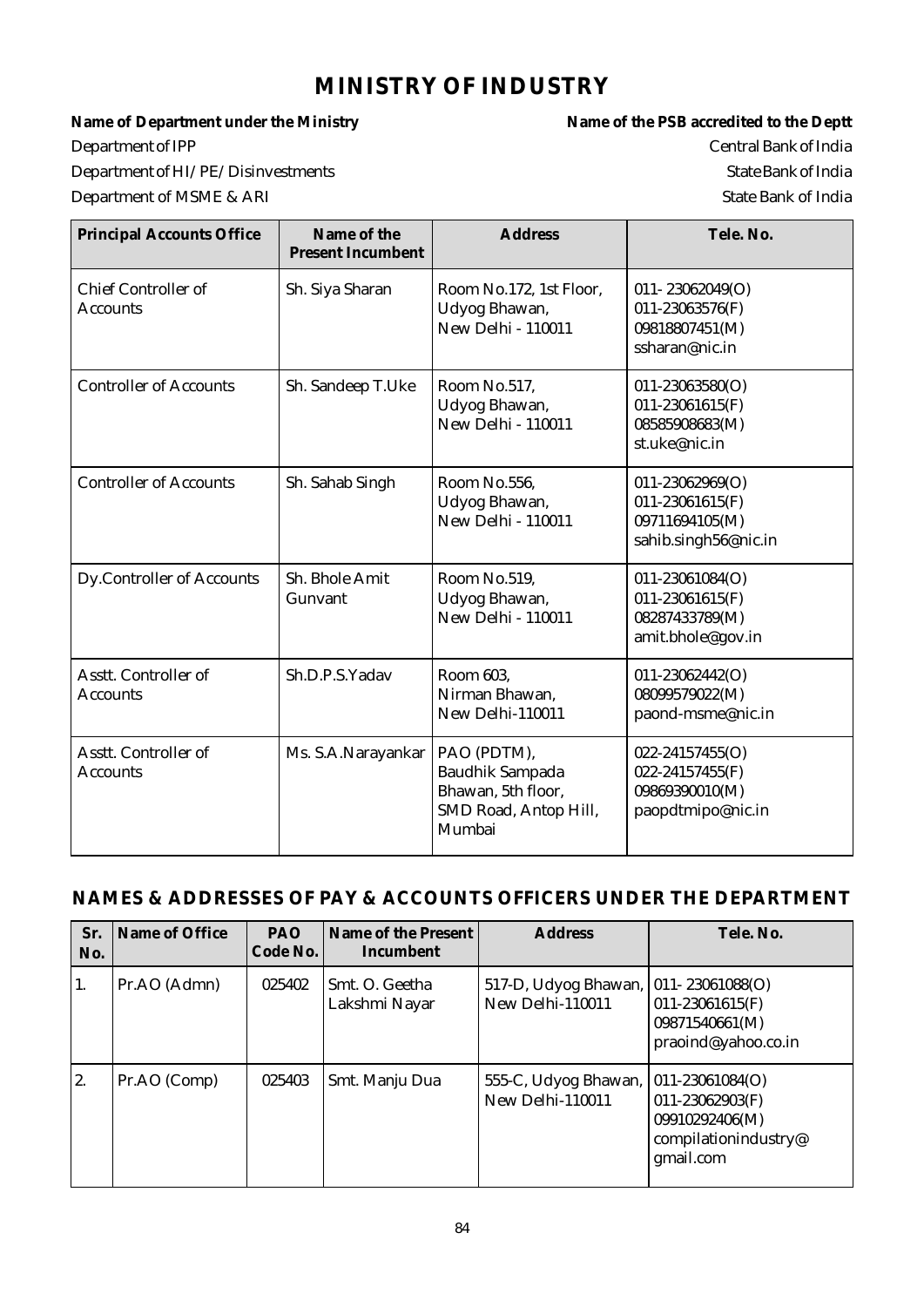| Sr.<br>No. | Name of Office | PAO.<br>Code No.       | Name of the Present<br>Incumbent | <b>Address</b>                           | Tele. No.                                                                      |
|------------|----------------|------------------------|----------------------------------|------------------------------------------|--------------------------------------------------------------------------------|
| 3.         | Pr.AO(IAW)     |                        | Sh. Saibal Saha                  | 517-E, Udyog Bhawan,<br>New Delhi-110011 | $011 - 23062076(O)$<br>09871761256(M)                                          |
| 4.         | PAO(IPP)       | 025426                 | Smt. Rekha S.<br>Bhakuni         | 555 A, Udyog Bhawan,<br>New Delhi-110011 | 011-23061093(O)<br>011-23061093(F)<br>09871699111(M)<br>paoipp@gmail.com       |
| 5.         | PAO(HI&PE)     | HI:026281<br>PE:026704 | Sh. D.K. Ahuja                   | 551-B, Udyog Bhawan,<br>New Delhi-110011 | $011 - 23062842(O)$<br>011-23062842(F)<br>09818600741(M)<br>paohi_115@yahoo.in |
| 6.         | PAO(MSME)      | 025591                 | Sh. Pawan Kumar<br>Bhatnagar     | 601, Nirman Bhawan,<br>New Delhi 110011  | $011 - 23062442(O)$<br>09911151760(M)<br>paomsmedelhi@<br>yahoo.com            |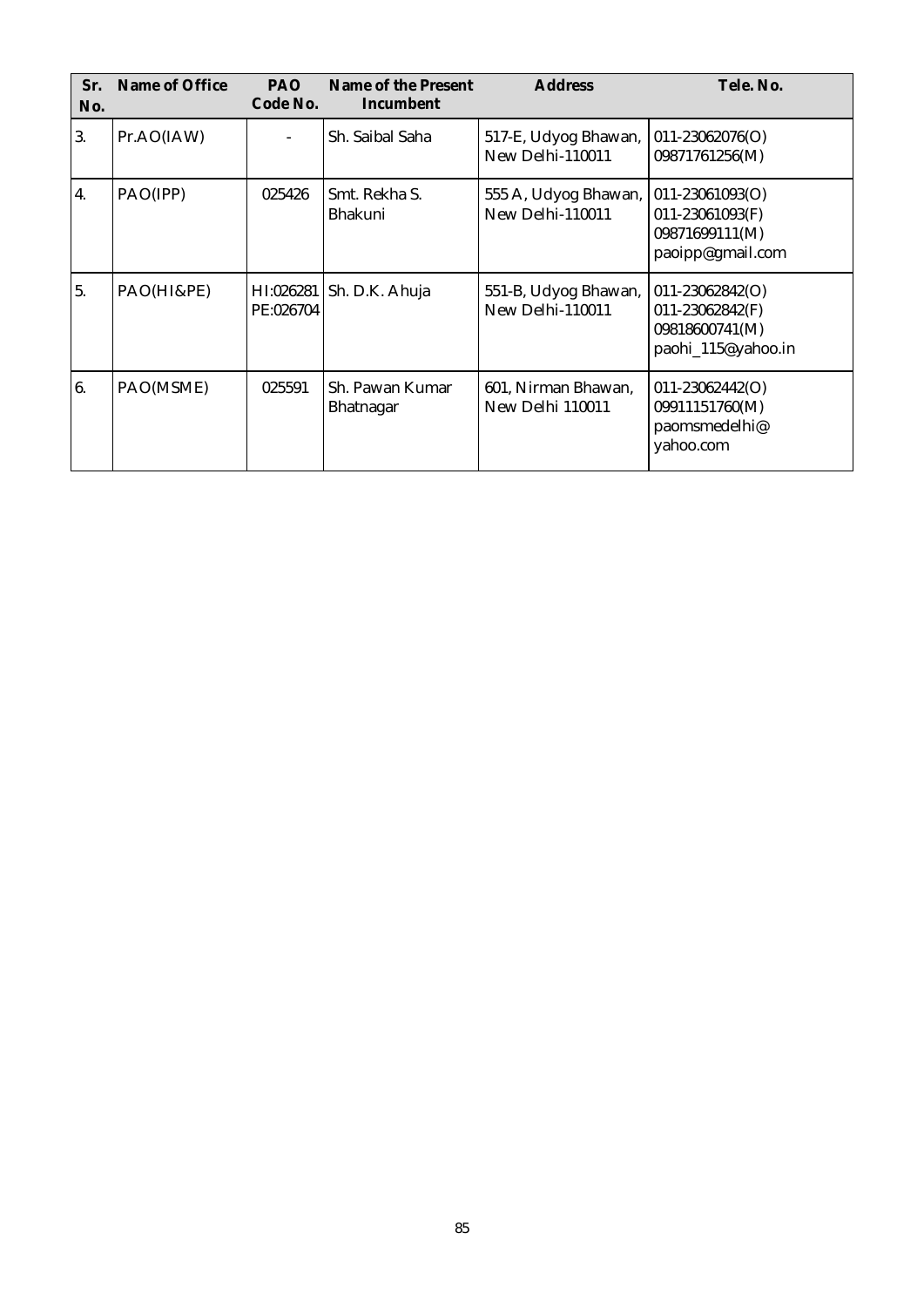# **MINISTRY OF INFORMATION AND BROADCASTING**

### Name of Department under the Ministry **Name of the PSB** accredited to the Deptt Ministry of Information and Broadcasting State Bank of India

| <b>Principal Accounts Office</b> | Name of the<br><b>Present Incumbent</b> | <b>Address</b>                                                                            | Tele. No.                                                                              |
|----------------------------------|-----------------------------------------|-------------------------------------------------------------------------------------------|----------------------------------------------------------------------------------------|
| Chief Controller of Accounts     | Sh. V.K. Choubey                        | Room No. 744, A wing,<br>Shastri Bhawan,<br><b>New Delhi-110001</b>                       | $011 - 23387231$ (O)<br>011-23381763 (F)<br>09810344271(M)<br>ccainb@gmail.com         |
| <b>Controller of Accounts</b>    | Jha                                     | Sh. Jeetendra Kumar   Room No. 759, A wing,<br>Shastri Bhawan,<br><b>New Delhi-110001</b> | $011 - 23381124$ (O)<br>$011 - 23381544$ (O)<br>011-23381763 (F)<br>camib109@gmail.com |

| Sr.<br>No.     | Name of Office                               | PAO<br>Code No. | Name of the Present<br>Incumbent                                          | <b>Address</b>                                                                                | Tele. No.                                                                        |
|----------------|----------------------------------------------|-----------------|---------------------------------------------------------------------------|-----------------------------------------------------------------------------------------------|----------------------------------------------------------------------------------|
| $\mathbf{1}$   | Pr. Accounts<br>Office (I&B),<br>New Delhi   | 027667          | Sh. M.C. Dagar                                                            | Room No. 703.<br>A Wing,<br>Shastri Bhawan,<br>New Delhi 110001                               | 011-23074289 (O)<br>011-23074286 (Fax)<br>9811634926 (Mob)<br>pr.aomib@gmail.com |
| $ 2\rangle$    | Pr. Accounts<br>Office (Main<br>Sectt.)      |                 | Sh. Vijay Pal                                                             | Room No. 701,<br>A Wing,<br>Shastri Bhawan,<br>New Delhi 110001                               | 011-23384793 (O)<br>011-23383542 (F)<br>09968563569(M)                           |
| 3              | <b>Internal Audit</b><br>Hqrs.,<br>New Delhi |                 | Sh. Harbhajan Singh                                                       | Room No. 702, A Wing,<br>Shastri Bhawan,<br>New Delhi 110001                                  | 011-23074289 (O)<br>011-23074286 (F)<br>09868104707(M)                           |
| $\overline{4}$ | PAO (IRLA)<br>New Delhi                      | 028062          | Ms. Asha Prasad<br>Sh. Lok Nath Sharma<br>Sh. K.P. Singh<br>Sh. A.K. Jain | 7th Floor,<br>Soochna Bhawan,<br>New Delhi-110003                                             | 011-24362287<br>011-24362240<br>011-24366303<br>011-24362466<br>011-24362304 (F) |
| $\overline{5}$ | PAO (DAVP)<br>New Delhi                      | 027973          | Ms. Jyoti Mehta<br>Sh. Rajinder Singh                                     | 7th Floor,<br>Soochna Bhawan,<br>New Delhi-110003                                             | 011-24364503<br>011-24364528(F)<br>09818664328(M)                                |
| 6              | PAO (DD)<br>Chennai                          | 028660          | Ms. M. Vijayalaxmi                                                        | Room No. 312,<br>3rd Floor,<br>Doordarshan Kendra<br>Swami Sivanda Salai,<br>Chennai - 600005 | 044-25361998 (O)<br>044-25363533 (F)                                             |
| 7              | <b>Internal Audit,</b><br>Chennai            |                 | Ms. Premila M. Kant                                                       | Room No. 312,<br>3rd Floor,<br>Doordarshan Kendra<br>Swami Sivanda Salai,<br>Chennai - 600005 | 044-24985252/413(O)<br>044-24985146 (F)<br>09003217136(M)                        |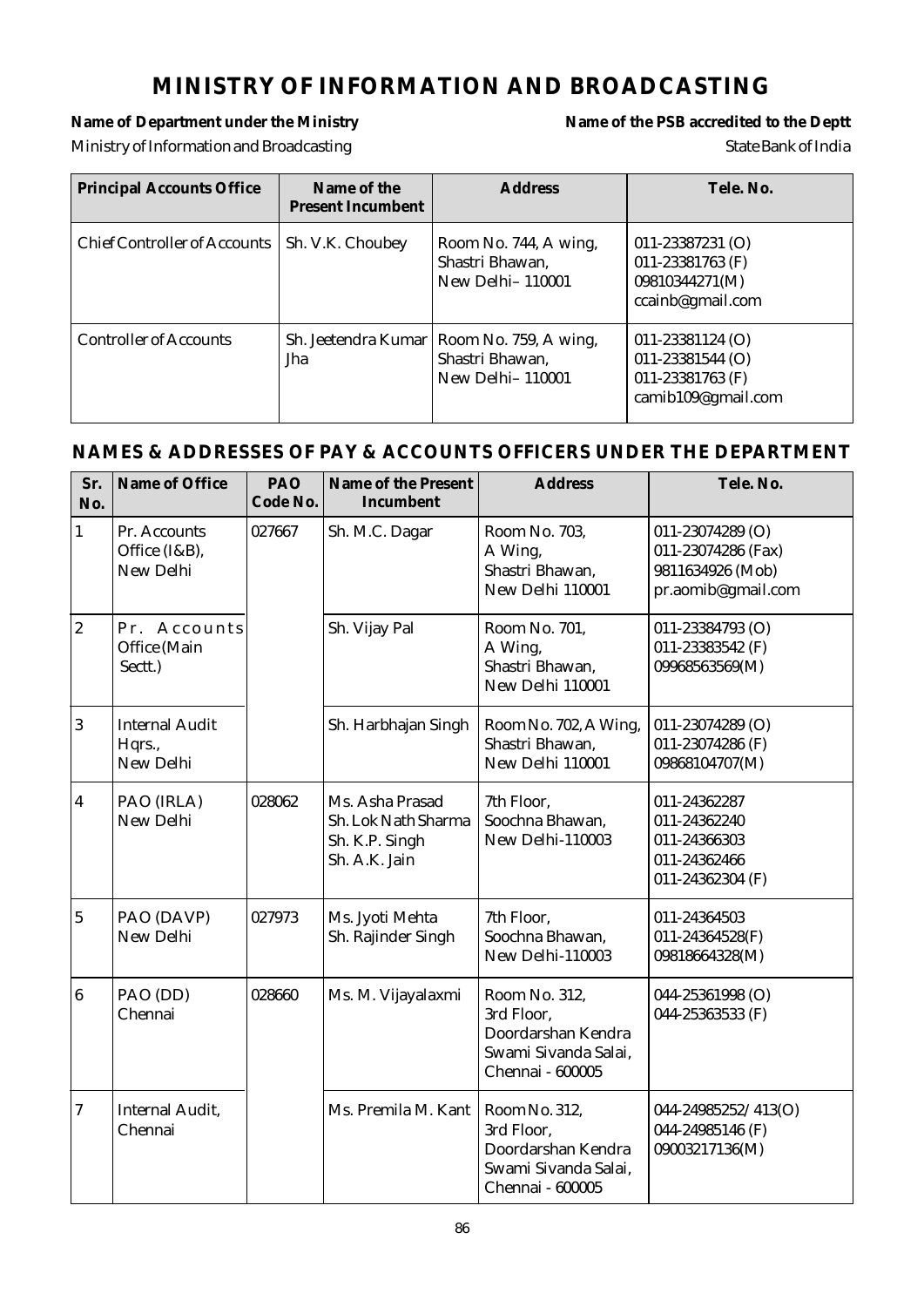| Sr.<br>No. | Name of Office                        | <b>PAO</b><br>Code No. | Name of the Present<br>Incumbent | <b>Address</b>                                                           | Tele. No.                                |
|------------|---------------------------------------|------------------------|----------------------------------|--------------------------------------------------------------------------|------------------------------------------|
| 8          | PAO (All India<br>Radio), Lucknow     | 028139                 | Sh. S.K. Srivastava              | 18, Vidhan Sabha Marg,<br>Lucknow-226001                                 | 0522-2237420(TeleFax)<br>09450524489(M)  |
| 9          | PAO (Film<br>Division)<br>Mumbai      |                        | Sh. E.J. Joson                   | Film Bhawan,<br>7th Floor, 24,<br>Dr. G. Deshmukh Marg,<br>Mumbai-400026 | 022-23524728(Telefax)<br>09869661475(M)  |
| 10         | <b>Internal Audit,</b><br>Mumbai      | 028825                 | Sh. E.J. Joson                   | Film Bhawan,<br>7th Floor, 24,<br>Dr. G. Deshmukh Marg,<br>Mumbai-400026 | 022-23524728 (Telefax)<br>09869661475(M) |
| 11         | PAO (DD)<br>Kolkata                   | 028750                 | Sh. D.<br>Bandhopadhyay          | 2nd Channel Building,<br>Doordarshan Bhawan,<br>Golf Green,              | 033-24235130 (O)<br>09432444054(M)       |
| 12         | <b>Internal Audit</b><br>(EZ) Kolkata |                        | Sh. S.C. Biswas                  | Kolkata - 700095                                                         | 033-24235130 (O)<br>09432232651(M)       |
| 13         | PAO (DD)<br>Nagpur                    | 029100                 | Ms. D.M. Kalwit                  | 2nd Floor,<br>New Building,<br>Civil Lines, Nagpur                       | 0712-2540494 (Telefax)<br>09422149113(M) |

# **PRASAR BHARATI**

| <b>Principal Accounts Office</b> | Name of the<br><b>Present Incumbent</b> | <b>Address</b>                                                                                                                                         | Tele, No.                                                   |
|----------------------------------|-----------------------------------------|--------------------------------------------------------------------------------------------------------------------------------------------------------|-------------------------------------------------------------|
| ADG (B&A), Prasar Bharati        | Ms. Vineeta Barwa                       | Prasar Bharati, (India's<br>Public Service Broadcaster),<br>Pr. Accounts Office,<br>PTI Building, 2nd Floor,<br>Parliament Street,<br>New Delhi-110001 | $011 - 23352540(O)$<br>011-23736284(F)<br>adgba14@gmail.com |

| Sr.<br>No. | Name of Office                                   | <b>PAO</b><br>Code No. | Name of the Present<br>Incumbent    | <b>Address</b>                                                                                                                                                | Tele. No.                                                                                                                                                                       |
|------------|--------------------------------------------------|------------------------|-------------------------------------|---------------------------------------------------------------------------------------------------------------------------------------------------------------|---------------------------------------------------------------------------------------------------------------------------------------------------------------------------------|
| 1.         | Pr. Accounts<br>Office, Prasar<br><b>Bharati</b> |                        | Ms. Raj Deshmukh<br>Sh. R.P. Sharma | Prasar Bharati,<br>(India's Public Service)<br>Broadcaster),<br>Pr. Accounts Office.<br>PTI Building,<br>2nd Floor,<br>Parliament Street.<br>New Delhi-110001 | $011 - 23352510(O)$<br>$011 - 23352510(F)$<br>09560385900<br>pbadmnao15@gmail.com<br>$011 - 23351340(O)$<br>011-23351340(F)<br>09416961220(M)<br>prasarbharati123@<br>gmail.com |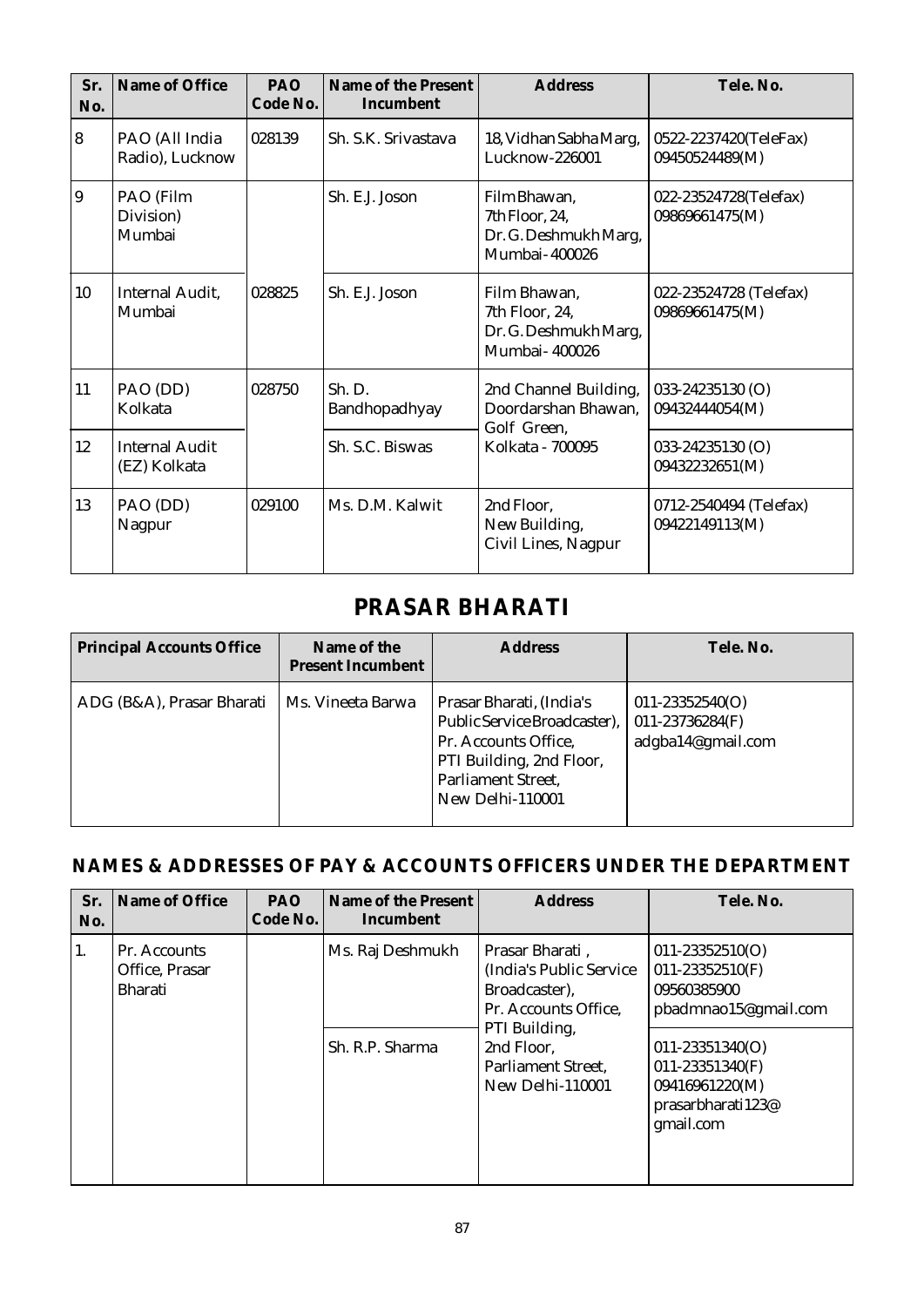| Sr.<br>No. | Name of Office      | PAO<br>Code No. | Name of the Present<br>Incumbent | <b>Address</b>                                                                                                                                                   | Tele. No.                                                                                             |
|------------|---------------------|-----------------|----------------------------------|------------------------------------------------------------------------------------------------------------------------------------------------------------------|-------------------------------------------------------------------------------------------------------|
| 2.         | PAO-AIR-Delhi       | 027752          | Sh. R.B. Rai                     | Sr. Accounts Officer<br>The Pay & Accounts<br>Office<br>All India Radio,<br>Akashwani Bhawan,<br>New Delhi-110001                                                | 011-23421258(O0<br>011-23421258 (F)<br>09313373139(M)<br>paoairnewdelhi@yahoo.in                      |
| 3.         | PAO-AIR-<br>Mumbai  | 028233          | Ms. Neena S. Kurup               | Sr. Accounts Officer<br>The Pay & Accounts<br>Office<br>All India Radio,<br>1st Floor, New BH,<br><b>Church Gate</b><br>Mumbai - 400020                          | 022-22029947(O)<br>$022 - 22029268(O)$<br>022-22029947(F)<br>09869425726(M)<br>paoairmum@gmail.com    |
| 4.         | PAO-AIR-<br>Chennai | 028554          | Ms. Jayanthi<br>Udayakumar       | The Pay & Accounts<br>Office<br>No.7, All India Radio,<br>Kamaraj Salai,<br>Mylapore<br>Chennai- 600004                                                          | 044-24985146(O)<br>044-24985146 (F)<br>09940388855(M)<br>paoairchennai@yahoo.com                      |
| 5.         | PAO-AIR-<br>Kolkata | 028428          | Sh. B.C. Sarkar                  | The Pay & Accounts<br>Office<br>All India Radio,<br>Akashwani Bhawan<br>Eden Garden,<br>West Bengal,<br>Kolkata-700001                                           | 033-22485968(O)<br>033-22485968(F)<br>09432753763(M)<br>pao.air.kol@gmail.com                         |
| 6.         | PAO-DD-Delhi        | 027886          | Sh. C.S Lamba                    | Sr. Accounts Officer<br>The Pay & Accounts<br>Office<br>All India Radio,<br>Akashwani Bhawan,<br>New Delhi-110001                                                | 011-23421236(O)<br>011-23421236(F)<br>09810865236(M)<br>paodd027886@gmail.com                         |
|            |                     |                 | Sh. Kamal Singh<br>Yadav         | Sr. Accounts Officer<br>The Pay & Accounts<br>Office<br>All India Radio,<br>Akashwani Bhawan,<br>New Delhi-110001                                                | $011 - 23421236(O)$<br>011-23421236(F)<br>09868632202(M)<br>paodd027886@gmail.com                     |
| 7.         | PAO-DD-<br>Guwahati | 028875          | Sh. Gautam Das                   | Sr. Accounts Officer<br>The Pay & Accounts<br>Office<br>PAO (NER),<br>Doordarshan,<br>H.No. 5 to H.No. 4<br>Samannya Path,<br>Survey, Baltol,<br>Guwahati-781028 | 0361-2235022(O)<br>$0361 - 2234000(O)$<br>0361-2234000 (F)<br>08011223045(M)<br>paoguwahati@gmail.com |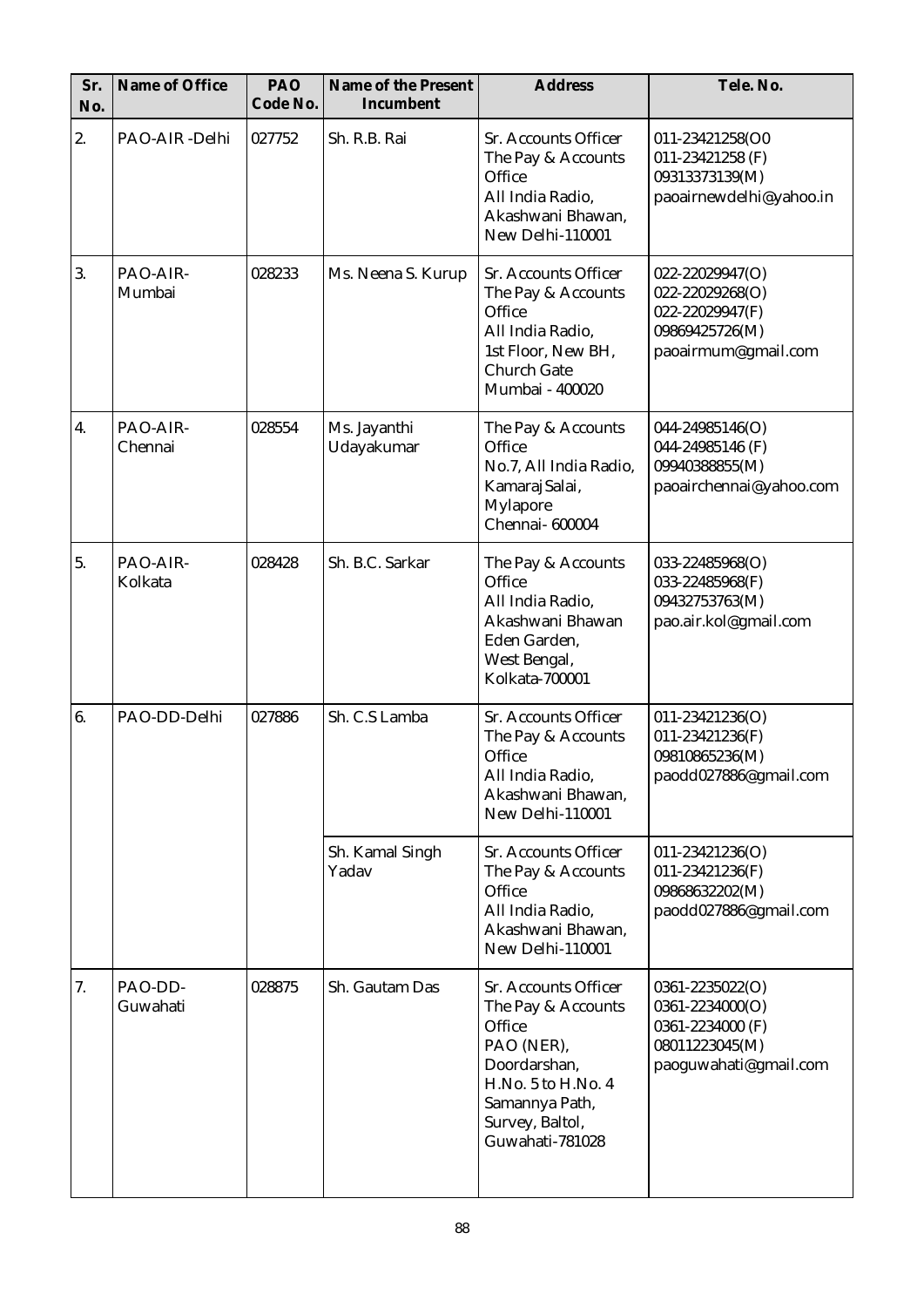|                | <b>Encadered Post</b>            |                 |                                     |                                                                                                                                    |                                                                                                      |  |  |
|----------------|----------------------------------|-----------------|-------------------------------------|------------------------------------------------------------------------------------------------------------------------------------|------------------------------------------------------------------------------------------------------|--|--|
| Sr.<br>No.     | Name of Office                   | PAO<br>Code No. | Name of the Present<br>Incumbent    | <b>Address</b>                                                                                                                     | Tele. No.                                                                                            |  |  |
| $\mathbf{1}$   | CE (NZ), AIR &<br>T.V, New Delhi |                 | Sh. S. S. Chauhan                   | Jam Nagar House,<br>Shahjahan Road,<br>New Delhi -110011                                                                           | 011-23388733(O)<br>011-23381740(F)<br>09868156600(M)<br>chauhanss59@gmail.com                        |  |  |
| $\overline{2}$ | CE (WZ), AIR &<br>T.V, Mumbai    |                 | Sh. A. L. Mishra                    | Maharshi Karve Road<br>Mumbai-400020                                                                                               | $011 - 22088102(O)$<br>011-22054683(F)<br>011-22017050(F)<br>09868156600(M)<br>aircewz@vsnl.com      |  |  |
| 3.             | CE (EZ), AIR &<br>T.V, Kolkata   |                 | Sh. M.K.Maity                       | 4th Floor,<br>Akashwani Bhawan,<br>Eden Garden,<br>Kolkata - 700001                                                                | 033-22420169(O)<br>033-22486524(F)<br>09433044860(M)<br>cashieradgeez@gmail.com                      |  |  |
| 4.             | CE (SZ), AIR &<br>T.V, Chennai   |                 | Sh. K. Gunasekharan                 | Swami Shivananda<br>Salai,<br>Chennai-600004                                                                                       | 044-25383861(O)<br>044-25381358(F)<br>044-25382155(F)<br>09868156600(M)<br>ceszaccts@yahoo.com       |  |  |
| 5.             | DG (DD), DCS,<br>New Delhi       |                 | Sh. V.K. Sharma                     | Doordarshan Bhawan.<br>Mandi House,<br>Copernicus Marg,<br>New Delhi.                                                              | 011-23097673(O)<br>011-23388206(F)<br>09818585166(M)<br>vinod116655@gmail.com                        |  |  |
| 6.             | DFF, New Delhi                   |                 | Sh. Atul Kansra                     | Directorate Film<br>Festival, Siri Fort,<br>Khelgaon,<br>New Delhi-110049                                                          | 011-26499354(O)<br>011-26499354(F)<br>08512851223(M)<br>atulkansra1@gmail.com                        |  |  |
| 7.             | Film Division,<br>Mumbai         |                 | Sh. P. Prithweeraj<br>Purushothaman | <b>Films Division,</b><br>Film Bhawan, 7th Floor,<br>24, Dr. G. Deshmukh<br>Marg, Mumbai-400026                                    | 022-23551425(O)<br>022-23523486(O)<br>022-23519503(F)<br>09819671943(M)<br>ddo.mum-fd@gov.in         |  |  |
|                |                                  |                 | Sh. A. B. Sunilkumar                | <b>Films Division,</b><br>Film Bhawan, 7th Floor,<br>24, Dr. G. Deshmukh<br>Marg, Mumbai-400026                                    | 022-23551308(O)<br>022-23533058(O)<br>022-23519503(F)<br>09869253062(M)<br>finance@filmsdivision.org |  |  |
| 8.             | Film Division,<br>Bengaluru      |                 | Sh. K. Rajeshwaran                  | Films Division,<br>Southern Region,<br>Production Centre, 'D'<br>Wing, 1st Floor,<br>Kendriya Sadan<br>Koramangla,<br>Bengaluru-34 | 080-25631596(O)<br>080-25538192(F)<br>09740984385(M)<br>fdsrpc@gmail.com                             |  |  |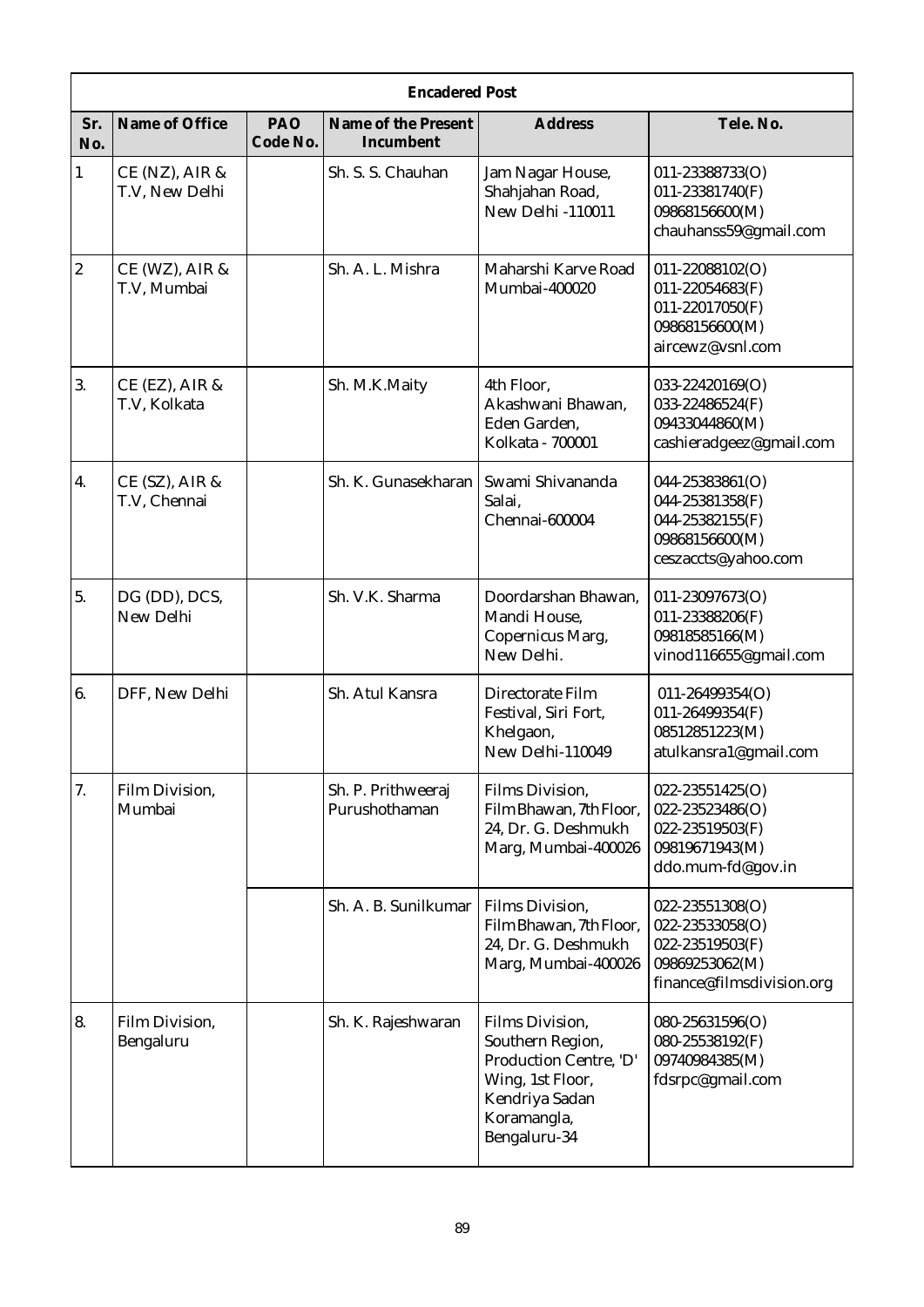| Sr.<br>No. | Name of Office            | <b>PAO</b><br>Code No. | Name of the Present<br>Incumbent       | <b>Address</b>                                                                                           | Tele. No.                                                                            |
|------------|---------------------------|------------------------|----------------------------------------|----------------------------------------------------------------------------------------------------------|--------------------------------------------------------------------------------------|
| 19.        | Film Division,<br>Kolkata |                        | Sh. Samir Das                          | <b>Films Division.</b><br>$O$ /o Chief Producer.<br>Doordarshan Bhawan,<br>Golf Green,<br>Kolkata-700095 | $033 - 24235963(O)$<br>033-24235963(F)<br>09435045943(M)<br>fderpc@filmsdivision.org |
| 10.        | CE, CCW,<br>New Delhi     |                        | Sh. Madan Lal Jharsi   Soochna Bhawan, | 6th Floor,<br>New Delhi - 110003                                                                         | $011 - 24367610(O)$<br>011-24366796(F)<br>08527205972(M)<br>mp.jharsi@gmail.com      |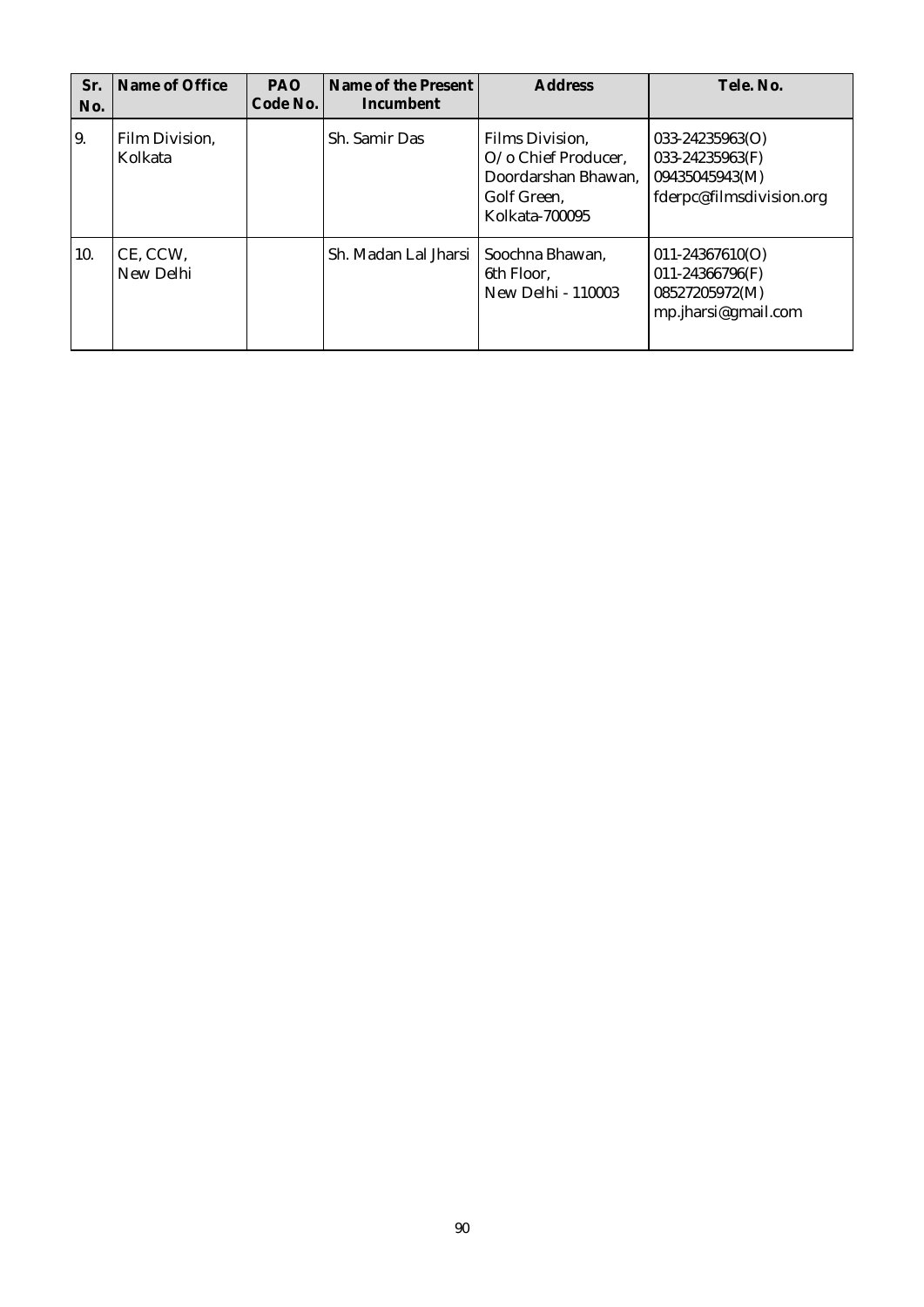# **MINISTRY OF COMMUNICATIONS & INFORMATION TECHNOLOGY**

# Name of Department under the Ministry **Name of the PSB** accredited to the Deptt

# Department of Electronics & IT Bank of India

| <b>Principal Accounts Office</b>              | Name of the<br><b>Present Incumbent</b> | <b>Address</b>                                                       | Tele. No.                                                         |
|-----------------------------------------------|-----------------------------------------|----------------------------------------------------------------------|-------------------------------------------------------------------|
| <b>Chief Controller of</b><br><b>Accounts</b> | Sh. Sanjay Pandey                       | Jal Wing, Indira<br>Paryavaran Bhawan, Jor<br>Bagh, New Delhi-110003 | 011-24695438<br>011-24695437<br>09818857887(M)<br>s_pandey@nic.in |

| Sr.<br>No.       | Name of Office                               | PAO<br>Code No. | Name of the Present<br>Incumbent       | <b>Address</b>                                                                                     | Tele. No.                                                                       |
|------------------|----------------------------------------------|-----------------|----------------------------------------|----------------------------------------------------------------------------------------------------|---------------------------------------------------------------------------------|
| $\mathbf{1}$     | Pr. Accounts<br>Officer Cum PAO<br>New Delhi | 047315          | Sh. Jatinder Singh                     | R.No 1065,<br>Electronics Niketan,<br>6 CGO Complex,<br>Lodhi Road,<br>New Delhi-110003            | 011-24301164 (O)<br>$011 - 24392191(F)$<br>09971704842(M)<br>sr.ao@diety.gov.in |
|                  |                                              |                 | Smt. T. Rajan                          | R.No. 1064,<br>Electronics Niketan,<br>6 CGO Complex,<br>Lodhi Road, New<br>Delhi-110003           | 011-24301165(O)<br>$011 - 24392191(F)$<br>09968307185(M)<br>pao-dit@nic.in      |
| $ 2\rangle$      | P.A.O. (NIC)<br>New Delhi                    | 033195          | Smt. Suman Chhabra                     | A1-B6 5th Floor,<br>NIC Building,<br><b>CGO</b> Complex<br>New Delhi                               | $011 - 24305546$ (O)<br>011-24364897(F)<br>08826927171(M)<br>c.suman@nic.in     |
| 3                | PAO, HQ,<br>New Delhi<br>(UIDAI)             | 006393          | Sh. Sudhir Kumar                       | UIDAI,<br>Jeevan Bharti Building,<br>Cannaught Circus,<br>2nd floor, Tower 1,<br>New Delhi-110001  | 011-23466864<br>011-23752679<br>09278293948(M)<br>paouidaihq@rediffmail.com     |
|                  |                                              |                 | <b>Encadered Post</b>                  |                                                                                                    |                                                                                 |
| $\mathbf{1}$     | PAO,<br>New Delhi<br>(UIDAI)                 |                 | Smt. Rekha Adikari<br>Sh. Pritam Singh | Jeevan Bharti Building,<br>Cannaught circus,<br>2nd floor, Tower 1,<br>New Delhi-110001            | 011-23466864<br>011-23752679<br>09278293948(M)<br>paouidaihq@rediffmail.com     |
| $\boldsymbol{2}$ | Regional Office,<br>Chandigarh<br>(UIDAI)    |                 | Vacant                                 | SCO 139-141, 3rd and<br>4th Floor, Sector 17-C<br>Chandigarh-160017                                | 017-22770277<br>aouidaichd@rediffmail.com                                       |
| $\vert 3 \vert$  | Regional Office,<br>Mumbai (UIDAI)           |                 | Smt Aruna S.<br><b>Bamane</b>          | 7th Floor, MTNL<br><b>Exchange Building</b><br>G.D, Somani Marg,<br>Cuffe Parade,<br>Mumbai-400005 | 022-22186649<br>09869606584(M)<br>ghmeshram@gmail.com                           |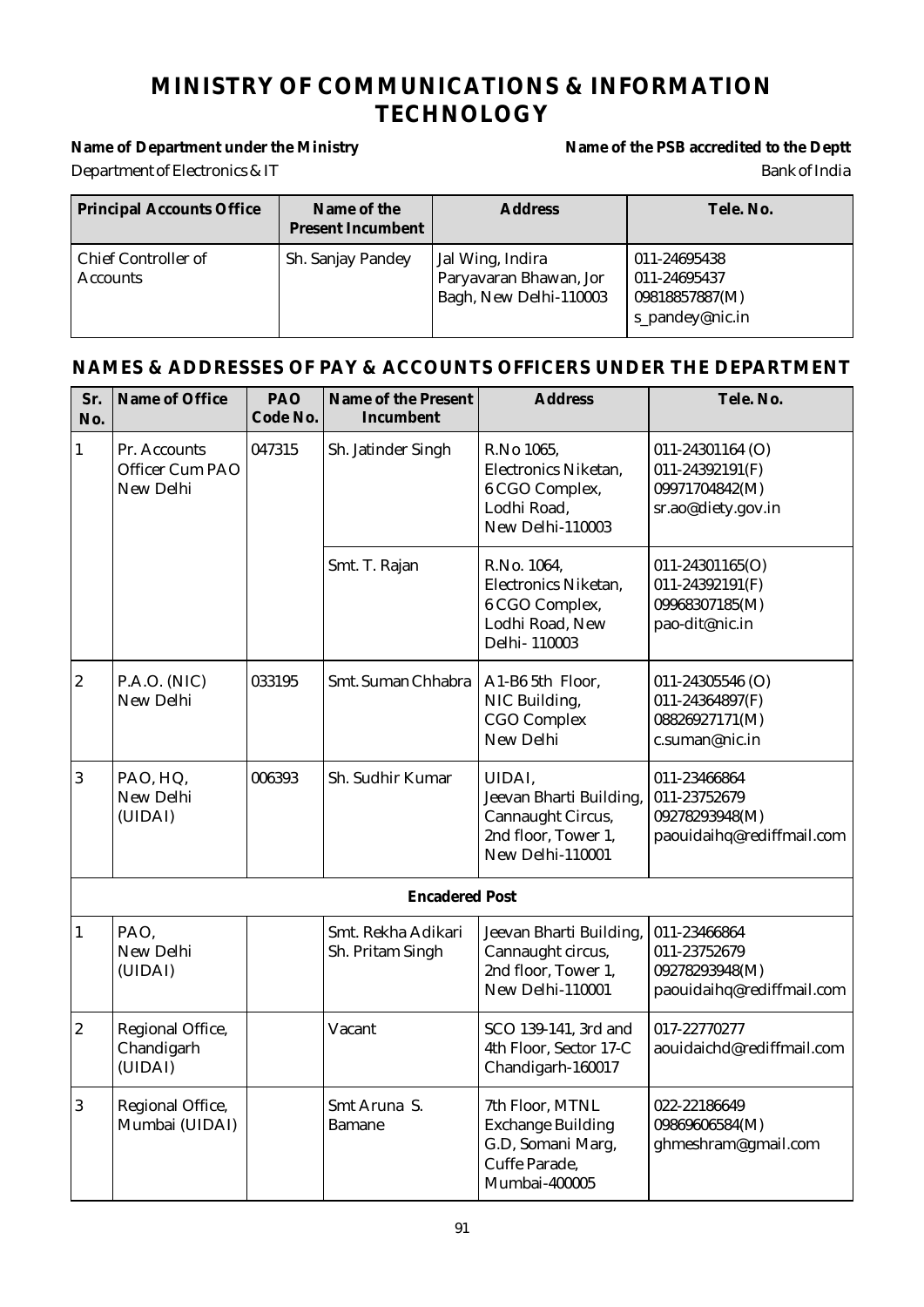| Sr.<br>No.              | Name of Office                           | PAO<br>Code No. | Name of the Present<br>Incumbent | <b>Address</b>                                                                                                                                                         | Tele. No.                                                                             |
|-------------------------|------------------------------------------|-----------------|----------------------------------|------------------------------------------------------------------------------------------------------------------------------------------------------------------------|---------------------------------------------------------------------------------------|
| $\overline{\mathbf{4}}$ | Regional Office,<br>Lucknow<br>(UIDAI)   |                 | Sh. Saiful Islam                 | 03 rd Floor, UP State<br>Construction &<br>Infrastructure<br>Development<br>Corporation Ltd.<br>Building, TC-46/V,<br>Vibhuti Khand,<br>Gomti Nagar,<br>Lucknow-226010 | 0522-2305868<br>09450666734(M)<br>aouidai.lucknow@gmail.co<br>mstalin.ta@uidai.net.in |
| 5                       | Regional Office,<br>Ranchi (UIDAI)       |                 | Vacant                           | 1st Floor,<br>Housefed Complex,<br>Beltola Basistha Road,<br>Dispur,<br>Guwahati-781 006                                                                               | 09162007985(M)<br>09204060110(M)<br>pao.uidairanchi@gmail.com                         |
| $\boldsymbol{6}$        | Regional Office,<br>Guwahati<br>(UIDAI)  |                 | Sh. Tusar Kanti Paul             | Khanija Bhawan,<br>No. 49, 3rd Floor<br><b>South Wing Race</b><br><b>Course Road</b><br>Banglore-01                                                                    | 0361-2265125<br>09954082323(M)<br>paotkantipaul@gmail.com                             |
| 7                       | Regional Office,<br>Bengaluru<br>(UIDAI) |                 | Sh. S. V. Srinivasan             | Khanija Bhawan,<br>No. 49, 3rd Floor,<br><b>South Wing Race</b><br>Course Road,<br>Bengaluru - 01                                                                      | 080-22340336<br>09740915290(M)<br>stalinta@hotmail.com                                |
| $\overline{\mathbf{8}}$ | Regional Office,<br>Hyderabad<br>(UIDAI) |                 | Sh. M. Venkasteswara<br>Rao      | 5th Floor, Block III<br>My Home Hub,<br>Madhapur,<br>Hyderabad-500081                                                                                                  | 040-23119269<br>09490315811(M)<br>ddouidrohyd@gmail.com                               |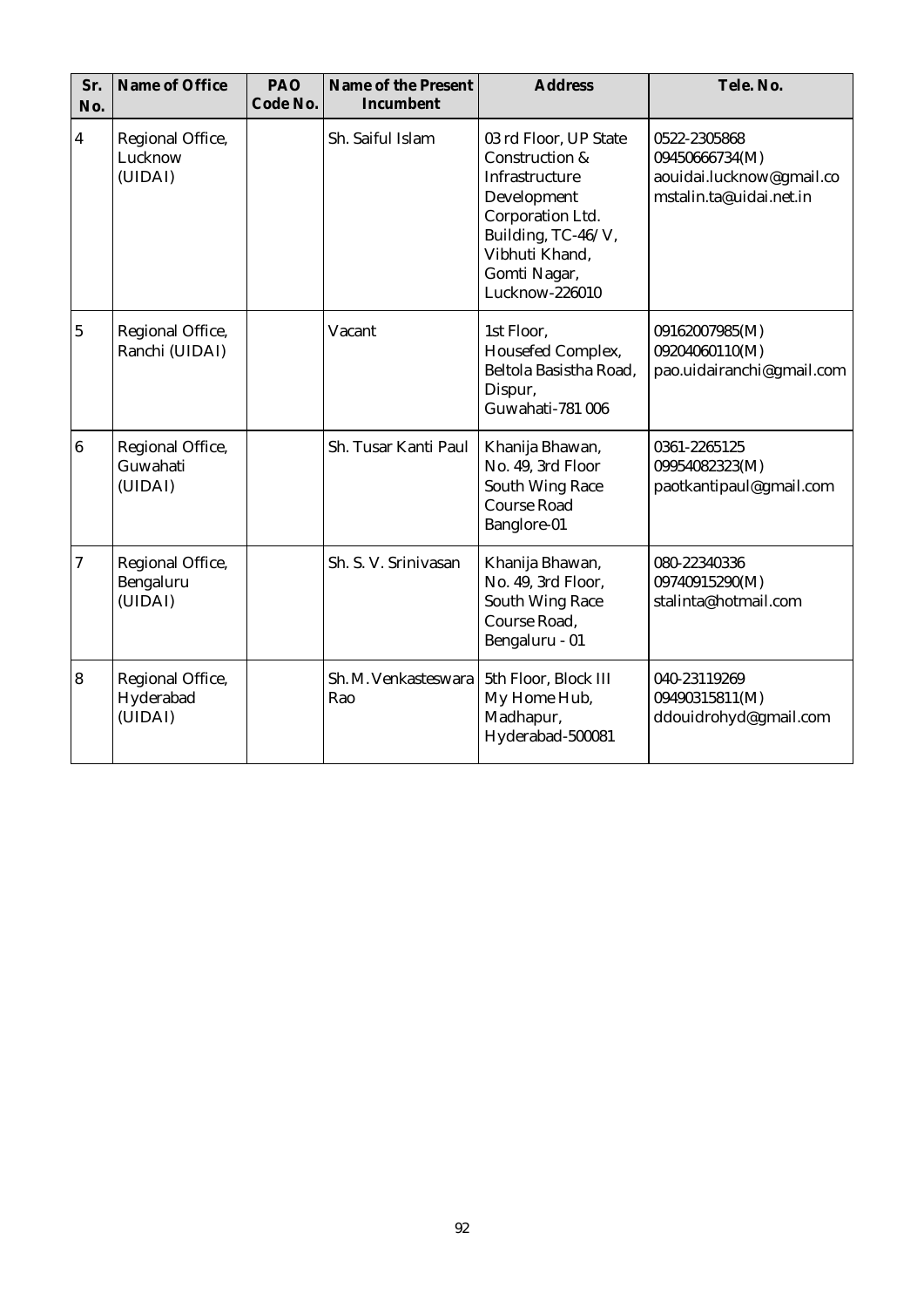# **MINISTRY OF LABOUR & EMPLOYMENT**

Ministry of Labour Union Bank of India

Name of Department under the Ministry **Name of the PSB** accredited to the Deptt

| <b>Principal Accounts Office</b>       | Name of the<br><b>Present Incumbent</b> | <b>Address</b>                                                          | Tele, No.                                                                  |
|----------------------------------------|-----------------------------------------|-------------------------------------------------------------------------|----------------------------------------------------------------------------|
| Chief Controller of<br><b>Accounts</b> | Sh. Vilas R.<br>Ghodeswar               | Room No. 614,<br>Shram Shakti Bhawan,<br>Rafi Marg,<br>New Delhi-110001 | 011-23717867<br>011-23725474<br>09910346600(M)<br>vilasghodeswar@yahoo.com |
| <b>Controller of Accounts</b>          | Sh. Sakesh Prasad<br>Singh              | Room No. 312,<br>Shram Shakti Bhawan,<br>Rafi Marg,<br>New Delhi-110001 | 011-23766935<br>011-23725474<br>08130335522(M)<br>sakeshsingh999@gmail.com |

| Sr.<br>No.       | Name of Office                                      | PAO<br>Code No. | Name of the Present<br>Incumbent | <b>Address</b>                                                     | Tele. No.                                                                   |
|------------------|-----------------------------------------------------|-----------------|----------------------------------|--------------------------------------------------------------------|-----------------------------------------------------------------------------|
| 1.               | Pr. AO New<br>Delhi                                 |                 | Smt. Indardeep Kaur<br>Setia     | Room No. 520,<br>Shram Shakti Bhawan,<br>Rafi Marg,<br>N.D-110001. | $011 - 23718010$ (O)<br>011-23714366(F)<br>09868913824(M)<br>pao-mol@nic.in |
| 2.               | Pr.AO(A/Cs)                                         | 029775          | Sh. Rajkumar                     | Room No. 526.<br>Shram Shakti Bhawan,<br>Rafi Marg,<br>N.D-110001. | 011-23766127 (O)<br>$011 - 22816119(R)$<br>praolab_acct@yahoo.co.in         |
| 3.               | PAO(Main Sectt.),<br>New Delhi                      | 029803          | Sh. P.K. Manrai                  | Room No.522,<br>Shram Shakti Bhawan,<br>Rafi Marg,<br>N.D-110001.  | $011 - 23359852(O)$<br>09911110193(M)<br>paomslabour@yahoo.co.in            |
| $\overline{4}$ . | PAO(DGET),<br>New Delhi                             | 029922          | Sh. Rajesh Kumar<br>Chandana     | Room No.512,<br>Shram Shakti Bhawan,<br>Rafi Marg,<br>N.D-110001.  | 011-23355748(O)<br>09868405865(M)<br>pao514_dget@yahoo.com                  |
| 5.               | PAO<br>(Chief Labour<br>Commissioner),<br>New Delhi | 030050          | Sh. M.M. Gautam                  | Room No. 615.<br>Shram Shakti Bhawan,<br>Rafi Marg,<br>N.D-110001. | 011-23731528 (O)<br>09810174949(M)<br>pao.clclabour@yahoo.co.in             |
| 6.               | Internal audit,<br>New Delhi                        |                 | Sh. S.M. Das                     | Room No.512,<br>Shram Shakti Bhawan,<br>Rafi Marg,<br>N.D-110001.  | $011 - 23473225(O)$<br>09968475276(M)<br>subiditdas@yahoo.co.in             |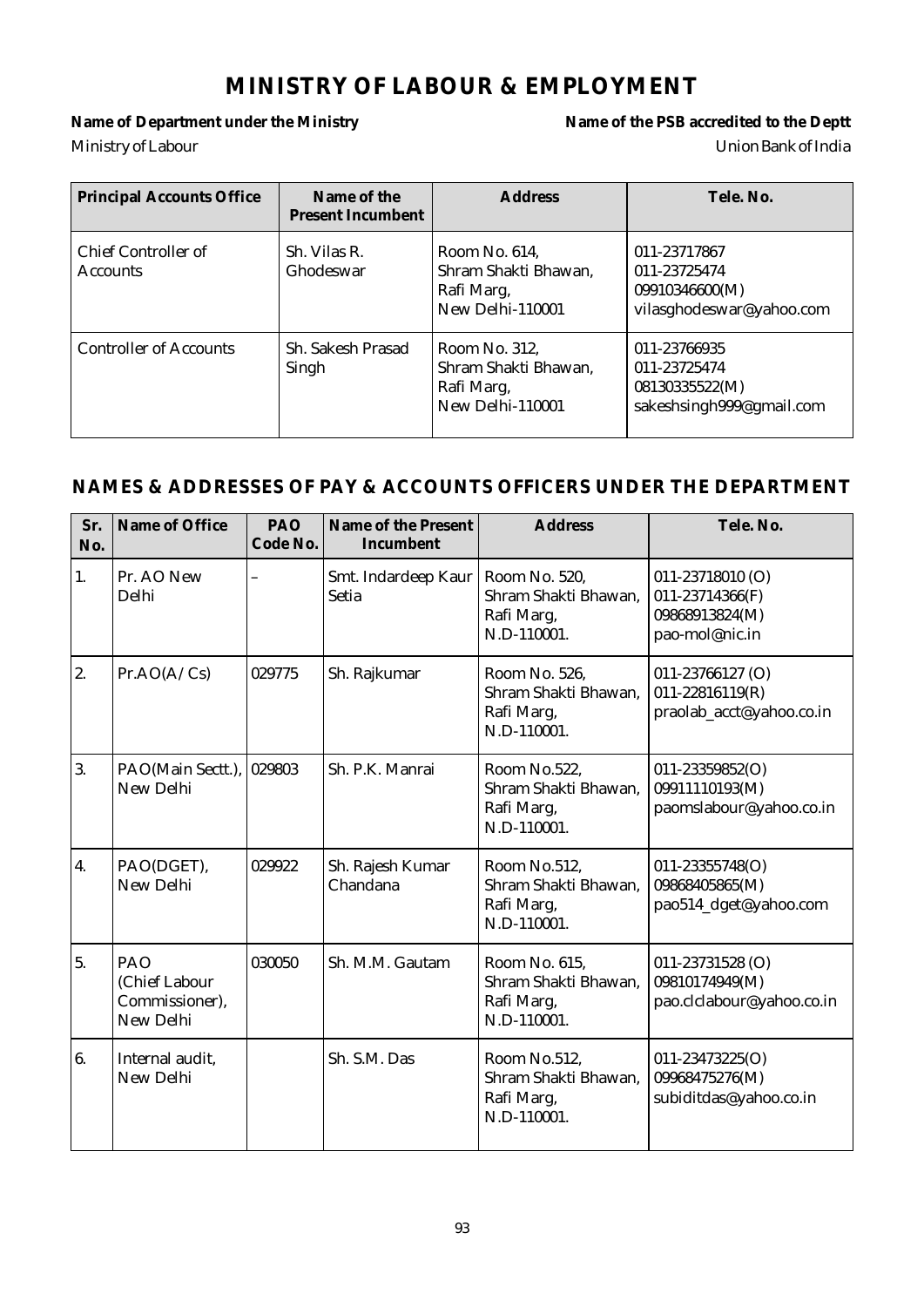| Sr.<br>No. | Name of Office                                 | PAO<br>Code No.    | Name of the Present<br>Incumbent |                                                                                         | <b>Address</b>                                                                                                     | Tele. No.                                                                         |  |
|------------|------------------------------------------------|--------------------|----------------------------------|-----------------------------------------------------------------------------------------|--------------------------------------------------------------------------------------------------------------------|-----------------------------------------------------------------------------------|--|
| 7.         | PAO<br>(Labour Bureau),<br>Chandigarh          | 030181             | Sh. R.S. Sagoo                   |                                                                                         | SCO-28-31, Sec-17A<br>Chandigarh-17                                                                                | 0172-2703767(O)<br>$0172 - 2704611(F)$<br>09464931010(M)<br>paolbchd@yahoo.co.in  |  |
| 8.         | PAO(DGMS),<br>Dhanbad                          | 030352             | Sh. Ranjan Dutta                 |                                                                                         | D.G.M.S. Building,<br>Dhanbad-826001                                                                               | 0326-2226055(O)<br>0326-2221017(F)<br>09708782440(M)<br>paodgms@yahoo.co.in       |  |
| 9.         | PAO(DGFASLI),<br>Mumbai                        | 030263             | Smt. Rohini A.<br>Satpute        |                                                                                         | <b>Director General</b><br>factory Advice Service<br>and Labour Institute,<br>CLI Building, SION,<br>Mumbai-400022 | 022-24075106(O)<br>022-24038120(F)<br>09757110706(M)<br>paodgfasli@rediffmail.com |  |
| 10.        | PAO (DGET-II),<br>Chennai.                     | 030461             | Sh. S. Raghavan                  |                                                                                         | DGET-II, C.T.I.<br>Campus, Guindy,<br>Chennai-600032                                                               | 044-22501896(O)<br>044-2234146(F)<br>09790947519(M)<br>paolab_dget2@yahoo.com     |  |
|            | <b>Encadered Post</b>                          |                    |                                  |                                                                                         |                                                                                                                    |                                                                                   |  |
| Sr.<br>No. | Name of Office                                 |                    | Name of the Present<br>Incumbent |                                                                                         | <b>Address</b>                                                                                                     | Tele. No.                                                                         |  |
| 1.         | Audit Cell,<br>DGLW,<br>New Delhi              | Sh. J.B. Gothwal   |                                  | DGLW, Jaisalmer House,<br>Man Singh Road,<br>New Delhi                                  |                                                                                                                    | 011-23070786(O)<br>011-23070786(F)<br>09871765631(M)<br>paonzrkp@gmail.com        |  |
| 2.         | Admn.-cum<br><b>Accounts Officer,</b><br>Ajmer |                    | Sh. Brijesh Sharma               |                                                                                         | B-114, O/o Welfare<br>Commissioner, Data Nagar,<br>Jatia Hills, Ajmer                                              | 0145-2429237(O)<br>$0145 - 2425121$ (F)<br>wcajmer-rj@nic.in                      |  |
| 3.         | Admn.-cum<br>Accounts Officer,<br>Ranchi       | Sh. R.K. Kirar     |                                  | LWO,<br>O/o Welfare Commissioner,<br>Shram Bhawan, P.O.-Doranda<br>Dist.-Ranchi-834002. |                                                                                                                    | 0651-2481005(O)<br>aaokqr@rediffmail.com                                          |  |
| 4.         | Admn.-cum<br>Accounts Officer,<br>Allahabad    | Sh. A.K Bharti     |                                  | LWO, 555,<br>A/2 Mumford Ganj,<br>Allahabad-211002.                                     |                                                                                                                    | 0532-2440954(O)<br>0532-2250275(F)<br>wcald2@rediffmail.com                       |  |
| 5.         | Admn.-cum<br>Accounts Officer,<br>Jabalpur     | Sh. R.S. Bais      |                                  |                                                                                         | LWO,797, Shanti Kunj,<br>South Civil Lines, Jabalpur                                                               | $0761 - 2626021(O)$<br>0761-2678595<br>Sbd2020@rediffmail.com                     |  |
| 6.         | Admn.-cum<br>Accounts Officer,<br>Kolkata      | Sh. A.K. Choudhary |                                  |                                                                                         | LWO, 5th Floor,<br>2nd MSO Building,<br>Nizam Palace Campus,<br>234/4, AJC Bose Road,<br>Kolkata-700020            | 033-22836412<br>033-22836412(F)<br>wc_kolkata@hotmail.com                         |  |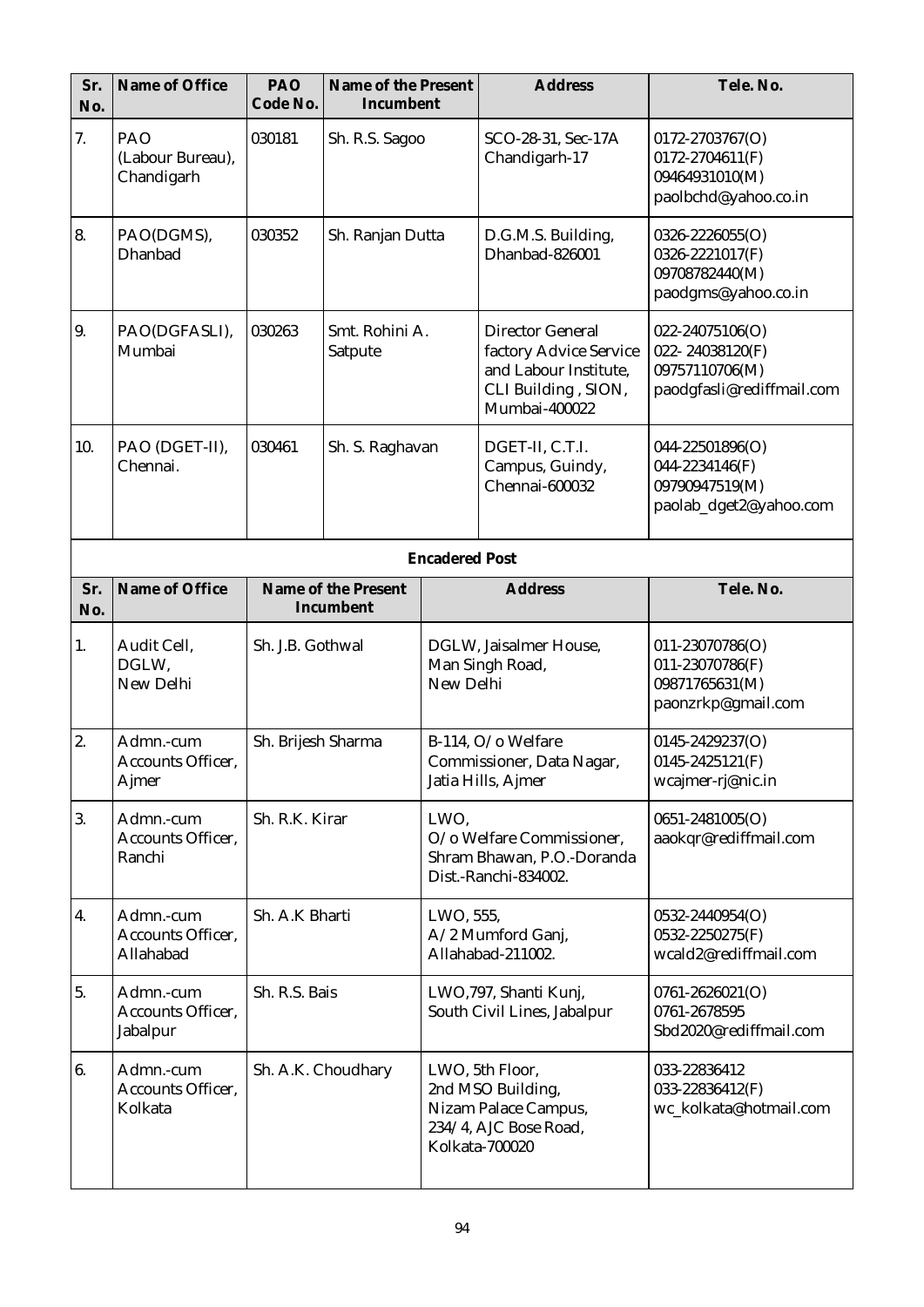| Sr.<br>No. | Name of Office                                       | Name of the Present<br>Incumbent | <b>Address</b>                                                                                                             | Tele, No.                                                  |
|------------|------------------------------------------------------|----------------------------------|----------------------------------------------------------------------------------------------------------------------------|------------------------------------------------------------|
| 7.         | Admn.-cum<br>Accounts Officer,<br>Bengaluru          | Sh. T.H. Manjunath               | LWO, Shram Kalyan Sadan,<br>III cross, 2nd stage,<br>Yeshwantpur Industrial<br>Suburb, Bengaluru-560022                    | 08023471406(M)<br>wclwoblr-ka@nic.in                       |
| 18.        | Admn.-cum<br>Accounts Officer,<br>Hyderabad          | Sh. Nanda Kumar Vemu             | LWO, Kendriya Sadan,<br>Sultan Bazar,<br>Hyderabad-500195                                                                  | 040-24601233<br>040-24658026<br>wclwhyd@ap.nic.in          |
| 19.        | Admn.-cum<br>Accounts Officer,<br>Nagpur             | Sh. Mudaliar<br>P.G. Gopikumar   | LWO, Block-C, 2nd floor,<br>CGO Complex,<br>Seminary Hills, Nagpur-440006                                                  | 0712-25510200(O)<br>0712-2510474(F)<br>wcngp-labour@nic.in |
| 10.        | Admn.-cum<br>Accounts Officer,<br><b>Bhubaneswar</b> | Sh. P.C. Behera                  | LWO,<br>O/o Welfare Commissioner,<br>Kendriya Shram Kalyan Sadan,<br>Plot No. N-7/6&7, IRC Village,<br>Bhubaneswar-751015. | 0674-2551739(O)<br>0674-2554000(F)<br>lwobbsr@dataone.in   |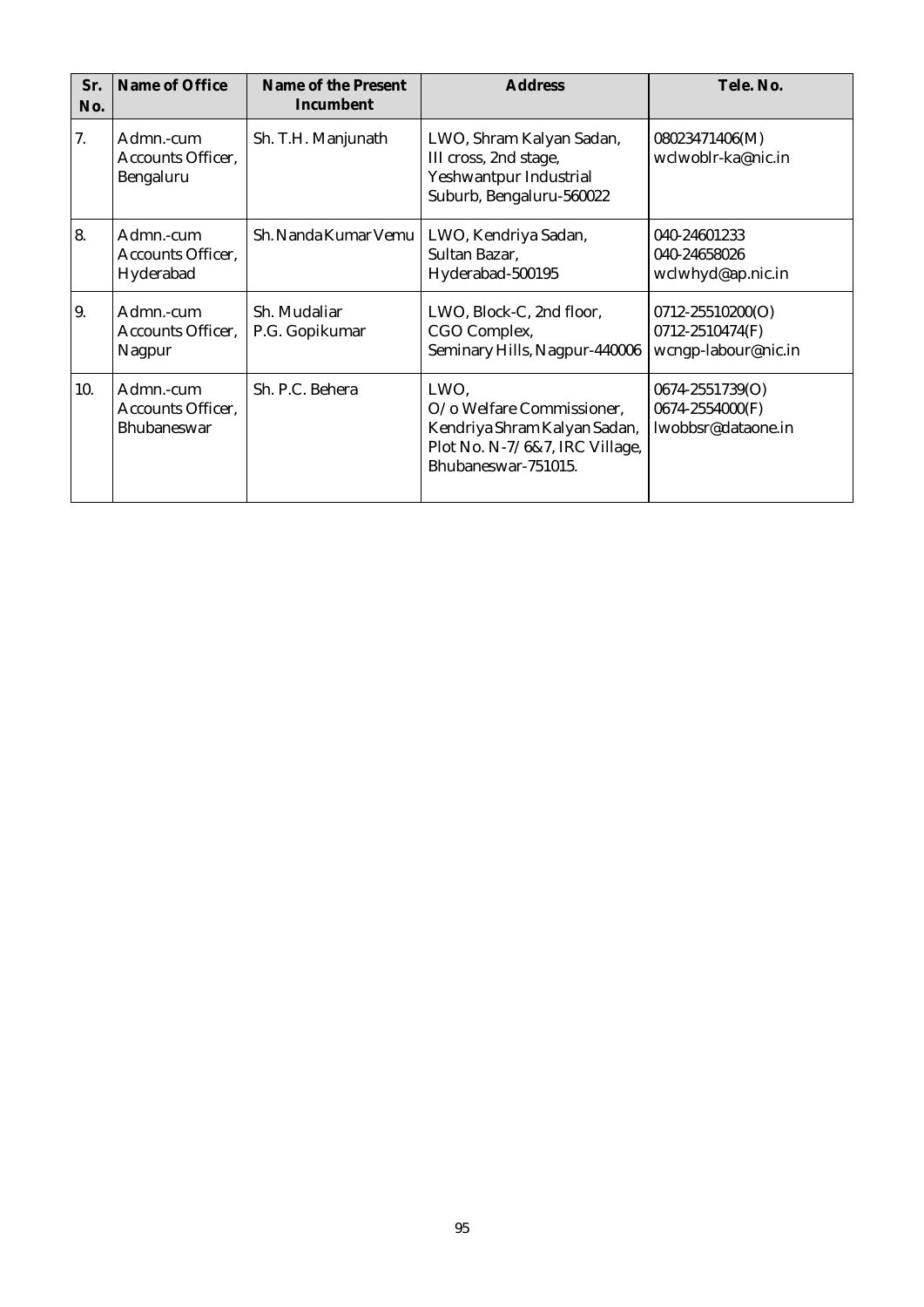# **MINISTRY OF LAW & JUSTICE, SUPREME COURT OF INDIA AND MINISTRY OF CORPORATE AFFAIRS**

Name of Department under the Ministry **Name of the PSB** accredited to the Deptt Department of Legal Affairs Dena Bank Legislative Department **Indian Bank/State Bank of Patiala** Department of Justice United Commercial Bank Corporate Affairs Punjab National Bank

| <b>Principal Accounts Office</b>       | Name of the<br><b>Present Incumbent</b> | <b>Address</b>                                                       | Tele. No.                                                                               |
|----------------------------------------|-----------------------------------------|----------------------------------------------------------------------|-----------------------------------------------------------------------------------------|
| Chief Controller of<br><b>Accounts</b> | Sh. Binod Kumar                         | 3rd Floor, 'C' Wing,<br>Lok Nayak Bhawan,<br>Khan Market, New Delhi. | 011-24698646 $(T)$<br>011-24693229 $(F)$<br>09810438305 (M)<br>binodkumar1993@gmail.com |

| Sr.<br>No.       | Name of Office                                       | PAO<br>Code No. | Name of the Present<br>Incumbent | <b>Address</b>                                                                | Tele. No.                                                                                     |
|------------------|------------------------------------------------------|-----------------|----------------------------------|-------------------------------------------------------------------------------|-----------------------------------------------------------------------------------------------|
| 1                | Pr. Accounts<br>Office (Admn.)                       | 021408          | Sh. Mahesh Kumar                 | 3rd Floor, 'C' Wing,<br>Lok Nayak Bhawan,<br>Khan Market,<br>New Delhi-110003 | 011-24610148 (T)<br>011-24698655 (T)<br>011-24693229 (F)<br>9911075150 (M)<br>prao-law@nic.in |
| $\boldsymbol{2}$ | Pr. Accounts<br>Office<br>(Accounts & IA)            | 021408          | Sh. S.P. Gupta                   | 3rd Floor, 'C' Wing,<br>Lok Nayak Bhawan,<br>Khan Market, New<br>Delhi-110003 | 011-24698705 (T)<br>011-24693229 (F)<br>9971828505 (M)<br>prao-law@nic.in                     |
| 3                | Pay & Accounts<br>Office (Electoral<br>Office)       | 031626          | Sh. Mahesh Kumar                 | 3rd Floor, 'C' Wing,<br>Lok Nayak Bhawan,<br>Khan Market,<br>New Delhi-03     | 011-4698705( $F/T$ )<br>9911075150 (M)<br>prao-law@nic.in                                     |
| $\boldsymbol{4}$ | Pay & Accounts<br>Office (Legal<br>Affairs)          | 031438          | Sh. Bhoop Singh                  | 4th Floor, 'B' Wing,<br>Janpath Bhawan,<br>New Delhi-110001                   | 011-23731887 (T)<br>98686271122(M)<br>pao-dla@nic.in                                          |
| $\overline{5}$   | Pay & Accounts<br>(Legislative<br>Deptt.)            | 031545          | Sh. Sukanta Saha                 | Room No. 15,<br>ILI Building,<br>Bhagwan Das Road,<br>New Delhi-110001        | 011-23383977 (T)<br>011-23387636 (F)<br>9990716122 (M)<br>paold031545@yahoo.co.in             |
| $\overline{6}$   | Pay & Accounts<br>Office (Supreme<br>Court of India) | 031709          | Sh. D.K. Gupta                   | Supreme Court of<br>India, Tilak Marg,<br>New Delhi-110201                    | 011-23387570 (T)<br>011-23074152 (F)<br>9891831595 (M)<br>paosci2000@redifmail.com            |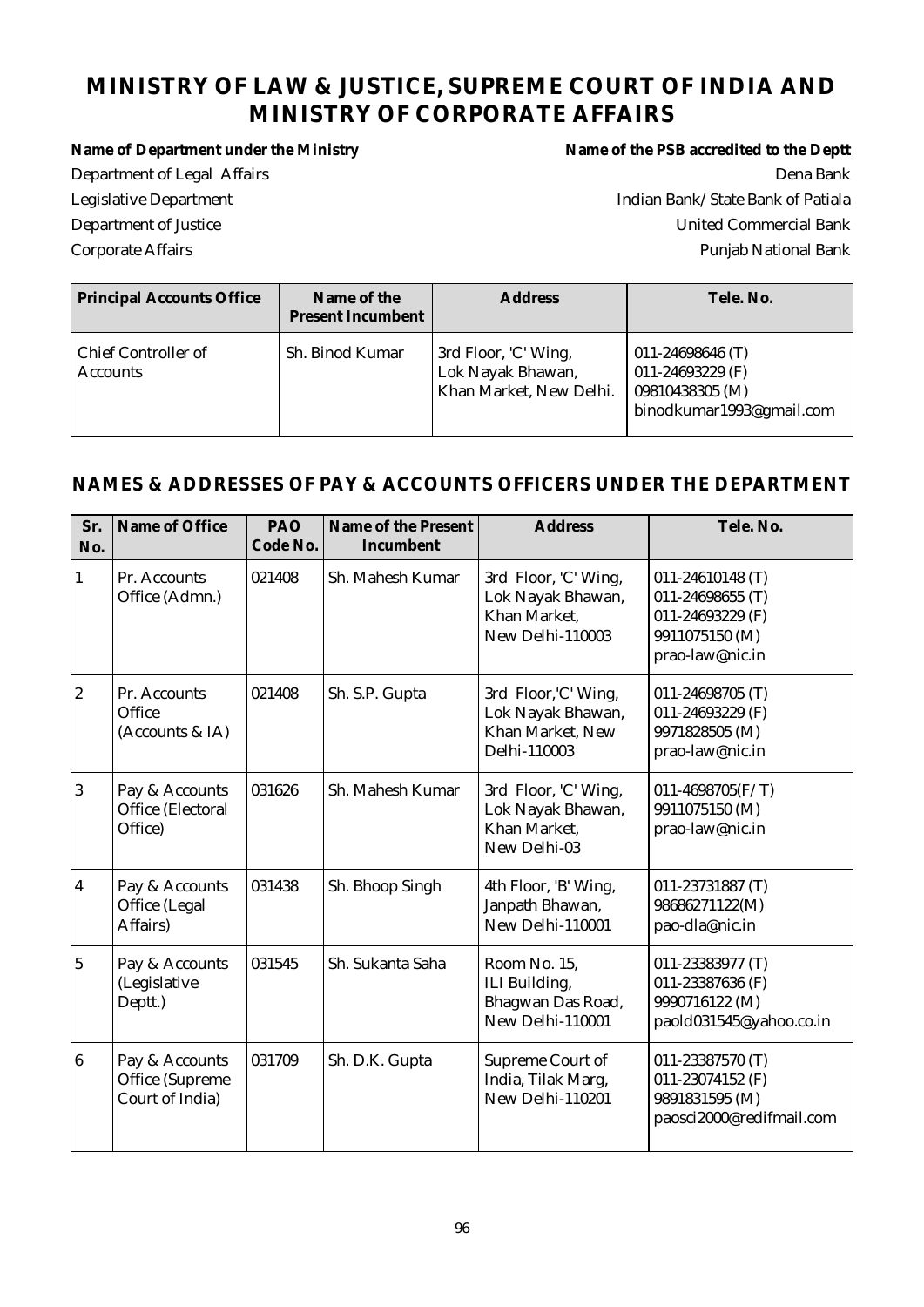| Sr.<br>No.     | Name of Office                              | PAO<br>Code No. | Name of the Present<br>Incumbent | <b>Address</b>                                                                                    | Tele. No.                                                                                 |
|----------------|---------------------------------------------|-----------------|----------------------------------|---------------------------------------------------------------------------------------------------|-------------------------------------------------------------------------------------------|
| 7              | Pay & Accounts<br>Office, MCA,<br>New Delhi | 086000          | Smt. Sunita Sarkar               | 2nd Floor, 'B' Wing,<br>Paryavaran Bhawan,<br>CGO Complex,<br>Lodhi Road,<br>New Delhli-110 003   | $011 - 24360660$ (T)<br>011-24361569 $(F)$<br>9968251680 (M)<br>mcapao@nic.in             |
| $\overline{8}$ | Pay & Accounts<br>Office, MCA,<br>Chennai   | 086600          | Sh. G. Ramesh, ACA               | 5th Floor,<br>Shastri Bhawan,<br>26 Haddows Road,<br>Chennai-7000001                              | 044-28270399 (T)<br>044-28235949 (F)<br>09940817849 (M)<br>paomcachennai@gmail.com        |
| 9              | Pay & Accounts<br>Office, MCA,<br>Kolkata   |                 | Sh. Tarun Kr.<br>Purkayastha     | 15, R.N. Mukherjee<br>Road, 4th Floor,<br><b>Kolkata-700001</b>                                   | 033-22425076 (T)<br>09874448654 (M)<br>compkol@rediffmail.com                             |
| 10             | Pay & Accounts<br>Office, MCA,<br>Mumbai    | 086200          | Smt. Savita<br>Mahindrakar       | 4th Floor,<br>Exchange Building,<br>Shiv Sagar Ramgulam<br>Marg, Ballard Estate,<br>Mumbai-400001 | 022-22670862 (T)<br>022-22656362 (F)<br>09892869240 (M)<br>paomcamumbai@redifmail.<br>com |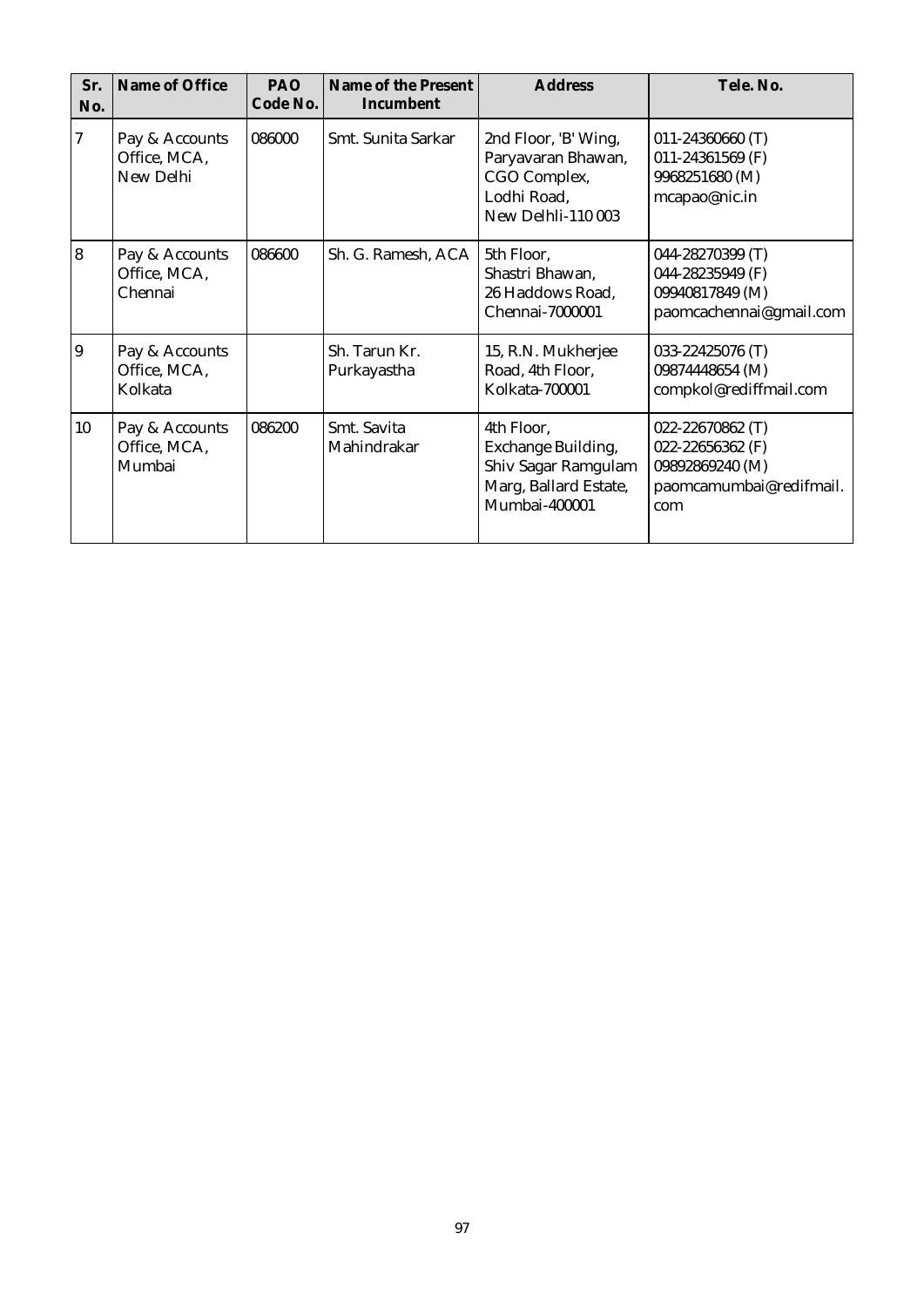# **MINISTRY OF MINES**

Name of Department under the Ministry **Name of the PSB** accredited to the Deptt Ministry of Mines United Commercial Bank

| <b>Principal Accounts Office</b>        | Name of the<br><b>Present Incumbent</b> | <b>Address</b>                                                              | Tele, No.                                                                              |
|-----------------------------------------|-----------------------------------------|-----------------------------------------------------------------------------|----------------------------------------------------------------------------------------|
| Chief Controller of<br><b>Accounts</b>  | Sh. Bhupal Nanda                        | Room No: 299, 'C',<br>Udyog Bhawan,<br>New Delhi                            | $011 - 23063730(O)$<br>$011 - 23061489(F)$<br>09911772948(M)<br>bhupal.nanda@nic.in    |
| <b>Controller of Accounts</b>           | Sh. Shashi Bhushan                      | GSI No-5 & $6$ ,<br>Esplanade East,<br>Kolkata-700069                       | $033 - 22314817(O)$<br>033-22314654(F)<br>09830038932(M)<br>s73bhushan@gmail.com       |
| Asstt. Controller of<br><b>Accounts</b> | Sh. H.S. Negi                           | 2nd Floor.<br>Lok Nayak Bhawan,<br>Khan Market,<br><b>New Delhi -110003</b> | $011 - 24651707(O)$<br>$011 - 24645080(F)$<br>09818693472(M)<br>hsnegi1026@yahoo.co.in |

| Sr.<br>No.       | Name of Office               | PAO<br>Code No. | Name of the Present<br>Incumbent | <b>Address</b>                                                                                | Tele. No.                                                                      |
|------------------|------------------------------|-----------------|----------------------------------|-----------------------------------------------------------------------------------------------|--------------------------------------------------------------------------------|
| $\mathbf{1}$     | Pr. PAO(Mines),<br>New Delhi | 036617          | Sh. N.P. Kandiyal                | 2nd Floor,<br>Lok Nayak Bhawan,<br>Khan Market,<br>New Delhi-110003                           | $011 - 2461576(O)$<br>011-24645080(F)<br>09968316112(M)<br>pao-mines@nic.in    |
| $\overline{2}$   | PAO, GSI,<br>Hyderabad       | 037055          | Smt. K. Chitra                   | GSI Complex,<br>Bandlaguda<br>Hyderabad 500068                                                | 040-24220909(O)<br>040-24220666(F)<br>09849954823(M)<br>paogsihyd-ap@gmail.com |
| $\overline{3}$   | PAO, GSI,<br>Jaipur          | 036879          | Sh. B.L. Bairwa                  | GSI Complex,<br><b>Core Building</b><br>Jhalana Doongari,<br><b>Jaipur 302004</b>             | 0141-2710857(O)<br>0141-2710098(F)<br>09460566179(M)<br>pao.gsi10@gmail.com    |
| $\overline{4}$   | PAO, GSI,<br>Lucknow         | 036963          | Sh. Atul N.<br>Srivastava        | PAO, GSI (NR),<br>1st floor, Plot-2,<br>Sector-E,<br>Opposite-UPPSC hall,<br>Aliganj, Lucknow | 0522-2332924(O)<br>0522-2324625(F)<br>09451036916(M)<br>paogsi@nic.in          |
| $\overline{5}$   | PAO, GSI,<br>Nagpur          | 036794          | Sh. M.P. Deshpande               | GSI Complex,<br><b>Seminary Hills</b><br><b>Nagpur 440006</b>                                 | 0712-2519946(O)<br>0712-2510099(F)<br>09850489508(M)<br>payandaccto@bsnl.in    |
| $\boldsymbol{6}$ | PAO, GSI,<br>Bengaluru       | 037141          | Sh. L. Manjunatha                | GSI Complex,<br>Kumaraswamy Layout<br>Bengaluru-560078                                        | 080-26669037(O)<br>080-26662581(F)<br>09481247786(M)<br>paogsi-ka@nic.in       |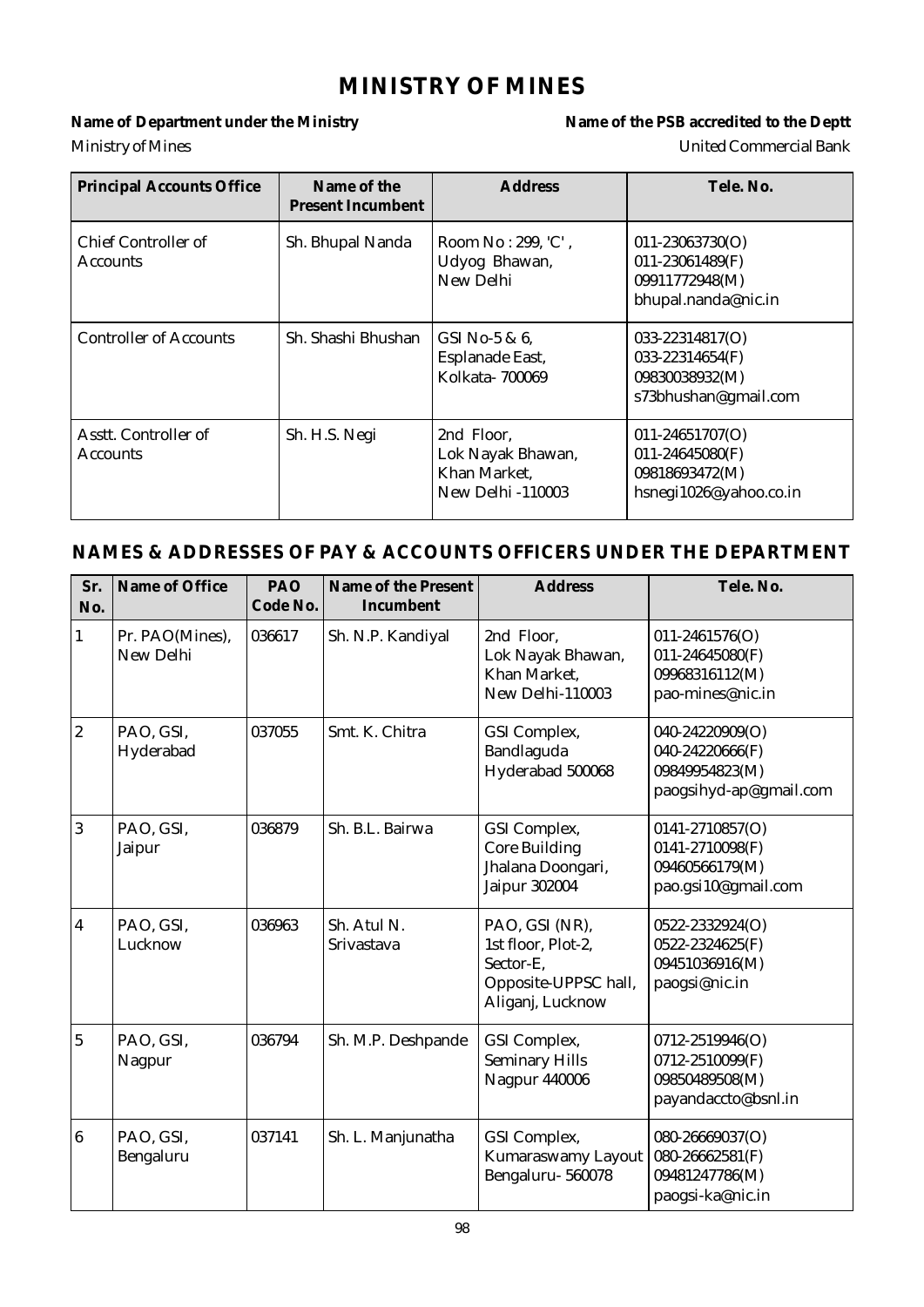| Sr.<br>No. | Name of Office        | PAO<br>Code No. | Name of the Present<br>Incumbent           | <b>Address</b>                                                      | Tele, No.                                                                      |
|------------|-----------------------|-----------------|--------------------------------------------|---------------------------------------------------------------------|--------------------------------------------------------------------------------|
| 7          | PAO, GSI,<br>Shillong | 037224          | Sh. S. Chowdhury                           | Manbha Villa,<br>Laitumkhrah,<br>Main Road,<br>Shillong-793003      | 0364-2228770(O)<br>0364-2227040(F)<br>09436311407(M)<br>paogsi-meg@nic.in      |
| 8          | PAO, GSI,<br>Kolkata  | 036699          | Sh. D. K. Sinha                            | 5 & 6, Esplanade East<br>Kolkata 700069                             | 033-22314184(O)<br>033-25769246(F)<br>09433809460(M)                           |
|            |                       |                 | Sh. B. Das                                 |                                                                     | 033-22621784(O)<br>033-22314185(F)<br>09433030489(M)                           |
|            |                       |                 | Sh. P.K. Mridha                            |                                                                     | 033-22621784(O)<br>09051423024(M)<br>caomineskol-wb@nic.in                     |
| 9          | PAO, IBM,<br>Nagpur   | 037307          | Sh. M.P. Deshpande,<br>(Additional Charge) | 7th Floor, Block 'C',<br>Indra Bhawan Civil<br>Lines, Nagpur-440006 | 0712-2561704(O)<br>0712-2549146(F)<br>09850489508(M)<br>paoibmnagpur@yahoo.com |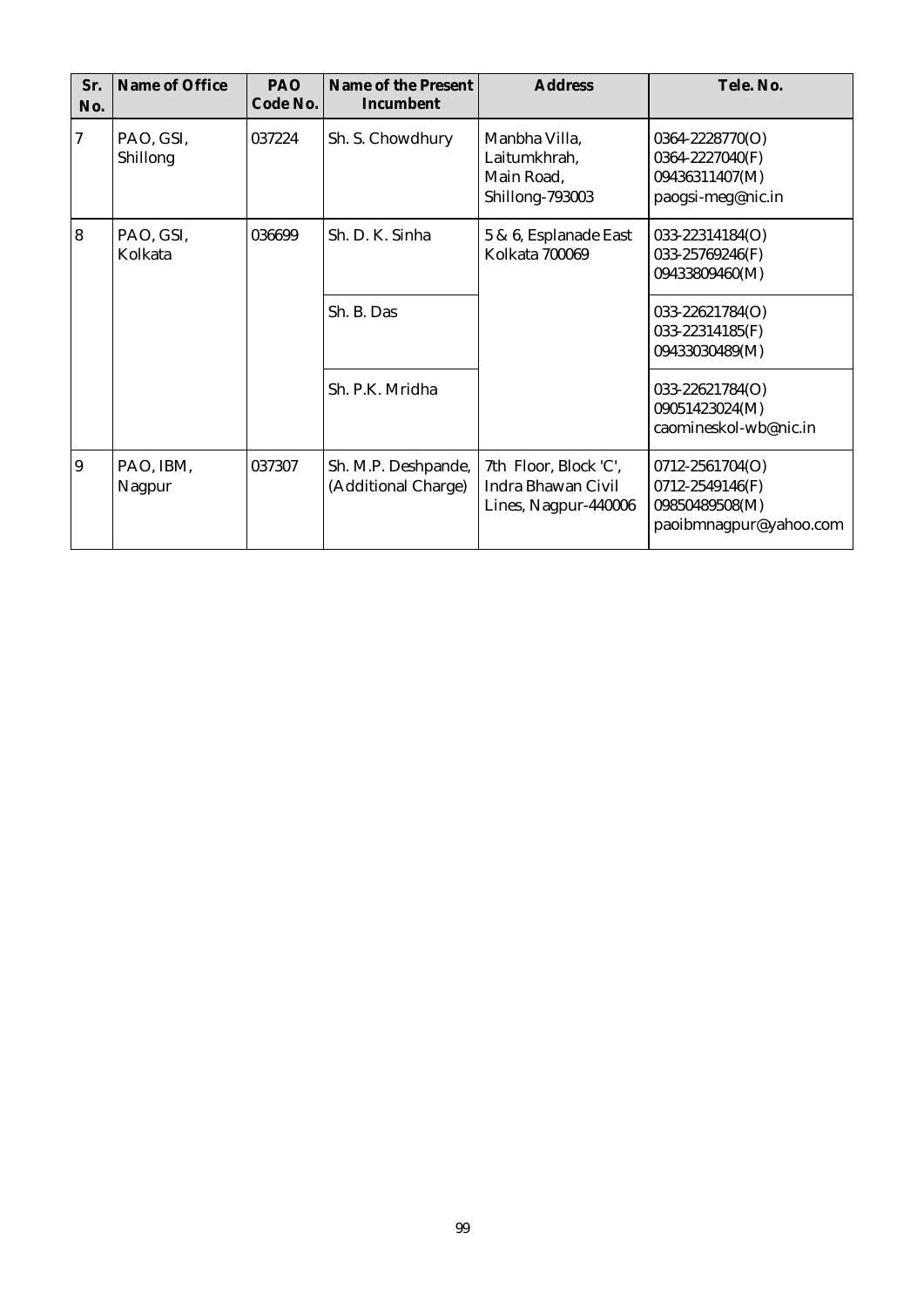# **MINISTRY OF NEW AND RENEWABLE ENERGY**

Name of Department under the Ministry **Name of the PSB** accredited to the Deptt Ministry of New & Renewable Energy State Bank of Hyderabad

| <b>Principal Accounts Office</b>        | Name of the<br><b>Present Incumbent</b> | <b>Address</b>                                                                                                         | Tele. No.                                                                                          |
|-----------------------------------------|-----------------------------------------|------------------------------------------------------------------------------------------------------------------------|----------------------------------------------------------------------------------------------------|
| Chief Controller of<br><b>Accounts</b>  | Sh. Sanjay Pandey                       | 7th Floor, Indira<br>Paryavaran Bhawan,<br>Lodhi Road,<br><b>New Delhi-110003</b>                                      | $011 - 24695438(O)$<br>011-24695437(F)<br>$011 - 26270139(R)$<br>09818857887(M)<br>s_pandey@nic.in |
| Asstt. Controller of<br><b>Accounts</b> | Sh. Narsingh Lal                        | Room No. 913-914,<br>B-4, 9th floor.<br>Paryavaran Bhawan,<br>CGO Complex,<br>Lodhi Road<br><b>New Delhi - 110 003</b> | $011 - 24363181(O)$<br>011-24364536 (F)<br>09810583049(M)<br>dyca.mnre@nic.in                      |

| Sr.<br>No.   | Name of Office                         | <b>PAO</b><br>Code No. | Name of the Present<br>Incumbent     | <b>Address</b>                                                                                              | Tele. No.                                                                                                                                                       |
|--------------|----------------------------------------|------------------------|--------------------------------------|-------------------------------------------------------------------------------------------------------------|-----------------------------------------------------------------------------------------------------------------------------------------------------------------|
| $\mathbf{1}$ | Pr. AO-Cum-<br>PAO, MNRE,<br>New Delhi | 072539                 | Sh. Raghubir Singh<br>Smt. Meenakshi | Room No. 916.<br>B-4, 9th Floor,<br>Paryavaran Bhawan<br>C.G.O Complex,<br>Lodhi Road New<br>Delhi - 110003 | $011 - 24361349(O)$<br>1911-Extn.<br>011-24364536 (F)<br>singh@gov.in<br>$011 - 24361349(O)$<br>1911-Extn.<br>011-24364536 (F)<br>guptameenakshi90@<br>yahoo.in |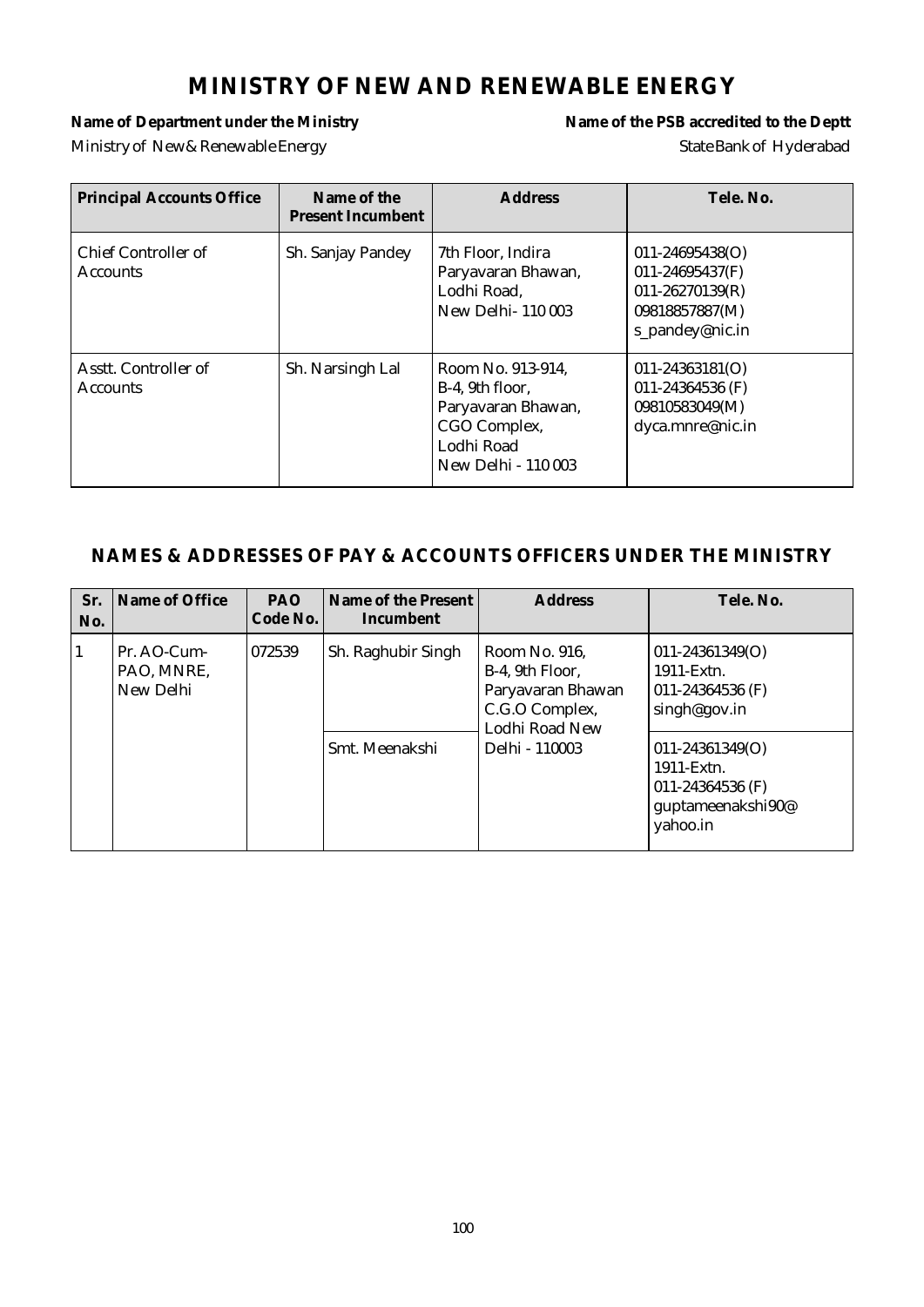# **PERSONNEL, PUBLIC GRIEVANCES & PENSIONS**

Name of Department under the Ministry **Name of the PSB** accredited to the Deptt Department of Personnel & Training State Bank of India / Punjab National Bank Department of Administrative Reforms and Public Grievances Punjab Narional Bank Department of Pension & Pensioner's Welfare Punjab National Bank Union Public Service Commission and the Union Public Service Commission Bank of Maharashtra

| <b>Principal Accounts Office</b> | Name of the<br>Present Incumbent | <b>Address</b>                                                                                        | Tele. No.                                                    |
|----------------------------------|----------------------------------|-------------------------------------------------------------------------------------------------------|--------------------------------------------------------------|
| <b>Controller of Accounts</b>    | Sh. Akhilesh Jha                 | Room No. 349.<br>3rd Floor, 'B' Wing,<br>Lok Nayak Bhawan,<br>Khan Market,<br><b>New Delhi-110003</b> | $011 - 24692852(O)$<br>011 24656133(F)<br>09873926522(M)     |
| Dy. Controller of Accounts       | Ms. Rita Bansal                  | Room No. 350.<br>3rd Floor, 'B' Wing,<br>Lok Nayak Bhawan,<br>Khan Market, New Delhi                  | $011 - 24625977(O)$<br>$011 - 24656133(F)$<br>09560919255(M) |

| Sr.<br>No. | Name of Office    | PAO<br>Code No. | Name of the Present<br>Incumbent | <b>Address</b>                                                                          | Tele. No.                                                                    |
|------------|-------------------|-----------------|----------------------------------|-----------------------------------------------------------------------------------------|------------------------------------------------------------------------------|
| 1.         | Pr. AO            | 049401          | Sh. Vipen Kumar                  | Room No. 352,<br>3rdFloor, 'B' Wing,<br>Lok Nayak Bhawan,<br>Khan Market,<br>New Delhi. | $011 - 24626331(O)$<br>$011 - 24626133(F)$<br>prao-dopt@nic.in               |
| 2.         | PAO/DPAR          | 049429          | Sh. Kulbir Singh                 | PAO, DPAR,<br>3rd Floor, B-Wing,<br>Lok Nayak Bhawan,<br>Khan Market,<br>New Delhi      | 011-24645708(O)<br>011-24645708(F)<br>09810916798(M)                         |
| 3.         | PAO, CBI          | 049521          | Sh. Balbir Singh                 | PAO(CBI),<br>CBI HQ Building,<br>CGO Complex,<br>Lodhi Road,<br>New Delhi               | 011-24362478(O)<br>$011 - 24362283(O)$<br>011-24362284(F)<br>09968275701(M)  |
| 4.         | PAO, CAT          | 49801           | Smt. Saroj Grover                | B-Wing, 1st Floor,<br>A.G.C.R. Building, ITO,<br>New Delhi-110002                       | 011-23702470(O)<br>09953698279(M)                                            |
| 5.         | PAO, Cab. Affairs | 49634           | Sh. Rakesh Kumar                 | C-1, Hutments,<br>Dulhousie Road,<br>New Delhi.                                         | 011-23793526(O)<br>$011 - 23014608(O)$<br>011-23793187(F)<br>011-23098553(O) |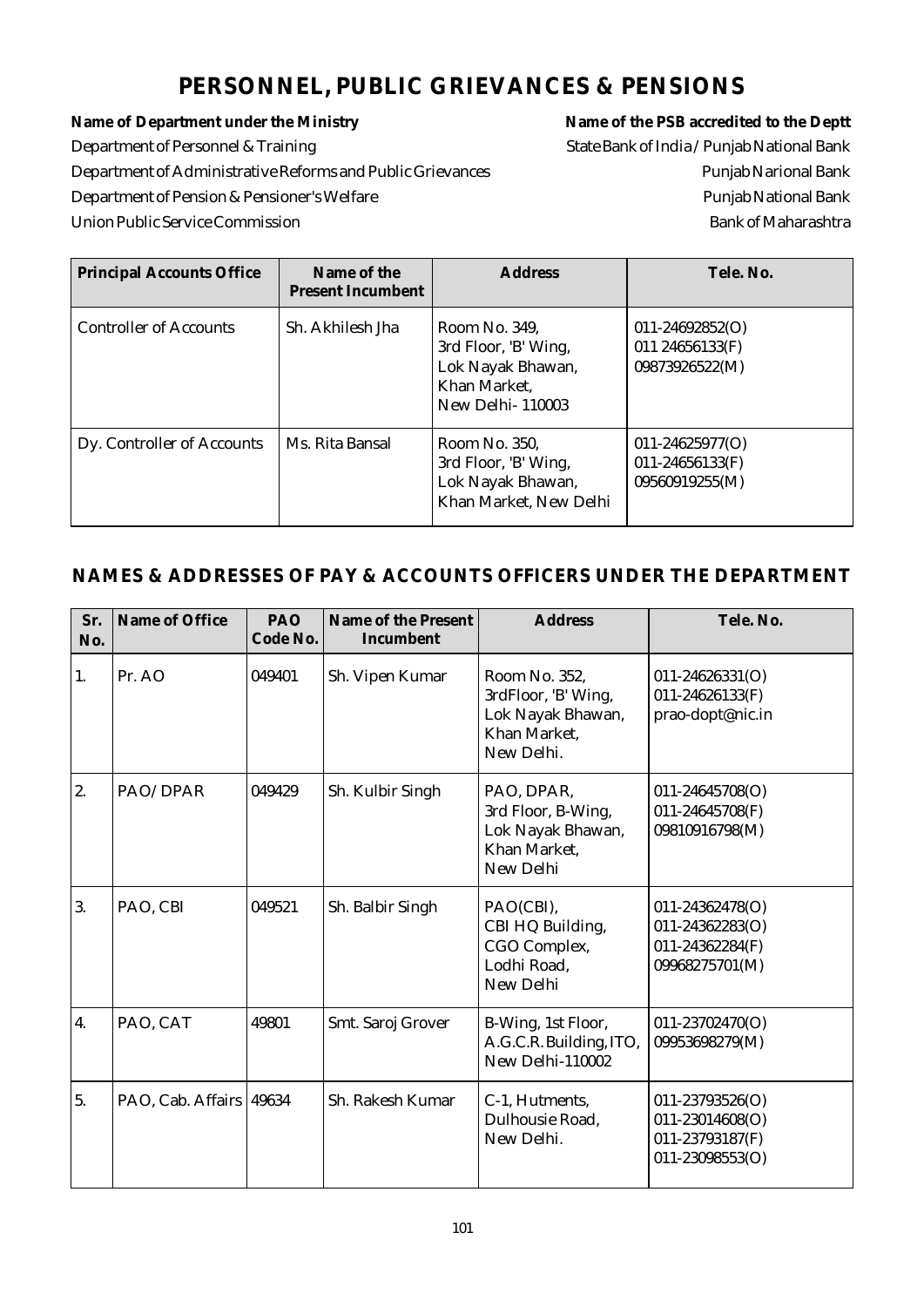| Sr.<br>No. | Name of Office | <b>PAO</b><br>Code No. | Name of the Present<br>Incumbent | <b>Address</b>                                                                         | Tele. No.                              |
|------------|----------------|------------------------|----------------------------------|----------------------------------------------------------------------------------------|----------------------------------------|
| 16         | PAO, UPSC      | 49720                  | Smt. Rekha Verma                 | UPSC, Dholpur<br>House, Shahjahan<br>Road, New Delhi                                   | $011 - 23098552$ (F)<br>09560514820(M) |
| 7.         | <b>IAW</b>     |                        | Sh. Rakesh Jain                  | Room No. 347,<br>B-Wing, 3rd Floor,<br>Lok Nayak Bhawan,<br>Khan Market,<br>New Delhi. | $011 - 24641225(O)$<br>09817717891(M)  |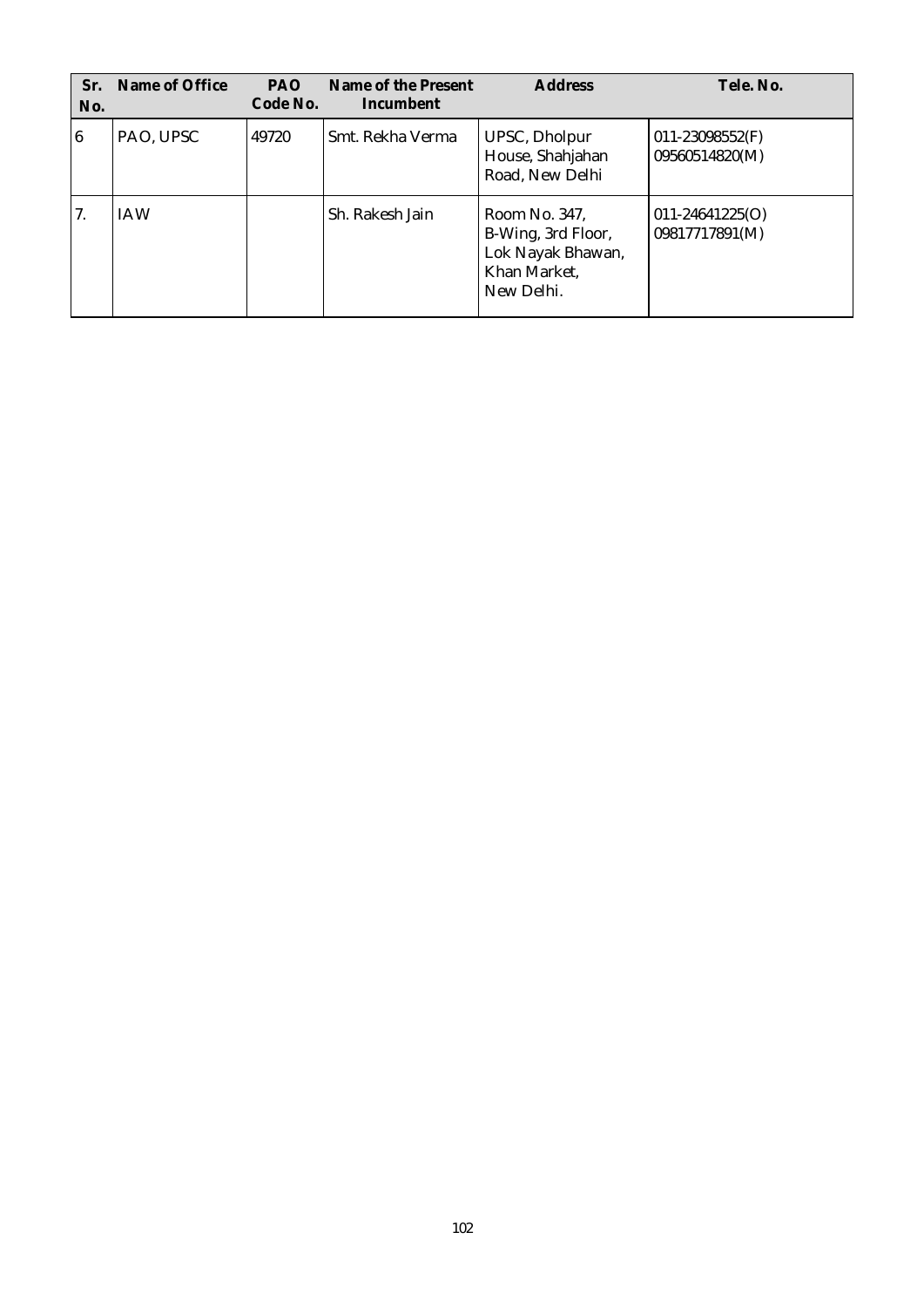# **MINISTRY OF PLANNING, STATISTICS & PROGRAMME IMPLEMENTATION**

Name of Department under the Ministry **Name of the PSB** accredited to the Deptt Ministry of Planning **Indian Overseas Bank** Ministry of Statistics & Programme Implementation Union Bank of India

| <b>Principal Accounts Office</b> | Name of the<br><b>Present Incumbent</b> | <b>Address</b>                                                 | Tele, No.                                                                              |
|----------------------------------|-----------------------------------------|----------------------------------------------------------------|----------------------------------------------------------------------------------------|
| <b>Controller of Accounts</b>    | Sh. A.S. Sandhu                         | Room No. 237, NITI<br>Aayog, Sansad Marg,<br>New Delhi 110001  | $011 - 23096770(O)$<br>011-23096784(F)<br>09899064089(M)<br>asandhu@nic.in             |
| Dy. Controller of Accounts       | Sh. Kishan Lal                          | Room No. 130, S.P.<br>Bhawan, Sansad Marg,<br>New Delhi 110001 | $011 - 23746109(O)$<br>$011 - 23746502$ (F)<br>09968062230(M)<br>lalkishan17@gmail.com |

| Sr.<br>No. | Name of Office                       | PAO<br>Code No. | Name of the Present<br>Incumbent | <b>Address</b>                                                                | Tele. No.                                                                  |
|------------|--------------------------------------|-----------------|----------------------------------|-------------------------------------------------------------------------------|----------------------------------------------------------------------------|
| 1.         | Pr. Accounts<br>Office,<br>New Delhi | 032685          | Sh. P.C. Gupta                   | Room No. 425-C.<br>Sardar Patel Bhawan,<br>Sansad Marg,<br>New Delhi 110001   | 011-23345732(O)<br>011-23746502(F)<br>09868287789(M)<br>guptapc6@gmail.com |
| 2.         | PAO (NITI<br>Aayog),<br>New Delhi    | 032714          | Sh. Sahib Singh                  | Room No. 456,<br>NITI Aayog,<br>Sansad Marg,<br>New Delhi                     | 011-23096772(O)<br>09810356143(M)                                          |
| 3.         | PAO (Statistics),<br>New Delhi       | 032800          | Sh. Satish Khurana               | Room No. 425-I,<br>Sardar Patel Bhawan,<br>Sansad Marg,<br>New Delhi 110001   | pao-pc@nic.in<br>011-23746513(O)<br>pao-stat-mospi@nic.in                  |
| 4.         | PAO (Prog. Imp.),<br>New Delhi       | 033500          | Sh. A.S. Yadav                   | Room No. 223 (G),<br>Sardar Patel Bhawan,<br>Sansad Marg,<br>New Delhi 110001 | $011 - 23366168(O)$<br>09811219485(M)<br>pao-pi@yahoo.in                   |
| 5.         | <b>Internal Audit</b><br>Wing        | $\overline{a}$  | Sh. S.M.A. Qaiser                | Room No. 131,<br>Sardar Patel Bhawan,<br>Sansad Marg,<br>New Delhi 110001     | 011-23744173(O)<br>09718511120(M)                                          |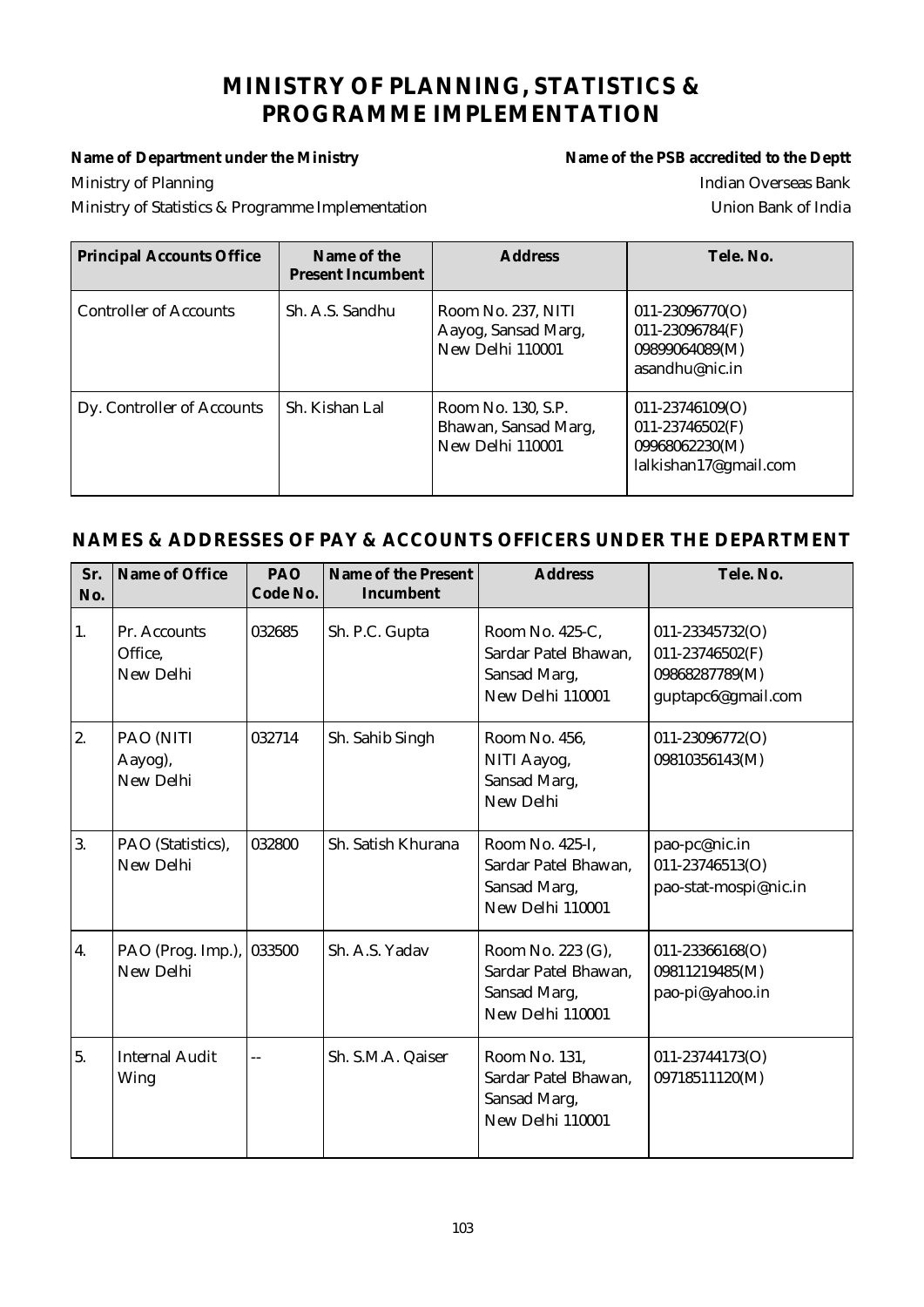| Sr.<br>No. | Name of Office               | <b>PAO</b><br>Code No. | Name of the Present<br>Incumbent | <b>Address</b>                                                               | Tele, No.                                                                                    |
|------------|------------------------------|------------------------|----------------------------------|------------------------------------------------------------------------------|----------------------------------------------------------------------------------------------|
| 6.         | PAO (Statistics),<br>Nagpur  | 032895                 | Sh. A.K. Ozarkar                 | 6th Floor, 'A' Wing,<br>CGO Complex,<br>Seminary Hills,<br>Nagpur-440006     | $0712 - 2511691(O)$<br>0712-2511669(F)<br>09922071663(M)<br>paostatnagpur@<br>rediffmail.com |
| 7.         | PAO (Statistics),<br>Kolkata | 1032991                | Sh. P.K. Dev                     | Room No. 324-A.<br>1. Council House<br>Street, 2nd floor<br>Kolkata - 700001 | $033 - 22485109(O)$<br>033-22318977(F)<br>09433051982(M)<br>paostatskol@gmail.com            |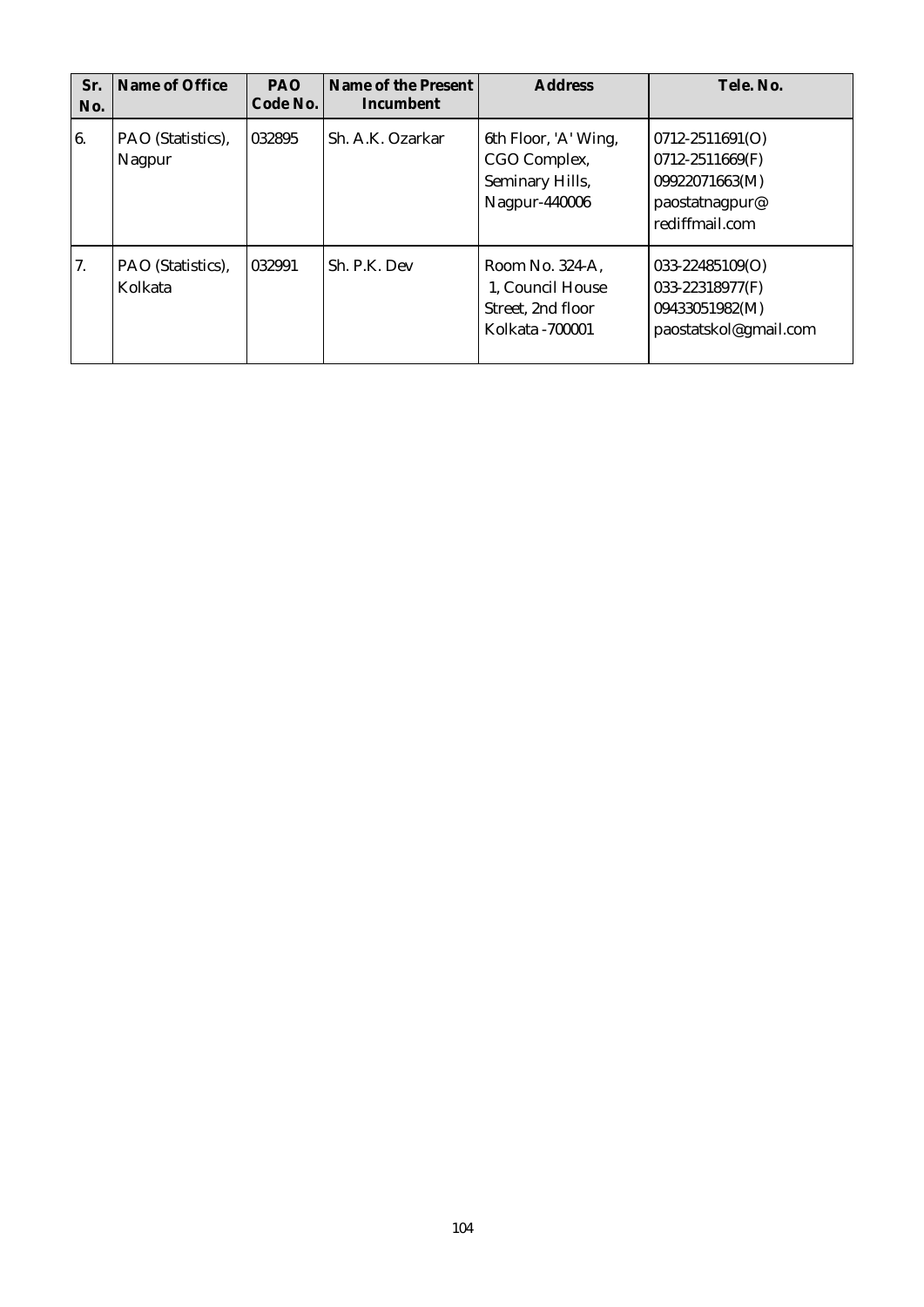### **MINISTRY OF POWER**

Name of Department under the Ministry **Name of the PSB** accredited to the Deptt Ministry of Power SBI, Parliament Street, New Delhi

# SBI, R K Puram, New Delhi SBI, R C Road, Bengaluru

| <b>Principal Accounts Office</b>       | Name of the<br><b>Present Incumbent</b> | <b>Address</b>                                                                             | Tele. No.                                                                                     |
|----------------------------------------|-----------------------------------------|--------------------------------------------------------------------------------------------|-----------------------------------------------------------------------------------------------|
| Chief Controller of<br><b>Accounts</b> | Smt. Krishna Tyagi                      | Room No. 844,<br>8th Floor, South Wing,<br>Sewa Bhawan, R.K. Puram,<br>New Delhi - 110066. | $011 - 26108650$ (O)<br>$011 - 26161841$ (F)<br>011-26100491 $(F)$<br>krishnakaol@yahoo.co.uk |
| <b>Controller of Accounts</b>          | Sh. C.<br>Maheshwaran                   | 9th Floor, Sewa Bhawan,<br>R.K. Puram,<br>New Delhi-110066                                 | 011-26102614 (Telefax)<br>maheshicas@yahoo.com                                                |

| Sr.<br>No.              | Name of Office                                                    | PAO<br>Code No. | Name of the Present<br>Incumbent   | <b>Address</b>                                                                                              | Tele. No.                                                           |  |
|-------------------------|-------------------------------------------------------------------|-----------------|------------------------------------|-------------------------------------------------------------------------------------------------------------|---------------------------------------------------------------------|--|
| $\mathbf{1}$            | Pr.A.O. (Admn.),<br>New Delhi.                                    |                 | Smt. Ritu Pathak                   | R. No.847, South Wing,<br>Sewa Bhawan,<br>R.K. Puram, New Delhi                                             | 011-26195932<br>ritup.91@gov.in                                     |  |
| $\overline{2}$          | PAO, Badarpur<br>Management<br>Contract Cell,<br>New Delhi        | 013693          | Smt. Vineeta Verma                 | R. No. 843, South Wing,<br>Sewa Bhawan,<br>R.K. Puram, New Delhi                                            | 011-26176615<br>vineeta.verma@gov.in                                |  |
| 3                       | P.A.O. (Sectt.)                                                   | 013455          | Smt. Vineeta Verma                 | R. No. 843, South Wing,<br>Sewa Bhawan,<br>R.K. Puram, New Delhi                                            | 011-26176615<br>vineeta.verma@gov.in                                |  |
| $\overline{\mathbf{4}}$ | P.A.O. I & II<br>(Central Electricity<br>Authority),<br>New Delhi | 013533          | Smt. Rekha Jaiwal<br>Sh. P K Sapra | 9th Floor North Wing,<br>Sewa Bhawan,<br>R.K. Puram, New Delhi                                              | 011-26714042<br>011-26732802<br>011-26732805<br>rekha.jaiwal@gov.in |  |
| $\overline{5}$          | <b>Internal Audit,</b><br>New Delhi                               |                 | Sh. J K Uniyal<br>Sh. S C Gaur     | 7th Floor,<br>Sewa Bhawan,<br>R.K. Puram, New Delhi                                                         | 011-26186861<br>uniyaljk@yahoo.com                                  |  |
| <b>Encadered Post</b>   |                                                                   |                 |                                    |                                                                                                             |                                                                     |  |
| 1                       | <b>Central Electricity</b><br>Authority,<br>New Delhi             |                 | Ms. Revathi D, ACA                 | Cash Section, 5th Floor,<br><b>Central Electricity</b><br>Authority,<br>Sewa Bhawan,<br>RK Puram, New Delhi | 08375082282<br>revathy.psg@gmai                                     |  |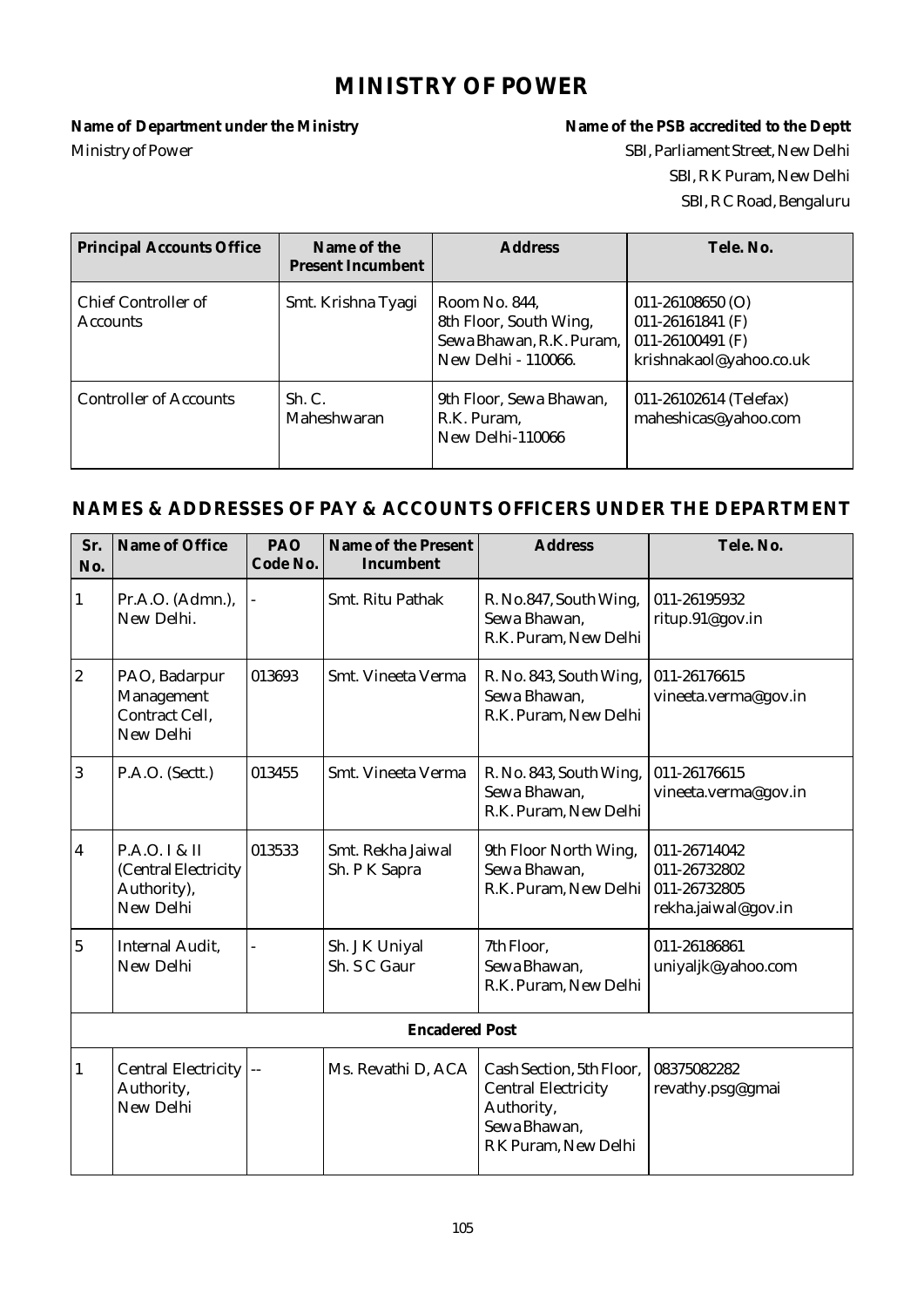# **MINISTRY OF RURAL DEVELOPMENT, PANCHAYATI RAJ, DRINKING WATER & SANITATION AND DEPARTMENT OF LAND RESOURCES**

Deptt.of Rural Development Deptt.of Land Resources State Bank of Bikaner & Jaipur Ministry of Drinking Water & Sanitation State Bank of Bikaner & Jaipur Ministry of Panchayati Raj

Name of Department under the Ministry **Name of the PSB** accredited to the Deptt

| <b>Principal Accounts Office</b>       | Name of the<br><b>Present Incumbent</b> | <b>Address</b>                                              | Tele. No.                                                                     |
|----------------------------------------|-----------------------------------------|-------------------------------------------------------------|-------------------------------------------------------------------------------|
| Chief Controller of<br><b>Accounts</b> | Sh. Ajay Shankar<br>Singh               | R.No. -273.<br>Kirshi Bhawan,<br><b>New Delhi - 110001</b>  | 011-23382521<br>$011 - 23385440(F)$                                           |
| <b>Controller of Accounts</b>          | Sh Satish K. Jadhav                     | R.No. 550,<br>Krishi Bhawan, New<br>Delhi - 110001          | 011-23386584<br>$011 - 23097016$ (F)<br>09818759011(M)<br>satish.kj.@nic.in   |
| Asst. Controller of Accounts           | Sh Vijay Choudhary                      | R.No. 548-A,<br>Krishi Bhawan,<br><b>New Delhi - 110001</b> | 011-23389175<br>011-23097016(F)<br>09873072224(M)<br>mail.choudhary@gmail.com |

| Sr.<br>No.              | Name of Office | <b>PAO</b><br>Code No. | Name of the Present<br>Incumbent | <b>Address</b>                                            | Tele. No.                                             |
|-------------------------|----------------|------------------------|----------------------------------|-----------------------------------------------------------|-------------------------------------------------------|
| 1.                      | Pr.AO $(A/c)$  |                        | Sh G.S. Rawat                    | R.No.268-A,<br>Krishi Bhawan,<br>New Delhi - 110001       | 011-23384975<br>011-23097016(F)<br>09868520174(M)     |
| 2.                      | PAO (Admn.)    |                        |                                  | R.No. 348,<br>Krishi Bhawan,<br><b>New Delhi - 110001</b> | 011-23097030<br>011-23097016(F)<br>09868520174(M)     |
| $\overline{3}$          | PAO(RD)        | 004710                 | Smt. R. Rajeshwari               | R.No. 548<br>Krishi Bhawan,<br>New Delhi - 110001         | 011-23389111<br>011-23097016(F)<br>09811689584(M)     |
| $\overline{\mathbf{4}}$ | PAO (Spe.Cell) |                        |                                  | R.No. 548<br>Krishi Bhawan,<br><b>New Delhi - 110001</b>  | 011-23389111<br>$011 - 23097016(F)$<br>09811689584(M) |
| 5                       | PAO(PR)        | 089001                 | Sh Satish Goyal                  | R.No. 548<br>Krishi Bhawan,<br><b>New Delhi - 110001</b>  | 011-23389111<br>011-23097016(F)<br>09968218128(M)     |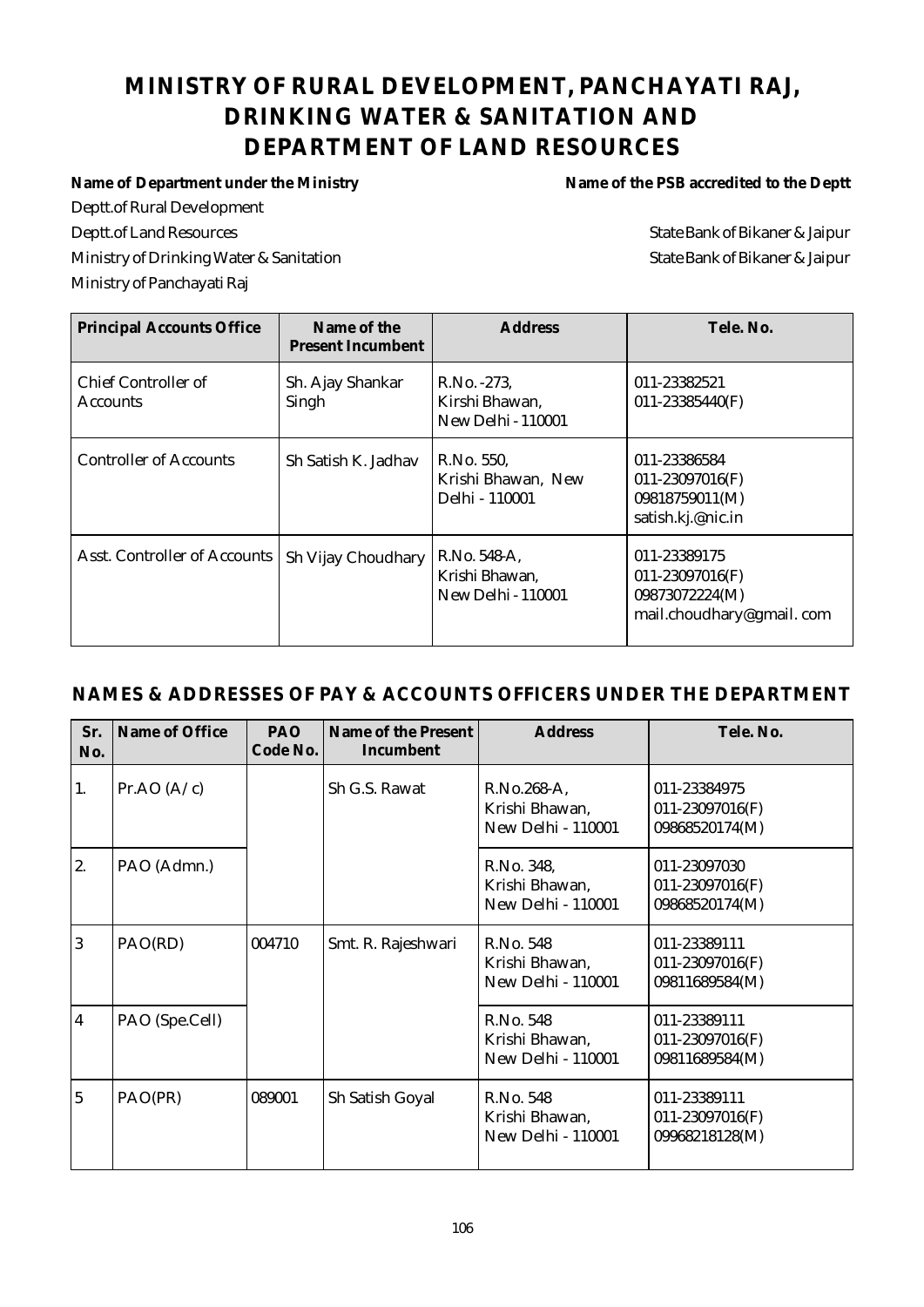| Sr.<br>No.       | Name of Office | PAO<br>Code No. | Name of the Present<br>Incumbent | <b>Address</b>                                                                                        | Tele. No.                      |
|------------------|----------------|-----------------|----------------------------------|-------------------------------------------------------------------------------------------------------|--------------------------------|
| $\boldsymbol{6}$ | PAO(LR)        | 001710          | Ms. Madhu Rawat                  | R.No. 603,<br>Block No.11,<br>CGO Complex,<br>Lodhi Road,<br><b>New Delhi-110003</b>                  | 011-24361063<br>08826157427(M) |
| 7                | PAO(DWS)       | 001711          |                                  | R.No. 624,<br>Block No.11,<br>CGO Complex,<br>Lodhi Road,<br>New Delhi - 110003                       | 011-24362128<br>08826157427(M) |
| $\overline{8}$   | PAO(IAW)       |                 | Sh. D.K. Panwar                  | Room No.9,<br>Bldg.No. 210,<br>Rajendra Bhawan,<br>Deen Dayal<br>Upadhayay Marg,<br>New Delhi-110002. | 09958690719(M)                 |
|                  |                |                 | Sh. H.D. Sharma                  | $-do -$                                                                                               | 09313253813(M)                 |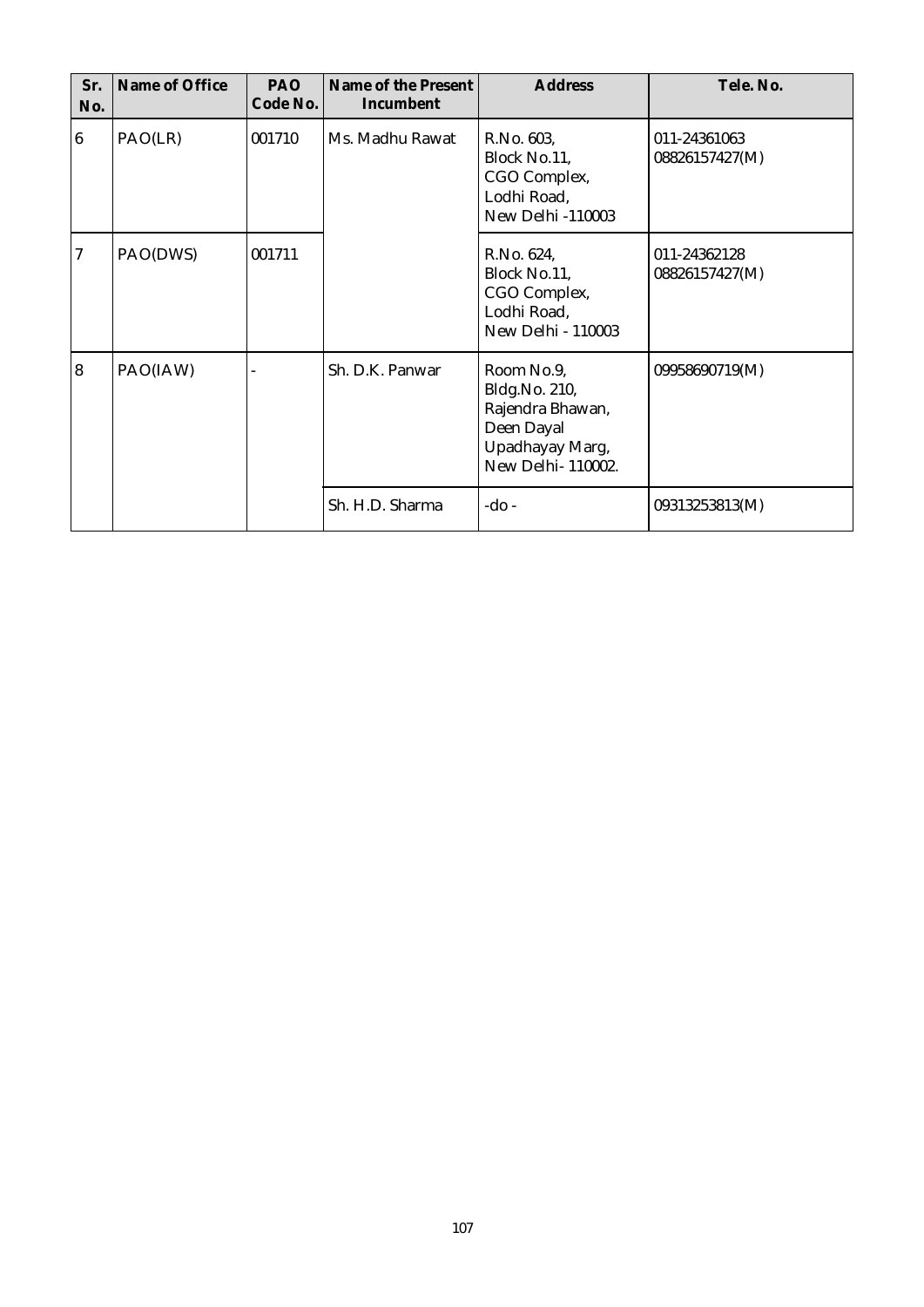# **MINISTRY OF SCIENCE AND TECHNOLOGY**

Name of Department under the Ministry **Name of the PSB** accredited to the Deptt Department of Science & Technology Union Bank of India Department of Science & Industrial Research Union Bank of India Department of Bio-Technology Union Bank of India Survey of India Union Bank of India

| <b>Principal Accounts Office</b> | Name of the<br><b>Present Incumbent</b> | <b>Address</b>                                                 | Tele, No.                                                                                                                                  |
|----------------------------------|-----------------------------------------|----------------------------------------------------------------|--------------------------------------------------------------------------------------------------------------------------------------------|
| <b>Controller of Accounts</b>    | Mrs. Sanchita Shukla   Hall 'K',        | Technology Bhawan,<br>New Mehrauli Road,<br>New Delhi - 110016 | $011 - 26962962$ (O)<br>$011 - 26868154$ (O)<br>011-26962962 $(F)$<br>09868158212 (M)<br>sanchita.shukla@nic.in<br>cadstsanchita@gmail.com |
| Dy. Controller of Accounts       | Ms. P. Sarada                           | -do-                                                           | $011 - 26563059$ (O)<br>011-26962962 $(F)$<br>psardasct@gmail.com                                                                          |

| Sr.<br>No.              | Name of Office                      | PAO<br>Code No. | Name of the Present<br>Incumbent | <b>Address</b>                                                                     | Tele. No.                                                                         |
|-------------------------|-------------------------------------|-----------------|----------------------------------|------------------------------------------------------------------------------------|-----------------------------------------------------------------------------------|
| $\mathbf{1}$            | Pr. AO(Admn),<br>New Delhi          | 058271          | Smt. Indu Kwatra                 | Hall 'K', Technology<br>Bhawan, New<br>Mehrauli Road, New<br>Delhi - 110016        | $011 - 26856126$ (O)<br>011-26962962 (F)<br>sao.paoadmn-dst@nic.in                |
| $\overline{2}$          | PAO(Control),<br>New Delhi          | 058271          | Sh. M.P. Bhardwaj                |                                                                                    |                                                                                   |
| $\overline{3}$          | PAO (DST),<br>New Delhi             | 058296          | Sh. Amarjeet Singh               |                                                                                    | 011-26960130 (O)<br>011-26962962 (F)<br>09990814438 (M)<br>amarajs12@gmail.com    |
| $\overline{\mathbf{4}}$ | PAO (DSIR),<br>New Delhi            | 059161          | Sh. Hari Ram                     |                                                                                    | 011-26566228 (O)<br>011-26962962 (F)<br>hr45628@gmail.com                         |
| $\overline{5}$          | PAO(DBT),<br>New Delhi              | 059241          | Sh. Shri Ram                     | Block No. 2,<br>8th Floor, CGO<br>Complex, Lodhi Road<br>New Delhi 110003          | $011 - 24362961$ (O)<br>011-24362961 (F)<br>09810870843 (M)<br>ram70159@gmail.com |
| $\boldsymbol{6}$        | <b>Internal Audit,</b><br>New Delhi | 058271          | Sh. Gyan Chand<br>Meena          | Hall 'K',<br>Technology Bhawan,<br>New Mehrauli Road,<br><b>New Delhi - 110016</b> | 01126566228(O)<br>01126962962(F)<br>09910312187(M)<br>sao.paoiaw-dst@nic.gov.in   |
| $\overline{7}$          | PAO(ILTP),<br>New Delhi             | 058271          | Smt. Kamlesh<br>Kumari Kalra     |                                                                                    | $011 - 26590462(O)$<br>$011 - 26962962(F)$                                        |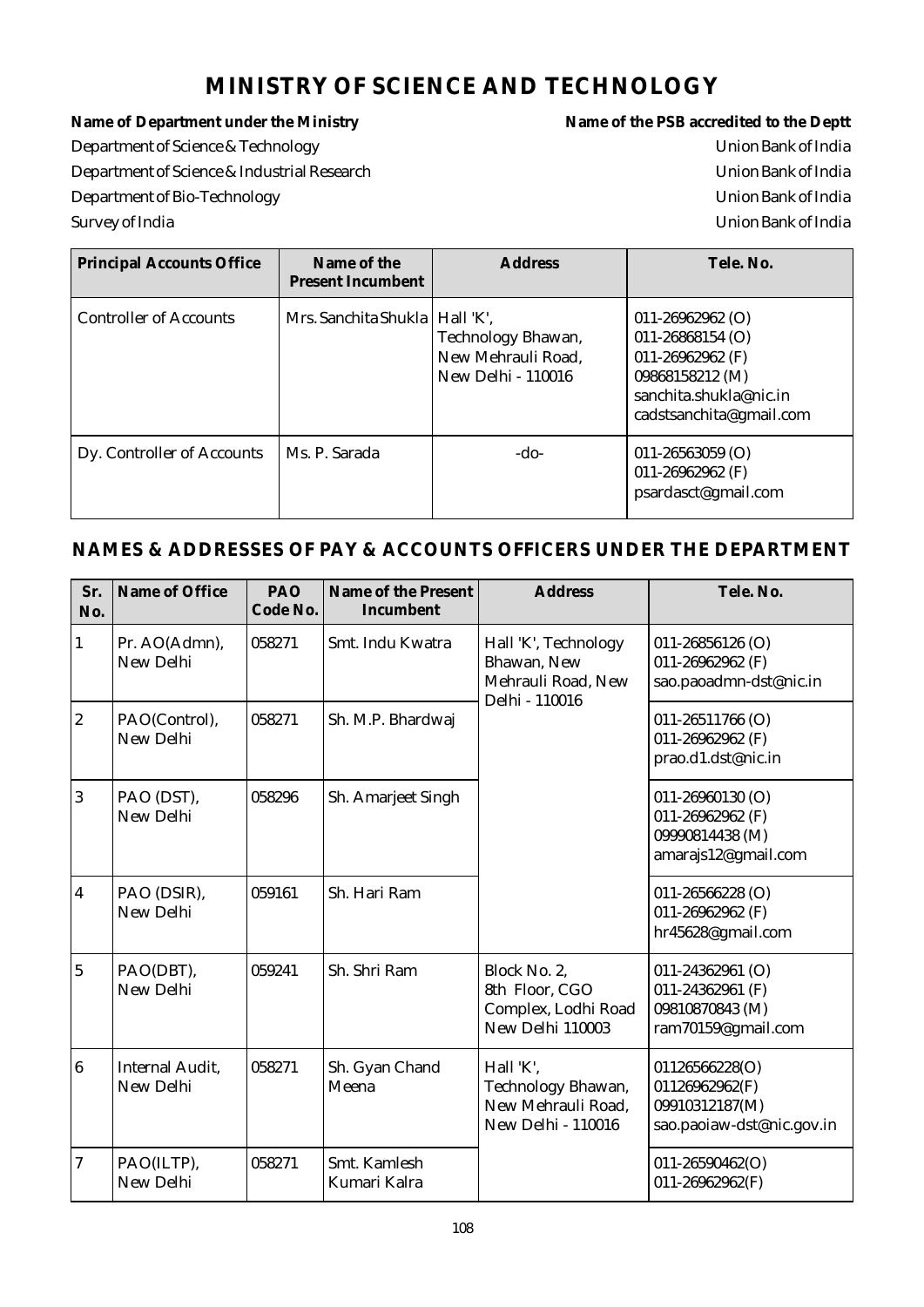| Sr.<br>No.     | Name of Office          | PAO<br>Code No. | Name of the Present<br>Incumbent | <b>Address</b>                                                                                              | Tele. No.                                                                          |
|----------------|-------------------------|-----------------|----------------------------------|-------------------------------------------------------------------------------------------------------------|------------------------------------------------------------------------------------|
| 8              | CPAO, SOI,<br>Dehradun  | 058374          | Sh. K.C. Joshi                   | CPAO,<br><b>GBO</b> Compound<br>(Survey Chowk)<br>17-East Canal Road,<br>Dehradun - 248001<br>(Uttarakhand) | $0135 - 2657329$ (O)<br>0135-2657329 (F)<br>09411714630 (M)<br>cpaoddn@yahoo.co.in |
| $\overline{9}$ | RPAO, SOI,<br>Kolkata   | 058606          | Sh. Pinakee Dey                  | RPAO, Survey of<br>India, 15, Wood Street,<br>Kolkata - 700016                                              | 033-22878657 (O)<br>033-22878657 (F)<br>rpao_soi_kolkata@<br>yahoo.co.in           |
| 10             | RPAO, SOI,<br>Hyderabad | 058490          | Sh. N.V. Ramana Rao              | Kendriya Sadan,<br>Sultan Bazar, Koti<br>Hyderabad-500195                                                   | 040-24650192 (O)<br>040-24650192(F)<br>rpao.hyd.dst@nic.in                         |
| 11             | RPAO, SOI,<br>Jaipur    | 058743          | Sh. Surya Kant                   | <b>Great Arc Bhawan</b><br>Survey of India<br>Sector10 Vidhyadhar<br>Nagar, Jaipur 302039                   | $0141 - 2231475(O)$<br>0141-2231475(F)<br>09176536221 (M)<br>rpaosoijpr@gmail.com  |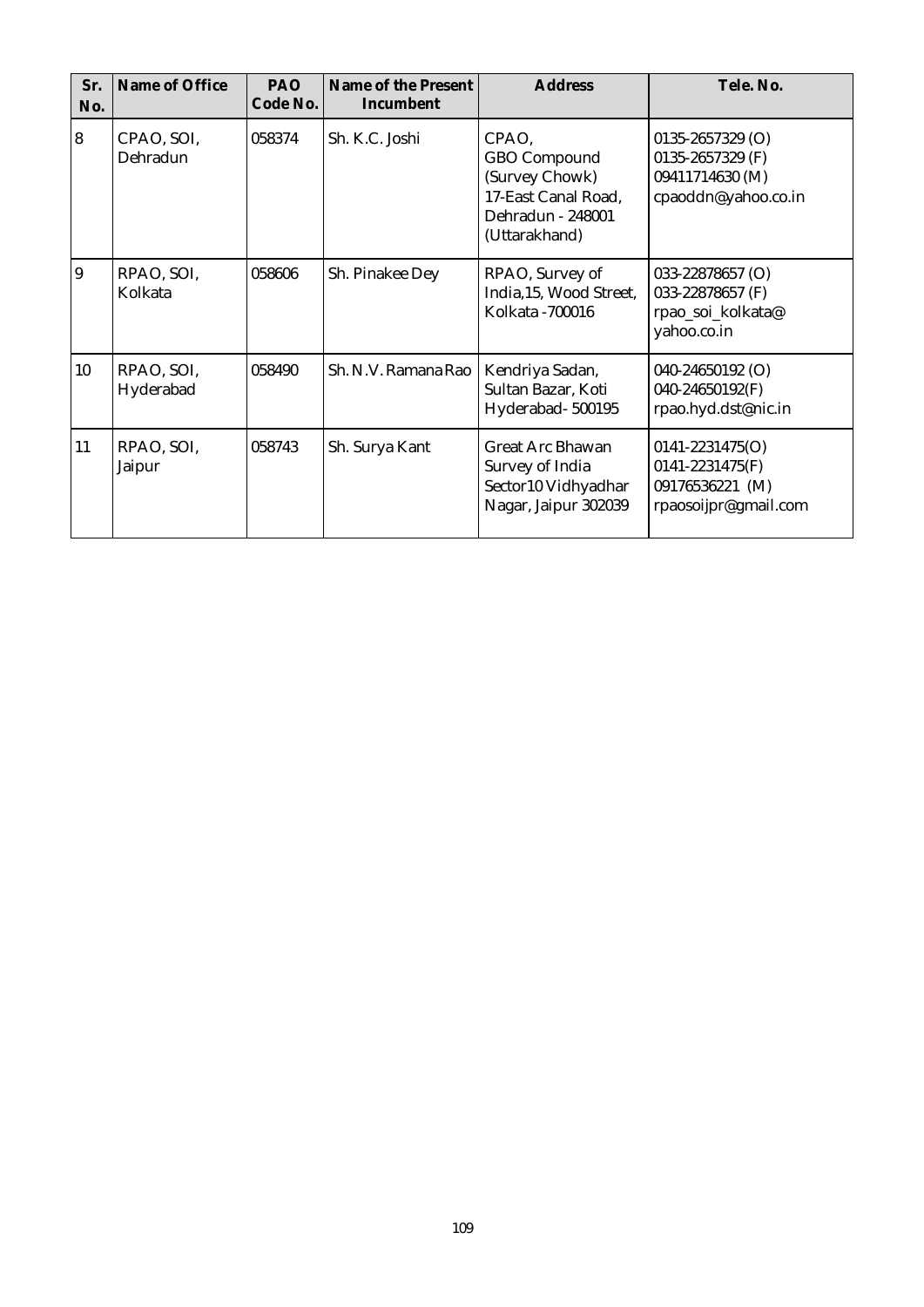# **MINISTRY OF SHIPPING, ROAD TRANSPORT & HIGHWAYS**

# Shipping, Road Transport & Highways Syndicate Bank

Name of Department under the Ministry **Name of the PSB** accredited to the Deptt

| <b>Principal Accounts Office</b>           | Name of the<br><b>Present Incumbent</b> | <b>Address</b>                                                                        | Tele. No.                                                                                             |
|--------------------------------------------|-----------------------------------------|---------------------------------------------------------------------------------------|-------------------------------------------------------------------------------------------------------|
| Pr. Chief Controller of<br><b>Accounts</b> | Ms. Vibha Pandey                        | Room No.4, Ground Floor<br>I.D.A Builiding,<br>Jam Nagar House,<br>New Delhi - 110011 | $011 - 23387552(0)$<br>$011 - 23381514(O)$<br>$011 - 23070975(F)$<br>09868116400(M)<br>vpandey@nic.in |
| <b>Controller of Accounts</b>              | Sh. Bir Singh<br>Munderia               | IDA Building,<br>Jam Nagar House,<br>New Delhi - 110011                               | $011 - 23381410(O)$<br>$011 - 23388820(F)$<br>09871632868(M)<br>munderia@hotmail.com                  |
| Dy. Controller of Accounts                 | Sh. Ameesh<br>Aggarwal                  | IDA Building,<br>Jam Nagar House,<br>New Delhi - 110011                               | $011 - 23072681(O)$<br>$011 - 23388820(F)$<br>09953909178(M)<br>ameesh.agg@gmail.com                  |
| Asstt. Controller of<br>Accounts           | Sh. S. M Yadav                          | IDA Building,<br>Jam Nagar House,<br>New Delhi - 110011                               | $011 - 2307123(O)$<br>011-23388820(F)<br>09990199962(M)<br>smyadav2005@yahoo.co.in                    |

| Sr.<br>No.       | Name of Office                      | PAO<br>Code No. | Name of the Present<br>Incumbent | <b>Address</b>                                           | Tele. No.                                                                                            |
|------------------|-------------------------------------|-----------------|----------------------------------|----------------------------------------------------------|------------------------------------------------------------------------------------------------------|
| $\mathbf{1}$     | PAO (Admn.Estt.<br>& IT), New Delhi |                 | Sh. Gurcharan Singh              | I.D.A. Building, Jam<br>Nagar House, New<br>Delhi-110011 | $011 - 23381856(O)$<br>011-23071239(O)<br>011-23388820(F)<br>09654881943(M)<br>gurcharans.fpd@nic.in |
| $\boldsymbol{2}$ | Pr. PAO (RTH)<br>New Delhi          |                 | Sh. S.M. Yadav                   | I.D.A. Building,<br>Jam Nagar House,<br>New Delhi-110011 | $011 - 23381856(O)$<br>011-23388820(F)<br>09990199962(M)<br>smyadav2005@yahoo.co.in                  |
| $\overline{3}$   | Pr. PAO (SH)<br>New Delhi           |                 | Sh. V. L. Shah                   | I.D.A. Building,<br>Jam Nagar House,<br>New Delhi-110011 | $011 - 23389716(O)$<br>011-23388820(F)<br>09868213185(M)<br>paocontrol1@gmail.com                    |
| 4                | PAO (NH) HQ<br>New Delhi            | 034415          | Sh. Trilok Chand                 | I.D.A. Building,<br>Jam Nagar House<br>New Delhi-110011  | 011-23389737(Telefax)<br>09811161075(M)<br>aca_rth@nic.in                                            |
| $\overline{5}$   | PAO (Control)<br>New Delhi          | 088000          | Sh. V. L. Shah                   | I.D.A. Building,<br>Jam Nagar House<br>New Delhi-110011  | $011 - 23389716(O)$<br>011-23388820(F)<br>09868213185(M)<br>paocontrol1@gmail.com                    |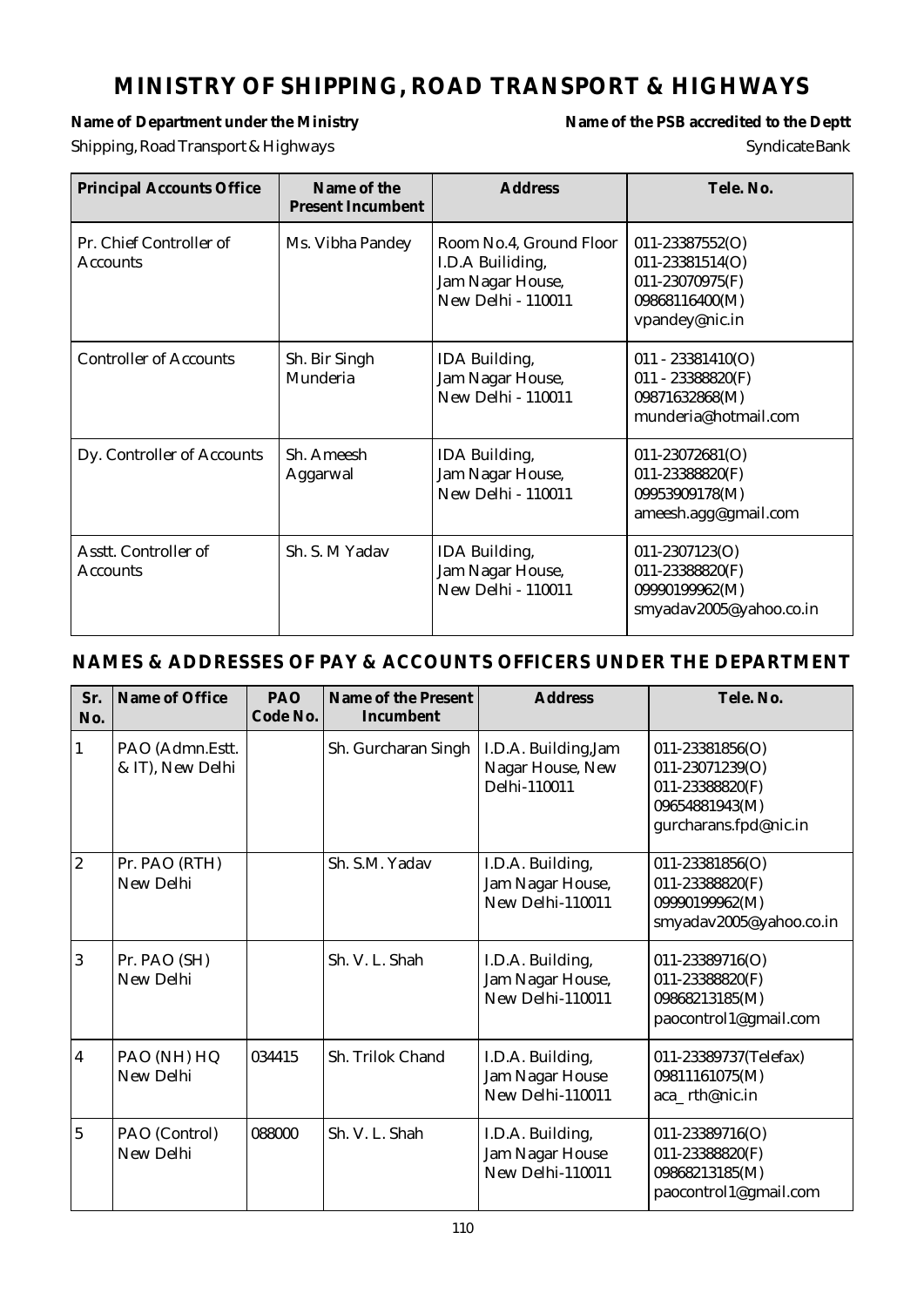| Sr.<br>No.       | Name of Office                                 | PAO<br>Code No. | Name of the Present<br>Incumbent                                            | <b>Address</b>                                                                                  | Tele. No.                                                                                                                                                                                               |
|------------------|------------------------------------------------|-----------------|-----------------------------------------------------------------------------|-------------------------------------------------------------------------------------------------|---------------------------------------------------------------------------------------------------------------------------------------------------------------------------------------------------------|
| $6\phantom{.}$   | PAO (ALHW)<br>New Delhi                        | 088100          | Smt. Vandana<br>Panwar                                                      | I.D.A. Building,<br>Jam Nagar House<br>New Delhi-110011                                         | $011 - 23389716(O)$<br>011-23388820(F)<br>09971966633(M)<br>vandanapanwaronline@<br>gmail.com                                                                                                           |
| $\boldsymbol{7}$ | PAO (Sectt.)<br>New Delhi                      | 034050          | Sh. J.N.Koli                                                                | Room No. 533<br><b>Transport Bhawan</b><br><b>Parliament Street</b><br>New Delhi                | 011-23717369(O)<br>011-23719492(F)<br>09899502045(M)<br>jagdish.narain@nic.in                                                                                                                           |
| $\boldsymbol{8}$ | PAO (LHLS)<br>Noida                            | 088200          | Sh. Gopal Singh                                                             | "Deep Bhawan",<br>A-13, Sector-24,<br>Noida (UP)                                                | 0120-2411291(O)<br>0120-2412709(F)<br>09968278142(M)<br>lhlsnoida@yahoo.co.in                                                                                                                           |
| $\overline{9}$   | <b>Internal Audit</b><br>Wing(HQ)<br>New Delhi | 088300          | Sh. Goverdhan Lal<br>Sh. Inderjit Singh<br>Sh. V K Saini<br>Sh. P.C. Pandey | Room No. 109,<br>1st Floor, IDA Building,<br>Jamnagar House,<br>New Delhi-110011                | 011-23383073(O)<br>011-23388820(F)<br>09650845585(M)<br>09971723231(M)<br>09868143067(M)<br>09717620878(M)<br>glal1958@gmail.com<br>ijsingh48@gmail.com<br>anjtavijaysaini@yahoo.com<br>pryag@gmail.com |
| 10               | PAO (Shipping)<br>Mumbai                       | 088400          | Smt. Francisca Jacob                                                        | 10, Nav Bhawan<br>Ground Floor Ramji<br>Bhai Kamji Road,<br><b>Ballard Estate,</b><br>Mumbai-38 | $022 - 22616206(O)$<br>09870100808(M)<br>francisca.1968@yahoo.in                                                                                                                                        |
| 11               | RPAO (Shipping)<br>Kolkata                     | 88500           | Sh. K.K. Bhattacharya                                                       | Marine House,<br><b>Hastings</b><br>Kolkata-700022                                              | 033-22230613(O)<br>09433039724(M)<br>kamalkumarbhattacharyya<br>@gmail.com                                                                                                                              |
| 12               | RPAO (NH)<br>Mumbai                            | 34560           | Smt. Jaysree Menon                                                          | 3rd Floor, Nav Bhawan,<br>R.K. Road,<br><b>Ballard Estate,</b><br>Mumbai-400038                 | 022-22621904(O)<br>09969027329(M)<br>jayashreemenonk@<br>yahoo.co.in                                                                                                                                    |
| 13               | RPAO (NH)<br>Kolkata                           | 34807           | Smt. Rina Jana                                                              | Purta Bhawan,<br>Ground Floor,<br>Salt Lake City,<br>Kolkata-700091                             | 033-23371729(O)<br>09433864702(M)<br>rpaonhkol@gmail.com                                                                                                                                                |
| 14               | RPAO (NH)<br>Bengaluru                         | 34807           | Sh. Sunny Cyrac                                                             | 1st Floor 'F' Wing<br>Kendriya Sadan,<br>Koramangala,<br>Bengaluru-560034                       | 080-25520170(O)<br>080-25630476(F)<br>09480043758(M)<br>rpao-bang@yahoomail.com                                                                                                                         |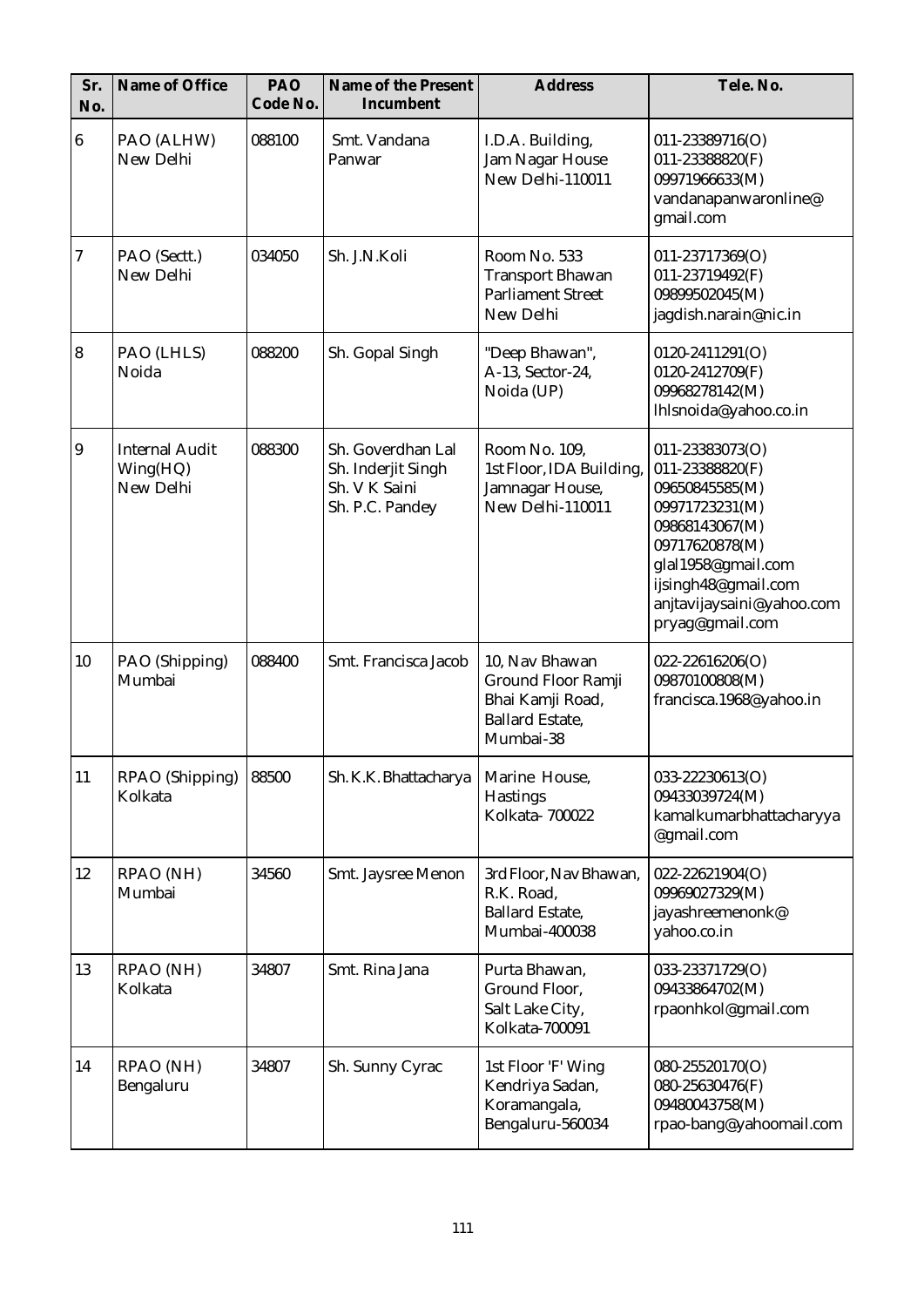| Sr.<br>No. | Name of Office          | PAO<br>Code No. | Name of the Present<br>Incumbent | <b>Address</b>                                                                                          | Tele. No.                                                                    |
|------------|-------------------------|-----------------|----------------------------------|---------------------------------------------------------------------------------------------------------|------------------------------------------------------------------------------|
| 15         | RPAO (NH)<br>Raipur     | 2192            | Sh. N.K. Sihar                   | Pension Bada,<br>National Highway<br>Campus, Raipur,<br>Chhatishgarh-492001                             | 07712424233(O)<br>09179855744(M)<br>nk-sihare@yahoo.com                      |
| 16         | RPAO (NH)<br>Chandigarh | 34862           | Sh. Rajeev Kumar                 | 6th Floor, IV Block<br>Kendriya Sadan<br>Sector 9-A<br>Chandigarh-160017                                | 0172-2743038(O)<br>09872013733(M)<br>pao.chd@rediffmail.com                  |
| 17         | RPAO (NH)<br>Guwahati   | 34921           | Sh. K. K. Dey                    | "HRISHIKESH-YAN"<br>Hariday Ranjan Path,<br>6th Bye Lane (West),<br>R.G. Baruah Road<br>Guwahati-781003 | 0361-2525589(O)<br>09435400804(M)<br>paoguwah@yahoo.co.in                    |
| 18         | RPAO (NH)<br>Jaipur     | 34975           | Sh. G.S. Rajawat                 | Ajmer Road,<br><b>DCM</b> Godown<br>Jaipur-302019                                                       | 0141-2810449(O)<br>09828064662(M)<br>nhjaipur@yahoo.com                      |
| 19         | RPAO (NH)<br>Lucknow    | 35036           | Sh. P. U. Quereshi               | Kendriya Bhawan<br>Sector-H, Aliganj,<br>Lucknow<br>Pin-226006                                          | 0522-2326199(O)<br>0522-2321943(F)<br>09319931379(M)<br>paolucrpao@yahoo.com |
| 20         | RPAO (NH)<br>Hyderabad  | 2193            | Sh. A Rambabu                    | CE (NH) Building,<br>Quality Control,<br>Errum Manzil Colony,<br>Hyderabad-500082                       | 040-23370090(O)<br>040-23393206(F)<br>09951350113(M)<br>rpaohyd@gmail.com    |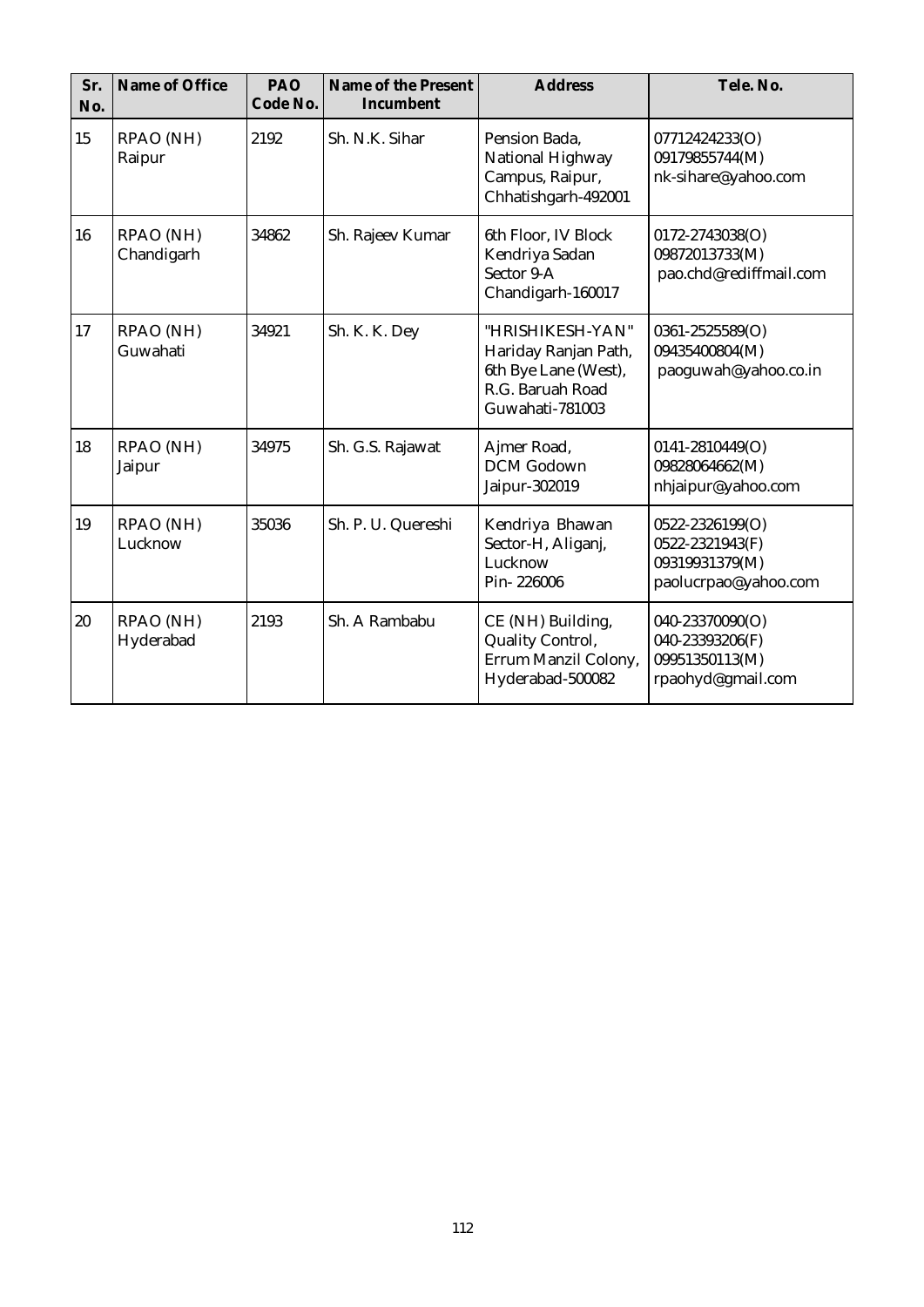## **MINISTRY OF SKILL DEVELOPMENT & ENTREPRENEURSHIP**

# Directorate General of Training (DGT) Bank of India

# Name of Department under the Ministry **Name of the PSB** accredited to the Deptt

| <b>Principal Accounts Office</b>                | Name of the<br><b>Present Incumbent</b> | <b>Address</b>                                                  | Tele. No.                                                                            |
|-------------------------------------------------|-----------------------------------------|-----------------------------------------------------------------|--------------------------------------------------------------------------------------|
| Chief Controller of Accounts   Sh. Bhupal Nanda |                                         | Room No. 299-C, 2nd<br>Floor, Udyog Bhawan,<br>New Delhi-110107 | $011 - 23063730$ (O)<br>011-23061489 $(F)$<br>09911772948 (M)<br>bhupal.nanda@nic.in |

| Sr.<br>No.     | Name of Office                                    | PAO<br>Code No. | Name of the Present<br>Incumbent | Address                                                       | Tele. No.                                                         |  |  |
|----------------|---------------------------------------------------|-----------------|----------------------------------|---------------------------------------------------------------|-------------------------------------------------------------------|--|--|
| $\mathbf{1}$   | Pr. cum Pay &<br><b>Accounts Office</b><br>(MSDE) | 005949          | Sh. Harish C Batra               | Room No. 390, 3rd<br>Floor, Udyog Bhawan,<br>New Delhi-110107 | $011 - 23063083$ (O)<br>09818365565 (M)<br>pao.msde@nic.in        |  |  |
|                | <b>Encadered Post</b>                             |                 |                                  |                                                               |                                                                   |  |  |
| $\mathbf{1}$   | Up gradation of<br>1396 Govt. ITI<br>through PPP. |                 | Ms. Harvinder Kaur<br>Dheer      | Room No. 7,<br>Shram Shakti Bhawan,<br>New Delhi-110001       | $011 - 23708260$ (O)<br>09911444438 (M)<br>harvinder466@gmail.com |  |  |
| $\overline{2}$ | DG(T) NPIV<br>Scheme                              |                 | Ms. Shashi Bala<br>Singh         | Room No. 5-A,<br>Shram Shakti Bhawan,<br>New Delhi-110001     | 011-23708260<br>09899490109 (M)<br>shashibala2542@gmail.com       |  |  |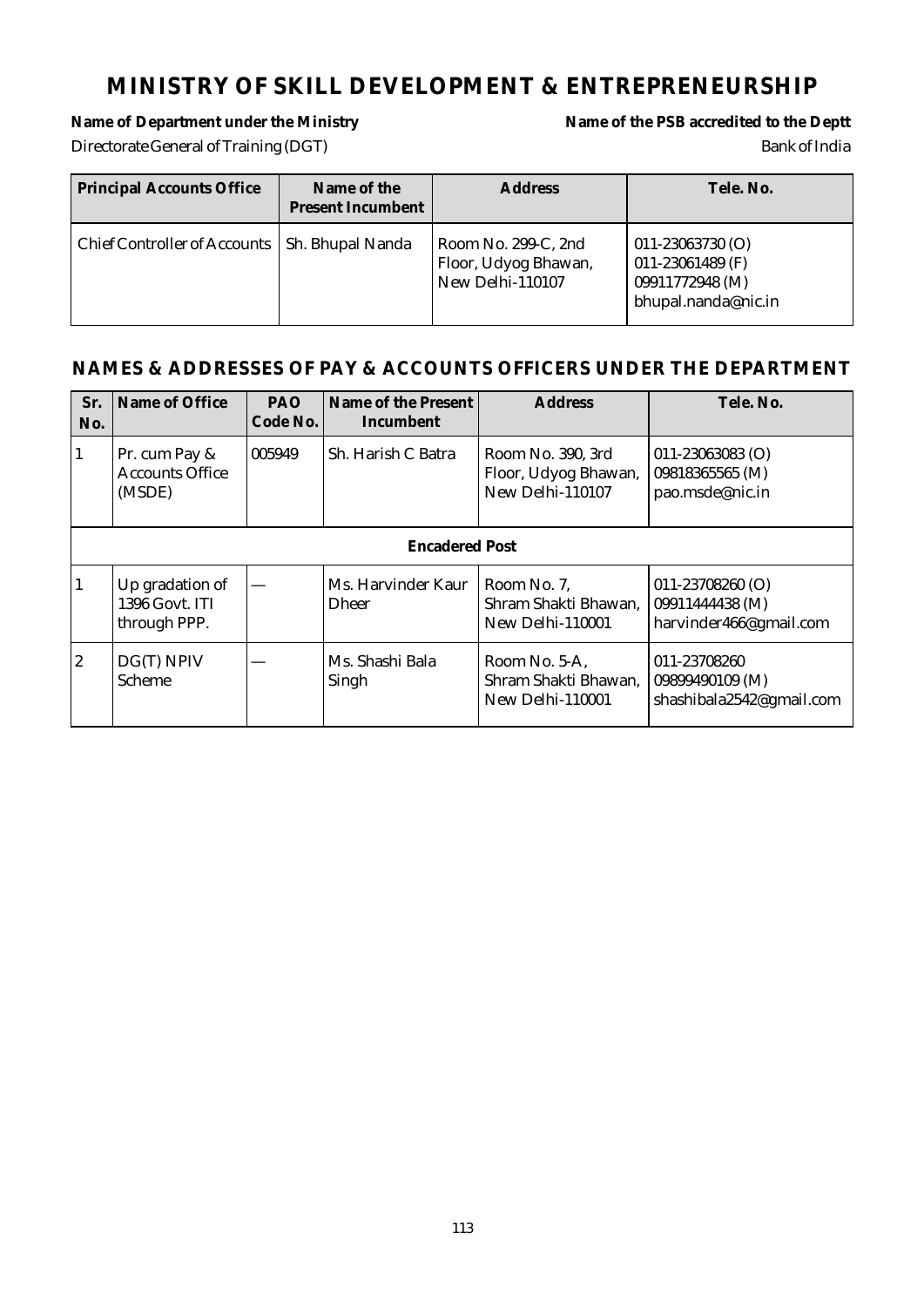#### **DEPARTMENT OF SPACE**

# **Department of Space** State Bank of India

Name of Department under the Ministry **Name of the PSB** accredited to the Deptt

| <b>Principal Accounts Office</b> | Name of the<br><b>Present Incumbent</b> | <b>Address</b>                                              | Tele, No.                                                                                             |
|----------------------------------|-----------------------------------------|-------------------------------------------------------------|-------------------------------------------------------------------------------------------------------|
| Chief Controller of Accounts     | Smt. Shankari<br>Murali                 | Antariksh Bhawan,<br>New B.E.L. Road,<br>Bengaluru - 560094 | 080-23415407 (O)<br>080-23643357 (F)<br>09886155155(M)<br>s.murali@gov.in<br>shankarimurali@gmail.com |

| Sr.<br>No.       | Name of Office                                                                                               | PAO<br>Code No. | Name of the Present<br>Incumbent | <b>Address</b>                                                                                                 | Tele. No.                                                                      |
|------------------|--------------------------------------------------------------------------------------------------------------|-----------------|----------------------------------|----------------------------------------------------------------------------------------------------------------|--------------------------------------------------------------------------------|
| 1.               | Sr. Head,<br>Accounts & IFA,<br>Vikram Sarabhai<br>Space Centre,<br>VSSC(G)<br>Thiruvanantha-<br>puram       | 060175          | Smt. P. Beena                    | Vikram Sarabhai Space<br>Centre, Thumba,<br>Thiruvananthapuram<br>Pin - 695 022                                | $0471 - 2563692(O)$<br>$0471 - 2705117(F)$                                     |
| 2.               | Sr. Head,<br>Accounts & IFA,<br>Satish Dhawan<br>Space Centre,<br>SDSC-SHAR,<br>Sriharikota                  | 060256          | Sh. Satyanarayana                | Satish Dhawan Space<br>Centre, SHAR,<br>Sriharikota Range,<br><b>Nellore District</b><br>Andhra Pradesh-524124 | 08623-225025 (O)<br>08623-225026 (F)<br>paosdsc@shar.gov.in                    |
| 3.               | Head Accounts &<br><b>IFA</b><br><b>Liquid Propulsion</b><br>System centre,<br>LPSC, Thiruvan-<br>anthapuram | 060803          | Sh. Gopala Krishna               | <b>Liquid Propulsion</b><br>System Centre,<br>Valiamala Post,<br>Thiruvananthapuram<br>Pin - 695547            | 0471-2567276(O)<br>0471-2567885(F)<br>ifalpsc@isro.gov.in                      |
| $\overline{4}$ . | Pay & Accounts<br>Officer,<br>Dept. of Space,<br>Bengaluru.                                                  | 060412          | Sh. Subrat Bose                  | <b>Principal Accounts</b><br>Office,<br>Antrariksh Bhawan,<br>New B.E.L. Road,<br>Bengaluru, Pin 560231        | 080-22172253(O)<br>080-23416770(F)<br>09611984964(M)<br>pr.aospace@isro.gov.in |
| 5.               | Head,<br>Accounts & IFA<br><b>ISRO</b> Satellite<br>Centre, Bengaluru                                        | 060493          | Sh. R. Gajendhiran               | <b>ISRO Satellite Centre,</b><br>Vimanapura Post,<br>Old Airport Road,<br>Bengaluru - 560017                   | 080-25205287(O)<br>080-25084203(F)                                             |
| 6.               | <b>Accounts Officer,</b><br><b>ISRO Branch</b><br>Secretariat,<br>New Delhi                                  | 060570          | Smt. Katyayini                   | ISRO/DOS Branch<br>Sectt. 3rd Floor,<br>Lok Nayak Bhawan,<br>Khan Market,<br><b>New Delhi - 110003</b>         | 011-24611150(O)<br>011-24617377(F)                                             |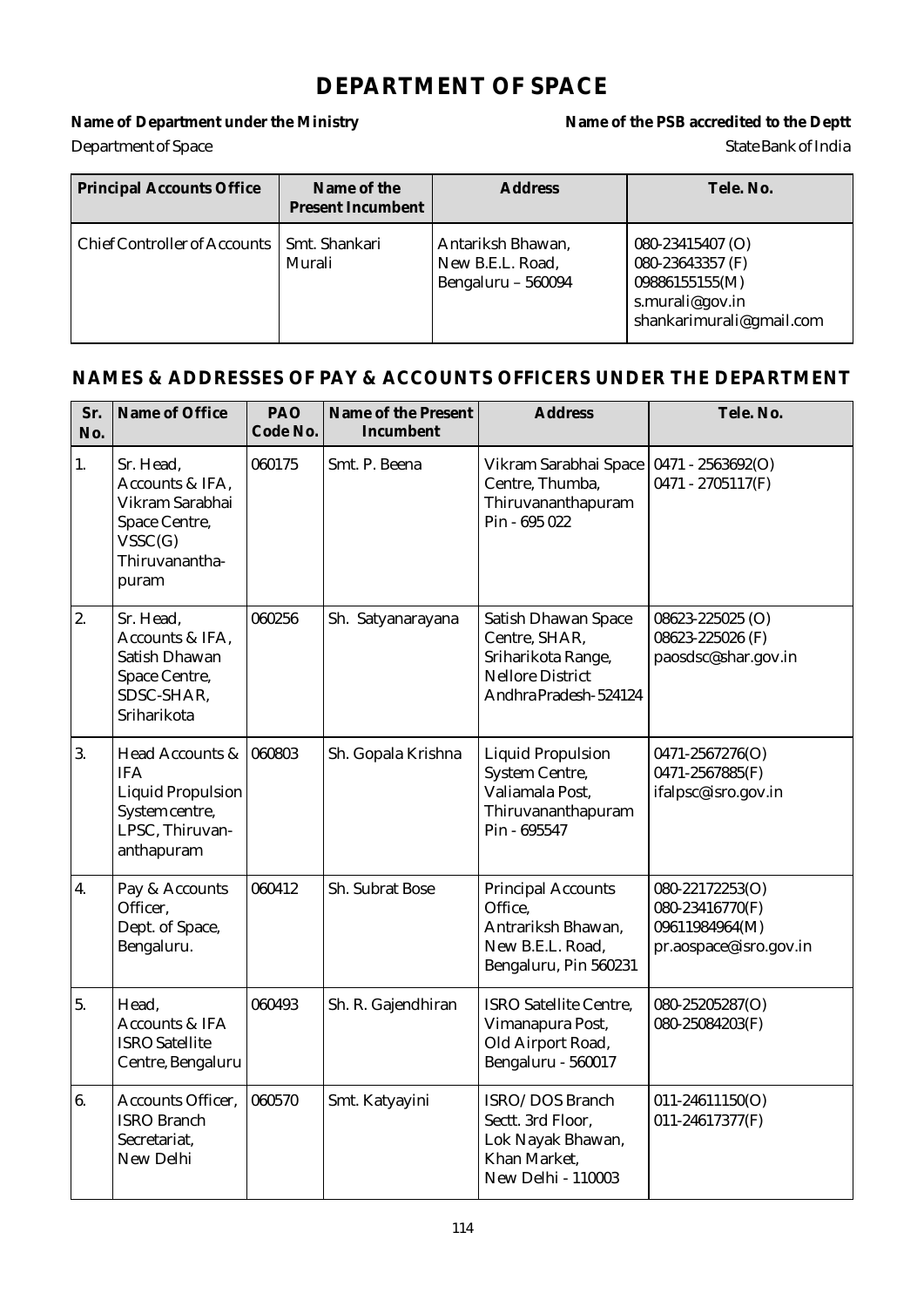| Sr.<br>No. | Name of Office                                                                                              | PAO<br>Code No. | Name of the Present<br>Incumbent | <b>Address</b>                                                                                                                                              | Tele. No.                                                                                  |
|------------|-------------------------------------------------------------------------------------------------------------|-----------------|----------------------------------|-------------------------------------------------------------------------------------------------------------------------------------------------------------|--------------------------------------------------------------------------------------------|
| 7.         | Head, Accounts<br>& IFA(P), ISRO<br>Satellite centre,<br>Bengaluru.                                         | 060727          | Sh. R Shiva Kumar                | <b>ISRO Satellite Centre,</b><br>Old Airport Road,<br>Vimanapura,<br>Benagluru -17                                                                          | 080-25084204(O)<br>080-25084206(F)                                                         |
| 8.         | Accounts Officer,<br><b>ISTRAC</b><br>Bengaluru                                                             | 060880          | Sh. Madhusudhana<br>Raju         | <b>ISRO</b> Telemetry<br>Tracking & Command<br>Network (ISTRAC)<br>12, 13 & 3rd main Road,<br>2nd Phase,<br>Peenya Industrial Estate,<br>Bengaluru - 560058 | 080-28094540 (O)<br>080-28094041 (F)<br>09483510369 (M)<br>pao@istrac.gov.in               |
| 9.         | Head, Accounts<br>& IFA(P),<br>Vikram Sarabhai<br>Space Centre,<br>VSSC(Projects)<br>Thiruvananthapu<br>ram | 060647          | Smt. Manju M                     | VSSC,<br>Vikram Sarabhai Space<br>Centre, ISRO Post,<br>Thiruvananthapuram<br>Pin - 695022                                                                  | $0471 - 2563929(O)$<br>$0471 - 2562190(F)$                                                 |
| 10.        | Head, Accounts<br>& IFA, SAC Space<br><b>Applications</b><br>Centre,<br>Ahmedabad                           | 060334          | Sh. Shivanandan G                | <b>Space Applications</b><br>Centre, ISRO Post,<br>Jodhpur Tekra,<br>Ahmedabad- 380053                                                                      | 079-26912077(O)<br>079-26915805(F)<br>ifa@sac.isro.gov.in                                  |
| 11.        | Head, Accounts<br>& IFA<br>IISU,<br>Thiruvananthapu<br>ram                                                  | 060955          | Smt. P. Beena                    | Vikram Sarabhai Space   0471 - 2569424(O)<br>Centre,<br>Thiruvananthapuram<br>Pin - 695022                                                                  | 0471 - 2569279 (F)                                                                         |
| 12         | Sr. Accounts<br>Officer,<br>ISRO HQs,<br>Bengaluru                                                          | 061100          | Sh. A.X. Martin                  | <b>ISRO Headquarters,</b><br>Antrariksh Bhawan,<br>New B.E.L. Road,<br>Bengaluru - 560231                                                                   | 080 - 22172280 (O)<br>080 - 23419219 (F)<br>09611555677(M)<br>sracctsoffisrohq@isro.gov.in |
| 13         | Accounts Officer,<br><b>INSAT Master</b><br>Control Facility,<br>Hassan                                     | 060700          | Sh. R Panduranga                 | <b>INSAT Master Control</b><br>Facility,<br>P.B. No. 66,<br>Salagame Road,<br>Hassan - 573 201                                                              | 08172 - 273554 (O)<br>$08172 - 239021(F)$<br>9480147015 (M)<br>pao@mcf.gov.in              |
| 14         | Head, Accounts<br>& IFA, NRSC<br>Hyderabad                                                                  | 000996          | Sh. Ratnesh Kumar                | <b>National Remote</b><br><b>Sensing Centre,</b><br>Balanagar,<br>Hyderabad, 500625                                                                         | $040 - 23884112(O)$<br>040 - 23884126(F)<br>ratnesh@nrsc.gov.in                            |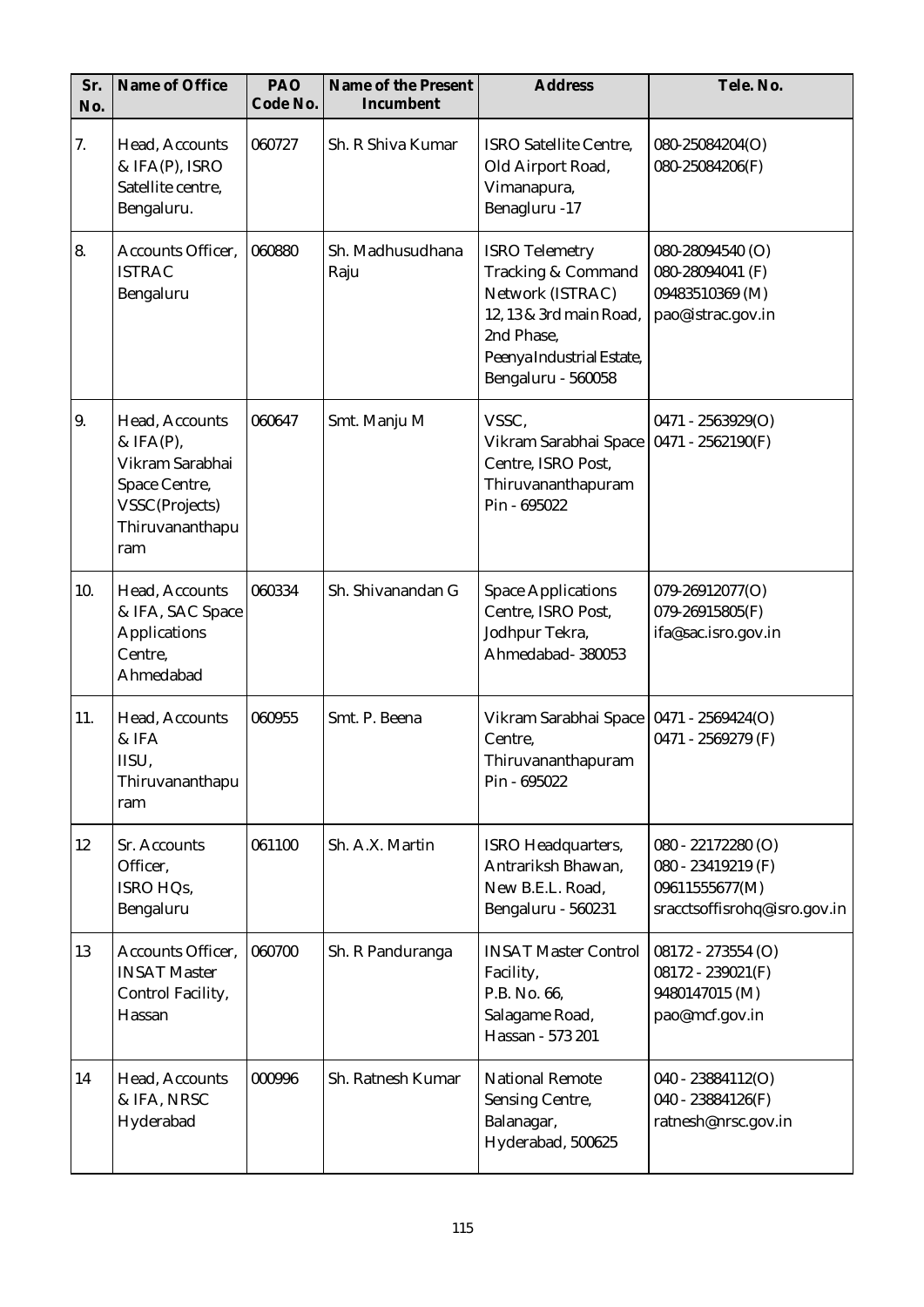| Sr.<br>No. | Name of Office                                                    | <b>PAO</b><br>Code No. | Name of the Present<br>Incumbent | Address                                                                                                 | Tele, No.                                                                 |
|------------|-------------------------------------------------------------------|------------------------|----------------------------------|---------------------------------------------------------------------------------------------------------|---------------------------------------------------------------------------|
| 15.        | Accounts Officer,<br>IIRS, Dehradun                               | 005083                 | Sh. RS Katariya                  | Indian Institute of<br>Remote Sensing (IIRS),<br>No. 4 Kalidas Road,<br>PB No. 135<br>Dehradun - 248001 | $0135 - 2524319(O)$<br>$0135 - 2741987(F)$<br>accountsofficer@iirs.gov.in |
| 16         | Sr. Accounts<br>Officer,<br>IPRC,<br>Mahendragiri,<br>Tirunelveli | 005821                 | Sh. E Vijaya Kumar               | <b>ISRO</b> Propulsion<br>Complex(IPRC),<br>Mahendragiri,<br>Tamil Nadu - 627133                        | $04637 - 281501(0)$<br>04637-281547(F)                                    |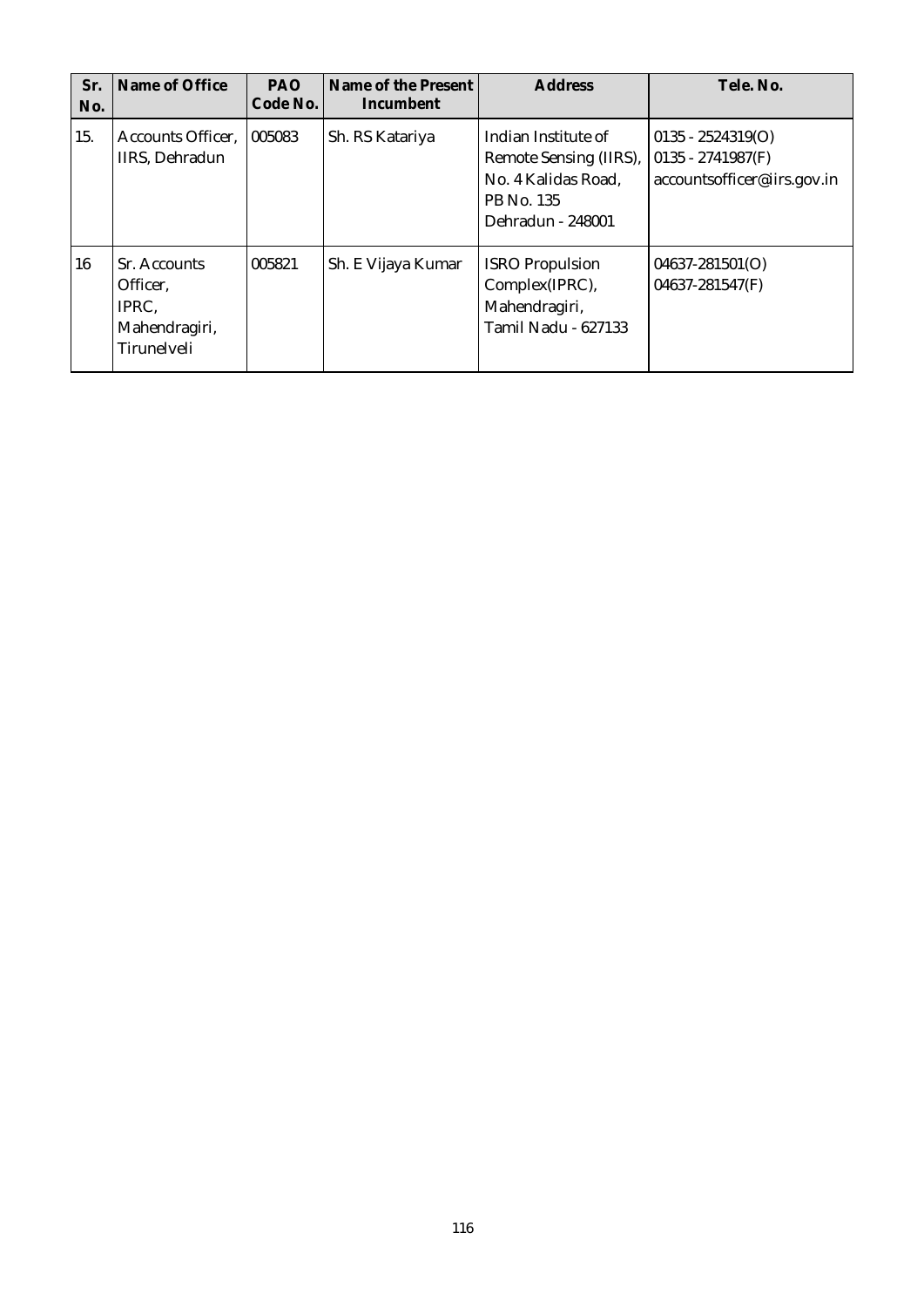### **MINSITRY OF STEEL**

Name of Department under the Ministry **Name of the PSB** accredited to the Deptt Ministry of Steel Bank of India

| <b>Principal Accounts Office</b> | Name of the<br>Present Incumbent | <b>Address</b>                                     | Tele, No.                                                                       |
|----------------------------------|----------------------------------|----------------------------------------------------|---------------------------------------------------------------------------------|
| Chief Controller of Accounts     | Sh. Bhupal Nanda                 | Room No. 299.<br>Udyog Bhawan,<br>New Delhi-110107 | $011 - 23063730(O)$<br>011-23061763(F)<br>09911772948(M)<br>bhupal.nanda@nic.in |
| Asstt. Controller of Accounts 1  | Sh. Satish Chand<br>Jain         | Room No. 553,<br>Udyog Bhawan,<br>New Delhi-110107 | $011 - 23063718$ (O)<br>011-23061763 (F)<br>09650377639 (M)<br>sc.jain56@nic.in |

#### **NAMES & ADDRESSES OF PAY & ACCOUNTS OFFICERS UNDER THE DEPARTMENT DEPARTMENT OF STEEL**

| Sr.<br>No. | Name of Office                         | <b>PAO</b><br>Code No. | Name of the Present I<br>Incumbent | <b>Address</b>                                     | Tele, No.                                                         |
|------------|----------------------------------------|------------------------|------------------------------------|----------------------------------------------------|-------------------------------------------------------------------|
| 1          | Pr.AO cum PAO<br>(Steel), New<br>Delhi | 035521                 | Sh. Mahabir Singh<br>Yadav         | Room No. 557,<br>Udyog Bhawan,<br>New Delhi-110107 | $ 011 - 23063764 0\rangle$<br>011-23061763 (F)<br>paosteel@nic.in |
| 2          | Pr.AO (IAW)                            | 035521                 | Sh. Vinod Kumar<br><b>Sharma</b>   | Room No. 390,<br>Udyog Bhawan,<br>New Delhi        | $ 011 - 23061784(0) $<br>011-23061763 (F)<br>paosteel@nic.in      |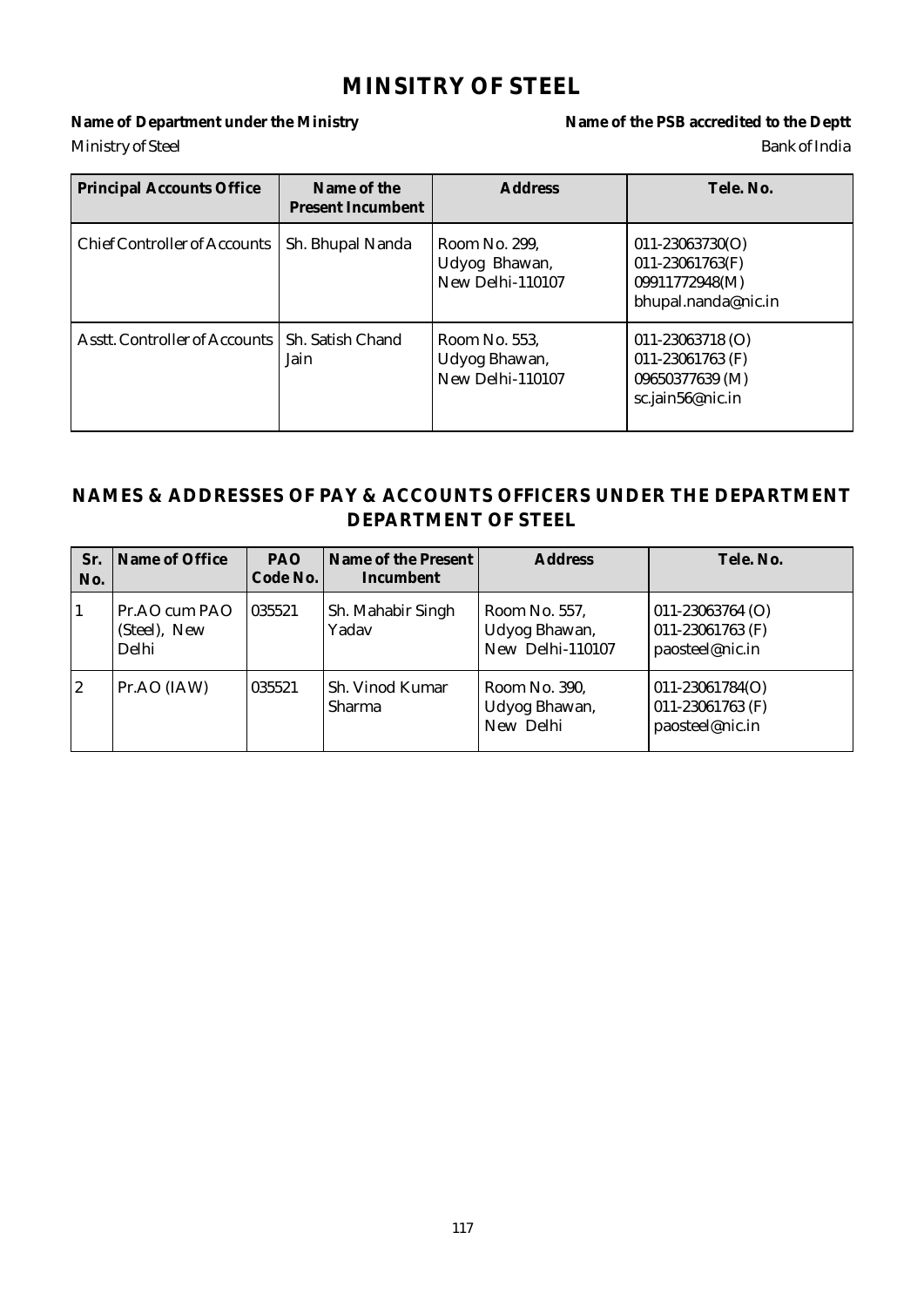# **MINISTRY OF URBAN DEVELOPMENT, HOUSING& URBAN POVERTY ALLEVIATION**

#### Name of Department under the Ministry **Name of the PSB** accredited to the Deptt

# Ministry of Urban Development **Axis Bank Limited**

| <b>Principal Accounts Office</b>              | Name of the<br><b>Present Incumbent</b>  | <b>Address</b>                                                               | Tele. No.                                                                                                     |
|-----------------------------------------------|------------------------------------------|------------------------------------------------------------------------------|---------------------------------------------------------------------------------------------------------------|
| <b>Chief Controller of</b><br><b>Accounts</b> | Sh. Shyam S. Dubey                       | Room No.111, B-wing,<br>Nirman Bhawan,<br>New Delhi-110001                   | $011 - 23061440(O)$<br>011-23062303(F)<br>09811911110(M)<br>sdubey@nic.in                                     |
| <b>Controller of Accounts</b>                 | Sh. Yogesh Kumar<br>Meena                | Room No.237, A-wing,<br>Nirman Bhawan,<br>New Delhi-110001                   | $011 - 23061443(O)$<br>011-23063119(F)<br>09811169770(M)<br>ca-mud@nic.in                                     |
| Dy. Controller of Accounts                    | Ms. Richa Pandey                         | Room No.314, B-wing,<br>Nirman Bhawan,<br>New Delhi-110001                   | $011 - 23062808(O)$<br>011-23061555(F)<br>08586842622(M)<br>richap8114@yahoo.com                              |
| Dy. Controller of Accounts                    | Sh. Padamsing<br><b>Pradipsing Patil</b> | CPWD-101,<br>Pratishtha Bhawan,<br>M.K. Road, Mumbai-400020                  | $022 - 22068050(O)$<br>padam.patil7@gmail.com                                                                 |
| Asstt. Controller of<br>Accounts              | Sh. Satyendra<br>Kumar                   | 13/3, Jam Nagar House,<br>New Delhi.                                         | 011-23070294(O)<br>011-23387129 (F)<br>08447344561(M)<br>satyendra17683@gmail.com<br>satyendra17683@gmail.com |
| Asstt. Controller of<br><b>Accounts</b>       | Sh. P.K. Pathak                          | 234/4, A.J.C. Bose Road,<br>Nizam Palace,<br>Ground Floor,<br>Kolkata-700020 | 033-23217606(O)<br>033-23370027(F)<br>09748905064(M)<br>provatpathak@gmail.com                                |
| Asstt. Controller of<br>Accounts              | Sh. D. Murugan                           | 2nd Floor, Annex Bldg.,<br>Shastri Bhawan,<br>Chennai-600006                 | 044-28241226<br>paoptgchennai.tn@nic.in                                                                       |
| Asstt. Controller of<br>Accounts              | Ms. M. Renuka                            | 114-A, B Wing,<br>Nirman Bhawan,<br>New Delhi                                | 011-23061977 (O)<br>08527315343(M)<br>manirenukaicas@gmail.com                                                |

| Sr.<br>No. | Name of Office | <b>PAO</b><br>Code No. | Name of the Present<br>Incumbent | <b>Address</b>                                                    | Tele. No.                                                                            |
|------------|----------------|------------------------|----------------------------------|-------------------------------------------------------------------|--------------------------------------------------------------------------------------|
|            | Pr.AO(Admn.)   |                        | Sh. Satish Kumar                 | Room No. 202,<br>F-Wing, IInd Floor,<br><b>New Delhi - 110011</b> | $011 - 23061283(O)$<br>$011 - 23062989(F)$<br>09968220903(M)<br>dataud2012@yahoo.com |
|            |                |                        | Sh. L.P. Dubey                   |                                                                   | 09868831879(M)<br>dataud2012@yahoo.com                                               |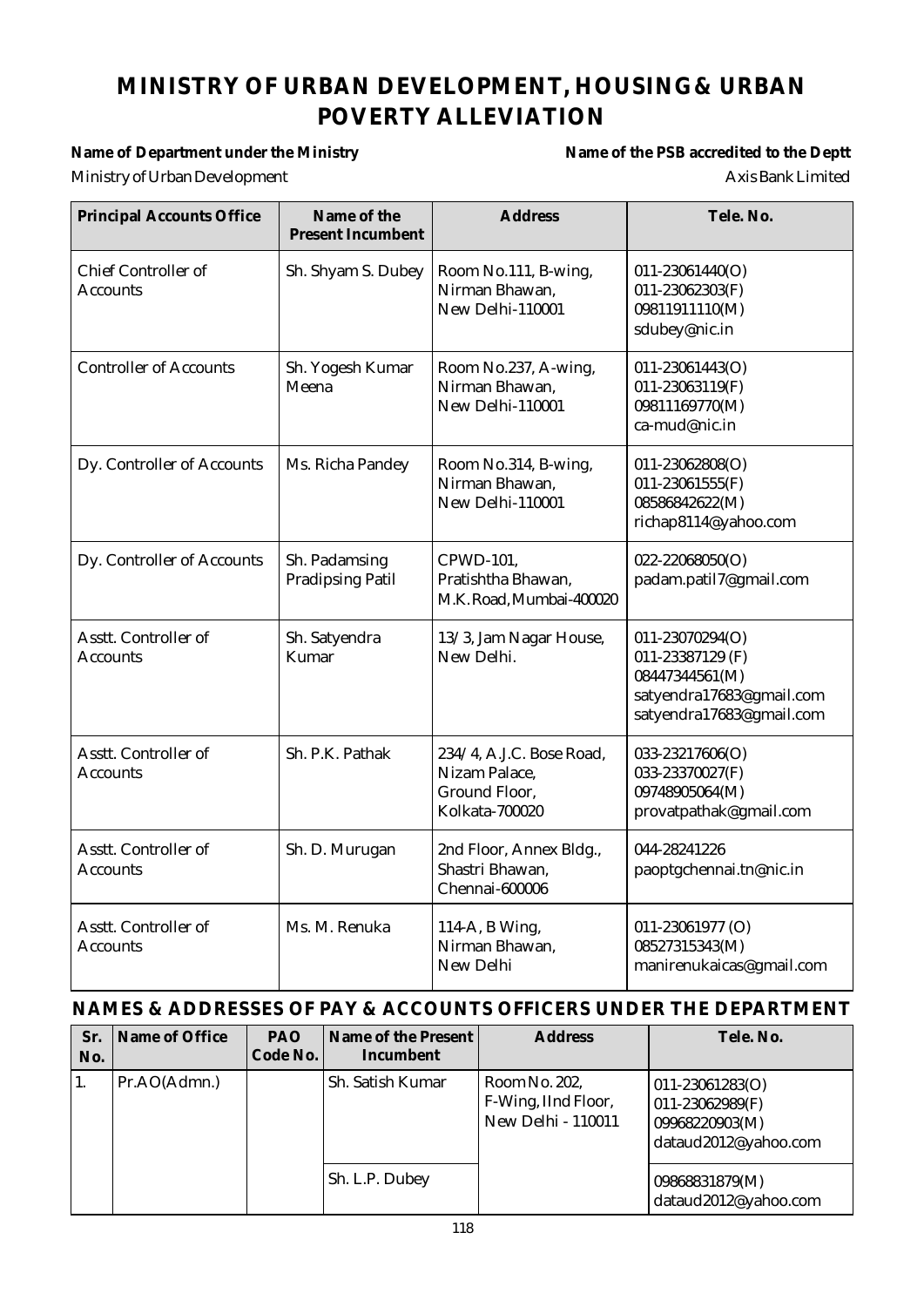| Sr.<br>No. | Name of Office           | PAO<br>Code No. | Name of the Present<br>Incumbent | <b>Address</b>                                                   | Tele. No.                                                                                                                  |
|------------|--------------------------|-----------------|----------------------------------|------------------------------------------------------------------|----------------------------------------------------------------------------------------------------------------------------|
| 2.         | Pr. A.O.<br>(Acccounts)  |                 | Ms. Rekha Dahiya                 | Room No. - 314-B,<br>3rd Floor,<br>Nirman Bhawan,<br>New Delhi   | $011 - 23062540(O)$<br>09810713000(M)<br>praomoud@hotmail.com                                                              |
| 3.         | Pr. $AO(T&C)$            |                 | Ms. Jyoti Agarwal                | Room No. - 307 - B.<br>3rd Floor,<br>Nirman Bhawan,<br>New Delhi | 09868857500(M)<br>moud.tnc@gmail.com                                                                                       |
| 4.         | Pr.AO(LOC)               |                 | Ms. R. Nivedita                  | Room No. - 315 - B,<br>3rd Floor, Nirman<br>Bhawan, New Delhi    | 01123062118(O)<br>09999561117(M)<br>loc.moud@gmail.com                                                                     |
| 5.         | Pr.AO(IAW)               |                 | Ms. Ritu Gosain                  | Room No. - 507-C,<br>Nirman Bhawan,<br>New Delhi                 | $011 - 23062710(O)$<br>09871409481(M)<br>iawud2015@gmail.com                                                               |
|            |                          |                 | Sh. Atul Malhotra                |                                                                  | 09968401670(M)<br>iawud2015@gmail.com                                                                                      |
|            |                          |                 | Sh. Yashpal                      |                                                                  | 09810689913(M)<br>iawud2015@gmail.com                                                                                      |
| 6.         | PAO (Sectt)              | 043884          | Ms. Anuradha<br>Thapar Mahajan   | Room No. - 509- B,<br>5th Floor,<br>Nirman Bhawan,<br>New Delhi  | $011 - 23062664(O)$<br>09873431455(M)<br>paosecttud@yahoo.com                                                              |
| 7.         | PAO (DGW)                | 043053          | Ms. M. Renuka,<br><b>ACA</b>     | Room No. 226, 'A' Wing<br>Nirman Bhawan<br>New Delhi             | 011-23062382<br>08527315343<br>paodgw2011@gmail.com                                                                        |
| 8.         | PAO (NZ),<br>R.K. Puram  | 043335          | Sh. Ved Prakash                  | East Block 4 Level 6,<br>R.K. Puram,<br>New Delhi                | 011-26104913(O)<br>$011 - 26187645(F)$<br>011-26194827(F)<br>09868801776(M)<br>paonz2009@yahoo.com<br>delpaonz.cpwd@gov.in |
|            |                          |                 | Sh. Subhash Singh                |                                                                  | 09711160514(M)                                                                                                             |
| 9.         | PAO(NDZ),<br>I.P. Bhawan | 043144          | Ms. Kamla Joshi                  | B-203, 2nd Floor, 'B'<br>Wing I.P. Bhawan,<br>New Delhi          | 011-23370382<br>09958886611(M)<br>ndzpao@yahoo.com                                                                         |
| 10         |                          |                 | Sh. Pawan Kumar                  |                                                                  | 09871207115(M)<br>011-23370656(F)<br>ndzpao@yahoo.com                                                                      |
| 11         | PAO(FZ),<br>I.P. Bhawan  | 043729          | Sh. C.K. Nahal                   | 411, 4th Floor, 'A'<br>Wingh I.P. Bhawan,<br>New Delhi           | 011-23379152<br>09968072019(M)<br>paofzud@yahoo.co.in                                                                      |
|            |                          |                 | Ms. Sangeeta Panjley             |                                                                  | 09813332126(M)<br>paofzud@ yahoo.co.in                                                                                     |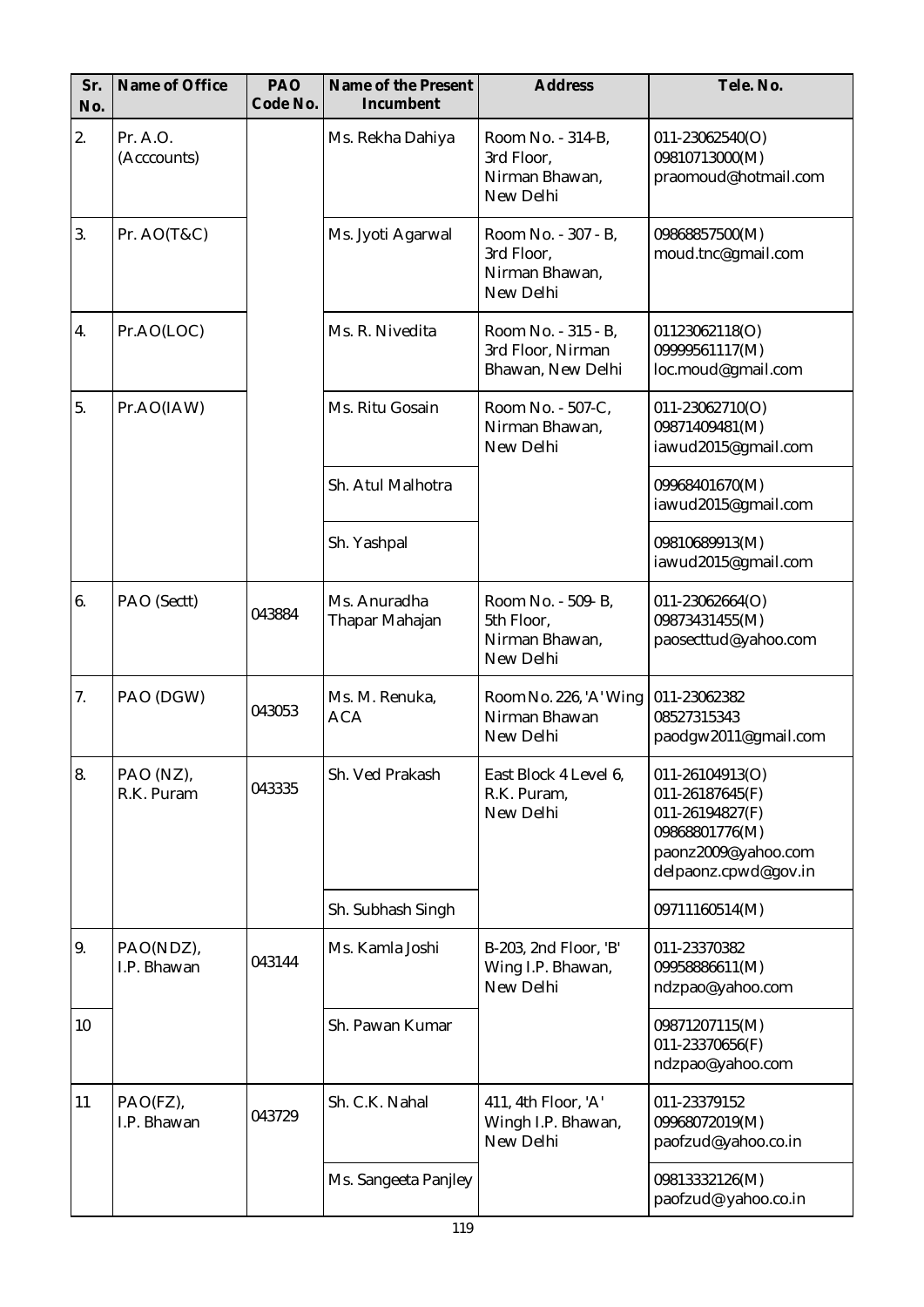| Sr.<br>No. | Name of Office                         | PAO<br>Code No. | Name of the Present<br>Incumbent                    | <b>Address</b>                                                                                               | Tele. No.                                                                               |
|------------|----------------------------------------|-----------------|-----------------------------------------------------|--------------------------------------------------------------------------------------------------------------|-----------------------------------------------------------------------------------------|
| 12         | PAO(Ptg), Jam<br>Nagar House,<br>Delhi | 042709          | Sh. Satyendra<br>Kumar                              | 13/3 Jam Nagar<br>House, New Delhi                                                                           | 011-23385913<br>pao_ptg@rediffmail.com                                                  |
|            |                                        |                 | Sh. Naresh Kumar                                    |                                                                                                              | 09968284389(M)<br>pao_ptg@rediffmail.com                                                |
| 13         | PAO(Ptg), Nasik                        | 042890          | Sh. S.D. Makeshwar                                  | <b>1st Floor Canteen</b><br><b>Building Govt. of India</b><br>Press, E-26,<br>Gandhi Nagar,<br>Nasik Road-06 | 0253-2422882<br>09423233814(M)<br>paoprtnsk@rediffmail.co                               |
| 14         | PAO(WZ),<br>Mumbai                     | 043571          | Sh. T.S. Sable                                      | CPWD-101, Pratishtha<br>Bhawan, M.K.Road<br>Mumbai-400020                                                    | 022-22057270<br>022-22089333<br>022-22068050<br>09892393179(M)<br>paowzcpwd@yahoo.co.in |
|            |                                        |                 | Smt. Poonam R.<br>Bhagwandasani                     |                                                                                                              | 09892086812(M)<br>paowzcpwd@yahoo.co.in                                                 |
| 15         | PAO(IAW),<br>Mumbai                    | 043571          | Ms. Vidhya<br>Ranganatha                            | Kendriya Sadan<br>'A' Wing, 1st floor,<br>CBD, Belapur, Navi<br>Mumbai-400614                                | 022-27575116<br>09867192503(M)<br>iawwzmumbai@<br>rediffmail.com                        |
| 16         | PAO (Ptg.)<br>Chennai                  | 042972          | Sh. K. Rajamani                                     | 2nd Floor,<br>Shastri Bhawan<br>Annex Bldg,<br>Chennai-600006                                                | 044-28250025<br>044-28232050<br>paoptgchennai.tn@nic.in                                 |
| 17         | PAO, IAW(SZ),<br>Chennai               | 042973          | Sh. N. Raja                                         | 2nd Floor,<br>Shastri Bhawan<br>Annex Bldg,<br>Chennai-600006                                                | 044-28241226<br>paoptgchennai.tn@nic.in                                                 |
| 18         | PAO(SZ),<br>Chennai                    | 043951          | Sh. M. Ponnusamy<br>Sh. U. Karuppaiah               | E-2, C-Wing, 1st Floor,<br>Rajaji Bhawan,<br>Besant Nagar,<br>Adyar-600090                                   | 044-24910954<br>044-24463214(F)<br>paosz2000@nic.in,<br>paosz2000@yahoo.co.in           |
| 19         | PAO(NEZ),<br>CPWD, Shillong            | 043810          | Sh. Achyutananda<br>Bhattacharyya                   | Raja Villa, Lower<br>Lachumiere Road,<br>Mailki Point,<br><b>Shillong-793001</b>                             | 0364-2227721<br>0364-2504083(F)<br>pao.cpwd-nez@nic.in                                  |
| 20         | PAO(Ptg)<br>Kolkata                    | 042805          | Sh. S. C. De                                        | CGO Complex 1st<br>MSO Building, DF<br>Block, 4th Floor,<br>Salt Lake City,<br>Kolkata-700064                | 033-23217606<br>033-23587666<br>09748197331(M)<br>pao.ptg@gmail.com                     |
| 21         | PAO(EZ),<br>Kolkata                    | 043460          | Sh. Ajit Chaudhuri<br>Sh. Samir Kr.<br>Mukhopadhyay | 234/4, Acharya J.C.<br><b>Bose Road, Nizam</b><br>Place, Kolkata-700020                                      | 033-22871058<br>033-22809731<br>09432137829(M)                                          |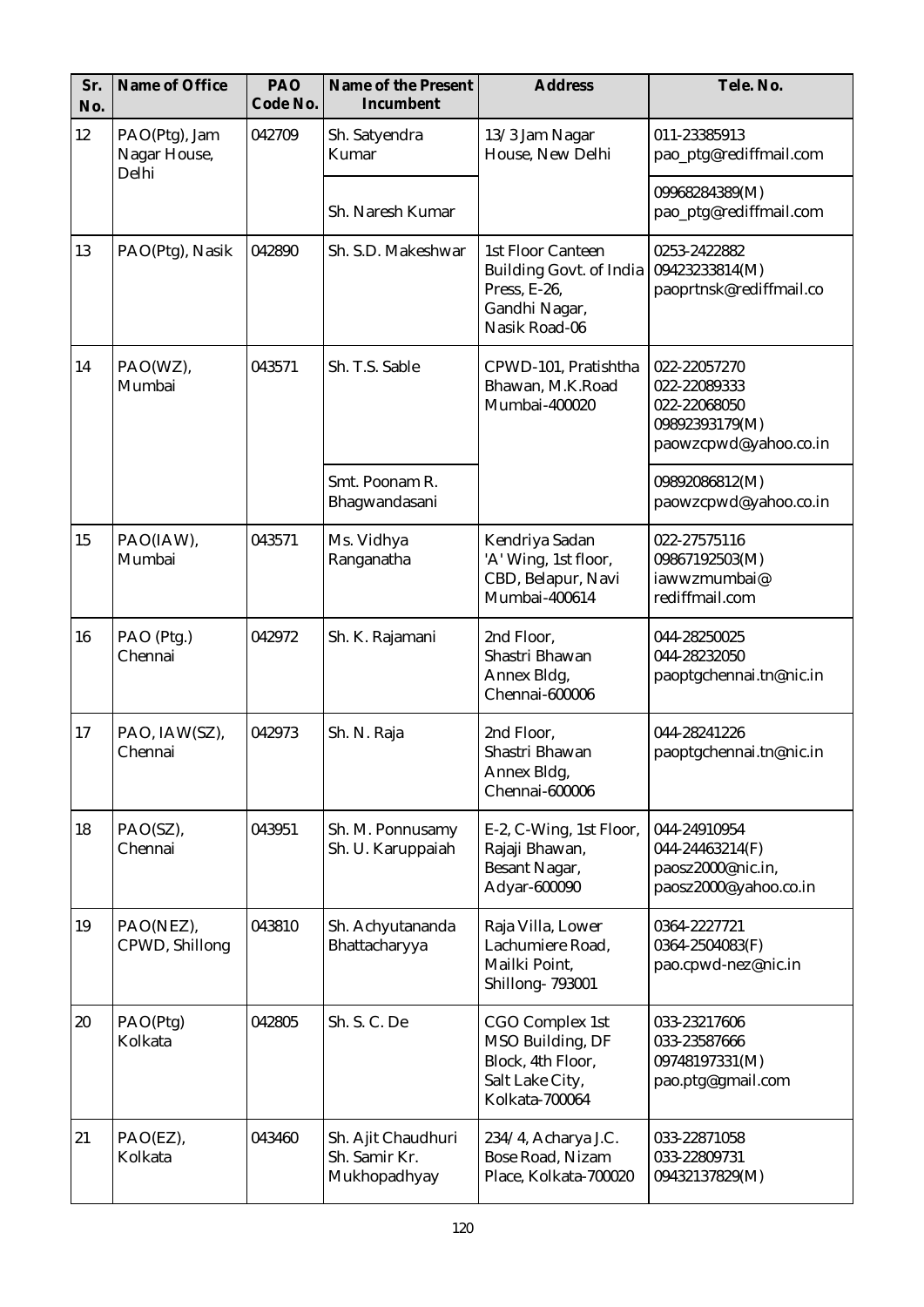| Sr.<br>No.              | Name of Office                                                                                                                  | PAO<br>Code No. | Name of the Present<br>Incumbent | <b>Address</b>                                                                                        | Tele, No.                                                                       |
|-------------------------|---------------------------------------------------------------------------------------------------------------------------------|-----------------|----------------------------------|-------------------------------------------------------------------------------------------------------|---------------------------------------------------------------------------------|
| $\mathbf{1}$            | FO to Ptg.<br>(Nirman Bhawan)                                                                                                   |                 | Ms. Tejinder Kaur                | Room No. - 209 B,<br>Nirman Bhawan,<br>N. Delhi - 110 011                                             | 011-23062639<br>011-23063394<br>09818783123(M)<br>dopbudget@gmail.com           |
| $\overline{2}$          | FO to ADG Border<br>(Nirman Bhawan)<br><b>Additional</b><br>Chargre (1) FO to<br>CE, Electrical/<br>NDZ-7 (2) FO to<br>CE NDZ-V |                 | Sh. Sandeep<br>Malhotra          | Room No. - 433,<br>ADG (Border), CPWD,<br>4th Floor, A-Wing,<br>Nirman Bhawan,<br>New Delhi - 110 011 | 011-23061131<br>011-23061134<br>09958355665(M)<br>adg_bor@nic.in                |
| 3                       | FO to CE-NDZ-II<br>(Vidyut Bhawan)<br>Additional charge<br>FO to CE - NDZ-I                                                     |                 | Sh. Ved Pal                      | Room No. - 141,<br>First Floor,<br>Vidyut Bhawan,<br>New Delhi                                        | 011-23412628<br>011-23412356<br>08527512900(M)<br>vedpal1962@gmail.com          |
| $\overline{\mathbf{4}}$ | FO to CE-NDZ-III<br>(R.K. Puram)                                                                                                |                 | Sh. R. Shivakumar                | O/o Chief Engineer,<br>CPWD,<br>Sewa Bhawan,<br>West Block,<br>R.K. Puram,<br>New Delhi - 110 066     | 011-26104978<br>011-26166579<br>09911144773(M)<br>delfondz3.cpwd@nic.in         |
| $\overline{5}$          | FO to CE-NDZ-IV<br>(R.K. Puram)                                                                                                 |                 | Sh. Suresh Kumar                 | CE(NDZ-IV), East<br>Block -1, Level - 3,<br>R.K. Puram,<br>New Delhi - 110 066.                       | 011-26176322<br>011-26102705<br>09810024352(M)<br>delcendz4.cpwd@nic.in         |
| $\boldsymbol{6}$        | FO to CE-NDZ-VI<br>(Vidyut Bhawan)                                                                                              |                 | Sh. Suresh Ajwani                | O/o the Cheif Eng.,<br>NDZ-VI, CPWD,<br>2nd floor,<br>Vidyut Bhawan,<br>Shankar Market,<br>New Delhi. | 011-23414255<br>011-23412787<br>09968983034(M)<br>cendzvi@gmail.com             |
| $\overline{7}$          | FO to Deptt. of<br>Publication<br>(Civil Lines)                                                                                 |                 | Sh. Vinod Kumar<br>Singh         | Room No. - 13,<br>Deptt. of Publication,<br>CivilLines.<br>Delhi-110054                               | 011-23817823<br>011-23819689<br>011-23817846<br>09899545256(M)<br>fo-dep@nic.in |
| $\bf{8}$                | FO to DGW<br>(Nirman Bhawan)                                                                                                    |                 | Sh. Anil Kohli                   | Room No. 122, A-<br>Wing, Nirman<br>Bhawan,<br>New Delhi - 110011                                     | 011-23063235<br>011-23063235<br>09871958752(M)<br>anilkohli1958@gmail.com       |

#### **LIST OF FO (AO/SR.AO) UNDER M/O URBAN DEVELOPMENT**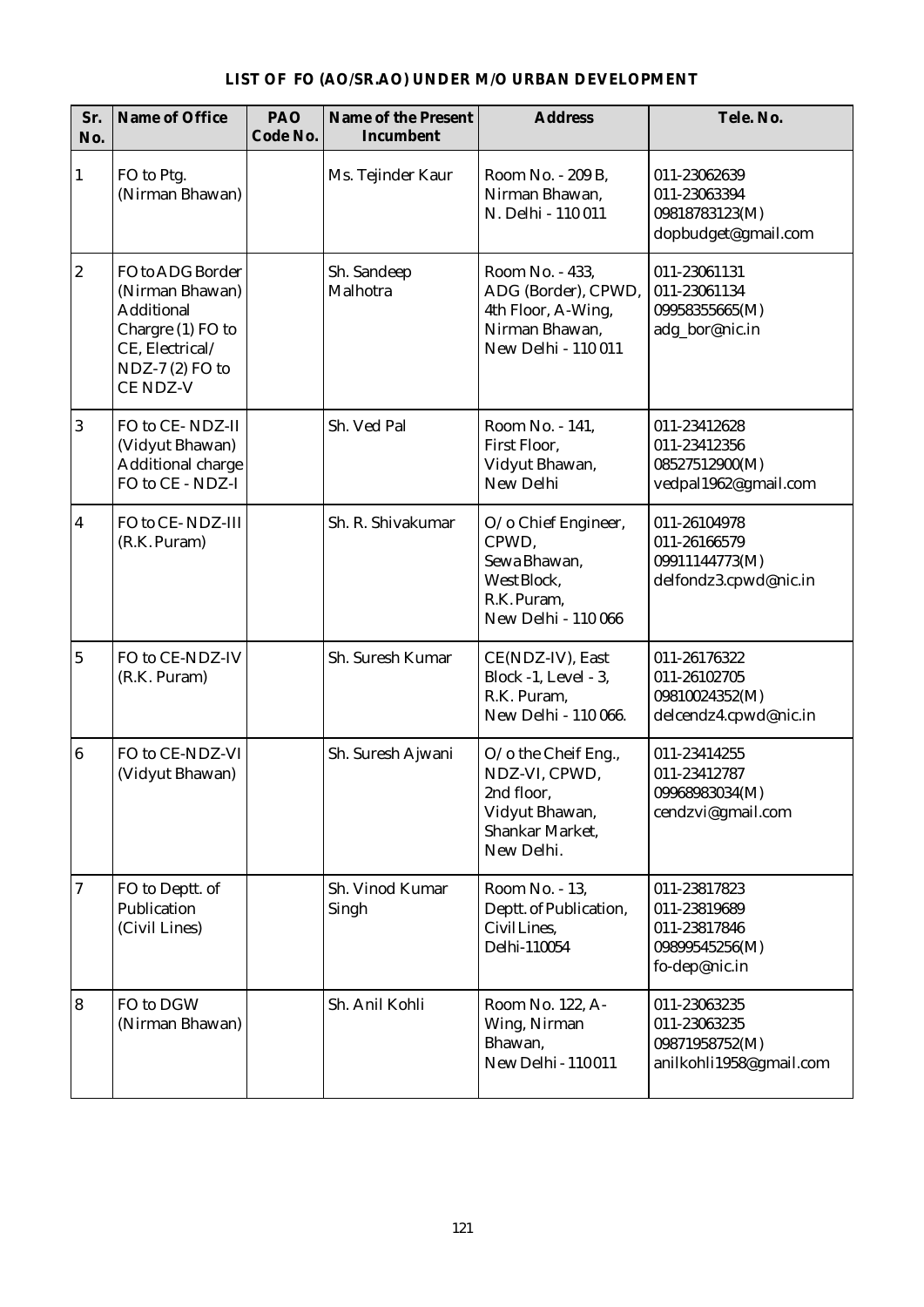|                                 | <b>Encadered Post</b>                                                        |                 |                                  |                                                                                                                   |                                                                                           |  |  |  |
|---------------------------------|------------------------------------------------------------------------------|-----------------|----------------------------------|-------------------------------------------------------------------------------------------------------------------|-------------------------------------------------------------------------------------------|--|--|--|
| $\overline{\text{Sr}}$ .<br>No. | Name of Office                                                               | PAO<br>Code No. | Name of the Present<br>Incumbent | <b>Address</b>                                                                                                    | Tele. No.                                                                                 |  |  |  |
| 1.                              | AO in<br><b>JNNURM-II</b>                                                    |                 | Ms. Kavita Kalra                 | Room No. 502, C Wing,<br><b>JNNURM,</b><br>Nirman Bhawan,<br>New Delhi - 11                                       | 011-23063649<br>09871305692(M)<br>kalrakavita08@gmail.com                                 |  |  |  |
| 2.                              | L&DO<br>(Nirman Bhawan)                                                      |                 | Ms. Manju Bala<br>Saxena         | Room No. 615, A-Wing<br>Nirman Bhawan,<br>New Delhi - 110 011                                                     | 011-23061324<br>09213186769(M)<br>manjusaxena45@yahoo.co.in                               |  |  |  |
| 3.                              | FO to CE-NZ-I,<br>Chandigarh                                                 |                 | Sh. J.P.S.Doody                  | CPWD,<br>Kendriya Sadan,<br>Sector-9A, Chandigarh                                                                 | 0172-2748615<br>0172-2741673(F)<br>09915724436(M)<br>Fo2cenz1@yahoo.co.in                 |  |  |  |
| $\overline{4}$ .                | FO to CE-NZ-II,<br>Lucknow                                                   |                 | Vacant                           | CPWD,<br>$11/1$ , Sector-H,<br>Aliganj, Lucknow                                                                   | 0522-2329356                                                                              |  |  |  |
| 5.                              | FO to Controller<br>of Stationery,<br>Kolkata                                |                 | Vacant                           | O/o Controller of<br>Stationery,<br>3 Church Lane,<br>Kolkata                                                     | 033-22486280<br>033-22486289<br>033-22480839<br>033-22437380(F)<br>dycontroller@gmail.com |  |  |  |
| 6.                              | FO to CE-EZ-I<br>Additional<br>Charge FO to CE<br>(Electrical-I),<br>Kolkata |                 | Sh. Gautam Biswas                | Chief Engineer,<br>EZ - I, CPWD,<br>1stMSO Building,<br>5th Floor, 234/4,<br>AJC Bose Road,<br>Kolkata - 700 020. | 033-22401435<br>033-22872808<br>09062462399(M)<br>cecpwdezi@gmail.com                     |  |  |  |
| 7.                              | FO to CE-WZ-I<br>additional charge<br>of WR-I,<br>Mumbai                     |                 | Ms. Rajalaxmi Balaji             | CPWD,<br>Old CGO Building<br>Annexe, 14th Floor,<br>101 MK Road, Mumbai                                           | 022-22088983<br>$022 - 22086856(F)$<br>09869208763(M)<br>focewz1cpwd@gmail.com            |  |  |  |
| 8.                              | FO to CE-SZ-I<br>Additional<br>Charge FO to CE<br>(Electrical-I),<br>Chennai |                 | Ms. S. Vageeswari                | CPWD,<br>2nd Floor, G Wing,<br>Rajaji Bhawan,<br>Besant Road, Chennai                                             | 044-24910922<br>044-24910922(F)<br>09381030017(M)<br>focesez1@yahoo.co.in                 |  |  |  |
| 9.                              | FO to CE-SZ-<br>III, Bengaluru                                               |                 | Ms. Usha Shenoy                  | CPWD, A-Wing,<br>1st Floor,<br>Kendriya Sadan,<br>Koramangala,<br>Bengaluru                                       | 080-25522078<br>08025534968(F)<br>08095335540(M)<br>cecpwd@kar.nic.in                     |  |  |  |
| 10.                             | FO to CE-NEZ,<br>Shillong                                                    |                 | Sh. K. P. Raj Kumar              | CPWD,<br>Cleves Colony,<br>Dhankheti,<br><b>Shillong-793003</b>                                                   | 0364-2221232S<br>0364-2500448(F)<br>09436385330(M)<br>cenez04@yahoo.co.in                 |  |  |  |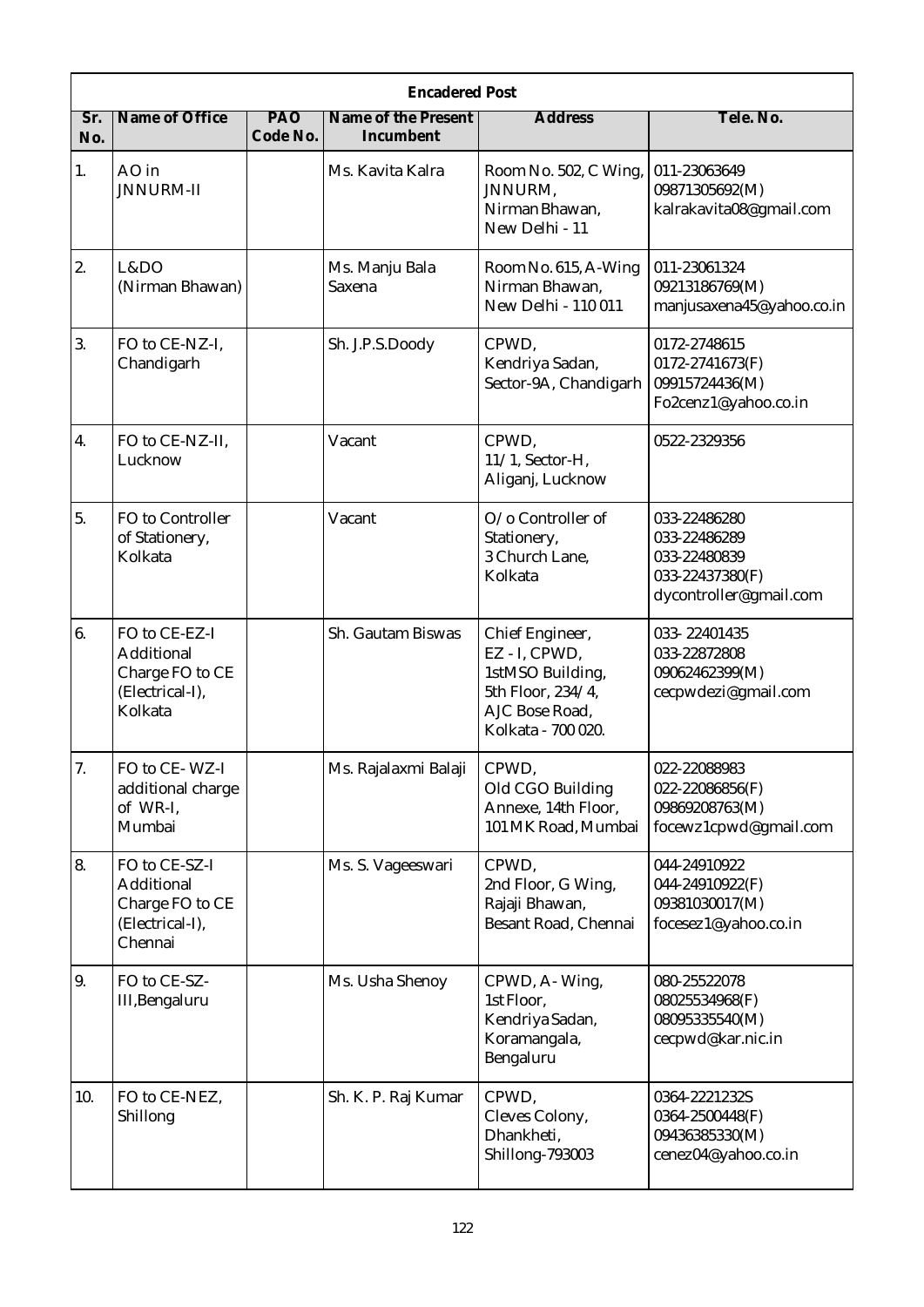| Sr.<br>No. | Name of Office                         | <b>PAO</b><br>Code No. | Name of the Present<br>Incumbent | <b>Address</b>                                                                                       | Tele, No.                                                               |
|------------|----------------------------------------|------------------------|----------------------------------|------------------------------------------------------------------------------------------------------|-------------------------------------------------------------------------|
| 11.        | FO to CE - SZ-IV,<br>Madurai           |                        | Ms. K. Veeralakshmi              | CPWD.<br>Flat No. C-1,<br>Tamil Nagar,<br>Koodal Pudur,<br>Anaiyur Post Office,<br>Madurai - 625 017 | 0452-2661898<br>0452-2661896(F)<br>09677050797(M)<br>fosz4mdu@gmail.com |
| 12         | JNNURM,<br>Nirman Bhawan,<br>New Delhi |                        | Sh. Prasann Kumar<br>Jha         | G-215, Nirman<br>Bhawan,<br>New Delhi.                                                               | 011-23062331<br>09968311594(M)<br>prasann.jha@nic.in                    |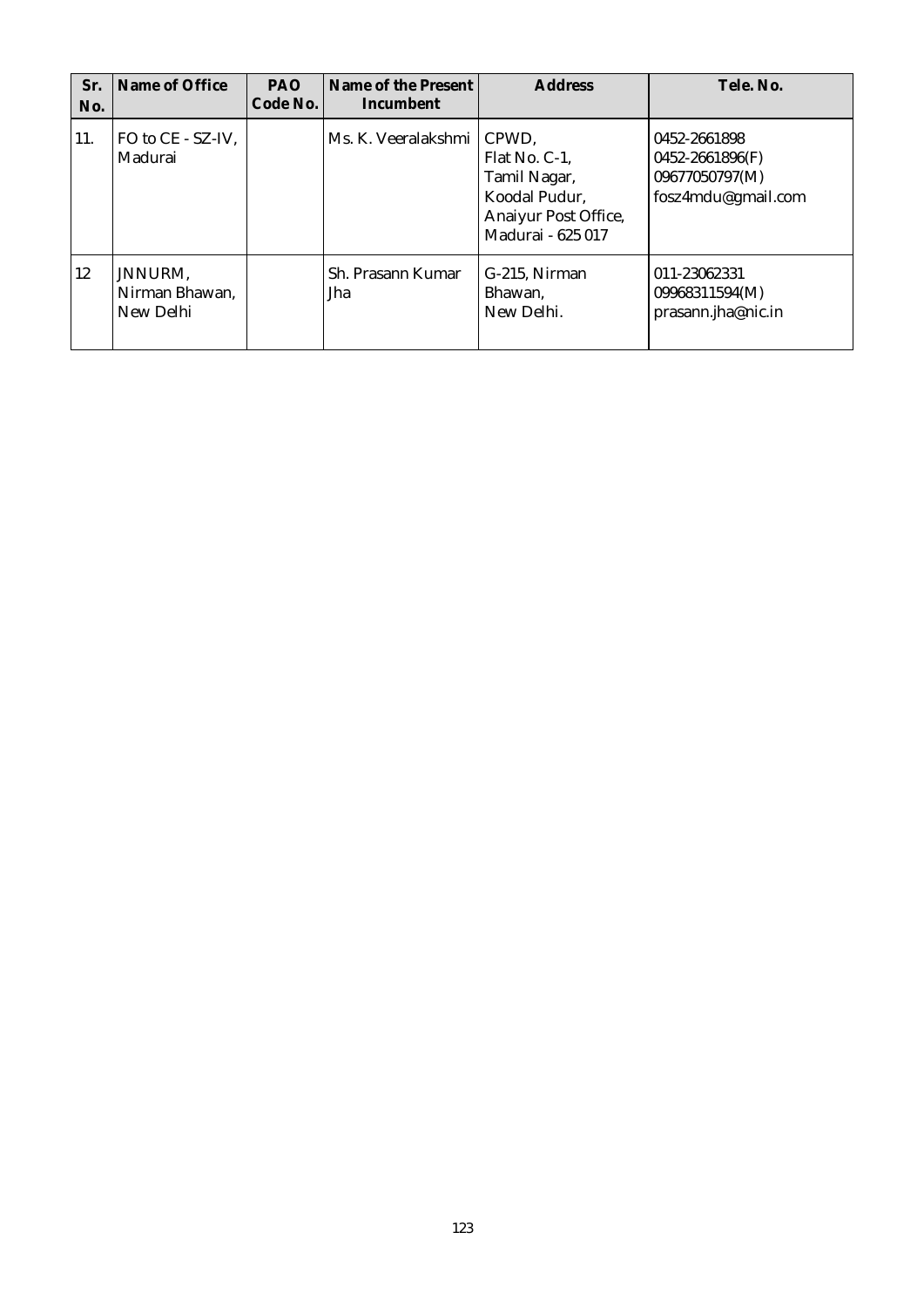### **MINISTRY OF WATER RESOURCES, RIVER DEVELOPMENT & GANGA REJUVENATION**

**Name of Department under the Ministry Name of the PSB accredited to the Deptt**

Ministry of Water Resources, River Development & Ganga Rejuvenation State Bank of India CWPRS Pune Canara Bank

| <b>Principal Accounts Office</b>        | Name of the<br><b>Present Incumbent</b> | <b>Address</b>                                                            | Tele. No.                                                         |
|-----------------------------------------|-----------------------------------------|---------------------------------------------------------------------------|-------------------------------------------------------------------|
| <b>Controller of Accounts</b>           | Sh. Anil Srivastava                     | Room No. 241, 2nd Floor,<br>'A' Wing, Shastri Bhawan,<br>New Delhi-110001 | $011 - 23386644$ (O)<br>011-23382264 (Fax)<br>sranil66@gmail.com  |
| Asstt. Controller of<br><b>Accounts</b> | Sh. K.N Joshi                           | 'C' Wing, Ground Floor,<br>Shastri Bhawan, New<br>Delhi-110001            | $011 - 23384843$ (O)<br>011-23384843 (Fax)<br>cpsmsknj1@gmail.com |

| Sr.<br>No.       | Name of Office                         | PAO<br>Code No. | Name of the Present<br>Incumbent             | <b>Address</b>                                                            | Tele. No.                                                                |
|------------------|----------------------------------------|-----------------|----------------------------------------------|---------------------------------------------------------------------------|--------------------------------------------------------------------------|
| $\mathbf{1}$     | Pr. PAO (WR)<br>New Delhi              | 001765          | Sh. Upender<br>Malhotra                      | Ground Floor,<br>'C' Wing,<br>Shastri Bhawan,<br>New Delhi-110001         | 011-23387732(O)<br>011-23387732(F)<br>09811957020<br>epaymentwr@gmai.com |
| $\boldsymbol{2}$ | PAO (Sectt)<br>New Delhi               | 001793          | Ms. Kirti Lata<br>Pandliya                   | Ground Floor,<br>'C' Wing,<br>Shastri Bhawan,<br>New Delhi-110001         | 011-23383787 (O)<br>09013283272(M)<br>paowr@yahoo.com                    |
|                  | PAO $(A/\text{cs} \& IA)$<br>New Delhi |                 | Sh. Rakesh Kumar                             |                                                                           | 011-23382751<br>9873873690(M)<br>praccountsection@<br>yahoo.com          |
| 3                | PAO, CWC,<br>New Delhi                 | 001872          | Sh. R.S. Khatri                              | 8th Floor (North) Wing,<br>Sewa Bhawan,<br>R.K Puram,<br>New Delhi-110066 | 011-26711043 (O)<br>9810802925<br>paocwc@yahoo.com                       |
|                  |                                        |                 | Sh. K.P Sharma                               | 8th Floor (North) Wing,<br>Sewa Bhawan,<br>R.K Puram,<br>New Delhi-110066 | $011 - 26102185$ (O)<br>011-26102185 (Fax)<br>9899324756                 |
|                  |                                        |                 | Smt. Krishna Singhal                         | 8th Floor (North) Wing,<br>Sewa Bhawan,<br>R.K Puram,<br>New Delhi-110066 | 011-26711043 (O)<br>011-26711043 (Fax)<br>9810533860                     |
|                  |                                        |                 | Sh. Jitender Pal Singh<br>(Pension Revision) | 8th Floor (North) Wing,<br>Sewa Bhawan,<br>R.K Puram,<br>New Delhi-110066 | $011 - 26102185$ (O)<br>011-26102185 (Fax)<br>9811959151                 |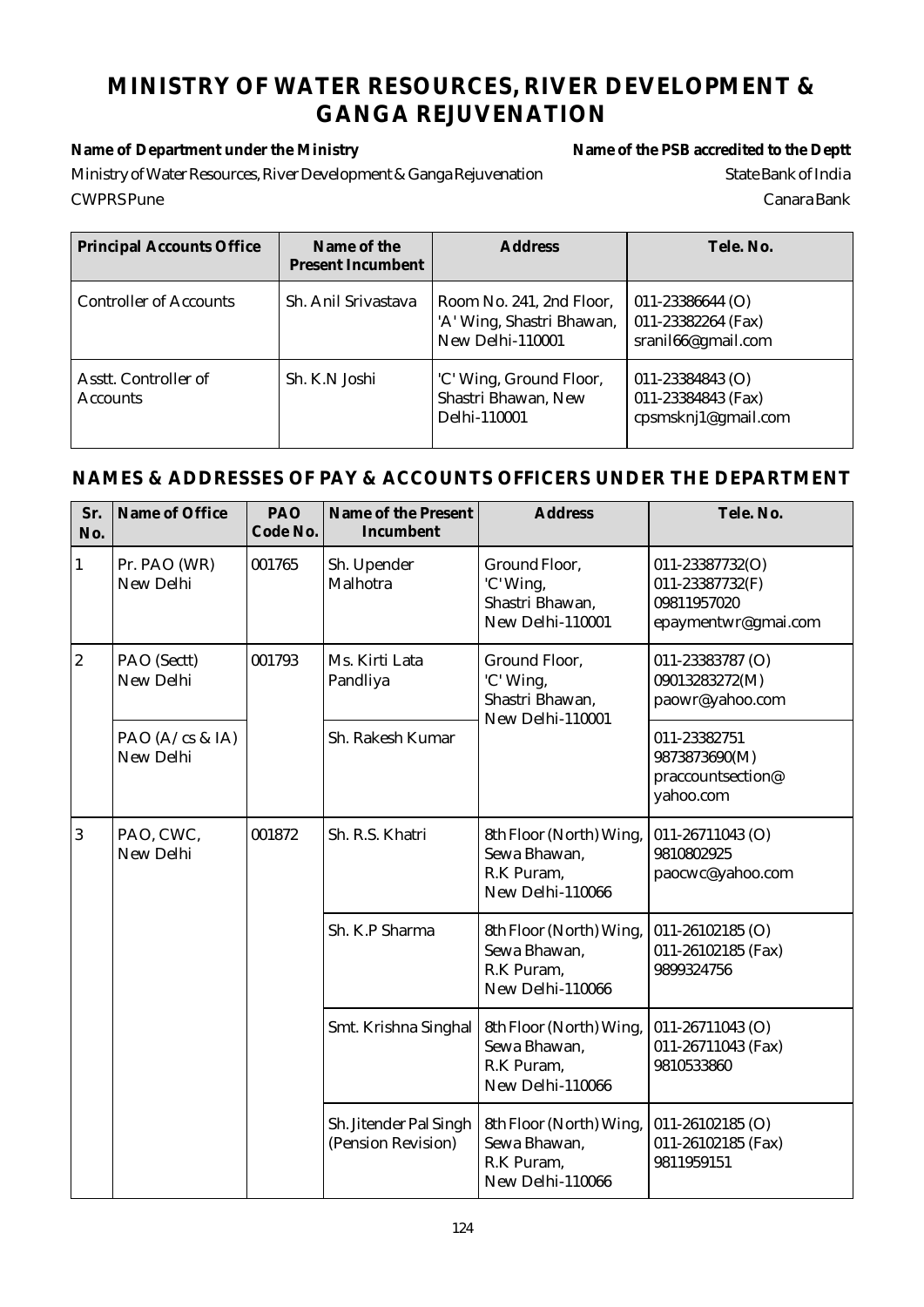| Sr.<br>No.              | Name of Office                                                  | PAO<br>Code No. | Name of the Present<br>Incumbent     | <b>Address</b>                                                                                            | Tele. No.                                                                                        |
|-------------------------|-----------------------------------------------------------------|-----------------|--------------------------------------|-----------------------------------------------------------------------------------------------------------|--------------------------------------------------------------------------------------------------|
| $\overline{\mathbf{4}}$ | PAO (CSMRS)<br>New Delhi                                        | 002450          | Sh. Jitender Pal<br>Singh            | Central Soil & Material<br><b>Research Station,</b><br>Hauz Khas,<br>Olof Palme Marg,<br>New Delhi-110066 | $011 - 26850358$ (O)<br>011-26850358 (F)<br>9811959151<br>paocsmrs@yahoo.com                     |
| $\overline{5}$          | PAO (CGWB)<br>Faridabad                                         | 002338          | Sh. Balbir Singh                     | <b>Central Ground Water</b><br>Board, Bhujal Bhawan,<br>NH-IV,<br>Faridabad-121001                        | 0129-2414745 (O)<br>0129-2410370(F)<br>0129-2420236 (F)<br>09211313849(M)<br>pao-cgwb@nic.in     |
| $\overline{6}$          | Pay & Accounts<br>Office, CWPRS,<br>Pune                        | 001954          | <b>Smt. Sunita Roberts</b><br>Shinde | Central Water & Power   020-24103321(O)<br>Research Station,<br>Khadakwasla,<br>Pune-411024               | 020-24381813(F)<br>07709675499(M)<br>paocwprs@gmail.com<br>paocwprs@yahoo.in                     |
| $\overline{7}$          | PAO (FBP)<br>Farakka Barrage<br>Project,<br>Murshidabad<br>(WB) | 002032          | Sh. A. Srinivas<br>Sh. Nafe Singh    | Pay & Accounts Office,<br>FBP, P.O, Farakka<br><b>Barrage Disstt.</b><br>Murshidabad (W.B)<br>742212      | 03485-253648 (O)<br>03485-253373 (O)<br>03485-253330 (F)<br>paofbp@gmail.com<br>paofbp@yahoo.com |
|                         |                                                                 |                 | <b>Encadered Post</b>                |                                                                                                           |                                                                                                  |
| 1                       | Finance Officer,<br>CWPRS,<br>Pune                              | 001954          | Sh. Vaibhav<br>Chandrakant<br>Ghalme | Khadakwasla,<br>Pune-411024                                                                               | 020-24383360 (O)<br>020-24381004 (F)<br>wapis@cwprs                                              |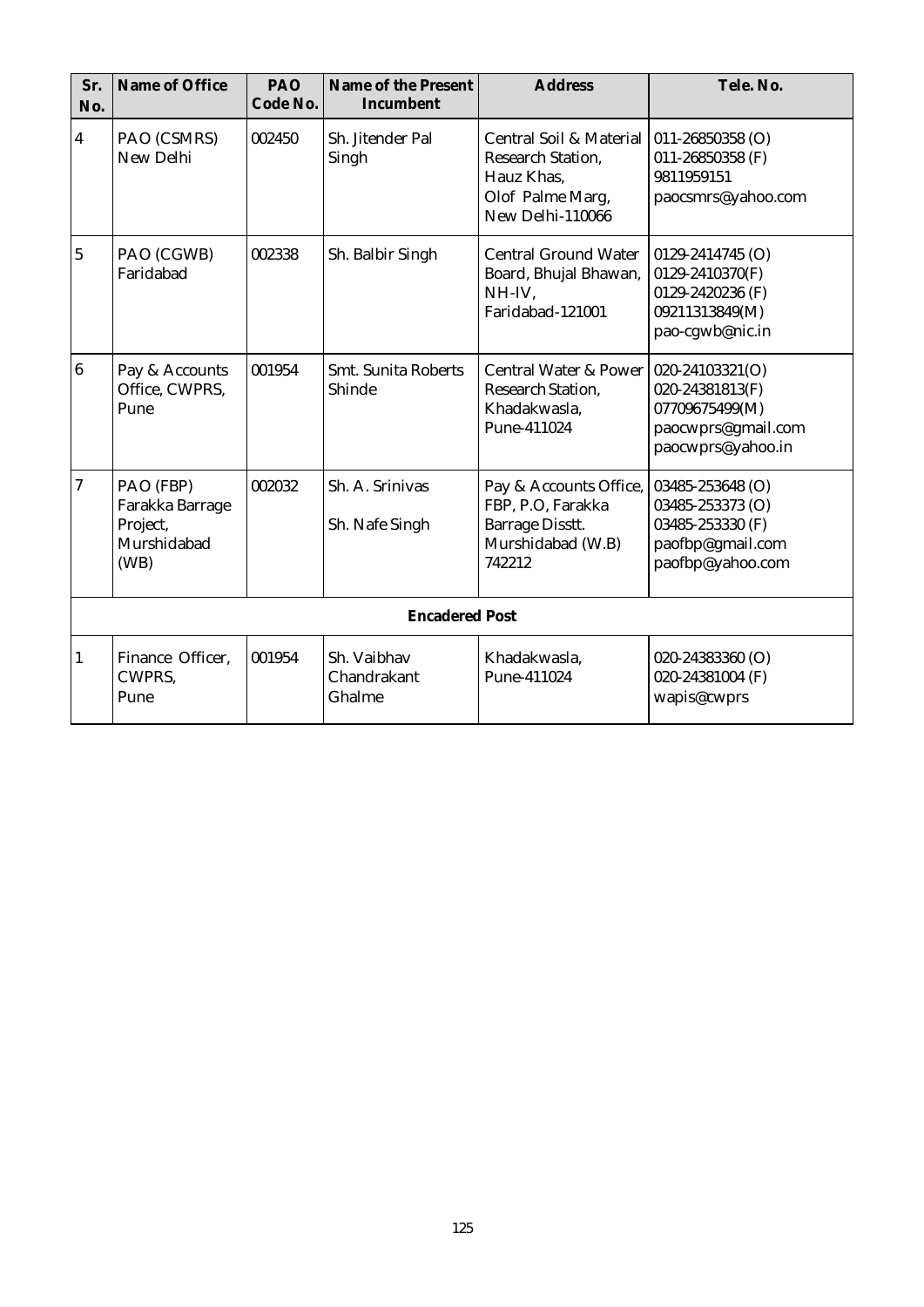## **ANDAMAN AND NICOBAR ISLANDS ADMINISTRATION**

Name of the Union Territory/Deptt. Under Ministry Name of the PSB accredited to the Deptt Chief Pay & Accounts Organisation State Bank of India Andaman & Nicobar Islands Administration

| Sr.<br>No. | Name of Office                             | <b>PAO</b><br>Code No. | Name of the Present<br>Incumbent | <b>Address</b>                                                            | Tele. No.                                             |
|------------|--------------------------------------------|------------------------|----------------------------------|---------------------------------------------------------------------------|-------------------------------------------------------|
|            | Director of<br>Accounts &<br><b>Budget</b> | 1071361                | Sh. Rajesh Puri                  | Chief Pay & Accounts $ 03192-232220(0) $<br>Office,<br>Port Blair-744 101 | 03192-230879(O)<br>03192-230168 (F)<br>09434290894(M) |

| Sr.<br>No.     | Name of Office                           | PAO<br>Code No. | Name of the Present<br>Incumbent | <b>Address</b>                                        | Tele. No.    |
|----------------|------------------------------------------|-----------------|----------------------------------|-------------------------------------------------------|--------------|
| 1              | PAO-I, Port Blair                        | 071383          | Sh. PA Vadivelu                  | Chief Pay &<br>Accounts Office,<br>Port Blair-744 101 | 03192-232259 |
| $\overline{2}$ | PAO-II, Port Blair                       |                 | Sh. Vetrivelan                   | Chief Pay &<br>Accounts Office,<br>Port Blair-744 101 | 03192-235234 |
| $\overline{3}$ | PAO-III, Port<br>Blair                   |                 | Sh. D. Russel Rose               | Chief Pay &<br>Accounts Office,<br>Port Blair-744 101 | 03192-230675 |
| $\overline{4}$ | PAO (LFA-<br>$I/II/III$ ),<br>Port Blair |                 | Sh. Bobby Gomez                  | Chief Pay &<br>Accounts Office,<br>Port Blair-744 101 | 03192-230732 |
| $\overline{5}$ | PAO,<br>Car Nicobar                      | 071405          | Sh Peter Francis                 | Pay & Accounts Office,<br>Car Nicobar-744 301         | 03193-265270 |
| $\overline{6}$ | PAO,<br>Rangat                           | 071427          | Sh. V.R. Anand                   | Pay & Accounts Office,<br>Rangat-744 205              | 03192-274256 |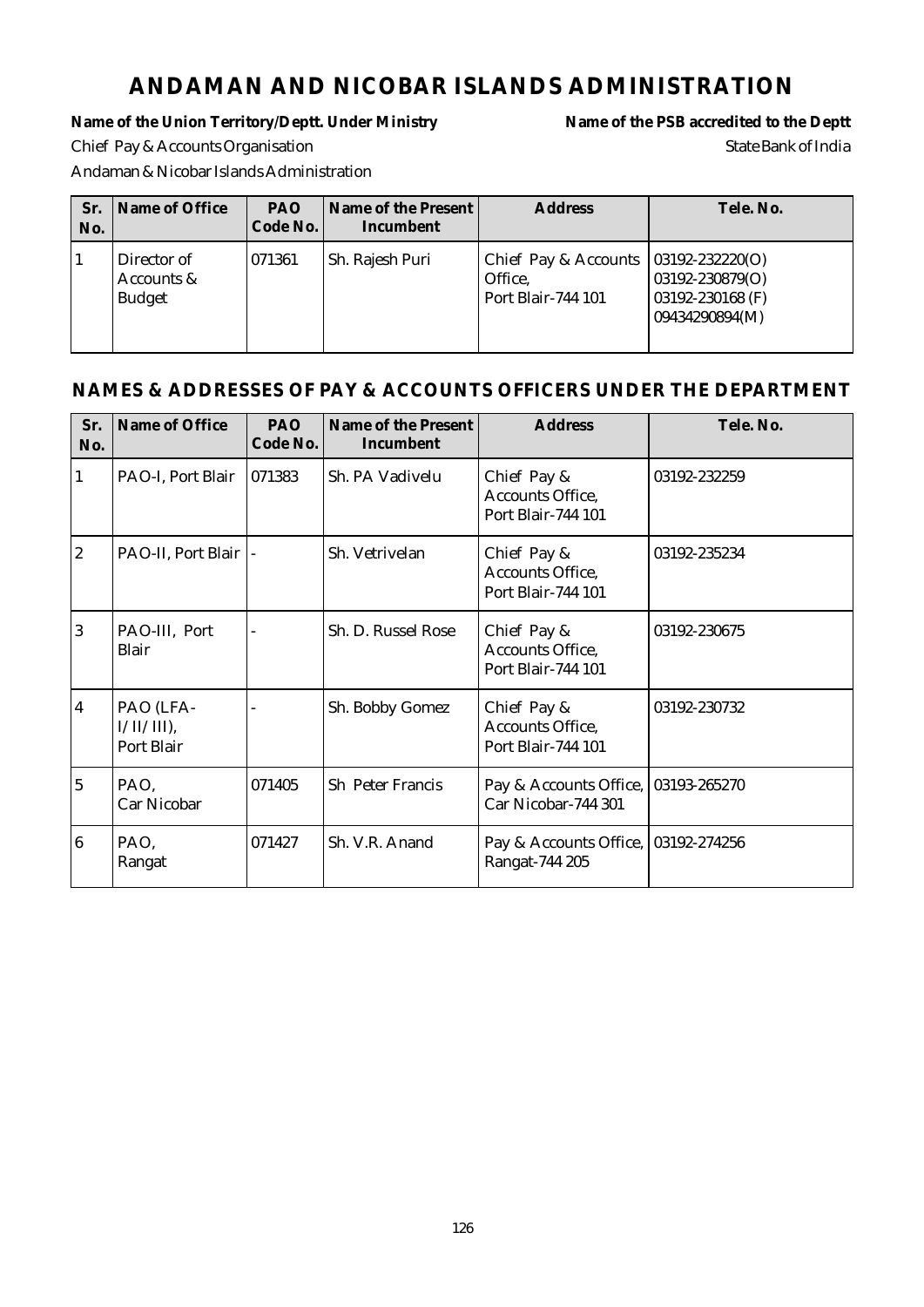# **CHANDIGARH ADMINISTRATION (AG A&E)**

Chandigarh Administration (U.T.)

**Name of the Union Territory Name of the PSB accredited to the Deptt**

| Sr.<br>No. | Name of Office                                                    | <b>PAO</b><br>Code No. | Name of the Present<br>Incumbent | <b>Address</b>                                                                                                                    | Tele. No.                                                               |
|------------|-------------------------------------------------------------------|------------------------|----------------------------------|-----------------------------------------------------------------------------------------------------------------------------------|-------------------------------------------------------------------------|
|            | Pr. Accountant<br>General (A&E),<br>Punjab & U.T.,<br>Chandigarh. | 070855                 | Sh. Ram Singh Saini              | O/o Pr. Accountant<br>General (A&E), Punjab   0172 - 2702286(F)<br>Chandigarh.)<br>Plot no. 20, Sector 17,<br>Chandigarh - 160017 | $ 0172 - 2777361(0) $<br>& U.T. (U.T. Sub Office, agaepunjab@cag.gov.in |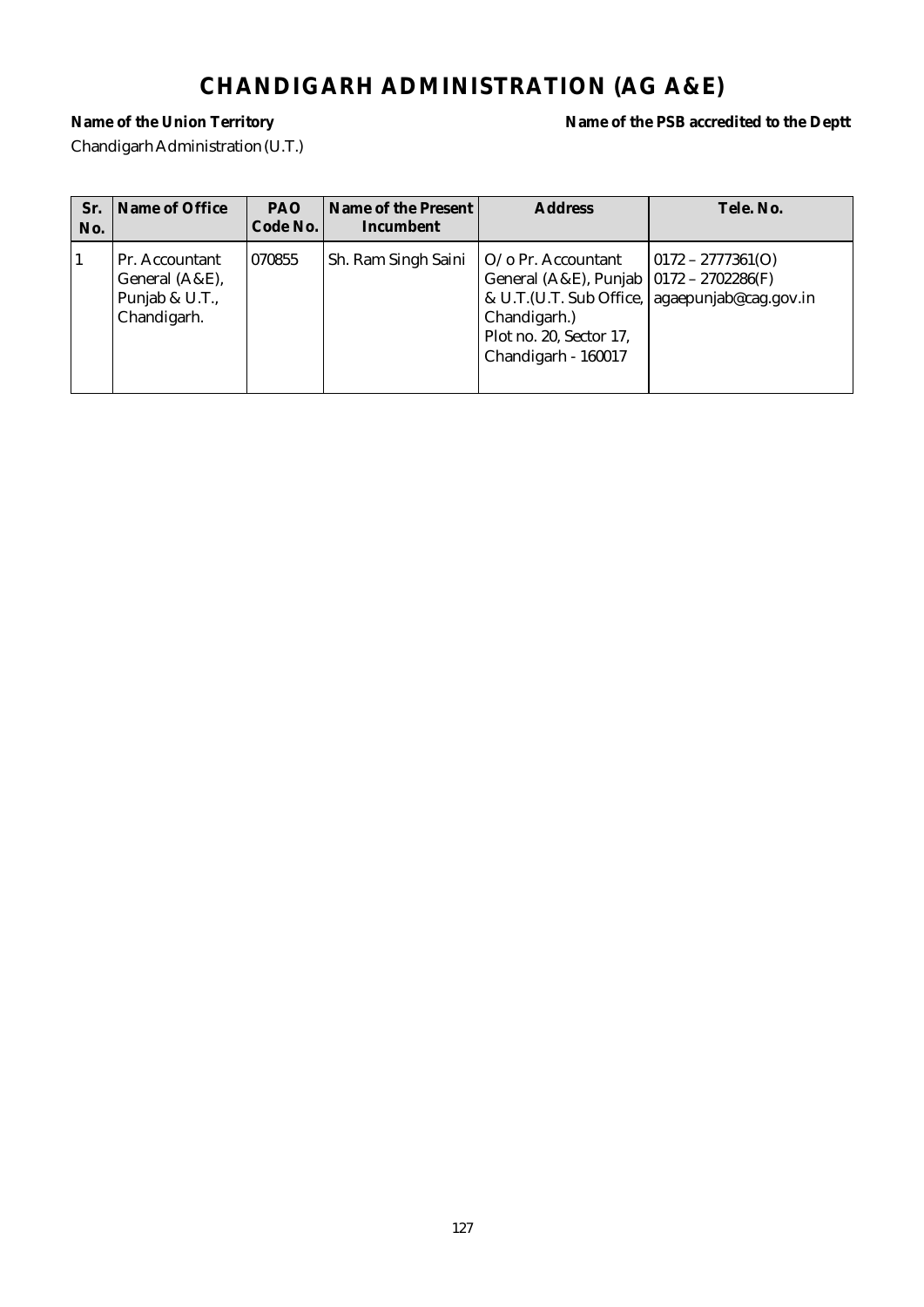# **DADRA AND NAGAR HAVELI**

**Name of the Union Territory Name of the PSB accredited to the Deptt** Dadra and Nagar Haveli Dena Bank

| Sr.<br>No. | Name of Office                    | <b>PAO</b><br>Code No. | Name of the Present<br>Incumbent | <b>Address</b>                                                                                    | Tele, No.                                                                          |
|------------|-----------------------------------|------------------------|----------------------------------|---------------------------------------------------------------------------------------------------|------------------------------------------------------------------------------------|
|            | Directorate of<br><b>Accounts</b> | 070789                 | Sh. Ashok Kumar<br>Mishra        | Directorate of<br>Accounts, 3rd Floor,<br>Secretariat,<br>66 KVA Road, Dadra,<br>Silvassa-396 230 | 0260-2630118(Telefax)<br>0260-2640166<br>$0260 - 2630463(F)$<br>lekhadnh@gmail.com |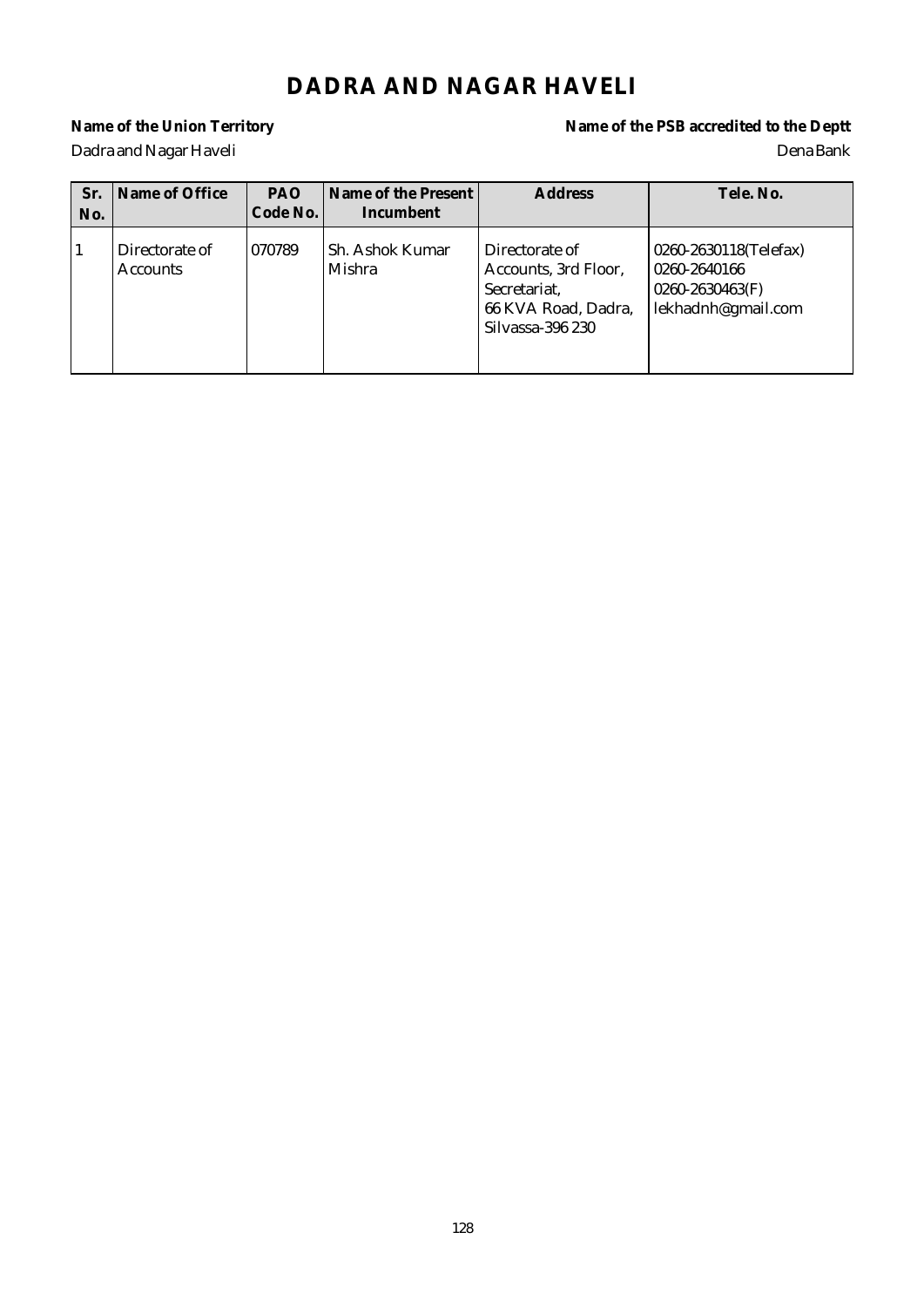# **Concerned only with residual work of U.T. Daman & Diu.**

# **DAMAN & DIU**

**Name of the Union Territory Name of the PSB accredited to the Deptt** Daman & Diu  $S$ tate Bank of India, Moti Daman State Bank of Saurashtra, Diu

| Sr.<br>No.       | Name of Office                           | PAO<br>Code No. | Name of the Present<br>Incumbent | <b>Address</b>                                                                              | Tele. No.                                                                                                            |
|------------------|------------------------------------------|-----------------|----------------------------------|---------------------------------------------------------------------------------------------|----------------------------------------------------------------------------------------------------------------------|
| 1                | Director of<br>Accounts                  | 071207          | Sh. Kishore Bamania              | $O$ / $\sigma$ the Director of<br>Accounts,<br>Lekha Bhawan, Dholar,<br>Moti Daman-396 220. | 0260-2230826 (O)<br>0260-2230345(O)<br>0260-2230369(F)<br>09824185547 (M)<br>doa-ddcn,nic.in,<br>paodaman@gmail.com  |
| $\boldsymbol{2}$ | Dy.Director of<br><b>Accounts</b>        |                 | Sh. Manoj R. Kamalia             | O/o the Director of<br>Accounts,<br>Lekha Bhawan, Dholar,<br>Moti Daman                     | 0260-2230826 (O)<br>0260-2230345 (O)<br>0260-2230369(F)<br>09825782333 (M)<br>doa-ddcn@nic.in,<br>paodaman@gmail.com |
| 3                | Dy.Director of<br><b>Accounts</b>        |                 | Sh. Suresh Halpati               | O/o the Director of<br>Accounts.<br>Lekha Bhawan, Dholar,<br>Moti Daman                     | 0260-2230826 (O)<br>0260-2230345 (O)<br>0260-2230369(F)<br>09824180924 (M)<br>doa-ddcn,nic.in,<br>paodaman@gmail.com |
| $\boldsymbol{4}$ | Pay and Accounts 071220<br>Office<br>Diu |                 | Sh. Karshan S.<br>Chauhan        | Directorate of Accounts,<br>Diu Branch,<br>Firangiwada,<br>Diu -362520                      | 02875-252152 (O)<br>02875-255240 (F)<br>09913805540 (M)                                                              |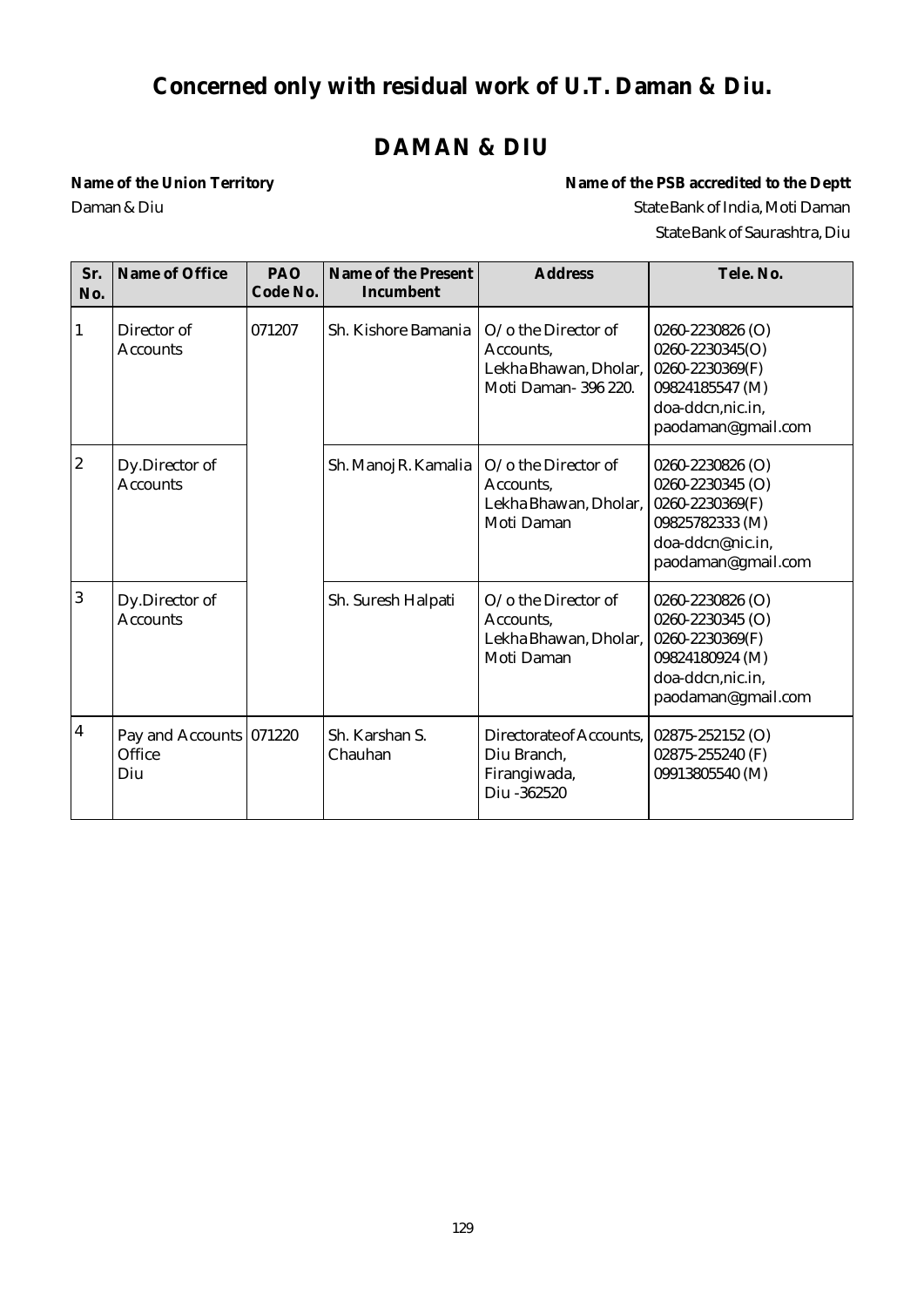# **MINISTRY OF DEFENCE**

**Name of the Department under the Ministry Name of the PSB accredited to the Deptt** Controller General of Defence Accounts

| Sr.<br>No. | Name of Office                             | <b>PAO</b><br>Code No. | Name of the Present<br>Incumbent    | <b>Address</b>                                                                   | Tele. No.            |
|------------|--------------------------------------------|------------------------|-------------------------------------|----------------------------------------------------------------------------------|----------------------|
| 1          | Pr. C.D.A. New<br>Delhi                    |                        | Ms. Amrita Panda,<br><b>ACDA</b>    | O/o the Pr.C.D.A.<br>'G' Block, DHQ, P.O.<br>New Delhi-110011                    | $011 - 23017127$ (O) |
| 2          | A.O. DAD<br>Ministry of<br>Defence (Civil) | 1071317                | Sh. Deshmukh Anup<br>Ashokrao, ACDA | Room No.70 PAO<br>(MOD) Civil,<br>$O$ / $o$ Pr. C.D.A.,<br>'G'- Block, New Delhi | $011 - 23017454$ (O) |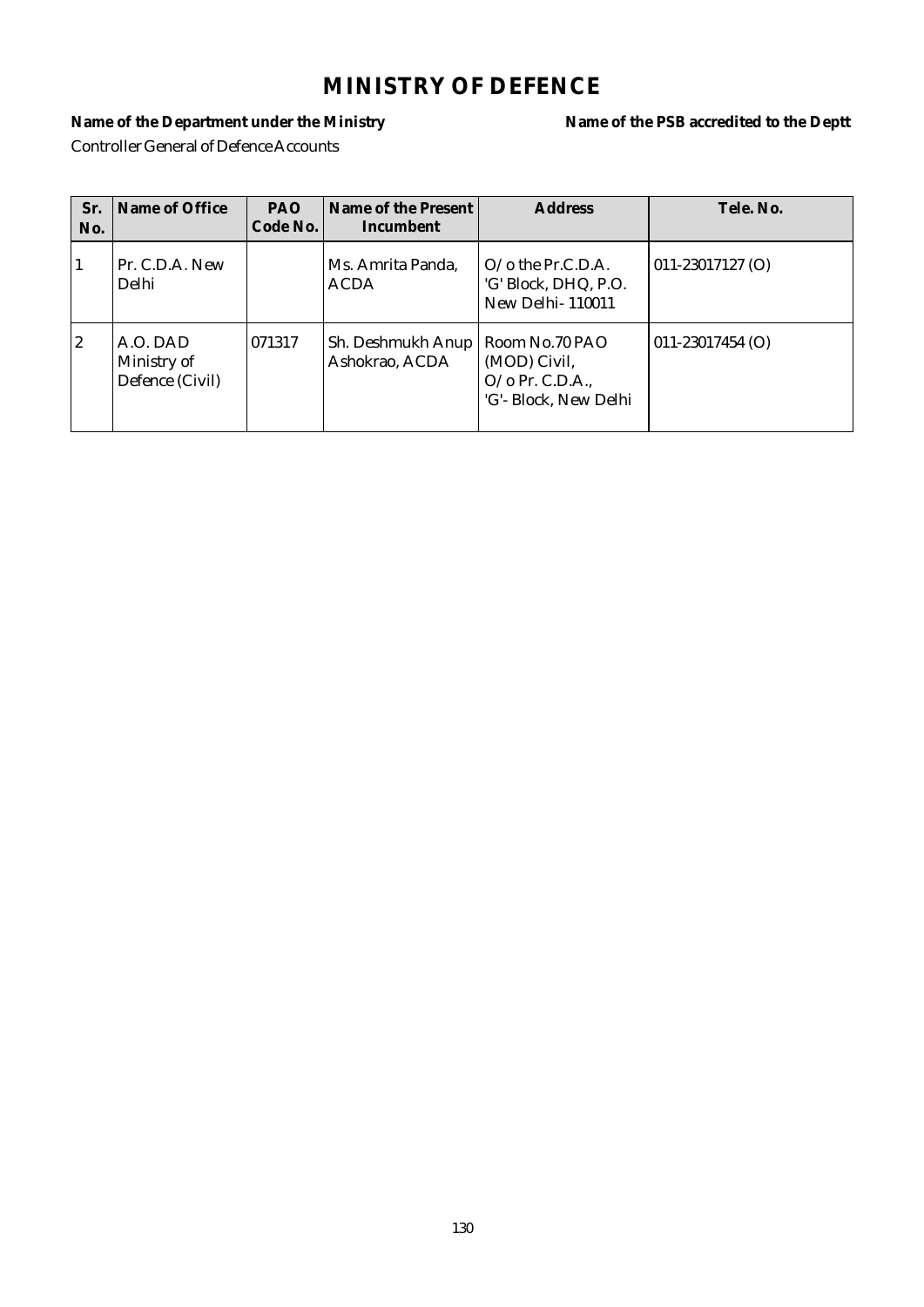# **DELHI ADMINISTRATION**

Name of Department under the Ministry **Name of the PSB** accredited to the Deptt Delhi Administration Reserve Bank of India/State Bank of India

| <b>Principal Accounts Office</b> | Name of the<br><b>Present Incumbent</b> | <b>Address</b>                                               | Tele. No.                                                          |
|----------------------------------|-----------------------------------------|--------------------------------------------------------------|--------------------------------------------------------------------|
| <b>Controller of Accounts</b>    | Sh. Prakash Chand                       | A-Block, Vikash Bhawan,<br>I.P Estate.<br>New Delhi - 110110 | 011-23370762(O)<br>011-23370763(F)<br>09868893039(M)<br>coa@nic.in |
| DCA (Admin)                      | Ms. Madhu. Sharma                       | $-do-$                                                       | 011-23370764<br>dcoaaccpao@nic.in                                  |
| DCA(Pension/TECH.)               | Sh. K.V.Babu                            | $-do-$                                                       | 011-23370764(O)<br>9968306056(M)<br>dcoaadmpao@nic.in              |
| DCA(Accounts)                    | Sh. Partha<br>Mukharjee                 | $-do-$                                                       | 011-23370764(O)<br>09873317946(M)<br>dcoapenpao@nic.in             |
| Sr. Systems Analyst              | Sh. Krishan Kumar                       | $-do-$                                                       | 011-23370765(O)<br>09868800100(M)<br>sapao.delhi@nic.in            |
| A.O.(Admn.)                      | Sh. T.V. Raman                          | $-do-$                                                       | 011-23370486<br>09818729004(M)<br>aoadmnpao.delhi@nic.in           |
| Sr. A.O. (Tech)                  | Sh. Ravindar Kumar                      | $-do-$                                                       | 011-23370869(O)<br>aotechpao.delhi@nic.in                          |
| A.O. (Accounts)                  | Sh. Xavior Antony                       | $-do-$                                                       | 011-23370764(O)<br>09868991914(M)<br>aopao@nic.in                  |
| Sr. A.O. Pension                 | Sh. Venkitachalam<br>P <sub>S</sub>     | $-do-$                                                       | 011-23370484(O)<br>09968311047(M)<br>saopao@nic.in                 |
| <b>Systems Analyst</b>           | Sh. Siva Venkatesh                      | $-do-$                                                       | 011-23370691(O)<br>09868551952(M)<br>progpao.delhi@nic.in          |
| AAO(Admin-I)                     | Sh. Pradeep Jain                        | $-do-$                                                       | 09999707340(M)<br>aao1pao.delhi@nic.in                             |
| AAO(Admin-II)                    | Sh. Rajesh Grover                       | $-do-$                                                       | 09911129938(M)                                                     |
| AAO(Tech-I)                      | Ms. Usha Kaushik                        | $-do-$                                                       | 09868900883(M)                                                     |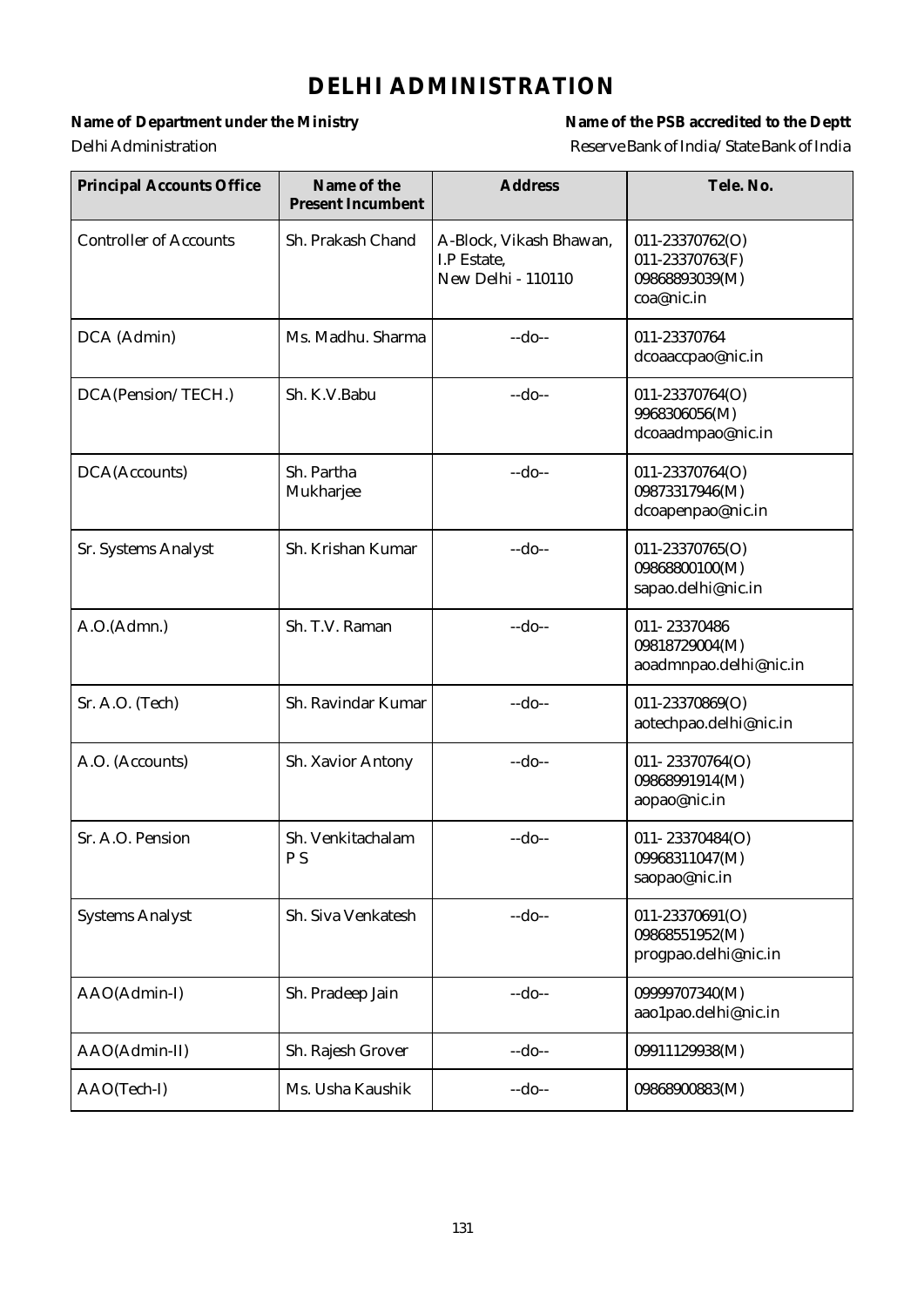| Sr.<br>No.       | Name of Office | PAO<br>Code No. | Name of the Present<br>Incumbent                                                     | <b>Address</b>                                                                                                                            | Tele. No.                                                                      |
|------------------|----------------|-----------------|--------------------------------------------------------------------------------------|-------------------------------------------------------------------------------------------------------------------------------------------|--------------------------------------------------------------------------------|
| $\mathbf{1}$     | PAO-I          | 69674           | Sh. Surendra Kumar                                                                   | West Block No.VII,<br>$011 - 26105275$ (O)<br>R.K. Puram.<br>011-26164271 (Fax)<br>New Delhi-110066<br>0981836190(M)<br>pao1.delhi@nic.in |                                                                                |
| $\boldsymbol{2}$ | PAO-II         | 69898           | Sh. Surendra Kumar                                                                   | West Block No.VII,<br>011-26178570 (O)<br>R.K. Puram,<br>011-26164256(F)<br>New Delhi-110066<br>09868345050(M)<br>pao2.delhi@nic.in       |                                                                                |
| $\boldsymbol{3}$ | PAO-III        | 70173           | Sh. Ramesh Kumar<br>West Block No. VII,<br>R.K. Puram,<br>Sharma<br>New Delhi-110066 |                                                                                                                                           | 011-26109554 (O)<br>011-26163483 (F)<br>0981836190(M)<br>pao3.delhi@nic.in     |
| $\overline{4}$   | PAO-IV         | 68447           | Sh. Ramesh Kumar<br>Dhingra                                                          | Tis Hazari Court.<br>Delhi.                                                                                                               | 011-23959378 (O)<br>011-23959378 (F)<br>09911907373 (M)<br>pao4.delhi@nic.in   |
| $\mathbf 5$      | PAO-V          | 68541           | Sh. Ramesh Sharma                                                                    | Tis Hazari Court,<br>Delhi                                                                                                                | $011 - 23951168$ (O)<br>09811565563 (M)<br>pao5.delhi@nic.in                   |
| $\bf 6$          | PAO-VI         | 67580           | Sh. Gulzari Lal                                                                      | Tis Hazari Court,<br>Delhi                                                                                                                | $011 - 23952914(O)$<br>09818441519(M)<br>pao6.delhi@nic.in                     |
| $\tau$           | PAO-VII        | 67669           | Sh. U.P. Nautial                                                                     | DTC Depot,<br>Peeragarhi<br>New Delhi                                                                                                     | 011-25289442 (O)<br>09868999754 (M)<br>pao7.delhi@nic.in                       |
| 8                | PAO-VIII       |                 | Sh. Sudheesh N.G.                                                                    | GTB Hospital Complex,   011-22592559(O)<br>Shahdara, Delhi-32.                                                                            | 09810596855(M)<br>pao8.delhi@nic.in                                            |
| 9                | PAO-IX         |                 | Sh. Bipin Chander<br>Tiwari                                                          | Old Sectt.,<br>Delhi.                                                                                                                     | 011-23817074(O)<br>011-23817072(O)<br>pao9.delhi@nic.in                        |
| 10               | PAO-X          |                 | Sh. Danial T.M.                                                                      | Delhi Sachivalaya,<br>I.P. Estate,<br>New Delhi.                                                                                          | 011-23392169(O)<br>09818340360(M)<br>pao10.delhi@nic.in                        |
| 11               | PAO-XI         |                 | Sh. Sanjay Sharma                                                                    | Old Sectt.,<br>Delhi.                                                                                                                     | 011-23812653(O)<br>09810457535(M)<br>pao11.delhi@nic.in                        |
| 12               | PAO-XII        |                 | Sh. N K Mangal                                                                       | 10th Floor,<br>MSO Building, ITO,<br>New Delhi-110110                                                                                     | $011 - 23724365(O)$<br>09711806521(M)<br>pao12.delhi@nic.in<br>011-28742524(O) |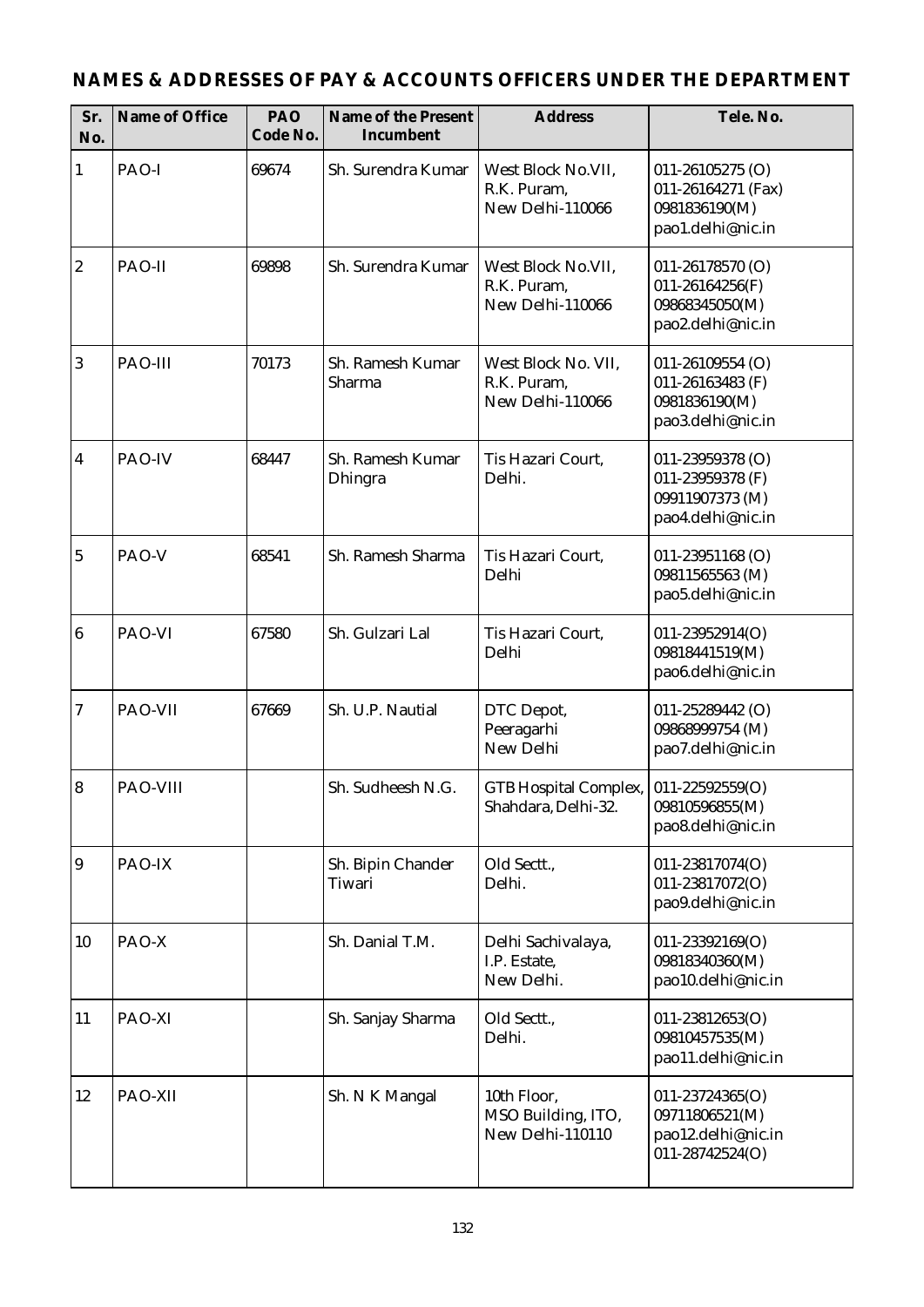| Sr.<br>No. | Name of Office  | PAO<br>Code No. | Name of the Present<br>Incumbent | <b>Address</b>                                                               | Tele. No.                                                   |
|------------|-----------------|-----------------|----------------------------------|------------------------------------------------------------------------------|-------------------------------------------------------------|
| 13         | PAO-XIII        |                 | Sh. Ram Kanwar                   | DFS Building,<br>Shanker Road,<br>New Delhi.                                 | 011-28742530(F)<br>09868931947(M)<br>pao13.delhi@nic.in     |
| 14         | PAO-XIV         |                 | Sh. Ashok Kumar<br>Saini         | DFS Building,<br>Shanker Road,<br>New Delhi.                                 | 011-28745631(O)<br>09871807631(M)<br>pao14.delhi@nic.in     |
| 15         | PAO-XV          |                 | Sh. A.K.Pant                     | LNJP Hospital Complex,<br><b>MRD Block,</b><br>New Delhi.                    | 011-23238386 (O)<br>9868423413(M)<br>pao15.delhi@nic.in     |
| 16         | PAO-XVI         |                 | Sh. Pankaj Angrish               | Man Singh Road,<br>New Delhi.                                                | 011-23389864(O)<br>09871622000(M)<br>pao16.delhi@nic.in     |
| 17         | <b>PAO-XVII</b> |                 | Sh. Rakesh Kumar                 | <b>District Employment</b><br>Exchange,<br>Vishwas Nagar,<br>Shahdara, Delhi | 011-22300407(O)<br>0987328644(M)<br>pao17.delhi@nic.in      |
| 18         | PAO-XVIII       |                 | Sh. Rakesh Kumar                 | DFS Building,<br>Prasad Nagar,<br>New Delhi.                                 | 011-25788273(O)<br>09654171919(M)<br>pao18.delhi@nic.in     |
| 19         | PAO-XIX         |                 | Sh.Krishan Kumar                 | DFS Building,<br>Prasad Nagar,<br>New Delhi.                                 | 011-25783721(O)<br>09350767370(M)<br>pao19.delhi@nic.in     |
| 20         | PAO-XX          |                 | Sh. Pramod Giri                  | Mayapuri DTC Bus<br>Depot.<br>New Delhi                                      | 011-28113554(O)<br>09899113705 (M)<br>pao20.delhi@nic.in    |
| 21         | PAO-XXI         |                 | Sh. R.C. Sundriyal               | Delhi High Court<br>Complex<br>New Delhi                                     | 28749490(O)<br>9868916001(M)<br>pao21.delhi@nic.in          |
| 22         | PAO-XXII        |                 | Sh. Vikas Chabbra                | 10th Floor,<br>MSO Building, ITO,<br>New Delhi-110110                        | 011-23490295(O)<br>09810224023(M)<br>pao22.delhi@nic.in     |
| 23         | PAO-XXIII       |                 | Sh. Mukesh Pathak                | DTC Depot., Okhla<br>(Sriniwas Puri),<br>New Delhi-110110                    | 011-26935313 (O)<br>09990001842(M)<br>pao23.delhi@nic.in    |
| 24         | PAO-XXIV        |                 | Sh. P.V.S.S. Suba<br>Rao         | <b>District Employment</b><br>Exchange,<br>Vishwas Nagar,<br>Shahdara, Delhi | $011 - 22300406(O)$<br>09911224142(M)<br>pao24.delhi@nic.in |
| 25         | PAO-XXV         |                 | Sh. Vinod Kumar                  | DTC Bus Depot,<br>Peera Garhi, Delhi<br>GPF Cell, 'A' Block,                 | 011-25284190(O)<br>011-23890162(O)                          |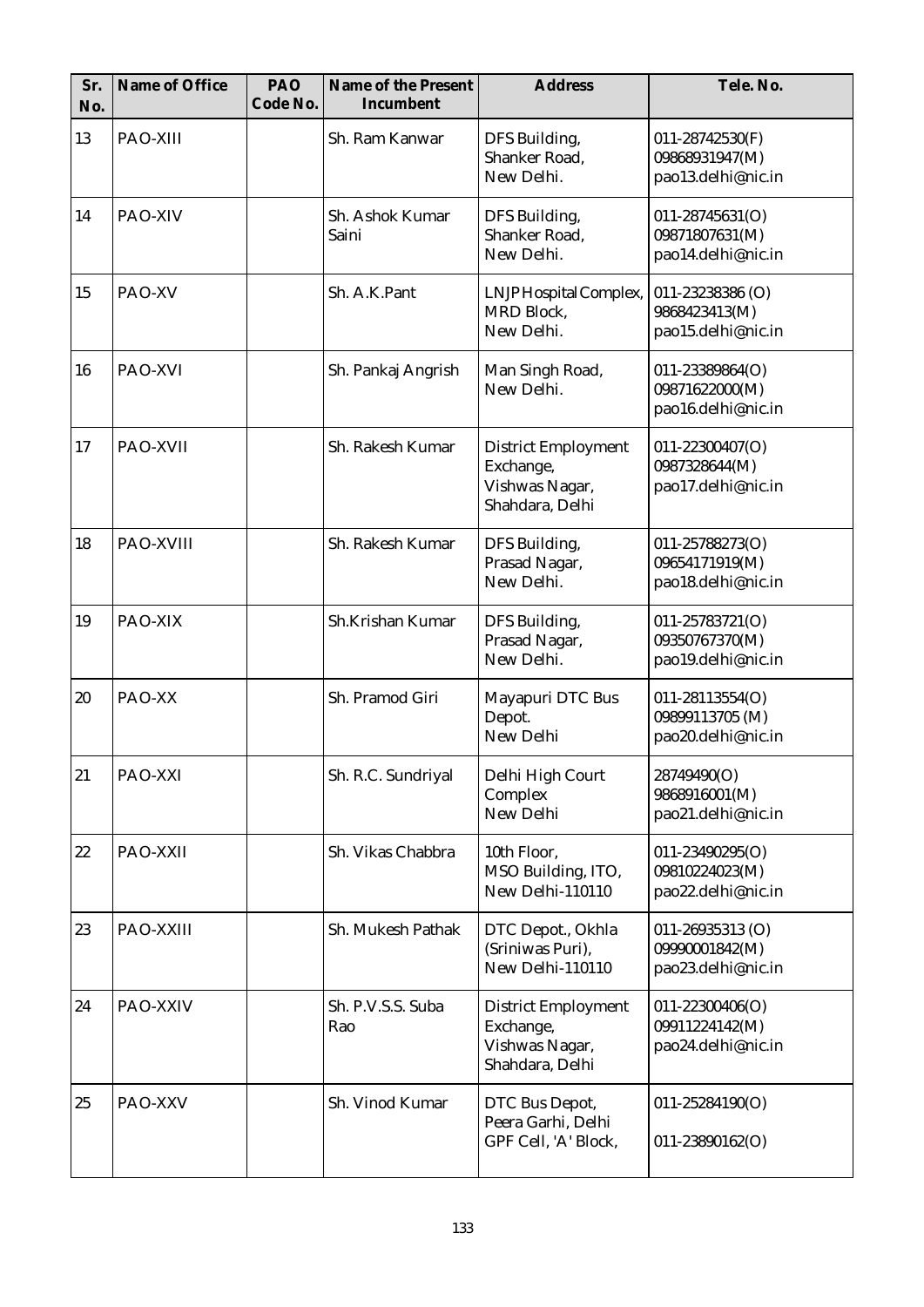| Sr.<br>No. | Name of Office | <b>PAO</b><br>Code No. | Name of the Present<br>Incumbent | <b>Address</b>                                                            | Tele. No.                                                                                |
|------------|----------------|------------------------|----------------------------------|---------------------------------------------------------------------------|------------------------------------------------------------------------------------------|
| 26         | DCA(Fund)      |                        | Sh. Hari Narain                  | 4th Floor.<br>Vikash Bhawan-II,<br>Upper Bela Road,<br>Civil Lines, Delhi | $011 - 23812884(O)$<br>09811615461(M)                                                    |
| 27         | AO(GPF Cell)   |                        | Sh. A.K. Bhardwaj                | -do-                                                                      | $011 - 23812886(O)$<br>$011 - 23812885(O)$<br>09711755891(M)<br>akbhardwaj1771@gmail.com |
| 28         | AO (GPF Cell)  |                        | Sh. H.L. Maggo                   | -do-                                                                      | $011 - 23812886(O)$<br>09868124557(M)                                                    |
| 29         | AO(GPF Cell)   |                        | Sh. Sanjay Kumar<br>Anand        | -do-                                                                      | $011 - 23812887(O)$<br>09818294216(M)                                                    |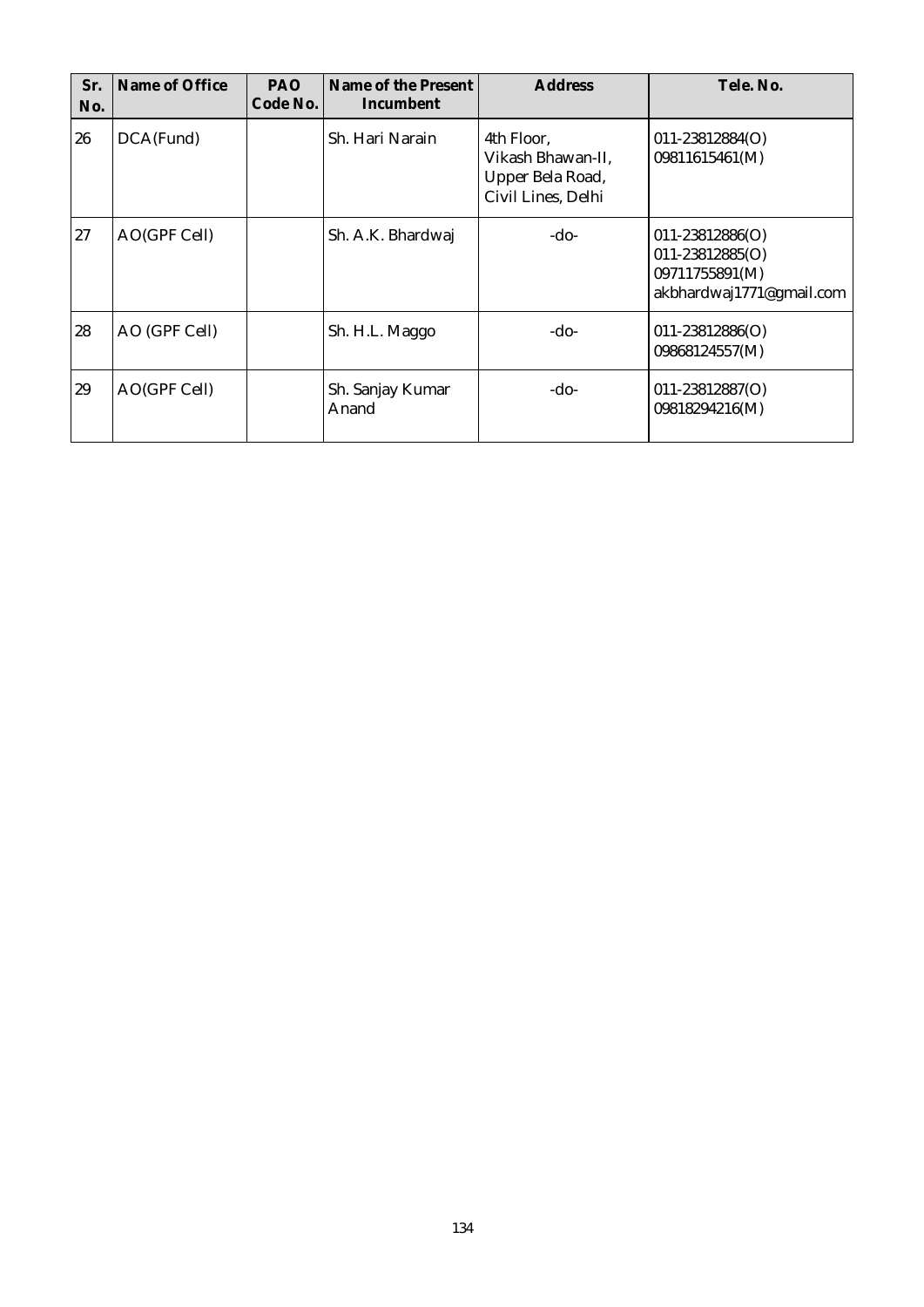### **ELECTION COMMISSION**

#### Name of Department under the Ministry **Name of the PSB** accredited to the Deptt Election Commission Punjab National Bank

| <b>Principal Accounts Office</b> | Name of the<br><b>Present Incumbent</b> | <b>Address</b>                               | Tele. No.                                   |
|----------------------------------|-----------------------------------------|----------------------------------------------|---------------------------------------------|
| <b>Financial Adviser</b>         | Sh.Sandeep Saxena                       | Nirvachan Sadan,<br>Ashoka Road<br>New Delhi | $011 - 23052024(O)$<br>$011 - 23052025$ (F) |
| Dy. Financial Adviser            | Sh. Bernard John                        | Nirvachan Sadan,<br>Ashoka Road<br>New Delhi | $011 - 23052037(O)$<br>011-23052038(F)      |

| Sr.<br>No. | Name of Office | <b>PAO</b><br>Code No. | Name of the Present<br>Incumbent | <b>Address</b>                               | Tele. No.           |
|------------|----------------|------------------------|----------------------------------|----------------------------------------------|---------------------|
|            | <b>PAO</b>     | 084001                 | Sh. Sanjeev Kumar<br>Prasad      | Nirvachan Sadan,<br>Ashoka Road New<br>Delhi | $011 - 23052107(O)$ |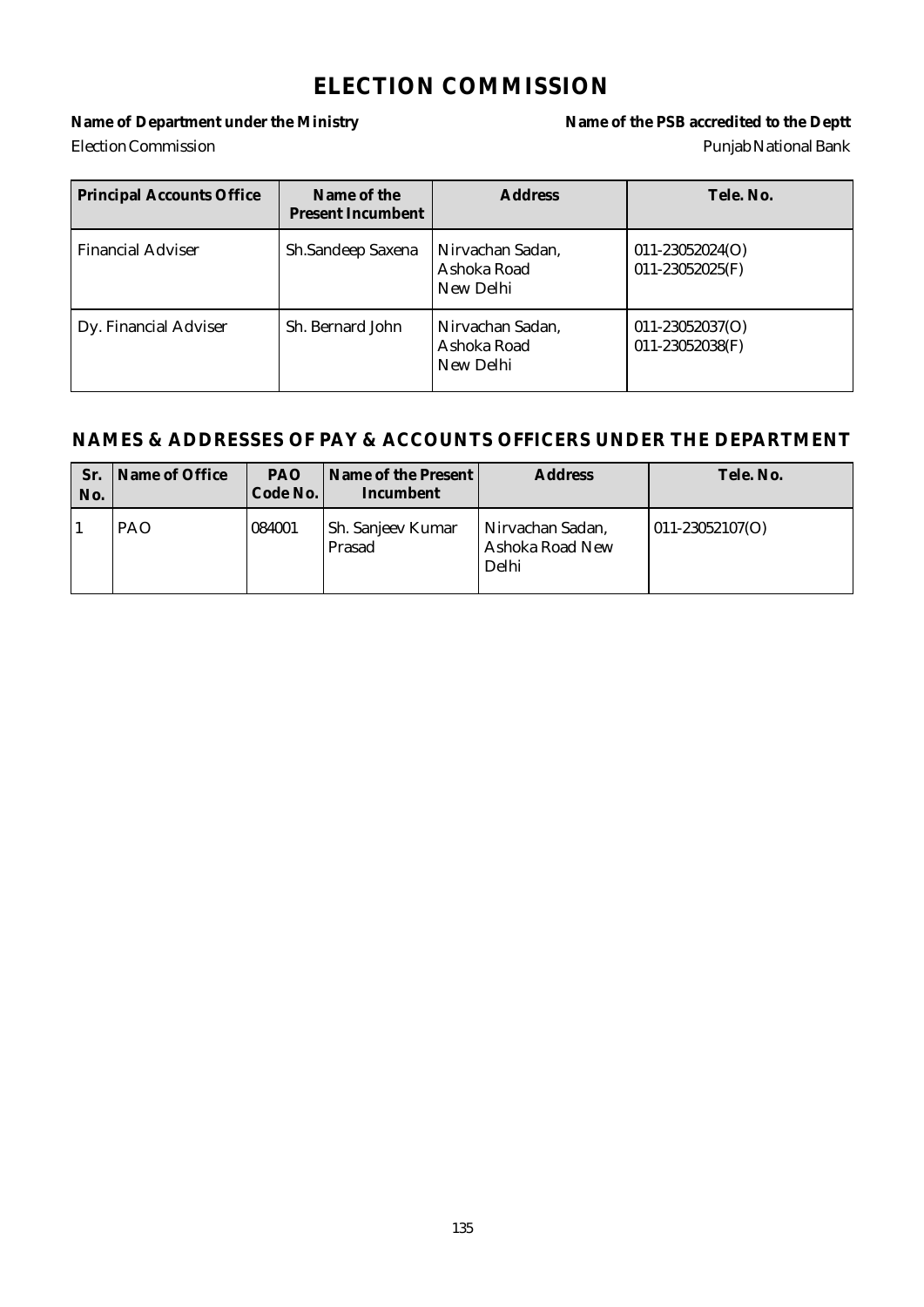### **LAKSHADWEEP**

#### Name of Department under the Ministry **Name of the PSB** accredited to the Deptt Lakshadweep Syndicate Bank

| <b>Principal Accounts Office</b> | Name of the<br><b>Present Incumbent</b>         | <b>Address</b>                                                             | Tele, No.                                              |
|----------------------------------|-------------------------------------------------|----------------------------------------------------------------------------|--------------------------------------------------------|
| $CCA/CA$ etc.                    | Sh.N.Vasantha<br>Kumar,<br><b>IAS</b> Secretary | Secretary, Pr. PAO<br>U.T. of Lakshadweep<br>(Pay & Accounts)<br>Kavaratti | 04896-262112 (O)<br>04896-262205 (O)<br>lak-spa@nic.in |

| Sr.<br>No.       | Name of Office                      | PAO<br>Code No. | Name of the Present<br>Incumbent | <b>Address</b>                         | Tele. No.                                                                    |
|------------------|-------------------------------------|-----------------|----------------------------------|----------------------------------------|------------------------------------------------------------------------------|
| 1.               | Pr. Pay &<br><b>Accounts Office</b> | 085001          | Sh. V. Ravindran                 | <b>U.T.of Lakshadweep</b><br>Kavaratti | 04896-262912<br>04896-262748<br>lak-ao@nic.in                                |
| 2.               | Pr. Accounts<br>Office              |                 | Sh. V. Ravindran                 | U.T.of Lakshadweep<br>Kavaratti        | 04896-263465 (O)<br>04896-262647(O)<br>04896-262428(fax)<br>04896-262447(R)  |
| 3.               | Pr. Accounts<br>Office              |                 | Sh. K. Cheriya Koya              | <b>GPF &amp; Pension</b>               | 04896-263465<br>04896-262647                                                 |
| $\overline{4}$ . | Pr. Accounts<br>Office              |                 | Sh. Mohammed<br>Koya. A          | Compilation<br>& Internal Audit        | 04896-262898(O)<br>04896-262912(O)<br>04896-262428(Fax)                      |
| 5.               | <b>Field Pay Unit</b>               |                 | Dr. M.K.<br>Mohammed Koya        | <b>Field Pay Unit</b><br>Kavaratti     | 04896-262898(O)<br>04896-262912(O)<br>04896-262428(Fax)<br>pao-kvt-lk@nic.in |
| 6.               | <b>Field Pay Unit</b>               |                 | Smt. P. Vahidabi                 | Field Pay Unit<br>Agatti               | 04894-242234(O)<br>pao-agt-lk@nic.in                                         |
| 7.               | <b>Field Pay Unit</b>               |                 | Sh. P. Cheriyakoya               | <b>Field Pay Unit</b><br>Amini         | 04891-273702(O)<br>pao-amn-lk@nic.in                                         |
| 8.               | <b>Field Pay Unit</b>               |                 | Sh. K.C. Attakoya                | <b>Field Pay Unit</b><br>Andrott       | 04893-232245(O)<br>pao-ant-lk@nic.in                                         |
| 9.               | <b>Field Pay Unit</b>               |                 | Sh. K.P.<br>Abdullakoya          | <b>Field Pay Unit</b><br>Chetlat       | 04899-276247(O)<br>pao-cht-lk@nic.in                                         |
| 10.              | Field Pay Unit                      |                 | Sh. P. Nallakoya                 | <b>Field Pay Unit</b><br>Kadmat        | 04897-274280(O)<br>pao-kdt-lk@nic.in                                         |
| 11.              | <b>Field Pay Unit</b>               |                 | Smt. C.N.<br>Saharunnisabi       | <b>Field Pay Unit</b><br>Kalpeni       | 04895-252244(O)<br>pao-klp-lk@nic.in                                         |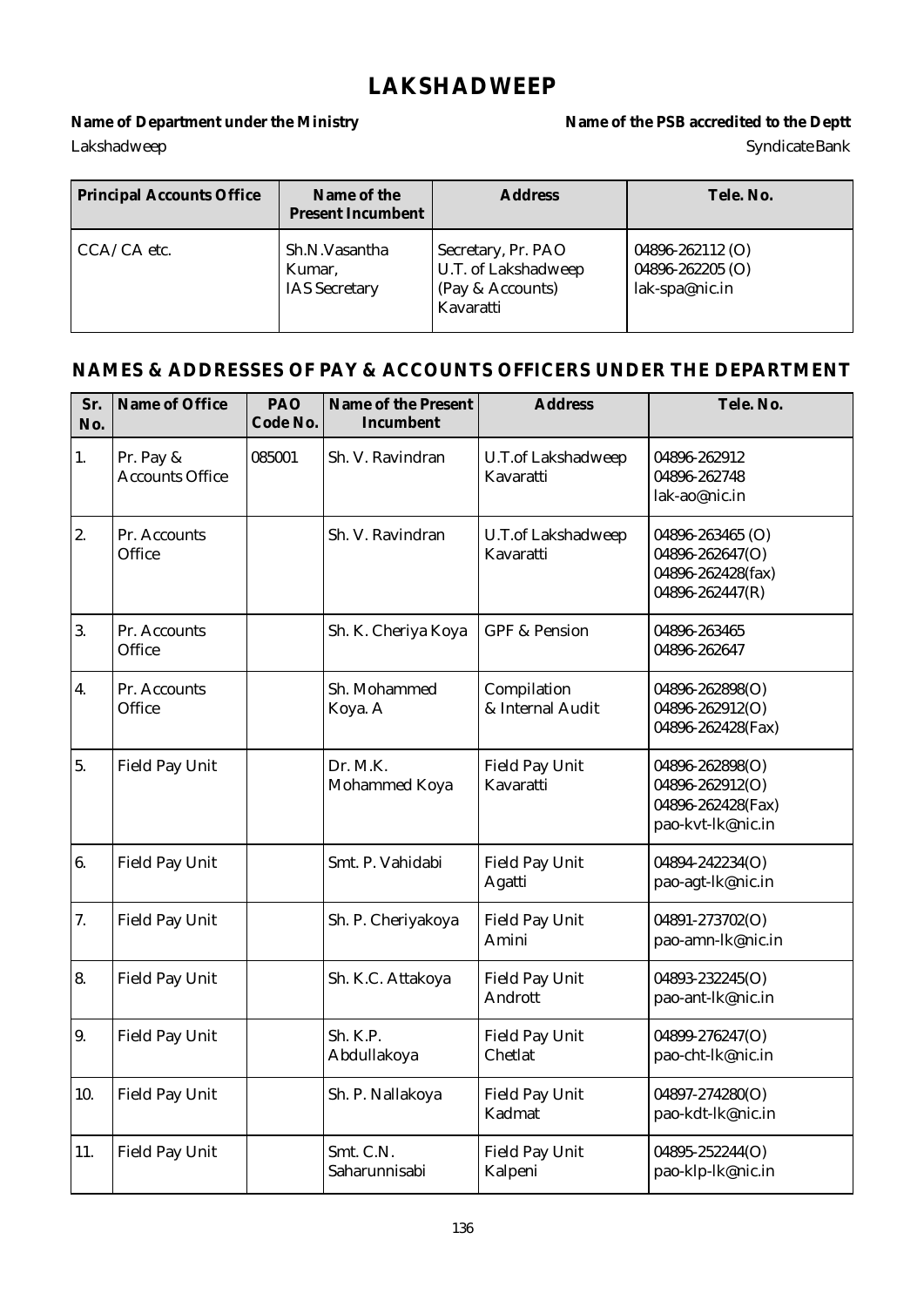| Sr.<br>No. | Name of Office        | <b>PAO</b><br>Code No. | Name of the Present<br>Incumbent | <b>Address</b>                   | Tele, No.                            |
|------------|-----------------------|------------------------|----------------------------------|----------------------------------|--------------------------------------|
| 12.        | <b>Field Pay Unit</b> |                        | Sh. T. Ahamed Koya               | <b>Field Pay Unit</b><br>Kochi   | 0484-2669662(O)<br>pao-ktn-lk@nic.in |
| 13.        | Field Pay Unit        |                        | Sh. M.M.<br>Hamzakoya            | <b>Field Pay Unit</b><br>Minicoy | 04892-222234(O)<br>pao-mcy-lk@nic.in |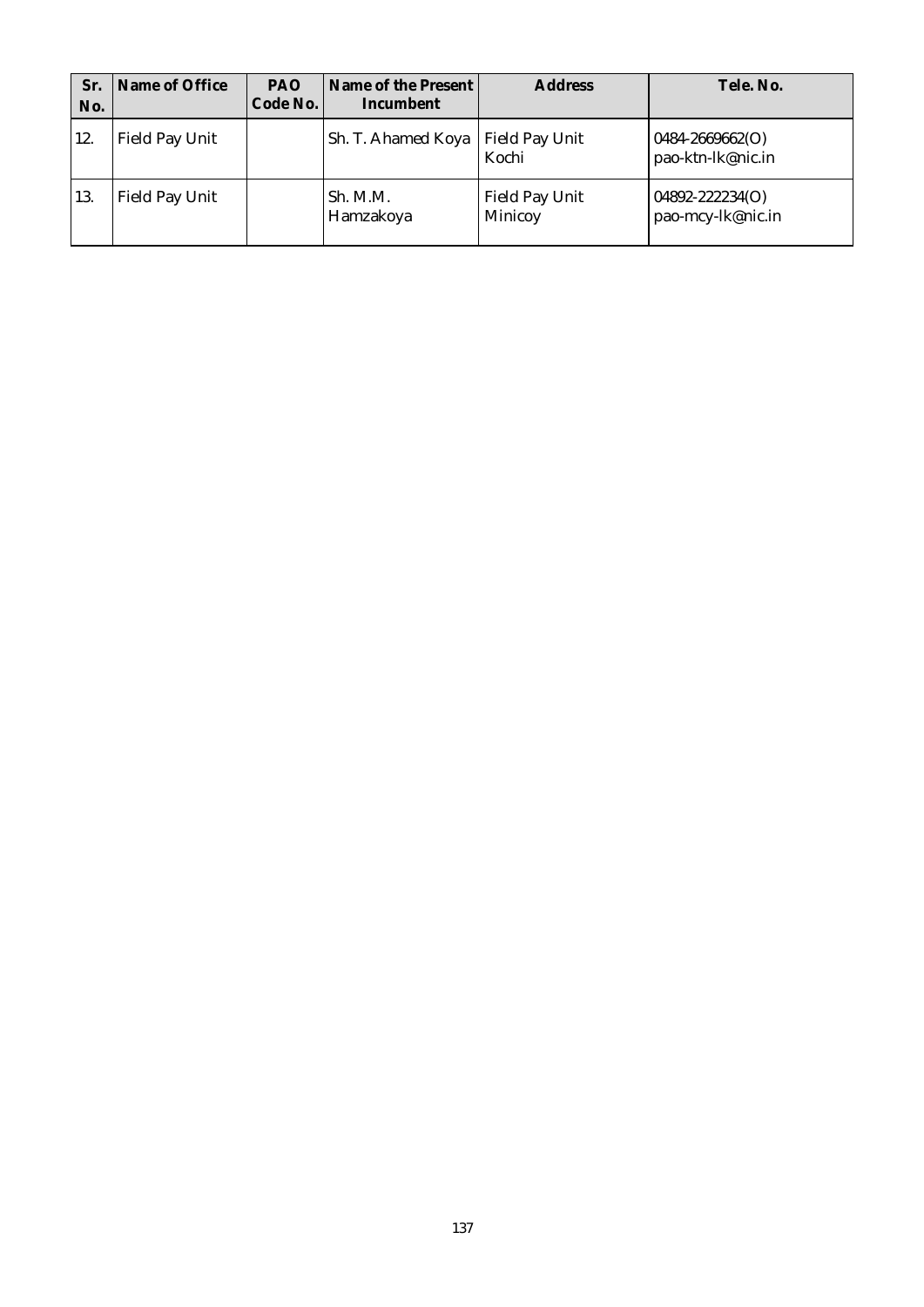### **LOK SABHA SECRETARIAT**

Name of the Department under the Ministry **Name of the PSB** accredited to the Deptt Lok Sabha Secretariat State Bank of India

| Sr.<br>No. | Name of Office           | <b>PAO</b><br>Code No. | Name of the Present I<br>Incumbent | <b>Address</b>                                                    | Tele, No.                                                                    |
|------------|--------------------------|------------------------|------------------------------------|-------------------------------------------------------------------|------------------------------------------------------------------------------|
|            | PAO (Lok Sabha)   064815 |                        | Sh. Joginder Singh                 | Room No. 302,<br><b>Parliament House</b><br>Annexe,<br>New Delhi. | $ 011 - 23034302 0\rangle$<br>$011 - 23035511$ (F)<br>pao-lss@sanasad.nic.in |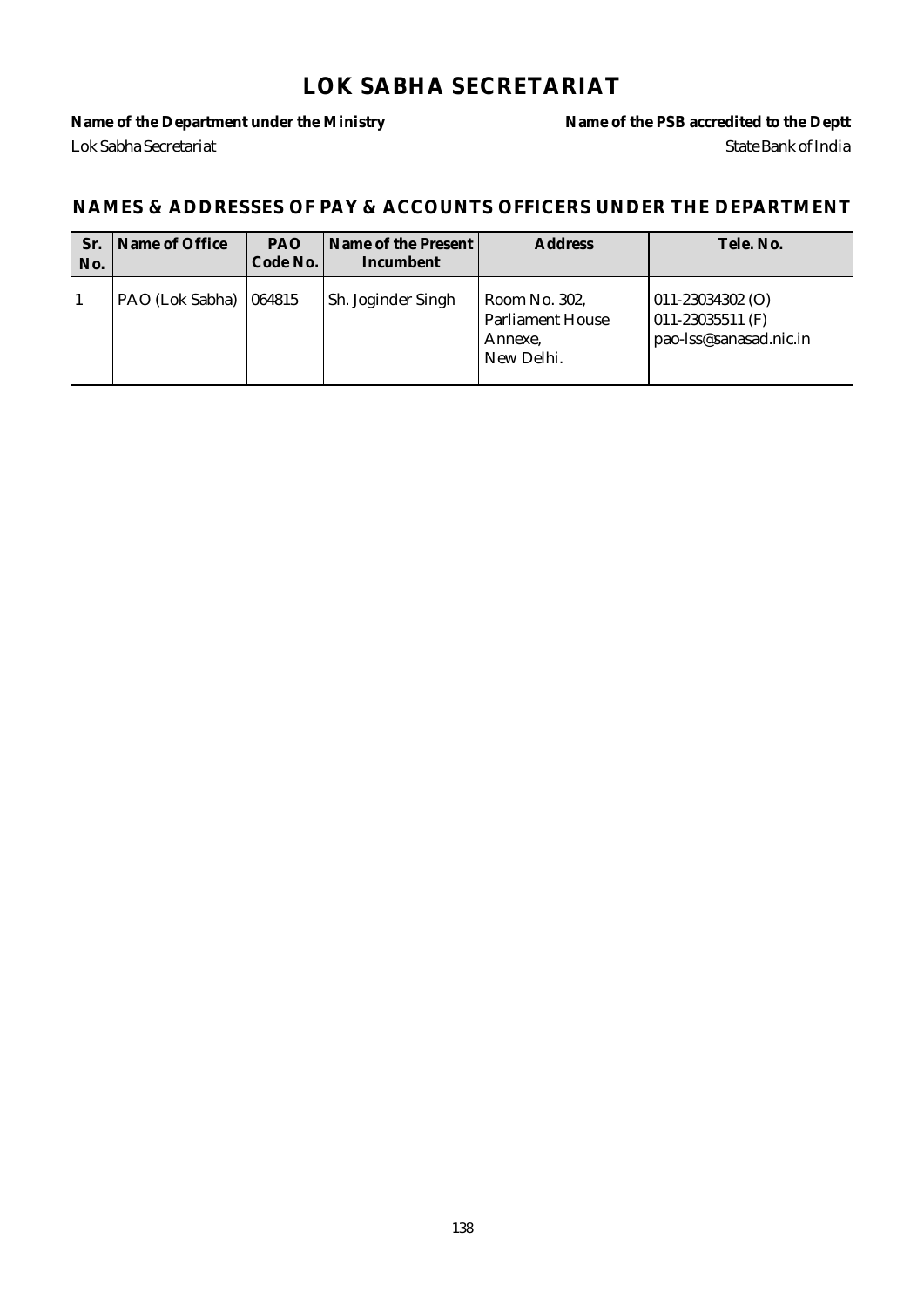# **PAY AND ACCOUNTS OFFICES OF IA&AD**

Department of Indian Audit & Accounts State Bank of India

Name of Department under the Ministry **Name of the PSB** accredited to the Deptt

| Sr.<br>No. | Name of<br>Office | PAO<br>Code | Name of the<br>Present                                                                                                                                                                   | <b>Address</b>                                                                                                                                                             | Mobile<br>No.                                                      | Telephone No. &<br>Fax No.                                                                                                                                                      |
|------------|-------------------|-------------|------------------------------------------------------------------------------------------------------------------------------------------------------------------------------------------|----------------------------------------------------------------------------------------------------------------------------------------------------------------------------|--------------------------------------------------------------------|---------------------------------------------------------------------------------------------------------------------------------------------------------------------------------|
| 1.         | PAO, Kolkata      | 062289      | Sh. Utpalendu<br>Mandal, PAO<br>Smt. Nandita<br>Munshi, PAO<br>Sh. Ranjan<br>Mazumder, AAO<br>Sri Sandip Konar,<br><b>AAO</b>                                                            | O/o The Principal<br><b>Accountant General</b><br>(A&E), West Bengal.<br>G.I.Press Building,<br>8, K.S. Roy Road,<br>Kolkata-700001.                                       | 9883275239<br>9433146867<br>8902539055<br>9434521183               | 033-2213-8054<br>033-2213-8052<br>033-2213-8064<br>033-2213-8061<br>033-22480511(F)<br>agaewestbengal@<br>cag.gov.in                                                            |
| 2.         | PAO, Chennai      | 063413      | Smt. S. Kalyani,<br>PAO<br>Shri S.Manickam,<br>Sr. A.O<br>Sh. N.<br>Venkataraman,<br><b>AAO</b>                                                                                          | O/o The Principal<br><b>Accountant General</b><br>(A& E) Tamilnadu,<br>361, Anna Salai,<br>Teynampet,<br>Chennai-600 018                                                   | 9445188264<br>9444953412<br>9941423663                             | 044-24324700<br>044-24320562<br>044-24324631<br>044-24340920(F)<br>agaetamilnadu@<br>cag.gov.in                                                                                 |
| 3.         | PAO, Rajkot.      | 062463      | Sh. K. R.<br>Krishnachander,<br>PAO<br>Sh. A. V. Aiyar,<br><b>AAO</b>                                                                                                                    | $O$ / o The Accountant<br>General (A&E)<br>Gujarat,<br>Race Course Road,<br>Rajkot - 360001.                                                                               | 9662515009<br>9924848638                                           | 0281 2441600-06<br>02812441600<br>0281 2456238(F)<br>agaegujarat@cag.gov.in                                                                                                     |
| 4.         | PAO, Kohima       | 063094      | Sh. Akum Chuba<br>(PAO)<br>Sh. Shem Shpunii<br>Koh, (AAO)                                                                                                                                | $O/O$ The Accountant<br>General (A&E),<br>Nagaland,<br>AG Colony,<br>Mohonkhola,<br>Kohima,<br>Nagaland 797001                                                             | 9436005112<br>8974248929                                           | 0370-225309<br>0370-2225310<br>0370-2243117(F)<br>agaenagaland@cag.gov.in                                                                                                       |
| 5.         | PAO, Mumbai       | 062201      | Sh. N Chandran<br>PAO-I<br>Sh. Benson K,<br>PAO-II<br>Mrs. JS Salvi,<br><b>AAO</b><br>Mrs. S Y Sawant,<br><b>AAO</b><br>Sh. B V Jagtap,<br><b>AAO</b><br>Mrs. PSTendulkar,<br><b>AAO</b> | $O$ /o The<br>Accountant General 9167984120<br>$(A&E)$ , Maharashtra<br>Prathistha Bhavan,<br>New Marine Lines,<br>101 Maharshi Karve<br>Road, Hurchgate<br>Mumbai 400 020 | 9869655544<br>9757352576<br>9769624887<br>9323901550<br>9869085839 | 022-22039680 Ext 356,<br>022-22039680 Ext 373,<br>022-22039680 Ext 357,<br>022-22039680 Ext 361<br>022-22039680 Ext 237<br>022-2222086984(F)<br>agaemaharashtra1@<br>cag.gov.in |
| 6.         | PAO, Gangtok      | 063658      | Goutam<br>Mazumder, PAO<br>Chiranjibi Nepal,<br><b>AAO</b>                                                                                                                               | O/o The Senior<br><b>Deputy Accountant</b><br>General (A&E),<br>Lekhapariksha<br>Bhawan, Gangtok<br>Sikkim, 737102                                                         | 9474693480,<br>8372035667                                          | $0359 - 2281255$ (F)<br>0359-2281753<br>0359-228153<br>agaesikkim@cag.gov.in                                                                                                    |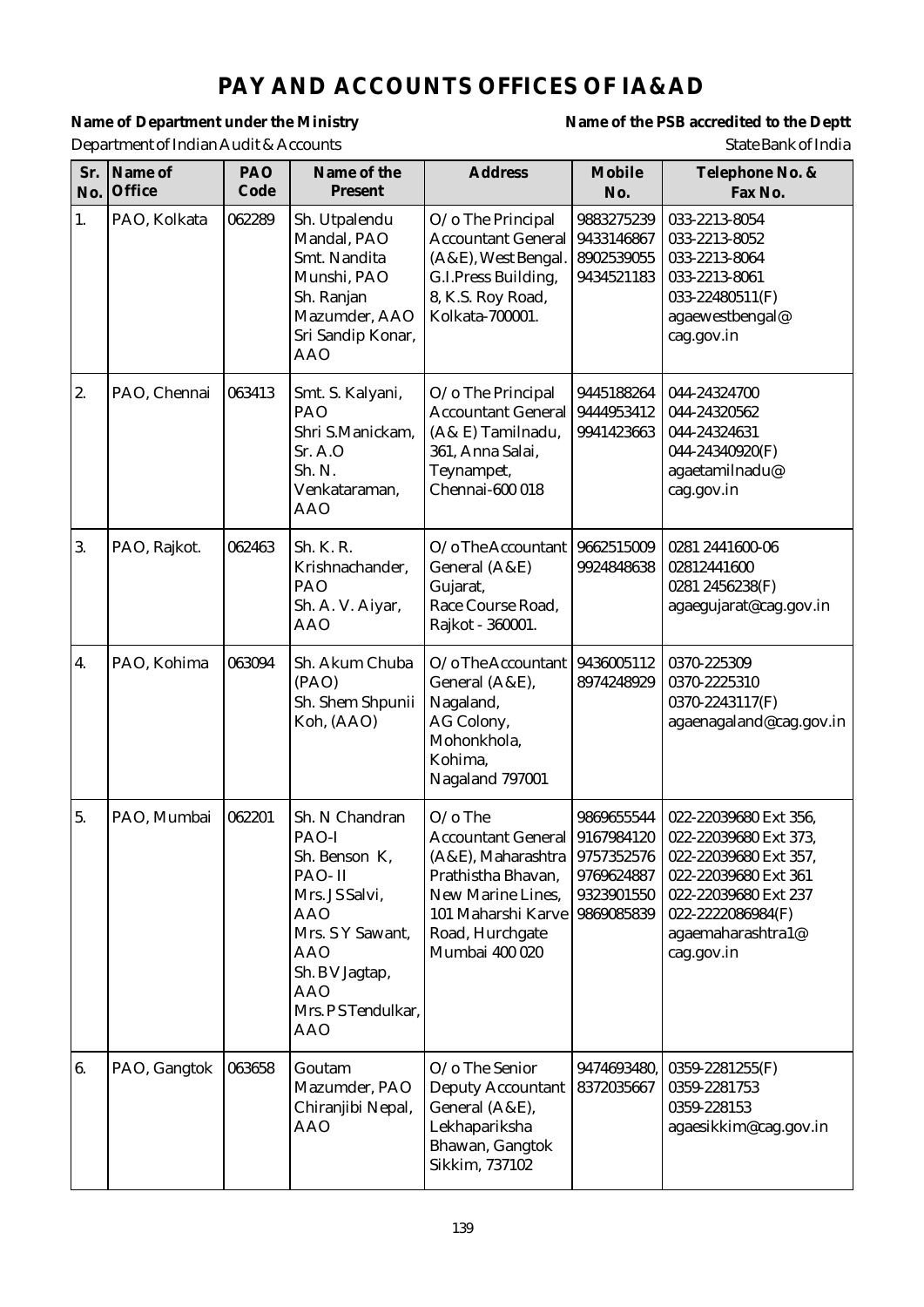| Sr.<br>No. | Name of<br>Office              | PAO<br>Code | Name of the<br>Present                                                              | <b>Address</b>                                                                                                                                                                     | Mobile<br>No.                          | Telephone No. &<br>Fax No.                                                                                           |
|------------|--------------------------------|-------------|-------------------------------------------------------------------------------------|------------------------------------------------------------------------------------------------------------------------------------------------------------------------------------|----------------------------------------|----------------------------------------------------------------------------------------------------------------------|
| 7.         | PAO,<br>Thiruvanantha<br>puram | 062699      | Elizabeth<br>Mammen, PAO<br>Sh. Yogesh A,<br><b>AAO</b>                             | O/o The Principal<br><b>Accountant General</b><br>(A&E), Kerala,<br>M G Road,<br>PB No 5607,<br>Thiruvanantha-<br>puram - 695001.                                                  | 9497272583<br>9447388343               | 0471 -2776275<br>0471-2776212<br>0471-2330242(F)<br>agaekerla@cag.gov.in                                             |
| 8.         | PAO,<br>Chandigarh             | 063252      | Sh. Mukhtiar<br>Singh, PAO<br>Smt. Shampa Das,<br><b>AAO</b>                        | O/o The Principal<br><b>Accountant General</b><br>(A&E) Punjab Plot<br>No.20, Sector-17-E,<br>Chandigarh-160 020                                                                   | 09872997767<br>09815936265             | 0172-2721338<br>0172-2702286(F)<br>agaepunjab@cag.gov.in                                                             |
| 9.         | PAO,<br>Hyderabad              | 061808      | Smt. M.<br>Swaroopa, PAO<br>Sh. K.N. Deepak<br>Raj, AAO                             | O/o The Principal<br><b>Accountant General</b><br>$(A&E)$ , AP &<br>Telangana State,<br>Saifabad<br>Hyderabad-500 004                                                              | 9493409925<br>9949670827               | 040-23236811<br>Ext:PAO: 352<br>040-29800076<br>Ext: AAO: 381<br>040-23232441(F)<br>agaeandhrapradesh@cag.<br>gov.in |
| 10.        | PAO,<br>Bhubaneswar            | 063171      | Simachalla Sahu,<br>PAO<br>Sarat Ku.<br>Mohapatra<br>Bhabagrahi Patra<br><b>AAO</b> | O/O The Principal<br><b>Accountant General</b><br>(A&E), Odisha,<br>Bhubaneswar-751001                                                                                             | 9437500665<br>9437415347<br>9437473796 | 0674-2396539<br>0674-2391567<br>0674-2395308(F)<br>agaeorissa@cag.gov.in                                             |
| 11.        | PAO.<br>Guwahati               | 070703      | Sh. Debashish<br>Deb<br>Purkayastha, PAO.<br>Sh. Debashis Roy<br><b>AAO</b>         | O/OThe Accountant<br>General (A&E)<br>Assam,<br>Dist: Kamrup(M),<br>Maidamgaon,<br>Beltola,<br>Guwahati-781029,<br>Assam                                                           | 9435342681<br>9859457480               | 0361-2305219,<br>0361-2303142(F)<br>agaeassam@cag.gov.in                                                             |
| 12.        | PAO<br>Raipur                  | 063821      | Sh. M.K Ramteke,<br>P.A.O<br>Sh. Sanjay Kumar<br>Shrivastava A.A.O                  | O/O The Principal<br>Accountant<br>General(A&E),<br>Chhattisgarh,<br>Zero Point,<br>Opp. Vidhan Sabha,<br>Baloda Bazar Road,<br>P.O. Mandhar,<br>Raipur - 493111<br>(Chhattisgarh) | 09669668606                            | 09826171645   08085542659<br>$0771 - 2282607(F)$<br>0771-4213508<br>0771-2281451<br>agchattisgarh@cag.gov.in         |
| 13.        | $ $ PAO<br>Shillong            | 061964      | Priyotosh<br>Choudhury, PAO<br>Ashim Kumar<br>Saha, AAO                             | $O/O$ The<br><b>Accountant General</b><br>(A&E) Meghalaya,<br>Shillong-793 001                                                                                                     | 9862088577<br>9436161678               | 0364-2222657<br>0364-2223103(F)<br>agaemeghalaya@cag.gov.<br>in                                                      |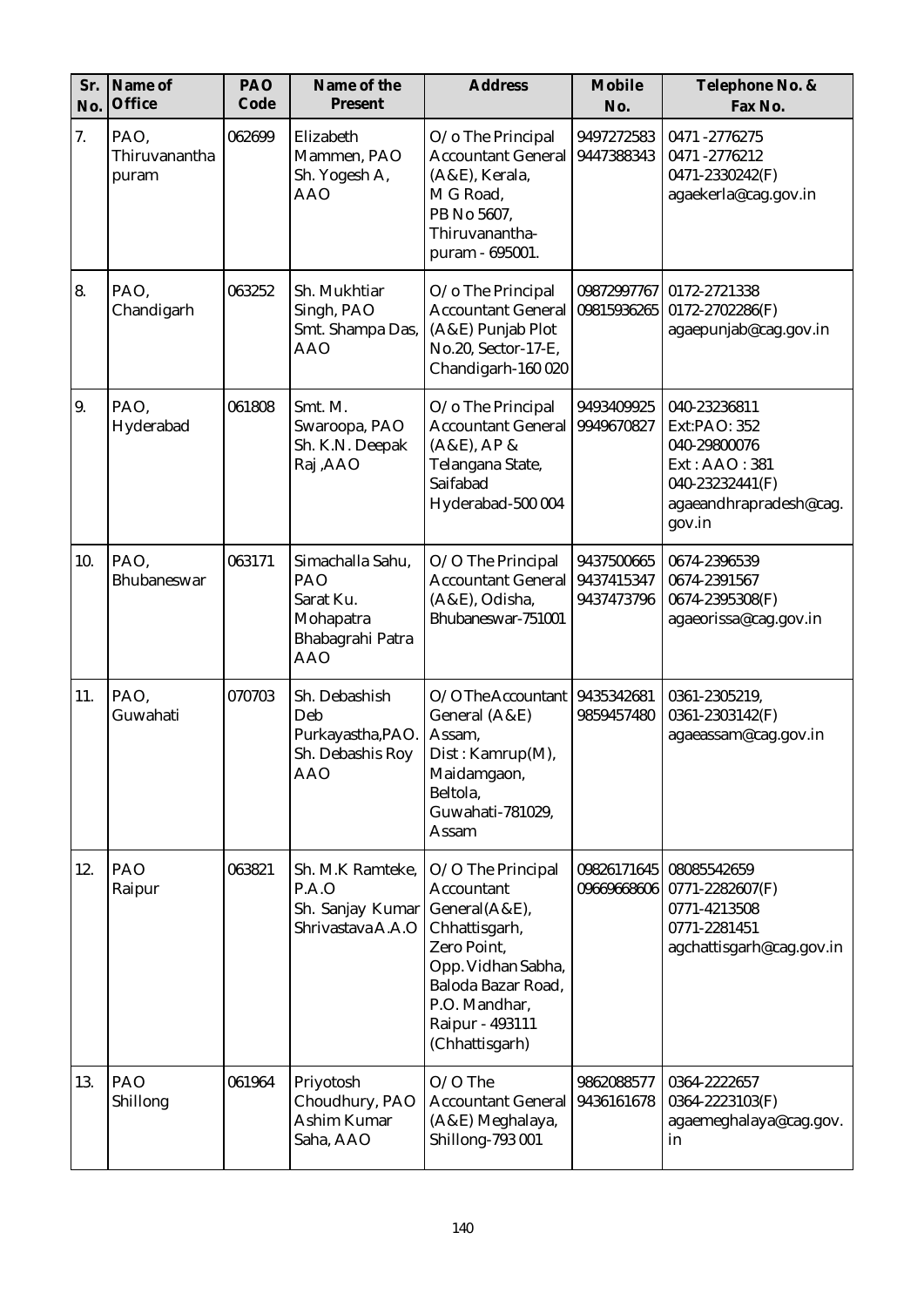| Sr.<br>No. | Name of<br>Office      | PAO<br>Code | Name of the<br>Present                                                                         | <b>Address</b>                                                                                                                                                | Mobile<br>No.                              | Telephone No. &<br>Fax No.                                                                             |
|------------|------------------------|-------------|------------------------------------------------------------------------------------------------|---------------------------------------------------------------------------------------------------------------------------------------------------------------|--------------------------------------------|--------------------------------------------------------------------------------------------------------|
| 14.        | PAO,<br>Bangalore      | 062779      | Gakila Devi, PAO<br>I.B. Safaya, AAO                                                           | O/O The Principal<br><b>Accountant General</b><br>(A&E), Karnataka,<br><b>Residency Park</b><br><b>House Road</b><br>Bangalore - 560001                       | 8123978970<br>9449010945                   | 080-22640256<br>080-22264691(F)<br>080-00315872<br>agaekarnataka@<br>cag.gov.in                        |
| 15.        | PAO, Aizawl            | 005463      | Sh. Chandreswar<br>Singha, PAO.<br>Sh. Mayengbam<br>Sanatomba Singh,<br><b>AAO</b>             | O/OThe Accountant<br>General, Mizoram<br>New Capital<br>Complex, Khatla,<br>Aizawl - 79600                                                                    | 9436304938<br>(PAO)<br>8974467042<br>(AAO) | 0389-2333467(F)<br>0389-2333434(F)<br>agmizoram@cag.gov.in                                             |
| 16.        | PAO, Ranchi            | 062044      | Sh. A.B. Gupta<br>Smt.<br>SwarnlataTopno                                                       | $O/O$ The<br><b>Accountant General</b><br>(A&E) Jharkhand,<br>P.O. Doranda,<br>Ranchi - 834002                                                                | 9431105087<br>9576625636                   | 0651-2412942<br>0651-2412582<br>0651-2411745(F)<br>agaejharkhand@cag.gov.in                            |
| 17.        | PAO,<br>Allahabad      | 063576      | Ajit Kumar Verma<br>R.B. Kanaujia                                                              | O/O The Principal<br>Accountant General<br>(A&E) Uttar Pradesh<br>20, Sarojini Naidu<br>Marg, U.P.,<br>Allahabad-211001                                       | 09450593903<br>09335099858                 | 0532-2622625,<br>0532-2622626,<br>0532-2424740,<br>0532-2421983(F)<br>agaeuttarpradeshI@<br>cag.gov.in |
| 18.        | PAO, Port Blair 061887 |             | Nilam Anand<br>Rini Datta                                                                      | O/O The Director<br>General of<br>Audit(Central)<br>Kolkata Branch<br><b>Union Territory of</b><br>ANI, $SP/1$ ,<br>South Point,<br><b>Port Blair -744106</b> | 09434284186<br>09051864422                 | 03192-2228574<br>03192-2227820<br>03192-2227437(F)                                                     |
| 19.        | PAO, Shimla            | 062541      | Smt. Sushma<br>Sharma, PAO<br>Sunita Tanwar &<br>Rakesh Sharma,<br><b>AAO</b>                  | $O$ /o The<br><b>Accountant General</b><br>(A&E)<br>Himachal Pradesh,<br>Gorton Castle Bldg.,<br>Shimla -171003                                               | 09418579017<br>09418983766<br>09418665197  | 0177-2656721<br>0177-2659752(F)<br>0177-2814934<br>agaehimachalpradesh@<br>cag.gov.in                  |
| 20.        | PAO, Agartala          | 063499      | Sh. Manik Lal<br>Thakur, PAO<br>Sh. Kalipada<br>Paul, AAO<br>Sh. Subarat Das<br>Chaudhari, AAO | O/OThe Accountant<br>General(A&E)<br>PO-Kunjabana,<br>Distt-West Tripura,<br>Agartala-799006                                                                  | 9062025936<br>9436541686<br>9436541687     | 0381-2350001<br>0381-2356304<br>0381-2345749(F)<br>agaetripura@cag.gov.in                              |
| 21.        | PAO Srinagar           | 062621      | Sh. R.L. Bhan,<br>PAO<br>B.K. Bhagat, AAO<br>Sh. Bal Krishan                                   | $O/O$ The Accountant<br>General (A&E),<br><b>J&amp;K Srinagar State</b><br>Secretariat, Jammu<br>& Kashmir-190 009                                            | 9419228083<br>9419019145<br>9419019145     | 0194-2470635<br>0194-2455223(F)<br>agaejammukashmir@<br>cag.gov.in                                     |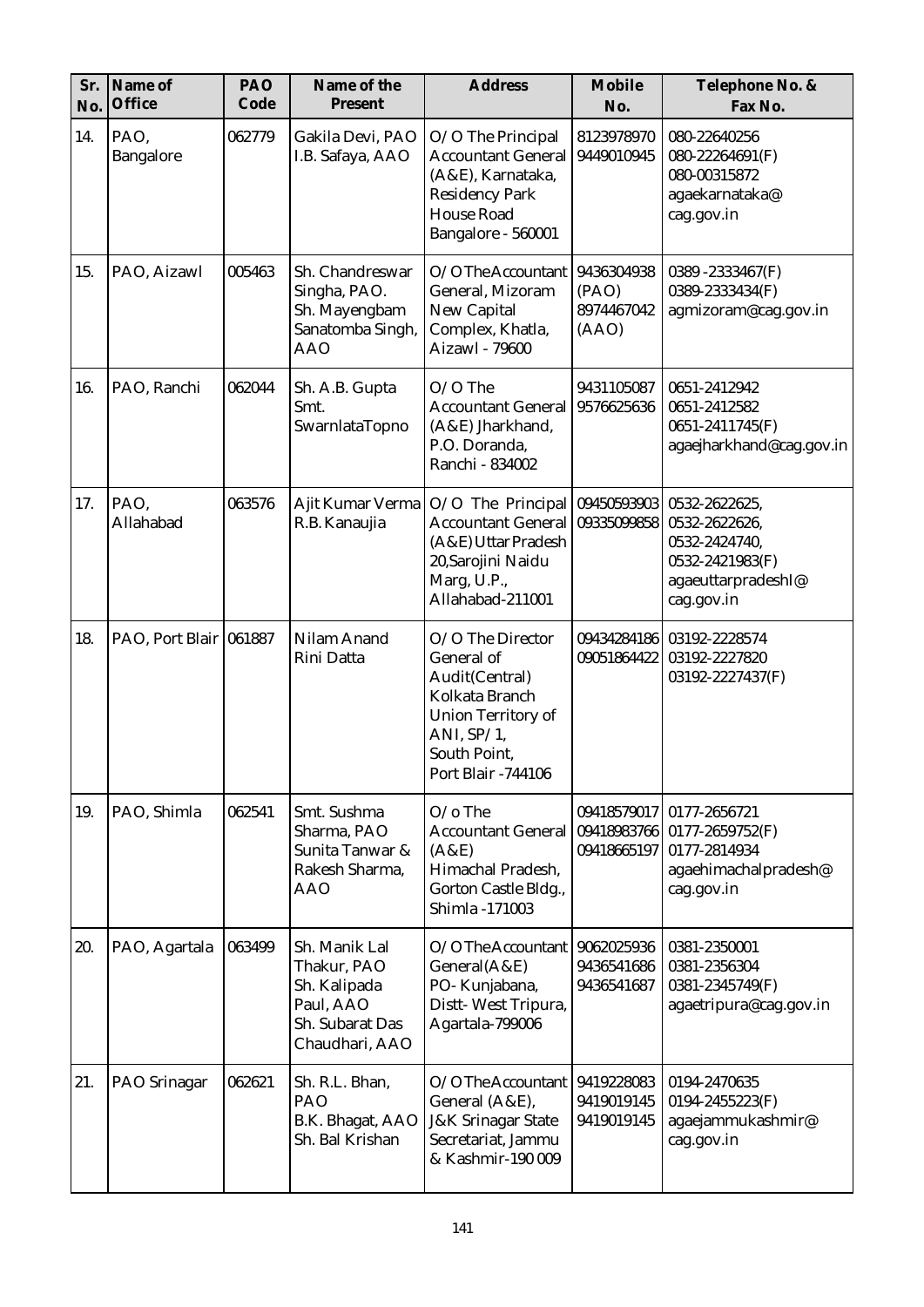| Sr.<br>No. | Name of<br>Office | PAO<br>Code | Name of the<br>Present                                                                                    | <b>Address</b>                                                                                                                                                             | Mobile<br>No.                                                      | Telephone No. &<br>Fax No.                                                      |
|------------|-------------------|-------------|-----------------------------------------------------------------------------------------------------------|----------------------------------------------------------------------------------------------------------------------------------------------------------------------------|--------------------------------------------------------------------|---------------------------------------------------------------------------------|
| 22.        | PAO, Itanagar     | 001717      | Saikat Das. PAO<br>Ch. Ananda<br>Angomcha. AAO                                                            | $O/O$ The<br><b>Accountant General</b><br><b>Arunachal Pradesh</b><br>JNK Building,<br>E-Sector, Itanagar,<br>Papumpare District,<br>Itanagar-791111                       | 9436898632<br>9862608535                                           | 0360-2210032<br>0360-2290220(F)<br>agarunachalpradesh@<br>cag.gov.in            |
| 23.        | PAO, Defence      | 001918      | Sh. R.P.S Rana<br>Smt. Sushila<br>Dhyani<br>Smt. Kiranjit Kaur<br>Sh. Neeraj Kumar<br>Kanwadia            | O/O Director<br><b>General of Audit</b><br><b>Defence Services</b><br>L-II Block Brassey<br>Avenue, New<br>Delhi-110001                                                    | 9717165928<br>9911200662<br>9810293567<br>9818468466               | 011-23094327<br>011-23094327(F)<br>dgads@cag.gov.in                             |
| 24.        | PAO,<br>Ahmedabad | 063735      | Sh. M.G. Kanth,<br>PAO<br>Mrs. Radhika<br>Swamy, AAO<br>Sh. S.S. Bakriwala                                | $O/O$ The<br><b>Accountant General</b><br>(A&E) Gujarat,<br>Audit Bhavan,<br>Opp. Ishwar Bhavan,<br><b>Near Commerce Six</b><br>Roads,<br>Navrangpura,<br>Ahmedabad-380009 | 09925390657<br>09925029601<br>09898004830                          | 079-26473919<br>079-26448455(F)<br>agaugujaratI@cag.gov.in                      |
| 25.        | PAO, Patna        | 062123      | Sh. Shambhu<br>Dayal PAO<br>Sh. Avinash<br><b>Kumar Thakur</b><br>(AAO)<br>Sh. Sanjay Kumar<br><b>AAO</b> | $O/O$ The<br><b>Accountant General</b><br>(A&E), Bihar Patna,<br>Bir Chand Patel Path,<br>Patna-800001                                                                     | 9430605693<br>8294420382<br>9334086538                             | 0612-2225633<br>0612-2221056<br>agaebihar@cag.gov.in                            |
| 26.        | PAO, Jaipur       | 063335      | Ms.Meenakshi<br>Kulshrestha, PAO<br>Sh. Suresh Gupta<br>Sh. Subhash Chand<br>Sh Ramesh Chand              | O/O The Principal<br><b>Accountant General</b><br>(A&E) Rajasthan,<br>Janpath,<br>Statue Circle,<br>Jaipur - 302005                                                        | 9783696065<br>9782245476<br>9414979952<br>9414739688<br>9413419626 | 0141-2385872<br>0141-2385431<br>$0141 - 2385263(F)$<br>agaerajasthan@cag.gov.in |
| 27         | PAO,<br>Dehradun  | 063830      | Sh. Rajendra<br>Singh Negi PAO<br>Sh. Vijay Chauhan,<br><b>AAO</b>                                        | $O/O$ The<br><b>Accountant General</b><br>(A&E) Uttrakhand,<br>Oberai Motors Bldg,<br>Saharanpur Road,<br>Majra,<br>Dehradun-248171                                        | 9412989776<br>9897293687                                           | 0135-2643684<br>$0135 - 643683(F)$<br>agaeuttarakhand@<br>cag.gov.in            |
| 28.        | PAO, Imphal       | 063017      | L. Iboyaima Singh<br>H. Chiinhauniang,<br><b>AAO</b>                                                      | $O/O$ The<br><b>Accountant General</b><br>(A&E) Manipur,<br>Imphal-795 001                                                                                                 | 9402880595<br>9436161947                                           | 0385-2458526<br>0385-2442339<br>0385-2442338(F)<br>agaemanipur@cag.gov.in       |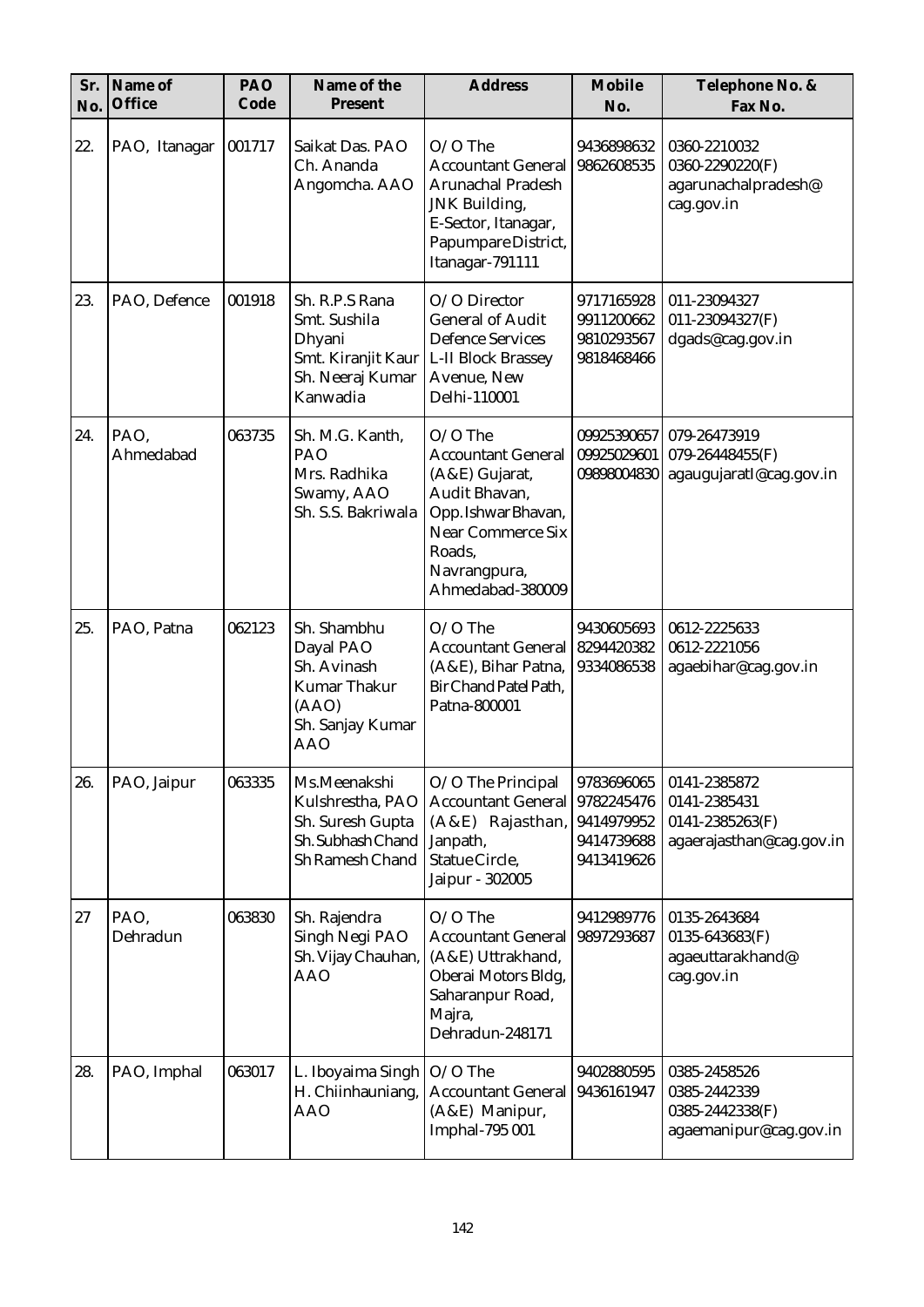| Sr. | Name of<br>No. Office | PAO<br>Code | Name of the<br>Present     | Address                           | Mobile<br>No.            | Telephone No. &<br>Fax No.              |
|-----|-----------------------|-------------|----------------------------|-----------------------------------|--------------------------|-----------------------------------------|
| 29. | PAO, Nagpur           | 062939      | Ku. Priti N Masih<br>(PAO) | e Accountant<br>General (A&E)-II, | 9096785905<br>8007582224 | 0712-2565161 to 2565167<br>0712-2233550 |
|     |                       |             |                            |                                   |                          |                                         |
|     |                       |             |                            |                                   |                          |                                         |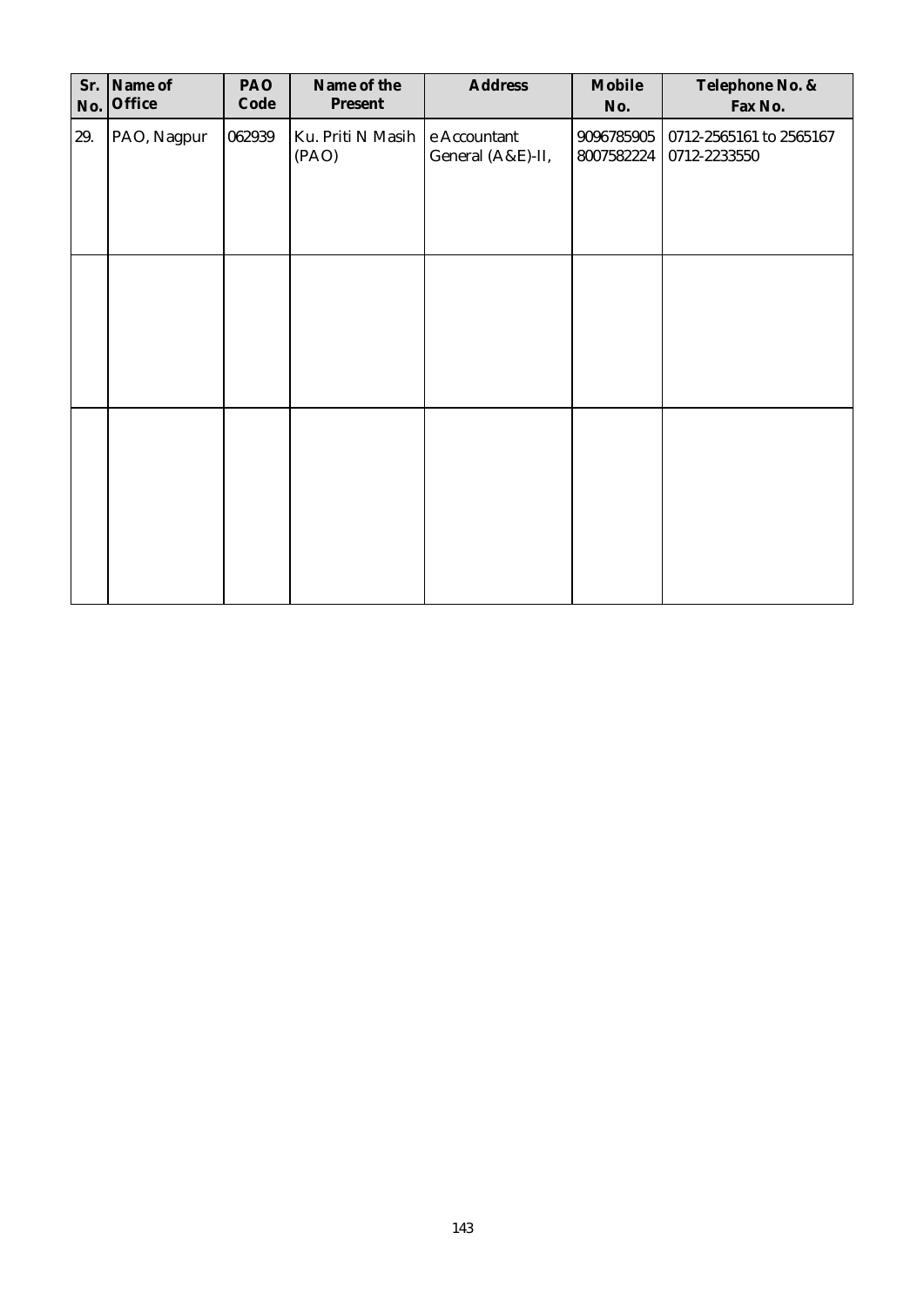#### **DEPARTMENT OF POSTS**

Department of Posts Reserve Bank of India

Name of Department under the Ministry **Name of the PSB** accredited to the Deptt State Bank of India

| Sr.<br>No. | Name of Office          | <b>PAO</b><br>Code No. | Name of the Present<br>Incumbent | <b>Address</b>                                                                         | Tele, No.        |
|------------|-------------------------|------------------------|----------------------------------|----------------------------------------------------------------------------------------|------------------|
|            | Dy. Director<br>General | 003934                 | Sh. Rajnish Kumar<br>Jenaw       | Room No. 405,<br>4th Floor, Sansad Marg,  011-23096196(F)<br>Dak Bhawan,<br>New Delhi. | 011-23096096 (O) |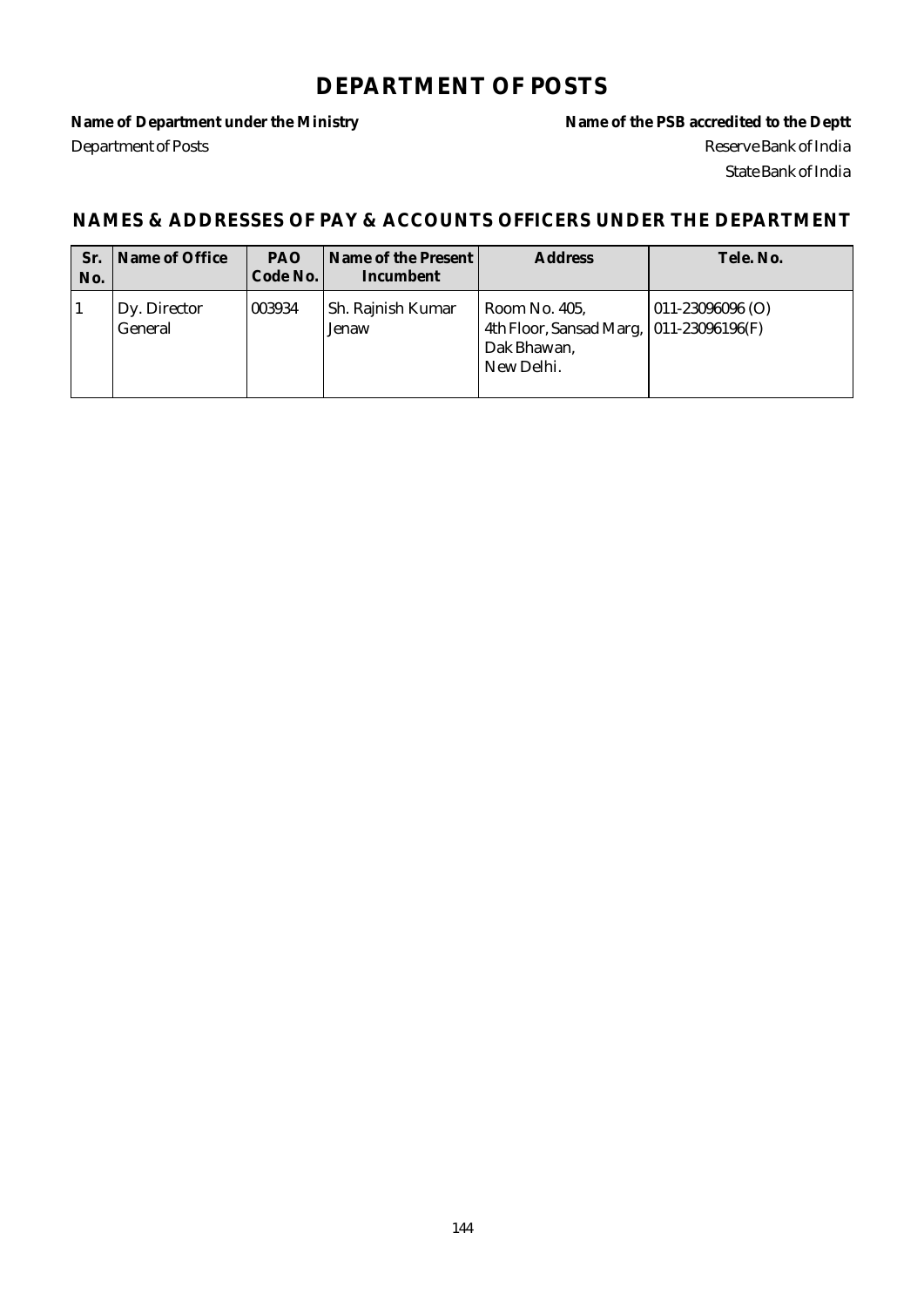## **PRESIDENT'S SECRETARIAT**

Name of Department under the Ministry **Name of the PSB** accredited to the Deptt President's Secretariat United Bank of India

| Sr.<br>No.  | Name of Office                                          | <b>PAO</b><br>Code No. | Name of the Present<br>Incumbent | <b>Address</b>                                                     | Tele. No.                                                                                 |
|-------------|---------------------------------------------------------|------------------------|----------------------------------|--------------------------------------------------------------------|-------------------------------------------------------------------------------------------|
|             | Internal<br><b>Financial Advisor</b>                    |                        | Mr. Siddharth<br><b>Sharma</b>   | <b>President's Secretariat</b><br>Rashtrapati Bhawan,<br>New Delhi | $011 - 23014816$ (O)<br>011-23010813 $(F)$<br>Siddharth.s@nic.in                          |
| $ 2\rangle$ | Pr. AO-cum-PAO   048406<br>(President's<br>Secretariat) |                        | Sh A.K. Hasiza                   | PAO, President's<br>Secretariat Rashtrapati<br>Bhawan, New Delhi   | 011-23015321(O) 4245-Extn<br>011-23012061 Telefax<br>09810964917(M)<br>paops-rb@rb.nic.in |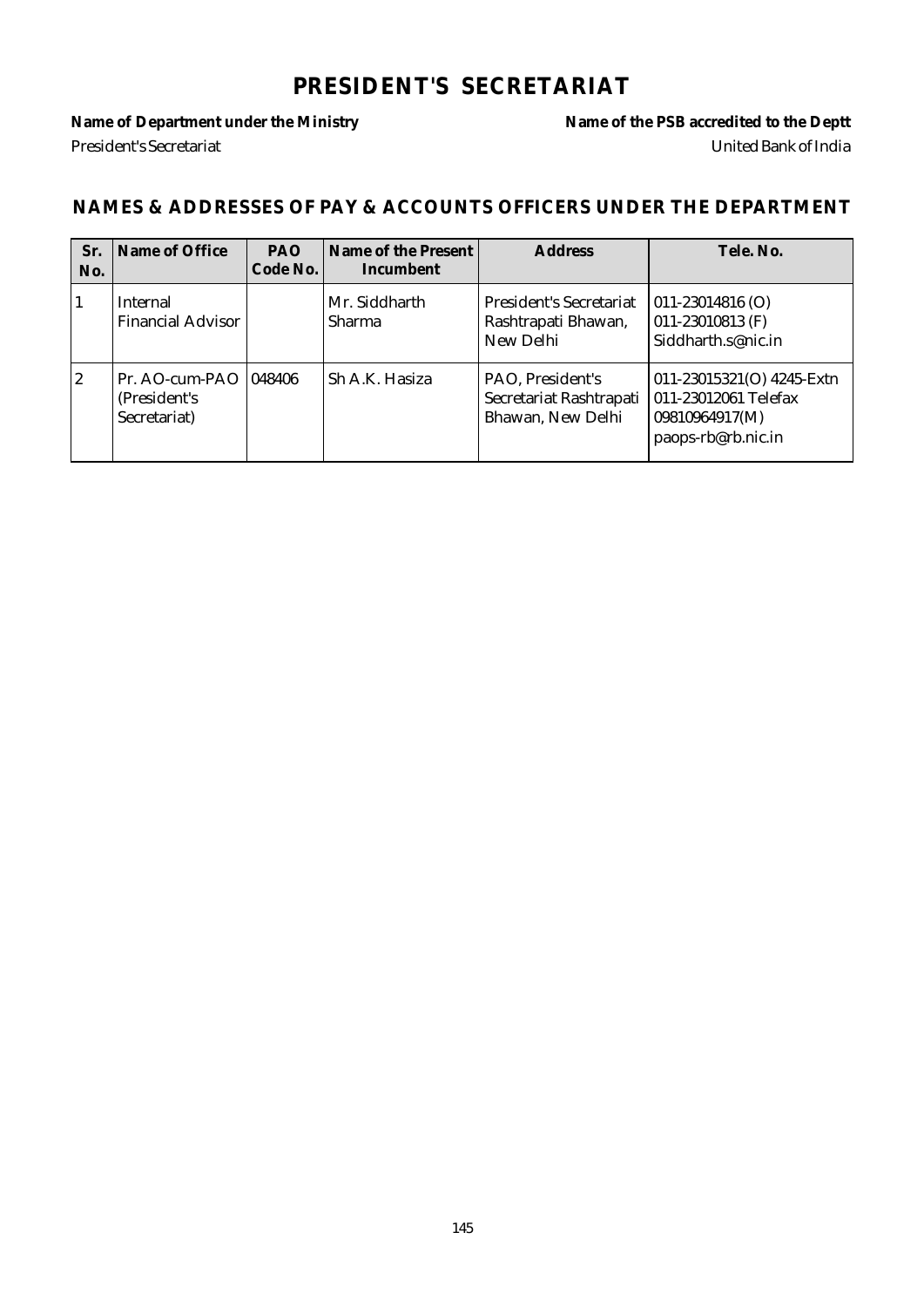### **MINISTRY OF RAILWAYS**

Ministry of Railways **Reserve Bank of India/State Bank of India** 

Name of Department under the Ministry **Name of the PSB** accredited to the Deptt

| Sr.<br>No. | Name of Office         | PAO.<br>Code No. | Name of the Present<br>Incumbent   | <b>Address</b>                                                            | Tele. No.                                                      |
|------------|------------------------|------------------|------------------------------------|---------------------------------------------------------------------------|----------------------------------------------------------------|
|            | PAO (Railway<br>Board) | 1076101          | Sh. Awadhesh<br><b>Kumar Singh</b> | Pay and Accounts<br>Office,<br>Room No. 21,<br>Rail Bhawan,<br>New Delhi. | $011 - 23388674$ (O)<br>$011 - 23303655$ (O)<br>09717647283(M) |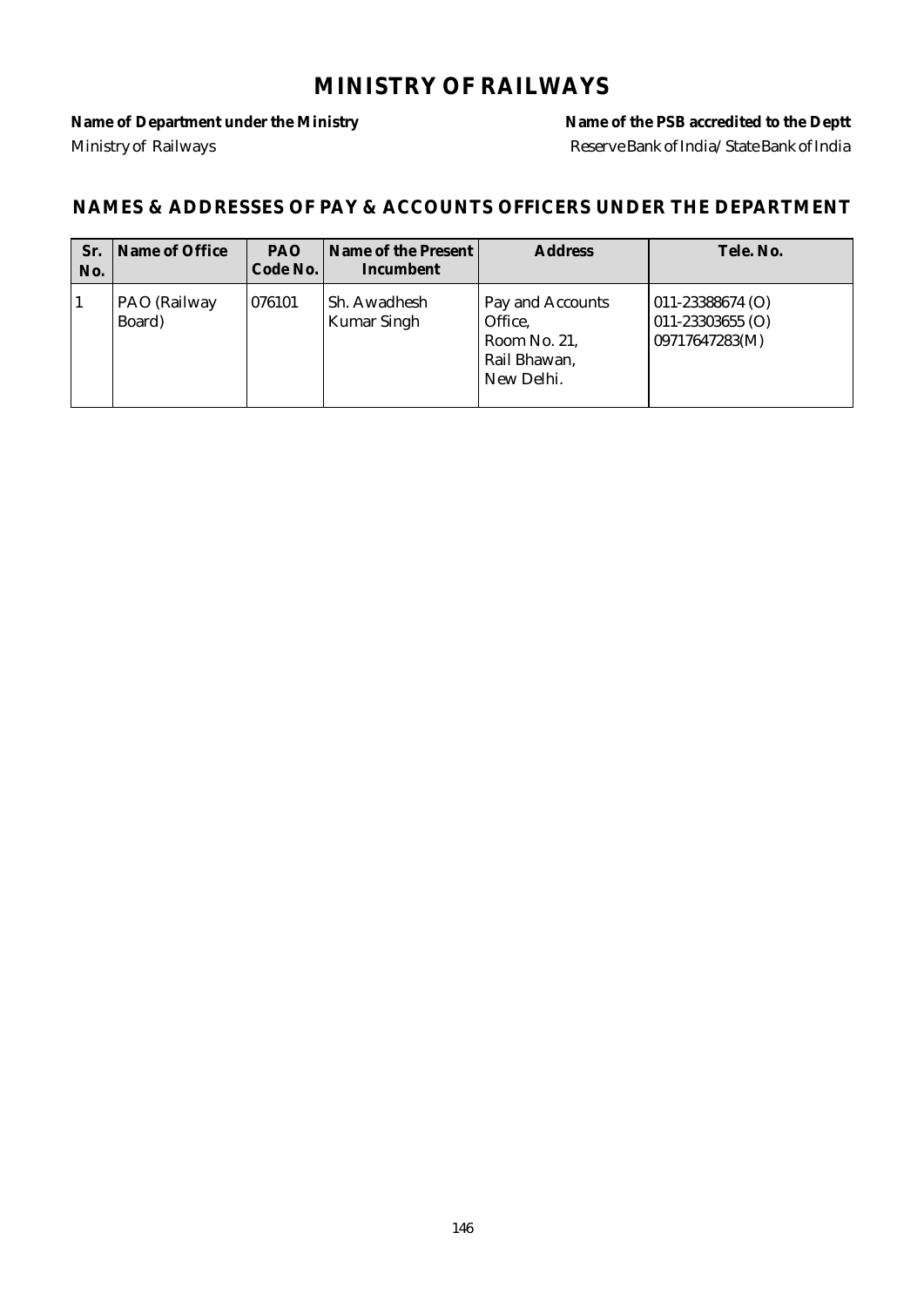### **RAYHA SABHA SECRETARIAT**

Rajya Sabha Secretariat State Bank of India

Name of Department under the Ministry **Name of the PSB** accredited to the Deptt

| Sr.<br>No. | Name of Office       | <b>PAO</b><br>Code No. | Name of the Present<br>Incumbent | <b>Address</b>                                                                                        | Tele, No.                                                                                                   |
|------------|----------------------|------------------------|----------------------------------|-------------------------------------------------------------------------------------------------------|-------------------------------------------------------------------------------------------------------------|
|            | PAO (Rajya<br>Sabha) | 065820                 | Sh. P Narayanan                  | Room No. 212 A,<br><b>Parliament House</b><br>Annexe,<br>Rajya Sabha Secretariat,<br>New Delhi-110001 | $ 011 - 23035459 0\rangle$<br>$ 011 - 23011245$ (F)<br>09968093154 (M)<br>$\vert$ narayanan $69$ @gmail.com |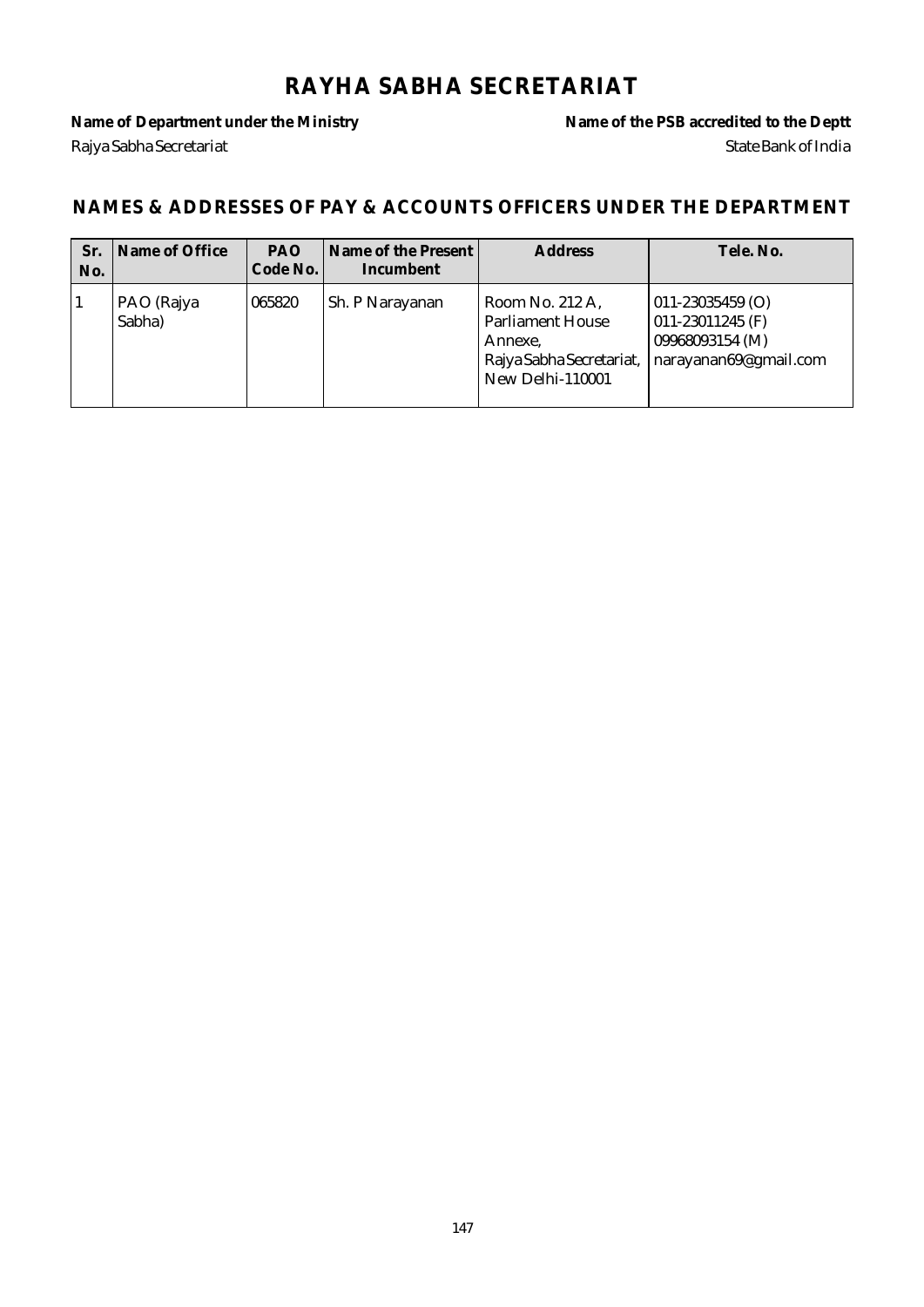## **DEPARTMENT OF TELECOMMUNICATIONS**

Department of Telecommunications Reserve Bank of India

Name of Department under the Ministry **Name of the PSB** accredited to the Deptt State Bank of India

| Sr.<br>No.              | Name of Office                        | PAO<br>Code No. | Name of the Present<br>Incumbent      | <b>Address</b>                                                   | Tele. No.                                                                                           |
|-------------------------|---------------------------------------|-----------------|---------------------------------------|------------------------------------------------------------------|-----------------------------------------------------------------------------------------------------|
| 1.                      | Dy. Director<br>General<br>(Accounts) | 077101          | Mrs. Tiakala Lynda<br>Yaden           | Room No. 1305<br>Sanchar Bhawan,<br>20 Ashoka Road,<br>New Delhi | 011-23036120 (O)<br>011-23717111 (O)<br>011-23372097 (Fax)<br>09868131011 (M)<br>ddgacct-dot@nic.in |
| 2.                      | Director (A/Cs-I)                     |                 | <b>Group Captain</b><br>Vivek Trivedi | Room No. 709<br>Sanchar Bhawan,<br>20 Ashoka Road.,<br>New Delhi | 011-23036511 (O)<br>011-23372268 (F)<br>011-22723687 (R)<br>dir-acs1-dot@nic.in                     |
| 3.                      | <b>Asstt. Director</b><br>General     |                 | Sh S. R. Chaudhary                    | Room No.1312,<br>Sanchar Bhawan,<br>20 Ashoka Road,<br>New Delhi | 011-23036060 (O)<br>011-23737459<br>09013139646 (M)<br>sr.chaudhary@nic.in                          |
| $\overline{\mathbf{4}}$ | AO (TA-I)                             |                 | Sh. R. K. Chawla                      | Room No.1312,<br>Sanchar Bhawan,<br>20 Ashoka Road,<br>New Delhi | 011-23036283 (O)<br>011-23372070 (Fax)<br>09013132327 (M)<br>rajk.chawla@nic.in                     |
| $\overline{5}$          | AO (TA-II)                            |                 | Sh. K.S. Chauhan                      | Room No.1312,<br>Sanchar Bhawan,<br>20 Ashoka Road,<br>New Delhi | 011-23036243 (O)<br>011-23372070 (F)<br>09811137743 (M)<br>aa01ta2-hq-dot@nic.in                    |
| $\boldsymbol{6}$        | AO (TA-II)                            |                 | Mrs. Saroj Kapur                      | Room No.1312,<br>Sanchar Bhawan,<br>20 Ashoka Road,<br>New Delhi | 011-23036241 (O)<br>09868139974 (M)<br>aao3ta2.hq-dot@nic.in                                        |
| $\boldsymbol{7}$        | AO (TA-I)                             |                 | Mrs. S.M.M. Theresa                   | Room No.1312,<br>Sanchar Bhawan,<br>20 Ashoka Road,<br>New Delhi | 011-23036439 (O)<br>09443578099 (R)<br>09013130988 (M)<br>smm.theresa@nic.in                        |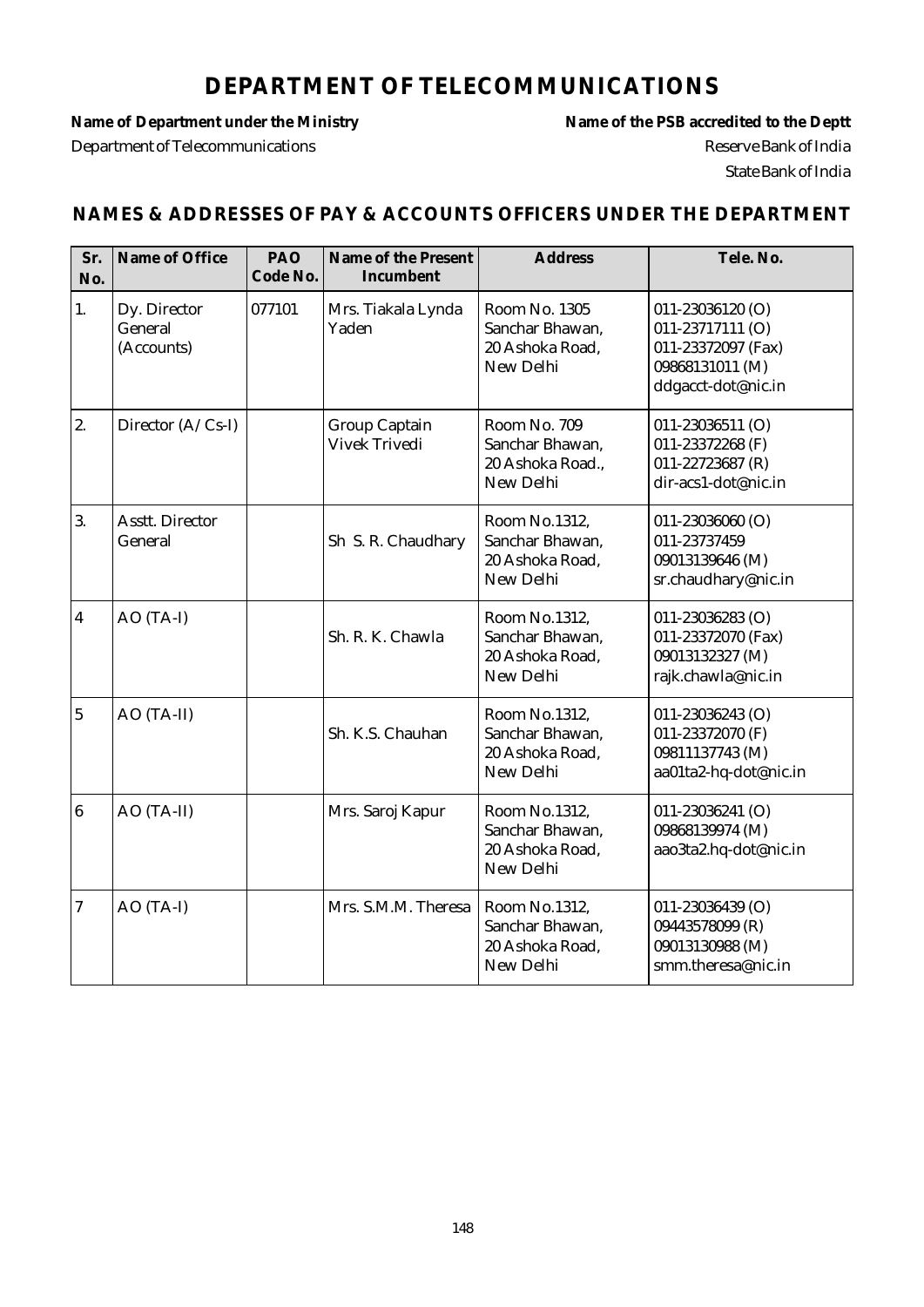## **STATE-WISE LIST OF PAY AND ACCOUNTS OFFICES OUTSIDE DELHI (As on 1.04.2016)**

| S.No.                   | Name of the Pay & Accounts Office       | Name of the Ministry                      | Name of the Present Incumbent                       |
|-------------------------|-----------------------------------------|-------------------------------------------|-----------------------------------------------------|
|                         |                                         | <b>ANDHRA PRADESH</b>                     |                                                     |
| 1.                      | ZAO (CBDT), Vishakhapatnam              | <b>CBDT</b>                               | Sh. Balasubramanian                                 |
| 2.                      | PAO, Guntur                             | <b>CBEC</b>                               | Sh C. Sesha Sai                                     |
| 3.                      | PAO, Tirupati                           | <b>CBEC</b>                               | Sh. N.S. Madhuganan                                 |
| 4.                      | PAO, Vishakhapatnam                     | <b>CBEC</b>                               | Sh. C.V. Jogarao                                    |
|                         |                                         | <b>ASSAM</b>                              |                                                     |
| 1.                      | PAO, Dibrugarh                          | <b>CBEC</b>                               | Sh Sanjib Kumar Esh                                 |
| 2.                      | ZAO (CBDT), Guwahati                    | <b>CBDT</b>                               | Sh. J.L Chakraborty                                 |
| 3.                      | Resident Audit Party, Guwahati          | <b>DoNER</b>                              | Vacant                                              |
| 4.                      | ZPAO (SSB), Guhawati                    | <b>Home Affairs</b>                       | Sh.Chaman Lal Bagri                                 |
| 5.                      | IAP (CRPF), Guhawati                    | <b>Home Affairs</b>                       | Sh. Paritosh Das                                    |
| 6.                      | PAO(DD), Guwahati                       | Prasar Bharti                             | Sh. Gautam Das                                      |
| 7.                      | P.A.O. (National Highway),<br>Guwahati. | Shipping and Road<br>Transport & Highways | Sh. Kalyan Kumar Dey                                |
|                         |                                         | <b>BIHAR</b>                              |                                                     |
| 1.                      | ZAO (CBDT), Bhagalpur                   | <b>CBDT</b>                               | Sh. Anil Kumar                                      |
| 2.                      | ZAO (CBDT) Patna                        | <b>CBDT</b>                               | Sh. B.C Trivedi                                     |
| 3.                      | P.A.O. (CBEC) Patna.                    | <b>CBEC</b>                               | Sh. Ashok Kumar                                     |
|                         |                                         | <b>CHHATTISGARH</b>                       |                                                     |
| 1.                      | ZAO (CBDT), Raipur                      | <b>CBDT</b>                               | Smt. Vimla Nawaria                                  |
| 2.                      | PAO, Raipur                             | <b>CBEC</b>                               | Sh Lala Ram Meena                                   |
| 3.                      | RPAO (CRPF), Raipur                     | <b>Home Affairs</b>                       | Sh. S. W. Deoghare                                  |
| 4.                      | RPAO (NH), Raipur                       | Road, Transport & Highways                | Sh. N.K. Sihar                                      |
|                         |                                         | GOA                                       |                                                     |
| 1.                      | ZAO (CBDT), Panaji                      | <b>CBDT</b>                               | Sh. K.T.N Ramachandran                              |
| 2.                      | PAO, Goa                                | <b>CBEC</b>                               | Smt. Vijayam S. Menon                               |
|                         |                                         | <b>GUJARAT</b>                            |                                                     |
| $\mathbf{1}$            | ZAO (CBDT) Ahmedabad                    | <b>CBDT</b>                               | Sh. N.D Karia                                       |
| $\boldsymbol{2}$        | ZAO (CBDT), Baroda                      | <b>CBDT</b>                               | Sh. R. Murli                                        |
| $\mathbf{3}$            | ZAO (CBDT), Surat                       | <b>CBDT</b>                               | Sh. Manish Kumar                                    |
| $\overline{\mathbf{4}}$ | ZAO (CBDT), Rajkot                      | <b>CBDT</b>                               | Sh. Sanjay C. Shah                                  |
| $\sqrt{5}$              | PAO, Ahmedabad                          | <b>CBEC</b>                               | 1. Sh P. K. Bhattacharjee (ACA),<br>2. Sh S J. Soni |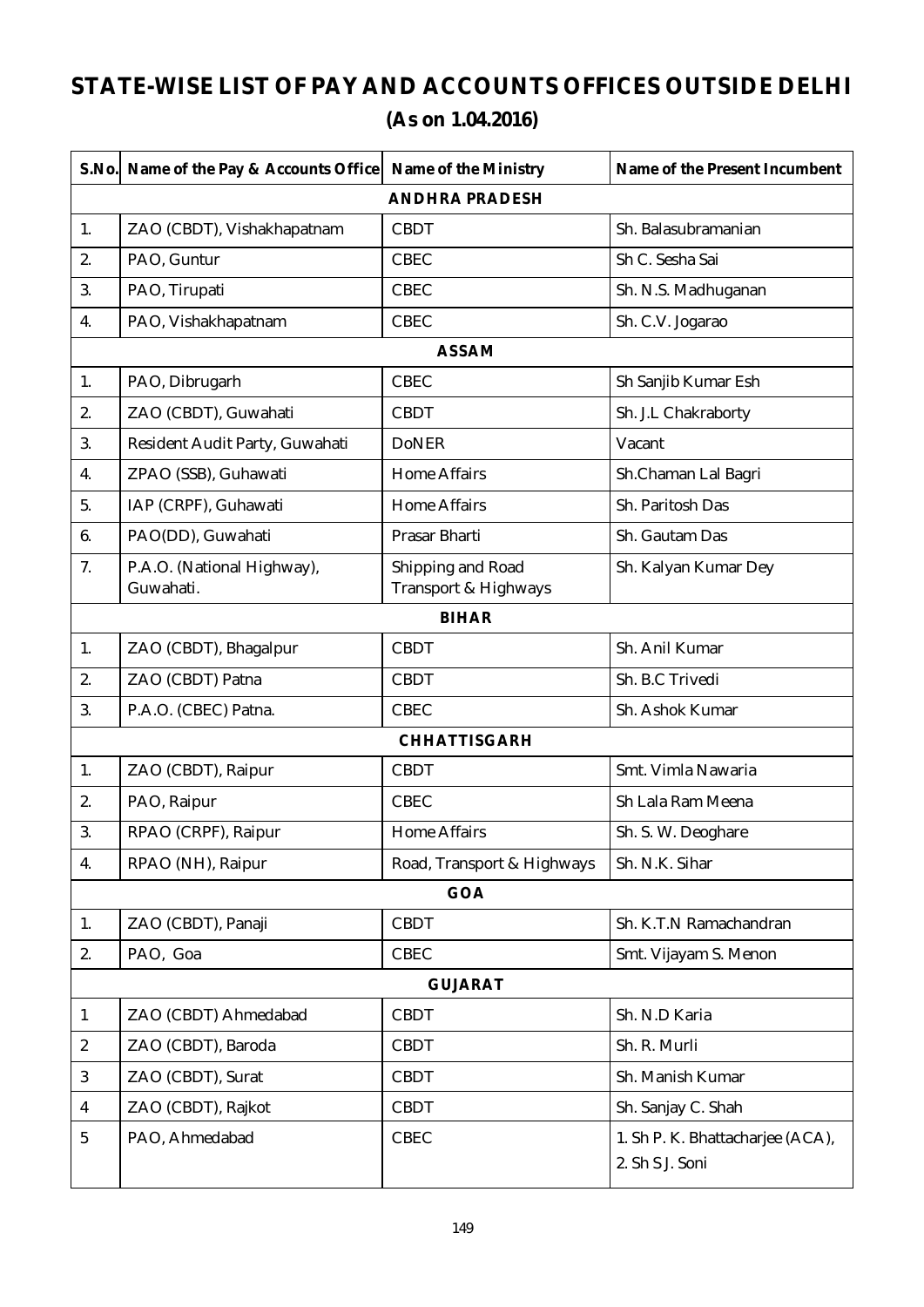| $6\phantom{1}$          | PAO, Bhavnagar                                  | <b>CBEC</b>                                                            | Sh Ajay A.Shah                                             |
|-------------------------|-------------------------------------------------|------------------------------------------------------------------------|------------------------------------------------------------|
| $\tau$                  | PAO, Rajkot                                     | <b>CBEC</b>                                                            | Sh. J.B. Hadiya                                            |
| 8                       | PAO, Surat.                                     | <b>CBEC</b>                                                            | Sh K.G. Mathew (Holding<br>additional charge of PAO Surat) |
| 9                       | PAO, Vadodara                                   | <b>CBEC</b>                                                            | Sh. K.G. Matthew                                           |
| 10                      | PAO, Vapi.                                      | <b>CBEC</b>                                                            | Sh AKP Sahijwani                                           |
| 11                      | PAO, Customs, Kandla                            | <b>CBEC</b>                                                            | Sh S.K. Limaye                                             |
| 12                      | PAO, Customs (Prev) Jamnagar                    | <b>CBEC</b>                                                            | Sh. R.R. Parmar                                            |
| 13                      | IAP, BSF, Gandhinagar                           | <b>Home Affairs</b>                                                    | Vacant                                                     |
|                         |                                                 | <b>HARYANA</b>                                                         |                                                            |
| $\mathbf{1}$            | P.A.O. (Plant Protection & Misc.)<br>Faridabad. | Agriculture & Farmers Welfare                                          | Sh. Rajeev Kumar Gupta                                     |
| $\boldsymbol{2}$        | ZAO (CBDT) Rohtak, Harayna                      | <b>CBDT</b>                                                            | Sh. Satyapal Singh                                         |
| 3                       | ZAO (CBDT), Panchkula                           | <b>CBDT</b>                                                            | Sh. R. Pannirselvam                                        |
| 4                       | PAO, Rohtak                                     | <b>CBEC</b>                                                            | Sh. Ashok Kumar                                            |
| 5                       | P.A.O. (CGWB) Faridabad.                        | <b>Water Resources, River</b><br>Development and Ganga<br>Rejuvenation | Sh. Balbir Singh                                           |
|                         |                                                 | <b>HIMACHAL PRADESH</b>                                                |                                                            |
| $\mathbf{1}$            | ZAO (CBDT), Shimla                              | <b>CBDT</b>                                                            | Sh. Amit Kumar                                             |
|                         |                                                 | <b>JAMMU &amp; KASHMIR</b>                                             |                                                            |
| $\mathbf{1}$            | ZAO (CBDT), Jammu                               | <b>CBDT</b>                                                            | Sh. Pawan Kumar                                            |
| $\boldsymbol{2}$        | IAP, BSF, Jammu                                 | <b>Home Affairs</b>                                                    | Sh. Bijoy Kaul                                             |
| 3                       | RPAO (CRPF) Jammu                               | <b>Home Affairs</b>                                                    | Sh. Ajay Kumar Verma                                       |
| 4                       | IAP, BSF, Srinagar                              | <b>Home Affairs</b>                                                    | Sh. M C Saxena                                             |
|                         |                                                 | <b>JHARKHAND</b>                                                       |                                                            |
| $\mathbf{1}$            | ZAO (CBDT), Ranchi                              | <b>CBDT</b>                                                            | Sh. Amit Kumar Gupta                                       |
| $\boldsymbol{2}$        | PAO CBEC, Ranchi                                | <b>CBEC</b>                                                            | Sh. Prawin Kumar Anand                                     |
| 3                       | PAO CBEC, Jamshedpur                            | <b>CBEC</b>                                                            | Sh Haridas P. Kamel                                        |
| $\overline{\mathbf{4}}$ | R.P.A.O. (Coal) Dhanbad.                        | Coal                                                                   | Sh. Santosh Kumar                                          |
| $\overline{5}$          | P.A.O. (D.G.M.S.) Dhanbad.                      | Labour                                                                 | Sh. Ranjan Datta                                           |
|                         |                                                 | <b>KARNATAKA</b>                                                       |                                                            |
| $\mathbf{1}$            | ZAO (CBDT) Bengaluru                            | <b>CBDT</b>                                                            | Sh. P. Arvindam                                            |
| $\boldsymbol{2}$        | ZAO (CBDT), Hubali                              | <b>CBDT</b>                                                            | Sh. P. S. Ramananda                                        |
| 3                       | PAO, Bengaluru                                  | <b>CBEC</b>                                                            | Ms. V. Uma<br>Ms. N. Shailaja                              |
| 4                       | PAO, Belgaum                                    | <b>CBEC</b>                                                            | Sh. A.K. J. Ritti                                          |
| 5                       | PAO, Mangalore                                  | <b>CBEC</b>                                                            | Sh. K. Bhagwat Balachandra                                 |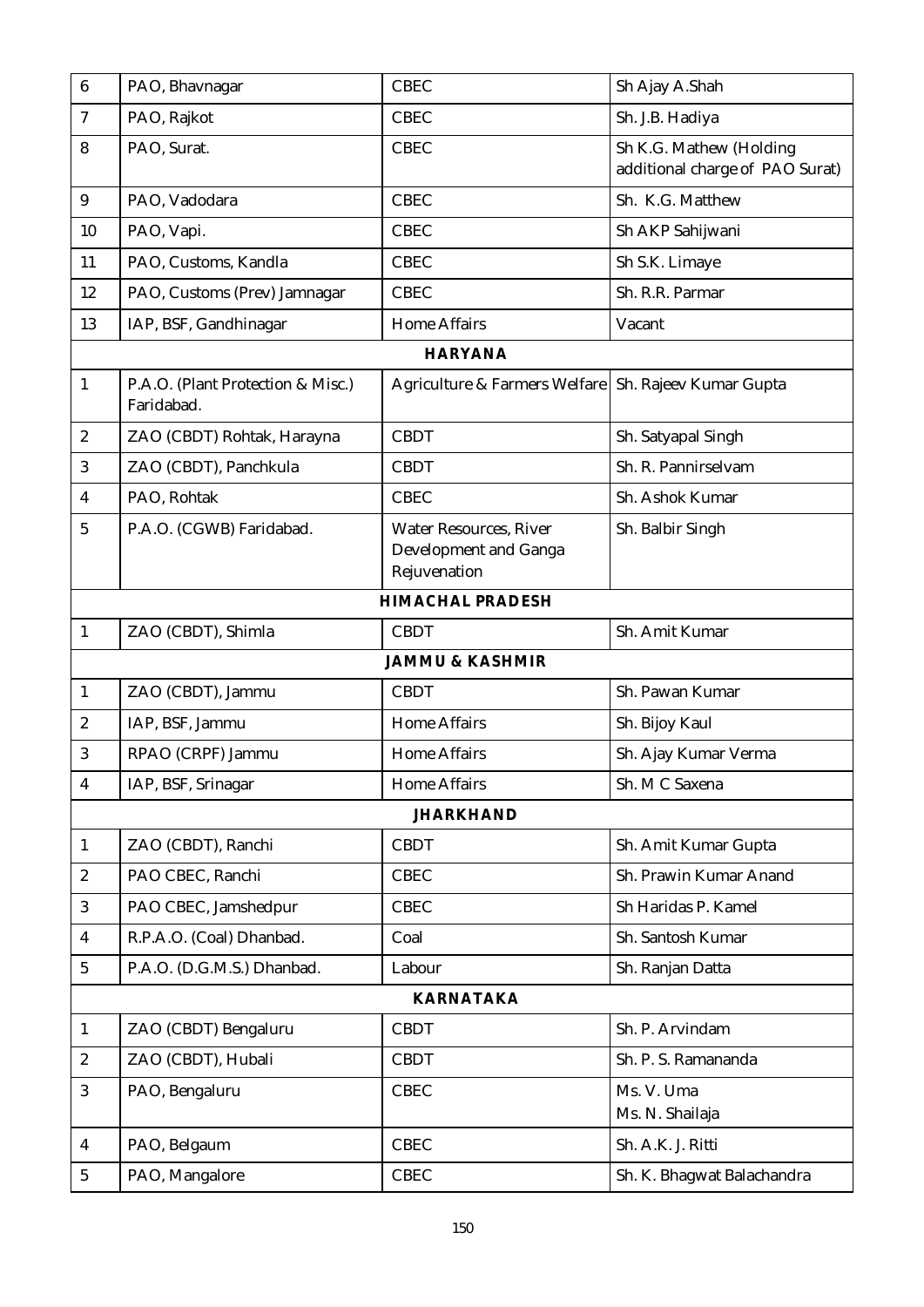| $\boldsymbol{6}$ | PAO, Mysore                                        | <b>CBEC</b>                                      | N. Vaidyanathan         |
|------------------|----------------------------------------------------|--------------------------------------------------|-------------------------|
| 7                | IAP, Bengaluru                                     | Health & F.W.                                    | Sh. S. Kannabiran       |
| 8                | PAO (GSI) Bengaluru                                | <b>Mines</b>                                     | Sh. L. Manjunatha       |
| 9                | P.A.O. (CEA), Bengaluru.                           | Power                                            | Smt. V Chitra           |
| 10               | P.A.O. (National Highway),<br>Bengaluru            | <b>Shipping and Road Transport</b><br>& Highways | Sh. Sunny Cyrac         |
|                  |                                                    | <b>KERALA</b>                                    |                         |
| $\mathbf{1}$     | P.A.O. (Agri., Coop& Farmers<br>Welfare), Cochin   | Agriculture & Farmers Welfare   Sh. I. J. Sunny  |                         |
| $\boldsymbol{2}$ | ZAO (CBDT) Cochin                                  | <b>CBDT</b>                                      | Sh. A.P. Parameshwaran  |
| 3                | ZAO (CBDT), Trivandrum                             | <b>CBDT</b>                                      | Sh. A. Abdulla, AAO     |
| 4                | PAO, Calicut                                       | <b>CBEC</b>                                      | Vacant                  |
| 5                | PAO, Cex, Cochin                                   | <b>CBEC</b>                                      | Sh. U. Unnikrishnan     |
| 6                | PAO, Trivandrum                                    | <b>CBEC</b>                                      | Sh. Ninan Varhgese      |
| $\tau$           | PAO, Customs, Cochin                               | <b>CBEC</b>                                      | Sh. C.Narayan Kutty     |
|                  |                                                    | <b>MADHYA PRADESH</b>                            |                         |
| $\mathbf{1}$     | PAO, Bhopal                                        | <b>CBEC</b>                                      | Sh R.K. Dwivedi         |
| $\overline{c}$   | PAO, Indore                                        | <b>CBEC</b>                                      | Ms Shrutika Rajawat     |
| 3                | ZAO (CBDT) Bhopal                                  | <b>CBDT</b>                                      | Sh. A.K. Bhargava       |
| $\overline{4}$   | ZAO (CBDT) Indore                                  | <b>CBDT</b>                                      | Smt. Anita Katyal       |
| $\overline{5}$   | P.A.O. (Chemical &<br>Petro-Chemicals), Bhopal.    | Chemicals & Petro-Chemicals                      | Smt Keya Sarkar         |
| $6\phantom{.}6$  | P.A.O. (B.N.P.), Dewas.                            | Finance                                          | Sh. G. Srinivas         |
| 7                | P.A.O. (S.P.M.) Hoshangabad.                       | Finance                                          | Vacant                  |
| 8                | P.A.O. (G.M.), Opium & Alkaloid<br>Works, Neemuch. | Finance                                          | Sh. Vijay Kumar         |
| $\boldsymbol{9}$ | P.A.O. (Narcotics), Gwalior.                       | Finance                                          | Sh. C. M. Arya          |
|                  |                                                    | <b>MAHARASHTRA</b>                               |                         |
| $\mathbf{1}$     | P.A.O. Agri. & Coopn Mumbai                        | Agriculture & Farmers Welfare                    | Smt. R.G. Kulkarni      |
| $\boldsymbol{2}$ | PAO (Agriculture & Farmers<br>Welfare), Mumbai.    | Agriculture & Farmers Welfare                    | Sh Sailash Ramakrishnan |
| 3                | P.A. O (DMI), Nagpur.                              | Agriculture & Farmers Welfare                    | Sh. M.J. Patil          |
| 4                | ZAO (CBDT) Mumbai                                  | <b>CBDT</b>                                      | Sh. H.R.Maknojia        |
| $\sqrt{5}$       | ZAO (CBDT) Nagpur                                  | <b>CBDT</b>                                      | Sh. A. Hari Kumar       |
| 6                | ZAO (CBDT) Pune                                    | <b>CBDT</b>                                      | Sh. S.S. Natu           |
| $\tau$           | ZAO (CBDT), Thane                                  | <b>CBDT</b>                                      | Sh. S.S. Kadakol        |
| 8                | ZAO (CBDT), Nasik                                  | <b>CBDT</b>                                      | Sh. R.V. Shah           |
| $9\phantom{.0}$  | PAO, Aurangabad                                    | <b>CBEC</b>                                      | Sh. A.D. Lodwal         |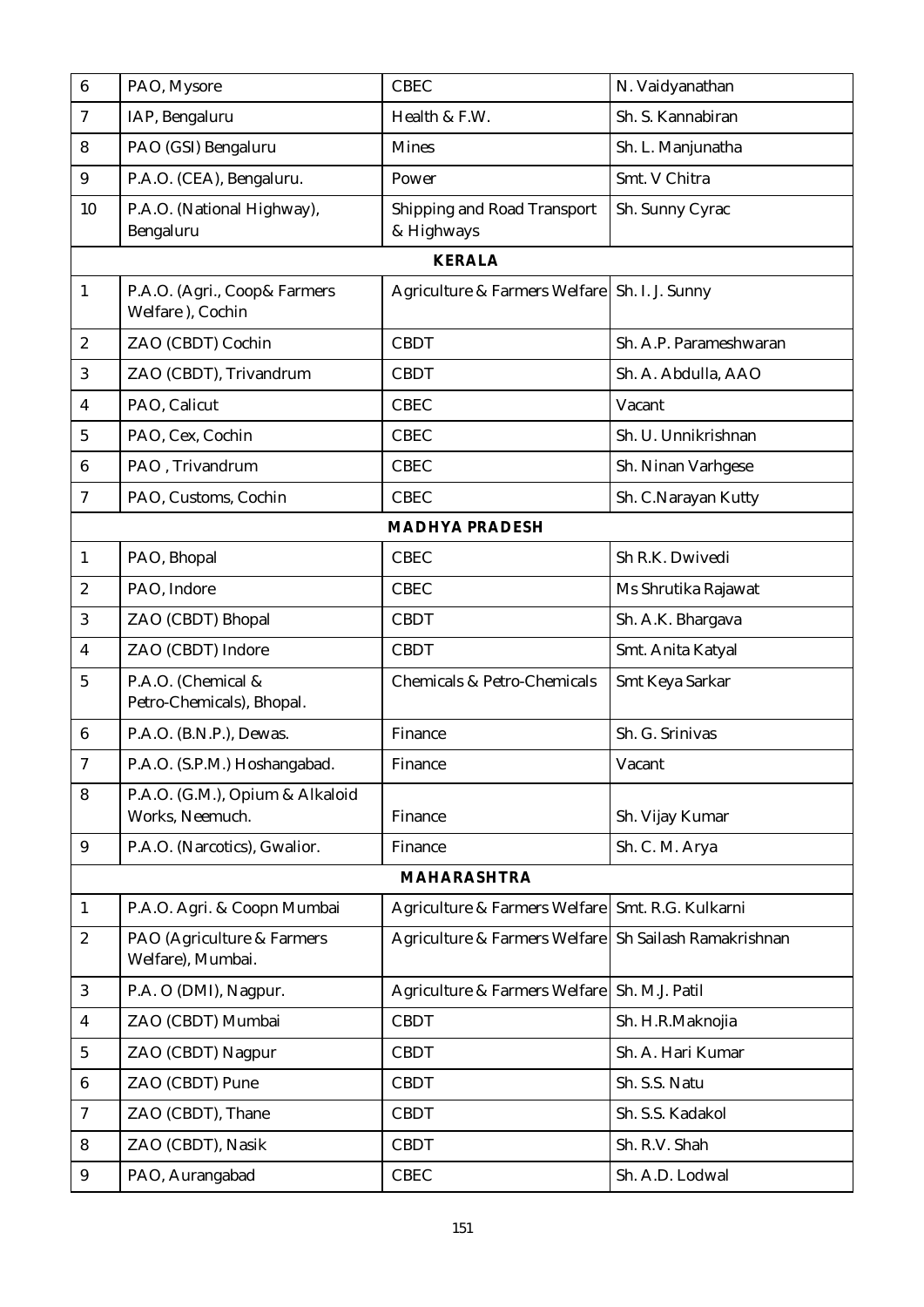| 10 | PAO, Mumbai-I                               | <b>CBEC</b>                                            | Sh. O.M. Dave                                   |
|----|---------------------------------------------|--------------------------------------------------------|-------------------------------------------------|
| 11 | PAO, Mumbai II                              | <b>CBEC</b>                                            | Smt. Vijaylaxmi Kailaje                         |
| 12 | PAO, Mumbai III                             | <b>CBEC</b>                                            | Ms. Meena V. Shendre                            |
| 13 | PAO, Mumbai IV                              | <b>CBEC</b>                                            | Ms. Shreya Venkitaraman Iyer                    |
| 14 | e-PAO, Service Tax, Mumbai                  | <b>CBEC</b>                                            | Sh. K. Rangarajan                               |
| 15 | PAO, Revenue, Mumbai                        | <b>CBEC</b>                                            | Smt. Vijaylaxmi Kailaje                         |
| 16 | PAO, Nagpur                                 | <b>CBEC</b>                                            | Smt. J. Hemlatha                                |
| 17 | PAO, Nasik                                  | <b>CBEC</b>                                            | Sh. N.R. Bhaviskar                              |
| 18 | PAO, Pune                                   | <b>CBEC</b>                                            | Ms. S.S. Karandikar                             |
| 19 | PAO, Raigad (Belapur)                       | <b>CBEC</b>                                            | Smt. Rekha Agarwal                              |
| 20 | PAO (Customs), Mumbai                       | <b>CBEC</b>                                            | Sh L.P. Dudhe<br>Smt. S. Thomas<br>Sh A.M. Raja |
| 21 | PAO Customs (P) Mumbai                      | <b>CBEC</b>                                            | Sh C. K. Kulkarni                               |
| 22 | PAO (Jawahar Customs House),<br>Nhava Sheva | <b>CBEC</b>                                            | Sh Nagesh A. Mendon                             |
| 23 | AO(Internal Audit),<br>West Zone, Mumbai    | <b>CBEC</b>                                            | Sh Suresh George                                |
| 24 | Govt. Link Cell, Nagpur                     | <b>CGA</b>                                             | Sh. M.R. Gokhe                                  |
| 25 | P.A.O (DGCA), Mumbai                        | <b>Civil Aviation</b>                                  | Sh. A.S. Venkateswar                            |
| 26 | PAO (Commerce), Mumbai                      | <b>Commerce &amp; Textiles</b>                         | Sh. M. K. Vidhyadharan                          |
| 27 | PAO (Textiles), Mumbai                      | <b>Commerce &amp; Textiles</b>                         | Ms. Rita H. Bagwan                              |
| 28 | PAO (IAW), Textiles, Mumbai                 | <b>Commerce &amp; Textiles</b>                         | Sh. B. S. Patil                                 |
| 29 | P.A.O (Food & Pub. Distribution)<br>Mumbai. | Consumer Affairs, Food &<br><b>Public Distribution</b> | Ms. Vasudha. Kamath                             |
| 30 | PAO (Consumer Affairs), Mumbai.             | Consumer Affairs Food &<br><b>Public Distribution</b>  | Ms. Nayna J. Kaku                               |
| 31 | P.A.O. (IMD), Pune                          | <b>Earth Science</b>                                   | Sh. S. Balaji Mohan                             |
| 32 | P.A.O. (I.G. Mint), Mumbai                  | Finance                                                | Sh. A.K.Borkar                                  |
| 33 | P.A.O.(ISP), Nasik Road.                    | Finance                                                | Sh. S.N. Nale                                   |
| 34 | P.A.O.(CNP), Nasik Road.                    | Finance                                                | Sh. G.M.R. Maske                                |
| 35 | P.A.O. (National Savings), Nagpur.          | Finance                                                | Sh. C. Harsha Vardhan Prasad                    |
| 36 | P.A.O. (MSD), Mumbai                        | Health &F. W.                                          | Smt. Philomena Thomas                           |
| 37 | <b>IAP</b> Mumbai                           | Health &F. W.                                          | Smt. Lekha Nair                                 |
| 38 | P.A.O. (WCD), Mumbai.                       | <b>HRD</b>                                             | Smt. Prabha Namdeo Lende                        |
| 39 | P.A.O. (PD&TM) Mumbai.                      | Industry                                               | Smt. S.A. Narayankar                            |
| 40 | P.A.O. (Explosives), Nagpur.                | Industry                                               | Sh. KSH Nobo Singh                              |
| 41 | PAO (MSME) Mumbai                           | Industry                                               | Sh. V.H. Gotad                                  |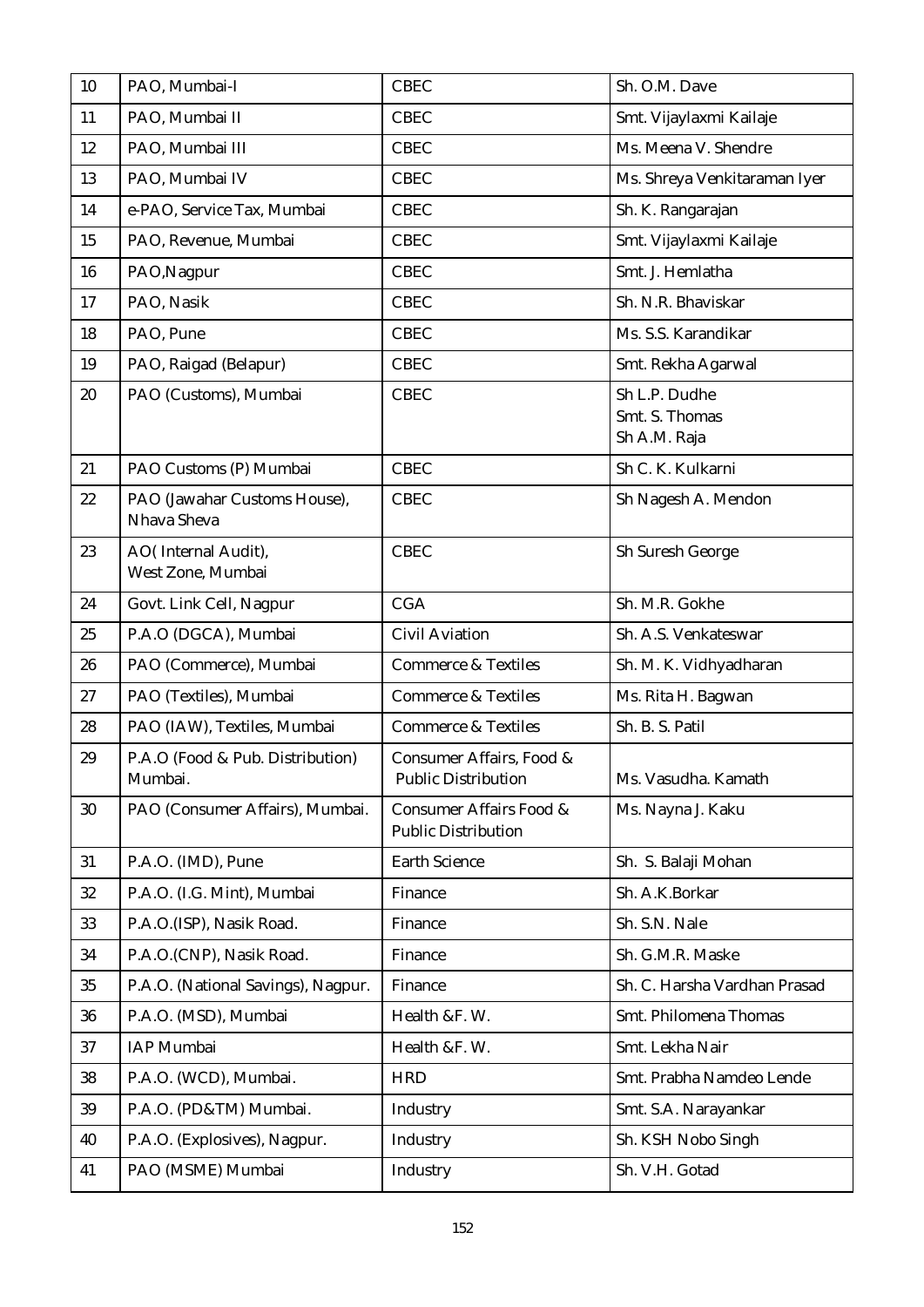| 42                      | P.A.O. (D.D.), Nagpur                 | <b>I</b> &B                                                             | Ms. D. M. Kalwit                                                  |
|-------------------------|---------------------------------------|-------------------------------------------------------------------------|-------------------------------------------------------------------|
| 43                      | P.A.O. (Film Div), Mumbai.            | I & B                                                                   | Sh. E.J. Joson                                                    |
| 44                      | P.A.O. (DGTFASLI), Mumbai.            | Labour                                                                  | Smt. Rohini A. Satpute                                            |
| 45                      | Pay & Accounts Office, MCA,<br>Mumbai | Law                                                                     | Smt.Savita Mahindrakar                                            |
| 46                      | P.A.O. (GSI), Nagpur.                 | <b>Mines</b>                                                            | Sh. M.P.Deshpande                                                 |
| 47                      | P.A.O (IBM), Nagpur.                  | <b>Mines</b>                                                            | Sh. M.P.Deshpande(Addl Charge)                                    |
| 48                      | P.A.O (Statistics), Nagpur.           | Planning and Statistics & P.I.                                          | Sh. Arun Kumar Ozarkar                                            |
| 49                      | PAO (AIR), Mumbai                     | Prasar Bharati                                                          | Ms. Neena S. Kurup                                                |
| 50                      | P.A.O (N.H.), Mumbai.                 | Road Transport & Highways                                               | Smt. Jayshree Menon                                               |
| 51                      | P.A.O (Shipping), Mumbai.             | Shipping                                                                | <b>Smt Fransisco Jacob</b>                                        |
| 52                      | P.A.O (Supply), Mumbai.               | Supply                                                                  | Sh Dinesh Shetty K.<br>Smt. Ramani John<br>Smt. Shobhana S. Menon |
| 53                      | P.A.O (Ptg.), Nasik                   | <b>Urban Development</b>                                                | Sh. S.D.Makeshwar                                                 |
| 54                      | P.A.O (WZ), Mumbai                    | <b>Urban Development</b>                                                | Sh. T S Sable<br>Smt. Poonam R. Bhagwandasani                     |
| 55                      | PAO(IAW), Mumbai                      | <b>Urban Development</b>                                                | Ms. Vidhya Ranganatha                                             |
| 56                      | P.A.O (CWPRS), Pune.                  | <b>Water Resources</b> , River<br>Development and Ganga<br>Rejuvenation | Smt. Sunita Roberts Shinde                                        |
|                         |                                       | <b>MEGHALAYA</b>                                                        |                                                                   |
| $\mathbf{1}$            | ZAO (CBDT) Shillong                   | <b>CBDT</b>                                                             | Sh. Bivash Deb                                                    |
| $\boldsymbol{2}$        | PAO (CBEC), Shillong.                 | <b>CBEC</b>                                                             | Sh.K. Chakraborty                                                 |
| 3                       | PAO, NEC, Shillong                    | <b>DoNER</b>                                                            | Vacant                                                            |
| $\overline{\mathbf{4}}$ | RPAO (BSF), Shillong                  | <b>Home Affairs</b>                                                     | Sh. T. Shabong                                                    |
| $\overline{5}$          | RPAO (ITBP)                           | <b>Home Affairs</b>                                                     | Sh. Monojit Bhattacharjee                                         |
| 6                       | P.A.O. (Assam Rifles), Shillong       | <b>Home Affairs</b>                                                     | Sh. Utpal Dev<br>Sh. E. Soundra Pandian                           |
| $\tau$                  | P.A.O. (GSI), Shillong.               | <b>Mines</b>                                                            | Sh. S. Chaudhary                                                  |
| 8                       | PAO(NEZ), Shillong                    | <b>Urban Development</b>                                                | Sh. Achyutanand Bhattacharya                                      |
|                         |                                       | <b>ORISSA</b>                                                           |                                                                   |
| 1.                      | ZAO (CBDT) Bhubaneswar                | <b>CBDT</b>                                                             | Sh. S. S. Panda                                                   |
| 2.                      | PAO, Bhubaneswar                      | <b>CBEC</b>                                                             | Sh. S.K. Das                                                      |
|                         |                                       | PUNJAB AND CHANDIGARH                                                   |                                                                   |
| $\mathbf{1}$            | ZAO (CBDT) Amritsar                   | <b>CBDT</b>                                                             | Sh Maninder Singh                                                 |
| $\boldsymbol{2}$        | ZAO (CBDT) Jalandhar                  | <b>CBDT</b>                                                             | Sh. Parshotam Chand Sharma                                        |
| 3                       | ZAO (CBDT) Patiala                    | <b>CBDT</b>                                                             | Smt. S. Vasumathy                                                 |
| $\overline{4}$          | ZAO (CBDT), Ludhiana                  | <b>CBDT</b>                                                             | Sh. Ashok Kumar                                                   |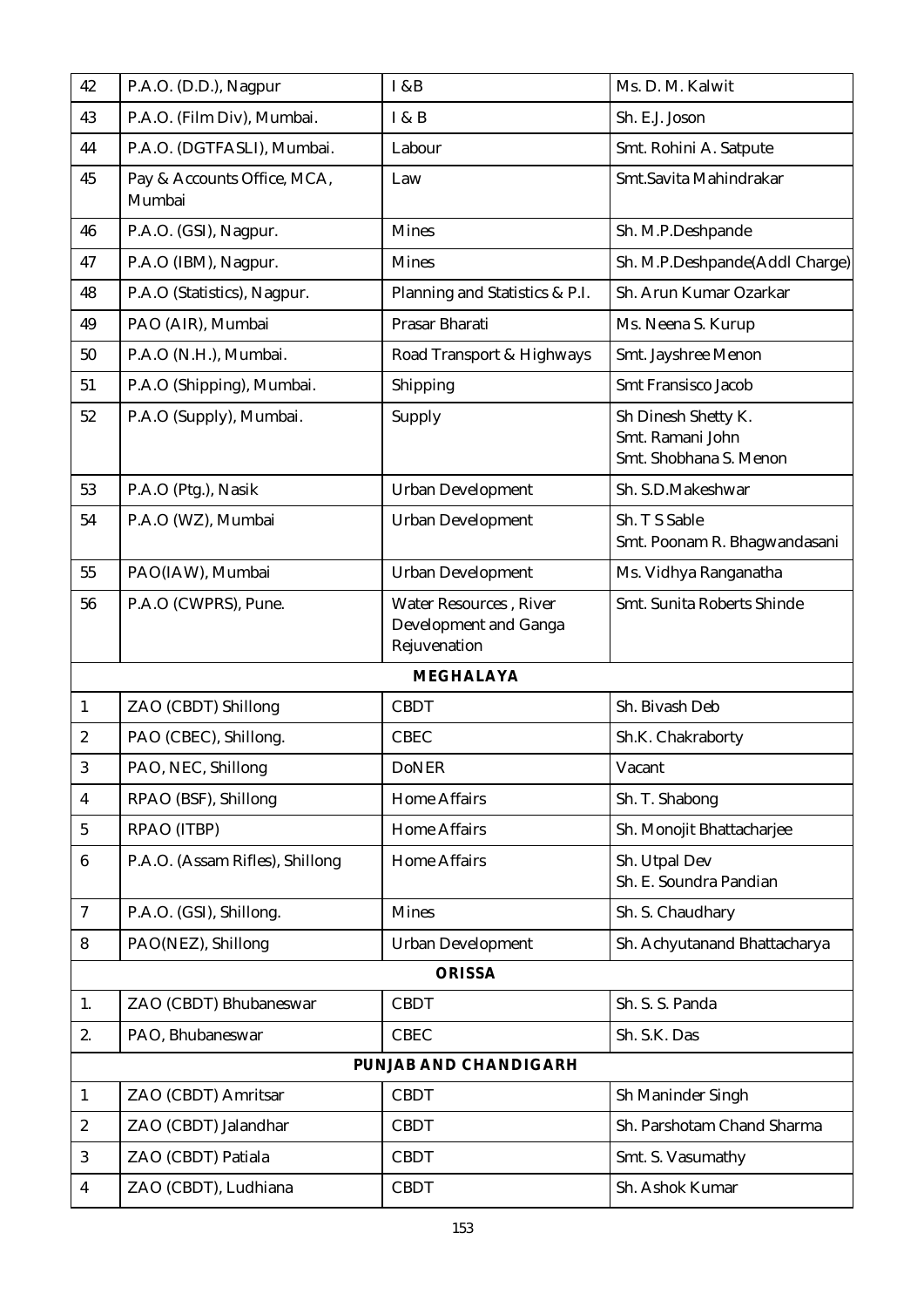| $\mathbf 5$      | ZAO (CBDT), Chandigarh                 | <b>CBDT</b>                              | Sh. Negi Ram                         |
|------------------|----------------------------------------|------------------------------------------|--------------------------------------|
| 6                | PAO, Chandigarh I                      | <b>CBEC</b>                              | Sh. P.K. Khullar                     |
| 7                | PAO, Chandigarh-II                     | <b>CBEC</b>                              | Sh Harjeet Singh                     |
| 8                | PAO, Ludhiana                          | <b>CBEC</b>                              | Sh K K Kautish                       |
| 9                | PAO, Customs, Amritsar                 | <b>CBEC</b>                              | Sh Jagtar Singh                      |
| 10               | IAP, Chandigarh                        | Health & F.W.                            | Sh. K. V. Kaushik                    |
| 11               | IAP, BSF, Jalandhar                    | <b>Home Affairs</b>                      | Sh. J P Singh                        |
| 12               | IAP CRPF), Chandigarh                  | <b>Home Affairs</b>                      | Smt. Pragya Joshi                    |
| 13               | P.A.O. (Labour Bureau),<br>Chandigarh. | Labour                                   | Sh. R.S. Sagoo                       |
| 14               | P.A.O. (N.H.), Chandigarh.             | Shipping and Road Transport<br>& Highway | Sh. Rajeev Kumar                     |
|                  |                                        | <b>PUDUCHERRY</b>                        |                                      |
| 1.               | PAO, Puducherry                        | <b>CBEC</b>                              | Sh R. Alagusubramanian               |
| 2.               | P.A.O. (H&FW)                          | Health & F.W.                            | Sh. S. Chandramouli                  |
|                  |                                        | <b>RAJASTHAN</b>                         |                                      |
| 1.               | ZAO (CBDT) Jaipur                      | <b>CBDT</b>                              | Sh. R. N. Bairwa                     |
| 2.               | ZAO (CBDT), Jodhpur                    | <b>CBDT</b>                              | Sh. Tribhuvan Lal Dave               |
| 3.               | ZAO (CBDT), Udaipur                    | <b>CBDT</b>                              | Sh. Rampal Singh Jhajharia           |
| 4.               | PAO, Jaipur                            | <b>CBEC</b>                              | Sh Ram Chand Khemani                 |
| 5.               | IAP, Jodhpur                           | <b>Home Affairs</b>                      | Sh. N.L. Meghwal                     |
| 6.               | IAP (CRPF), Ajmer                      | <b>Home Affairs</b>                      | Sh. Ashish Jain                      |
| 7.               | P.A.O. (Salt), Jaipur.                 | Industry                                 | Sh. N.R. Meena                       |
| 8.               | P.A.O. (GSI) Jaipur.                   | <b>Mines</b>                             | Sh. B. L. Bairwa                     |
| 9.               | R.P.A.O. III, Survey of India, Jaipur. | Science & Technology                     | Sh. Surya Kant                       |
| 10.              | P.A.O. (NH), Jaipur.                   | Road Transport & Highway                 | Sh. G.S. Rajawat                     |
|                  |                                        | <b>TAMIL NADU</b>                        |                                      |
| $\mathbf{1}$     | P.A.O. (Agri & Coop), Chennai          | Agriculture & Farmers Welfare            | Sh. S. C. Jabraj                     |
| $\boldsymbol{2}$ | ZAO (CBDT) Chennai                     | <b>CBDT</b>                              | Smt. D. Jayanthi                     |
| 3                | ZAO (CBDT) Coimbatore                  | <b>CBDT</b>                              | Smt. Rani Gunasekaran                |
| $\overline{4}$   | ZAO (CBDT), Madurai                    | <b>CBDT</b>                              | Sh. S. Subramaniam                   |
| $\sqrt{5}$       | ZAO (CBDT), Trichi                     | <b>CBDT</b>                              | Sh. S.Suresh                         |
| 6                | PAO, CEX, Chennai                      | <b>CBEC</b>                              | Ms. V. Bhubneshwari<br>Smt. B. Radha |
| $\tau$           | e-PAO, Central Excise, Chennai         | <b>CBEC</b>                              | Smt. Ch. L.V. Kalpana                |
| 8                | O/o DCA, SZ (coordination),<br>Chennai | <b>CBEC</b>                              | Sh. M. Boopalachandran               |
| 9                | PAO, Coimbatore                        | <b>CBEC</b>                              | Sh. M. Sundararaj                    |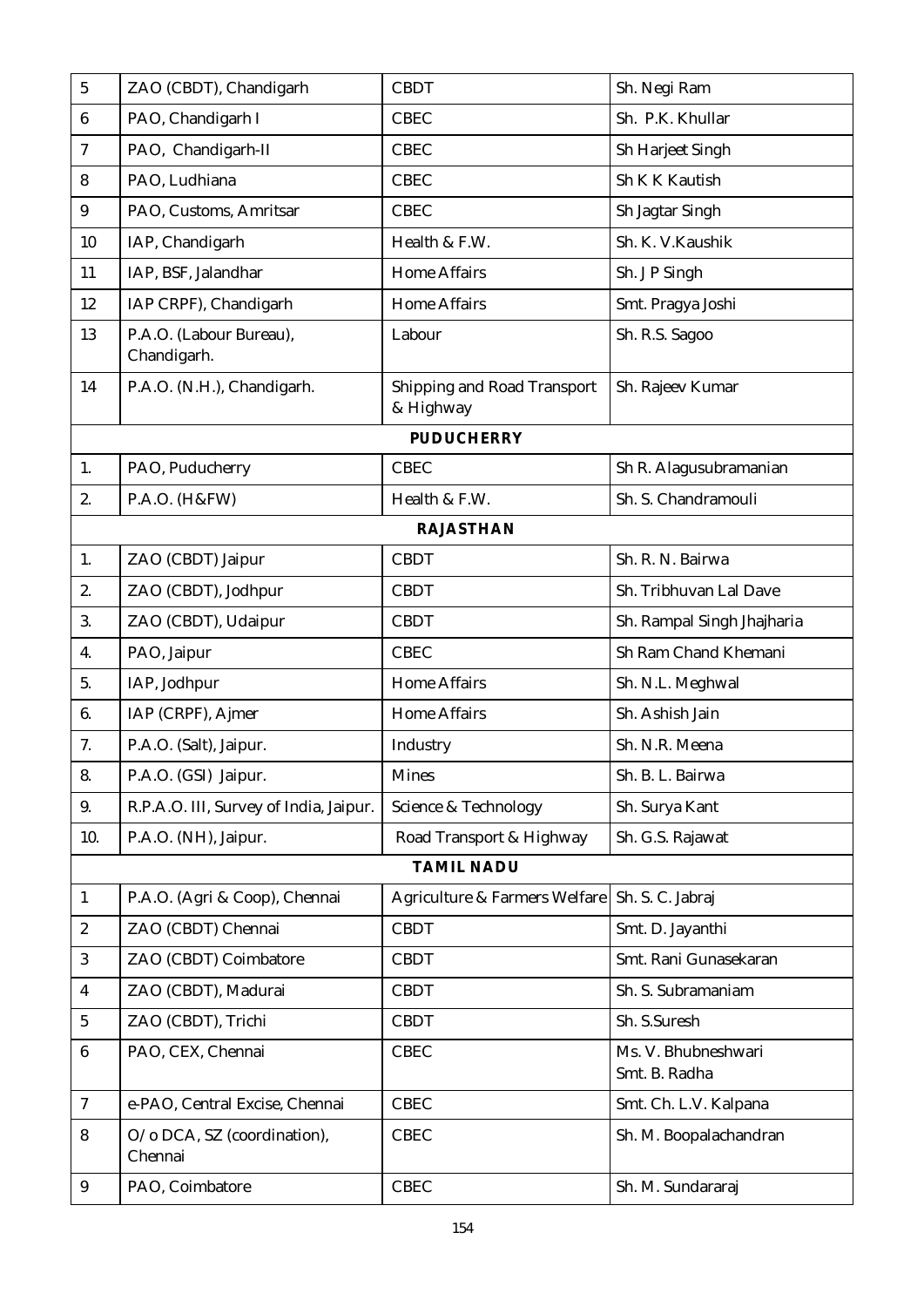| 10                      | PAO, Madurai                                    | <b>CBEC</b>                                            | Sh. P. Karuppasamy                             |  |  |
|-------------------------|-------------------------------------------------|--------------------------------------------------------|------------------------------------------------|--|--|
| 11                      | PAO, Salem                                      | <b>CBEC</b>                                            | Sh.N. Prasannakumar                            |  |  |
| 12                      | PAO, Tirunelveli                                | <b>CBEC</b>                                            | Sh. D. Sasidharan                              |  |  |
| 13                      | PAO, Trichy                                     | <b>CBEC</b>                                            | Sh. R. Seenivasan                              |  |  |
| 14                      | PAO, Customs, Chennai                           | <b>CBEC</b>                                            | Ms. Shanti Ramanathan                          |  |  |
| 15                      | PAO, Customs, Tuticorin                         | <b>CBEC</b>                                            | Sh. V. Subramani                               |  |  |
| 16                      | O/o DCA, SZ, Chennai                            | <b>CBEC</b>                                            | Sh V. Sampath                                  |  |  |
| 17                      | P.A.O. (DGCA). Chennai.                         | <b>Civil Aviation</b>                                  | Sh. S.Sainathan                                |  |  |
| 18                      | PAO (Commerce), Chennai                         | <b>Commerce &amp; Textiles</b>                         | Sh. G. Sundaram                                |  |  |
| 19                      | PAO (Textiles), Chennai                         | <b>Commerce &amp; Textiles</b>                         | Smt. V. VasanthaMullai                         |  |  |
| 20                      | PAO (IAW), Textiles), Chennai                   | <b>Commerce &amp; Textiles</b>                         | Sh. S. Venkatesh V. Aiyar                      |  |  |
| 21                      | P.A.O. (Food & Public Distribution)<br>Chennai. | Consumer Affairs, Food &<br><b>Public Distribution</b> | Sh. L. Gopinath                                |  |  |
| 22                      | PAO (Consumer Affairs) Chennai                  | Consumer Affairs, Food &<br><b>Public Distribution</b> | Smt R Navaneetha Krishnan                      |  |  |
| 23                      | P.A.O. (IMD), Chennai.                          | <b>Earth Science</b>                                   | Sh.Y. Aloysius                                 |  |  |
| 24                      | P.A.O. (H&FW), Chennai.                         | Health & F.W.                                          | Sh. K. Manickram                               |  |  |
| 25                      | RPAO (CISF), Chennai                            | <b>Home Affairs</b>                                    | Smt. Ponmala Selvin<br>Sh. Ramanathan          |  |  |
| 26                      | P.A.O. (WCD), Chennai                           | <b>HRD</b>                                             | Smt G Jayanathi                                |  |  |
| 27                      | P.A.O. (Doordarshan), Chennai.                  | I & B                                                  | Sh. M. Vijayalaxmi                             |  |  |
| 28                      | PAO (MSME) Chennai                              | Industry                                               | Smt. Visalakshi Ramanan                        |  |  |
| 29                      | P.A.O.II (DGE&T), Chennai.                      | Labour                                                 | Sh. S. Raghvan                                 |  |  |
| 30                      | PAO (Co.Affairs) Chennai                        | Law                                                    | Sh. G. Ramesh                                  |  |  |
| 31                      | PAO (AIR), Chennai.                             | Prasar Bharati                                         | Ms. Jayanthi Udayakumar                        |  |  |
| 32                      | P.A.O. (Supply), Chennai.                       | Supply                                                 | Sh. N. C. Jayakumar                            |  |  |
| 33                      | P.A.O. (SZ), Chennai.                           | <b>Urban Development</b>                               | Sh. M. Ponnusamy<br>Sh. U. Karuppaiah          |  |  |
| 34                      | PAO (Ptg.) Chennai                              | <b>Urban Development</b>                               | Sh. Rajamani K.                                |  |  |
| 35                      | PAO (IAW) Chennai                               | <b>Urban Development</b>                               | Sh. N Raja                                     |  |  |
|                         |                                                 | <b>TELANGANA</b>                                       |                                                |  |  |
| $\mathbf{1}$            | ZAO (CBDT) Hyderabad                            | <b>CBDT</b>                                            | Sh. Venkata Ramana                             |  |  |
| $\boldsymbol{2}$        | PAO, Hyderabad                                  | <b>CBEC</b>                                            | Sh. G. Devender Reddy<br>Sh. D. Vijaya Saradhi |  |  |
| 3                       | PAO, (Security Printing Press)<br>Hyderabad     | Finance                                                | Ms.P.K.Vijay lakshmi                           |  |  |
| $\overline{\mathbf{4}}$ | India Govt. Mint, Hyderabad                     | Finance                                                | Vacant                                         |  |  |
| $\mathbf{5}$            | RPAO (NSG) Hyderabad                            | <b>Home Affairs</b>                                    | Ms. J. Indira                                  |  |  |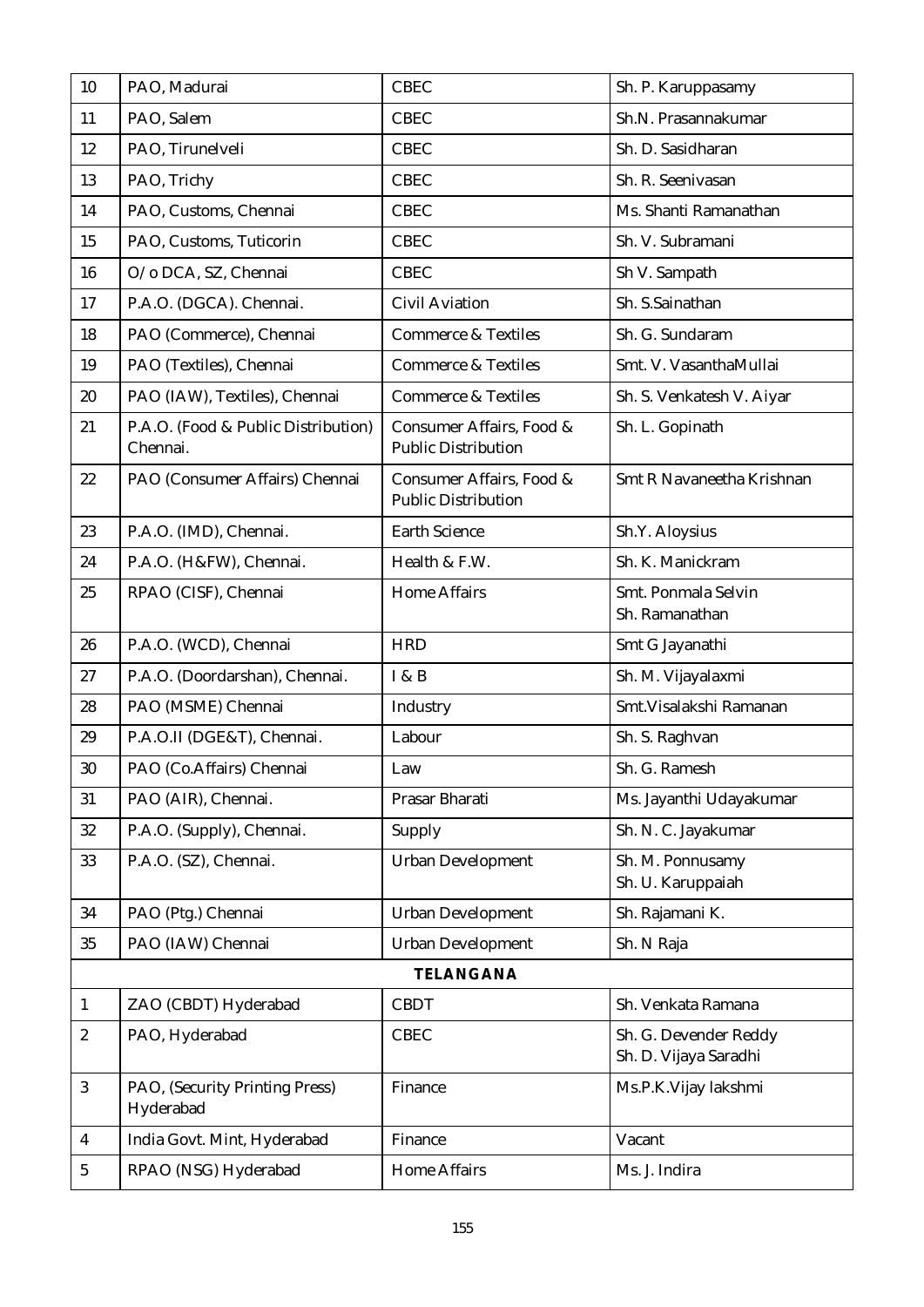| $6\phantom{1}$   | P.A.O., A.S.I., Hyderabad.                    | <b>HRD</b>                                      | Sh. K Krishna Kumar             |  |  |  |  |  |  |
|------------------|-----------------------------------------------|-------------------------------------------------|---------------------------------|--|--|--|--|--|--|
| 7                | PAO, GSI, Hyderabad                           | <b>Mines</b>                                    | Smt. K. Chitra                  |  |  |  |  |  |  |
| 8                | RPAO, SOI, Hyderabad                          | Science & Technology                            | Sh. N.V.Ramana Rao              |  |  |  |  |  |  |
| 9                | RPAO (NH) Hyderabad                           | Shipping and Road, Transport<br>& Highway       | Sh. A Rambabu                   |  |  |  |  |  |  |
|                  | <b>TRIPURA</b>                                |                                                 |                                 |  |  |  |  |  |  |
| $\mathbf{1}$     | IAP, BSF, Agartala                            | <b>Home Affairs</b>                             | Sh. S. P. Basu                  |  |  |  |  |  |  |
|                  | <b>UTTAR PRADESH</b>                          |                                                 |                                 |  |  |  |  |  |  |
| $\mathbf{1}$     | ZAO (CBDT), Agra                              | <b>CBDT</b>                                     | Sh. Pushp Kumar                 |  |  |  |  |  |  |
| $\boldsymbol{2}$ | ZAO (CBDT) Lucknow                            | <b>CBDT</b>                                     | Sh. Sunil Kumar                 |  |  |  |  |  |  |
| 3                | ZAO (CBDT) Meerut                             | <b>CBDT</b>                                     | Sh. R.K Verma                   |  |  |  |  |  |  |
| 4                | ZAO (CBDT) Allalhabad                         | <b>CBDT</b>                                     | Sh. Niraj Kumar Verma,          |  |  |  |  |  |  |
| 5                | ZAO (CBDT), Bareily                           | <b>CBDT</b>                                     | Sh. Basant Lal                  |  |  |  |  |  |  |
| 6                | ZAO (CBDT) Kanpur                             | <b>CBDT</b>                                     | Sh. G.L. Srivastava             |  |  |  |  |  |  |
| 7                | PAO, Allahabad                                | <b>CBEC</b>                                     | Sh P B Singh                    |  |  |  |  |  |  |
| 8                | PAO, Ghaziabad                                | <b>CBEC</b>                                     | Sh Prahlad Singh                |  |  |  |  |  |  |
| 9                | PAO, Kanpur                                   | <b>CBEC</b>                                     | Sh. R.C. Rathore                |  |  |  |  |  |  |
| 10               | PAO, Lucknow                                  | <b>CBEC</b>                                     | Sh Ravindra Kumar Srivastava    |  |  |  |  |  |  |
| 11               | PAO, Meerut                                   | <b>CBEC</b>                                     | Sh Chhatar Pal                  |  |  |  |  |  |  |
| 12               | PAO, Noida                                    | <b>CBEC</b>                                     | Sh. Madhukar Gupta              |  |  |  |  |  |  |
| 13               | P.A.O. (Opium & Alkaloid Works,<br>Ghazipur). | Finance                                         | Sh. Ravinder Kumar, Sr.AO       |  |  |  |  |  |  |
| 14               | P.A.O. (I.G.Mint), NOIDA.                     | Finance                                         | Sh. N.K. Rawat, Sr.AO           |  |  |  |  |  |  |
| 15               | IAP (CRPF), Allahabad                         | <b>Home Affairs</b>                             | Sh. Bhagwan Deen                |  |  |  |  |  |  |
| 16               | IAP (CRPF), Lucknow                           | <b>Home Affairs</b>                             | Smt. Vinita Vohra               |  |  |  |  |  |  |
| 17               | P.A.O. (AIR), Lucknow.                        | I&B                                             | Sh. Sanjay K. Srivastava        |  |  |  |  |  |  |
| 18               | P.A.O. (GSI), Lucknow.                        | <b>Mines</b>                                    | Sh. Atul Narayan Shvastava, PAO |  |  |  |  |  |  |
| 19               | PAO (LHLS), Noida                             | <b>Shipping and Road Transport</b><br>& Highway | Sh. Gopal Singh                 |  |  |  |  |  |  |
| 20               | P.A.O. (NH), Lucknow.                         | Shipping and Road Transport<br>& Highway        | Sh. P V Qureshi                 |  |  |  |  |  |  |
|                  |                                               | <b>UTTARAKHAND</b>                              |                                 |  |  |  |  |  |  |
| 1                | ZAO (CBDT), Dehradun                          | <b>CBDT</b>                                     | Sh. R.K. Saxena                 |  |  |  |  |  |  |
| $\boldsymbol{2}$ | RPAO (ITBP), Dehradun                         | <b>Home Affairs</b>                             | Sh. Fayazuddin                  |  |  |  |  |  |  |
| 3                | C.P.A.O. (Survey of India),<br>Dehradun.      | Science & Technology                            | Sh. K. C. Joshi                 |  |  |  |  |  |  |
|                  |                                               | <b>WEST BENGAL</b>                              |                                 |  |  |  |  |  |  |
| $\mathbf{1}$     | P.A.O. (Agri.Coop) Kolkata                    | Agriculture & Farmers Welfare                   | Sh. Gopal Singh                 |  |  |  |  |  |  |
| $\boldsymbol{2}$ | ZAO (CBDT) Kolkata                            | <b>CBDT</b>                                     | Sh. B. N. Shah                  |  |  |  |  |  |  |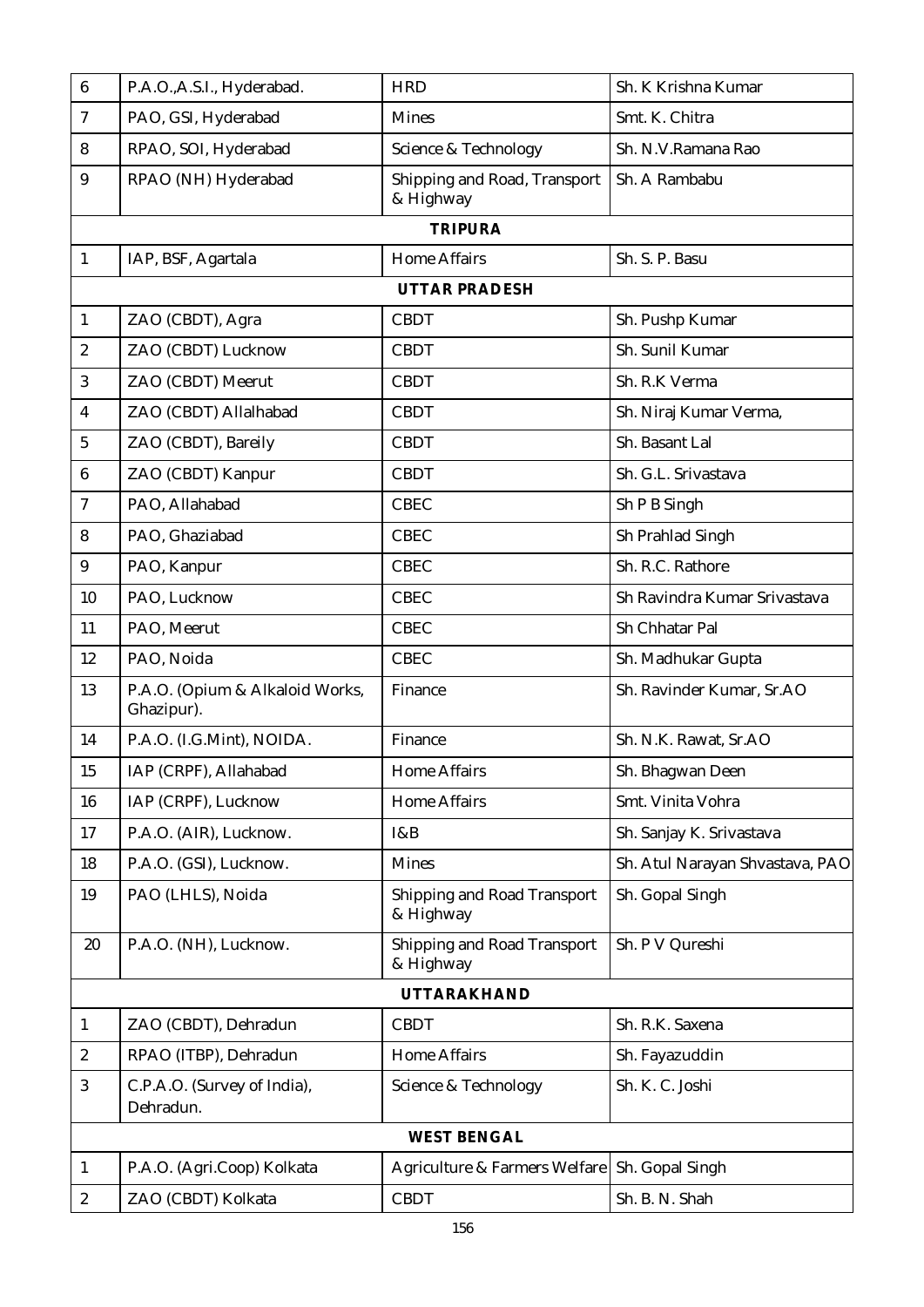| $\overline{3}$          | ZAO (CBDT), Durgapur                          | <b>CBDT</b>                                            | Sh. Rupam Charttarjee                          |
|-------------------------|-----------------------------------------------|--------------------------------------------------------|------------------------------------------------|
| $\overline{\mathbf{4}}$ | ZAO (CBDT), Jalpaiguri                        | <b>CBDT</b>                                            | Sh. Narayan Sarkar                             |
| $\overline{5}$          | PAO, Kolkata I                                | <b>CBEC</b>                                            | Sh Kalyan Kumar Guha<br>Sh Abdul Aziz Khan     |
| 6                       | PAO, CEX, Kolkata II                          | <b>CBEC</b>                                            | Sh Ashok Kumar Pal                             |
| 7                       | PAO, Kolkata III                              | <b>CBEC</b>                                            | Sh. Ashim Kumar Samaddar                       |
| 8                       | PAO, Kolkata IV                               | <b>CBEC</b>                                            | Vacant                                         |
| 9                       | PAO, Revenue, Kolkata                         | <b>CBEC</b>                                            | Sh. B.K. Bandopadhyay                          |
| 10                      | PAO, Siliguri                                 | <b>CBEC</b>                                            | Sh Manoranjan Das                              |
| 11                      | PAO, Bolpur                                   | <b>CBEC</b>                                            | Sh. Haridhan Singha                            |
| 12                      | PAO, Customs), Kolkata                        | <b>CBEC</b>                                            | Sh. Basudev Chattopadhyay                      |
| 13                      | O/o DCA, EZ, Kolkata                          | <b>CBEC</b>                                            | Sh Aurobindo Mondal                            |
| 14                      | P.A.O. (DGCA) Kolkata                         | <b>Civil Aviation</b>                                  | Sh. Ananta Prakash<br>Mukhopadhayay            |
| 15                      | PAO (Commerce), Kolkata                       | <b>Commerce &amp; Textiles</b>                         | Sh. Alok Datta                                 |
| 16                      | PAO (Textiles), Kolkata                       | <b>Commerce &amp; Textiles</b>                         | Sh. Debasis Roy                                |
| 17                      | PAO (IAW), Textiles, Kolkata                  | <b>Commerce &amp; Textiles</b>                         | Sh. Dipankar Bhattacharjee                     |
| 18                      | P.A.O (Food & Public Distribution)<br>Kolkata | Consumer Affairs, Food &<br><b>Public Distribution</b> | Sh Dipak Thakur Chakraborty                    |
| 19                      | PAO (Consumer Affairs), Kolkata               | Consumer Affairs, Food &<br><b>Public Distribution</b> | Sh. S Ghosh Choudhary<br>Sh. Revi K            |
| 20                      | P.A.O. (BSI/ZSI) Kolkata                      | <b>Environment &amp; Forests</b>                       | Sh. D.C. Das                                   |
| 21                      | P.A.O. (IMD) Kolkata                          | <b>Earth Science</b>                                   | Vacant                                         |
| 22                      | P.A.O. (IG MINT) Kolkata                      | Finance                                                | Sh. Ravindra Nath Mukhopadhyay                 |
| 23                      | P.A.O. (H & FW) Kolkata                       | Health & F.W.                                          | Sh. B.N. Saha                                  |
| 24                      | IAP, Kolkata                                  | Health & F.W.                                          | Vacant                                         |
| 25                      | RPAO. (CISF), Kolkata                         | <b>Home Affairs</b>                                    | Sh. Tapas Chhakrobarty                         |
| 26                      | IAP, BSF, Kolkata                             | <b>Home Affairs</b>                                    | Sh. Bibekananda Das                            |
| $27\,$                  | IAP, BSF, North Bengal                        | <b>Home Affairs</b>                                    | Sh. N. C. Sarkar                               |
| 28                      | P.A.O. (Culture), Kolkata                     | <b>HRD</b>                                             | Sh. Dibyendu Biswas                            |
| 29                      | P.A.O.(WCD) Kolkata                           | <b>HRD</b>                                             | Sh. Keshab Chandra Pal                         |
| 30                      | P.A.O. (MSME) Kolkata                         | Industry                                               | Sh.H.U.Mallick                                 |
| 31                      | P.A.O. Doordarshan Kolkata                    | I & B                                                  | Sh. D Bandopadhyay                             |
| 32                      | PAO (Company Affairs) Kolkata                 | Law                                                    | Sh Tarun Kumar Purkayastha                     |
| 33                      | P.A.O. (GSI) Kolkata                          | <b>Mines</b>                                           | Sh. D.K. Sinha<br>Sh. B.Das<br>Sh. P.K. Mridha |
| 34                      | P.A.O. (Statistics) Kolkata                   | Planning and Statistics & P.I.                         | Sh P K Dev                                     |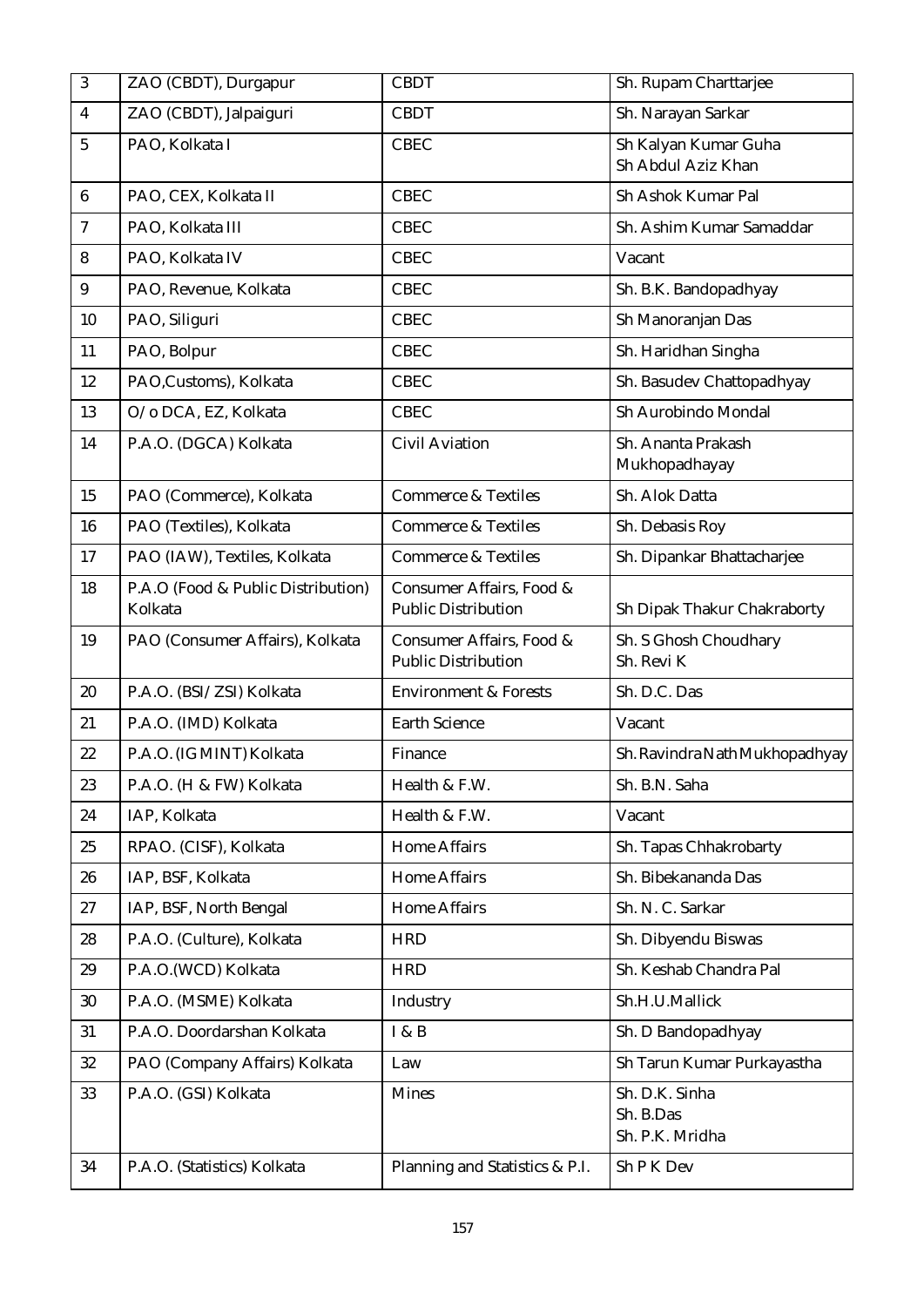| 35 | PAO (AIR), Kolkata                        | Prasar Bharati                                                       | Sh. B.C. Sarkar                                                                        |
|----|-------------------------------------------|----------------------------------------------------------------------|----------------------------------------------------------------------------------------|
| 36 | P.A.O. (NH), Kolkata                      | Road Transport & Highways                                            | Smt. Rina Jana                                                                         |
| 37 | P.A.O. (SOI), Kolkata                     | Science & Technology                                                 | Sh. PinakeeDey                                                                         |
| 38 | P.A.O. (Shipping) Kolkata                 | Shipping                                                             | Sh. K K Bhattarcharya                                                                  |
| 39 | P.A.O. (Supply) Kolkata                   | Supply                                                               | Smt. B. Geetha<br>Sh. T.K. Ray<br>Sh S. K. Pyne<br>Sh Pradip Kumar De<br>Sh Gian Chand |
| 40 | P.A.O. (Ptg.) Kolkata                     | <b>Urban Development</b>                                             | Sh. S. C. De                                                                           |
| 41 | P.A.O. (East Zone) CPWD, Kolkata          | <b>Urban Development</b>                                             | Sh. Samir Kr. Mukhopadhyay<br>Sh. Ajit Chhaudhary                                      |
| 42 | $P.A.O.$ (FBP)<br>Farakka Barrage Project | <b>Water Resources, River</b><br>Development & Ganga<br>Rejuvenation | Sh. A Srinivas<br>Sh. Nafe Singh                                                       |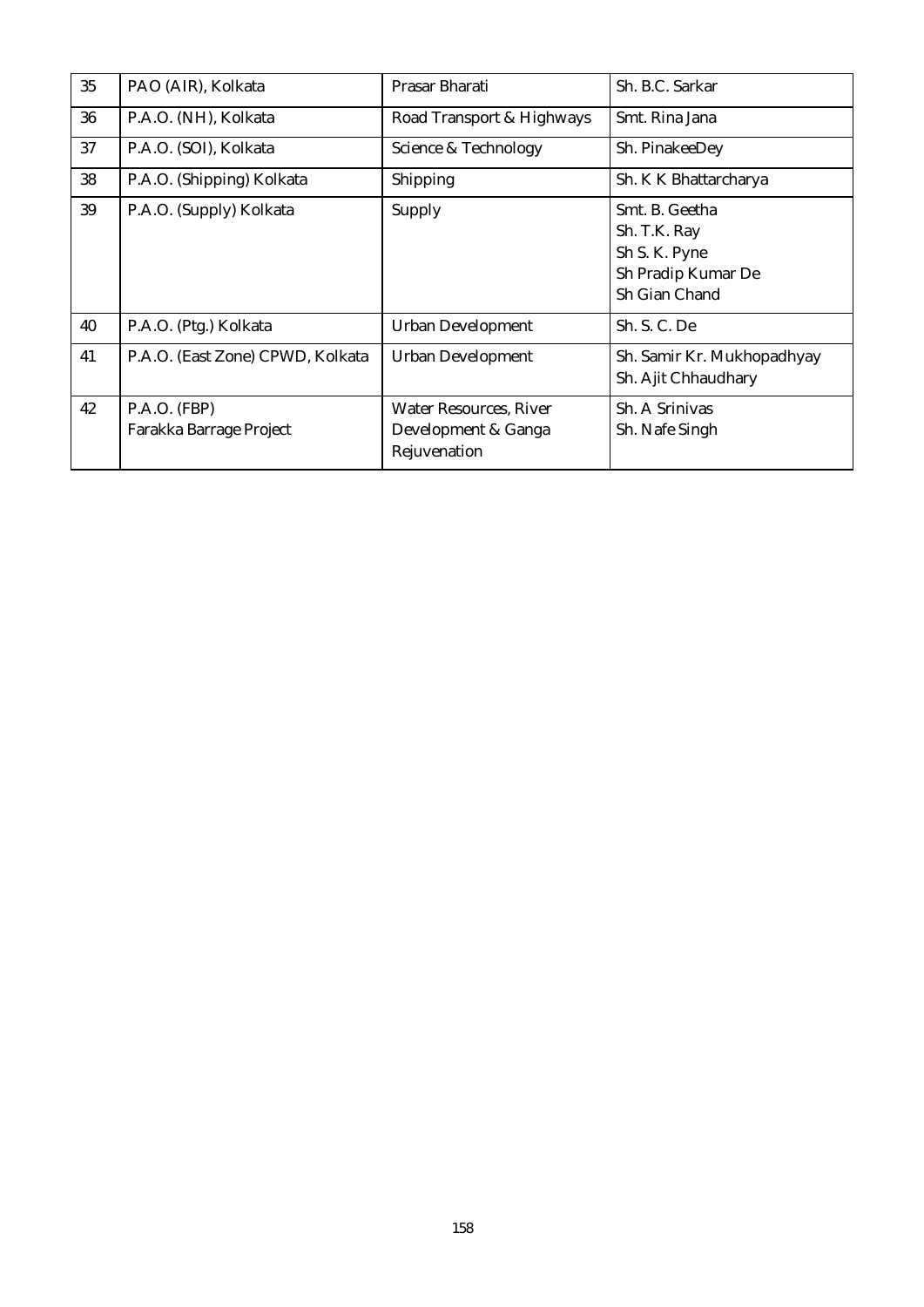## **DETAILS OF CDDOS / NCDDOS IN VARIOUS MINISTRIES/ DEPARTMENTS AND GROUP-WISE SANCTIONED STRENGTH**

| S.             | Name of Ministry/ Department                          |                         | Group-wise               |                  | No. of                   | No. of                  |                  | No. of Pr.Aos/PAOs |                  |
|----------------|-------------------------------------------------------|-------------------------|--------------------------|------------------|--------------------------|-------------------------|------------------|--------------------|------------------|
| No.            |                                                       |                         | Sanctioned               |                  | <b>CDDOs</b>             | <b>NCDDOs</b>           | Pr. AO           | Pr. AO             | PAO              |
|                |                                                       | A                       | Strength<br>$\, {\bf B}$ | $\mathcal{C}$    |                          |                         |                  | -cum-<br>PAOs      |                  |
| 1.             | <b>Controller General of Accounts</b><br>Organization | 17                      | 226                      | 23               | $\mathbf{1}$             | $\mathbf{1}$            | $\overline{c}$   |                    |                  |
| 2.             | I.N.G.A.F.                                            | $\overline{\mathbf{4}}$ | 12                       |                  | $-$                      | $-$                     | $-$              | --                 |                  |
| 3.             | <b>PFMS</b>                                           | 8                       | 21                       | $6\phantom{.}6$  |                          |                         |                  |                    |                  |
| 4              | Agriculture & Farmers Welfare                         | 3                       | 49                       | 241              | 65                       | 134                     | $\mathbf{1}$     | $- -$              | 11               |
| $\overline{5}$ | <b>Atomic Energy</b>                                  | $\mathbf{1}$            | $-$                      | $\overline{a}$   | 8                        | 24                      | $\overline{a}$   | --                 | 23               |
| 6.             | <b>Chemicals &amp; Fertilizers</b>                    |                         |                          |                  |                          |                         |                  |                    |                  |
|                | a) Chemicals & Petrochemicals                         | $\overline{a}$          | $\overline{c}$           | 5                | $\overline{a}$           | $\boldsymbol{2}$        | $\overline{a}$   | $\mathbf{1}$       | $-$              |
|                | b) Fertilizers                                        | $\boldsymbol{2}$        | 17                       | 12               | $-$                      | $\mathbf{5}$            | $-$              | $\mathbf{1}$       | $-$              |
|                | c) Petroleum & Natural Gas                            | $-$                     | 8                        | 4                | $\overline{\phantom{a}}$ | $\boldsymbol{2}$        | $-$              | $\mathbf{1}$       | $-$              |
|                | d) Pharmaceuticals                                    | $\overline{a}$          | 3                        | 4                | $-$                      | $\overline{\mathbf{4}}$ | $\overline{a}$   | --                 | $\mathbf{1}$     |
| 7.             | <b>CBDT</b>                                           | $\boldsymbol{9}$        | 373                      | 823              | 44                       | 1475                    | $\mathbf{1}$     | $- -$              | 52               |
| 8.             | <b>CBEC</b>                                           | 9                       | 652                      | 458              | 138                      | 1059                    | $\mathbf{1}$     | $- -$              | 80               |
| 9.             | <b>CPAO</b>                                           | 3                       | 58                       | 113              | $\mathbf{1}$             | $\qquad \qquad -$       | $\overline{a}$   | 1                  | $\overline{a}$   |
| 10.            | <b>Civil Aviation &amp; Tourism</b>                   | $\overline{\mathbf{4}}$ | 22                       | 82               | 37                       | 39                      | $\mathbf{1}$     | $-$                | $6\phantom{.}6$  |
| 11.            | Coal                                                  | $\mathbf{1}$            | 8                        | 20               | 21                       | 3                       | $\sim$ $-$       | $\mathbf{1}$       | $\mathbf{1}$     |
| 12.            | Supply (DGS&D)                                        | $\overline{5}$          | 52                       | 247              | 4                        | 17                      | $\mathbf{1}$     | $-$                | 3                |
| 13.            | <b>Commerce &amp; Textiles</b>                        | $\boldsymbol{4}$        | 49                       | 162              | 20                       | 195                     | $\mathbf{1}$     | $-$                | 15               |
| 14.            | Consumer Affairs, Food & Public<br>Distribution       | $\boldsymbol{2}$        | 46                       | 170              | $\boldsymbol{2}$         | 36                      | $\mathbf{1}$     | $-$                | 8                |
| 15.            | Controller of Aid, Accounts &<br>Audit                | $\pm$ $\pm$             | 3                        | $\bf 6$          | $-$                      | $\mathbf{1}$            | $--$             | $- -$              | $\mathbf{1}$     |
| 16.            | Development of North Eastern<br>Region                |                         | 9                        | $\boldsymbol{6}$ |                          | $\boldsymbol{2}$        | $\mathbf{1}$     | $\mathbf{1}$       | $\boldsymbol{2}$ |
| 17.            | <b>Earth Sciences</b>                                 | $\boldsymbol{2}$        | 19                       | 67               | $\overline{4}$           | 18                      | $\mathbf{1}$     | $\overline{a}$     | $5\phantom{.0}$  |
| 18.            | <b>Environment &amp; Forest</b>                       | $\boldsymbol{2}$        | 25                       | 64               | 47                       | 16                      | $\mathbf{1}$     | $- -$              | $\boldsymbol{2}$ |
| 19.            | <b>External Affairs</b>                               | 4                       | 30                       | 116              | 239                      | 107                     | $-$              | 1                  | $\overline{a}$   |
| 20.            | Finance                                               | $\tau$                  | 295                      | 48               | 102                      | 54                      | $\boldsymbol{2}$ | --                 | 24               |
| 21.            | <b>Food Processing Industries</b>                     | $\overline{a}$          | 8                        | $5\phantom{.0}$  | $\mathbf{1}$             | $\mathbf{1}$            | $- -$            | $\mathbf{1}$       | $-$              |
| 22.            | Health & Family Welfare                               | 5                       | 90                       | 314              | $52\,$                   | 85                      | $\mathbf{1}$     | --                 | 11               |
| 23.            | <b>Home Affairs</b>                                   | 23                      | 369                      | 1175             | 158                      | 1100                    | $\mathbf{1}$     | $\mathcal{L} =$    | 48               |
| 24.            | Human Resource Development                            | $\bf{6}$                | 47                       | 108              | 68                       | 131                     | $\mathbf{1}$     | $\boldsymbol{7}$   | $8\phantom{.}$   |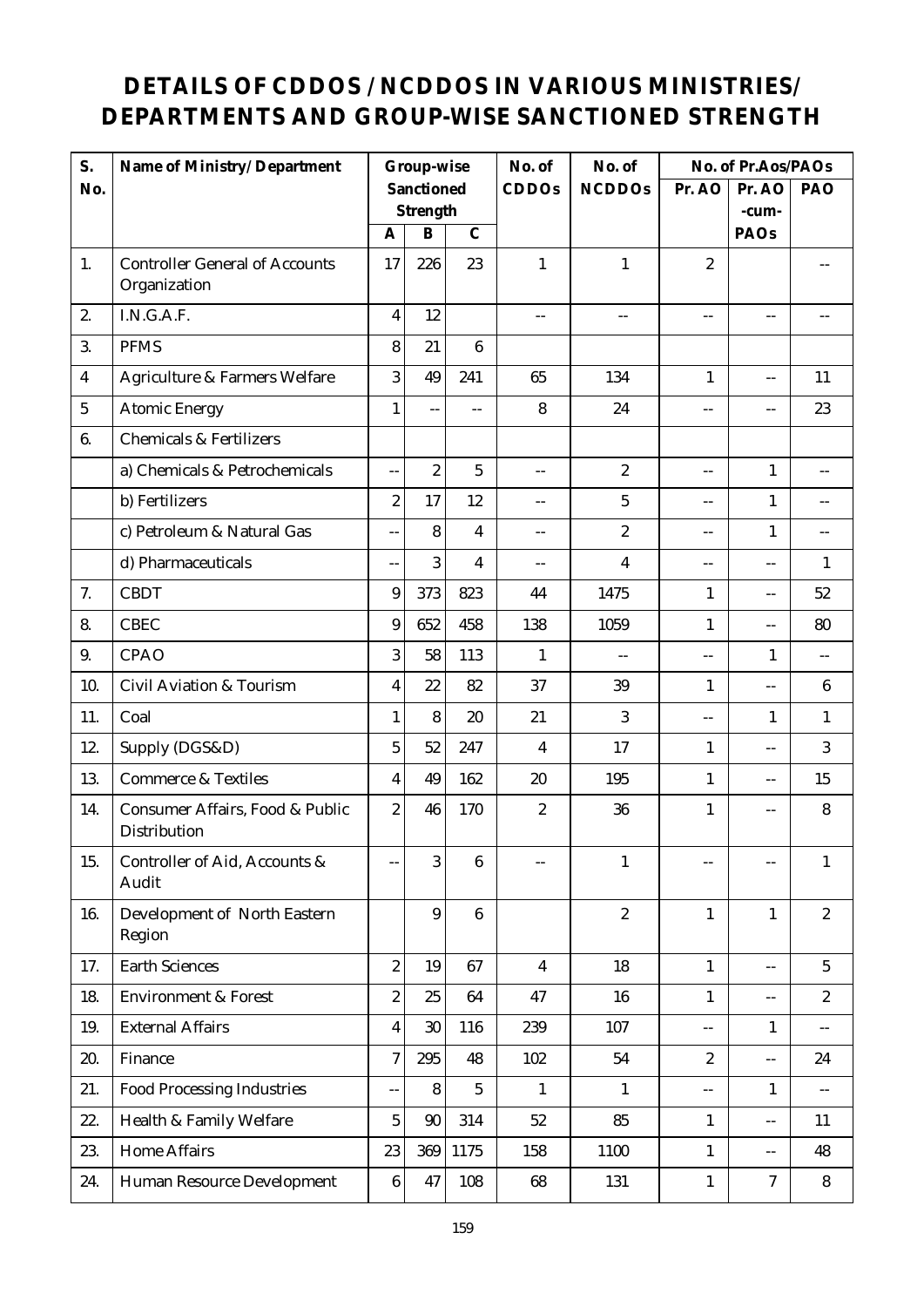| S.  | Name of Ministry/ Department                                                                                                               |                  | Group-wise       |                | No. of         | No. of           | No. of Pr.Aos/PAOs       |                                               |                          |
|-----|--------------------------------------------------------------------------------------------------------------------------------------------|------------------|------------------|----------------|----------------|------------------|--------------------------|-----------------------------------------------|--------------------------|
| No. |                                                                                                                                            |                  | Sanctioned       |                | CDDOs          | <b>NCDDOs</b>    | Pr. AO                   | Pr. AO                                        | PAO                      |
|     |                                                                                                                                            | $\overline{A}$   | Strength<br>B    | $\overline{C}$ |                |                  |                          | -cum-<br>PAOs                                 |                          |
| 25. | Industry                                                                                                                                   | $\mathbf{5}$     | 34               | 149            | 48             | 77               | $\mathbf{1}$             | $-$                                           | 10                       |
| 26. | <b>Information &amp; Broadcasting</b>                                                                                                      | 4                | 143              | 382            | 30             | 180              | $\mathbf{1}$             | $\overline{a}$                                | 14                       |
| 27. | Prasar Bharati                                                                                                                             | $\mathbf{1}$     | 88               | 147            | 361            | 5                | $\overline{c}$           | $- -$                                         | $\tau$                   |
| 28  | Information Technology, NIC&<br><b>UIDAI</b>                                                                                               | $-$              | 20               | 47             | 36             | 22               | $-$                      | $\mathbf{1}$                                  | $\boldsymbol{2}$         |
| 29. | Labour                                                                                                                                     | 3                | 27               | 103            | 56             | 121              | $\mathbf{1}$             | $\overline{a}$                                | $\overline{7}$           |
| 30. | Law & Justice, Supreme Court of<br>India And Ministry of Corporate<br><b>Affairs</b>                                                       | 1                | 23               | 78             | 39             | 75               | 1                        | $-$                                           | $\bf 8$                  |
| 31. | <b>Mines</b>                                                                                                                               | 3                | 53               | 240            | 31             | 43               | $\overline{a}$           | $\mathbf{1}$                                  | 8                        |
| 32  | New & Renewable Energy                                                                                                                     | $\mathbf{1}$     | $6\phantom{.}6$  | 9              | $\overline{a}$ | 3                | $\overline{a}$           | $\mathbf{1}$                                  | $\overline{\phantom{a}}$ |
| 33. | PPG & P                                                                                                                                    | $\overline{c}$   | 26               | 91             | 60             | 60               | $\mathbf{1}$             | $\overline{a}$                                | $5\phantom{.0}$          |
| 34  | <b>Planning Statistics &amp;</b><br>Programme Implementation                                                                               | $\overline{c}$   | 23               | 76             | 55             | 19               | 1                        | $-$                                           | $\overline{\mathbf{4}}$  |
| 35. | Power                                                                                                                                      | $\overline{c}$   | 24               | 57             | 3              | 16               | $\mathbf{1}$             | $\overline{a}$                                | $\overline{4}$           |
| 36. | Rural Development, Ministry of<br>Panchayati Raj, Ministry of<br>Drinking Water & Sanitation<br>and Department of Land<br><b>Resources</b> | 3                | 23               | 30             | $-$            | $\boldsymbol{6}$ | $\mathbf{1}$             | $\mathbf{1}$                                  | $5\phantom{.0}$          |
| 37. | Science & Technology                                                                                                                       | 3                | 36               | 130            | 17             | 34               | $\mathbf{1}$             | $\overline{a}$                                | 10                       |
| 38. | <b>Shipping and Road Transport</b><br>& Highways                                                                                           | $5\overline{)}$  | 71               | 135            | 26             | 76               | 2                        | $\mathord{\hspace{1pt}\text{--}\hspace{1pt}}$ | 17                       |
| 39. | Skill Development &<br>Entrepreneurship                                                                                                    |                  | $\boldsymbol{7}$ | 18             | $-$            | $\boldsymbol{2}$ | $-$                      | $\mathbf{1}$                                  | $-$                      |
| 40  | Space                                                                                                                                      | $\mathbf{1}$     | $\overline{a}$   | $- -$          | 13             | 24               |                          | $\mathcal{L}_{\mathcal{F}}$                   | 16                       |
| 41  | <b>Steel</b>                                                                                                                               | $\mathbf{1}$     | $9\phantom{.0}$  | 13             | $-$            | 3                | $\overline{\phantom{0}}$ | $\mathbf{1}$                                  | $-$                      |
| 42  | <b>Urban Development</b>                                                                                                                   | $\boldsymbol{9}$ | 110              | 608            | 297            | 170              | $\mathbf{1}$             | $\mathord{\hspace{1pt}\text{--}\hspace{1pt}}$ | 15                       |
| 43  | <b>Water Resources, River</b><br>Development and Ganga<br>Rejuvenation                                                                     | 4                | 115              | 141            | 76             | 40               | $\mathbf{1}$             | $\mathcal{L}_{\mathcal{F}}$                   | $\boldsymbol{6}$         |
| 44  | <b>President Secretariat</b>                                                                                                               |                  | 3                | $-$            | $-$            | $\boldsymbol{9}$ | $- -$                    | $\mathbf{1}$                                  | $-$                      |
|     | Total                                                                                                                                      |                  | 171 3334         | 6733           | 2160           | 5496             | 32                       | 22                                            | 439                      |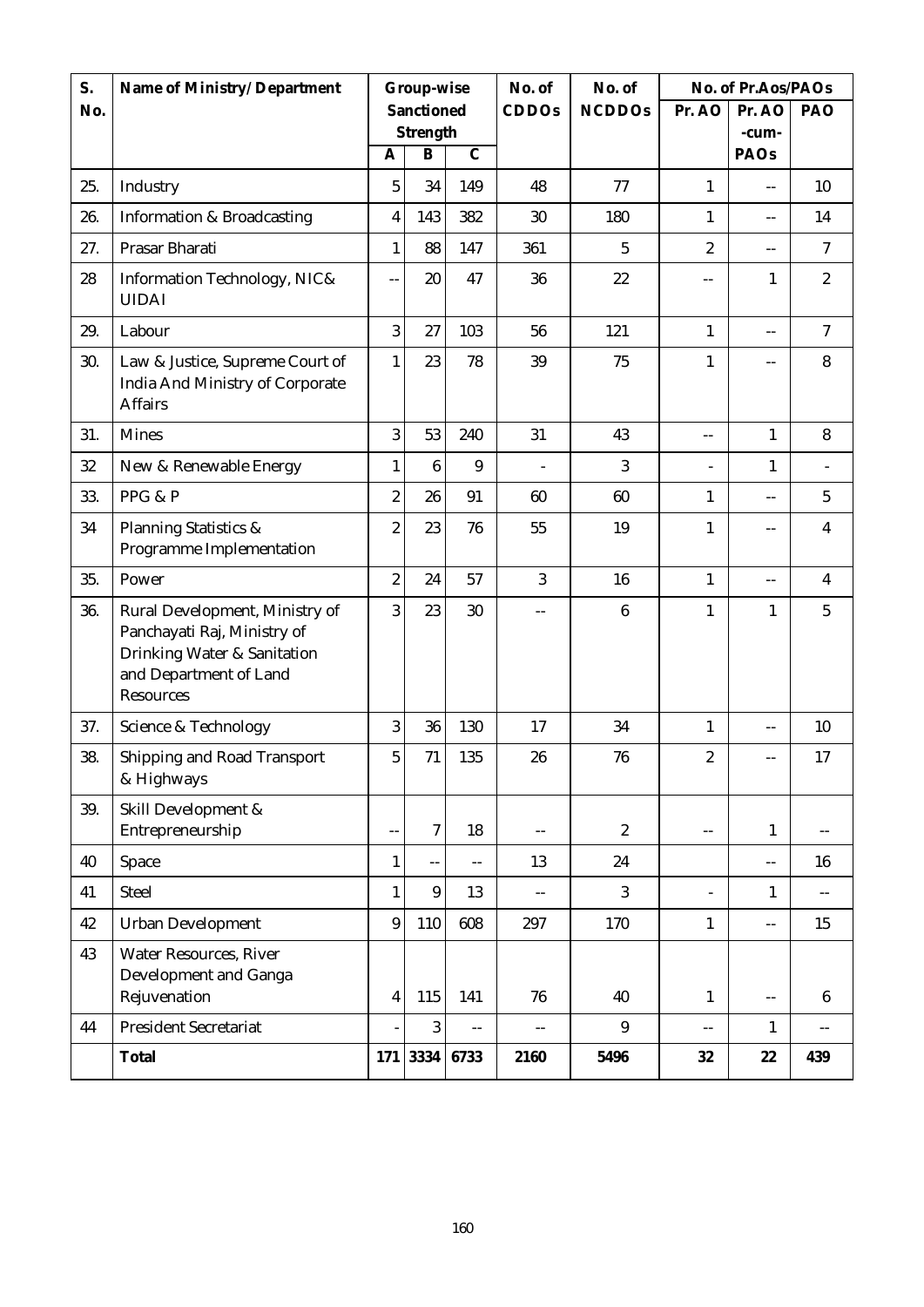#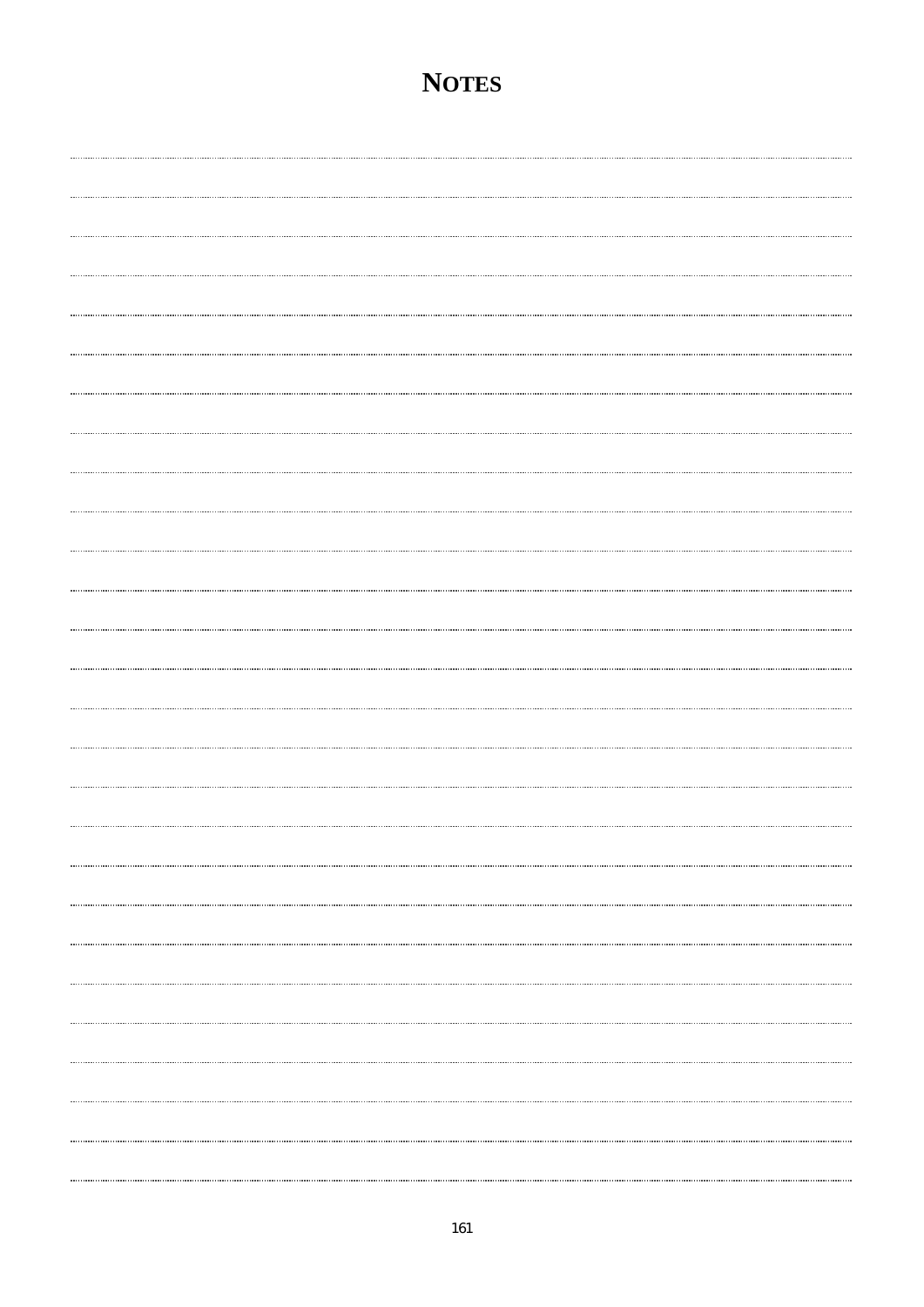# ............................